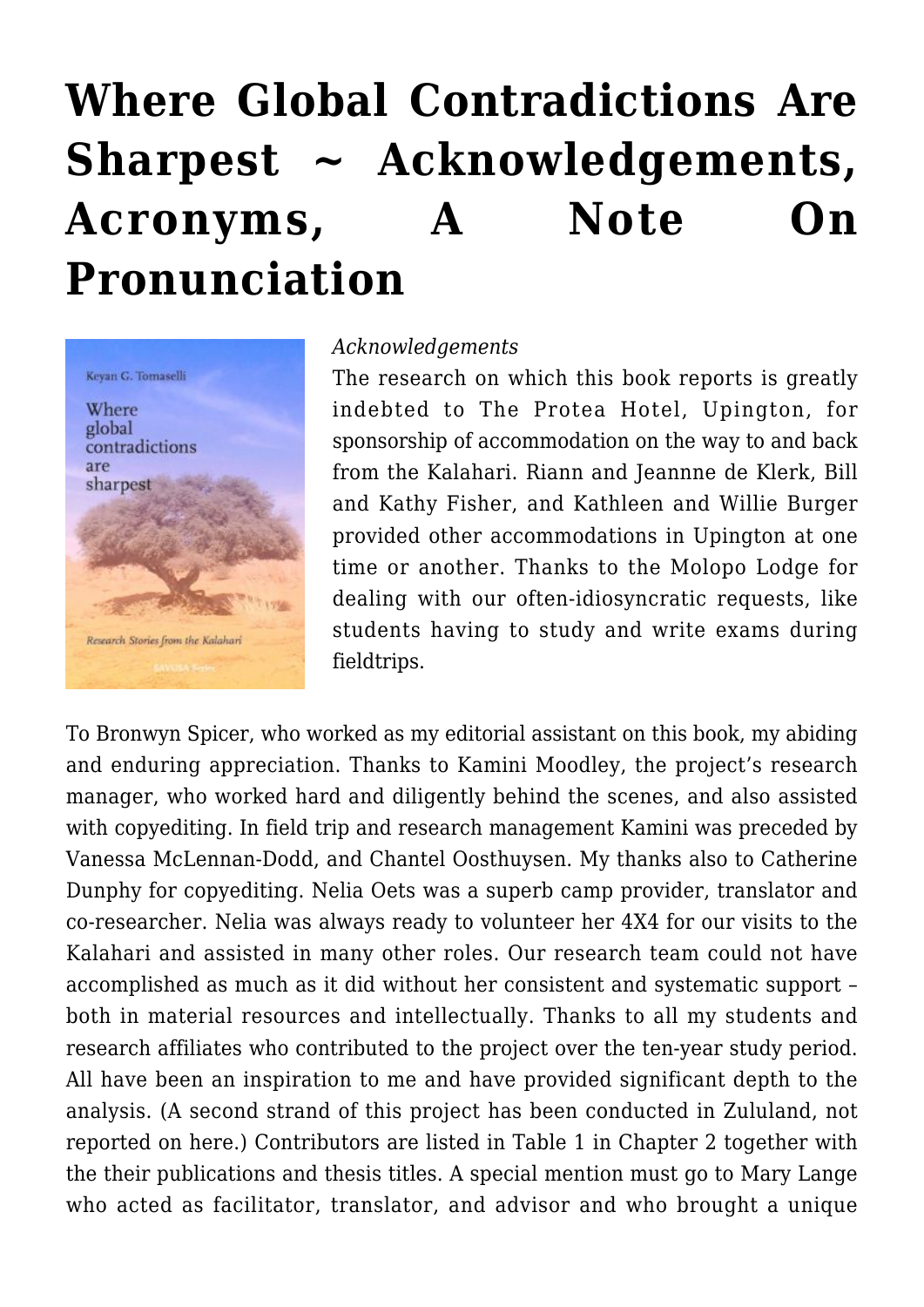empathy to our research relations with our hosts. Arnold Shepperson was an everpresent intellectual source in both this and other of our publications on the topic. Thanks to all our partners in the Kalahari, Belinda Kruiper, Roger Carter and all those who engaged in discussion with us. Paul Rodda provided computer support.

The research was partly funded by the University of Natal's Research Fund, now the University of KwaZulu-Natal. The National Research Foundation also funded it: Social Sciences and Humanities. Opinions expressed and conclusions arrived at are those of the author and not the Foundation. An UKZN-based Mellon Postdoctoral Fellowship enabled Matthew Durington to join the project for 18 months. His critique of an earlier draft of Chapter 2 proved very helpful. The research was started while I was a Fulbright researcher in the African Studies Center, Michigan State University, 1990-1, working on its African Media Program.

Other organisations which facilitated aspects of our research at one time or another include the Department of Anthropology, Smithsonian Institution; Documentary Educational Resources; the Working Indigenous Minorities Group; the South African San Institute; the Nquaa Khobee Zeya Trust, the Kuru Development Trust; and Rob Waldron.

I must also mention Jake Homiak whose early support via the Smithsonian's Human Studies Film Archives underpinned the early stages of the research. Others on whom my students and I have drawn include John and Lorna Marshall, Cynthia Close, Fiona Archer, Nigel Crawhall, Meryl-Joy Winschutt, amongst many others. I am also deeply appreciative of the sustained support and encouragement for our autoethnographic turn offered by Norman Denzin of the University of Illinois, Urbana-Champaign. Thanks also to Frans Prins, Bob Hitchcock, Garth Allen, Megan Biesele, Dave Wiley, amongst many others, who have liaised with me and some of my students on our work.

Chapter 1, *'Negotiating Research with First Peoples'*, is revised, adapted and updated from Shepperson, A. and Tomaselli, K.G. (Eds) (2003), 'From one to another: Auto-ethnographic explorations in Southern Africa', *Cultural Studies – Critical Methodologies*, 4(4). Chapter 2 is a very extensively updated, totally revised and much elaborated version of my earlier article, 'Blue is hot, red is cold: Doing reverse cultural studies in Africa'**,** first published in *Cultural Studies – Critical Methodologies*, 1(3), 2001. Chapter 3, '*Dit is die Here se Asem*: The Wind and its Messages' is adapted from *Cultural Studies – Critical Methodologies*, 3(4), 2003. Chapter 4, '"*Op die Grond"*: Writing in the San/d, Surviving Crime', is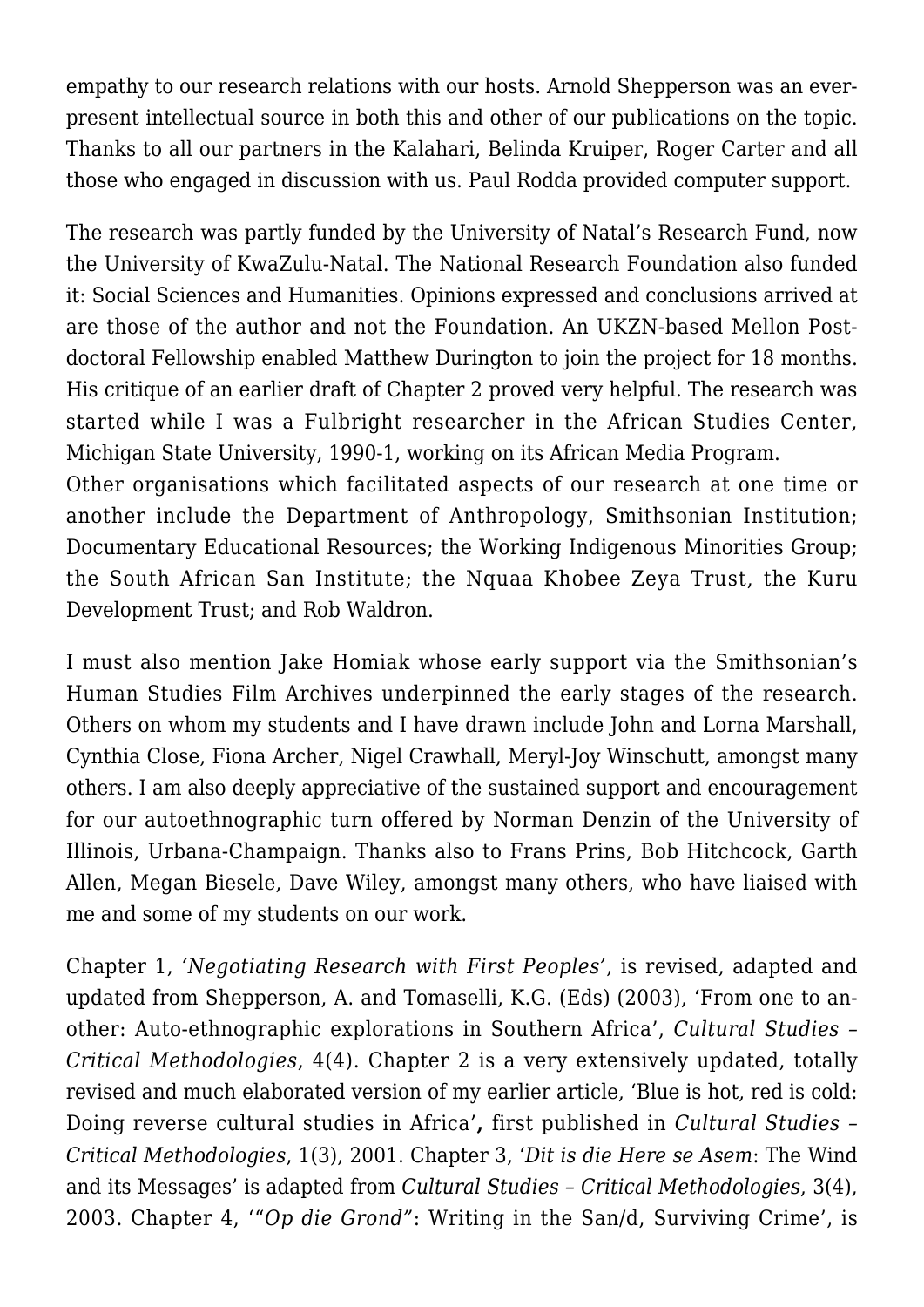revised from *Current Writing: Text and Reception in Southern Africa*, 15(3), 2003. Chapter 5, 'Psychospiritual Ecoscience: The Ju/'hoansi and Cultural Tourism', and Chapter 6, 'Textualising the San "Past": Dancing with Development', are revised from *Visual Anthropology*, 12(3/4), 1999. Chapter 7, 'Stories to Tell, Stories to Sell: Resisting Textualisation', is adapted, revised and updated from *Cultural Studies*, 17(6), 2003. My thanks to the various publishers for permission to rework these articles into this book.

### *Keyan G. Tomaselli, August 2005*

### *Acronyms*

- CCMS Culture, Communication and Media Studies (University of KwaZulu-Natal) (Howard College Campus, Durban)
- CKGR Central Kalahari Game Reserve
- IGWIA International Working Group for Indigenous Affairs
- CPA Community Property Association (Based in Andriesvale)
- CRAM Cultural Resources Auditing and Management Project
- JFP Jesus Film Project (Based in Kimberly)
- LIFE Living in a Finite Environment Program
- NNDFN Nyae Nyae Development Foundation of Namibia (Based in Windhoek)
- NNFC Nyae Nyae Farmers' Cooperative (Based in Baraka)
- SABC South African Broadcasting Corporation
- SASI South African San Institute (Based in Kimberley)
- SBB Safaris Botswana Bound (Based in Maun, operating in KD/1 Area)
- SI Survival International
- SIM Serving in Mission
- SACOD Southern African Communications for Development
- SWAA South West African Administration
- SWAPO South West African People's Organisation
- WIMSA Working Group for Indigenous Minorities in Southern Africa (Based in Windhoek, Namibia)

### *A Note on Pronunciation*

All !Kung and San languages have clicks, which are additional consonants. The most commonly used clicks are: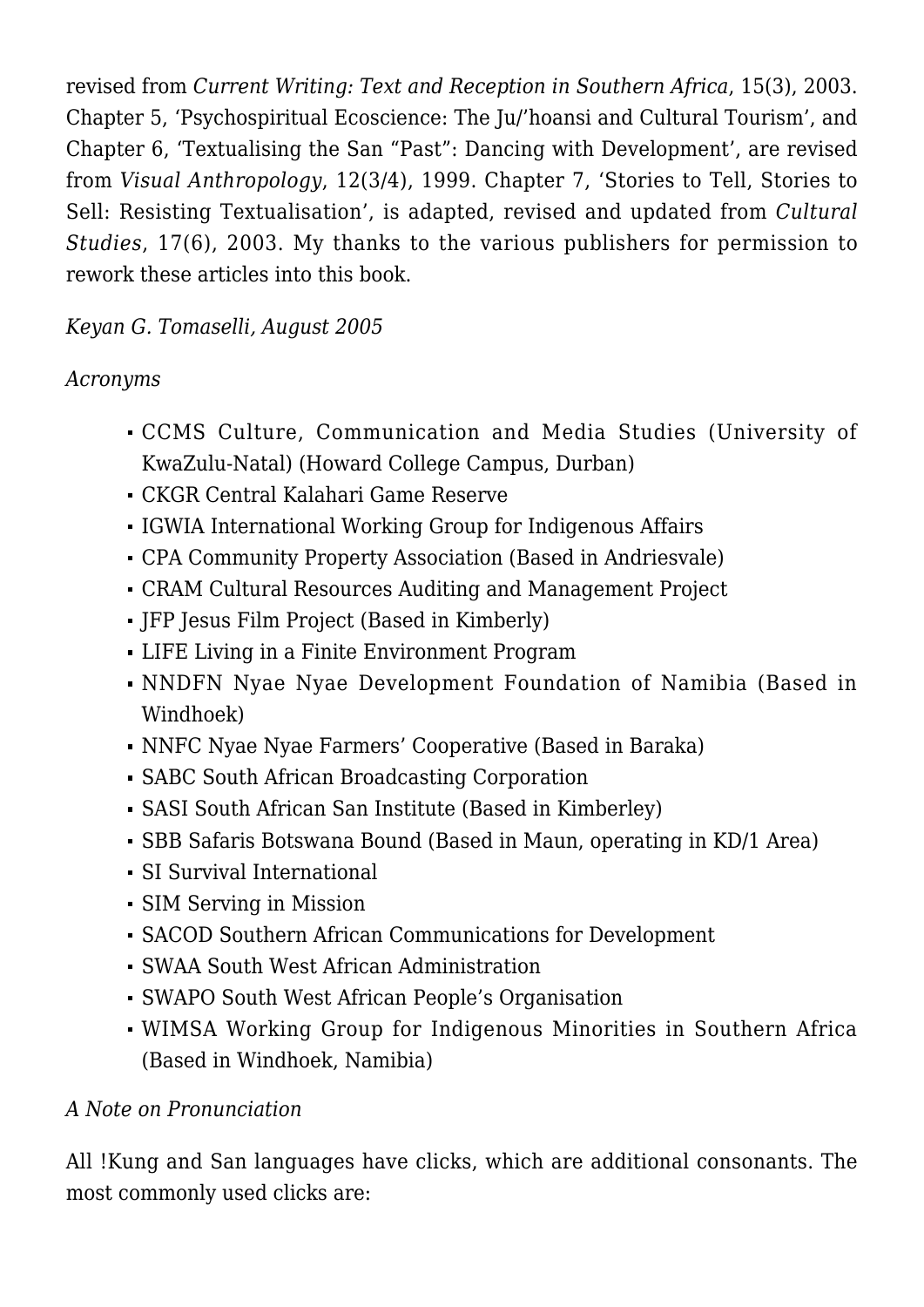**≠** Alveolar click made by sucking the tongue against the ridge behind the upper front teeth.

- // Lateral click made at the side of the mouth.
- **!** Palatal click made by clicking the tongue on the roof of the palate.

For further information on language see Dickens and Traill (1997); Dickens (1992); Barnard (1992: xix-xxii).

# **[Where Global Contradictions Are](https://rozenbergquarterly.com/where-global-contraditions-are-sharpest-starting-off/) [Sharpest ~ Starting Off](https://rozenbergquarterly.com/where-global-contraditions-are-sharpest-starting-off/)**



*Map adapted from Willet et al. (2002)*

*Red sand dunes are set against an endless sky of indigo blue. At night the Milky Way envelops a seemingly untouched land. People who come here are changed forever* (Molopo Lodge brochure).

This book deals with three geographically discrete groups of people generally referred to as 'Bushmen' or 'San'. The controversial debates on naming are well known (Gordon 1990a) and need brief mention here. The politically correct terms are 'San' in South Africa and Namibia and, in Botswana, the official naming is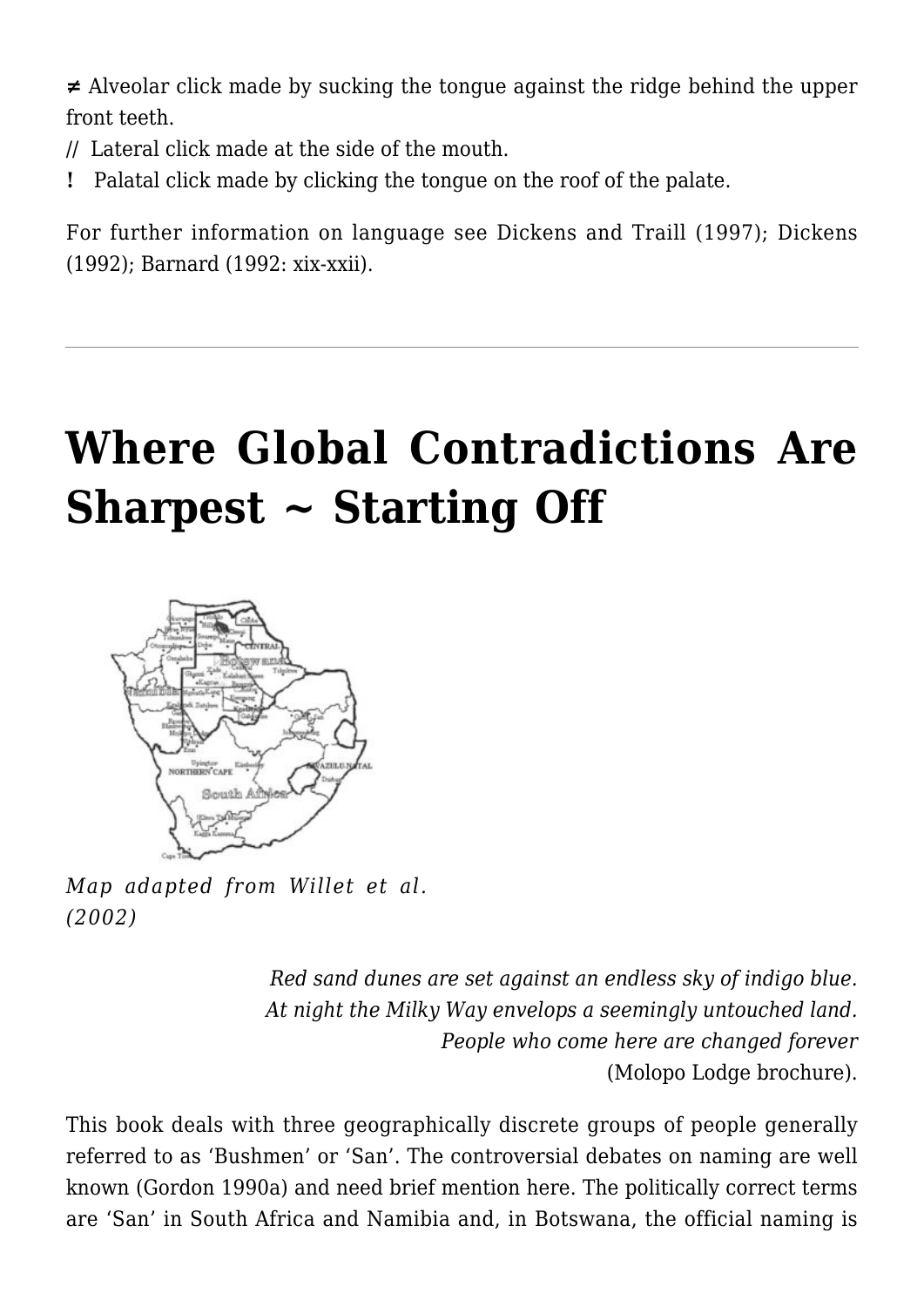'Basarwa' (singular 'Mosarwa'). I will however use the clan names of the communities with which my students and I have been working, e.g., Ju/'hoansi (pronounced ju-twan-si),  $\neq$ Khomani and !Xoo. Often those who call themselves 'Bushmen' or 'Boesmanne', do so as a form of resistance against the politically correct externally imposed naming (Bregin and Kruiper 2004: 52-5). San is derived from a Nama word, meaning bandit (Barnard 1992: xxiv, 8; Hahn 1881: 3), while Saa means 'to pick things up' or forage. It is in this context that I will occasionally use the term Bushmen. Single quotes indicate where I am distancing myself from such use.

The Kgalagadi Transfrontier Park spans both South Africa and Botswana. It features endless rolling dunes with shrubby vegetation and isolated tall savannah thorn trees. The semi-desert is interspersed with numerous pans, ranging from small to well over 50 kms in diameter. The communities with which we worked resided in three locations, Ngwatle in south central Botswana, Witdraai and Blinkwater in the Northern Cape, and the Nyae Nyae, Eastern Bushmanland, Namibia.

Ngwatle was a community of perhaps 100 plus displaced people in 1995, with over 184 in 2004. It is located in the controlled Hunting Area called the Kgalagadi District 1 (KD/1). KD/1 is 13,000 km squared and three villages within its boundary include Ngwatle, Ukwi and Ncaang. It has a total population of about 800. In 2001, the villagers told us that the number had risen to 200 plus, the majority being *inkomers* (newcomers/incomers) mostly of Kgalagadi origin. The !Xoo are the majority at Ngwatle during hard times, but sometimes become a minority in good periods of rain. Ngwatle is living on borrowed time: the villagers have been told to move to other settlements, as the area is reserved for wild animals. Their response is one of resistance, a refusal to move, and requests to publicize their plight.

Ngwatle consists of two main ethnic groups: The !Xoo and the Bakgalagadi, although the !Xoo typically build their shelters away from the Bakgalagadi. The Ngwatle Basarwa community comprises a mixture of Bakgalagadi and !Xoo who have defined themselves as Bushmen. This small group coalesced around two Afrikaans-speaking !Xoo brothers in the late 1980s (Simões 2001a).

The community is severely poverty-stricken and is serviced by a Non-Governmental Organisation (NGO), some state departments, and a safari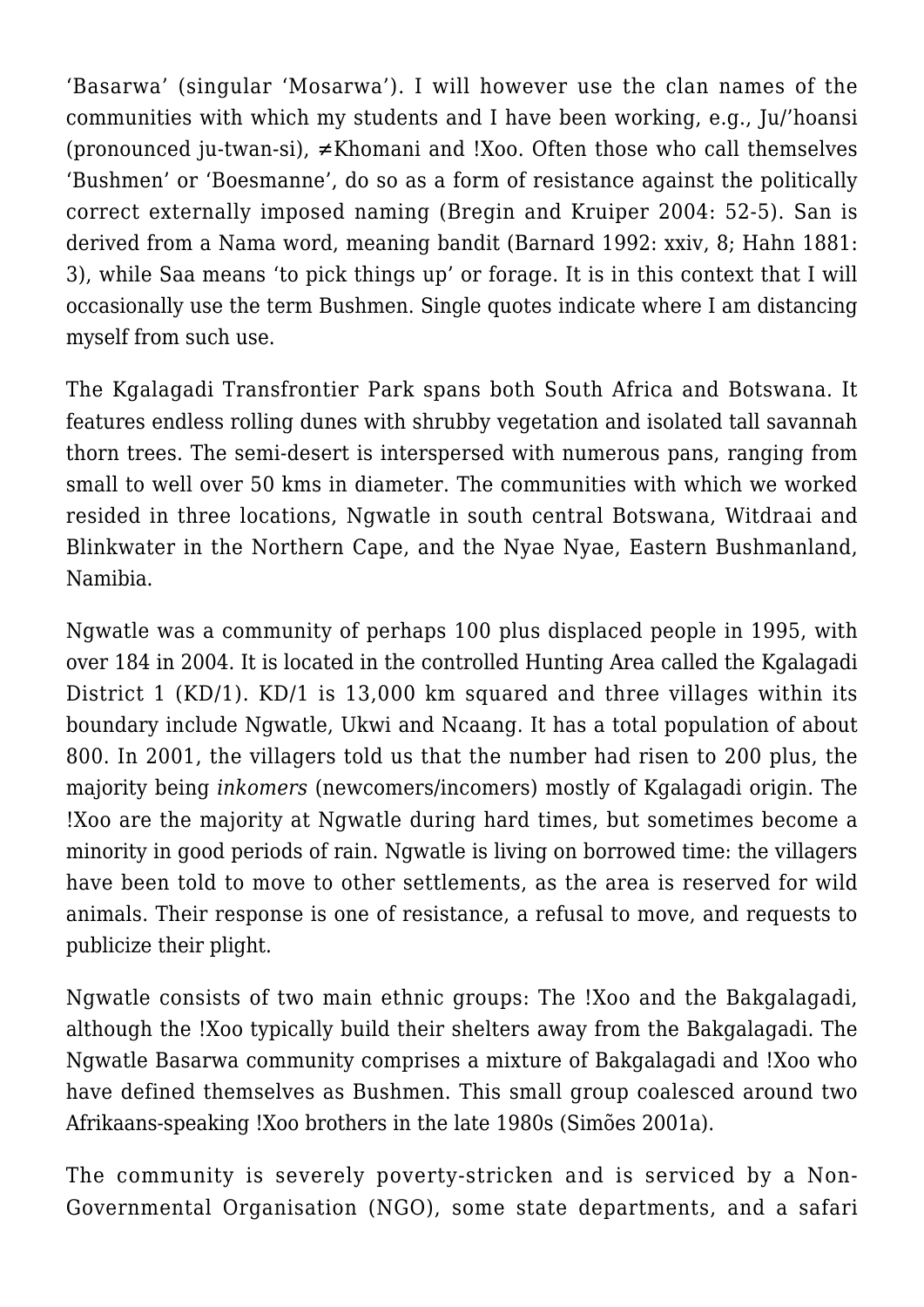company (Flyman 2001). 'Destitute rations' are delivered monthly to a third of the Ngwatle population. In July 2004, we watched as the district officials placed 66 rations of maize meal, sorghum, tea, cooking oil, etc. on a large tarpaulin on the sand, readied for distribution. The goods looked like a multi-coloured miniature magic city glistening in the fading sunlight. Those who qualified for these rations also received a monthly allowance of P55 **[i]** from the Department of Pensions. The community is supplied with one water tank that is filled approximately every two weeks by the government. The larger settlements are also provided with salt water for their livestock. However, because Ngwatle is deemed too small, its villagers have little option but to share their water supply with domestic animals. Their main cash income is through craft sales to tourists, roadwork for the government and through various opportunities available via the Nqwaa Khobee Xeya Trust.**[ii]**

Two hundred kilometres south of Ngwatle, on the South African side of the Kgalagadi Transfrontier Park, the Nama and Afrikaans-speaking <sup>1</sup>Khomani live in a variety of scattered settlements in the Northern Cape (1,400 kilometres from Durban). During the apartheid era, 'Bushmen' were classified as 'coloureds', and lived in harsh conditions. The violence and dislocation wrought by colonialism and apartheid resulted in the dispersion of the <sup>1</sup>Khomani, their language and their cultural practices. The lodging of a restitution land claim in August 1995 brought together about 200 adults. It was the first time that many of the surviving ≠Khomani (meaning 'large group') had come together as a community. This name was constituted to further the purposes of the land claim. Their diverse backgrounds, however, made it difficult for the <sup>1</sup>Khomani to form a cohesive community or clan identity, a contributing factor in conflict and division (cf. Robins *et al.* 2001: 26). The claimants were the ten families of the extended Kruiper clan who had been born in the area later declared the Gemsbok Park, from which they had been evicted in 1972.

The claim was granted in 1999 and culminated in a ceremony attended by the then Deputy President Thabo Mbeki, and community leaders Dawid Kruiper and Petrus Vaalbooi. Many previously employed in a cultural tourism venture at the Kagga Kamma Game Park a thousand kilometres to the south, returned to the north. The previously scattered group of a few thousand people, few of whom were connected to the Kruipers, chose different paths following the claim. Some became pastoralists and farm sheep and goats (the Vaalbooi group); others moved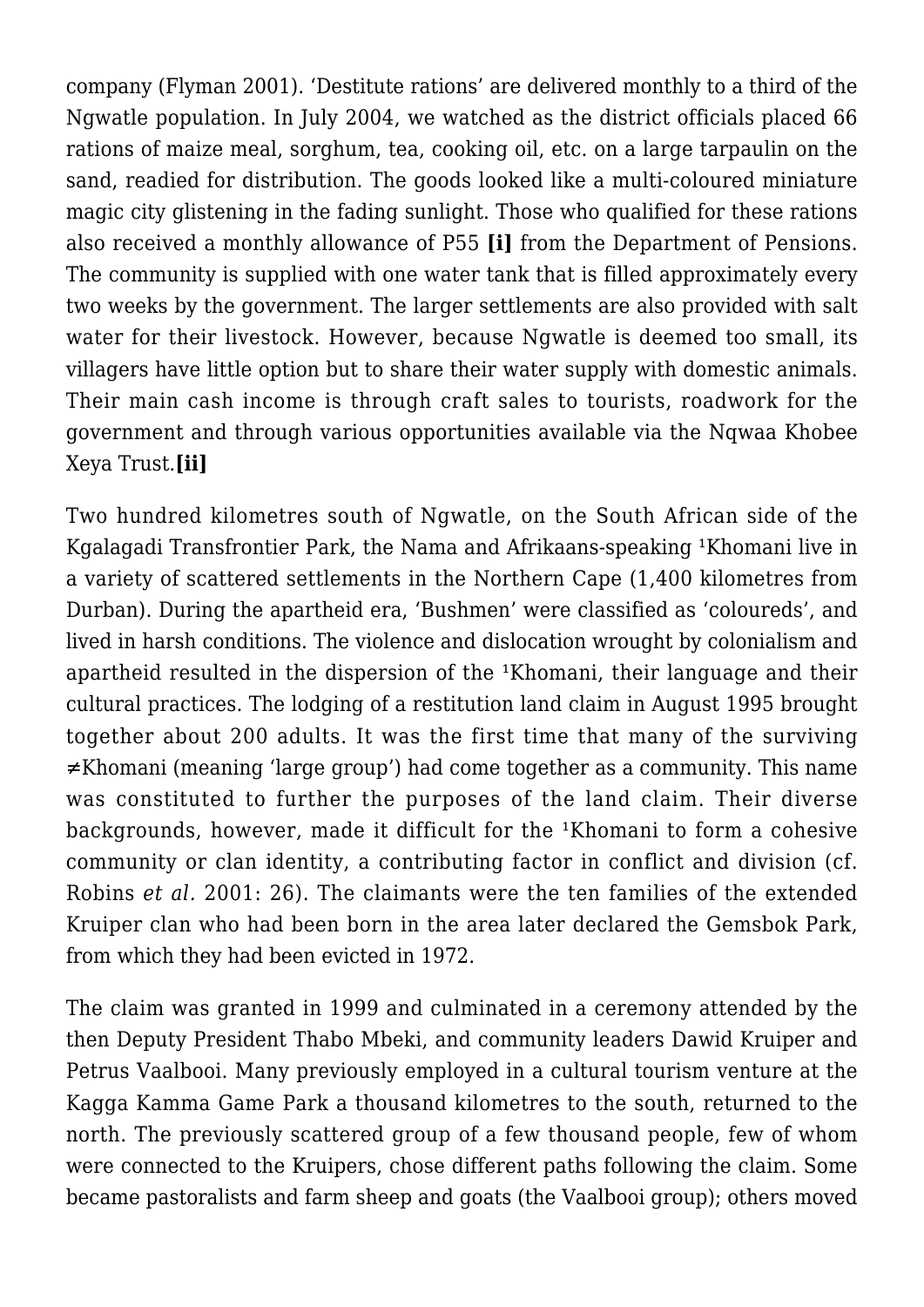into small towns in the area; and one small, self-declared, relatively alcohol-free group lived on a sand dune between April 2000 and May 2005, known as Blinkwater ('Sparkling Water'). The remainder, about eighty, try to live 'traditionally' on an inadequate tract of wilderness opposite a liquor store run by the Molopo Kalahari Lodge.**[iii]** This 'traditional' group has been – on paper at least – the recipient of huge amounts of development aid from both the state and international donors. Its members have been also employed in a variety of cultural villages and game parks in four different provinces. This community is internationally well known in movies, TV-advertisements, photographic books and academic studies (White 1995; Buntman 1996a; Bester and Buntman 1999; Simỡes 2001a; Ellis 2000; Isaacson 2001; Weinberg 1997).

The extended Kruiper clan constitutes itself as 'traditionals'. The Kruipers seem to be much more embattled than their counterparts to their north in Botswana, or the pastoralists led by Vaalbooi. The Kruipers' encounter with modernity has had a negative impact on their social fabric. Sections of this community are often alcohol-driven, and at Witdraai, the gene pool of the 'traditional ≠Khomani' is further threatened, argues Roger Carter,**[iv]** by incestuous last grasp attempts to retain community, lineage and cultural cohesion (see also Bregin and Kruiper 2004: 106-7). AIDS, spread by unconventional sexual relations, suggested one of our informants during our July 2003 visit, will more than likely see the imminent demise of this community. Where deaths at Ngwatle occur through natural causes and illness, at Witdraai death by murder and domestic violence – often in public – is prevalent. Perpetrators were not held accountable by the police for these acts. In general the 'Bushmen' were ill treated by state agencies; indeed the police may have been part of the problem (*Special Assignment* 2004). This lack of attention to the needs of the community was rectified in 2004, through an inquiry launched by the South African Human Rights Commission (SAHRC). The inquiry concluded that despite the land restitution, the <sup>1</sup>Khomani lived in poverty and neglect. In addition, the conflict between the community and the local police was in need of a fundamental change, accompanied where possible by a change in police personnel, in order to restore positive relationships. Two policemen had been charged with the killing of Optel Rooi, and the court case resulting from the Commission's work was the talk of the area when we visited Witdraai in June 2005. It was via the Commission that the source of community divisions became clear. The original land claimants were encouraged to swell their ranks. Individuals not born in the Park were thus included, resulting in a challenge to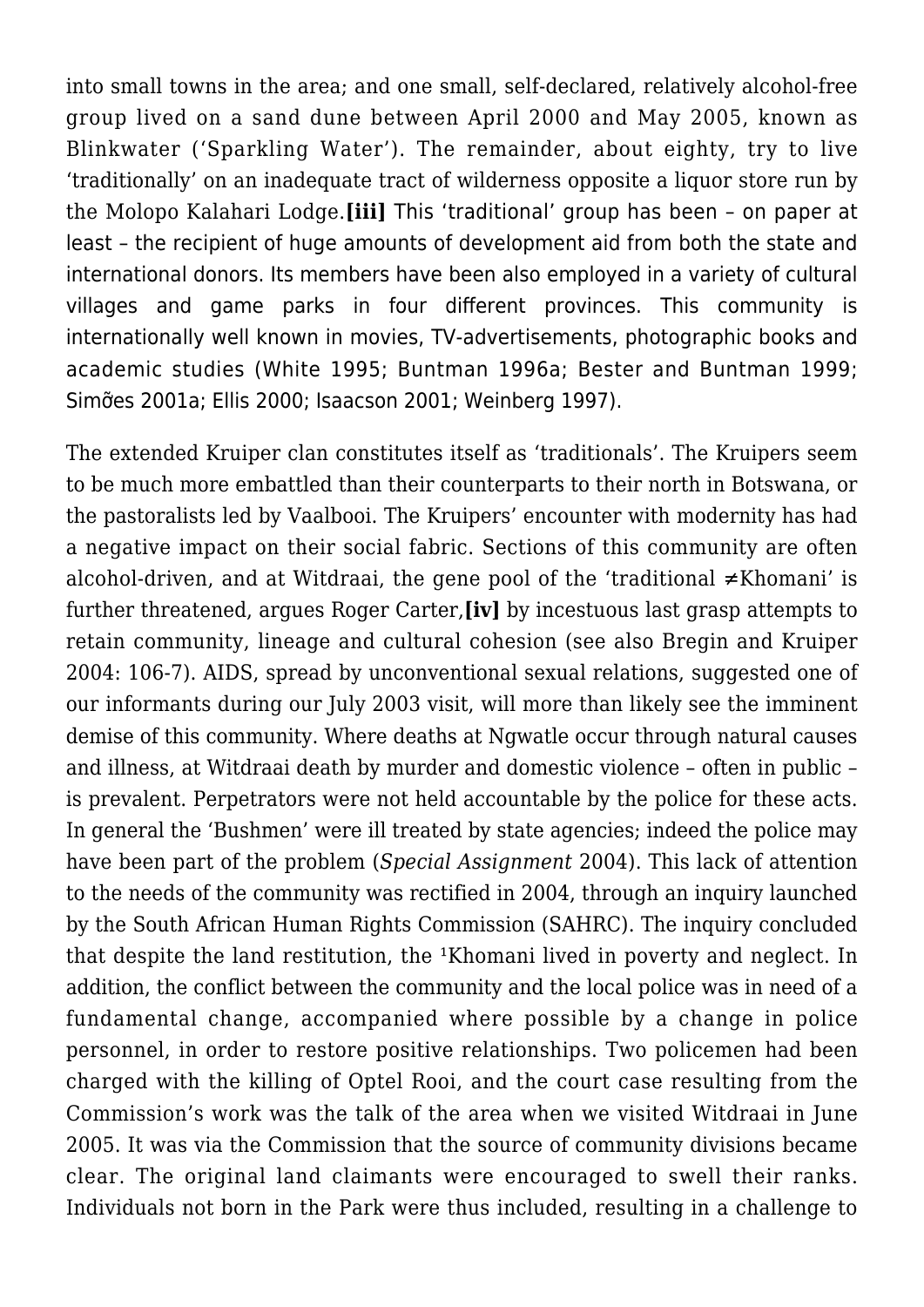Kruiper's authority and his traditional cultural objectives. The communal land managed by the CPA, in which the traditionals are a minority, resulted in Kruiper wanting to secede from the agreement (Ancer, 29 October, 2004).

Dependency characterises the Kruipers, but individual and communal agency was evident amongst the adjacent five family-community of Erin.**[v]** Individuals tend to migrate between a variety of Northern Cape and other locations, however. Witdraai and Erin resist the push towards pastoralism as indicated by the *Westerse* ('Western') (pastoralist) constituency located a few kilometres away at Scotty's Fort where Vaalbooi resides.**[vi]** Where the Kruipers consider themselves 'special' – a status allegedly conferred upon them by donors, media professionals and the state – at Ngwatle, the !Xoo call themselves the 'undesirables', as the government would prefer that they move to better serviced settlements in the KD/1 area, such as Ukwi and Ncaang, which have clinics, schools, borehole supplied water and other amenities.

The Ju/'hoansi **[vii]** in Namibia are part of the broader San population scattered over large tracts of Southern Africa. 'Ju/'hoansi' translates to 'the real people', with about 12,000 living in Namibia and Botswana. It is the Ju/'hoansi which were studied and filmed by the Marshall Family Expeditions during the 1950s, resulting in the most continuous record of any people living anywhere at any time (cf. for example J. Marshall 1993; L. Marshall 1976; 1999; Marshall Thomas 1959; see also Wilmsen 1999).**[viii]** About 3,000 live in small communities in Nyae Nyae, where they have semi-control over their much reduced land area, now a conservancy. The rest live farther west or south in towns or cities with other cultural groups, or on farms.

Our visits to Ngwatle started in 1995. We began visiting the ≠Khomani in 1999 at Kagga Kamma, and Witdraai and Blinkwater in 2000. We also worked with the Ju/'hoansi in 1996, though a systematic analysis of the Marshall Family Film Archive started in 1991 (cf. Bishop 1993; Tomaselli 1999a; Cabezas 1993a).

The Ju/'hoansi coexist with herders and agriculturalists such as the Ovambo and the Herero. The Herero are Bantu-speaking and breed cattle to the south of the Ju/'hoan conservancy. Numbering about 100,000, the Herero have lived in the Namibia area for over 350 years. The Herero came under the colonial rule of Germany at the end of the 19th century. By 1904, a rebellious struggle between the Herero and the encroaching Germans lasted for three years. The conflict was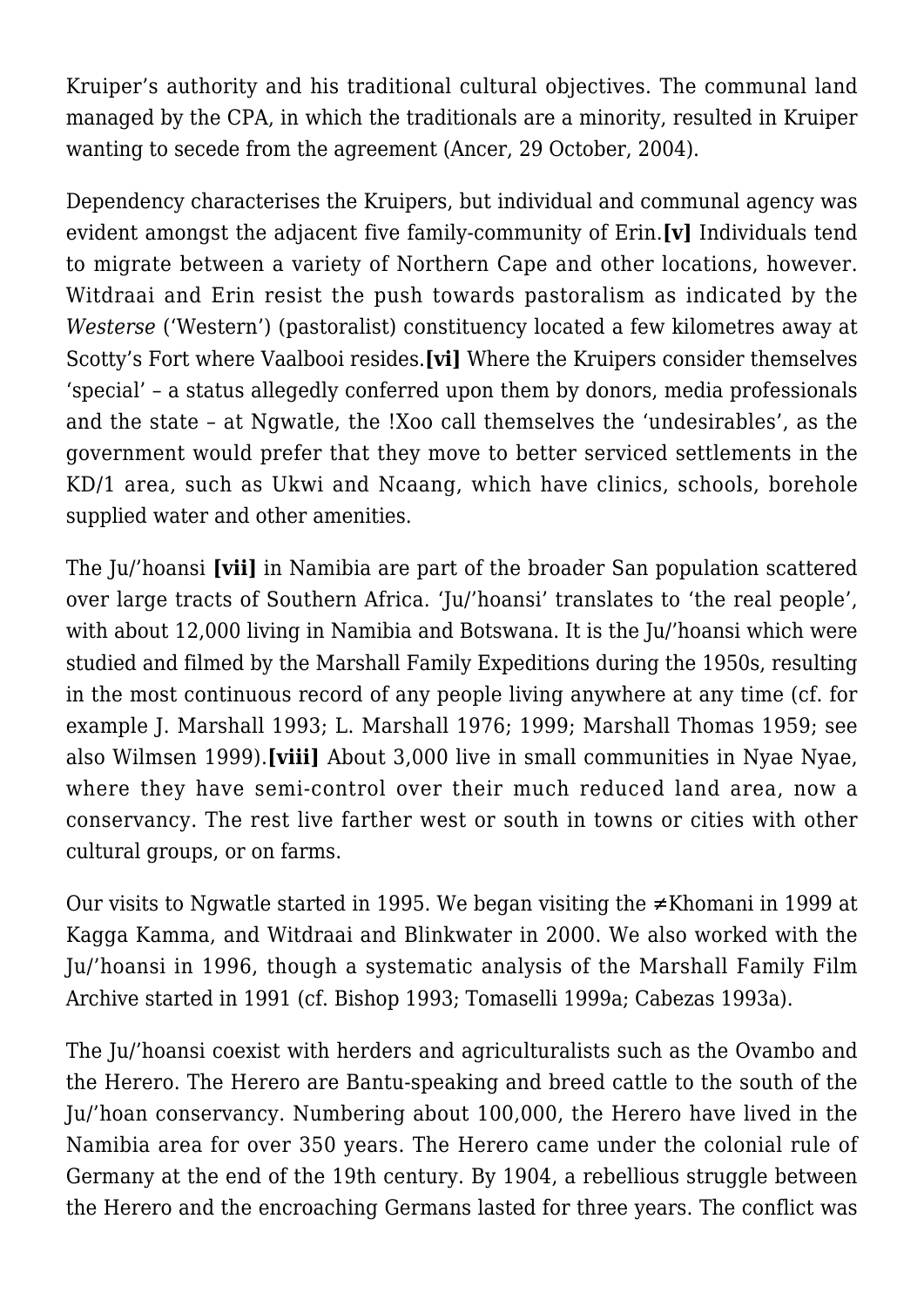a result of both the racist German attitudes as well as a cattle plague, called the *rinderpest*. Three-quarters of the Herero population was exterminated and the rest were forced to resettle in the mostly inhospitable portions of the Kalahari Desert (Holmes and Ford 2002) where they are locked in a land struggle with the Ju/'hoansi (see Chapters 5 and 6).

The individual actors in our story are mentioned below.

### *Different People, Different Communities*

*≠ Khomani*

*Northern Cape*

*Belinda Kruiper* (Neé Matthee) – lived in Cape Town before working for the Parks Board in the then Kalahari Gemsbok Park, where she met the Kruiper family. She married Vetkat Kruiper, and lived on a rented sand dune, Blinkwater, six kilometres south of the Kgalagadi Transfrontier Park. She worked for the South African San Institute (SASI), but left due to differences with management. Belinda started, but did not finish, her university studies in social work. Her role in the community is that of an organic intellectual. She promotes her husband's artwork (see Bregin and Kruiper 2004; Tomaselli 2003; 2006a).

*Vetkat Regopstaan Kruiper* Belinda's husband, and the younger half brother of Dawid Kruiper. A talented artist, his work has been exhibited and sold at a variety of museums since 2001 and was in 2004 exhibited at the United Nations. Family conflict resulted in their living at Blinkwater instead of one of the allocated farms. In 2005 he and Belinda moved to the nearby Welkom settlement and established an art centre.

*Dawid Kruiper* – Traditional leader of the ≠Khomani; lives at Witdraai (cf. White 1995).

*Petrus Vaalbooi* – Formerly the chairperson of the ≠Khomani San Community Property Association (CPA); has assumed the role of leader of the 'western' Bushmen.

*Silikat van Wyk* – Artist and craftsman, cultural performer (cf. Dyll 2003).

*Elsie Witbooi* – Silikat's former wife. Her new boyfriend murdered Elsie in September 2003.

*Toppies Kruiper* – Dawid Kruiper's son, who makes and sells crafts at the roadside; lives at Witdraai.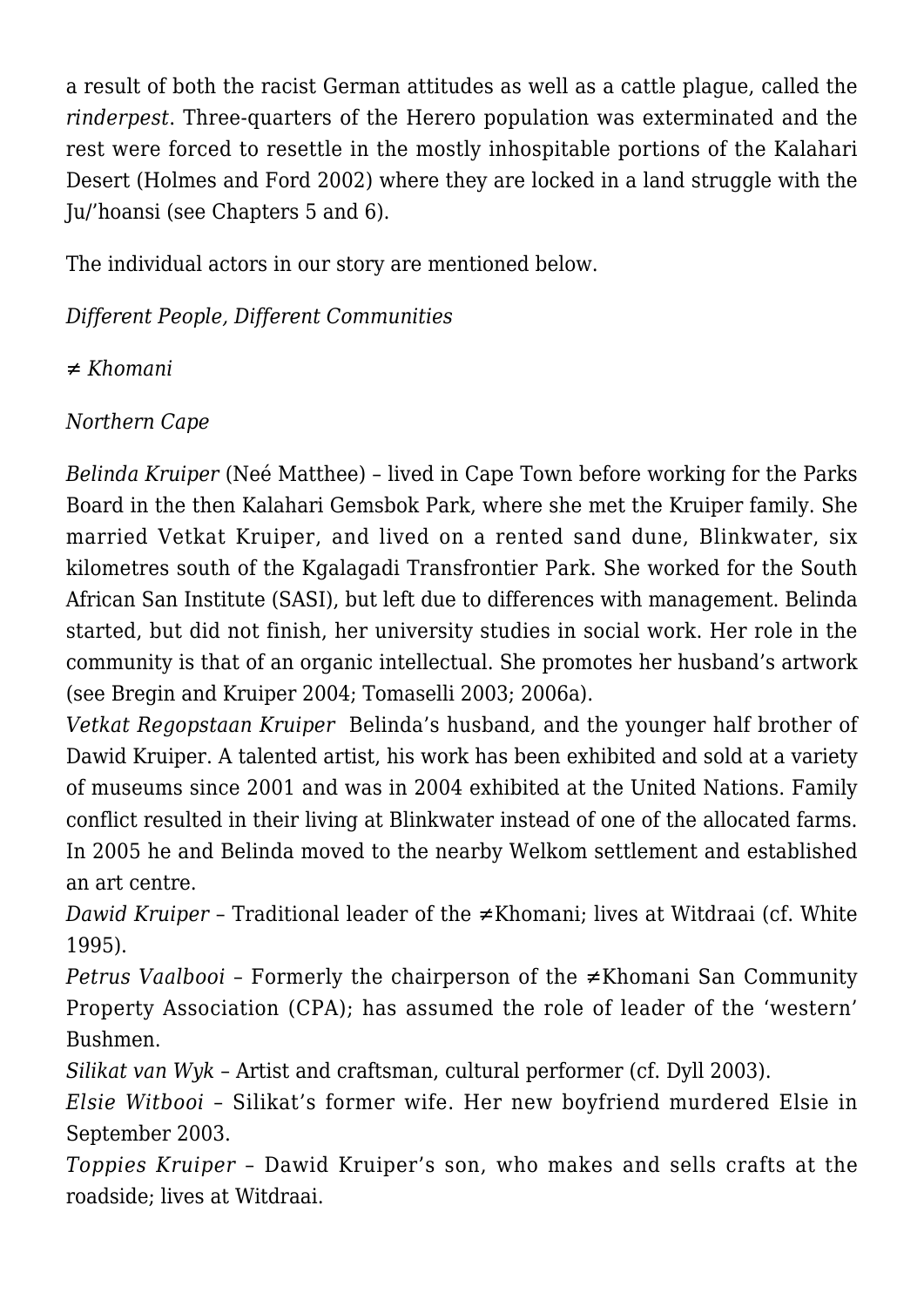*Jon Kruiper* – Son to Dawid Kruiper; it is expected that he will be their next traditional leader.

*Anna Festus* – Previously fieldworker for SASI and personal assistant to Dawid Kruiper until 2005.

*Anna Swart* – Grandmother and original speaker of N/u who lives at Witdraai.

*Isak and Lys Kruiper* – Worked as cultural performers at Kagga Kamma (cf. Buntman 1996b) and Ostri-San. Returned to Witdraai as crafters in 2005. Isak is a traditional healer.

*Rosa Meintjies* – Wife of Abraham, previous manager of the Witdraai Tentepark (camp site). She works at Erin making patterns on sheets and other items.

Many of the traditionals have worked as cultural performers at the Kagga Kamma Game Park in the Western Cape (cf. Tomaselli 2002; Buntman 1996a), at Ostri-San and Mabilingwe in the North West Province and a park at Ellisras, Limpopo province, and elsewhere.

#### *Ngwatle/southern Botswana*

*Miriam Motshabise* – Young single mother who lived at Ngwatle and Monong. Miriam died in April 2004 at Ngwatle.

*Pedris Motshabise* – Miriam's brother; also lives at Ngwatle. In 2002 he was at Ukhwi, looking after camels for the Nqwaa Khobee Xeya Trust.

*Baba (Kort-Jan) Kies Nxai* – Kort-Jan is an Afrikaans name meaning Short John, given this name because of his short stature. He is seen as a leader by his family within the Ngwatle community.

*Jon-Jon* – Kort-Jan and Katrina's son, who worked briefly for SBB

*Vista-Jan* – Kort-Jan and Katrina's son.

*Johannes Nxai* – Johannes' family was killed by South West Africa People's Organisation (SWAPO) soldiers, and he was raised by Kort-Jan.

*Gadiphemolwe Orileng* – Was living at Ngwatle in 1999; worked briefly as a tracker for SBB.

*Kaptein* – Kaptein ('Captain') is the official leader. He was allocated this role by a local council under the Hukuntsi district and is paid a salary by the government. The position of Kaptein or chief used to be hereditary, but Kort-Jan's late brother, Petrus, was the Ngwatle community's last 'Kaptein' of this family, as he died before he could select the next Kaptein. The present Kaptein is a Mokgalagadi. He is, however, recognised to some extent as a leader or figurehead in the community, although his authority is challenged in some instances.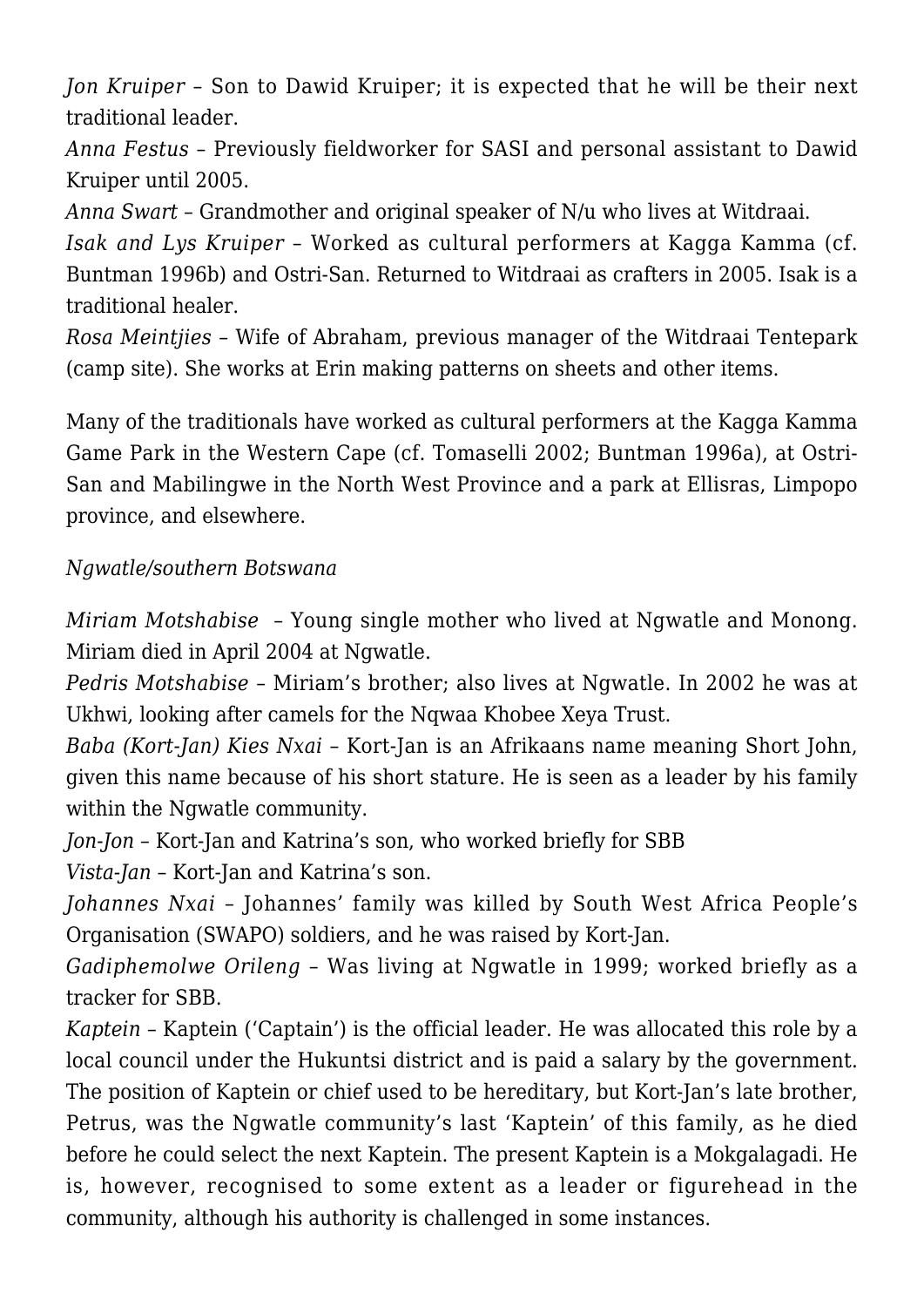*Tshomu* – Worked on the mines in Witwatersrand and retired to Ngwatle.

### *Ju/'hoansi*

≠Oma Tsamkxao – Also known as Leon; acted as the interpreter for the group during the 1996 visit.

N!ai – Subject of John Marshall's film, *N!ai: Story of a !Kung Woman* (1978*)*, and acted also on Jamie Uys' Film, *The Gods must be crazy*, amongst others.

#### *Specifically, what are we doing?*

This book deals with the interactions between myself, my co-researchers and students, and the three communities in South Africa, Botswana and Namibia. Each chapter presents a discussion and interpretation of the various interactions and gives attention to the often overlooked aspects of power, communication, symbolism and fieldwork experience that are usually back-grounded in favour of more objectified information on culture, livelihood and social life. The strength of this participatory project lays in its empirical, real-world basis, namely, a regularized series of field trips to the Kalahari (inaugurated in 1995) (Chapters 2-6). The chapters delineate a broad network of interrelations, within various networks and at different levels of social interaction, and between observers and observed.

On one level, this book deals with the variety of fieldwork experiences around transport, logistics, negotiating entry, and establishing authentic reciprocal relationships, which are important in making research possible in the Kalahari. The project started as a relatively formal exercise in the conceptualisation of the Marshall film record and Jamie Uys' *The Gods must be crazy* films (1980; 1983), and Ju/'hoansi responses to them (Tomaselli 1992; 2006b; McLennan-Dodd and Tomaselli 2005). The project developed into a wider study of researcher/researched interaction, cultural tourism, and the deconstruction of cultural studies, ethnographic research and 'Bushman' studies in general. I discuss experiences in the field recorded over a ten-year period, and I deconstruct essentialised categories often invoked to explain the behaviour of the Other, or in reverse, the behaviour and perceptions of the European Same.

The study is also an extended critique of a disengaged metropolitan cultural studies, one that lets form prevail over content. In reaction, this project is a cultural studies ethnography of doing research. On yet another level, our work is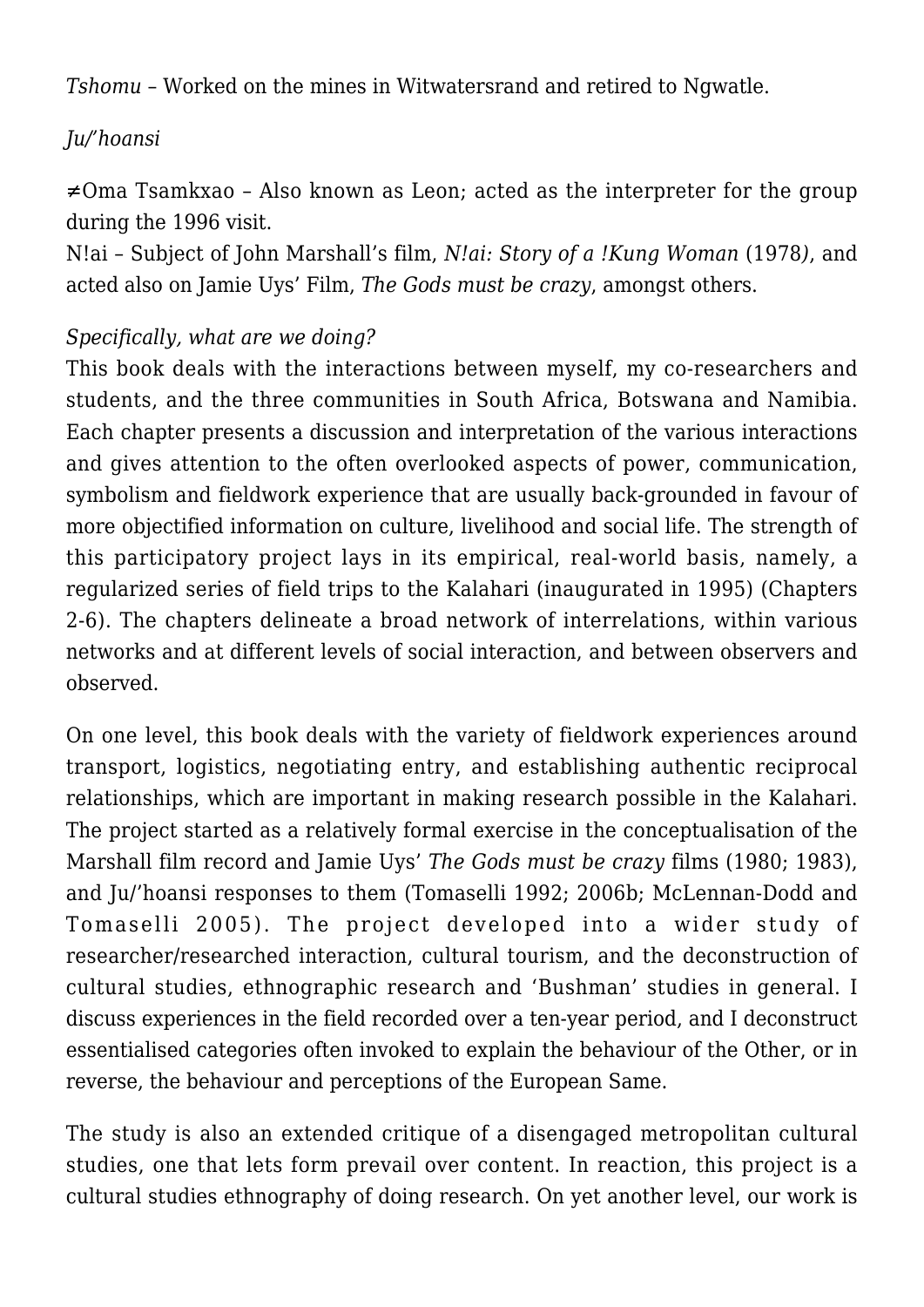a record of the dialectic between cultural change on the one hand and political and economic change on the other. Another core theme of the study is the importance of human rights issues and politics. Included in the analysis of power relations are the relationships in the following dyads: people:government; female:male; and visitors:hosts.

The product of this approach lies outside conventional ethnography. I call it reverse cultural studies. Our autoethnographies are reflexive of the researchers' impact on the subjects and vice-versa.

*Chapter 1*, co-written with *Arnold Shepperson*, sets out the basic research questions, which have underpinned the approach as a whole. Shepperson's contribution was to assist in the development of a methodological framework in which to situate the ten-year-study. This chapter should be read in conjunction with Chapter 7, as both offer theorised explanations of the fieldwork experience. Chapter 1 explains the questions within an implicit Peirceian (1965; 1966; 1998) semiotic framework, while Chapter 7 in drawing together the various theoretical strands of the study in general, also deals with questions of ethics, intellectual ownership, and interaction.

*Chapter 2* sets the methodological scene. A vehicle breakdown resulted in the genesis of a theorised diary of fifteen field trips to the Northern Cape, Ngwatle, the Kutse and Central Kalahari Game Reserves and adjacent areas. It provides the basis of a reflexive argument in discussing problems in fieldwork, globalisation, academic access, and research accountability. The narrative aims to forge a space in the global publications industry for kinds of cultural studies done in Africa, in which detail is as important as theory, in which human agency is described and recognised, and in which voices from the field are engaged by researchers as their equals in human dignity and thus as producers of knowledge.

*Chapter 3* continues the Kalahari story on issues of representation, research methodology, and reverse cultural studies. It discusses relationships between observers and observed in terms of dependency, inclusions/exclusions, and borders and othering. Continuing with autoethnography, it reflexively analyzes tensions and contradictions set in motion by the writing of this chapter within the Ngwatle and Northern Cape communities, and between myself, development, and other agencies.

'*"Op die grond"*: Writing in the San/d, Surviving Crime' (*Chapter 4*) is a theorised,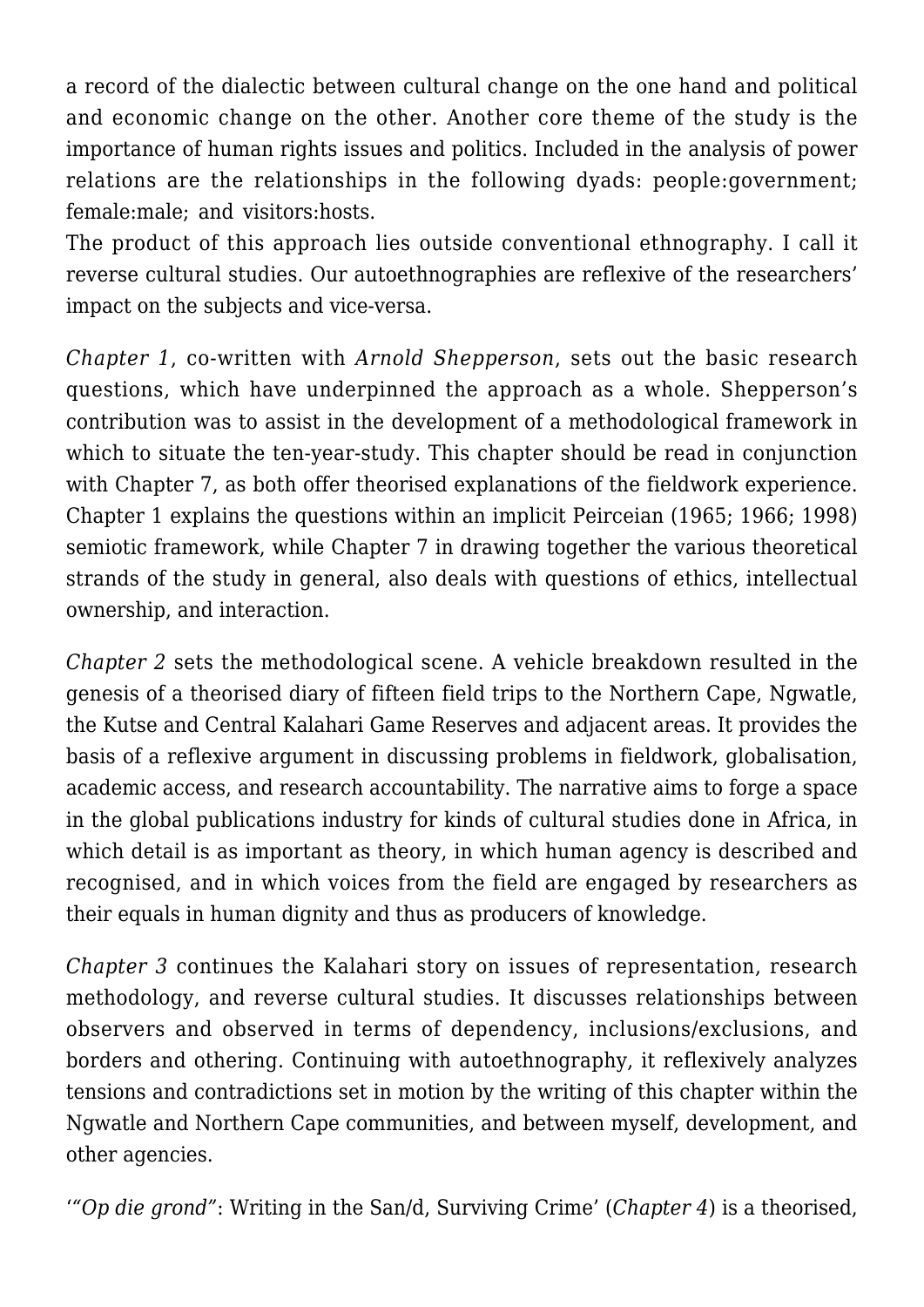detailed and densely narrated account of a series of unplanned ethnographic encounters which simply happen *en route* to the focal encounters intended to take place with members of the ≠Khomani and Ngwatle communities. Interacting both conceptually and experientially with the host communities in which it is conceptualised, and the scholarly circles within which I am anchored, this study enacts, among other things, the processual coming-into-being of a written ethnographic documentary in contemporary Southern Africa.

*Chapters 5 and 6* are interlinked in that they examine the impact of the visual on the everyday life of the Ju/'hoansi in Namibia. The results of a fieldtrip in July 1996 to Otjozondjupa (previously known as Eastern Bushmanland or Nyae Nyae) in Namibia are discussed in terms of the question: How do subjects make sense of the anthropological? The 'texts' interrogated via Ju/'hoansi popular memory were those made by documentary film maker John Marshall, South African feature film director Jamie Uys, and a documentary made for the Discovery Channel.

*Chapter 7* presents the theoretical core developed in Chapters 2-6. Where Chapter 1 offers a theoretical entrance into our work in the Kalahari, Chapter 7 systematizes and theorises our early fieldwork. It thus offers a hindsight reflexive argument in discussing problems in fieldwork, academic access and research accountability. Chapter 7 analyzes tensions and contradictions set in motion by the writing of chapters on observer-observed relations within the communities themselves and between myself and other agencies working in these areas. Questions addressed relate to ownership of information, the relationship between the local/particular and the national/policy, and on how to ensure campfire dissemination/involvement of, and popular access to, the written product by aliterate and largely non-English speaking communities.

The kind of writing published here aims to 'show' the making of, rather than simply being the 'telling' of, a story. Each chapter uses scene-by-scene constructions rather than large chunks of narrative. Extensive use is made of dialogue, third person point of view, and detailed dramatic narrative descriptions recording everyday routines, styles and gestures. Multiple narrative digressions are intended to evoke critical response from the reader. At the same time, the style I have developed often resorts to free indirect speech rather than dialogue, frequently using autoethnographic points of view, suggesting a more personalized mode of shared ethnographic documentation (cf. Laden and Kohn 2003). I hope that this style will be both informative and engaging.**[ix]**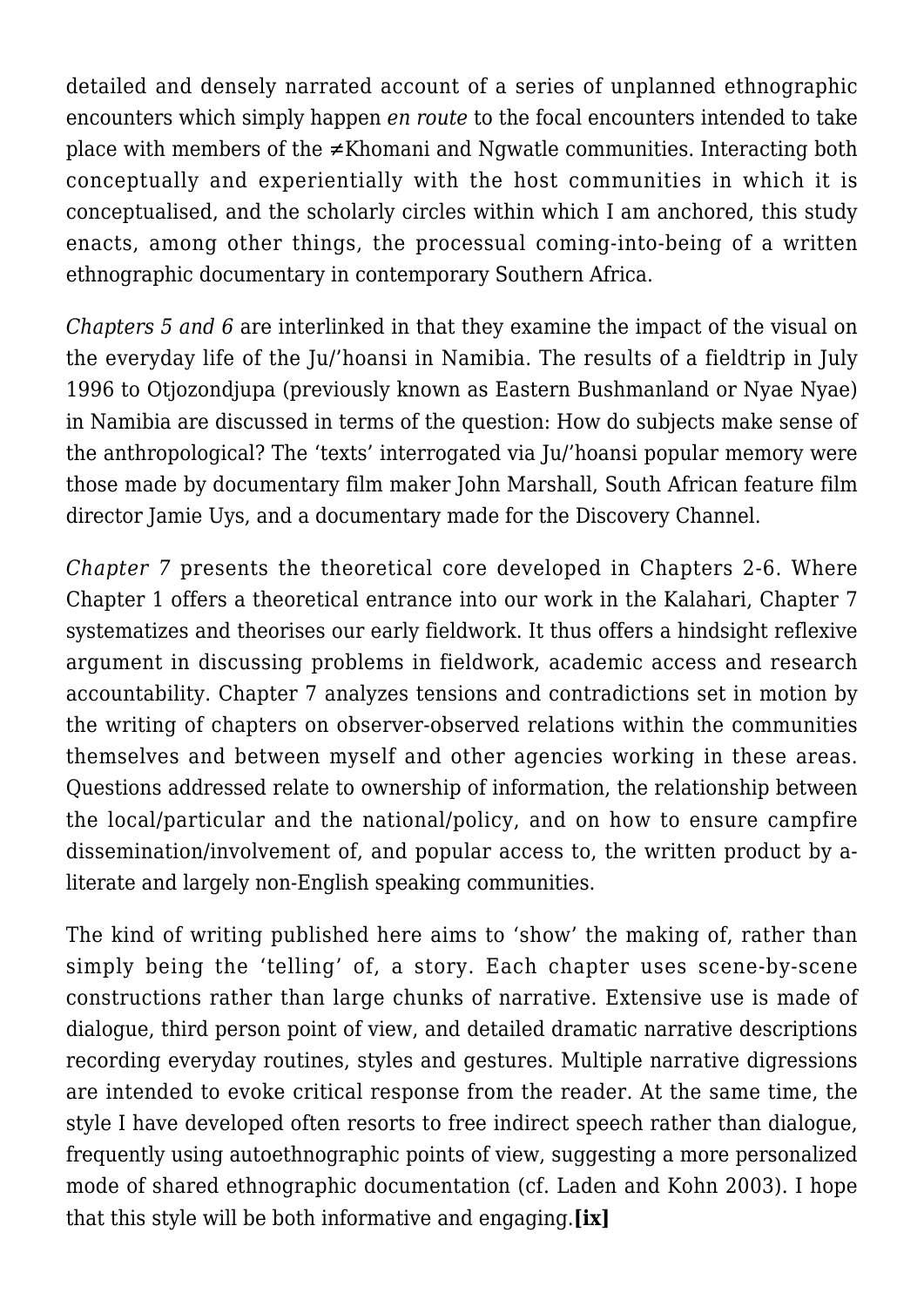*NOTES*

[i] Pula is the Botswana currency. One Botswana Pula = 0.18 United States Dollars (currency rate on 24 August 2005).

[ii] The Ngwatle community has organised itself into the Nqwaa Khobee Xeya Trust. The Thusano Lefatsheng Trust supports it. There seems to be lukewarm support for the Trusts, which are seen to be unresponsive to the needs of the Ngwatle villagers.

[iii] The Molopo Kalahari Lodge is located in the heart of the Kalahari. It offers extensive accommodation, conference and entertainment facilities. The Lodge was one of the production bases for the *The Gods must be crazy* (1981) film, amongst many others, both features and documentaries.

[iv] Carter was manager of the then German-owned Molopo Lodge situated across the gravel road from Witdraai. He had developed a corporate social policy for the Lodge *vis-à-vis* its relations with the adjacent <sup>1</sup>Khomani communities. The Lodge was bought by a South African concern in 2001.

[v] Erin is one of the six farms returned to the <sup>1</sup>Khomani after they succeeded in their land claim in 1999.

[vi] One of the white-owned farms bought by the government for the <sup>1</sup>Khomani.

[vii] The apostrophe in Ju/'hoansi calls for a glottal stop, which is a break in the words sound.

[viii] The Human Studies Film Archives in the Department of Anthropology, Smithsonian Institution, hold over a million feet of 16mm film footage and hundreds of hours of video taped observations recorded by John Marshall between 1950 and 1958, and from the late 1970s onwards (see Homiak and Tomaselli 1999). The released films are available via Documentary Educational Resources.

[ix] I would like to thank the anonymous reviewers for their helpful suggestions.

# **[Where Global Contradictions Are](https://rozenbergquarterly.com/where-global-contradictions-are-sharpest-the-negotiating-research-with-first-peoples/)**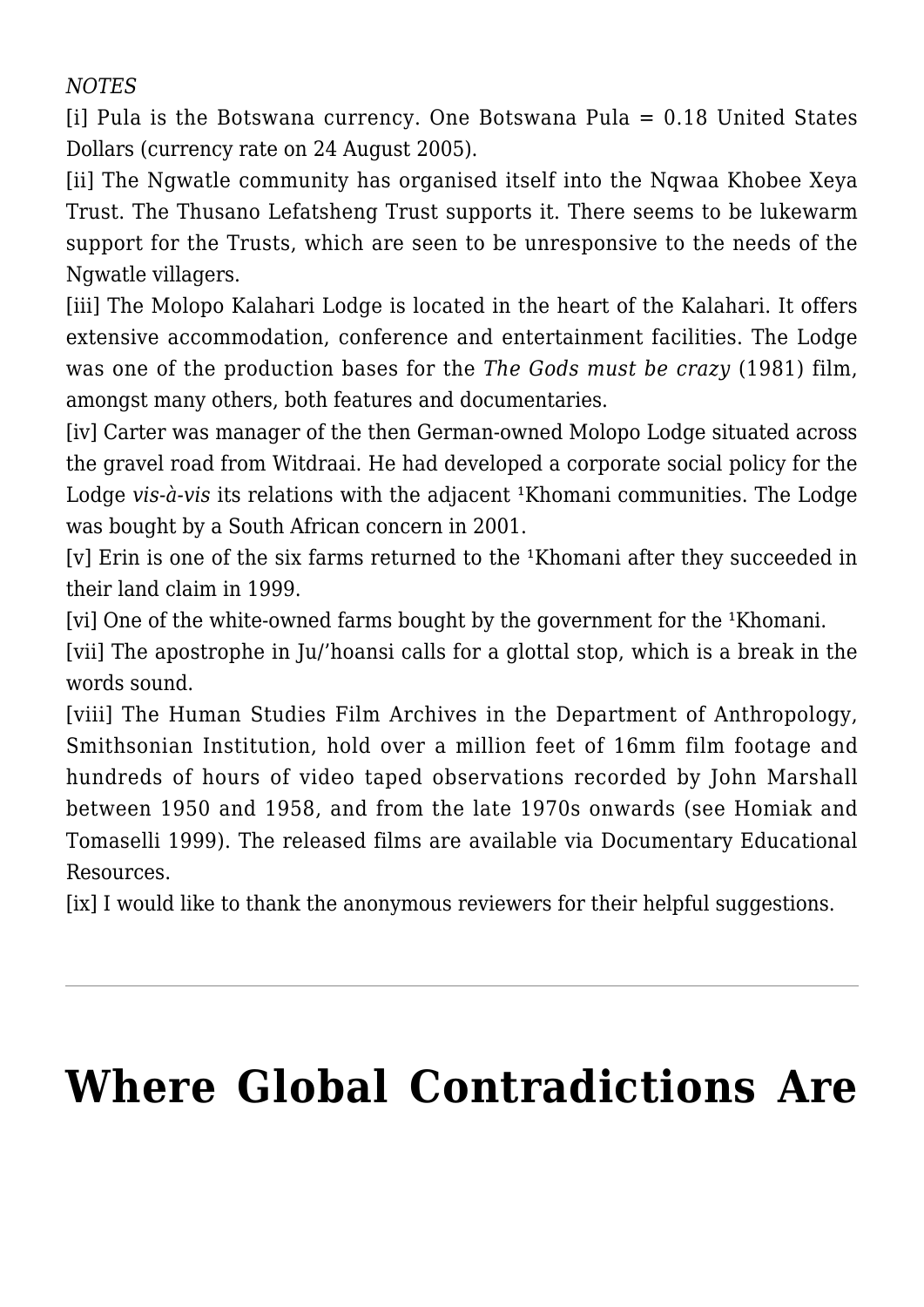### **[Sharpest ~ The Negotiating](https://rozenbergquarterly.com/where-global-contradictions-are-sharpest-the-negotiating-research-with-first-peoples/) [Research With First Peoples](https://rozenbergquarterly.com/where-global-contradictions-are-sharpest-the-negotiating-research-with-first-peoples/)**



#### *Becoming not-strangers*

In moving from 'here' (Durban) to 'there' (Kalahari Desert), CCMS researchers and students had to rethink their research assumptions, identities and even their understanding of cultural studies.

The research team's respective journeys have positioned us, at different times, as insiders and outsiders, as heroes and villains, and as reporters evaluating the said in terms of the more usually unsaid. The complexity and tensions of relationships in Kalahari research is extraordinary, given the relatively small numbers of 'Bushmen' who are subject to the intense Western gaze (by researchers, NGOs, film makers, journalists, writers and photographers, many of whom serve audiences of hundreds of millions). Indeed, the nature of this kind of research can be seen as a passage through difficult and scantily known rapids, despite the volumes of published work on specific communities. But in another sense, the passage is more that of a group of individuals with divergent positions, interests or aims, researching together and establishing a consensual position on which their differences may be resolved or accommodated (Shepperson 1998: 348). How do we, the researchers, apprehend, write about and agree or disagree on our observations, interpretations and explanations, and how do we negotiate these with our hosts?

When the first draft of Chapter 7 was circulated for comment, the responses were striking, ranging from outright anger from one NGO-consultant to empathy from most academics, researchers, development workers and those who have had long associations with the *≠*Khomani. A few of our often marginalized *≠*Khomani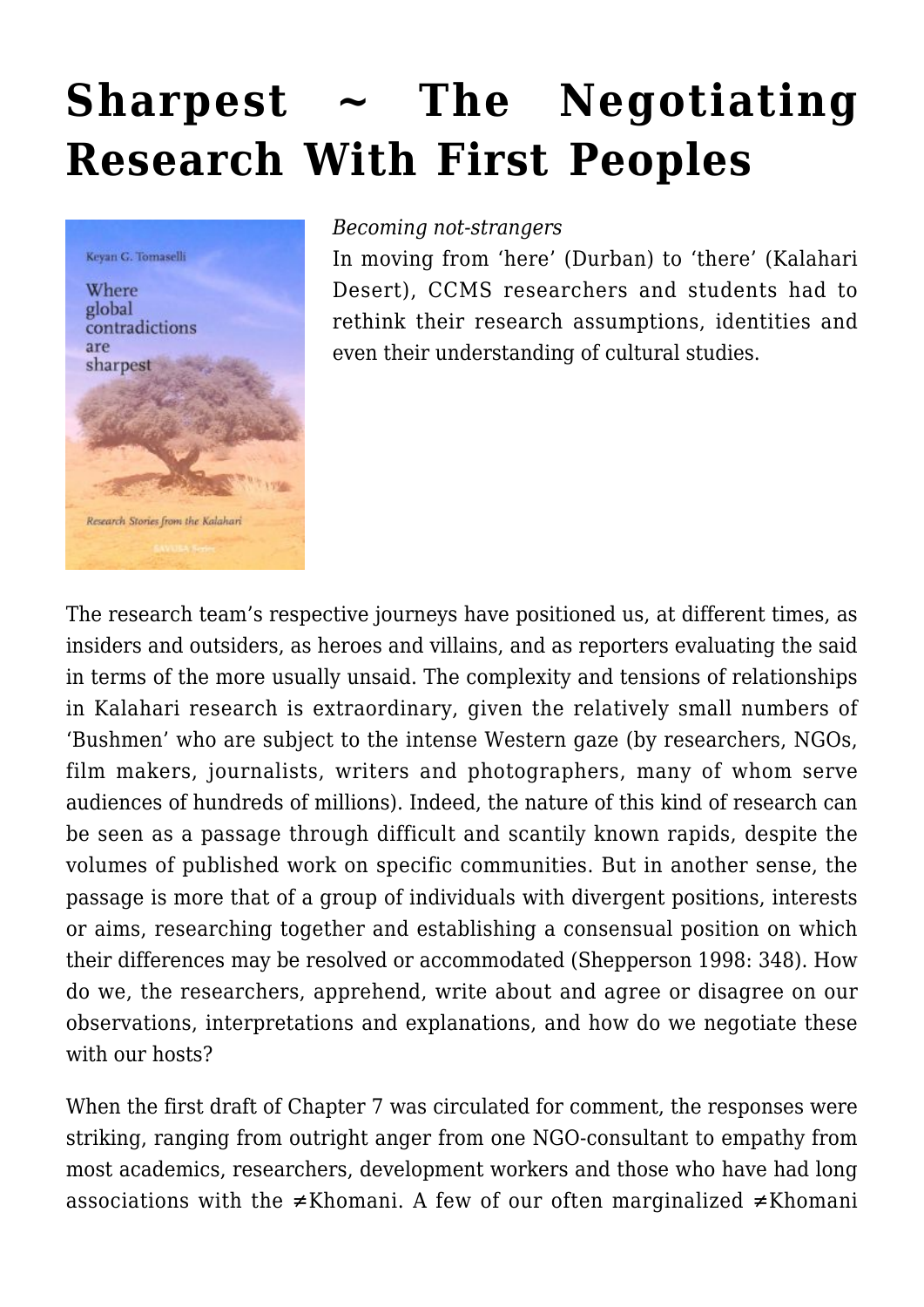sources were ecstatic as it seemed to them that they had finally found a team of researchers who perhaps understood their frustrations, hopes and fears, and who were able to communicate these in understandable terms. We spoke to ordinary people, and to some who had married into the clan. Each engaged with us on our objectives and we on theirs. We soon realised that research encounters are often rearticulated by some of our informants into discourses of begging, poverty, hunger and complaints of exploitation at the hands of journalists, photographers and researchers (especially amongst the Kruipers of the Northern Cape).

We further sensed palpable relief from such correspondents that someone was at last critically examining development politics and research ethics, and engaging practices previously conducted in relative silence. Coming in from the cold (to Tomaselli, if no-one else), a few of these individuals started to write, dictate on tape, and e-mail him their own stories about themselves and their relations with *≠*Khomani personalities, researchers, writers, video producers, and all manner of visitors. One or two expressed feelings of liberation as they no longer felt 'trapped' within their insufferable 'own experiences', some excruciatingly painful, and others extraordinarily heart-warming (cf. for example Bregin and Kruiper 2004). The unpublished stories are both horrific in their implications, and revealing in their stoicism. They had a sense of an emergent and empathetic community of researchers with whom they could do business, and to whom our correspondents could relate their frustrations, fears, and discontentment. But for obvious reasons many of these stories have to remain part of the hidden transcript, the unsaid contingent upon the community and the resolution of its participants.

'Paradigm fundamentalism' can easily occur if a scholar remains locked into the research programmes or theoretical structures inherited from preferred theoretical canons. Hidden transcripts, or at least their effects, tend to be suppressed by researchers because they are messy and get in the way of theory. In this kind of situation, students begin their assessment according to a canon provided *a priori* through the prescribed and recommended readings of various courses. What makes it specifically 'fundamentalism' is when the scholar either: (a) decides that items excluded from the canonical list *ought not* to be read; or (b) seeks to enrol with the consensus-making apparatus that establishes the 'canonicity' of prescribed and recommended readings. During our research period some scholars and films became *persona non grata* as epistemological battles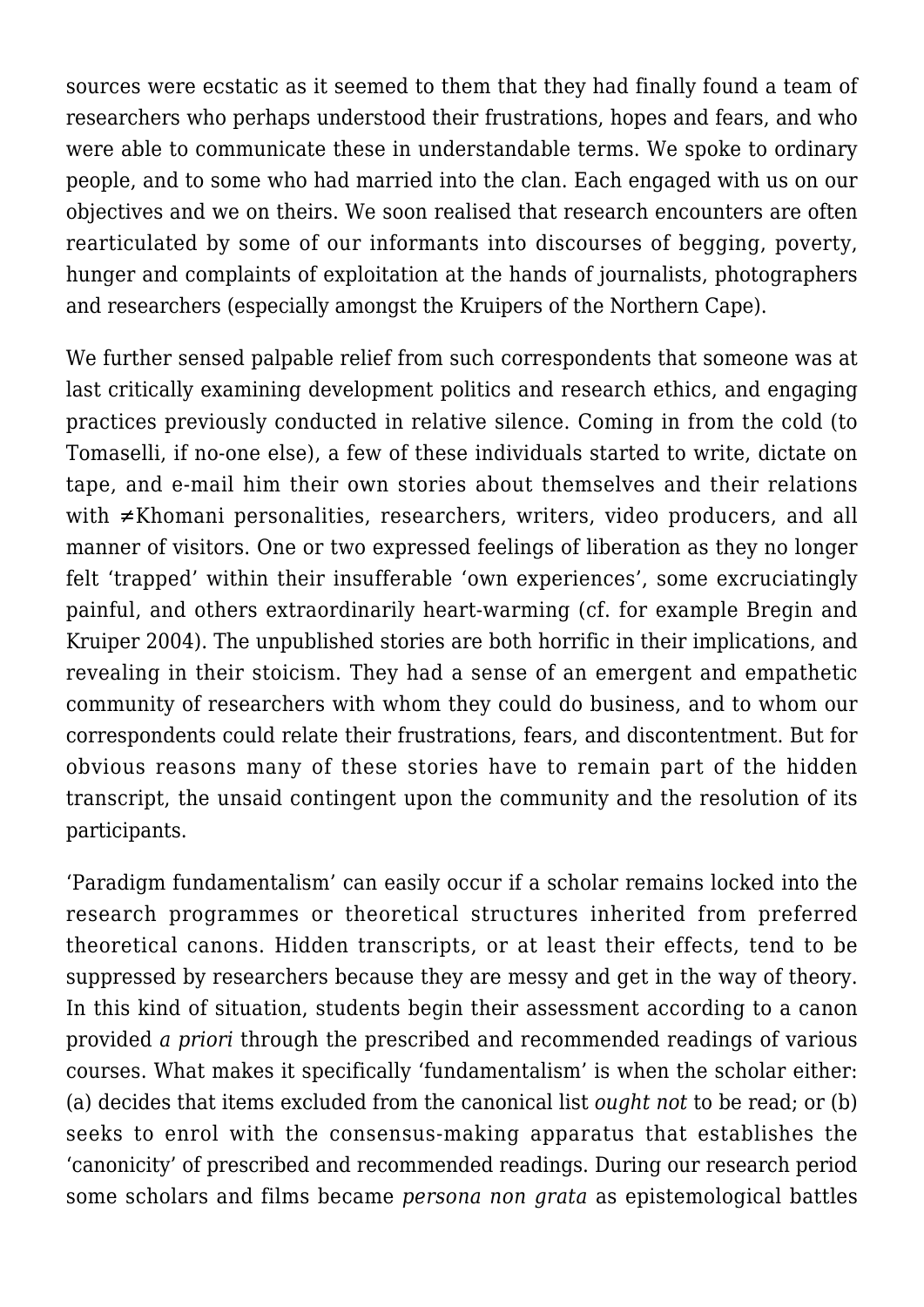were waged over legitimacy of interpretation (cf. Wilmsen 1989; Wilmsen and Denbow 1990 and responses to them; Barnard *et al.* 1996; Marshall 1996; Biesele and Hitchcock 1999; cf. also Gordon 1990b).

Despite the somewhat conspiratorial narrative inscribed in this thumbnail sketch of the academy, it is designed to illustrate one possible aspect of the shift in the intellectual vista open to South African academics, development activists, public intellectuals, and other such practitioners. Our (often retrospectively constructed) past as participants in the final struggles against apartheid frequently involved exactly this kind of struggle for canonical hegemony. Leftists of all stripes railed against the apparently monolithic preferences of bourgeois literary and theoretical canons, all the while engaging each other in (mostly) bloodless but nevertheless near-mortal theoretical combat over what should be the canon of the Left. The same kind of bitter conflict occurred over studies of the San, their naming and on who could speak for whom, when, where, and how.**[i]** The *aprioristic* nature of canonical thinking amongst both the observers and the observed is far more a feature of both postmodern and modernist thinking than their respective adherents would like to admit. As we discovered among the different subject-communities during our research, the inherent fundamentalism of these traditions (in much the sense that Alasdair MacIntyre [1988] deploys the term) tends to slide glibly over the pre-theoretical, 'shit happens' kind of realism that shapes the everyday conduct of peoples like the !Xoo, the Ju/'hoansi and the *≠*Khomani.

We wanted to document our dilemmas and dialogues with ourselves as individuals, between ourselves as research teams, and with our hosts as individuals and as communities. The participants involved in the dialogue and performance want to recognise themselves in this writing. We have questions, but not always the answers:

a) How do we understand *Theory* as a hypothesis abducted from a community of inquiry's experience of phenomena? In other words, how much of our informants' (or sources' or hosts') explanation informs the products of our research, and how intelligibly is this done?

b)Where does a condition of liminality appear during the course of the research process, and how does this contribute to the knowledge so produced?

c) Does our making explicit of the processes of research interaction meet possible accusations of 'bias', lack of objectivity, and so on, especially from NGOs tasked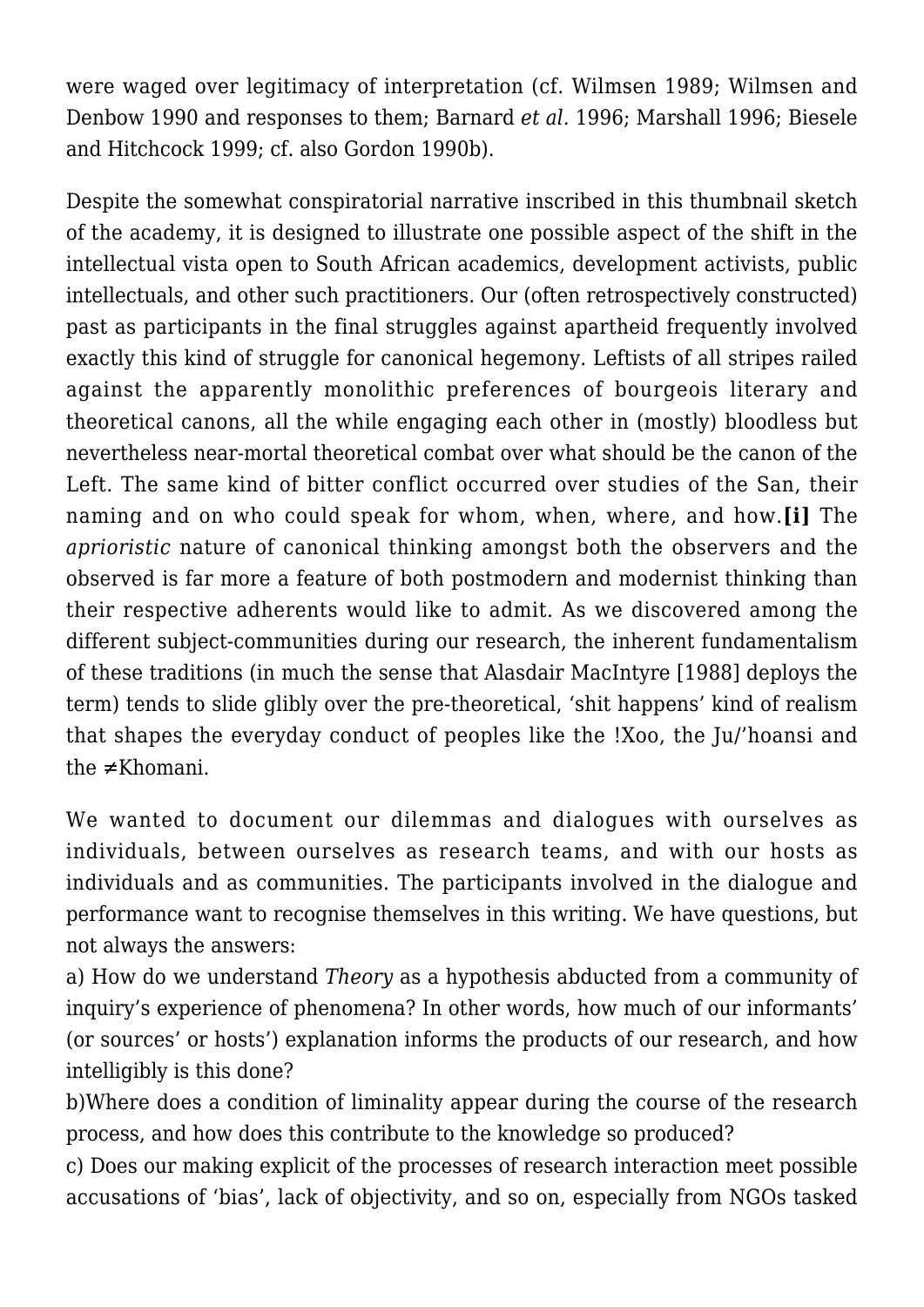with development briefs?

These questions all relate to the difficulties that inquiry poses for those who are engaged in practical efforts at development. Such agents – whether at community, organisational, or government levels – operate within well-established discourses like 'empowerment', 'development' and 'democratisation'. The problem that we try to resolve is whether these concepts are methods or ends. If they are methods, then we are practically constrained to conceiving such ideas in terms of their applications in concrete situations. What is empowerment, development or democratisation for one situation will not necessarily be the same for another. The Kruipers, for example, have squandered their development opportunities, the !Xoo are resisting opportunities, and the Ju/'hoansi have embraced a limited solution to their benefit.

If concepts and methods are *ends*, however, then the research programme depends on the *hope* that all distinct but comparable situations are relevant starting points from which communities can direct their successors to a qualitatively different way of relating to the world beyond the boundaries of their immediate experience. This is the route taken by the *westerse* ('Western', modern) *≠*Khomani who have embraced modernity. In short, the above questions confront those researchers, academics, and activists who view concepts as situational in themselves, and not as possibilities applicable to situations across a range of contexts.

In addressing these questions, we need to be always aware of the genealogy of autoethnographic methods (Chapter 2). The principal data unit for these methods is not a communicable representation or entity present to the minds of a community of researchers, but the dialogue an individual researcher conducts with his or her own methodological and paradigmatic assumptions. This in turn determines the direction and normative basis of the subsequent dialogue between researchers and researched.

In this dialogical sense, the basic method of autoethnography is barely distinguished from the method of the therapeutic 'talking cure'. As such, therefore, these questions must accomplish more than self-absolution in a form of neo-analytical therapy. In a strictly therapeutic autoethnographic process, the research topic shifts along a chain of more or less elaborated *dialogues* between a researcher and an ever-increasingly abstracted hierarchy of partners in the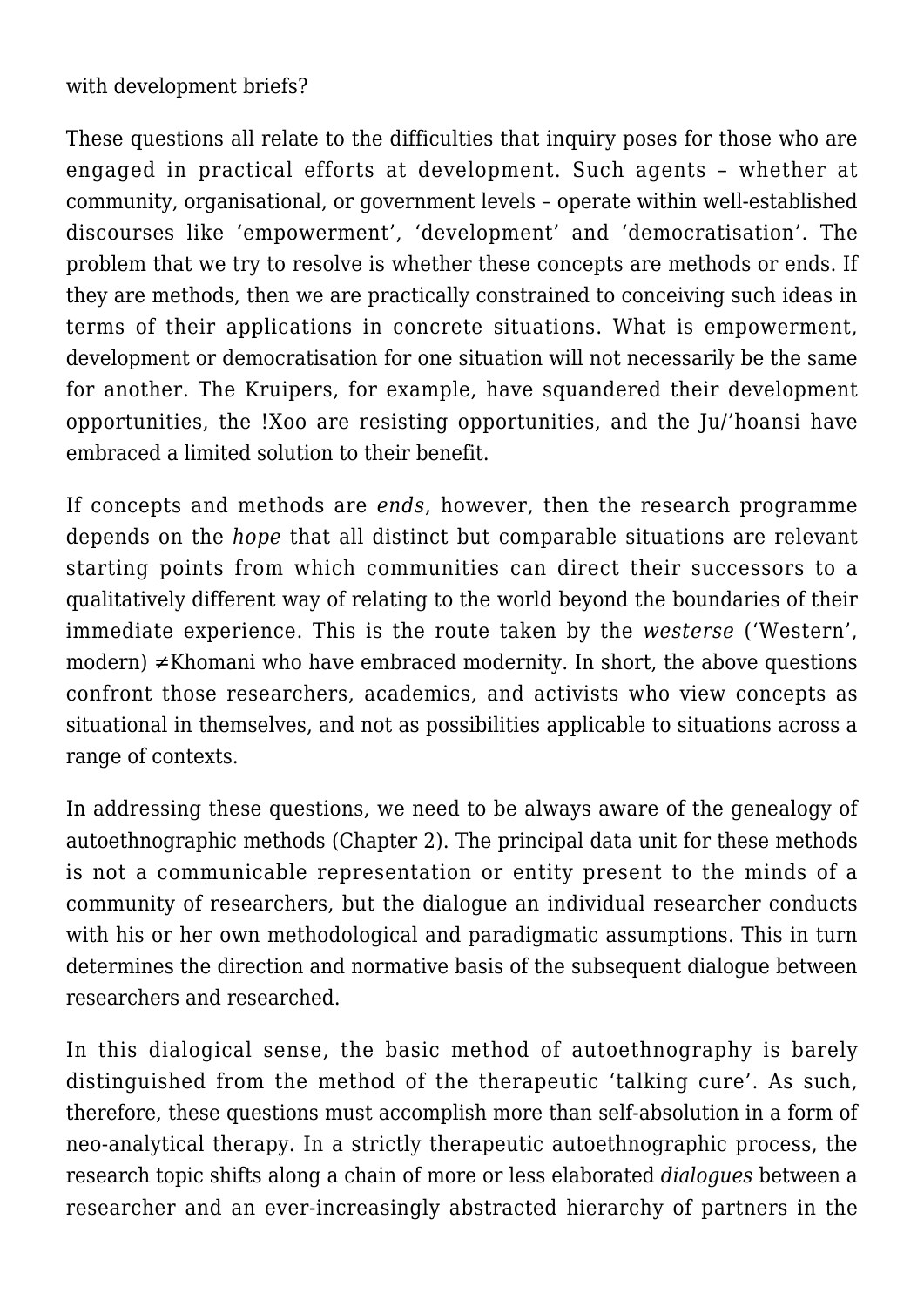dialectic. The chain may well begin with a dialogue at the research site with culturally authentic sources (e.g., Chapters 2-4). But what happens if the subject matter of the dialogue is taken to the academy? Or to the publishing industry (Chapters 4-7)? Or to the NGO-sector which has assumed so much of the responsibility for development among the 'usual suspect' communities who form the subject matter of ethnography and anthropology? How does one attribute responsibility to a dialogue, in a way that raises it to the status of a communicable *record*?

A tradition of confidentiality carries over from medical therapy to autoethnography as 'therapy'. Journals, film makers and others are often looking for personal roots, meaning and explanations (cf. e.g. Isaacson 2001; Van der Post 1988; Glasser 1996; Myburgh 1989; Tomaselli *et al.* 1992). It is thus hard to decide where along the chain of dialogue such representations must become knowledge, or be asserted as truth-claims. Medical (and therapeutic) *practice* is not to be confused with medical and therapeutic *science*. It is at the point we choose to assert something about the subject-matter to the general 'To Whom It May Concern' of an indefinite scientific future that ethnography must re-present itself as *communication* and no longer as dialogue or diary. Publication occurs at this stage. We have noted the various stages through which an autoethnographic dialogue can pass; the problem is to anticipate *how* any functionary (or activist, or practitioner) at one or more of these stages can appropriate the dialogue to ends not conceived as scientific (assuming the logic of science is itself presupposed by an ethics) (Peirce 1998: 196-207, 371-97). Practical ends drive NGOs, publishers, and indeed the academy, whereas the claims of science (which should not be confused with the claims *scientists* make in their professional or academic capacities) are potentially directed to ends beyond the immediate accomplishment of urgent matters. Without the normative shift, or better, the *ethical commitment* to do full justice to the reality of the subject-matter (or subject community) of a field of inquiry, *as it presents itself to the inquirer*, science becomes indistinguishable from engineering.

On this basis, the most urgent need in reviewing our research was to establish where the dialogues ended (or perhaps petered out) and the possibility for a bottom-up record began. Unless subject communities are informed about what is to be asserted about their reality, they can have no effective say in what subsequent agencies in the dialogue do with their representations. But to do this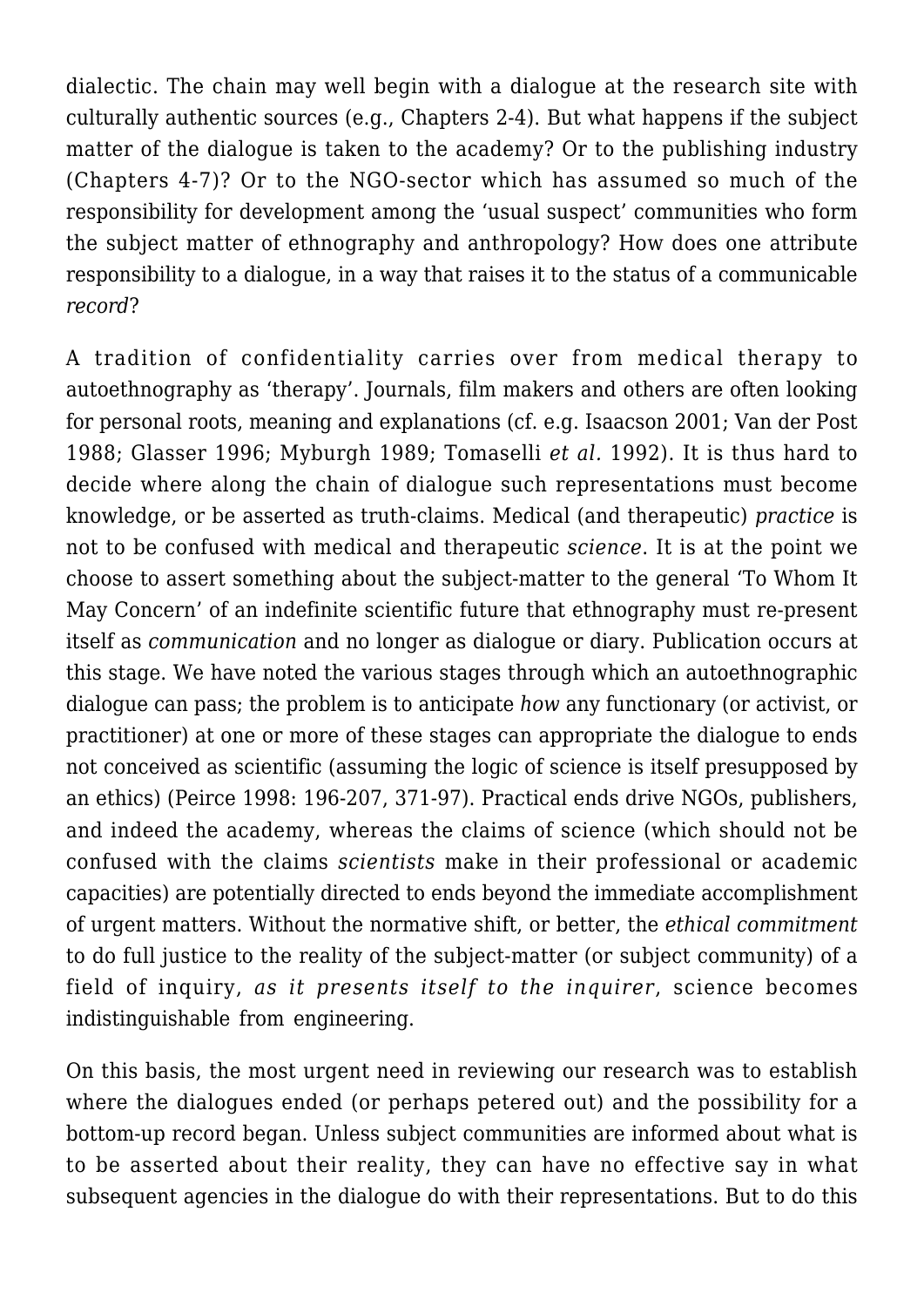in good faith is not enough: it was decisive that this contact generate a record, and after realising how these questions arose from reading the texts recommended to us, we began to consider our writing as *rapportage* – the base data for developing a record that contributes to inquiry and resists its appropriation by vested interests. This *rapportage* will be housed at the Kwa !ttu Museum in the Western Cape, amongst other archives.

The first *rapportage* that Tomaselli revisited was one that Belinda Jeursen had written on their 1995 visit to Ngwatle. He then excavated a highly unliterary lecture that Belinda had given to the English Department at the Natal University (Durban) following their subsequent trip to the Ju/'hoansi in July 1996. This had languished on his hard drive in the wake of Jeursen's emigration to New Zealand two years later. In working with Jeursen, who had previously studied /Xam oral literature (1994; 1995), they developed something of an autobiographic method which could incorporate both writers into her narrative. Jeursen and Tomaselli (2002) then, is offered as a prism and a backward glance of the state of play at the time fieldwork commenced in the mid-1990s. They aimed to provide readers with a useful multi-perspectival pre-history from which to assess the broader ongoing project (cf. also Tomaselli and McLennan Dodd 2003).

Autoethnography is a relatively recent form of writing which permits readers to feel the moral dilemmas confronting us as researchers, to think *with* our narratives, instead of simply about them, and to join actively in the decision points which define the method (Ellis and Bochner 2000: 735). This approach – in our case – also permits us to write as individuals while maintaining team coherence and project cohesion. This is an important strategy given the fact that individual student members of our research team are constantly changing as they enter and exit, and sometimes re-enter, our graduate programme (see Table 1).

*Table 1 Research Students and Research Affiliates (1995-2005)*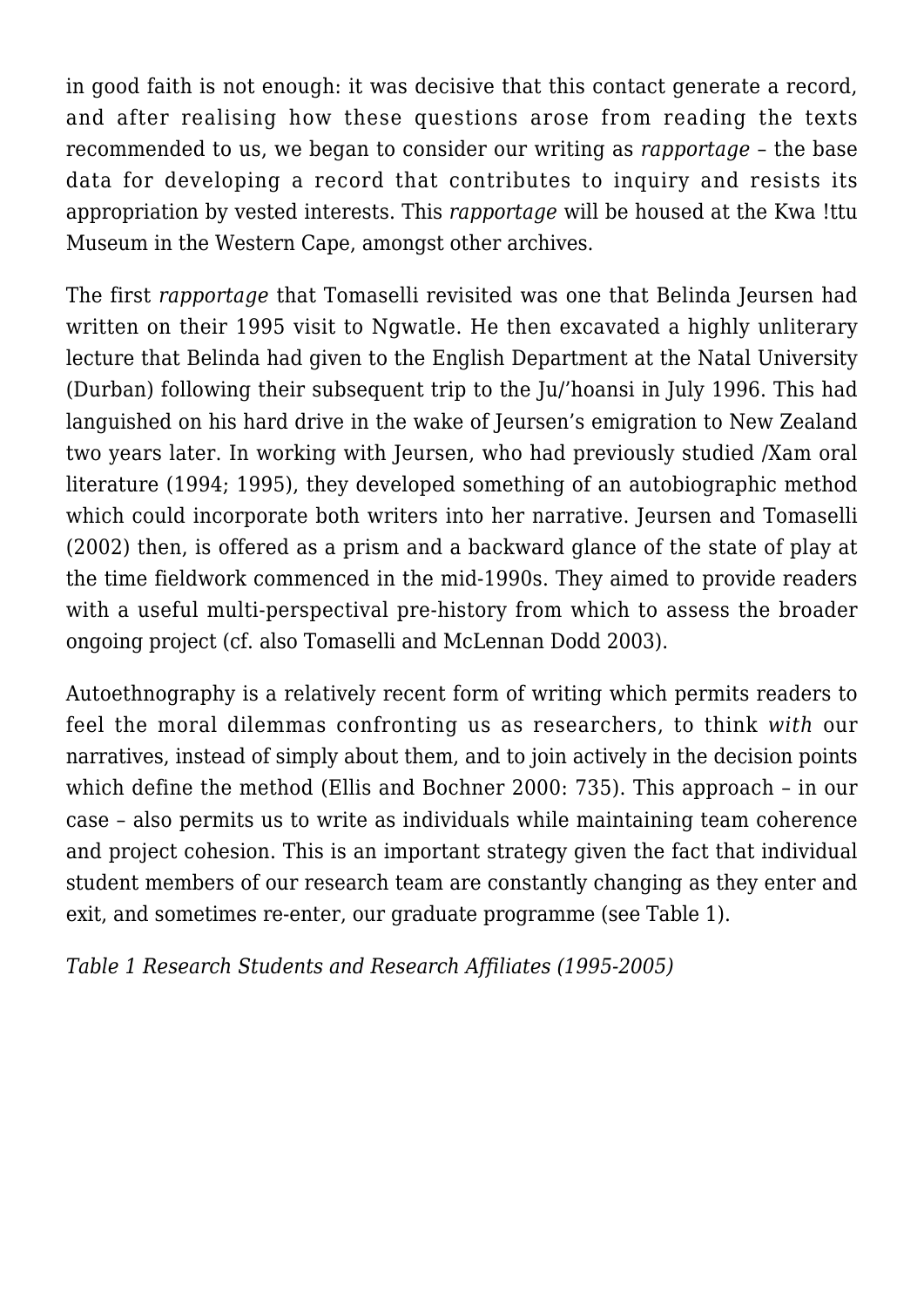| Garth Allen<br>[Fieldwork: 2004]<br>cf. Tourism in the<br>New South Africa<br>(2004, IBB Tauris)<br>with F. Brennan<br>$[1995 - 2004]$                                                                                                                                                                                        | <b>British. CCMS</b><br>Adjunct Professor.<br>Economist. Director<br>of Institute for Social<br>and Economic<br>Research, Univ.<br>College of St Mark<br>and St John.                                                                                          |
|-------------------------------------------------------------------------------------------------------------------------------------------------------------------------------------------------------------------------------------------------------------------------------------------------------------------------------|----------------------------------------------------------------------------------------------------------------------------------------------------------------------------------------------------------------------------------------------------------------|
| Gibson Mashilo<br>Boloka (2001)<br>[Fieldwork: 1999,<br>2000-1]                                                                                                                                                                                                                                                               | PhD-student working<br>on political economy<br>of media.                                                                                                                                                                                                       |
| Elana Bregin (Bregin<br>and Kruiper 2004)<br>[Fieldwork: 2001-4]<br>Thesis: The identity of<br>difference: A critical<br>study of<br>representations of the<br><b>Bushmen</b> (1998).                                                                                                                                         | English MA-graduate.<br>Writer. Works for<br><b>UKZN-Press. Wrote</b><br>articles and press<br>releases for Vetkat's<br>Bergtheil exhibitions.                                                                                                                 |
| Sacha Cleland-Stokes<br>[Research: $2001-2$ ]<br>Thesis: Representing<br>Aboriginality: A post-<br>colonial analysis of<br>key trends<br>representing<br><i>aboriginality in South</i><br>Africa, Australian and<br>Aotearoa/New<br>Zealand film and an<br>analysis of three films<br>in the light of these<br>trends (2002). | MA-student.<br>Conducted textual<br>analysis of The great<br>dance, The last wave<br>and Once were<br>warriors. Drama and<br>film graduate. Works<br>as a professional TV-<br>director. Her thesis is<br>to be published by<br>Intervention Press,<br>Denmark. |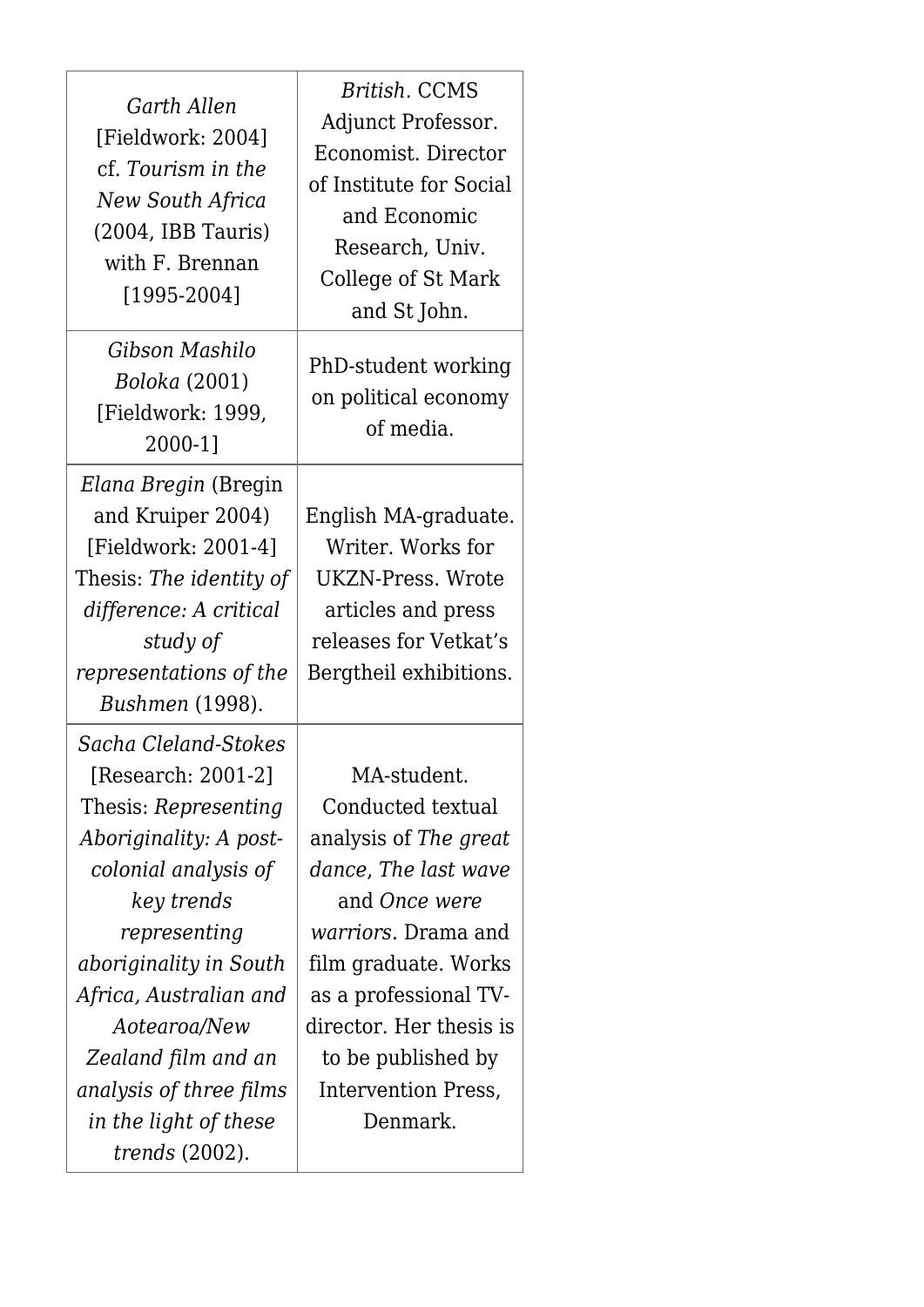| Darryn Crowe (2003)<br>[Fieldwork: 2000]                                                                                                                                                                                              | Honours student and<br>photographer.                                                                                                                            |
|---------------------------------------------------------------------------------------------------------------------------------------------------------------------------------------------------------------------------------------|-----------------------------------------------------------------------------------------------------------------------------------------------------------------|
| Eduardo da Veiga<br>[Fieldwork: 2005]<br>Video: Video on craft<br>seller.                                                                                                                                                             | MA-student. UKZN<br>Philosophy and<br>psychology graduate.<br>Studying video<br>production and film.                                                            |
| Sian Dunn [Fieldwork:<br>2002]<br>Project: Photographs<br>taken at Witdraai and<br>Blinkwater. Exhibited<br>at Bergtheil (2002).<br>Dunn's practice and<br>photos are analysed<br>by Mlauzi (2002).                                   | Rhodes University<br>journalism graduate<br>and professional<br>photographer then<br>working for the<br>Highway Mail.                                           |
| Catherine Dunphy<br>[Fieldwork: 2005]                                                                                                                                                                                                 | Canadian. Journalist<br>and journalism<br>lecturer, Ryason<br>University, Toronto.                                                                              |
| Lauren Dyll (2003)<br>[Fieldwork:<br>2001-2003]<br>Thesis: Close<br>encounters of the first<br>kind: What does<br>development mean in<br>the context of two<br>Bushman communities<br>in Ngwatle and the<br>Northern Cape?<br>(2004). | MA-student. Drama<br>and Performance<br>Studies graduate.<br>Was employed as a<br>researcher and<br>lecturer during 2004.<br>Returning to do PhD<br>in 2006 ff. |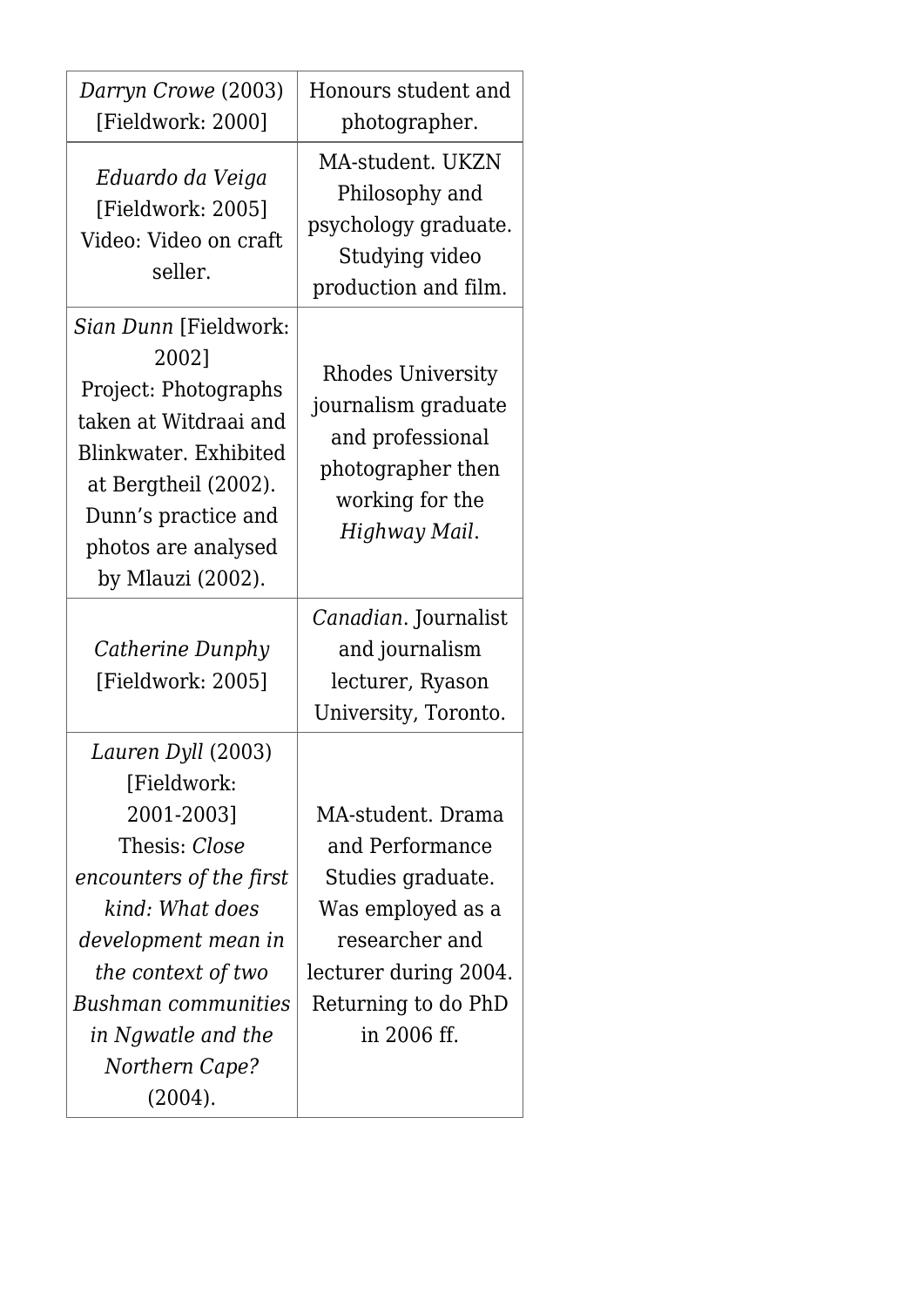| Matthew Durington<br>(accompanied by<br>Lauren Durington)<br>[Fieldwork: 2003-4]<br>Video: Hunters redux<br>(in progress). | American, UKZN<br>Mellon Post-Doctoral<br>Fellow. Video maker<br>and graduate of<br>Temple University's<br>Graduate Program in<br>Visual Anthropology. |
|----------------------------------------------------------------------------------------------------------------------------|--------------------------------------------------------------------------------------------------------------------------------------------------------|
| Michael Francis<br>[Fieldwork: 2002-5]<br>MA-Thesis:<br>Interpretations of<br>development: Culture                         | Canadian. MA- and<br>PhD-student, working<br>on the KwaZulu-Natal<br>project. Anthropology                                                             |
| and the development<br>encounter in rural<br>KwaZulu-Natal.<br>PhD Thesis:                                                 | degree from Univ. of<br>Alberta. Worked in<br>Ngwatle, Northern<br>Cape, Kutse and                                                                     |
| Onibonabonephi - I<br>saw you where you<br>were. Abatwa identity<br>formation in the<br>Drakensberg.                       | Kamberg<br>(Drakensberg<br>amongst the Duma<br>clan).                                                                                                  |
| Jo-Anne Hen-Boisen<br>[Fieldwork: 2004]<br>Project:<br>Autoethnography.                                                    | Honours student.<br><b>Works for UKZN</b><br>Development<br>Foundation.                                                                                |
| Belinda<br>Jeursen (1994;<br>Jeursen and Tomaselli<br>2002) [Fieldwork:<br>1995-6]                                         | English MA-graduate<br>and CCMS research<br>assistant.                                                                                                 |
| Kaitira Kandjii (1997)<br>[Fieldwork: 1996]                                                                                | Namibian. Honours,<br>MA. Journalism<br>graduate from Natal<br>Technikon.                                                                              |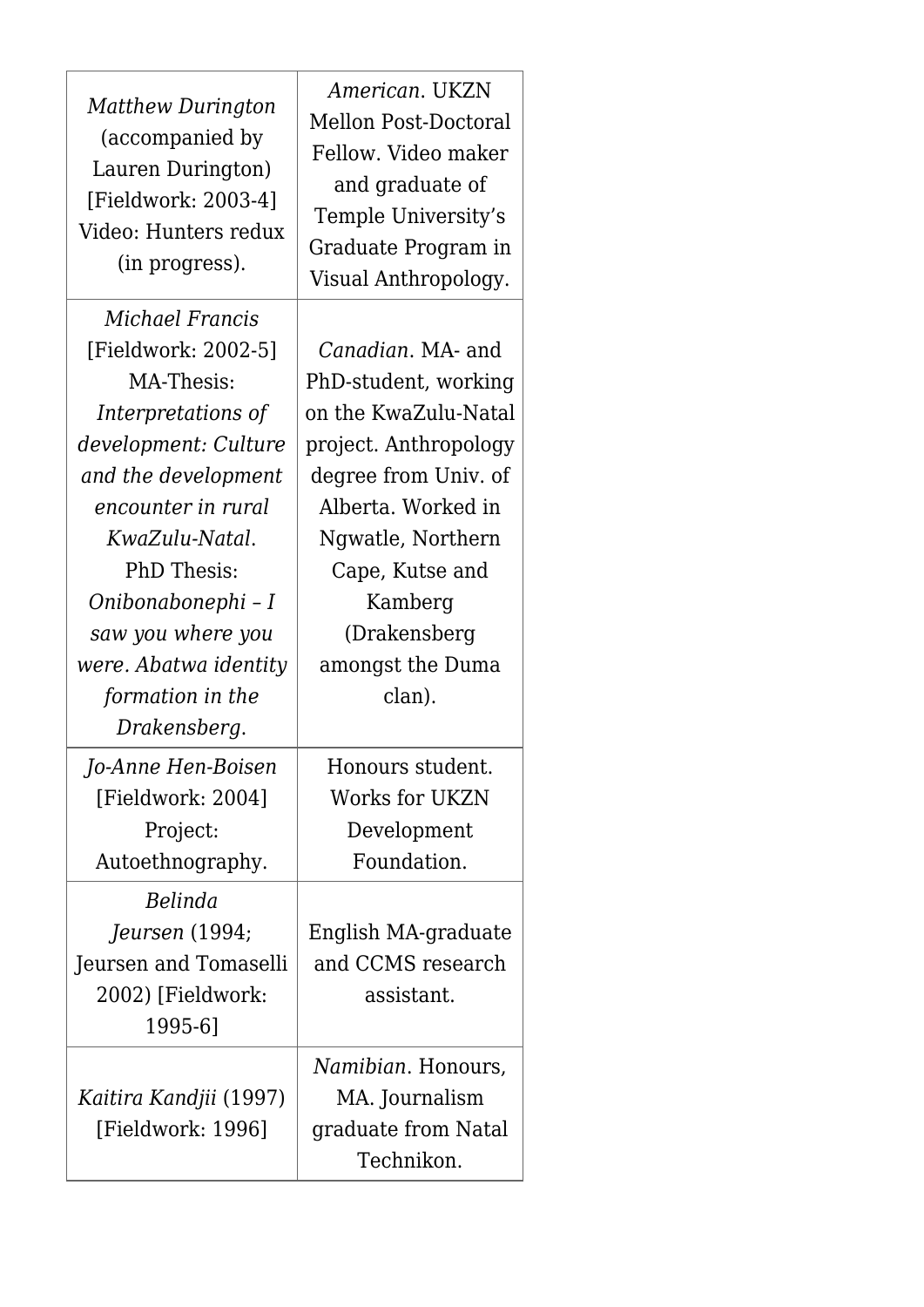| Mary Lange (2003a;<br>2003b; 2005; 2006)<br>[Fieldwork: 2002-5]<br>Honours Project:<br>Reception Analysis of<br>Kalahari fires (2003)<br>MA Thesis: Women<br>reading the Gariep<br>River, Upington: A<br><i>reception study</i> (in<br>progress). | Honours and MA-<br>student. English and<br>psychology graduate<br>with archaeology as<br>extra major, with<br>diplomas in<br>performance and<br>drama. Works at the<br>Bergtheil Museum,<br>Durban. Is<br>coordinator of CCMS-<br>based Art and<br><b>Reconciliation Across</b><br>the World project in<br>Durban. |
|---------------------------------------------------------------------------------------------------------------------------------------------------------------------------------------------------------------------------------------------------|--------------------------------------------------------------------------------------------------------------------------------------------------------------------------------------------------------------------------------------------------------------------------------------------------------------------|
| Frederik Lange<br>[Fieldwork: 2005]<br>Art project:<br>Multimedia Kalahari<br>representation.                                                                                                                                                     | Matric student,<br>Westville Boys High.                                                                                                                                                                                                                                                                            |
| Samuel Leliévre<br>[Appointment:<br>2002-2003]<br>Susan Mahando<br>[Fieldwork: 1995]                                                                                                                                                              | French. National<br><b>Research Foundation</b><br>Post-Doctoral Fellow.<br>Representation in<br>African cinema.<br>Zimbabwean.                                                                                                                                                                                     |
| Project: Video<br>documentation used<br>in Kalahari fires<br>(Lange and Nxumalo,<br>X., 2003).                                                                                                                                                    | Graduate in media<br>studies from<br>University of<br>Zimbabwe.                                                                                                                                                                                                                                                    |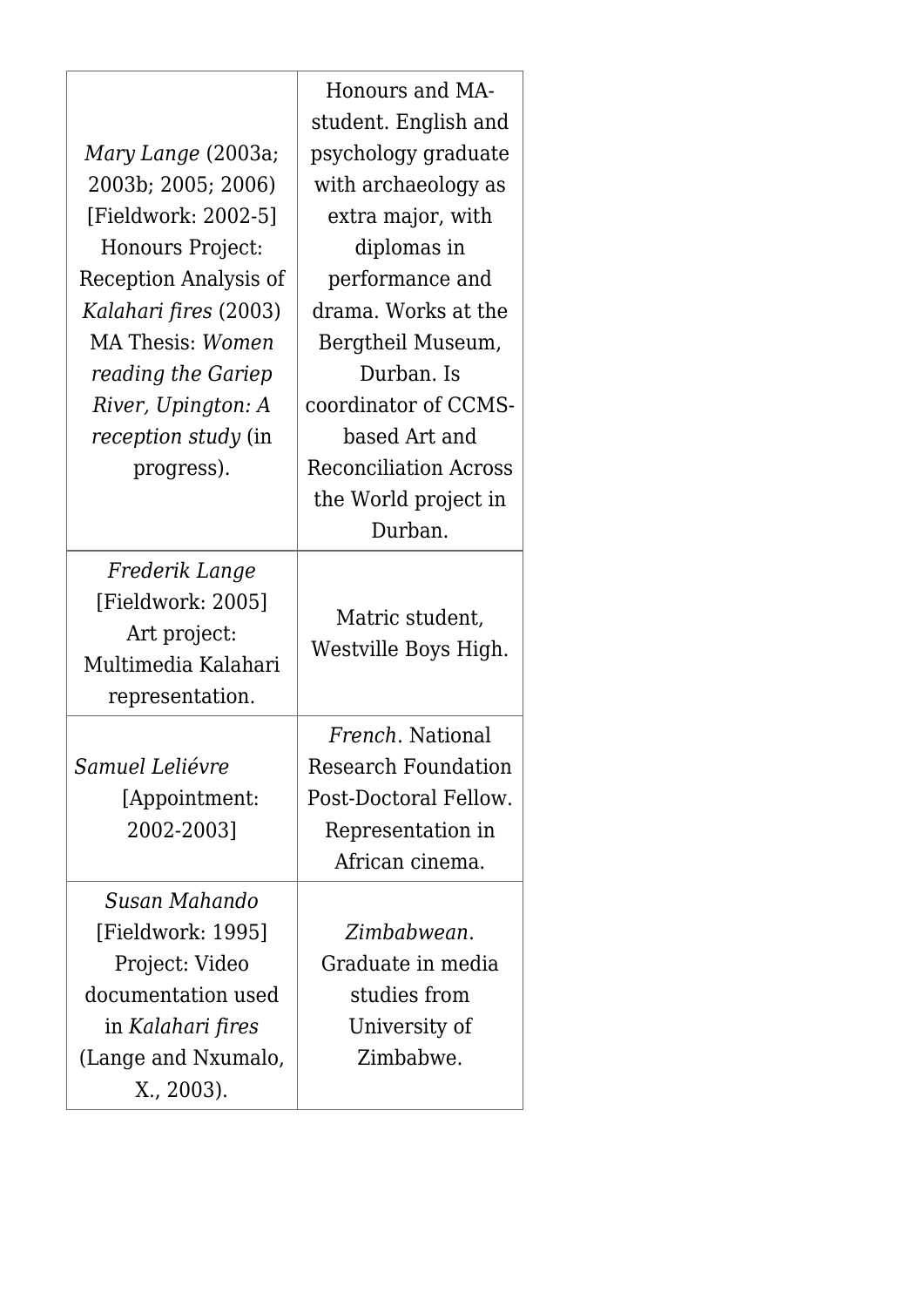| Linje Manyozo Mlauzi<br>(2002) [Fieldwork:<br>2002]<br>Video: Reading<br>photographs in the<br>Kalahari, 33 minutes<br>(2002).                                                                                              | Malawian. MA-media<br>studies student.<br>Drama Graduate from<br>University of Malawi.                                                                                                                                                              |
|-----------------------------------------------------------------------------------------------------------------------------------------------------------------------------------------------------------------------------|-----------------------------------------------------------------------------------------------------------------------------------------------------------------------------------------------------------------------------------------------------|
| Brilliant Mhlanga<br>[Fieldwork: 2005]                                                                                                                                                                                      | Zimbabwean. MA-<br>student in media<br>studies                                                                                                                                                                                                      |
| Nhamo Mhiripiri<br>[Fieldwork: 2003-5]<br>Thesis: The tourist<br>viewer, the Bushmen<br>and the Zulu: (Re)<br><i>invention and</i><br>negotiation identities<br>(in progress).                                              | Zimbabwean. PhD-<br>Student and media<br>studies lecturer.<br>Lecturer at Midlands<br>State University. Also<br>published in Visual<br>Anthropology.                                                                                                |
| Mashaya<br>Mkwetshana-Dambuza<br>[Fieldwork: 2005]<br>Project: Performance<br>amongst marginalized<br>groups.                                                                                                               | MA-student in<br>ethnomusicology.<br>Professional<br>performance artist<br>geared towards<br>community work.                                                                                                                                        |
| Vanessa McLennan-<br>Dodd (2003a; 2003b;<br>2004) [Fieldwork:<br>2001-31<br>Thesis: Reflexivity and<br>research methodology<br>in representation of<br>the San: a case study<br>of Isaacson's 'The<br>healing land' (2003). | Honours and MA-<br>student. Project<br>manager. English<br>studies graduate. Has<br>published other<br>articles on the topic<br>not listed here in<br>Critical Arts, Kronos,<br>and <i>Visual</i><br><i>Anthropology</i> , and in<br>various books. |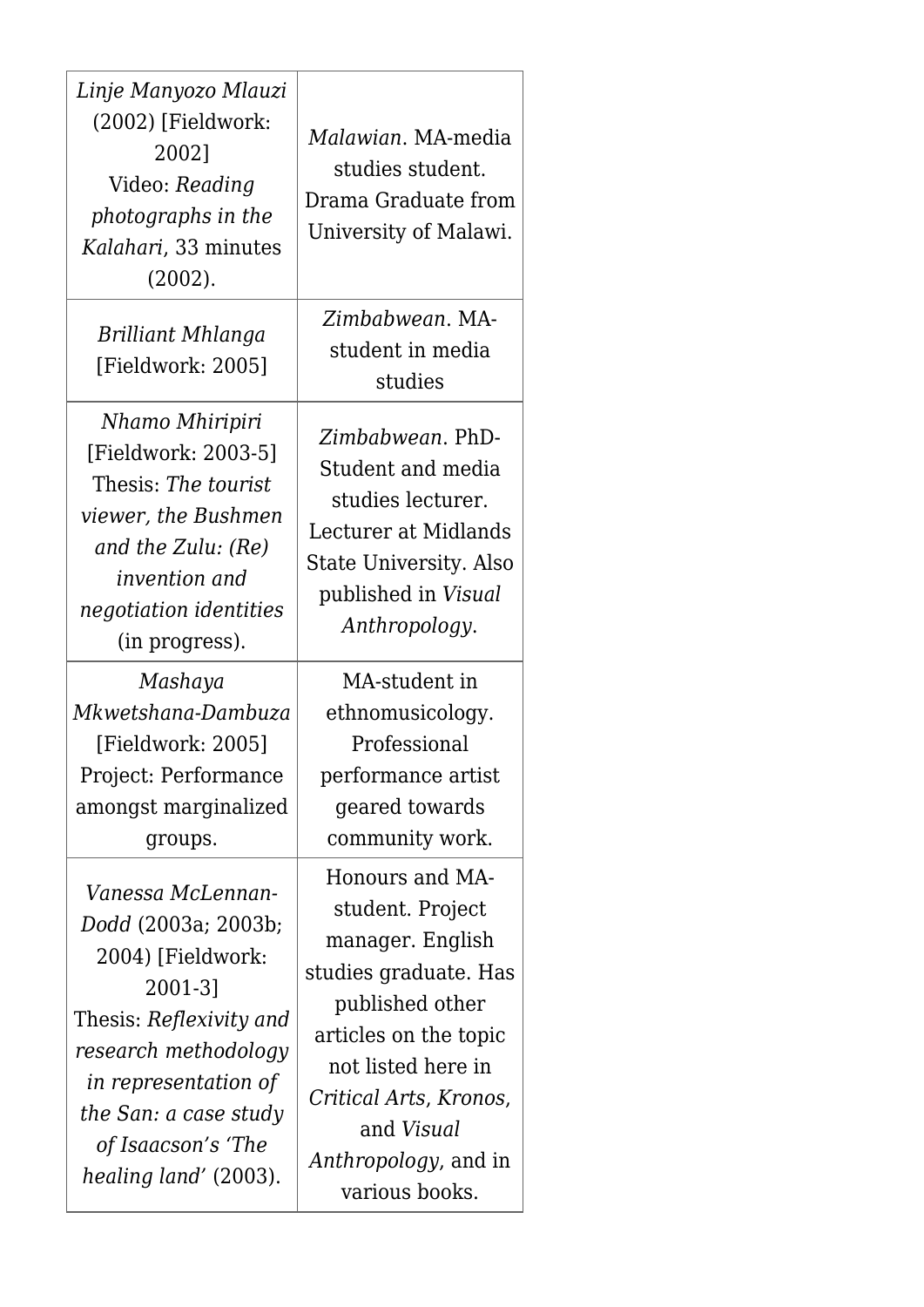| Oyvind Mikalsen<br>(2004)<br>[Fieldwork: 2004-5]                                                                                                                                       | <i>Norwegian</i> . Sami.<br>Honours and MA-<br>student. Worked in<br>the Okavango<br>Swamps on fisheries<br>management,<br>2000-2004. |
|----------------------------------------------------------------------------------------------------------------------------------------------------------------------------------------|---------------------------------------------------------------------------------------------------------------------------------------|
| Kamini Moodley<br>[Fieldwork: 2004-5]<br>Project: Technical<br>Report: Kutse Lodge<br>(2005)                                                                                           | Honours and MA-<br>student. Research<br>manager, [2004-5].<br>Natal University<br>anthropology<br>graduate.                           |
| Garath Morgan<br>[Fieldwork: 1996]                                                                                                                                                     | Anthropology MA-<br>student, University of<br>Durban-Westville.                                                                       |
| Garath Myklebust<br>[Fieldwork: 2002-3]                                                                                                                                                | Graphic designer.<br><b>Assisted Vetkat with</b><br>art supplies, advice<br>and designed<br>brochures for<br>Bergtheil exhibitions.   |
| Ntokozo Ndlela<br>[Fieldwork: 2001]<br>Thesis:<br>Representations of<br>Zulu cultural identity<br>in cultural tourism: A<br>case study of Izintaba<br>Zulu cultural village<br>(2002). | MA-media studies<br>student. Employed as<br>a translator on other<br>CCMS-projects and as<br>an administrative<br>assistant.          |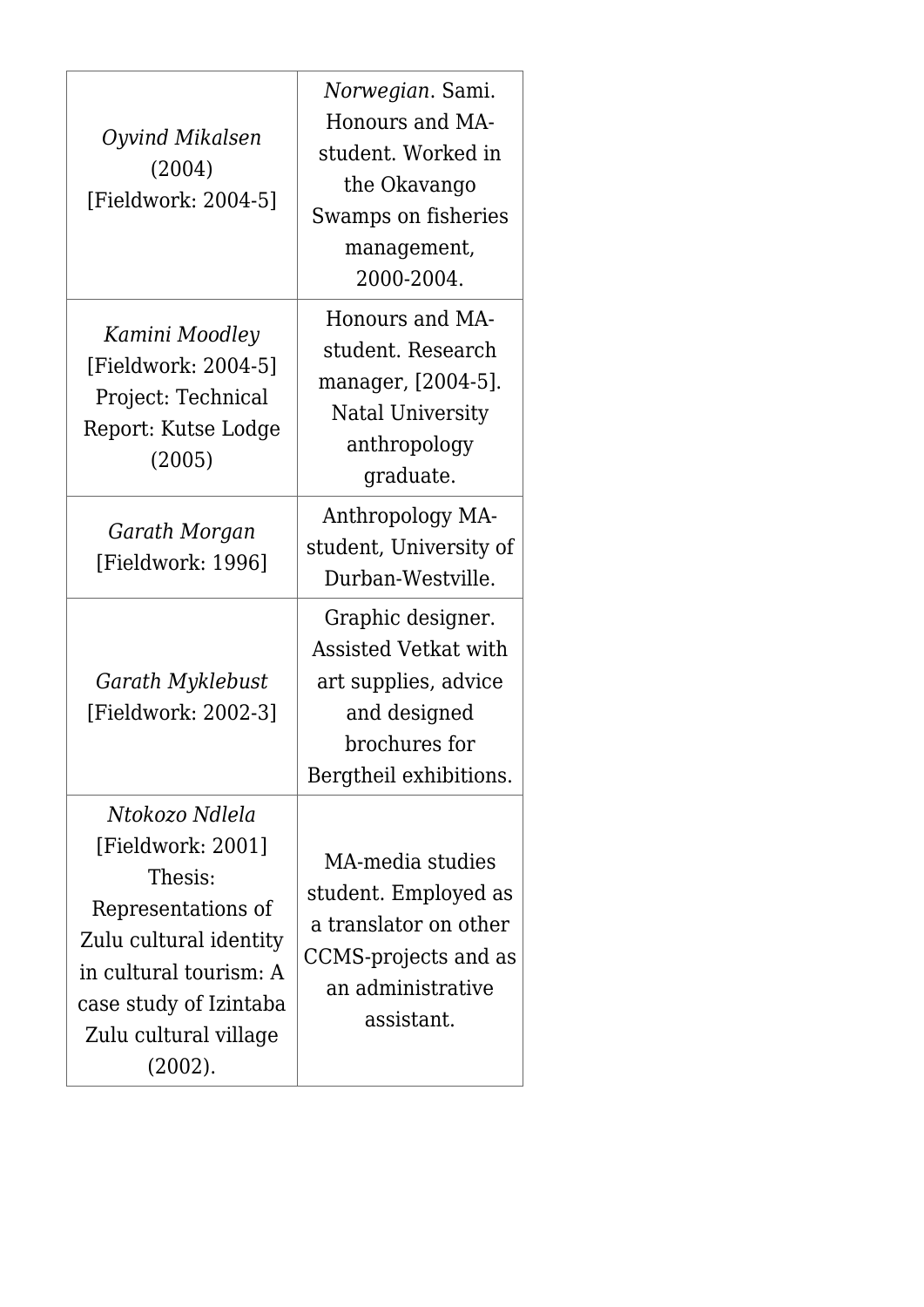| Nyambura Gachette<br>Njagi [Fieldwork:<br>2004-51<br><b>Thesis: Sustainable</b><br>livelihoods: An<br>analysis of household<br>livelihood portfolios<br>from the !Kung Group<br>Basarwa of Ngwatle<br>(in progress). | American of Kenyan<br>extraction.<br>Registered in<br>Development Studies.                                                                             |
|----------------------------------------------------------------------------------------------------------------------------------------------------------------------------------------------------------------------|--------------------------------------------------------------------------------------------------------------------------------------------------------|
| Nelia Oets (2003;<br><b>Tomaselli and Oets</b><br>2004) [Fieldwork:<br>1999-2005]                                                                                                                                    | <b>CCMS</b> Research<br>Affiliate. Afrikaans<br>literature Honours<br>graduate. Translation<br>and interpretation,<br>camp management<br>and research. |
| Darren Oddy<br>[Fieldwork: 2004-5]<br>Project: Publics in the<br>Land Restitution Case.                                                                                                                              | <b>Public Policy</b><br>graduate student.<br>UKZN Media studies<br>and politics graduate.                                                              |
| Chantal Oosthuysen<br>$[1999-2001]$                                                                                                                                                                                  | MA-graduate.<br>Research manager<br>and translator.                                                                                                    |
| <b>Sherieen Pretorius</b><br>[Fieldwork: 2002]                                                                                                                                                                       | <b>Assisted Mlauzi</b><br>$(2002)$ in interpreting<br>interviews and focus<br>groups from<br>Afrikaans.                                                |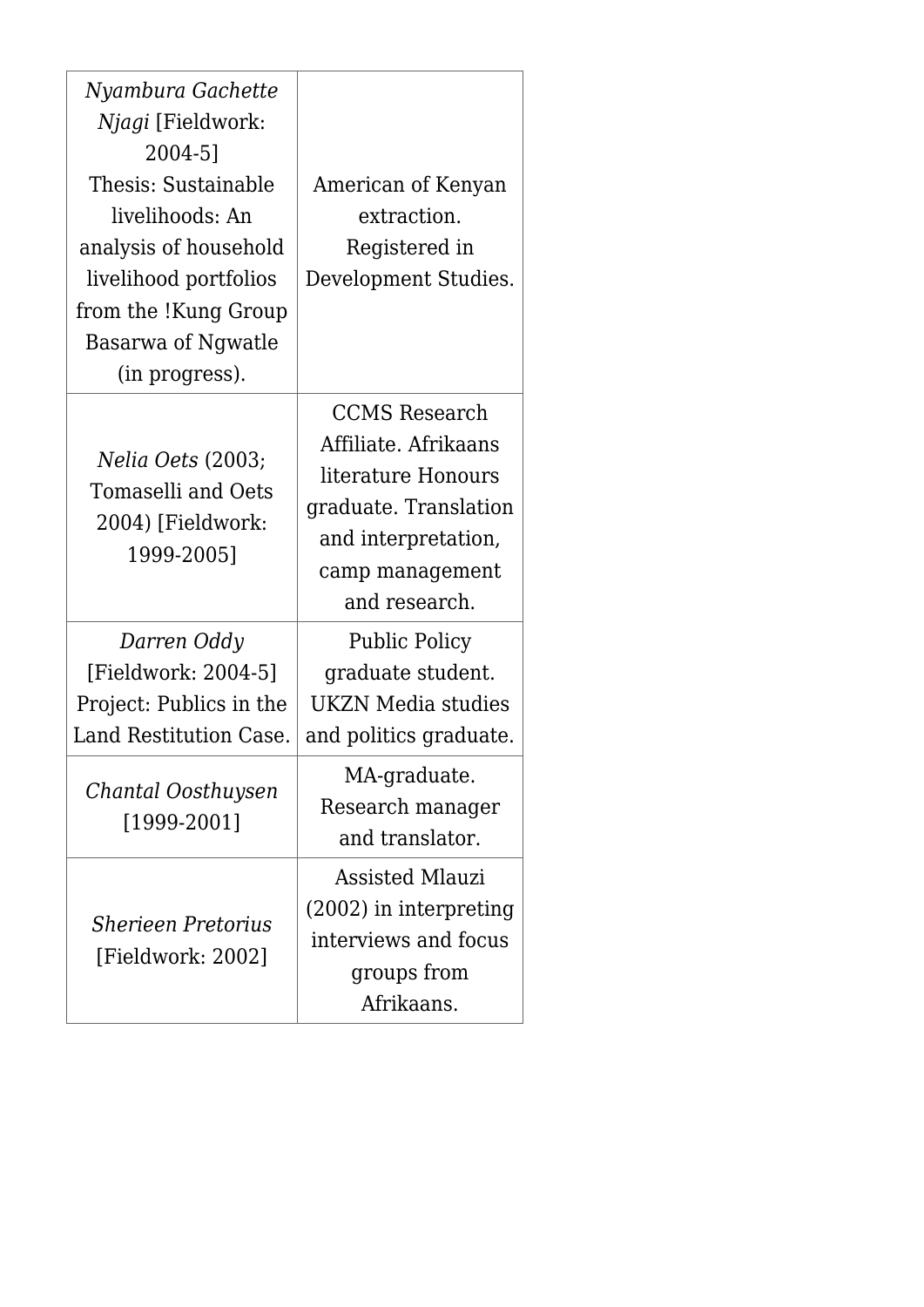| Tim Reinhardt (2003)<br>[Fieldwork: 2003]<br>Videos: Vetkat, a guy,<br>a journey and a<br>camera, and (with<br>Sætre), The fire<br>dance.              | <b>UKZN Electronic</b><br>Engineering graduate<br>turned video maker.                                                 |
|--------------------------------------------------------------------------------------------------------------------------------------------------------|-----------------------------------------------------------------------------------------------------------------------|
| Dorothy Roome<br>[Fieldwork: 1995]<br>Project: Video<br>documentation used<br>in Kalahari fires<br>$(2003)$ (Lange and<br>Nxumalo).                    | PhD-student. MA in<br>Media Studies from<br>Arizona State. Now<br>teaching at Arizona<br>State University,<br>Tuscon. |
| Marit Sætre (2003)<br>[Fieldwork: 2002]<br>Thesis: 'I am, you<br>are?' A documentary<br>about the Bushmen<br>and the Others in the<br>Kalahari (2003). | Norwegian. MA-<br>student in media<br>studies. Worked with<br>Reinhardt on the<br>video of The fire<br>dance.         |
| Jeffrey Sehume<br>[Fieldwork:<br>1999-2000)                                                                                                            | PhD-student. Now at<br>University of Fort<br>Hare.                                                                    |
| Arnold Shepperson<br>$(1998)$ [1999-2005]                                                                                                              | Co-writer on project<br>articles.                                                                                     |
| Anthea Simões<br>(2001a; 2001b)<br>[Fieldwork:<br>1999-2001]                                                                                           | Honours and MA-<br>student.                                                                                           |
| <b>Bronwyn Spicer</b><br>$[2005]$                                                                                                                      | Honours student,<br>editorial assistance.                                                                             |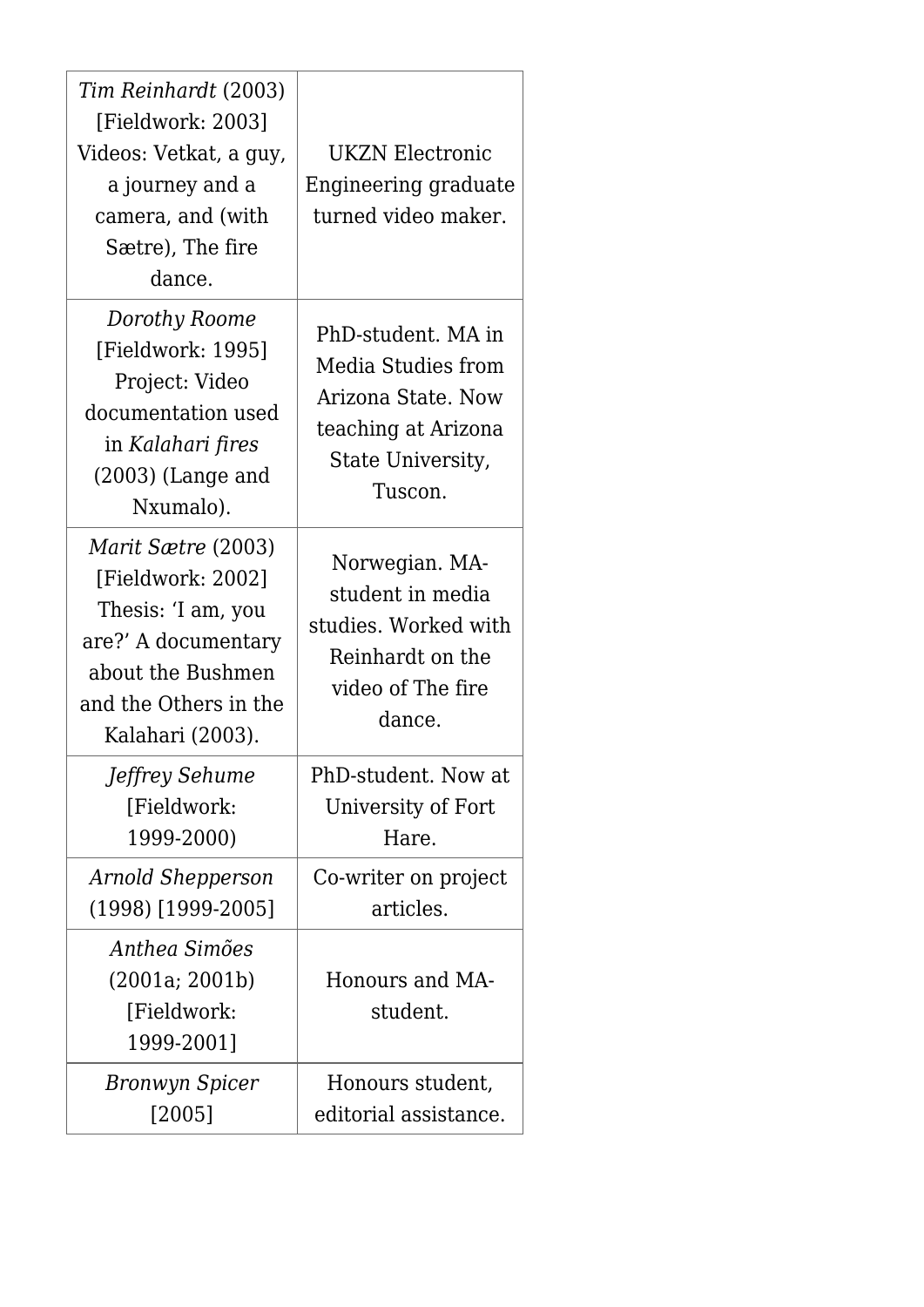| Nasseema Taleb<br>[Fieldwork: 2004]<br>Article: A letter to<br>myself: My trip to<br>Ngwatle. | Mauritian. Honours<br>and MA-student, who<br>worked at Ngwatle<br>and Kutse.                                  |
|-----------------------------------------------------------------------------------------------|---------------------------------------------------------------------------------------------------------------|
| Philip Tembu<br>[Fieldwork: 2005]<br>Project: Field<br>Research<br>Methodology.               | Kenyan. Digital<br>Media MA-student.<br>Member of video<br>production crew.<br><b>UKZN Music</b><br>graduate. |
| Ruth Teer-Tomaselli<br>[Fieldwork: 2005]                                                      | Professor of Media<br><b>Studies. Telecoms</b><br>interest.                                                   |
| Charlize Tomaselli<br>(Lange <i>et al.</i> 2003)<br>[Fieldwork: 1995,<br>2002-4]              | Undergraduate<br>archaeology and<br>anthropology student,<br>Universities of Natal<br>and Cape Town.          |
| Damien Tomaselli<br>[Fieldwork: 2002]                                                         | Undergraduate<br>drama and media<br>student. Videoed<br>interviews conducted<br>by Mlauzi (2002).             |
| Alexandra von Stauss<br>$(2000)$ [Fieldwork:<br>20001                                         | MA-student.<br>Professional<br>photographer.                                                                  |
| Caleb Wang (2000;<br>2002)<br>[Fieldwork: 2000-1]                                             | MA-student.<br>Volunteered for the<br>Trust in January<br>2001.                                               |

*Notes*

-Unless stated, students were registered in CCMS.

– Fieldwork was not necessarily continuous, as students were required to complete course work during term. Many listed above were also employed as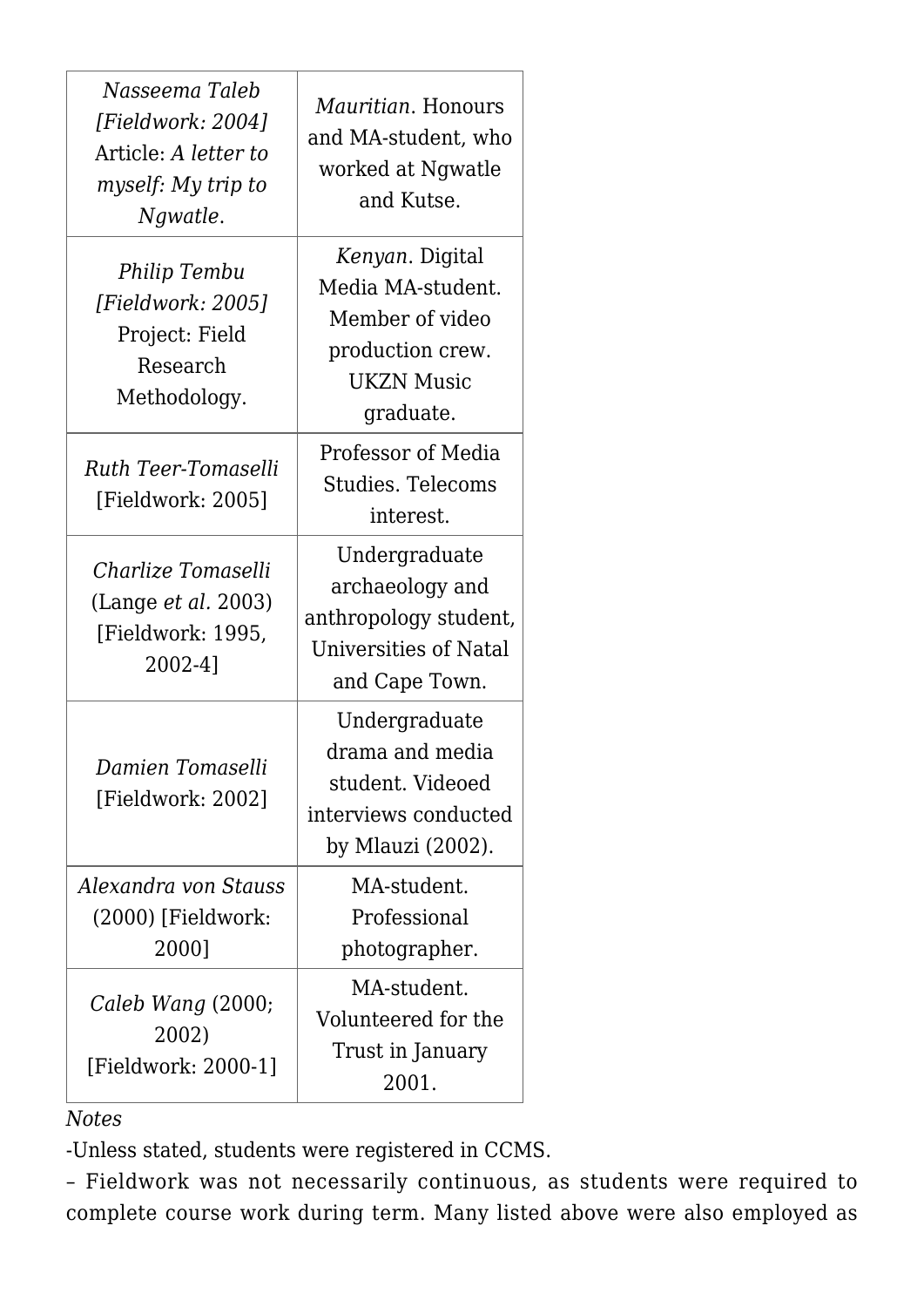tutors in the CCMS-Programme.

– Others who we participated with in various ways include Fiona Archer (development consultant), David Crichton (tourism consultant), Jake Homiak (Smithsonian), Christine Marcham (UKZN Sociology), Thaven Naidoo (SACOD), Frans Prins (Natal Museum), Sonja Speeter, Conrad Steenkamp (NGO-worker), Mzimkulu Sithetho (Lesotho journalist), and Rob Waldron.

Our hosts were initially mystified and even perturbed about the fact that after one or two visits, students with whom they had bonded and learnt to trust, no longer visited them. They feared a lack of a longer-term commitment from us; they felt that they had an investment with the students who had worked with them, and they suggested that they had contributed to my graduates' supposed success in the job market.

Where initially we did not know what to do with our written narratives and interviews, narrative and self-reflexivity have now become the project's prime mode of inquiry, thus redefining relationships between authors and readers. More significantly however, this form of inquiry and presentation is also one that is empathetically understood and creatively engaged by the project's hostcommunities. Individuals within these communities are beginning to appreciate the symbolic value of being included in someone else's story, whether in print, photography, or on video. Where conventional social science writing eliminates the observers and often the observed as well, our narratives attempt to write all participants into the encounter - and their observations and often their dialogue and their subjectivities ‑ into the various story/ies being told. For example, an ongoing process of engagement, via independently taped and hand-written commentaries, is regularly posted to our hosts. (There is no postal service to Ngwatle, and few in the community are literate, so we return information via the Trust and by means of screening videos that we have made.) Campfire research, disseminations and interactions (including songs, music and dance, talk and banter, open-ended interviews, anecdotes, complaints and criticism) between researchers and subjects on the project's pre-published work, have resulted in an extraordinary process of civil, participatory collaboration, which joins the researcher with the researched in an ongoing moral dialogue (Denzin and Lincoln 2000: ix). Apart from regular visits to the Northern Cape, we are in constant contact via cell phone when one of our informants, Belinda Kruiper, passes a transmitter on the main road while in her donkey cart or other transport, via the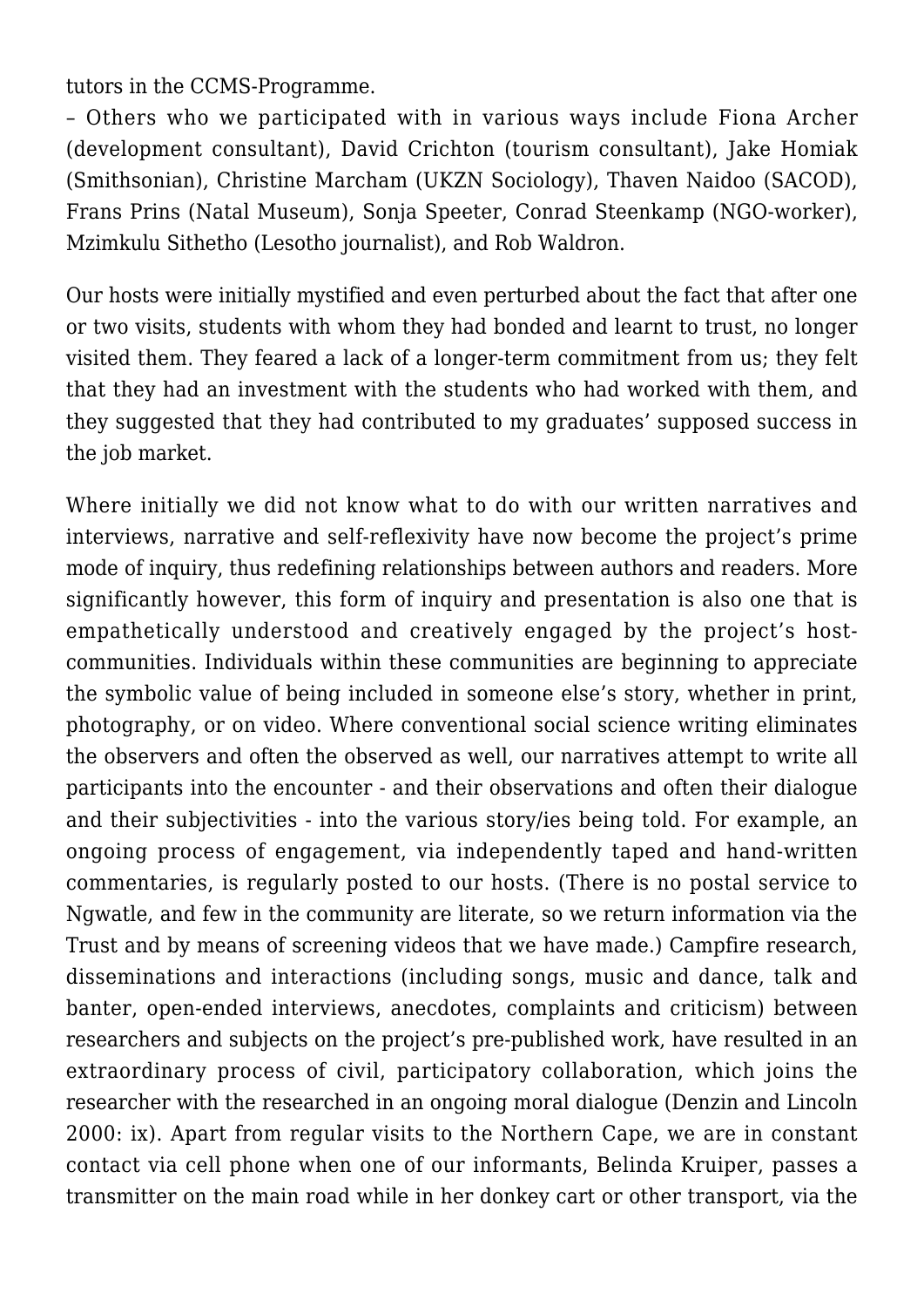postal service in Upington 240 kms to the south, via fax c/o the nearby Transfrontier Kgalagadi Park office, and sometimes by e-mail which passes through a number of hands before reaching its destination.**[ii]** Belinda and her husband Vetkat annually join us on our university campus in Durban, to work with our students, when they exhibit Vetkat's art at the Bergtheil Museum in Durban (www.indigenousheritage.org/vetkat.html).

Durban is a very different environment to the Kalahari. Existentialism rules in the Kalahari – what is, is what is. We surmised during our April 2002 visit to Blinkwater and Welkom that people however do want things to happen, and want and need social services. Things happen or don't happen. Belinda and Vetkat did not buy the sheep from their neighbour (which I offered to pay for), because of the wind. The wind happened, so the sheep was not bought and skinned. 'We can't do anything against nature' – the same feeling of natural agency overpowering action is what led to photographer Sian Dunn's feeling of frustration as 'everything went with the weather' (Blinkwater 2002; cf. Mlauzi 2002). Dunn was unable to fulfil a day's photographic brief, because the Blinkwater folk simply returned to their huts to escape the wind. Linje Manyozo referred to Marx's concept of 'commodity fetishism', and described this naturist energy-saving response by our hosts as environmental fetishism. Where industrial societies are shaped and managed by ruling elites via developing a desire for and consumption of largely unnecessary commodities, the ≠Khomani in contrast understand themselves to be at the mercy of the environment, an irresistible and invisible set of forces that shape daily decisions and prior arrangements, irrespective of needs. For them, there is no difference between the 'real' and the 'constructed' – what is, is what is. I am not sure about Linje's interpretation of the Marxist concept, but his comment sets off a semiosis. Perhaps what he presages is Levi-Strauss' (1971) concept of totemism, where the signifier is semiotically collapsed into the signified, and becomes the thing itself. The ensuing metonymic mystification perhaps would be better described as environmental fetishism in the semiotic sense than in terms of Marx's framework.

A-literates, theories of orality tell us, tend to be without metaphors (Jousse 1977). What is, is what *is*. The sand is part of the Bushmen; they are part of the sand. The weather, wind, and often the wine govern activities as well. Nature is seen to be capricious, but not malicious. Tomaselli learned about worlds without metaphor when first trying to make sense of the spontaneous Lament of old Piet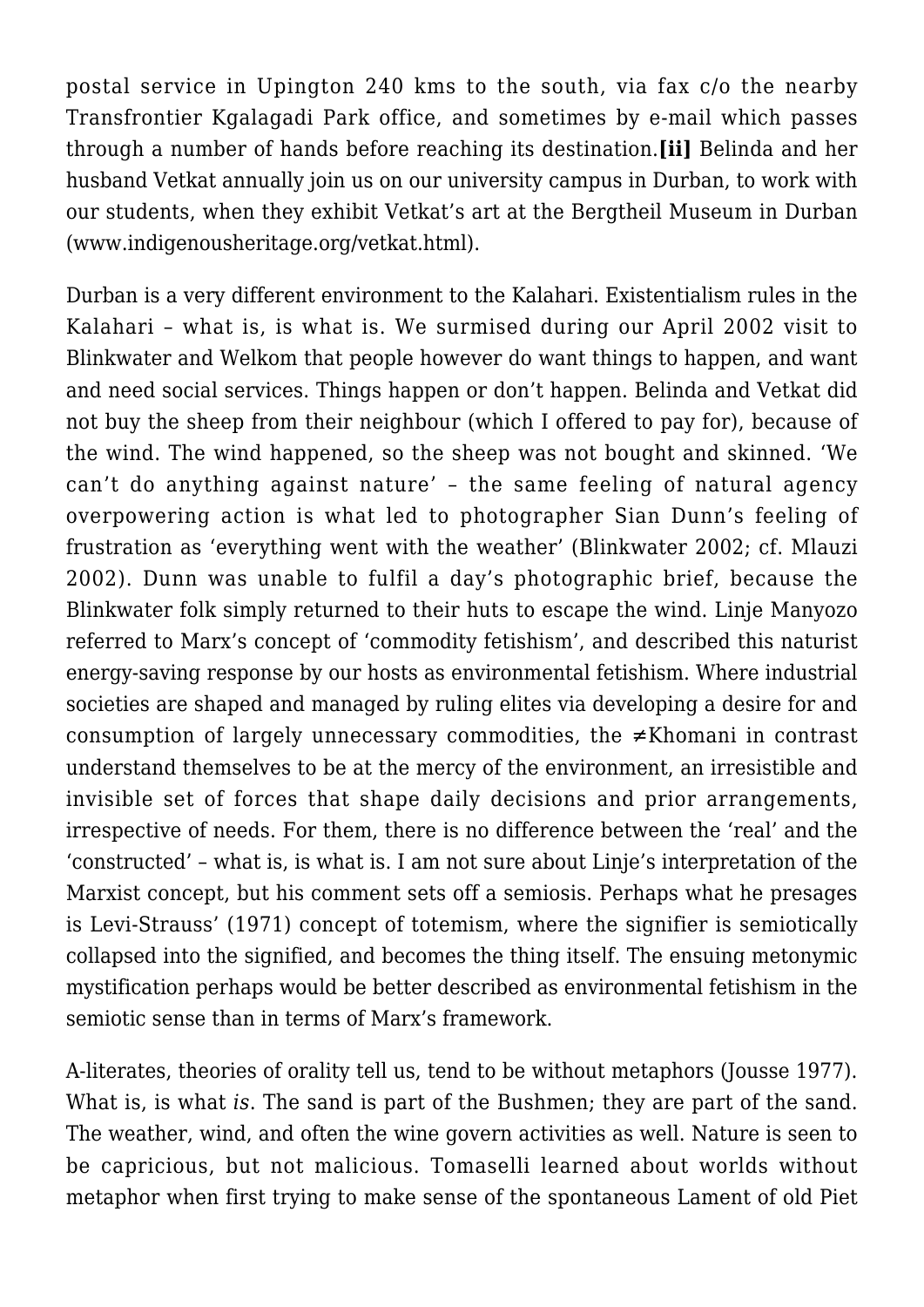Draghoender, whom he videoed in 1984, in the Kat River valley, pending his family and community's imminent dispossession by the apartheid state. Blood, the ancestors/lineage and the ground, for him, were one and the same (Tomaselli 1997). The living are in direct relation with the departed, and are kept closer by going barefoot when dancing.

The contradiction is found in Belinda's Kruiper's attempts to bridge a fatalist natural existential cultural fetishism where 'things happen' (if one waits long enough) and the world of development and politics in which 'things are not happening' (because delivery is tied to a variety of processes, procedures and schedules even more invisible than the wind). The highly active South African San Institute (SASI) was perceived by many of our sources to be largely invisible in the body on the ground. The Khomani Community Property Association was alleged by some to be centralizing available resources; provincial and national governments work according to unknown mechanisms and time scales. (Similar comments are made about the Ngwatle situation by some of our !Xoo informants. In contrast, the Ju/'hoansi are highly involved in the agencies servicing their needs.) The CPA was also considered unrepresentative of the traditionals.

In the Northern Cape, significant resources are being delivered: schools, land, electricity, and reticulated water at the small urban settlement of Welkom, are amongst the new basic services, which attract the youngsters from Witdraai. But these are not 'seen' because they are not 'cash'. The people want more, they want to 'feel' their changes existentially – the 'what is is' factor. 'Our world is full of nothingness', complained Belinda Kruiper (July 2002). At that time of personal hardship their lives were spiritually empty but full of content at the level of the emotional interpretant, the birds and the bees, and the rustling of the trees. As one Ju/'hoan village told us, they deliberately represented themselves as 'poor' in order to leverage donations from visitors (Chapters 5 and 6). Here, the villagers were able to negotiate the rapids of modernity by constructing a realist meaning for the visitors notwithstanding their existentially pre-modern condition, supposedly lacking metaphorical signification.

Belinda's Kruiper's disturbance in the community – as an educated person who married into the Kruiper clan – is due to the fact that while she accepts existential totemism, she is also an indicator of the potential of personal and social agency (cf. Tomaselli 2006a). Things can be changed at a political and service delivery level even if not at the natural level. But she asks, why give the Welkom house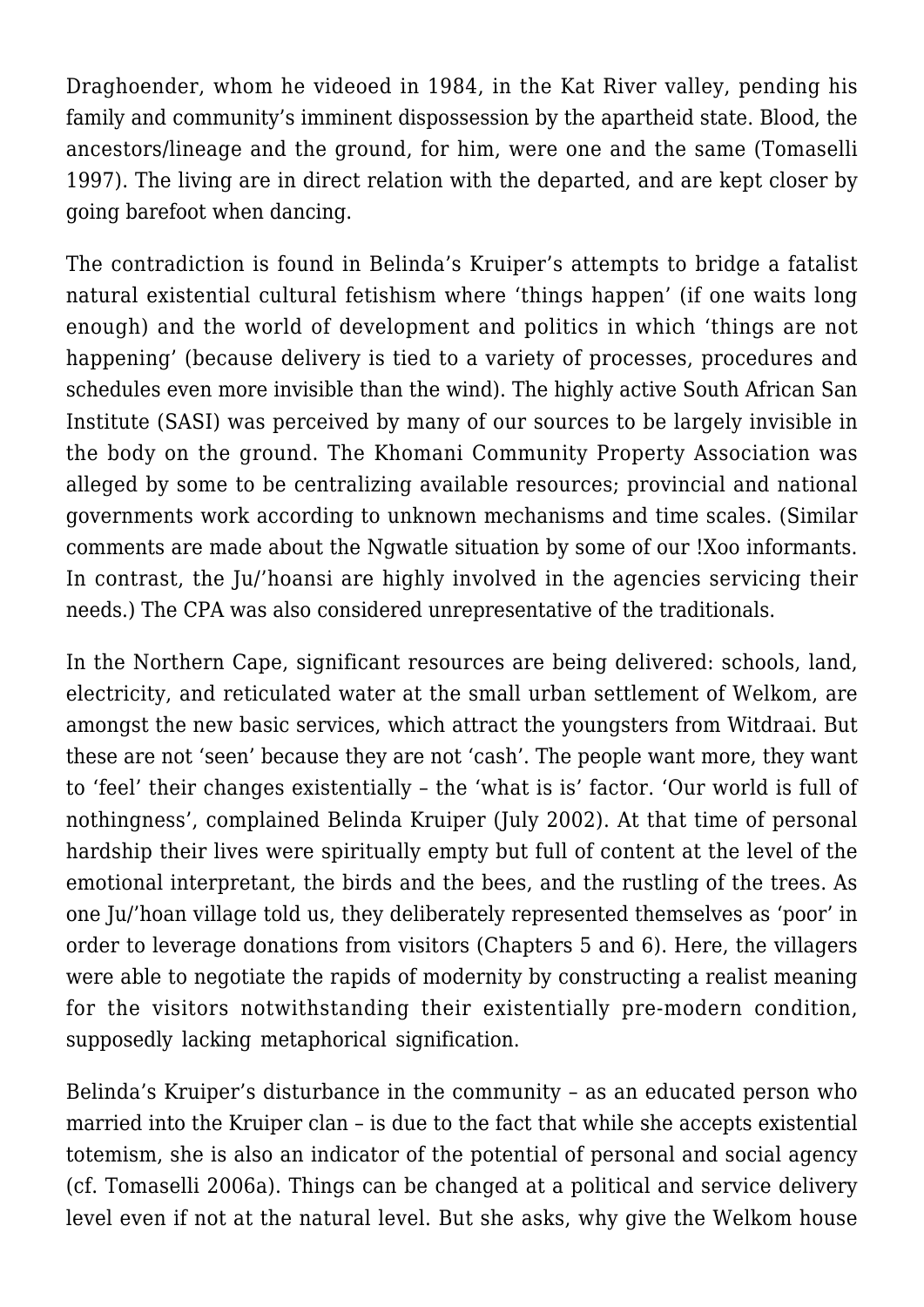dwellers electricity, when they cook outside on the fire and when the lights attract the moths? The contradiction was evident when Elana Bregin in Durban, who was working on a book with Belinda, twice called Belinda on her cell phone at Blinkwater, which cut out both times. Belinda looked at us, phone in hand, and exclaimed, '%@#, I'm tired of trying to deal with technology! Technology doesn't work in the Kalahari!'

How does one begin to comprehend beguiling totemistic essentialism? The wind happens. The sunrise happens. The rain dance makes things happen (mainly in the rainy season). Things happen. But often nothing happens. That's because the wind is happening. Skinning animals in the wind invests the carcass with dust. So hunting does not happen. The land happens. It is not developed. Money happens – it comes in, it goes out. None of it is invested. That is known as development. It comes from tourists, visitors and charities. It does not come from NGOs or the government.

Life happens. The <sup>1</sup>Khomani at Welkom tell in July 2002 that development is not happening. We are told this as we sit underneath newly installed electrical cables feeding the house in whose yard we are sitting. People are fetching water from taps, and the streetlights sparkle in the wind and through the drizzle. The brand new craft showroom on the gravel roadside is empty, its windows broken and boarded up. In June 2005, Ruth in investigating the theft of the ceiling, startled an owl living in the rafters, and then found its mate's dead dried carcass on the sand. The surviving owl was disorientated, much like the people. What about the school? Few of the traditional <sup>1</sup>Khomani children go to school. No money for school fees, we are told. In 2005 some houses have satellite TV, and Belinda complains that parents cannot decode the ratings symbols, that children are watching late night soft porn on eTV and DStv while their parents sleep. Road workers seduce young girls with drink and money, and AIDS is on the march. The people cannot identify the development/s. 'Give me R5 and food', a young boy demanded from me in 2002. Now, that is assumed to be development. Or is it? Like waiting for the wind to die before buying and skinning the sheep which Tomaselli offered to buy, perhaps individuals are waiting for R200 notes passed out at random by temporary visitors, rather than the millions which pay for the civic infrastructure. Perhaps the infrastructure is not needed or wanted, but the government provides it anyway. Lights cost money, they attract millions of flying insects; stoves consume electricity, while people prefer to cook over a fire. Debt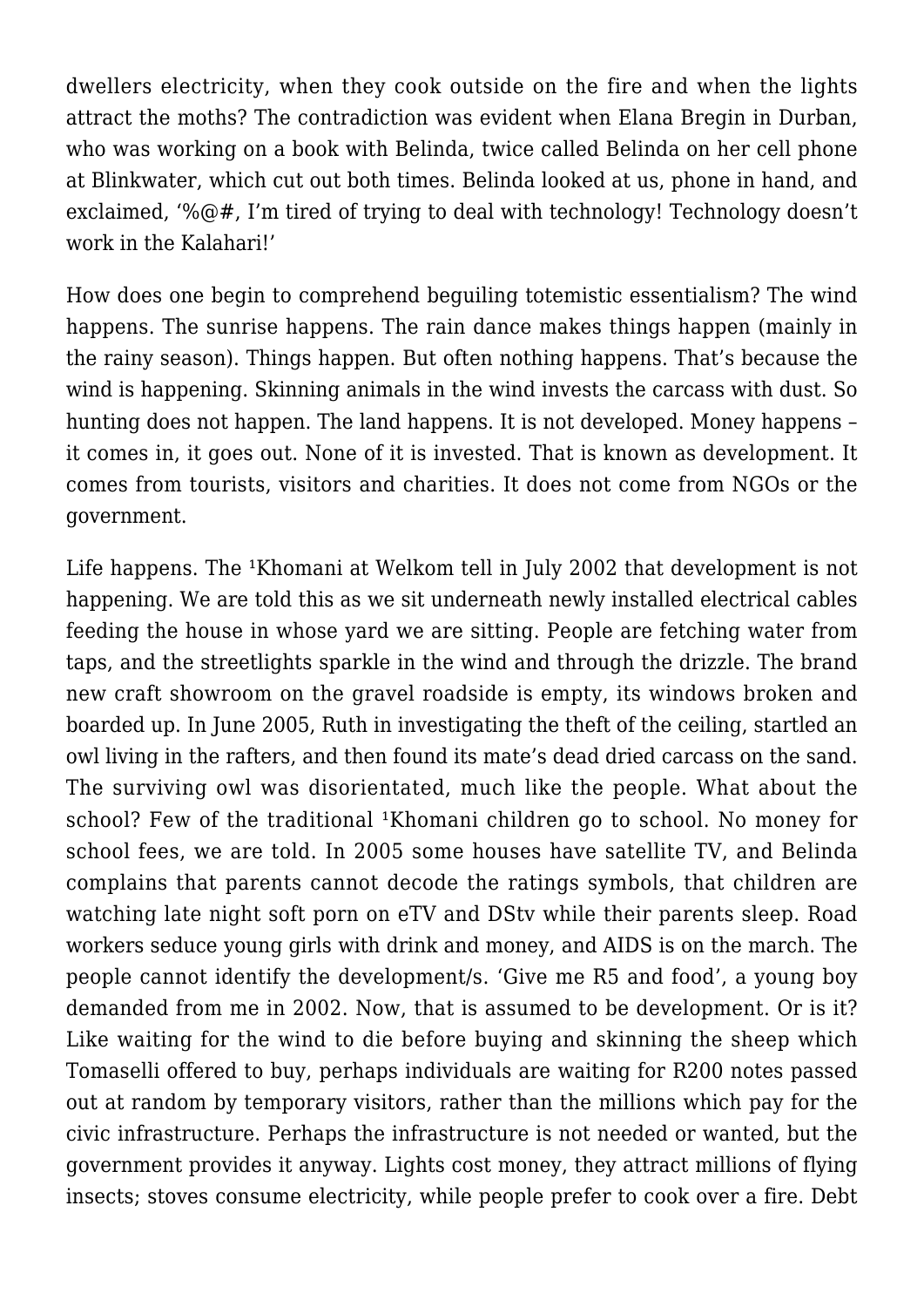starts. Where are people to get the money to pay for the electricity? Begging perhaps? Development begets begging. Begging becomes development – money in the hand. William Ellis, an anthropologist from the University of Western Cape, describes the new economy as 'organised begging'. So the people wait for the better days promised by the liberation government. The NGOs get the blame because nothing seems to be happening; not the government, not the individuals who run the Community Property Association, which manages the *≠*Khomani's not-insubstantial state-provided resources, and which are accused of squandering it. The villagers seem to have little understanding of where or how they fit into the new democratic structures. By July 2005, consumption had replaced community, loud thumping rock music and TV drowned out natural ambient sounds throughout the day and most of the night.

Our methodological problem, as Zimbabwean PhD-student Nhamo Mhiripiri suggested, is how to write an analysis of a situation and a people who have come to take us seriously, but who may not appreciate our analysis, our critique, and our logic. Will we be also identified for blame? It's easy and fun to be the flavour of the month; it's a much less happy situation to be excommunicated from a life's work, blamed for everything that went wrong, and to stick to one's principles through thick and thin (cf. Biesele and Hitchcock 1999; Barnard *et al.* 1996; Marshall 1996). The wind comes and goes; legitimacy waxes and wanes, and trust has to be tested over good times and bad. We are concerned with the webs of research, exploitation and deceit that so often cloud academic and journalistic research in the Kalahari. Who is drawing the line around whom?

The problem, as far as method goes, is that there can be no argument against a perception. If there is wind, we will perceive that wind together if we are both exposed to it, though we might disagree on its meaning. We cannot argue against either of our judgements as to the severity of the wind, because perceptual judgements are 'necessarily veracious' (Peirce 1998: 204). All we can do is, in effect, to engage in dialogue in the hope that (in good therapeutic fashion) we can amicably resolve any conflict of interpretation. But a comparative analysis of the kinds of *inferences from perceptual judgements* made about, say, the wind on the day a sheep was scheduled for slaughter, already constitutes something other than a dialogue about wind and sheep. For example, the fact that wind may affect a community's will to act at all makes it possible to consider what social or communal spaces are available to people, and what needs to be done to make up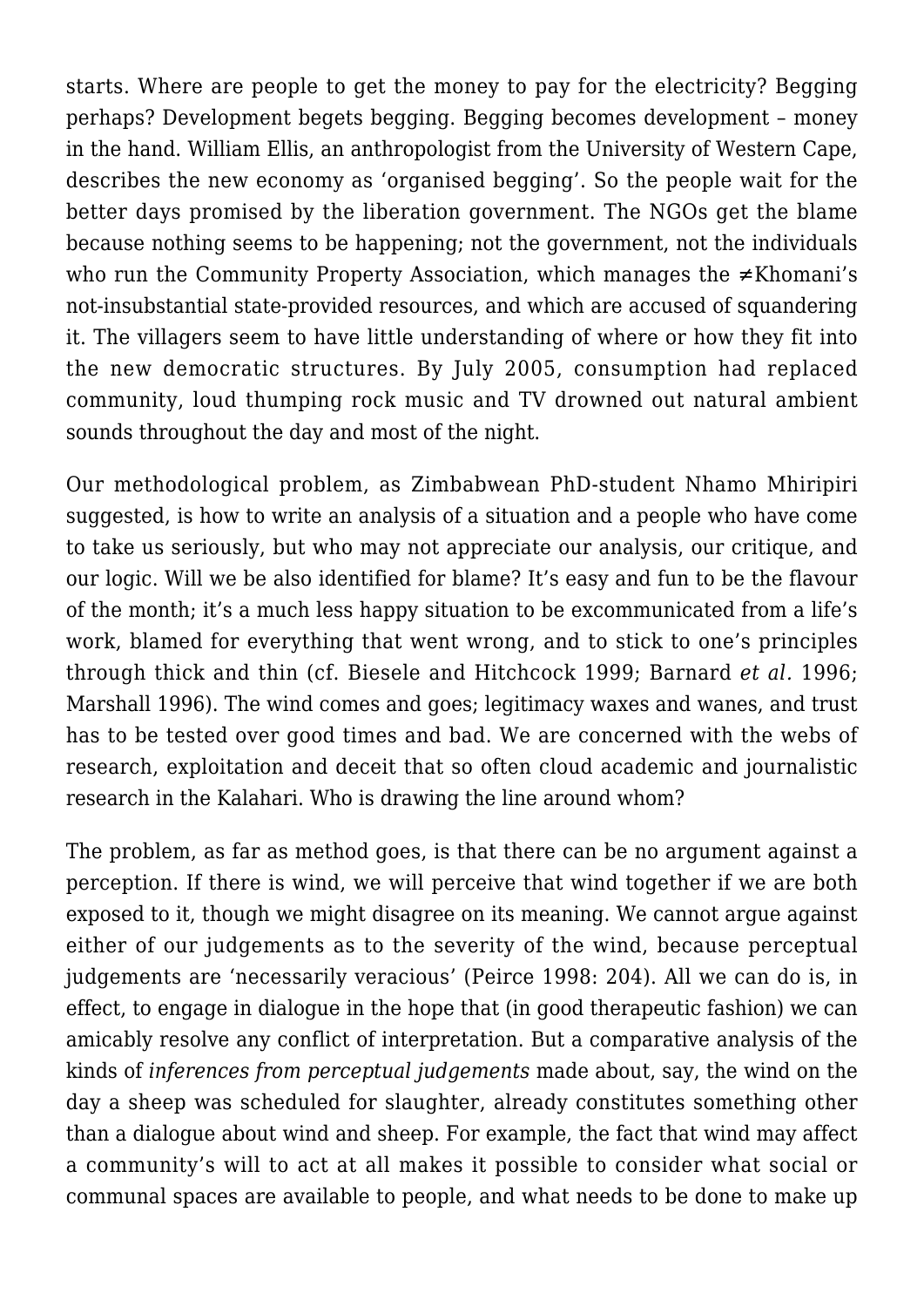shortfalls in these spaces such that wind (or rain, or cold) have less impact on the capacity to act. For the present, however, our research has highlighted the need simply to set about presenting these pre-theoretical dialogues so that those who critically participate in them can find a common starting-point from which to move on.

Our long-term research venture/encounter reminds us that (Western) theoretical constructs are not metaphysical ends or sets of values in their own right, but that they must always be laid open to re-examination and change when applied to (non-Western) empirical contexts and real-life subjects/informants. Moreover, by knowingly positioning observers and observed within specific, polyphonic communication circuits at given points in time and space, this endeavour over the decade of our research (1995-2005) problematises received models of authority in formulations of academic inquiry and writing, where the pecking order between researcher and researched, and among scholars themselves, is predetermined at the outset. Accordingly, it suggests new terms of mutual engagement for *cultural studies researchers* at various stages of inquiry, their *host communities*, and the targeted *readers* of the ensuing ethnographic accounts.

#### *NOTES*

**[i]** These discursive and ideological conflicts reached a crescendo with Pippa Skotnes' Miscast Exhibition in Cape Town in 1996 (cf. Jackson and Robins 1999; Douglas and Law 1997; Skotnes 2002).

**[ii]** As part of its public service mandate, Telkom, the national telecoms provider, was required to 'roll-out' significant new telephone lines to outlying areas throughout South Africa. The two major cellular phone companies, Vodacom and MTN, also extended their network significantly. From 2004 onwards, the Third Generation (3-G) value-added services such as e-mail, video and conference calling over both fixed line and cellular networks, resulted in an enormous infrastructural investment as towers are added to the network, and existing towers upgraded. Ruth Teer-Tomaselli documented much of this expansion, while conducting an independent survey of cell phone towers along the road to the Park in July 2005. By 2006 the entire route between Andriesvale and the park will be serviced by the cellular network.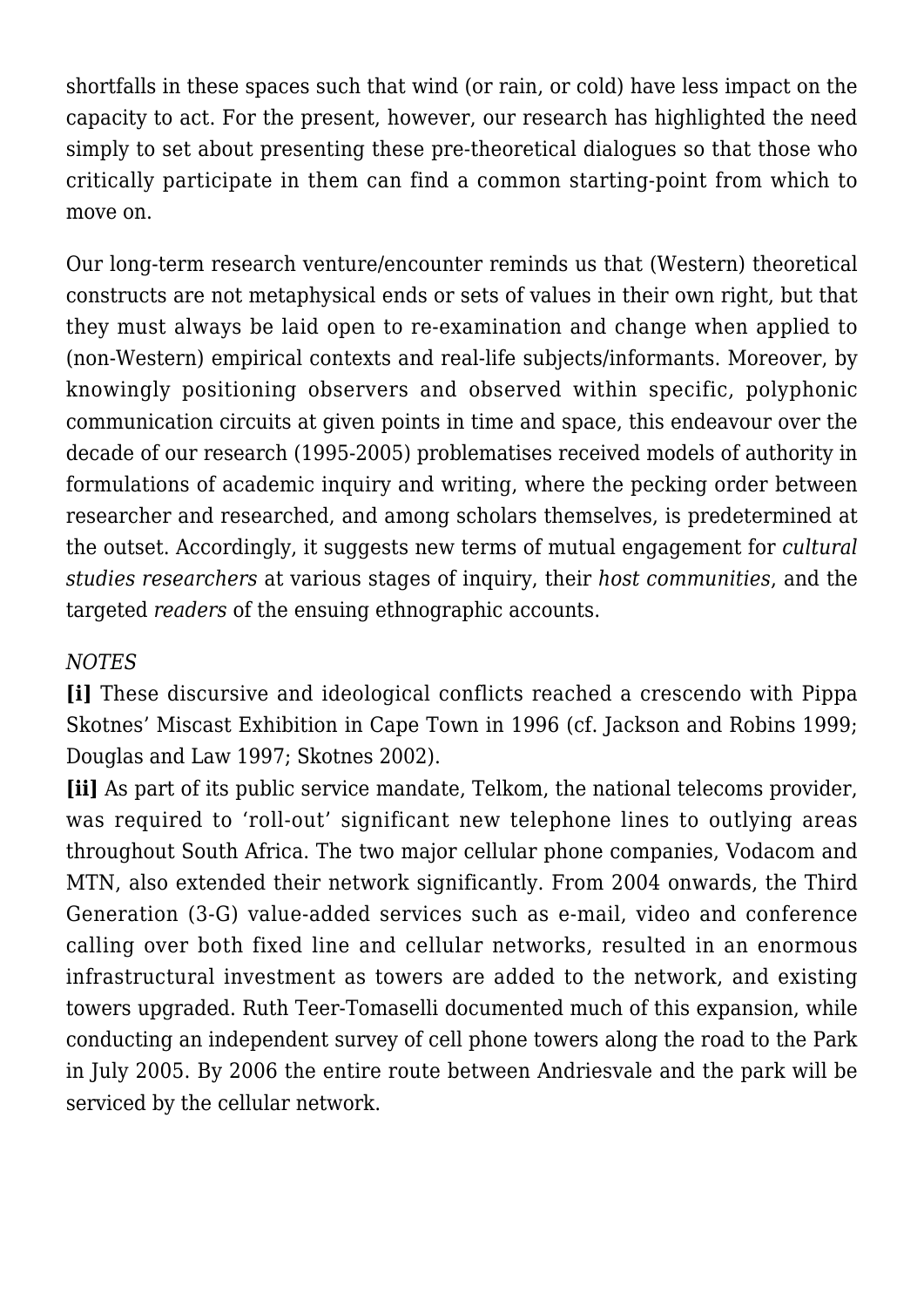# **[Where Global Contradictions Are](https://rozenbergquarterly.com/where-global-contradictions-are-sharpest-reverse-cultural-studies-field-methods-power-relations-and-4x4s/) [Sharpest ~ Reverse Cultural](https://rozenbergquarterly.com/where-global-contradictions-are-sharpest-reverse-cultural-studies-field-methods-power-relations-and-4x4s/) [Studies: Field Methods, Power](https://rozenbergquarterly.com/where-global-contradictions-are-sharpest-reverse-cultural-studies-field-methods-power-relations-and-4x4s/) [Relations and 4X4s](https://rozenbergquarterly.com/where-global-contradictions-are-sharpest-reverse-cultural-studies-field-methods-power-relations-and-4x4s/)**



*When you visit Africa, be careful. It is an extremely dangerous place: you will lose your soul to it forever.* Boesman *('Bushman')* (Safari brochure 2001*)*

When we arrived at dusk at Ngwatle in July 2004, we saw a 4X4 sporting the sign, *'The Jesus Film Project'* (JFP). A number of locals were dancing on the sand to religious pop music blaring from two loudspeakers. Later that evening, five missionaries from Kimberley screened an evangelical film to approximately fifty villagers who had braved the bitter cold. It was much like passing an old-time drive-in as Mick Francis and I returned to Hukuntsi to collect two of our party who had arrived there by car. The next day, we visited the JFP missionaries who told us that they were hoping to make the Bushmen into the Children of God. Far from losing their own souls to Africa, the missionaries were hoping to claim new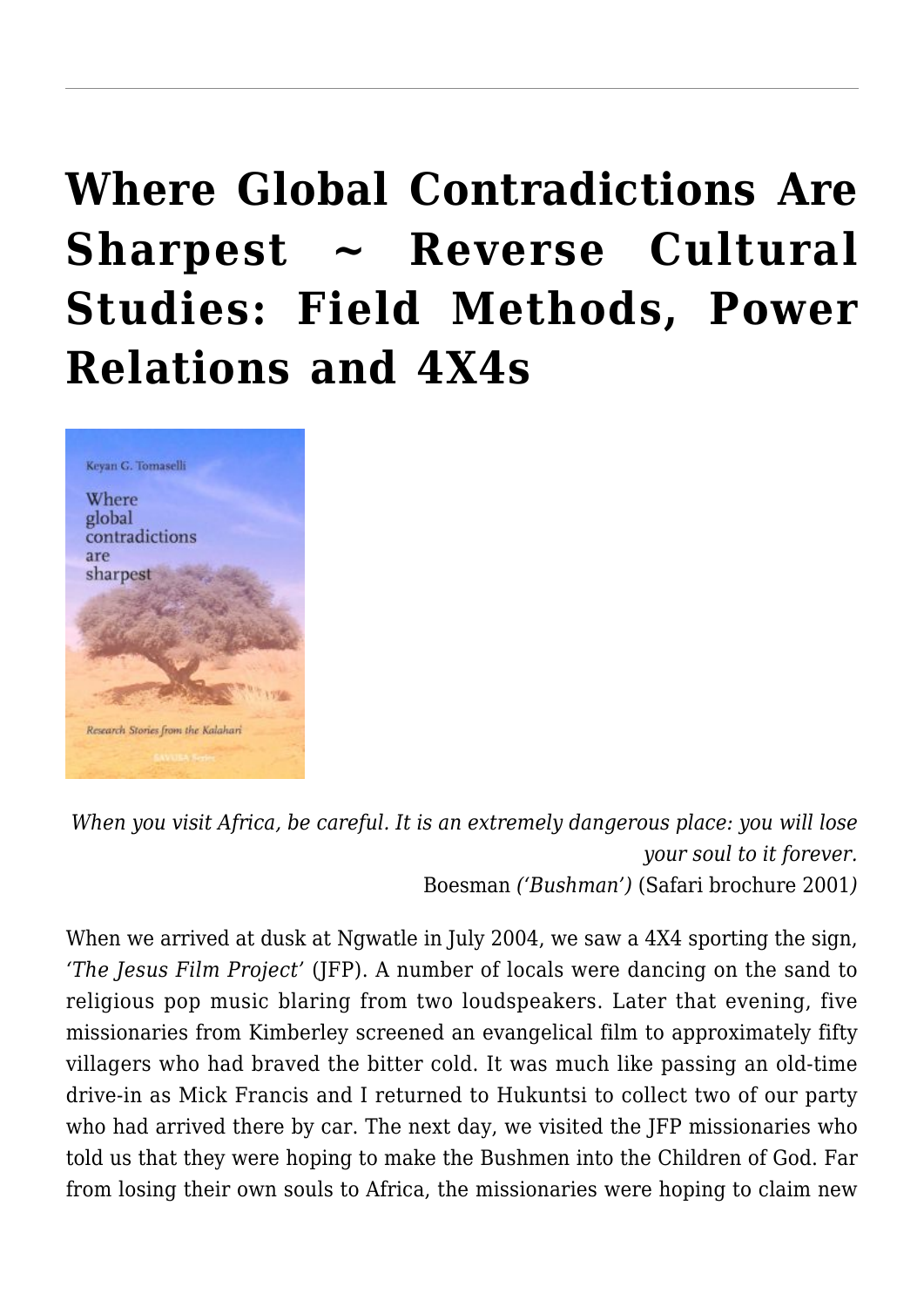ones to an indigenised kind of Christianity. The dangers confronting JFP, they told us, were witchcraft, immorality, and Satan. Our own concerns, however, were water, fuel, and time.

We learn that a different organisation, *'Serving in Mission'* (SIM), had set up a large semi-permanent camp at Ngwatle, with the aim of translating the Bible into Sesarwa (a generic of !Kung commonly spoken by the !Xoo/Basarwa of Botswana). Their camp was, however, deserted for the week we sojourned at Ngwatle. We wonder whether these messianic initiatives will have any development implications for Ngwatle. Will jobs be on offer; will Ngwatle perhaps become more permanent, lessening the threat of removal, resettlement, and the destruction of their sense of community? Only time will tell.

### *A theorised diary: Making sense as we go*

This chapter offers a diary of roughly fifteen visits to the Kalahari, between 1995 and 2005. In reflecting what I learned from the field, this book (and especially this chapter) is largely composed as a theorised diary through which I:

– critically address academy-bound scholarship claiming to be studying the 'popular';

– argue for a space in cultural studies for a greater acknowledgement of fieldwork done in the Third and Fourth Worlds *vis-à-vis* theory development in the Western metropoles;

– develop a multi-layered narrative through the main text supported by extensive illustrative and explanatory footnotes. I attempt to forge a space in the global publications industry for the kinds of cultural studies done in Africa, in which texture and experience are as important as theory, in which human agency is described and recognised, in which individuals have voices and personalities (cf. Wright 1998; Stanton 2000; Tomaselli 1998; Bozzoli 1987). Contradictions at the centre are usually much sharper in societies where scrambled developmental periodisations are the norm (Chapters 2-4); I also intend to:

– offer some passing comments on how media globalisation impacts Third and Fourth World societies, and how local ontologies are articulated into notions of 'science', 'conservation' and 'preservation' (Chapters 5 and 6).

– argue for an approach to cultural studies in Africa which starts from the signs and codes of Africans themselves, one which critically engages Western thought shops which impose themselves on local discursive contours in complete disdain for, and/or ignorance of, indigenous ways of making sense, coping and doing.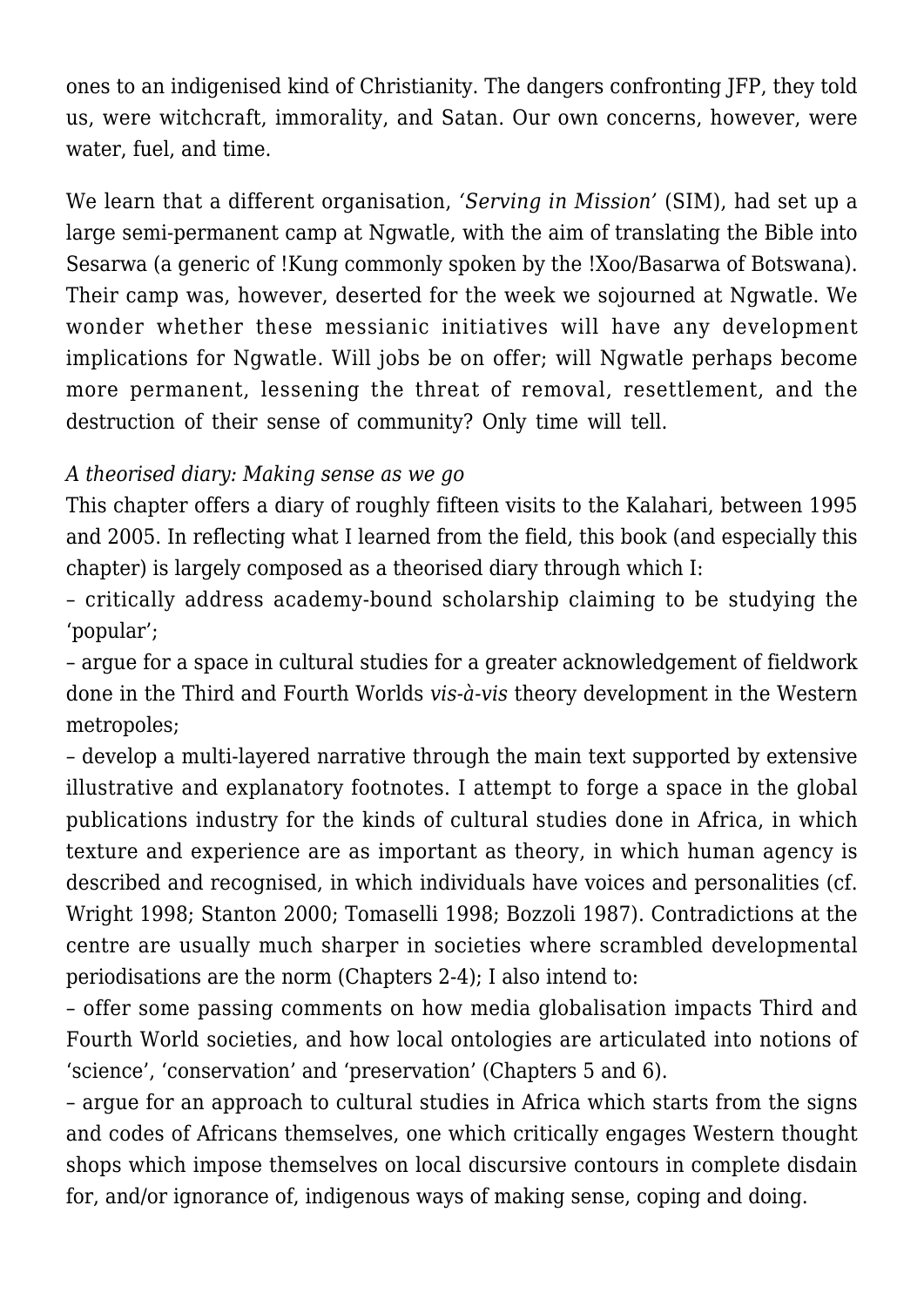## *Post-millennium cultural studies: Getting dirty*

For me, post-millennium cultural studies largely conjure up images of highly educated, extraordinarily articulate scholars at work in their offices, often overtheorising their arguments, and conversing via well-rehearsed exquisite performances in air-conditioned First World conference environments. Amongst these are a few academic celebrities who charge high appearance fees on the conference and lecture circuits. These are the 'scholarcrats' of the international 'academocracy' who often pour scorn on fieldworkers who write about their research experiences in terms of arrival tropes, environmental hardships, and basic survival in remote and often dangerous places. As will become clear, the grassroots informants of many of these now generalized presentations and books also want payment and royalties, recognition for the knowledge they have imparted. Belinda Kruiper commented, for example, that without Ouma Una!, the linguistic studies of the ≠Khomani language would be nothing  $(25 \text{ July } 2001)$ . 'Ouma Una! is now dead and has lost control of her knowledge', lamented Belinda. How knowledge is recorded, archived and copyrighted is a key element of our field research. How it is used and abused is also a pertinent question. Who gets to own indigenous knowledge and benefit from it is of concern to both informants and researchers.

When selecting students to visit Ngwatle Pan in south central Botswana, I make it known from the outset that the temperatures are extreme, sometimes sub-zero at night and early morning in winter, and 40 degrees plus Celsius during summer days. And when the wind blows it is extremely unpleasant at any temperature. Scorpions and snakes are ever-present, though malaria has receded. Students are informed that the nearest primary clinic from Ngwatle is 47 kms away, between one and three hours drive, depending on the condition of the tracks. Our food and water intake depends on the number of vehicles in the convoy, and getting there could take two or three days driving time. The water ration, whatever the season, is only five litres a day (for washing, drinking and cooking). At this point the less adventurous drop out, realising that five litres is less than a single flush of a lavatory cistern. Moreover, there are no lavatories where we are camping.

*Waar kan ek 'n draai loop?* translated literally means, 'Where can I walk a turn?' This is a phrase understood only by Afrikaans speakers. One of Nelia Oets' friends once caused much confusion by asking this question of a local man for directions to the local public convenience. This misunderstanding became a metaphor for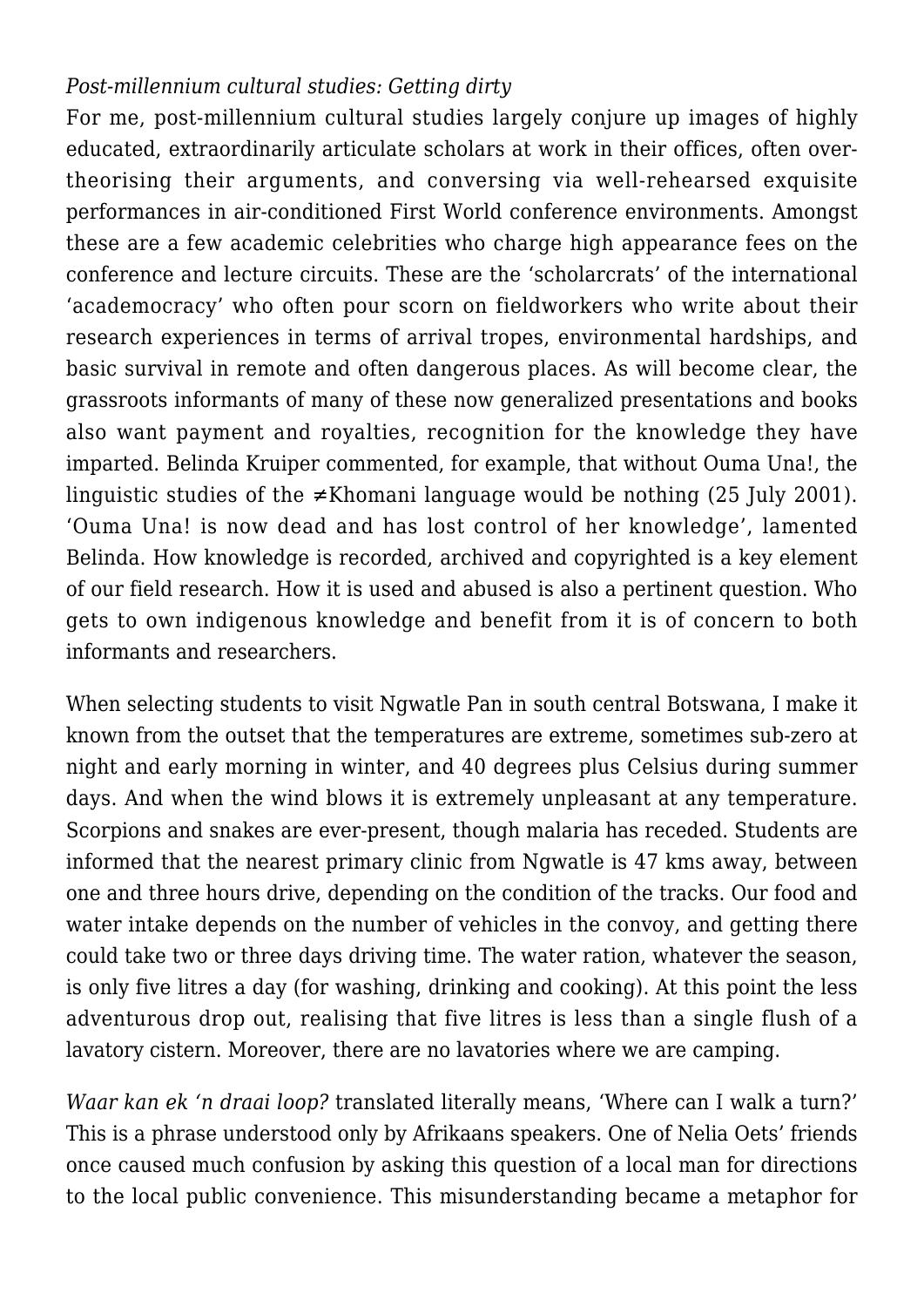our sojourns, as we summed up and tried to make sense of all the conflicting information given to us by all of our sources. 'Walking a turn' on our travels means finding a suitable patch of sand, behind a bush, and away from the campsite. In April 1995, my hygiene-obsessed mother asked if we were staying in a hotel. My 11-year-old daughter Charlize**[i]** replied, 'No, we are camping'. Her grandmother probed, 'Oh, are there ablution blocks at the camping site?' 'No', replied Charlize, 'there is no camping site and there are no bathrooms'. 'Oh dear', grandmother responded, 'how do you go to the toilet?' (This is perhaps an unasked question, which fascinates most Western tourists visiting the Third and Fourth Worlds.) Charlize went to the 4X4 Nissan Sani and returned with a spade and a toilet roll. By this time, her grandmother was speechless.**[ii]**

I mention this lavatorial anecdote not to dwell upon the hardships of fieldwork, but to point out that when cultural studies scholars talk about studying the 'popular', this refers mainly to relatively sanitised and developed First World spaces, places and people, where daily conveniences and luxuries taken as the norm by researchers, are simply beyond the experience of most of the world's impoverished population. Even five litres of water, drawn from the 240 transported by us, in and on our 4X4s to Ngwatle, could mean the difference between life and death. When we drove to the hunting grounds during the 1995 and 1999 visits, the hunters told us about how they nearly died of thirst at various places. They told of how they struggled to find the plastic water containers that they had stored in trees along the way and at the Pan. In the week after our July 2000 trip, no water was to be found in Ukhwi,**[iii]** one of the three KD/1 settlements. In July 2002 we videoed the goats, horses and donkeys as they tried to climb into and onto the water truck as it emptied 10,000 litres into the empty tank at Ngwatle. On arriving in July 2003, we observed that the remaining water tank was not on its concrete pedestal. It had been blown off its base, and water had not been delivered for many days. The borehole piping had still not been installed. Kort-Jan (Baba) Nxai asked us to donate spare water to them when we departed. We were already short on water rations because of the size of our party that year: thirteen in all. This water shortage is the obverse of the Andriesvale Molopo Kalahari Lodge's advertising catchphrase, *'An Oasis in the Kalahari Desert'*. The Lodge might be an oasis in summer, but it was until 2005 unheated in winter, and the water's chemical composition makes it taste and feel like soap. When the water did arrive at Ngwatle, it was decanted into two new large tanks located in the pre-primary school ground. Pedris Motshabise told us that they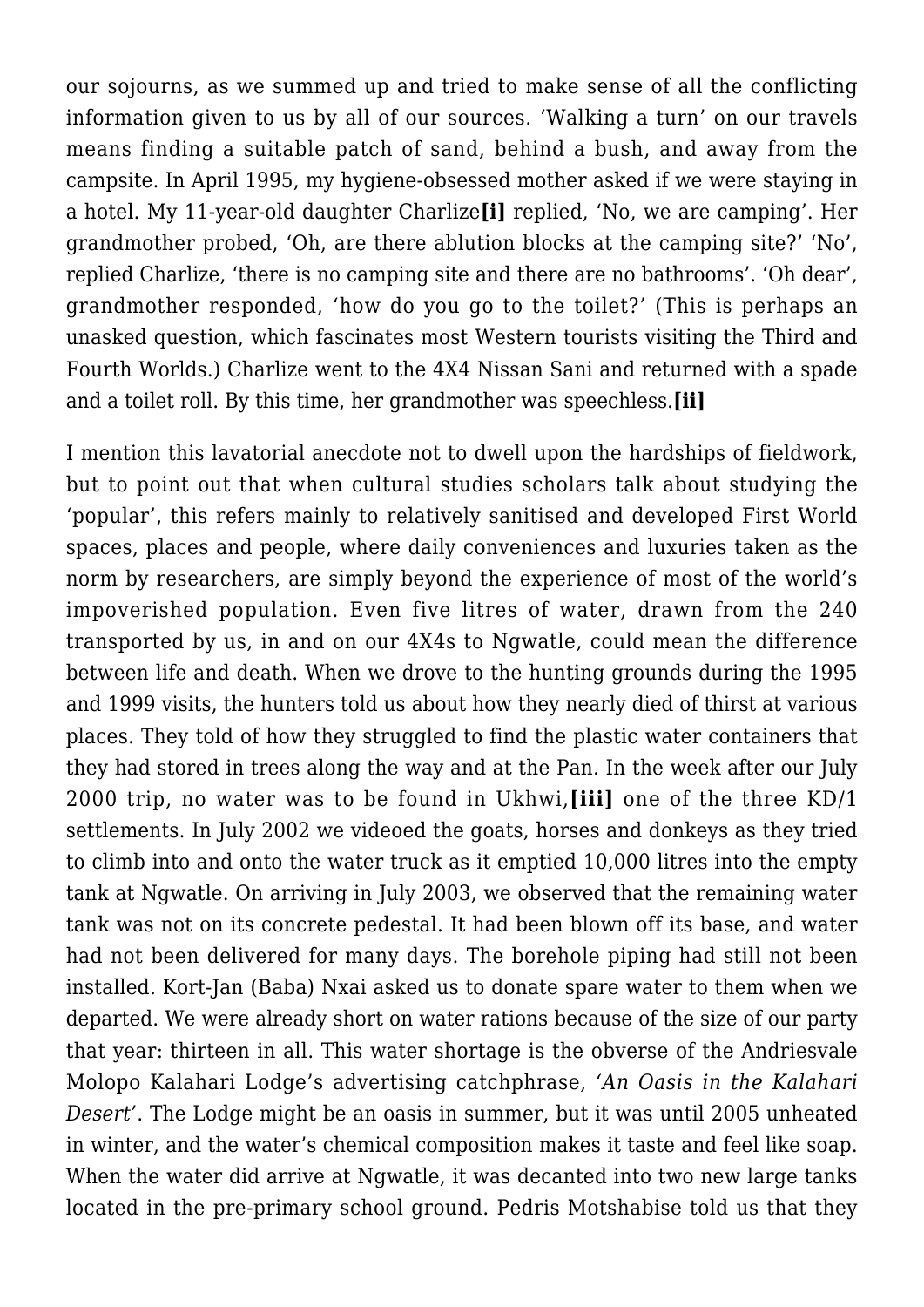would be empty by day's end as all of the people and animals would fill up on water. Thirst is a constant problem.

Celebrity**[iv]** scholars rarely permit the messy details to get in the way of their well-crafted, wonderfully manicured cultural studies patois in which they appear to be negotiating their own subjectivities and self-identity as much as anything else. In contrast, field researchers are often confronted by the facts which are disparaged by the theorists: vehicle breakdowns in the middle of nowhere; subject-communities destroyed by structural and political conditions beyond their and the researchers' control; and student researchers who, unable to cope with poverty and degradation on mass, or even small scales, unadvisedly take on the liberal guilt of centuries of Western colonialism. Some of these white middle class students have been known to accuse their research leaders of all kinds of exploitation, as if their professors' class determination alone is the cause of these terrible, historically derived, structurally induced conditions.**[v]** This is one response to field trips that is not often discussed in the scholarly literature. My own initial naiveté was in not realising how cocooned some of my black and white students were from the material realities of most rural Africans. One international student complained about the stench in a long drop built for the Ngwatle preprimary school, for example. How to deal with this encounter between petty bourgeois students and the desert *Lumpenproletariat* is partly resolved by seminars held prior to visits. Yet, their shouts of joy when we arrive at a camp site with hot showers and flushing toilets, after a week in the bush, is indicative of just how difficult it is for them to live like the other – even for a short period.

The 'hardships', about which so many American visitors to 'Africa' complain, are unimaginable luxuries for many of our subject-communities (limited or no access whatsoever to phones, TV, medical care, heaters and air-conditioning!). Two American women from Boston, whom we interviewed at the Safaris Botswana Bound (SBB) luxury tented camp at Kaa in 2001, were delighted with the solar powered amenities provided for them by the company. They had taken every 'shot' imaginable to protect themselves from diseases that did not even exist in the areas they were visiting. In addition, they made no distinction between Tanzania, Victoria Falls, Johannesburg or southern Botswana, where their husbands had hunted, or through which they had passed, to get to Kaa. One had even brought a packet of mayonnaise with her, fearing that this product would not be available in Africa. (In 2004, we learned that mayonnaise is included in the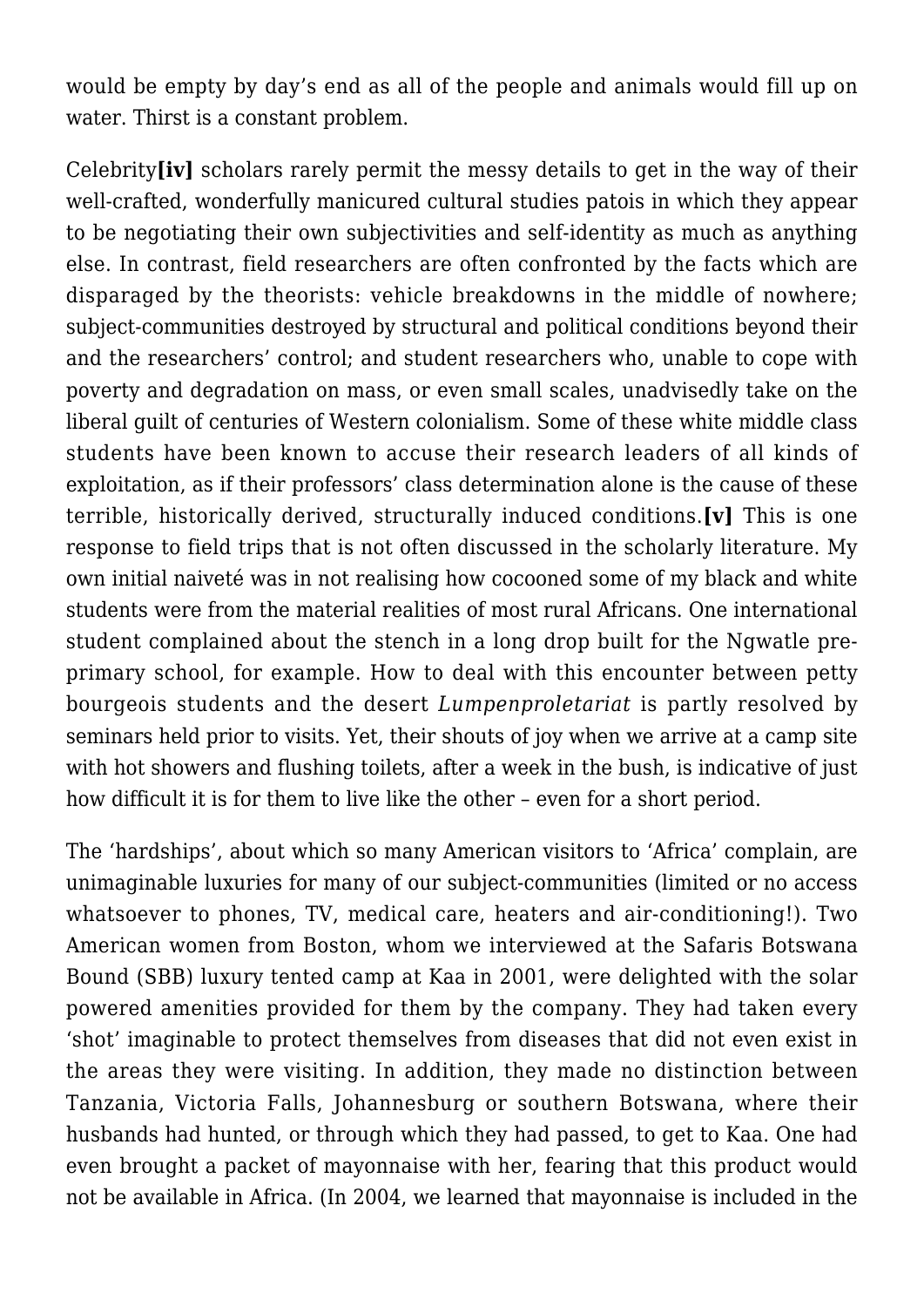'destitute rations' to five Ngwatle orphans.) They asked if we were from '*AAAfrica*'. The tented camp at Kaa was home from home. But they did complain about the 11- and 18-hour flights it had taken them to get to Johannesburg from Europe and New York respectively, and then about the shorter hops, and finally the four hours on an open 4X4 to get to the camp. (Belinda Kruiper pointed out that it sometimes took six hours by donkey cart**[vi]** to get from Blinkwater to Welkom, five or six kilometres away, or to get to a reception area for her cell phone.) Getting anywhere in Africa takes time and effort, and both donkeys and motor vehicles can be temperamental.

Despite the reified position taken by many postmodern literary critics, poverty and hardship cannot be easily reduced to a 'text'. Few in the Kalahari read, and even if they can read, they don't get much to read – although JFP distributed small booklets at Ngwatle from 2004 onward. However, a small and tatty Tswana Bible lay discarded in the sand and muck outside one well-to-do homestead, which doubled as a *shebeen* (informal drinking place). Newspapers and magazines are used for making cigarettes or pipes, and for toilet paper. Hunger is real, malnutrition is debilitating, and thirst is excruciating. Inappropriate development strategies are sometimes the cause, as Belinda Kruiper told us when we visited her at Welkom on 20 July 2001. The pleasure of 'writerly texts' has nothing in common with the pleasure of a full stomach, of a successful hunt, and of bringing home the meat. The context of my own film making and academic work has largely been conducted in terms of human rights, whether critiquing the apartheid film industry from a political economy perspective, or in discussing issues relating to the San. This orientation has sometimes drawn stinging attacks from those who prefer that I elevate Form over content, Text over context, and their pleasure of reading over 'the popular's' daily struggle for survival, democracy, human rights and dignity (cf. Willoughby 1991).

Perhaps this chapter might qualify as a 'writerly text', or a 'readerly' one after all. Norman Denzin, the editor of *Cultural Studies – Critical Methodologies*,**[vii]** told me that he could 'smell the dust' when reading this story in an earlier incarnation. Then the British publishing company, Sage, Americanised my spelling, expression and punctuation. In addition to this, they edited out some of my more pungent comments on Derrida and Foucault, thereby vitiating my South African inflections, and removing some of the 'dust' from my expression composed and typed on my laptop in my Nissan Sani, in the bush, at camping sites and hotels.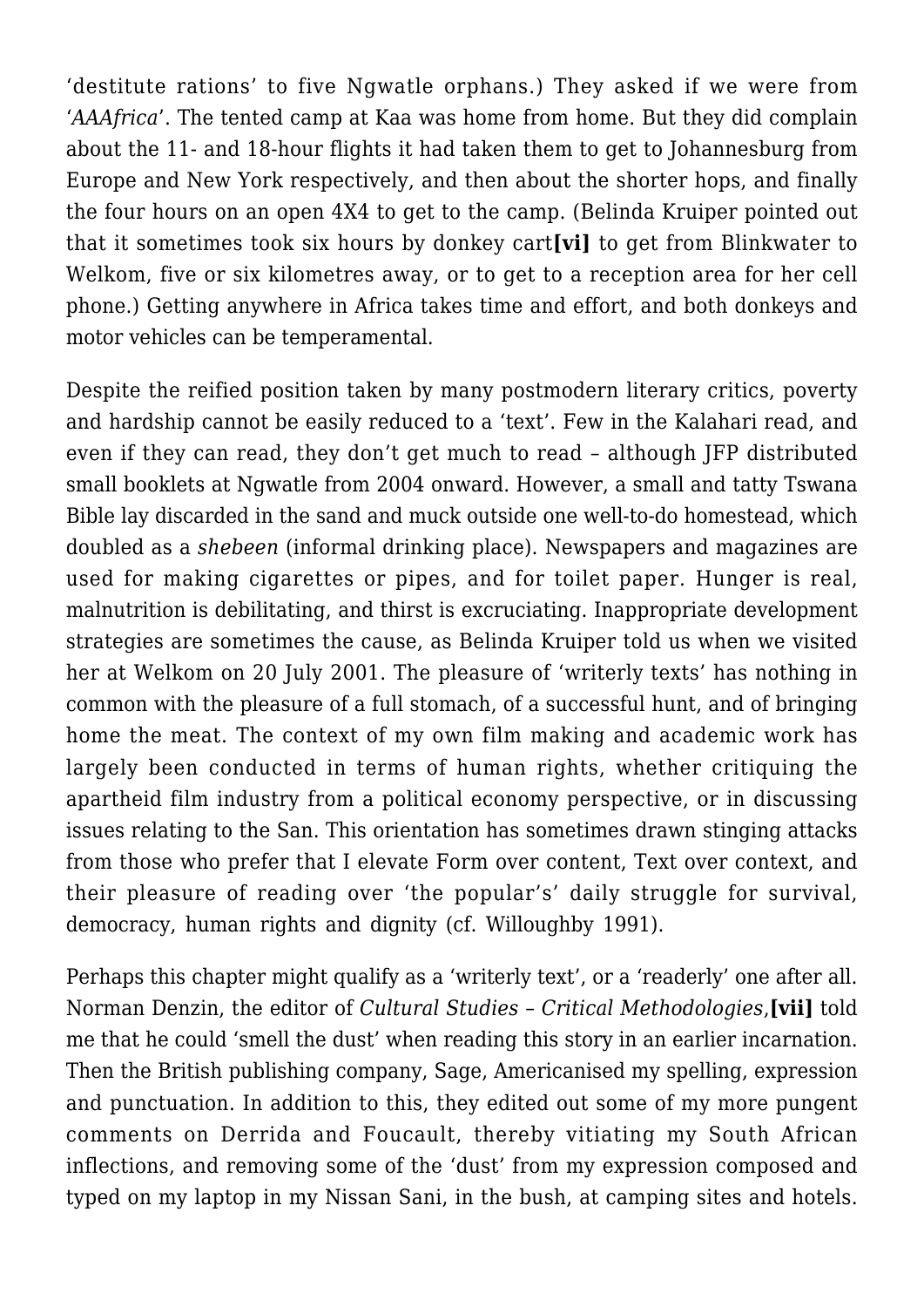Mary Lange (2003a) similarly commented about the US copy editor's lack of understanding of local connotations relating to the word 'Bantu', for example. The editor had substituted 'Bantu' for 'black', not realising that Bantu in South Africa carried with it negative apartheid connotations. I too had negotiated with the editor about my use of lower case 'w' and 'b' when referring to whites and blacks. These had been converted into capitals. I explained that in apartheid semantic engineering, the use of capitals had been part of the discursive weaponry used to objectify races and legitimise racism (Tomaselli, Tomaselli and Louw 1989). The editor's response was that this was what the APA (American Psychological Association) system required. She agreed to use lower case where I had indicated, but on publication the capitals remained, thus stylistically implicating me in the very racial objectification I had fought so hard to oppose.**[viii]**

# *Doing fieldwork around the 4X4*

*The (Land Rover) Discovery is Britain's most significant contribution to good posture. Even if the driver is four foot six he is tall behind the wheel of a Disco. No opportunity is lost as this superlative 4X4 cruises around the most expensive malls (…)*

*(Andrew St Pierre White,* The Psyche of 4X4 Drivers*, (A Nissan Sani website)*

I wrote the original article as four students and I were holed up in a dusty Botswana crossroads in July 2000 (Tomaselli 2001a). Jwaneng sits on the world's largest diamond deposit, mined by the Anglo American Debswana Company.**[ix]** Anglo is a South African conglomerate listed in the Fortune 500 and is seemingly implicated in attempts by the Botswana government to dispossess communities from the Central Kalahari Game Reserve (CKGR) (Good 2003).

In writing this diary I need to distinguish between the continuous present (the Jwaneng story in 2000) and our other experiences both before and after this event. From this point on, I will write about our 1995, 1999 and 2001-2004 trips in the past tense, retaining present tense for the 2000 experience.

When announcing that she would be joining the 2002 visit to Ngwatle in my Nissan Sani, Mary Lange asked: 'Yes, but what are you coming back in?' (The Southern African 4X4 fraternity dismissed the Sani as a 'soft' vehicle, lacking machismo and durability.) This joke was told to me two years after my Sani had broken down in the Kalahari. In July 2000, Jwaneng Motors is stripping and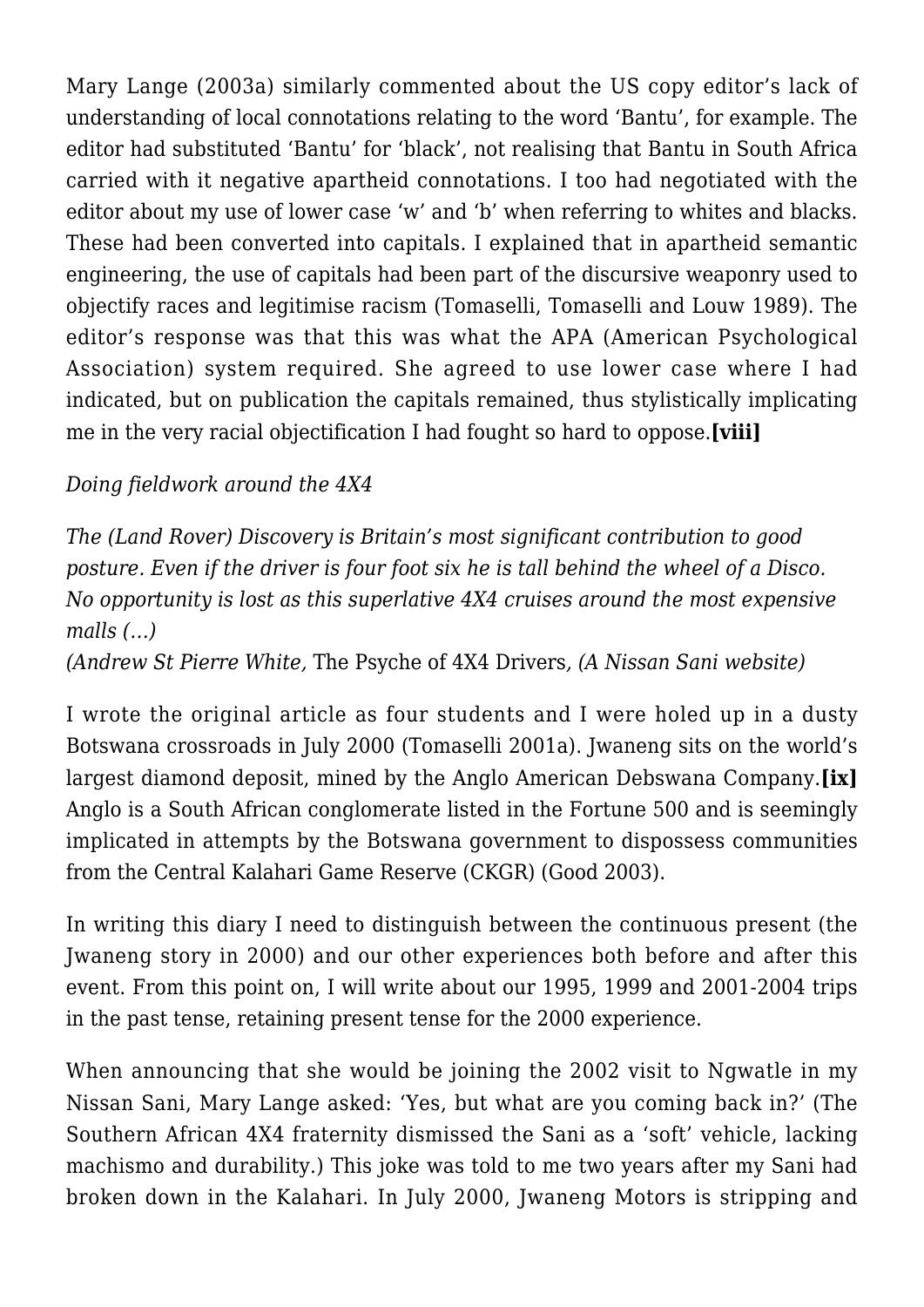repairing the Sani. Fortunately, the engine stalled near a Government Department of Transport road camp, at the Sekoma crossroads. No one at the camp was interested in our problem, even when two of our Tswana-speaking students, Jeffrey Sehume and Gibson Boloka, spoke to them in Botswana's official language (alongside English). The workers pointed to where a mechanic lived but declined to drive us to him. Sehume and Boloka walked four kilometres only to learn that the mechanic was elsewhere. On returning, they went to the settlement's only shop/bar and bumped into a passing mechanic from the Botswana Agricultural College. Phatudi brought them back and checked our vehicle, while drinking Castle Lager.**[x]** A faulty spark plug might be the problem, he concluded. Off he went with Jeffery and Gibson in his Toyota 4X4 – someone in this remote rural area must surely have an old plug. They returned an hour later with another three passengers. They were members of the local *kgotla* (Tswana – 'council') and were clutching three old plugs and more cans of Castle. The three *kgotla* members had been playing pool in the shop/bar. No one at the road camp had yet taken any notice of us.**[xi]** Jeffrey suggests that Botswanans, known for their 'surliness', are 'kind hearted, but not light-hearted'. The five kind hearts are huddled over the Sani's engine, all entertained/frustrated by the diagnostic process, while Anthea Simões constructs sculptures in the sand and Caleb Wang reads poetry. I suggest that this is a good time for him to catch up on reading for our Ngwatle visit.

An abiding image of West and East Africa, apart from ungainly heavily loaded roof racks (as is the case with our Sani) is all manner of vehicles being fixed by groups of amateur mechanics on the side of the road. The mechanic tells us that the plug is not the problem; it is much more serious. We need a tow back to Jwaneng. We then phone the Automobile Association (AA), from one of the two phones (card and coin) serving the district. Because it is night, we flag down every passing vehicle with a torch, most of which turn out to be 18-wheeler freight trucks hurtling through the newly opened Trans-Kalahari Highway. Not one stops. Eventually a 4X4 with an exhausted German tourist couple draws up to ask us where they could camp. We tell them the next camping site is 300 kms north, or 84 kms back. This is a road construction camp, not a tourist spot. They drive away slowly, shaking their heads. I think of the many clothes and shoes stuffed into every nook and cranny in and on the Sani. We are hoping to give these in exchange for camping rights to the poor Ngwatle community to help them ward off the winter cold. The AA-van arrives three hours after the telephone call.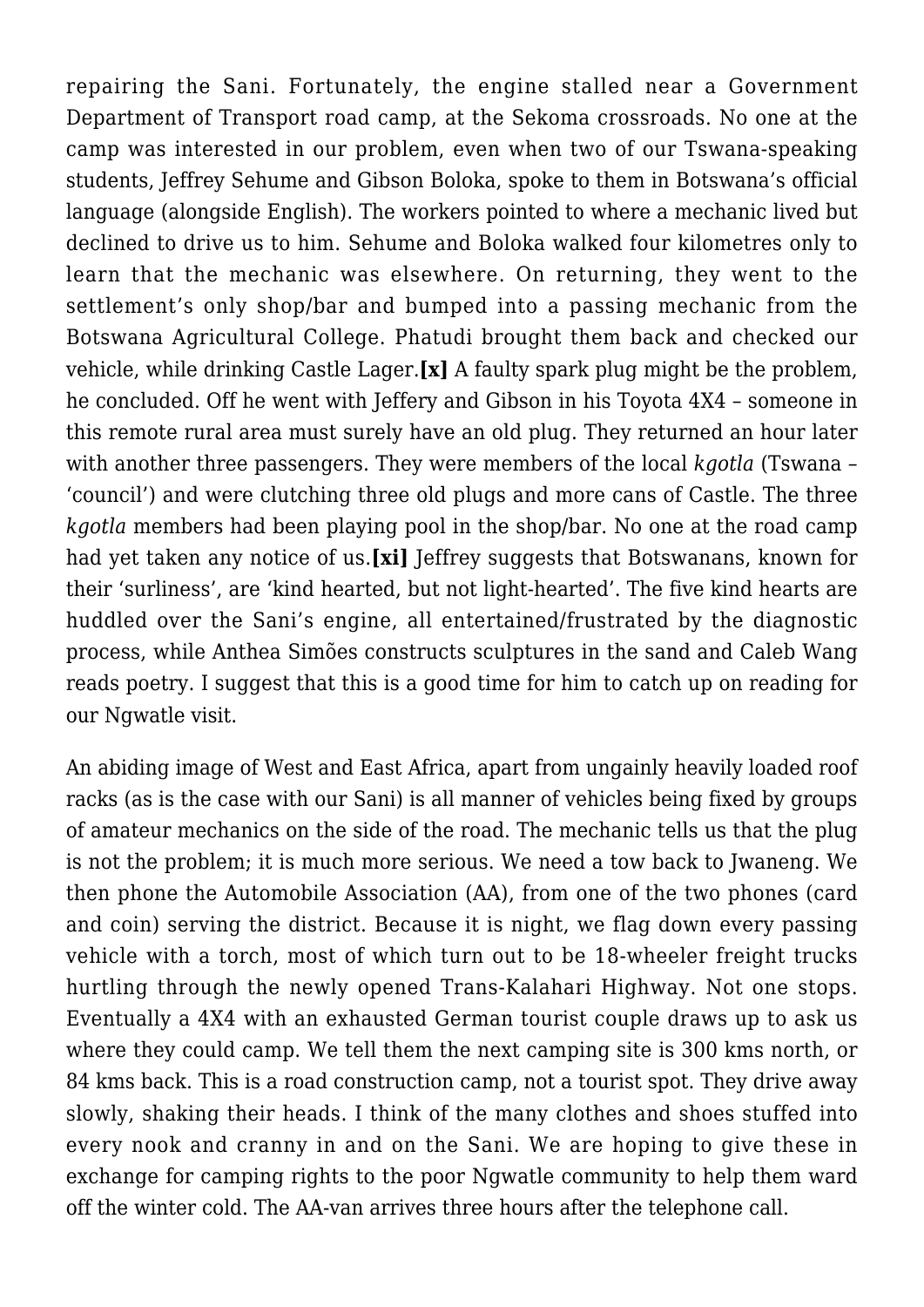Jeffrey rides in the AA-van, which tows the remaining team in the Sani. He tells us, after we get to Jwaneng, that the AA mechanic talked incessantly to his girlfriend on his Association's cell phone for much of the two-hour haul back to Jwaneng Motors. Is this perhaps why I have to pay an outrageous fee for the tow? (I was incorrectly told that I could claim back a portion of the fee from the AA in South Africa.) I insist that the Sani be parked where the petrol attendants can watch it – packed as it is to the hilt. The AA-man says not to worry: 'There's no crime here'. Coming from South Africa – the murder, rape, mugging and car hijacking capital of the world – we are disbelieving. Seven days later, we leave Jwaneng without a single item missing. This reminds Jeffrey, Gibson and myself of the 18-wheeler furniture truck we came across in June 1999, shortly after it had overturned on the Trans-Kalahari Highway on the way to Ghantsi. The goat herder who had caused the truck to swerve, had no inkling, or concern, that the accident was due to his animals crossing the road without looking for oncoming traffic. He carried on as if nothing had happened. Life in the fast lane simply did not connect with his slow mundane herding existence. The furniture that had spewed out of the truck was still lying next to it a week later when we returned. In 2001, at the Ngwatle campsite, one of the first-time student visitors fastidiously locked his luggage in the Sani on his first night. He would not believe that nothing would get stolen, not even our alcohol or money, notwithstanding the extreme poverty of the community. Gibson later remarks that he now knows that poverty does not necessarily lead to crime.

However, one early morning in 2003, our camp was raided, and an entire bag of oranges and some smoked venison stolen. Later that day we noticed the oranges being traded within the community. That night we secured our perishables, and chased away foraging dogs, goats and donkeys. On discussing the disappearance of our food with our informants, we were told that the thieves might have been those '*slegte Boesmanne wat Tswanataal praat*' ('degenerate Bushmen who speak Tswana'), whose abodes were near our camp. Only the food was taken; the beer, wine and sodas were left untouched. We decided next time to take locks but we neglected to follow our own advice and one night, dogs ate an entire cooler bag of cheese. In July 2003, Belinda told us that new people claiming to be Bushmen were moving into the Witdraai area and that nothing was safe anymore. In July 2004, in rural Botswana, we noticed that public buildings now have burglar bars. In January 2005, we learned about recent armed robberies in Maun and Shakawa, blamed on Zimbabwean refugees by the local Botswanans. Like the thousands of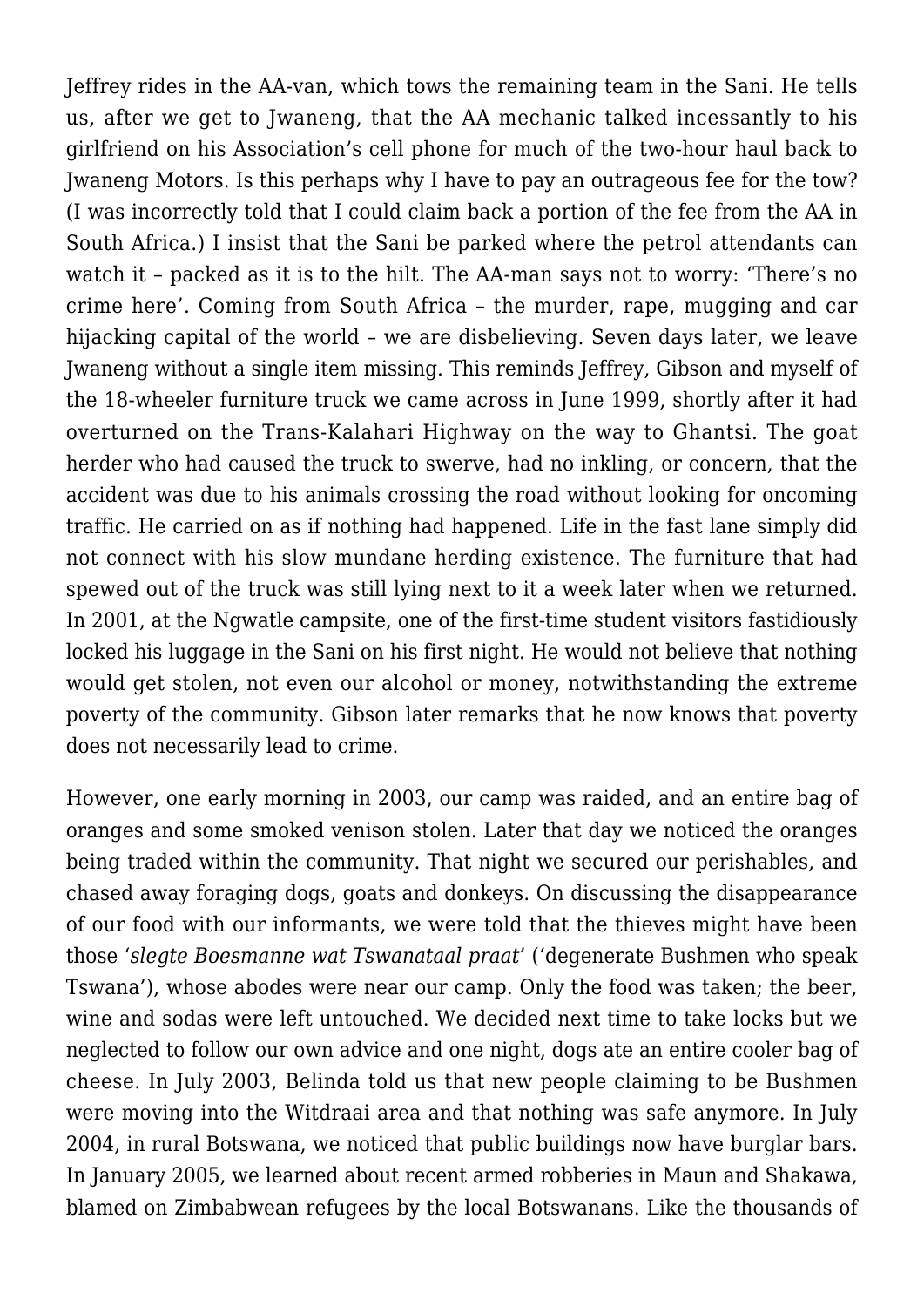elephants that have fled that strife-torn country into the Chobe Game Reserve, Botswanans were now also feeling the cold criminal chill.

The extraordinarily expensive and run-down Mokala Lodge next to Jwaneng Motors, where we are staying, boasts state-of-the-art integrated showers and taps, badly installed, and often the wrong way around. 'Blue' indicates 'hot' water; 'red' indicates 'cold'. The idea of 'reverse cultural studies' came to me while I was having a bath in our room. At the <sup>1</sup>Khomani *Tentepark* ('camp site') at Witdraai in the Northern Cape, the blue and red on the taps in the shower and basin only spewed lukewarm water.**[xii]** Similarly, when I was at Johannesburg International Airport in October 1999, one of the public phones identified the card phone as coin and the coin phone as card. In July 2002, the Witdraai public phones at the entrance to the Molopo Kalahari Lodge had their own particular quirk. I used a card phone marked coin, and asked my Administrator in Durban to call me back. Her reply rang the coin phone on the other side, which had a one digit number difference. I now remember a PhD anthropology student from Cape Town, telling me on my arrival in North Carolina in January 1990, about directional arrows at traffic intersections. He found it incredible that when the lights changed to green, the car in the left lane turned left, the car in the centre went straight, and the vehicle in the right lane turned right, each obeying the three respective arrows. This student had been in the US for two years and still had not fathomed why American drivers followed the arrows, even though the rules are similar in South Africa. (Perhaps this is one reason why our road accident rate is amongst the highest in the world.) But Kort-Jan Nxai, an illiterate hunter, joking about having travelled said, 'I've been around. I know what a robot (traffic light) is. When it's red it means you must stop. When it's blue (i.e. green) it means you can go. I'm not like the other Bushmen. When they see red they think it's meat, the blood in the meat, and they go, and they will, bang, get knocked over just like that!' (July 2004).

There is no consistency of signs and signifiers in Africa. Conventional Western signification is often reversed, if not totally confused in the doing, installation, and in the reading. Doing fieldwork in Africa often locates one in a kind of reversibility and liminality – nothing is as it seems – while what is is what is. Researchers are constantly 'walking turns', inappropriately looking for forms of logic that do not exist in the behaviour of the popular. The SBB-camp had circumscribed the reversibility of the bush by providing solar power, Western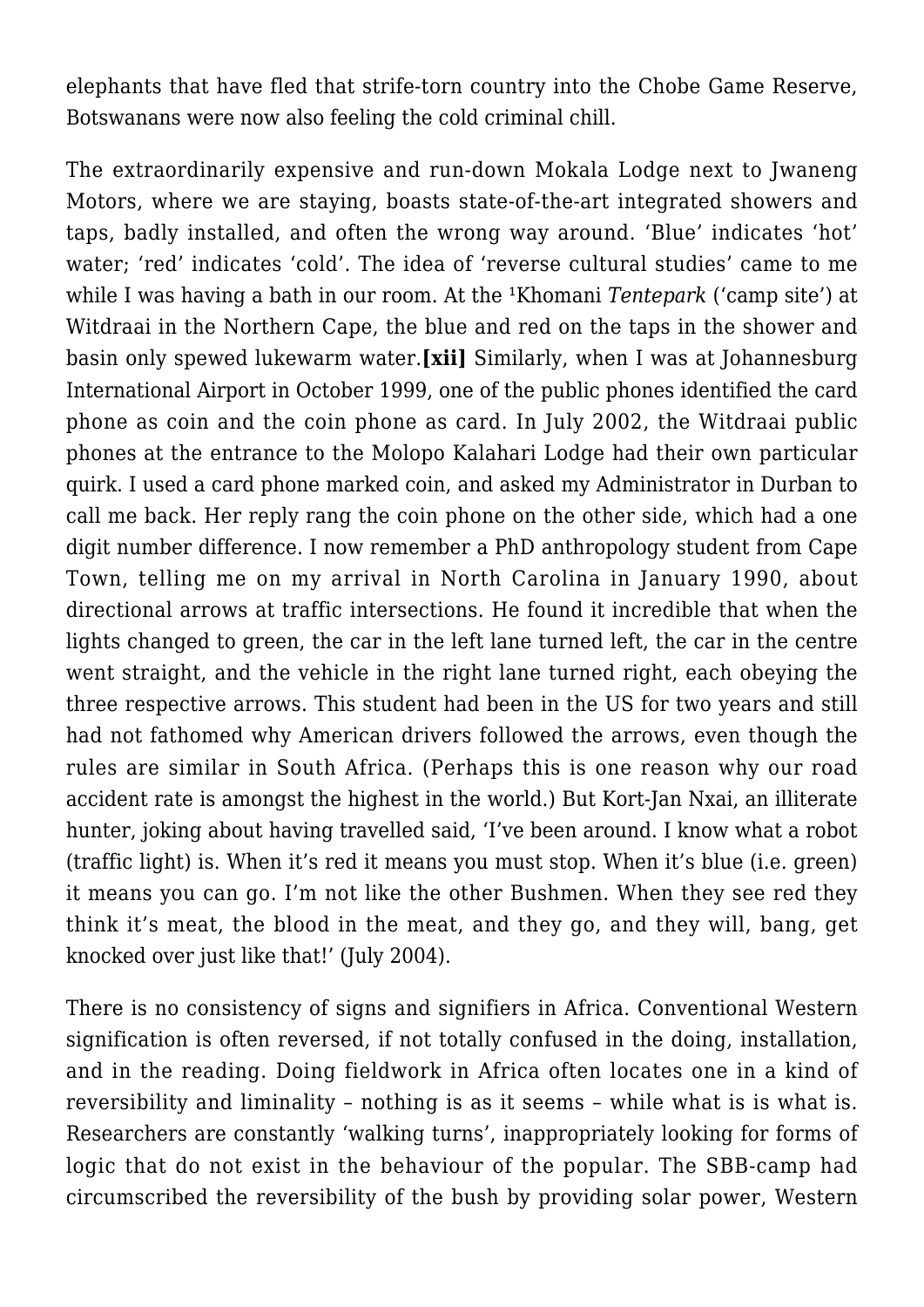food (along with re-textured African cuisine), proper beds, sheets, blankets and bathrooms in their tents. *AAAfrica* was the same in Tanzania, where similar amenities had been previously provided by one of the hunter-husbands of the two women.**[xiii]** That's why they knew they would cope. McDonaldisation indicates stability, predictability, and assurance.

Reverse signification occurs partly because the African labourers who install plumbing, telecoms and electrical devices do not always have the wherewithal to purchase or use them, or do not understand the colour and spatial codes of the West. Or, they don't care. Apartheid's white supervisors hardly ever got it right either, mainly because blacks had the technical skills, while the incompetent, illeducated white labour aristocracy had the supervisory power, and didn't care either.**[xiv]** It is also partly because indigenous forms of reasoning often subvert Cartesian logic. These tend to operate on circular, cyclical and non-linear patterns without the clear dichotomies found in industrialized societies (Masolo 1994; Tempels 1959). Heaven/hell, God/Satan, and saved/lost are binaries that clash with the African concept of ancestors, ancestor worship, and the ancestors being amongst us (cf. Kasoma 1996). The collision of these different forms of reasoning often has bizarre results which none of the parties in the encounter can easily comprehend. In the context of this discussion at Jwaneng, Jeffrey reminds us that Stuart Hall's (1981) encoding/decoding model has little validity under these conditions (cf. Conquergood 1986).**[xv]**

The new Lodge manager and his girlfriend have been in Jwaneng for just four days. They are fixing the plumbing, getting the TV-sets to work, gardening and cleaning. They call a meeting to persuade the staff to improve service. The service gets worse even as the receptionist tells us that the Lodge is now 'customerdriven'. I ask who owns the parked Mercedes. 'The owner', I am told. He is doing okay even if the Lodge is in need of major refurbishment and urgent staff training. The new manager, embarrassed at the exorbitant room prices, takes pity on us and, on the condition that all five of us share one twin bedroom, he charges us for only two guests each day. Every day it's a lottery to see which two get to qualify for the hotel breakfast, not much better, but vastly more expensive than the local eating houses in the strip mall across the road. A Lodge questionnaire asks: 'If we were not the only restaurant in town, on today's (sic) performance would you return?' When we returned a year later, in July 2001, the receptionist was no longer there, and neither was the manager nor his girlfriend. We were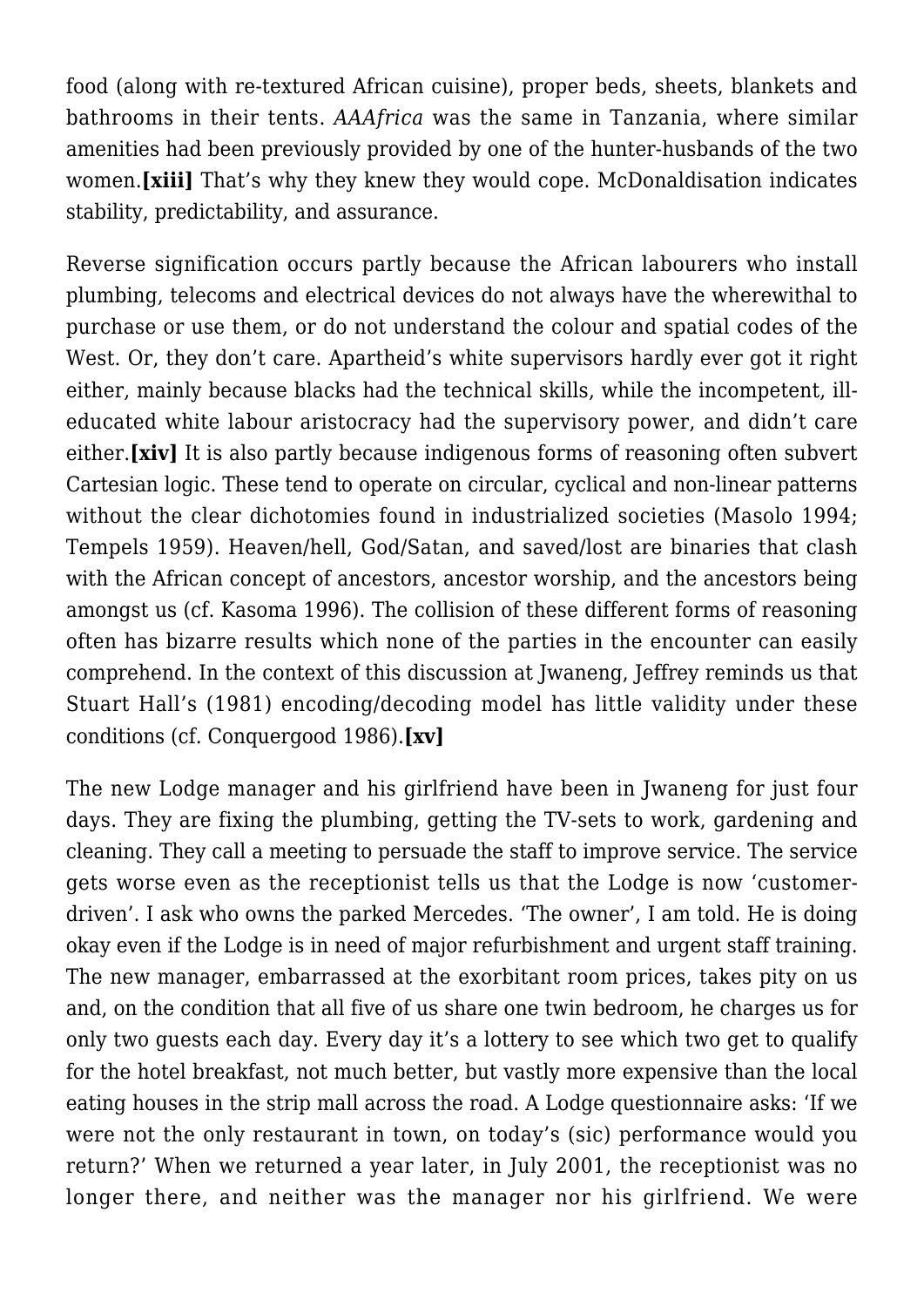disappointed, but pleased that some improvements had survived their departure. Perhaps they had worked too hard and threatened the owner's complacency and his insistence that his family be employed no matter their skill or performance levels? By 2004, the Trans-Kalahari Highway had made the construction of a second lodge at Jwaneng viable, and we also noted the massive expansion of the Mokala Lodge itself.

Instead of contemplating our navels as the Sani is stripped in the garage, we help the two mechanics. I am initially concerned as they ask me for my tools. We later learn that neither of them had ever worked on an engine that size – and that they were as apprehensive as were we! The engine is progressively stripped in three different places: the forecourt, the outside workshop, and eventually in the garage itself. My now flat battery is switched with another belonging to a policeman's vehicle. We'll get it back later, one of the mechanics, Wafula, tells us. We never do. It gave up the ghost the night before we were to return to Ngwatle in 2001. I hoped that this was not a sign from the gods on the portents of our forthcoming trip. I bought a new, much bigger battery, and fitted a split battery charger system and inverter, which would not run down or blow fuses when I recharged my laptop, lights, cameras, fridge, and other equipment from the cigarette lighter.

It takes another day to fetch the spare parts, from a variety of places and towns, and two more days to reassemble the engine. We begin to wonder if we will ever get to our destination – or home again. So we start looking for individuals with San features in Jwaneng. One woman working at the Lodge assures us that she is from 'here', and that she is a Tswana. In the Lodge reception is a calendar. The calendar's montage contains pictures of various Botswanan presidents. Happy children's faces are contained within a map of Botswana with a caption stating that they are 'our future'. A vignette of President Bill Clinton, standing in a safari truck in the Okavango swamps, shows him pouting for the camera rather than observing the elephants behind him. He is not an average tourist. Elephants, not cameras, are what most tourists have come to see in this land of Eden. Clinton comes to see the camera – or perhaps the camera comes to see Clinton? The calendar, issued by a chemical company, also sports a picture of a group of naked dancing Bushmen, labelled 'Traditional Dancing'.**[xvi]** Is this as close as we will get to the San?**[xvii]** A local hairdresser tells Anthea of a woman who once maintained that she was a 'Bushman'. Is this response indicative of identity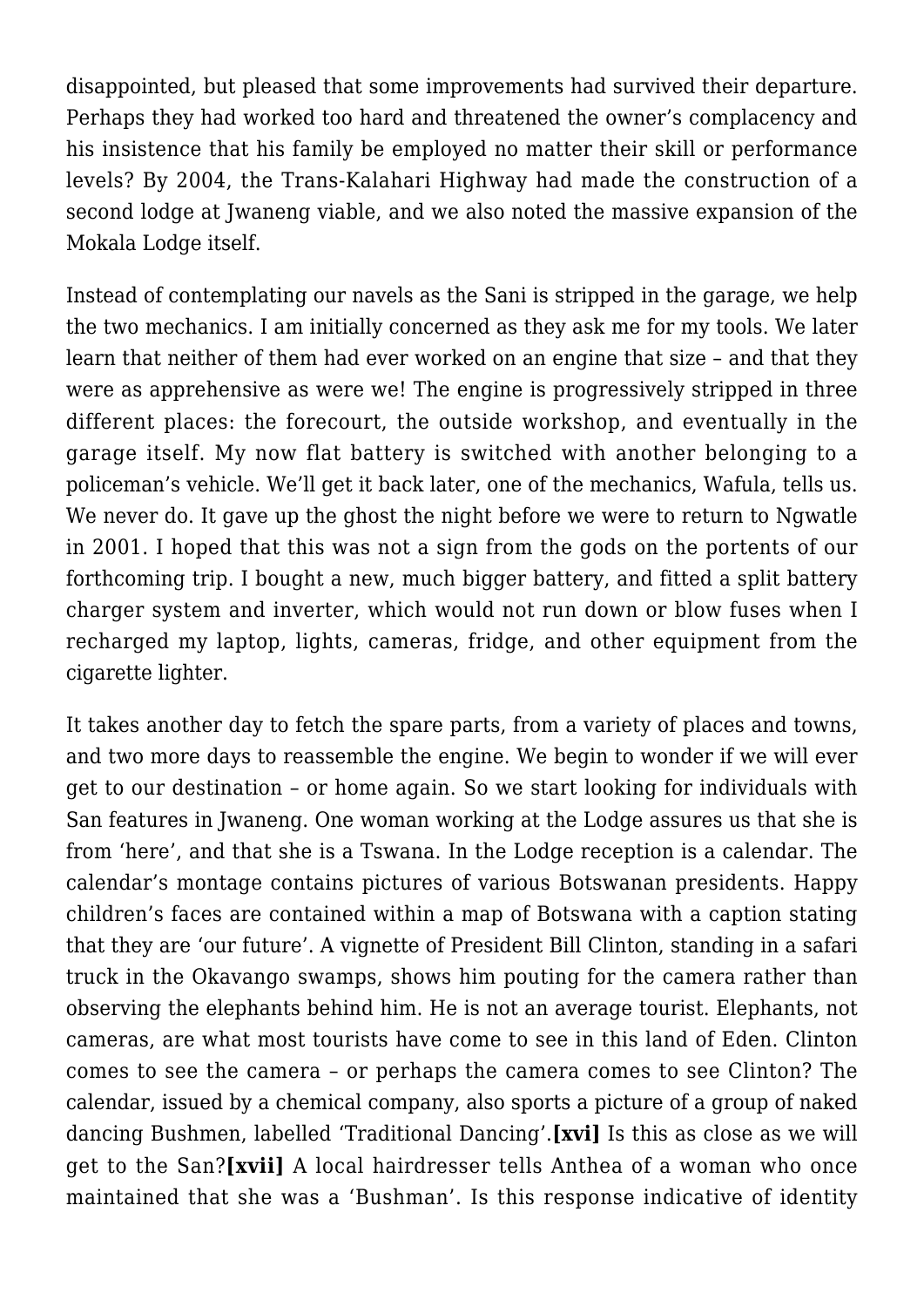politics in Botswana? We think of talking to the garage pump attendants, who have some San features. Is this wishful thinking perhaps? Or, are we simply and opportunistically trying to create the object of our study? Maybe we will be able to justify our grant after all! I tell the students about a book called *The Innocent Anthropologist* (Barley 1983), where the author writes about his year-long run-in with bureaucracy when trying to get a permit to study a remote village in Cameroon. He never gets there. How will he explain this to his funders? It's a false relief for us.

We actually need to get to Ngwatle, where we have been twice previously (Boloka 2001). So, we decide to write this and other papers to justify my research grant, hoping that Ngwatle, a mere 350 kms away, will be eventually reached. I send the students out from the Lodge to undertake micro-ethnographies of the Iwaneng shopping area. Caleb does an olfactory semiotics, and Gibson helps the mechanics. Here are topics, which will intrigue and possibly bewilder the Faculty's Higher Degree and Research Committee! Caleb, on submitting his olfactory study to a local journal, is told to use Umberto Eco, rather than C.S. Peirce, in developing his phaneroscopic table derived from my own work (Tomaselli 1999b: 37). In literary circles, Eco obviously has a higher ranking than Peirce, and certainly myself. Caleb's paper was later published without modification in a specialist semiotics journal (Wang 2002). We run seminars every day in the Lodge's dining room. How can we justify experiential knowledge? Form, derived from the preferred gurus, rules theory we conclude.

While in Jwaneng, we eat where and what the locals eat – much to their amazement and delight. The food is basic, filling and because it is cheap, eating here twice daily will help limit the project's spiralling accommodation and subsistence budget deficit. We think of requesting a frequent dining card. The owner of the Menoa Masweu take away is unaware of this customer loyalty device, but he does have a computerized cash register. The cashier goes to great lengths to write up receipts that I can submit to the University's Finance Division. We feed the mechanics breakfast and supper. Wafula Nerubucha is a Kenyan and Richard is a Zambian, both doing sterling voluntary overtime. Their mission is to fix my Sani.

### *Soccer, digitalisation and markets*

We punctuate our days talking to the mechanics as they work and explain what they are doing. On TV, the South African cricket and rugby teams are trounced in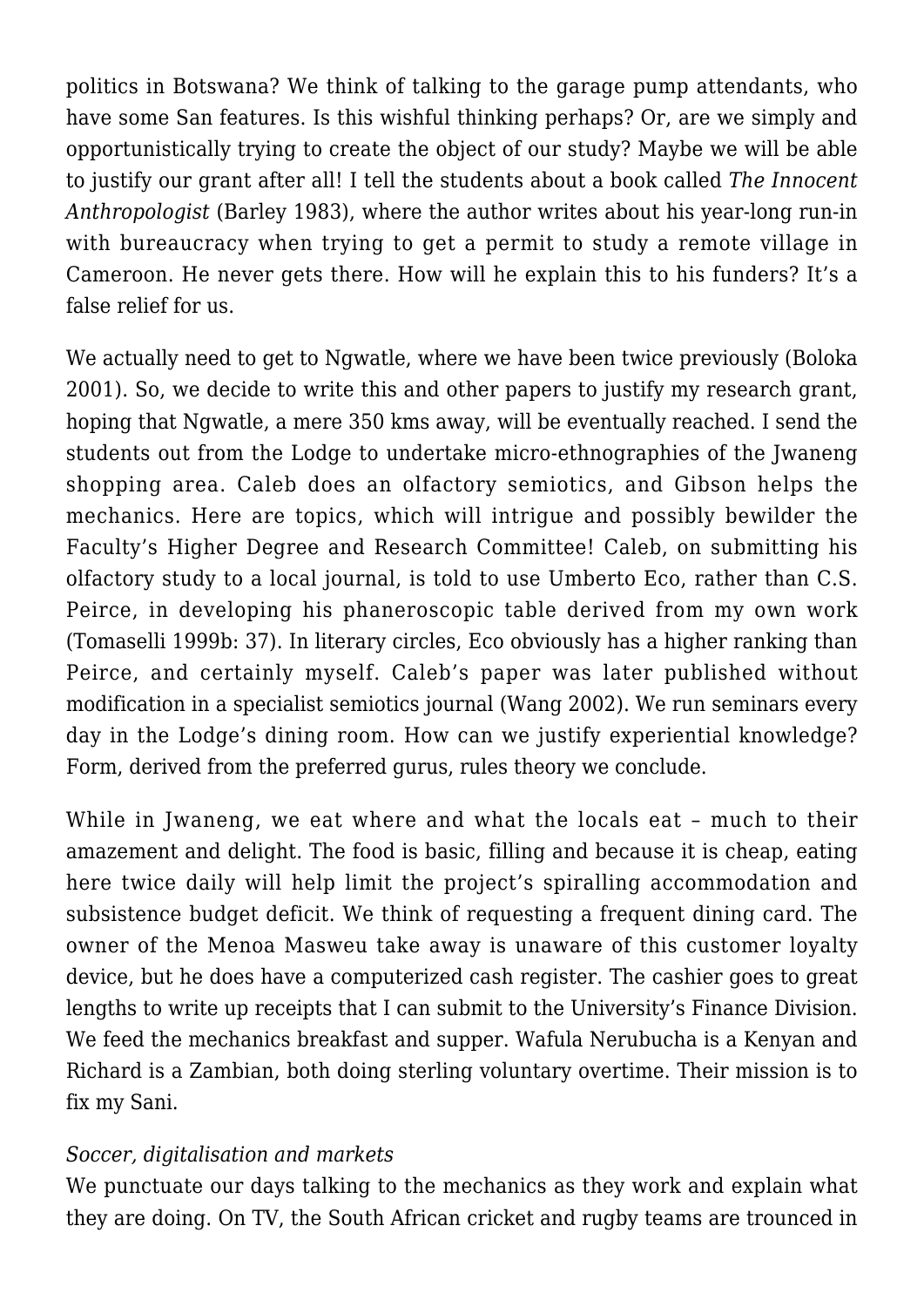Sri Lanka and Australia respectively. The hotel room television offers only a fuzzy picture that keeps losing the satellite feed, irritating the manager, a rugby enthusiast. We learn from extended news leads on all three South African public service channels that South Africa was not awarded the 2006 Soccer World Cup Bid. Nothing seems to be going right. To us, stuck in another country, South Africans seem obsessively fixated on failing to secure the bid, and on looking for conspiracies on the part of the six-nation Oceania delegate from New Zealand who abstained, thereby ensuring that Germany wins by one vote. The media inexplicably fastens on this single beleaguered delegate rather than targeting the majority who voted against South Africa. The New Zealand Foreign Minister apologises to South Africa and his ambassador in Pretoria complains about abusive telephone calls. South Africa's President Thabo Mbeki insists that relations between the two countries will not be harmed. The South Africans have requested an international inquiry. This continues for days on end and resembles the repetitive and self-indulgent tedium of US presidential election coverage. Africa has been spurned yet again by the racist west; scream the South African media (*Mail and Guardian*, 7-13 July, 2000: 24). A South African brokerage firm comments that 'the market' has responded negatively. South Africa is thereby punished for losing the bid. The Third World is always being punished by the West's financial institutions for failing, for not playing ball, and for being unable to compete globally. We live at the mercy of the world's financial markets. South Africa, however, won the bid in 2004 for the 2010 event, despite the lack of support of many African FIFA-delegates. This time, South Africans looking to attribute blame demonised a hapless Botswanan delegate of Indian extraction. I ask myself if South Africa is becoming the imperialist of Africa. Are we becoming like Americans? In 2004, the press ran articles on the still beleaguered Oceania delegate who stalled the earlier bid. Perhaps the South African bid committee should 'walk a turn', contemplate their arrogance, and shit for a while.

In June 2000, we remember a sign at the Botswana border post warning visitors that corruption is not tolerated. After our return in January 2005, I found a package addressed to me personally from the Office of the Botswana President. His Directorate on Corruption and Economic Crime had sent me pamphlets and details of its education program, which includes primary schools. Why I am a recipient is not clear. But I affixed the enclosed decal to my Sani anyway. It might protect me from corrupt Botswanan traffic officials. The decal depicts a horsedrawn cart against a no-go red circle with the catchphrase: 'Don't give corruption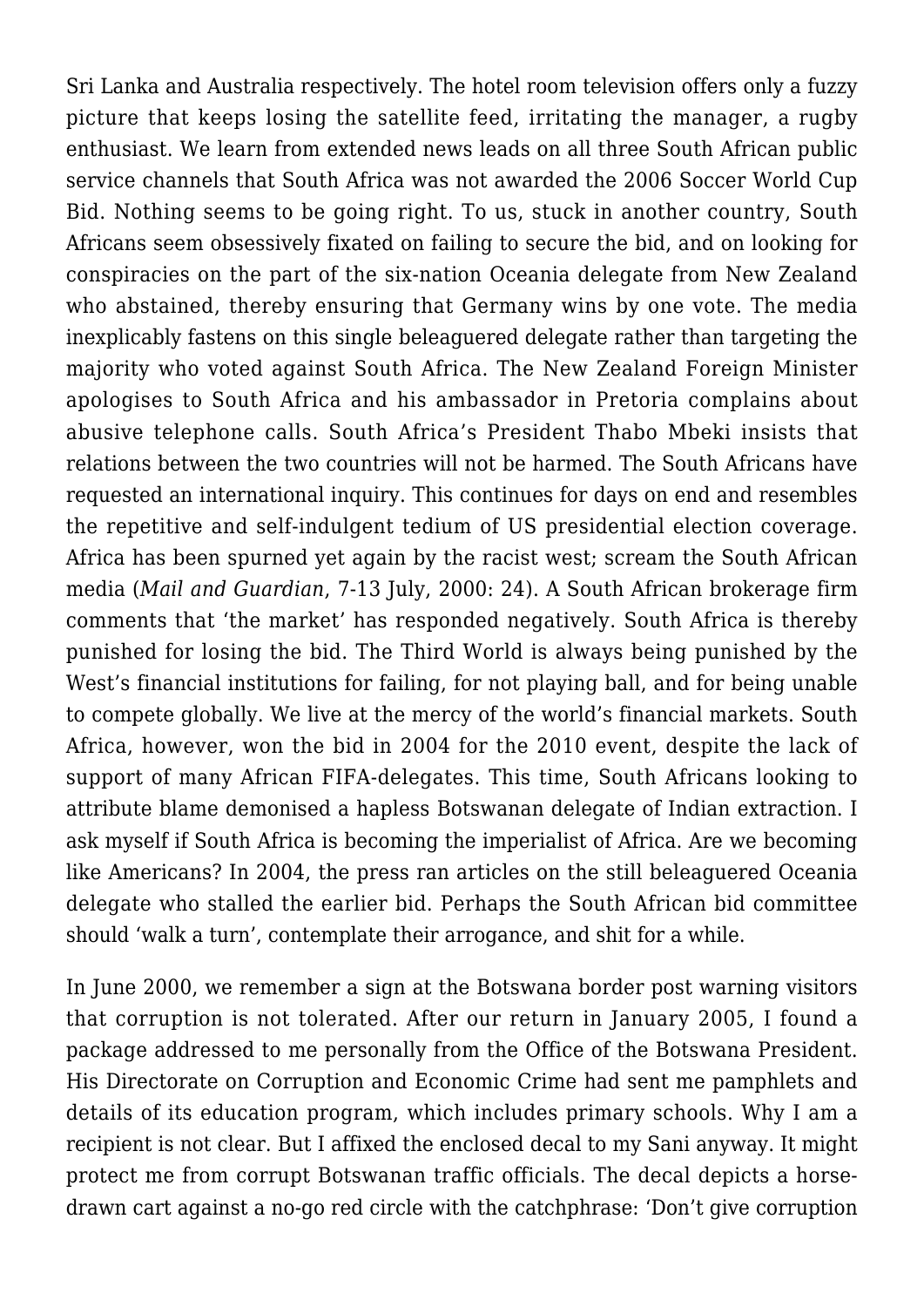a ride'. Curiously, the picture looks more like an English milk cart than an African donkey cart.

Three days after the World Cup vote in 2000, we watch on TV as pandemonium erupts at Zimbabwe's Harare soccer stadium. Overly zealous fans throw bottles at South Africa's goal scorer. The Zimbabwean police react by shooting tear gas into the crowd. The game is abandoned, with players and spectators alike fleeing the continued firing of canisters. A Zimbabwean soccer official tells the TVinterviewer that 'Africa is a fishbowl, the world's looking at us to see if we can deliver; the spectators came here to enjoy a game not fight a war'. Would this have happened in the First World, we ask ourselves? No one knows how many are injured. Will Africa ever grow up, asks the official?

We just want our engine fixed. The Botswanan press barely mentions South Africa's loss of the World Cup bid, but lauds its own team's win against Madagascar. Botswana does not yet have a TV-station, but in the paper we find an advert for a professor and lecturer in media studies, to be appointed at the University of Botswana.**[xviii]** The satellite transmissions of the three SABC channels and M-Net, the now black-owned South African pay-TV channel, which we watch in our Jwaneng Lodge room, are constantly interrupted by a message headed 'Analogue to Digital Exchange' – 'If you don't get your new subsidized digital decoder now you will have to pay full price after October 31st' (2000). The accent of the voice-over is white South African. Is this multiracial post-apartheid imperialism at work, I muse? Some of my more deterministic political economy colleagues would think so. This notice interrupts just about all important news items and other programs during the six days we intermittently watch TV.

### *Discouraging productivity*

*They don't want to work. (Manager, Molopo Lodge 2002, on the Witdraai ≠Khomani)*

We loan a jerry can to a South African whose car ran out of petrol 30 kms away, and who had hitched into Jwaneng and found us at the garage. He works for a laser printer refill company. His colleague, still in the car, is missing a leg, lost when hit by a petrol tanker while cycling. They give Wafula a lift to Gabarone to fetch some spare parts. We watch as Wafula, holding the two Sani cylinder heads on his lap and sitting on a cushion where the back seat should be, is driven off in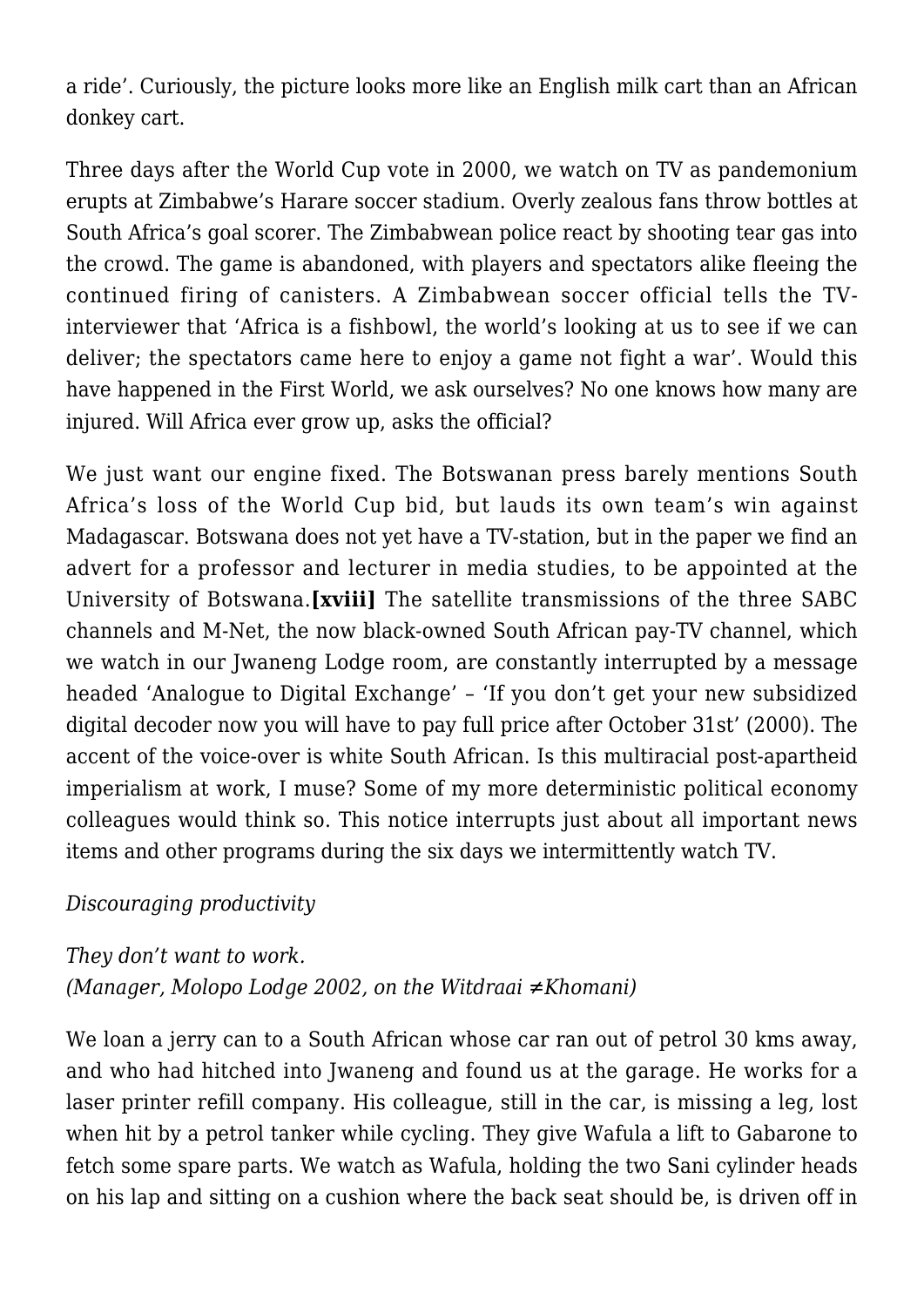a clearly unroadworthy vehicle. I wonder if I will ever see my cash and cylinder heads again. My students reassure me. Wafula returns a day late with the spares. My students are cleaning the engine. Caleb is learning to use a new digital video camera. He is chased away by some of the hawkers who do not want to be videoed. In 2001, at Tsabong, Darryn tried to take a photo of a man on a camel in the parking lot of a small shopping centre. He was warned off by the rider, 'Hey bra,**[xix]** pula talks!' In 2004, the manager of Kutse Lodge told us that we must get permission to take a photo of the hotel. Isn't tourism partly about taking pictures, I asked a local Botswana man in 2001. He agreed and was unable to explain why some Botswanans object to their pictures being taken. None of the roadside shop staff object. Perhaps they understood the value of promotion, or maybe they wanted to be famous. In 2004 at Ngwatle, Charlize learned that a digital camera was acceptable, but a film camera was not. She mused that digital cameras enable interactivity; the subjects can see themselves immediately, whereas a film camera is remote, alienating and mysterious. In the Central Kalahari Game Park (January 2005) we interviewed residents of two villages who were being hounded out of the Park by the government. They were more than happy to talk to the camera in the hope that their pleas for domicile restitution would be recorded. But they refused to criticise the government, having been so warned by visiting officials. We listened apprehensively for approaching vehicles while we videoed.

Wafula, I am told by Jeffrey, has a philosophy on cars, Botswanans and society in general – since we are stuck here we should be interviewing him. Wafula has been in Jwaneng for two weeks. He was retrenched in Kenya, eight months earlier, from his job as a quality controller in a vehicle assembly motor plant. We are sad that he lost his managerial job but we are pleased that he is working on the Sani, especially as he has a Higher Diploma in Automotive Engineering. He has also worked as a desert rally mechanic. His approach is deductive, systematic and contemplative. Wafula also has a teacher's diploma, and regales us during supper with stories about his inability to write 500-word-essays. Calculus and calculations are his forté. He thinks Botswanans are lazy and lethargic and sets the standard with his Zambian colleague by working 18 hours a day. I worry that they are not getting enough sleep or food. Wafula asks me if Natal University has a distance learning section; he wants to study management, as being an engineer limits one's upward mobility. The following year I invited Wafula to Durban, and liaised with my Nissan service station on the possibilities of his employment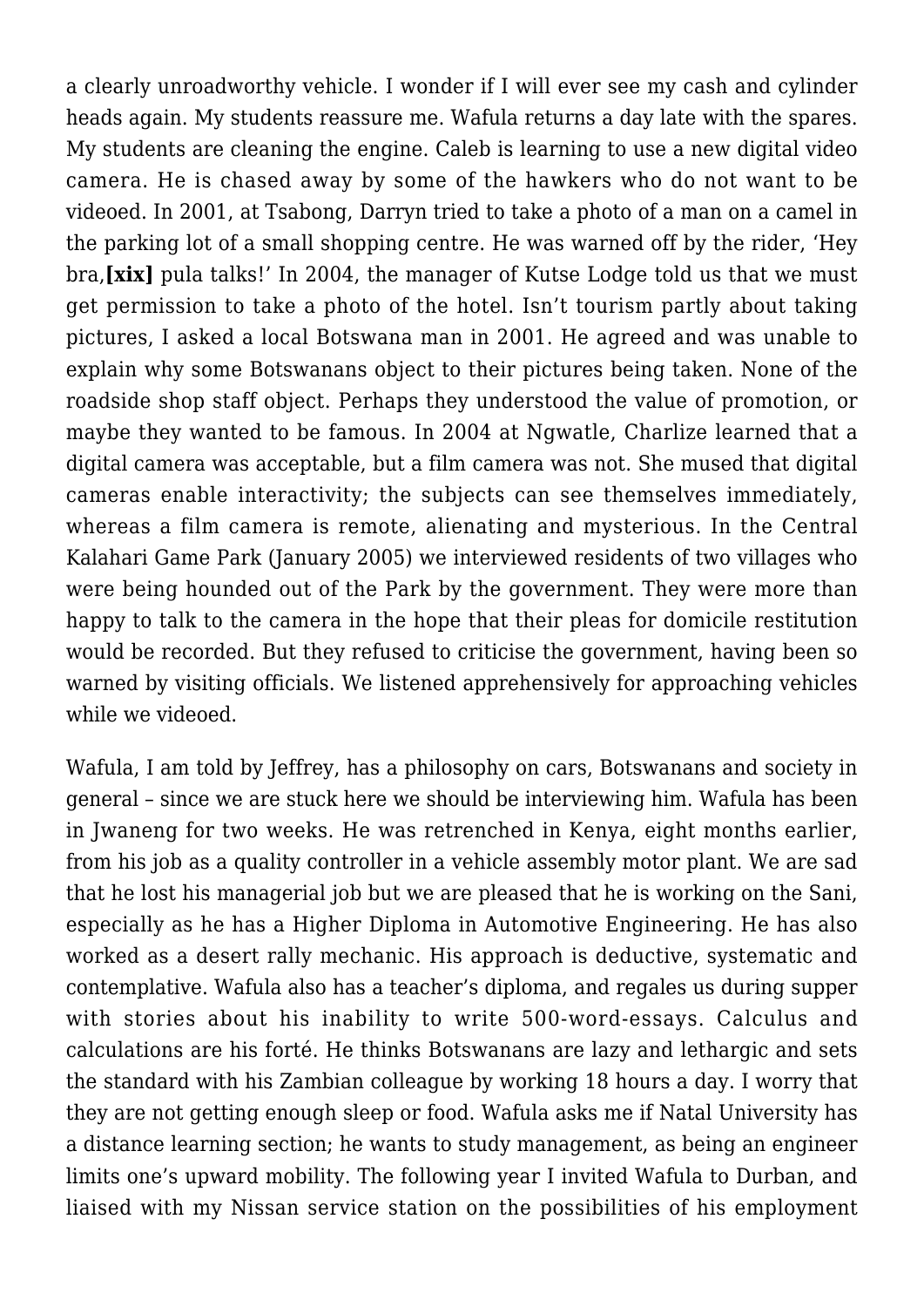there. I suspect that he got a job *en route* as he never showed up.

We have attracted a lot of attention since our arrival. The playschool children next to the garage tell us that they really like the 'big car'. They show us theirs – steering wheels connected by a pipe to a rubber wheel, which they push and pull around the playground – metonymy in action.**[xx]** Caleb also fascinates the locals – a white person walking barefoot (in the middle of winter) is exotic behaviour – most black adults wear shoes all year round. Once, in Johannesburg, I was refused a credit card application because a colleague had applied the week before, barefoot! I think of signs I have seen at the entrances to US shopping malls: 'No shoes, no shirt, no service'. The two Americans on our 2003 trip, Matthew and Laura Durington, told me that they have noticed this lack of dress in the best upmarket Durban shopping centres. They speculated on whether the laxity here was due to our less litigious culture.

The Jwaneng Motors manager seems uncomfortable with the professionalism and productivity of the two mechanics. We later learn that he employs neither. They have declined a low salary offer and prefer to work independently, using the garage's facilities. The Kenyan manager instructs the mechanics to curtail their hours of work and locks them out of his small house where they are living, sharing a bedroom and a single bed. On another night at 9.30 pm, he turns up at the garage in his pyjamas demanding that they cease working. They are employed by the manager to work on his car, not mine. So, they fix his car at 5.30 am the next morning. I wonder about my legal status as a 'client', and whether the mechanics will get paid at all.

I remember my own professional experience as an employee in the film industry. Initiative tended to be distrusted by the company's chairman. In the mid-1970s, covert and overt surveillance of my daily expenditure, correspondence, telephone calls, and movement, was the result of my instituting cost saving measures, and working 18 hours a day including weekends, to help a new company get onto its feet. The owner refused to pay service providers until sued. Months later he would whip out his cheque book on the steps of the Supreme Court and sign, deducting ten per cent for cash (sic). Thus were productivity and company income impeded, national economies stifled, and competitiveness destroyed. Is this business practice in reverse? The broader African response is to blame the West for its resulting woes, not itself. Botswana, however, is a wealthy country – diamonds, cattle and ludicrously expensive safari tourism – which, with a small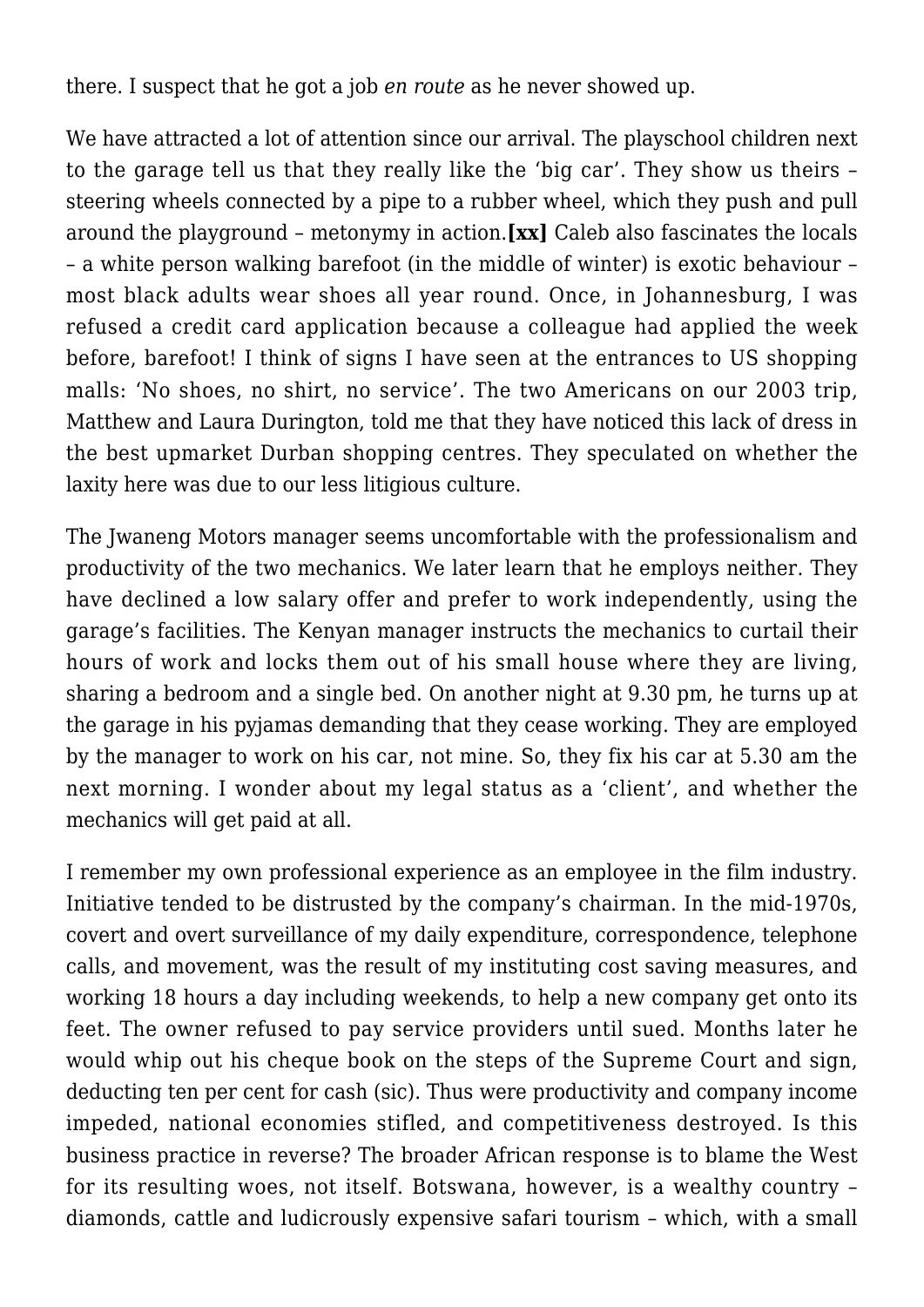population, means that employed people don't have to work very hard, though poverty is rife.

For the Kruipers at Witdraai, who rank amongst the highest profiles in world media on indigenous peoples, 'talking is our profession', Anna Festus told Simões (2001a). Actually getting things done may be less important. Millions have poured through their hands, yet they remain visibly and horribly destitute. They complain that everyone with whom they have had business partnerships has ripped them off, though they do comment positively on the help they have received from these same individuals. In 2001, I warned my students camping at Witdraai to be ready to pay for seemingly friendly encounters with the traditional <sup>1</sup>Khomani, or to curtail such interactions if they did not have any money with them, or didn't want their casual conversations with passers-by commodified. Sure enough, Caleb and Darryn returned to camp with a story of one such encounter. The traditional <sup>1</sup>Khomani have managed to commodify casual face-to-face conversation in the bush, which for big capital requires a phone, videoconference or other technology and signal distribution system. Just how real can this 'Unforgettable Kalahari experience' be? (Witdraai pamphlet).**[xxi]**

'Can I pay Jwaneng Motors by MasterCard as I am running out of pula?' My question is met with a cautious 'yes' from the manager, who tests me anyway by insisting that I pay cash for the parts which have to be fetched from Gaborone, 157 kms away. He drives us to the South African-owned First National Bank where I draw the money. A few days later I phone my wife, Ruth, and ask her to ensure that my credit card account is liquid. When I do pay I tell the students that the huge repair bills will have to be borne by myself. If my research grant covers these costs I get taxed at the marginal rate of 43 per cent. I bite the bullet and cough up. Academics are the only class of professional in South Africa who were forced to pay tax on expenditure in pursuit of their profession. When some of my colleagues at the University of Natal were faced with this double taxation after 1998, they simply stopped doing field research and even private contract work.**[xxii]** I think of the economic consequences for the Ngwatle community of my following suit. In 2003, the community had already started wondering when we would arrive, as we were, at that time, its only regular buyers of their crafts.

In contrast to Ngwatle, the community at the repossessed farmhouse in Erin, Northern Cape, is a hive of cottage industry activity. While I was waiting in 2002 for Nelia to conclude an interview with Rosa Meintjies, I observed adults cooking,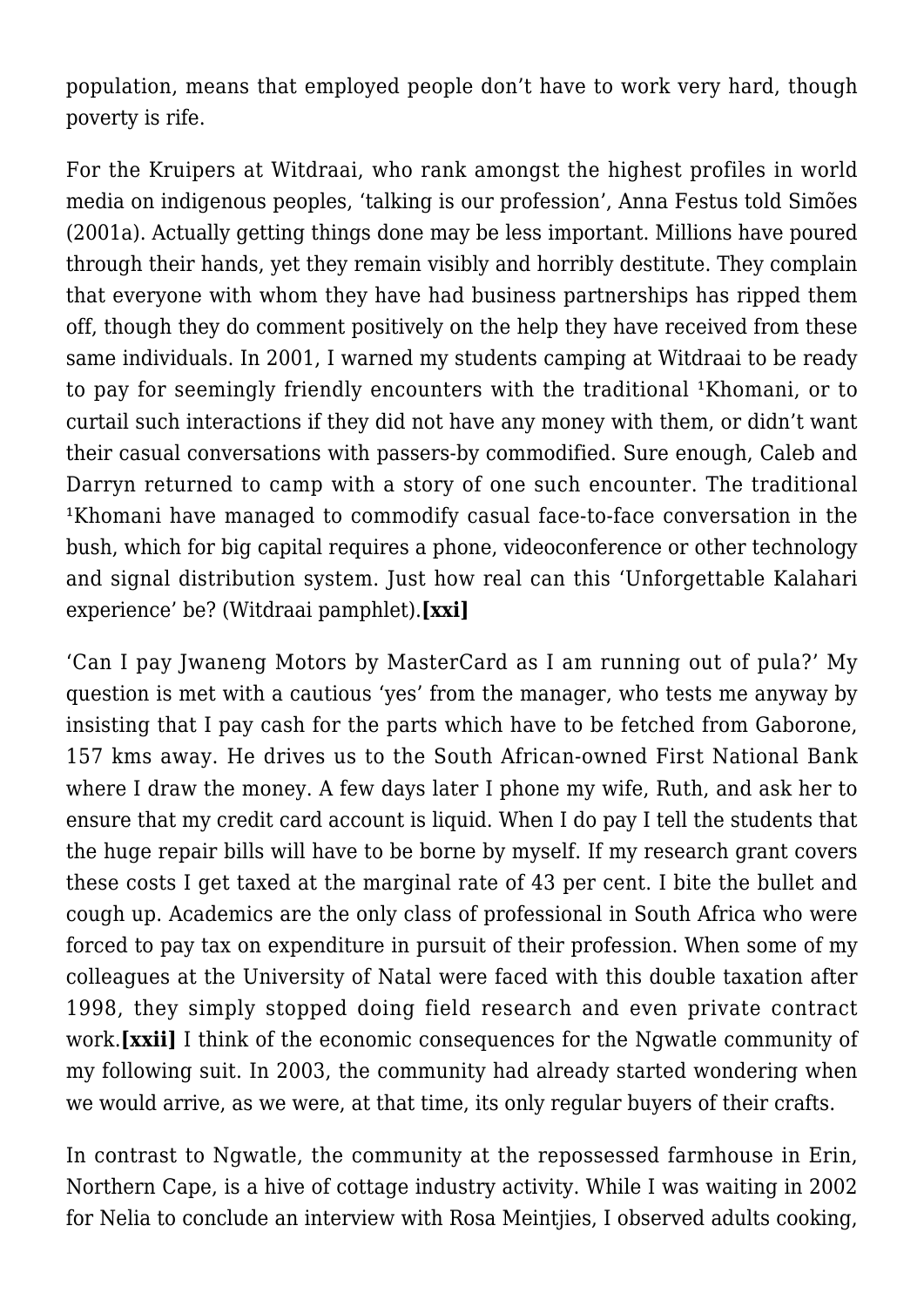washing clothes, painting linen and making duvets and pillowslips. Teenage children were scrubbing shoes, raking the sand outside the house, and the younger ones who could count were manning the craft stalls at the roadside (when not at school). Only the toddlers were not working, playing with their homemade toys. The community also sold its wares at a trading store in a village 14 kms south, and were very impressed when Nelia gave them an order for a queen size duvet. An official order! We also learned from a *SASI Annual Report*, and via the grapevine, that the area had become a conduit for narcotics and that domestic violence was not unknown. I wonder how Erin's TV-set, VCR and music centre were paid for? I am hopeful that it was from the proceeds of their vibrant cottage industry.

Apart from filmmaker Rob Waldron,**[xxiii]** between 1995 and early 2000, we were the only visitors to the jobless, displaced and poverty-stricken Ngwatle community, though the situation was looking better in July 2004. Bookkeeping procedures and institutional financial practices have no way of quantifying or understanding hunger; though readerly texts might provide some emotive insights on what hunger feels like. After all, Richard Hoggart (1959) does argue that literature, like social science, is a way of knowing. Literature is particularly good at re-creating a sense of 'being there' (Peirce, not Eco). Fiona Archer, who accompanied us in 2003, admonished us for not drinking the remnants of water in our mugs, reminding us that the villagers and donkeys were dehydrating for the lack of it. Others of our party regularly washed their clothes, seemingly oblivious of the broader camp intention to donate as much water as possible to our informants on our departure.

Few of the Ngwatle people wash regularly because water is for drinking – by people, donkeys, goats, horses, and dogs. (In 2001 and 2004 there were cattle as well.)**[xxiv]** Dogs are underfed and mistreated animals used for hunting. In civilization, at the Mokala Lodge in 2000 where the supply of water is not a problem, our few clothes are beginning to reek, and Lodge guests are looking at us askance. Part of this response, however, might be our group's composition: two white men, one white woman, and two black men. The Lodge's reception staff couldn't initially understand why we suggested staying in one room late on the first night, all the other rooms being occupied. The racial and gender composition suggested that we were from two or three separate parties which had arrived simultaneously.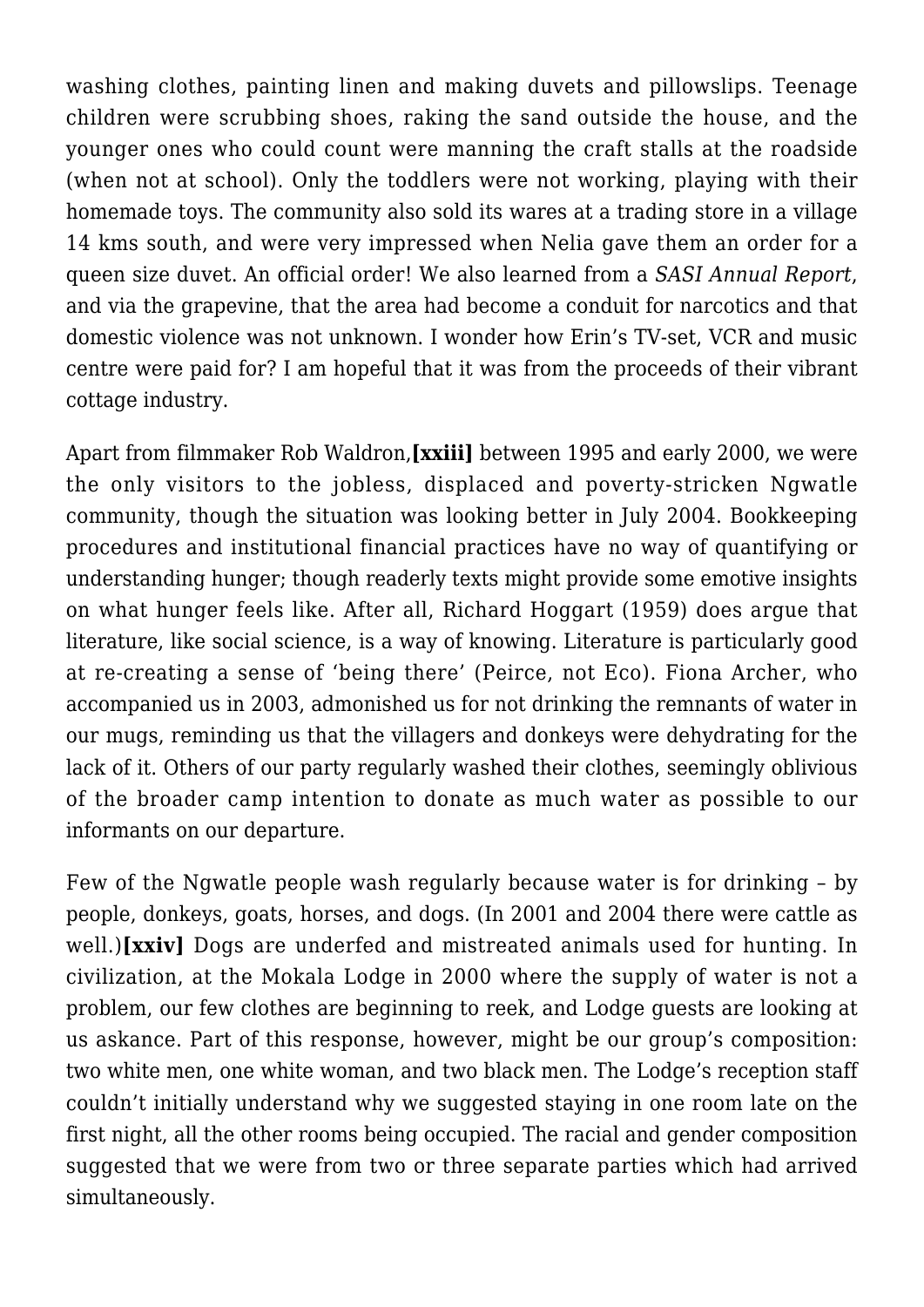The two Tswana-speakers amongst us broke previous social and linguistic boundaries, and the Ngwatle villagers opened up to us much more than before. We still needed banks of interpreters when trying to make sense of Tswana dialects mixed with all these languages as well as Sekgalagadi (Tswana dialect), Selala (Tswana and !Kung), Sesarwa (!Kung), and various other dialects, including Nama. On the 2003 trip, Vetkat and Belinda accompanied a four-vehicle convoy consisting of a Natal University contingent, and a group of Italians working for an environmental organisation, *Legambiente*. Introducing the two groups from geographically contiguous parts of the Kalahari, now separated by fences, passport and customs offices, and boundaries of nation-states, seemed to us to be a much more interesting project than bringing an Inuit to the Kalahari and taking a Bushman to the arctic circle as suggested by a film proposal I had been asked to read just prior to our departure. The Kruipers and Ngwatle folk instantly recognised that they spoke the same languages, Nama and Afrikaans, though their indigenous dialects differed – the Ngwatle !Xoo speak to each other mainly in !Kung, whereas the <sup>1</sup>Khomani language, N/u, has hardly survived at all. The !Xoo, who attract little anthropological, and no media, attention, had told the missionaries that other Botswanans call them 'undesirables'. The Kruipers imported a wonderfully essentialist narrative romanticism not really understood by the !Xoo, whose hardships of daily life inevitably focused their attention on food, water and habitat. Belinda said that the reason Kort-Jan knew of our coming was because a bird had told him. Kort-Jan had a more plausible explanation: it was winter, the *sterre* ('stars' – milky way) were bright, and that's when we usually came. Just the previous week, he had asked Miriam (Masebene) Motshabise when we would come; she had replied, 'This week or next week'.

The next section attempts to develop a theory to explain this kind of essentialist/ materialist category confusion.

#### *Theoreticism: Cultural studies critiqued*

In July 2000, we discuss two articles during our morning seminars at the Mokala Lodge. One is by Gareth Stanton (2000), an extensive review of Paul Stoller's (1997) *Sensuous Ethnographies*. The other is a draft of an article on tracking by a Canadian, Ted Chamberlin (2001), whom we are supposed to meet at Witdraai, after our stint at Ngwatle. We have no idea how we will get there from Ngwatle, as there are no maps of the area. In fact, in July 2001, in both Botswana and the Northern Cape, we sketched roads and towns onto our various maps, based on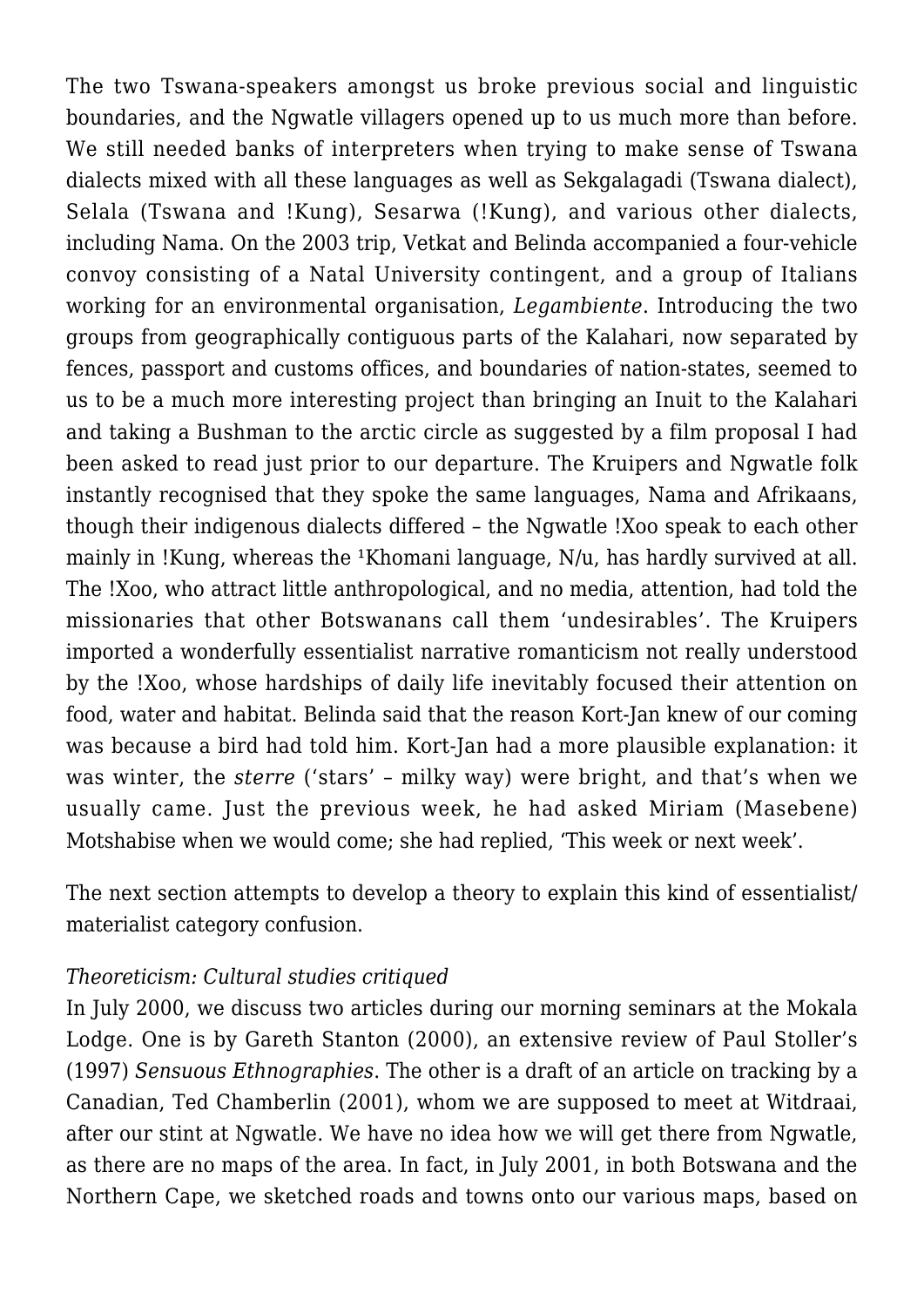our compass observations.**[xxv]** We will rely on Jeffrey and Gibson in 2000 to get directions from the Botswanans. We never got to Witdraai on that trip because I was fearful that my vehicle would break down again, so we went home to Durban on the tar road. As it turned out, in 2001, we gave a lift to Jon-Jon Nxai.**[xxvi]** Jon -Jon worked at the SBB-camp and was able to show us the way. Every year we get different directions to Ngwatle, depending on the state of the roads, and whether the Botswana Parks officials will let us use them (being restricted mainly for their own use).

Both Stanton and Chamberlin**[xxvii]** are hostile to theoreticist cultural studies. Chamberlin, for example, argues that reading animal tracks assumes a skill similar to literacy. These are amongst a number of articles now beginning to appear in the anthropological and cultural studies literature on the value of anthropology to the field. Some question the assumption of Western Cartesian logic in studying the Other as well (Stoller 1992; Tomaselli 1999a; Muecke 1999; Stoller 1984; Young 1995; Katz *et al*. 1997). We note that Stoller claims to have become the Other; we have yet to get to the Other (on this 2000 trip). And, amongst us is the Other (the two black students) as well as the European Same (the three whites). Hence, the interest and confusion at the Lodge and the eating houses, by the German tourists, and by the two families inhabiting the two overcrowded Land Cruisers, on distinguishing who was the Other and who was the Same (see Chapter 3).

Stanton (2000; 1996) sees little point in academy-bound learning only, and draws attention to the lesser known, but much more significant, empirical studies of those anthropologists whose theoretical work has been feted by cultural studies – James Clifford (1982), Clifford Geertz (1979), Paul Rabinow (1977), and Pierre Bourdieu (1979). But it is in their fieldwork, beyond the academy and the First World, in the dust, dirt, sounds, and often obnoxious smells of the Third and Fourth Worlds, that the seminal theories of these scholars were originally forged. It is in the South and East from the North Atlantic that the most populous 'popular' is to be found, where 'thick' descriptions disrupt the neat and clean continuities of cultural studies and anthropological theoretical banquets (cf. Geertz 1983; Stanton 2000: 260; Stoller 1992). The non-European world is examined by these scholars for its conceptual use-value. Cultural studies' tendency towards synchronic theoreticism ensures that this historically discursive Other dimension is largely erased from further analysis when abstracted into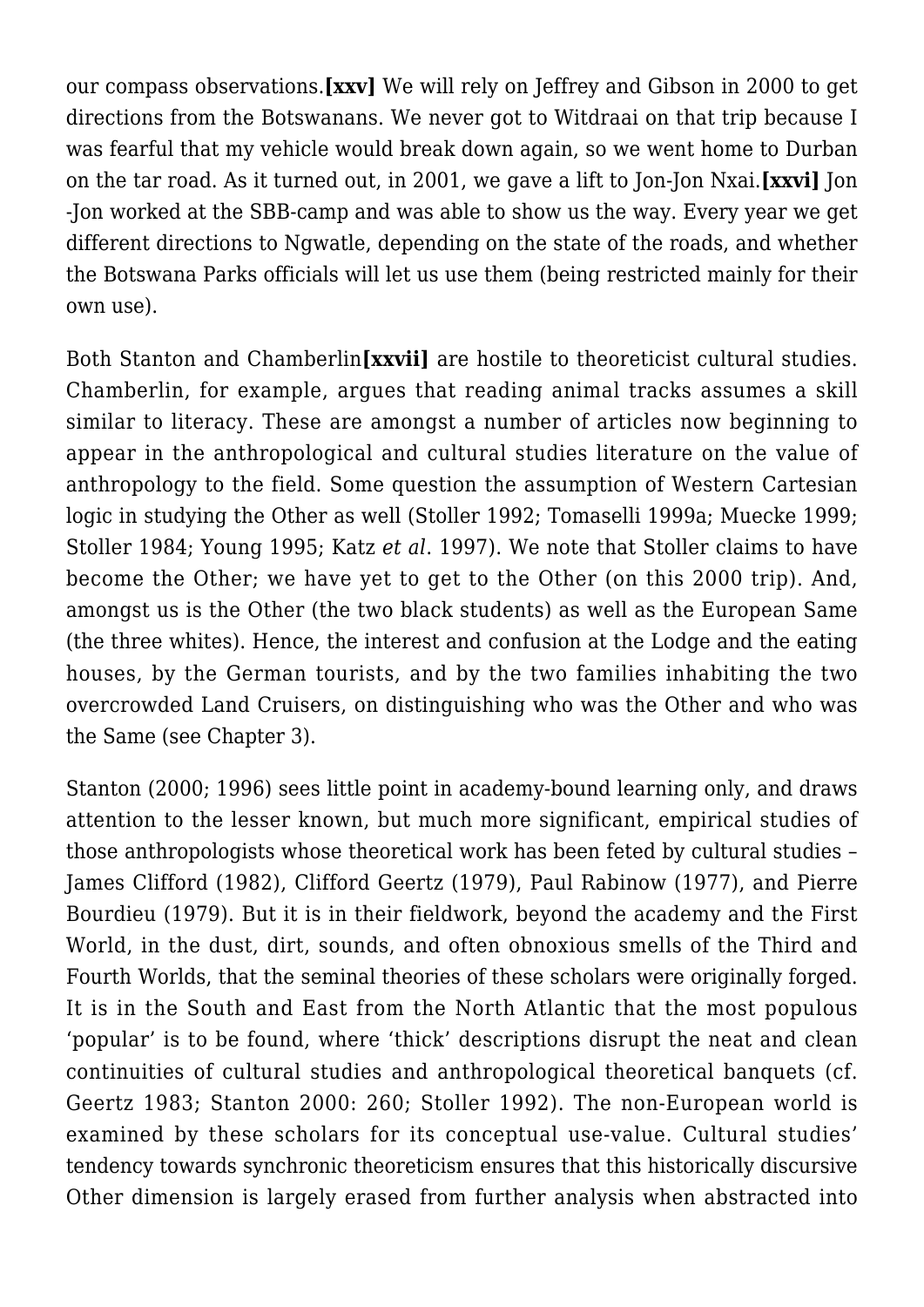theory in the First and Second Worlds. This is one reason why South African culturalists like Ari Sitas (1986) are so hostile towards structuralism and semiology, arguing that it inflicts analytical violence upon individuals who live and negotiate social structures. The individual, human agency and experience (in E.P. Thompson's [1968] sense) is theoretically negated by such forms of analysis.

Contemplating the idea of conceptual use-value, I now think of the reasons given by eminent Western radical and conservative scholars alike for avoiding conferences in Africa. The discomfort of only temporarily 'being here/there' is not really balanced by the use-value of the conceptual return. Unpredictability, crime, grime, foul odours, lack of air-conditioning, refrigeration**[xxviii]** and filter coffee, heat and dust, is discouraging. In 2003, our new post-doctoral fellow from the United States, Matthew Durington, on a particularly unpleasant and windy day, was conducting a seminar on autoethnography with CCMS researchers in the icy and draughty Molopo Lodge lounge. He commented, 'You're sitting in an armchair in the Kalahari, not London. You're getting your hands dirty' (Durington, 9 July 2003). He was discussing the merits and discontinuities of autoethnography in the context of what he identified as CCMS' rather episodic narrative-collecting participant observation. This he labelled a kind of 'applied cultural studies' which produces 'ethnographic epiphanies'. We talked about the Ellis and Bochner (2001) chapter on autoethnography and agreed that what differentiated our approach from theirs, was that ours does not have the appearance of fiction. Nor is it conceptually clean, but it is messy, 'just like culture' (Durington 2003). Our narratives can be checked with our sources, with reference to dates, times and places, people, interview transcriptions, in both the language of the interview, and the English translations. Ellis and Bochner suggest that autoethnography is:

… an autobiographical genre of writing and research that displays multiple layers of consciousness, connecting the personal and the cultural. Back and forth autobiographers gaze, first through an ethnographic wide-angle lens, focusing outward on social and cultural aspects of their personal experience; then, they look inward, exposing a vulnerable self that has moved by and may move through, reject and resist cultural interpretations (2001: 739).

With *boeremusiek* (Afrikaner country music) playing in the background Matthew responded:

There is a step missing here after the 'autoethnographer' looks through a 'wide angle lens' if they truly want to call what they are doing ethnography or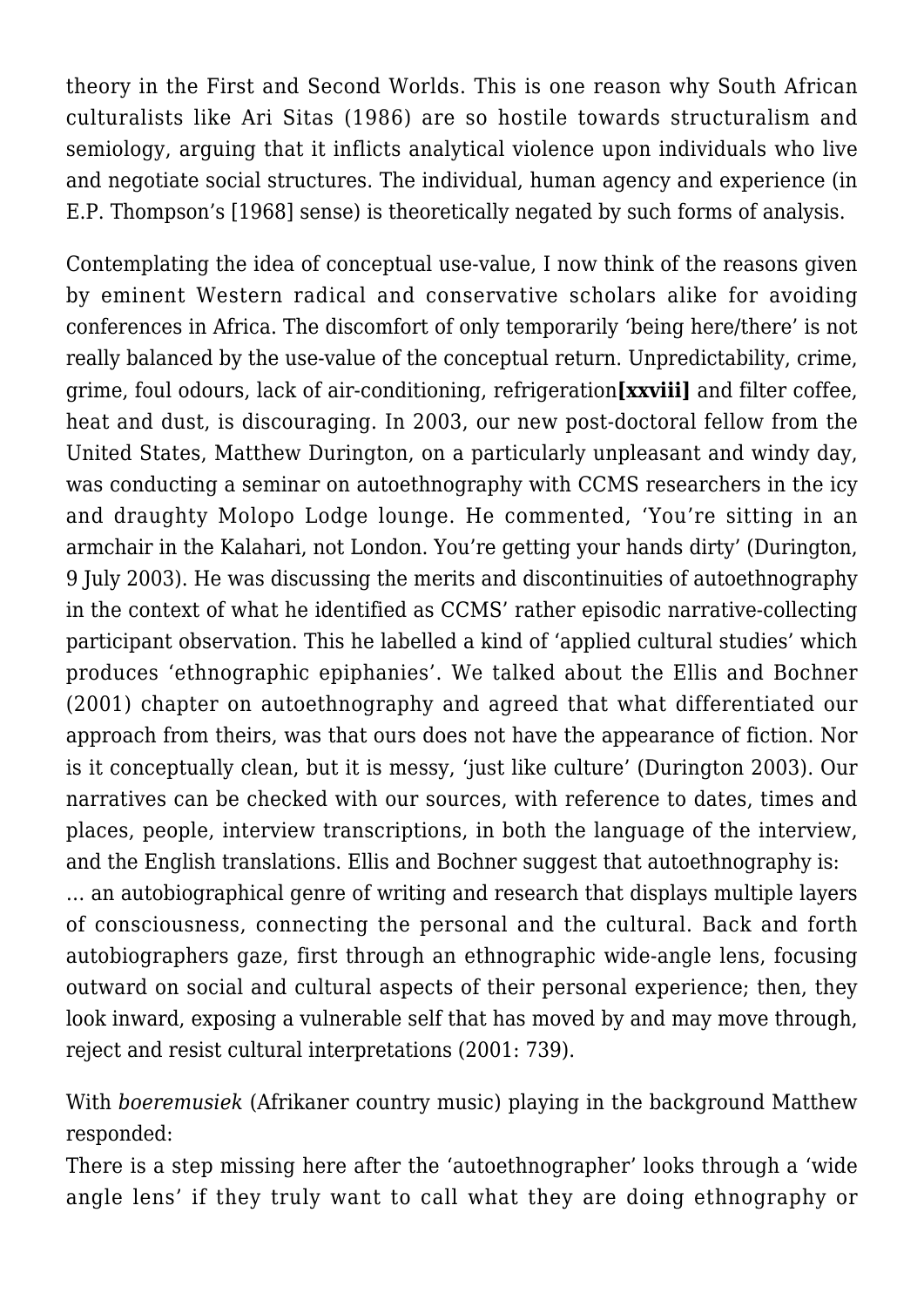anthropology or informative at all … there must be a discussion of the political economy of the culture, the actual setting, the actual people involved and some of the participant observation which is then highlighted by 'personal experience', etc. (9 July 2003).

Matthew told us that political economy is both a lack of and an advantage in our own research. We can get away with this in cultural studies but not in anthropology, he concluded. On our 2004 visit to Ngwatle, we took along Nyambura Ganchette Njagi, a development studies MA-student, hoping to add the conventional dimension of how livelihoods are organised at Ngwatle. Her clip board and interview schedules seemingly attracted attention from the Botswanan authorities, who were apparently concerned that we might have been supporting the Bushmen in the context of the Survival International court case brought against the Botswana government with regard to its eviction of communities previously living in the CKGR. Someone in our party suggested that in 2005 we return to autoethnography so as not to again expose ourselves by doing formal survey research.

Autoethnography as discussed by Ellis and Bochner (2001), provides a beguiling justification for being descriptively self-reflective, rather than rigorously theoretical through self-reflexive, applied and empirical research. The latter is our aim, one in which we explain events and processes in terms of broader social theories and critical methodologies. The diary is merely the narrative form; the content requires as rigorous an apprehension and understanding of the empirical world as does any analysis. Later, Matthew suggested that if the subject communities find our work useful, then that's really what counts.

I remembered a meeting I had with the TV-director a few days before leaving for our 2003 trip. 'No politics!', exclaimed the producer of *Sand and Snow,* who had approached me to advise on his production where he would interface Inuit and San hunters in the Kalahari and northern Canada respectively. My point had been that the political economy of tracking and hunting in Botswana had been fundamentally linked to the safari industry, Botswana government land, (re)settlement, and national development policies, dispossession, and the second class status of Bushmen in that country after 2000. Just making the programme would have consequences for the participating communities. He needed to take these issues into account when scripting the movie (cf. Biesele and Hitchcock 1999). The metaphor of sand and snow took on a far more significant resonance in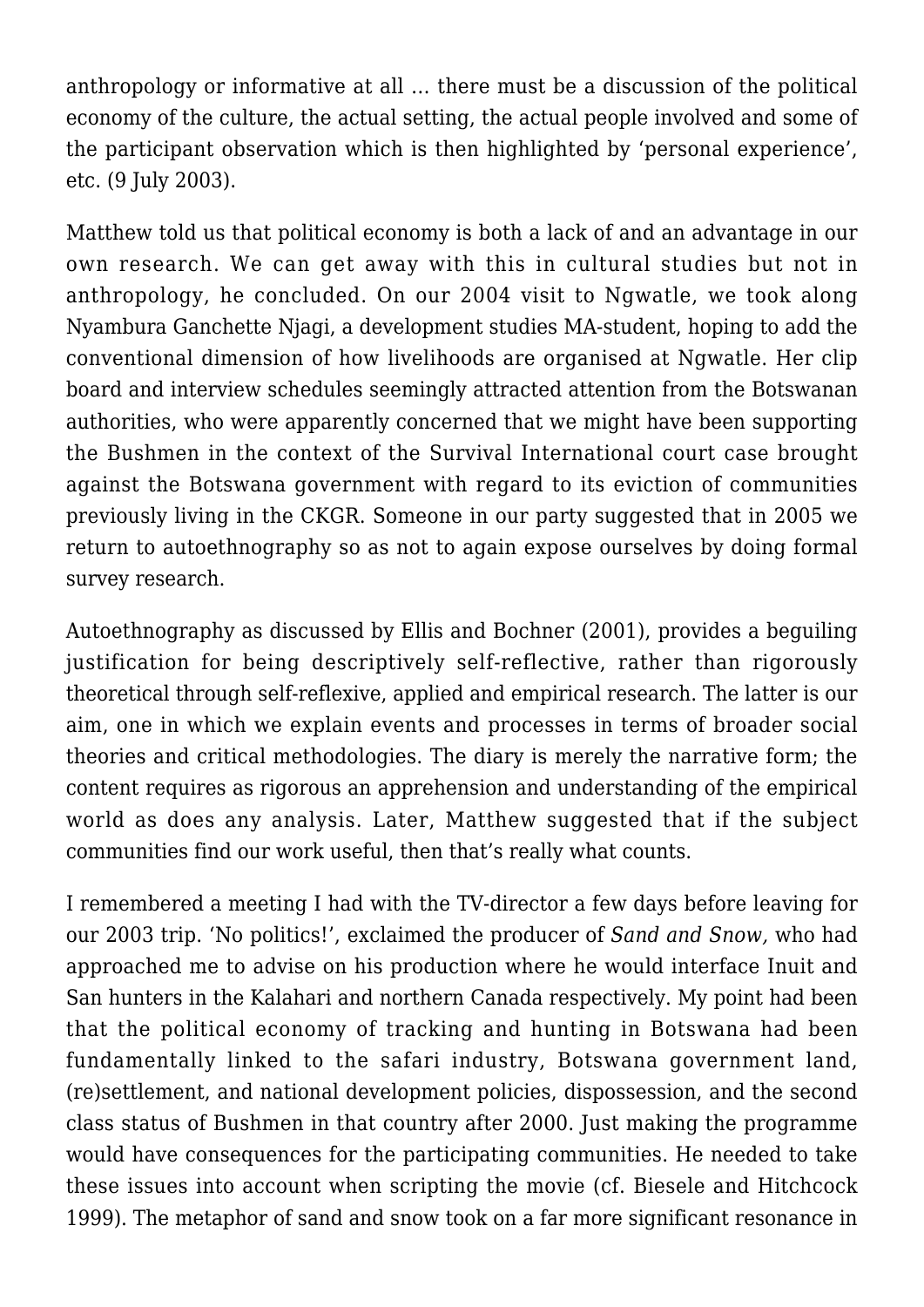2004 when Oyvind Mikalsen, a Norwegian studying in CCMS, linked his encounters with the <sup>1</sup>Khomani with his own Sami identity and experience. A 'white' representative of a northern First People meeting darker individuals claiming a Bushman identity generally resulted in confusion, discussion and initially, scepticism: how can this 'white' man claim to come from an oppressed, poor and marginalized group, was their recurring question. As Mikalsen (2004) suggested, things are not all that different in Europe. In his experience, '… being approached for money by a shaking drug addict in Oslo who looks more like Gollum, the creature from *Lord of the Rings*, than like a human being, is scarier and more dangerous than being stopped by anyone in Durban'.

Places where ordinary people eke out a basic existence have adapted First World inventions and behaviours to their Third World conditions. Working with TVproducers is one way of earning income, attempting to communicate their plight to the world, and exerting political leverage at a variety of levels. In 2003, the Ngwatle villagers were instructed by Botswana Parliamentarians not to 'make photos' (videos or TV-programmes), as these are then used by their makers to reveal their actual material conditions, the denial of their hunting and land rights, and the elevation of animals over people. Piet, who asked us to intercede directly with the government, supplemented these observations. Politics, as he realised, is always involved. Economy is ever-present. The enforced resettlement of the Central Kalahari Bushmen by depriving them of their livelihoods while claiming to be 'civilizing' them – is just one example of political economy (cf. Good 2003; Hitchcock 1985; IWGIA 1999-2000: 362-5). As Lesotho journalist Mkimzulu Sithetho commented on the 2005 trip, the CKGR folks have an excellent analysis of their situation. They don't need 'civilizing'.

In fact, the consequences of state policy usually contradict the advertising hype of the tourist industry, with its emphasis on peace, tranquillity, and timelessness. Tourists are able to purchase these protected, constructed, and commodified liminal 'wilderness' peace experiences, sometimes in the midst of social, cultural and political chaos, from which even the elephants flee. However, the indigenous people and Third World countries which are claimed to facilitate these states of altered environmental, psychological, and social consciousness, are themselves often cauldrons of instability, violence and poverty; ineluctably trapped in scrambled development periodisations, and irresolvable historical conditions. Overseas white hunters are charged fortunes by the Botswanan government and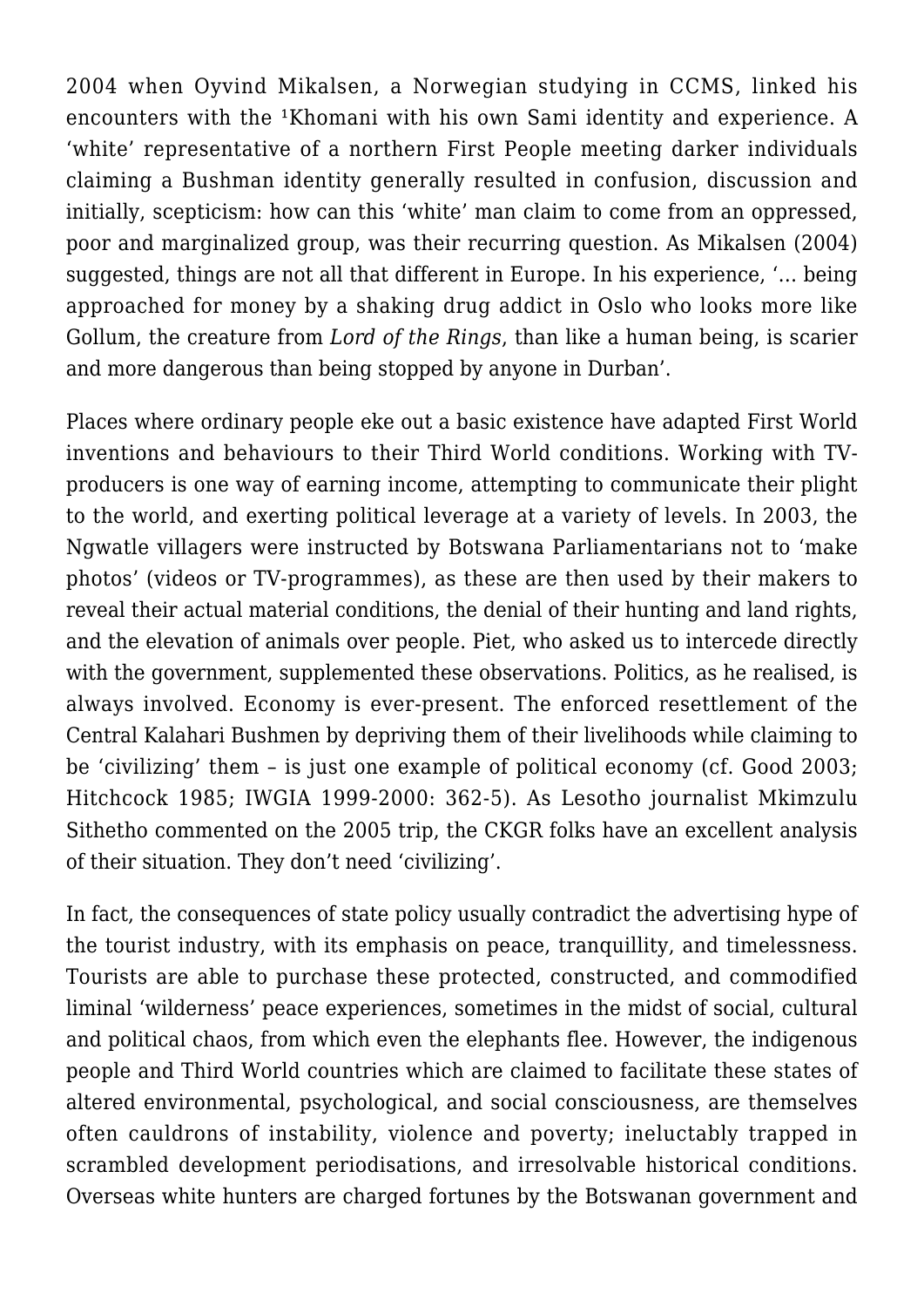safari companies for their sporting activities, while the real hunters, those who hunt to survive, are denied their individual hunting rights in order to link national economies with global consumers/hunters. A few white hunters have sole entrée to tens of thousands of square kilometres. The Ngwatle villagers seem to be in the way of this global hunting economy, which is why they tell us that the government wants them to relocate to other better-serviced settlements in the KD/1 area. In the CKGR, hunting is not permitted; but the prospecting for diamonds is. People to whom we spoke within the Park asked us to remove the now empty Fanta cans we had given them, lest the government know they interacted with passers-by. The government claims it wants to protect the villagers from the lions, but the people now use lions as part of the food chain – since they are not allowed to hunt, they follow the lions and claim their prey. The hunters have been turned into scavengers by state policy.

Survivalist micro-economies are grist to the development studies mill. But development theory is often unable to integrate the confusion of actual practice/s *in situ* with the logic of development strategies. The Ngwatle villagers would get all the services they want if they relocated to Monong, Ukwi, Zutshwa, Monong or Ncaang. But such piecemeal fragmentation would shatter their deep sense of identity, of Bushmanness, of community (cf. Simões 2001a). Pedris told us that in 2003, they would move back to the Masetleng Pan, the hunting grounds, if a yearround water supply could be arranged. Many years previously, a Canadian Petrol exploration company had sunk a now disused borehole. But after 2001, this became the new playground of the great white American hunters, now the key commercial factor in the longer-term economic development of KD/1 and KD/2 in terms of national policy. In 2003, Giorgio Menchini of Legambiente tried to persuade SBB to expand its operation to include cultural elements for its members who wanted to track and hunt with the Bushmen, but not necessarily shoot anything. Thus would SBB increase its turnover – fixed by the animal quotas it bought from the Trust – but it would also provide a Bushman experience for Italians, while also helping to resuscitate Bushmen culture, simultaneously providing them a direct, if perennial income. SBB was not biting: cultural tourism means more tourists; more tourists irritate the hunters.

People on the ground have their own strategies for development. In Ngwatle, this is partly to prepare crafts for our annual visit, to sell to other passers-by, and to take on migrant labour where possible, working for the Trust, running small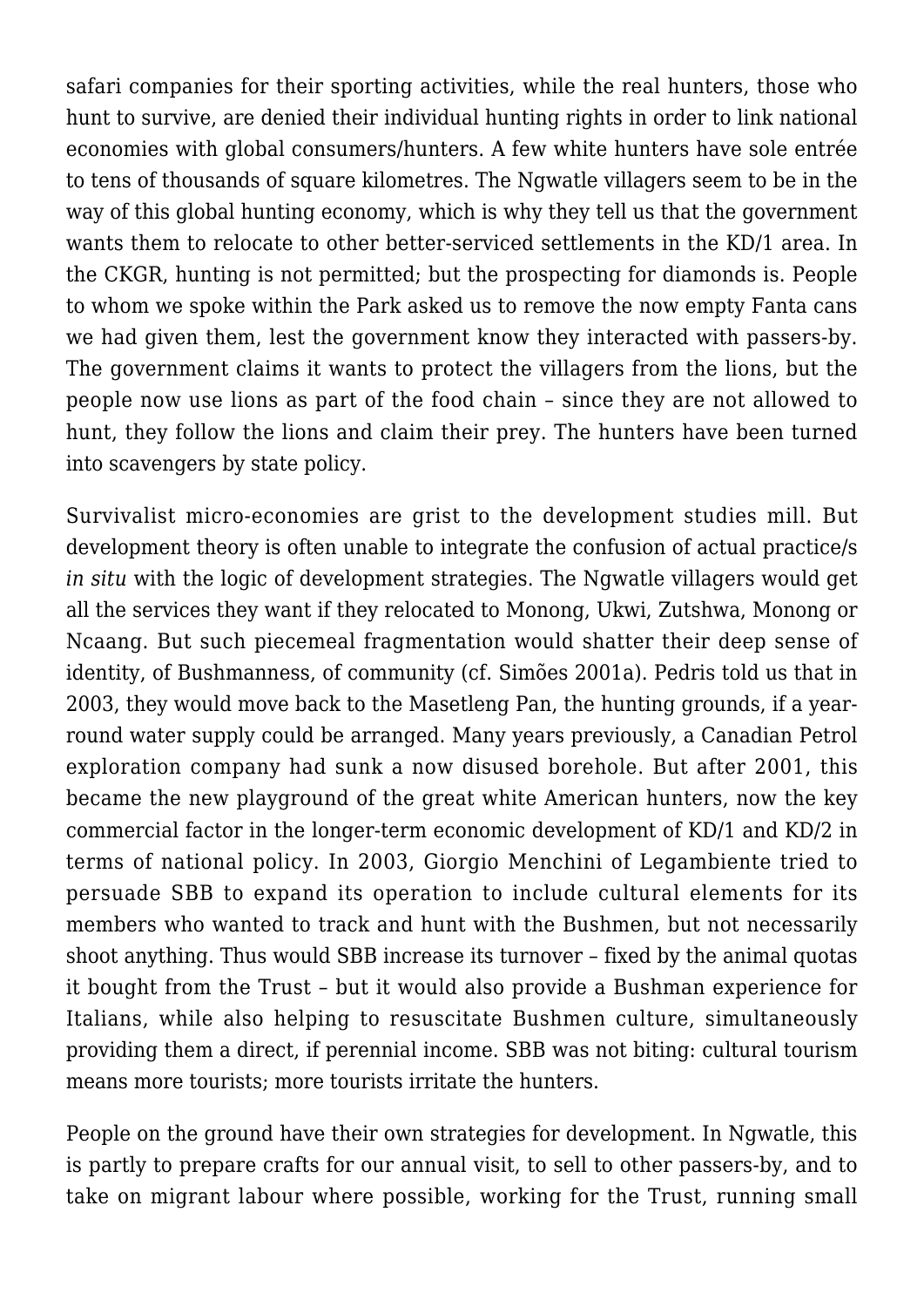informal shops (*keffietjies*) and being dependent upon government and Trustsupplied rations and pensions. In Jwaneng, a much greater degree of economic activity is possible. Informal shopping stands in Jwaneng face formal shops and South African-owned chain stores. These stands are evenly spaced along the alley from one side of the business district to the other, anchored by South Africanowned First National Bank on one end, and a British Petroleum filling station with a South African franchised fast food outlet called Chicken Licken, on the other.

Jwaneng's informal shopping stands are covered with shade cloth. Each boasts a large ghetto blaster powered by a motor car battery. The hawkers sell scarves, belts, cheap jewellery, purses, make up, toiletries, sunglasses, jackets and bags. Individual stores display the same assortment of music. The music is West African, but with Tswana titles overlaid on the tape sleeves. In strolling down the alley, one's ears are assaulted sequentially by each radio-tape playing different tracks. Each stand has a wheelbarrow parked next to it. The barrows are used by the hawkers to transport their wares. They become mobile music carts as they push their still playing radio-tapes and unsold goods home, to the surrounding shiny corrugated iron shack settlements around the shopping area. At night, the music continues in these dark candle-lit abodes. The garage recharges the batteries. A laser-printed note in the workshop informs battery owners that upfront payment is now required to recover electricity costs lost when owners fail to collect if they suspect the batteries are damaged.

In Accra, Ghana, drivers can do their shopping from their cars, stuck in endless traffic jams, as street hawkers ply their goods up and down the arterial roads and intersections. This is how most people in Third World cities earn a living and do their shopping. In Durban, such vendors were prohibited in 2004. I think of my previous life as an urban geographer, constructing complex computerized mathematical consumer models of retail attraction, and how inappropriate these are in places like Jwaneng. Even post-apartheid Johannesburg, a mini-New York in its formal architecture, has the flavour of West African street markets as its hawkers jostle and struggle with formal shop owners whose customer access they impede and whose goods are cheaper and untaxed. The hawkers are often homeless and live on the street, or they are political and economic refugees from other African countries. They may even be illegal immigrants with entrepreneurial flair. But, as is pointed out in a SABC-programme I watch in July 2000 at Jwaneng, the new democratically elected South African government treats hawkers and the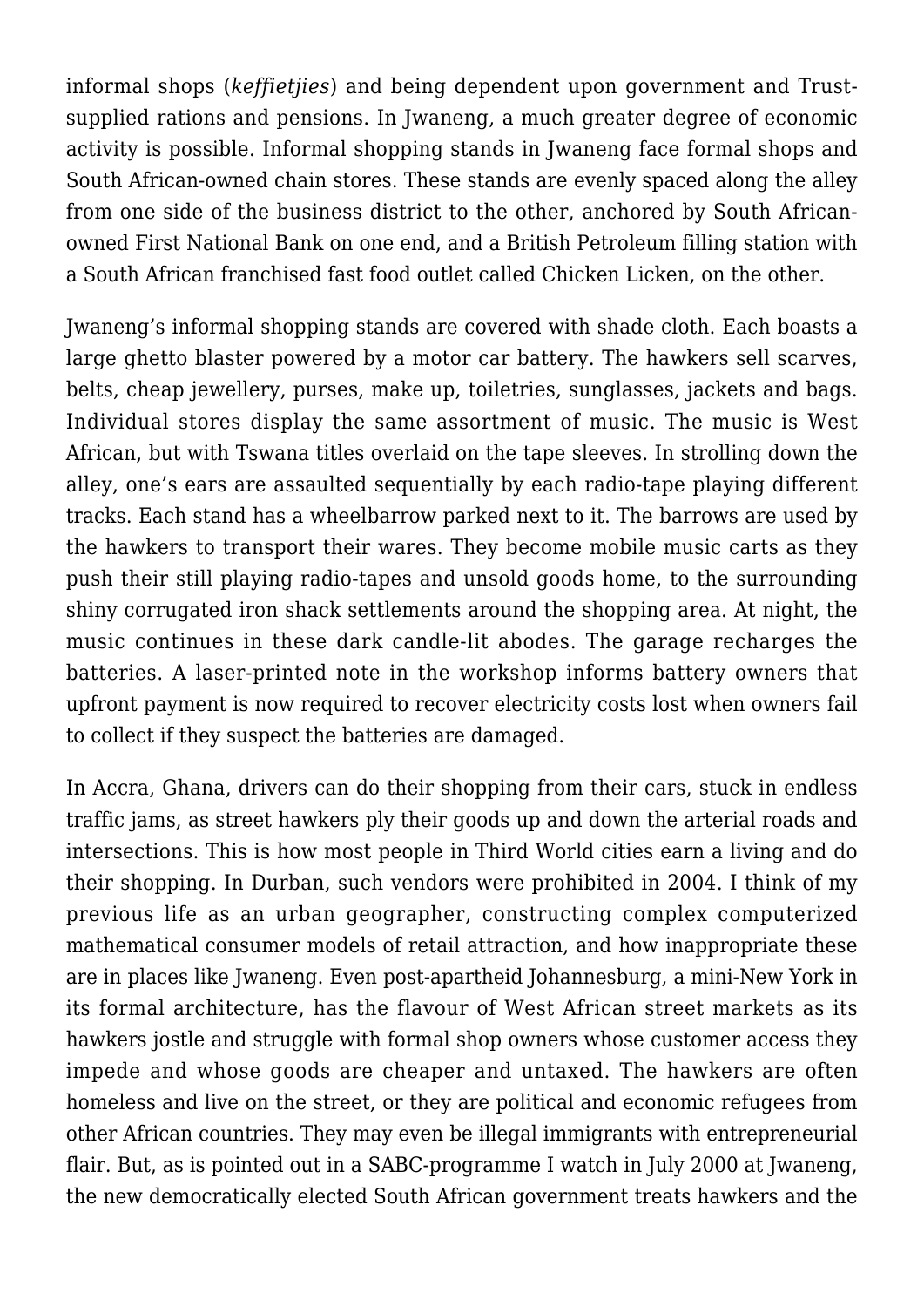homeless as a disease. The sanitary syndrome by which the earlier apartheid government tried to rid itself of black and Indian street sellers (Tomaselli 1983) continues in the post-apartheid era. Everything changes but nothing is different.

In Jwaneng, however, there are no homeless, and the hawkers are part of the shopping choice. This is the mathematics of the street, not of big capital, though big capital in the form of South African owned retail stores and franchises seem to have found a happy solution with the hawkers in Jwaneng. South Africa is Africa's economic powerhouse, the imperialist neighbour, whose homeless immediately accosted Gibson and myself on our arrival at Upington in mid-July 2001, after our travels south from Ngwatle. 'Times are hard', said the young white Afrikaner man who served us at the town's Spur Steakhouse, a South African franchise using American country and western iconography. The coloured homeless man and his three urchins that were harassing car parkers, had uttered exactly the same comments as this young white part-time waiter, who told us he had to support his three-month-old baby. Though we had spent a week at the always-lit campfire at Ngwatle, I found myself slipping into old habits, complaining to the waiter about the obnoxious cigarette fumes wafting towards the non-smoking section. On handing out tobacco packets to our Ngwatle helpers and informants, Gibson and I pleaded that they not be given to the children, who smoke via metal and bone pipes from almost the time they learn to inhale. I explained that in South Africa, it is illegal for children to buy tobacco. In 2004, Pedris told us of a group of missionaries who confiscated tobacco from those using it, symbolically burning it. In 2003, I worried about the size of Vetkat and Belinda's nightly fires, remembering Waldron's admonishment of our consumption of wood on a previous trip: 'Each and every "dead" log on the ground is a small ecosystem in and of itself'. I recalled Waldron's comment about 'fiscal creep', where large visiting parties consume the resources belonging to our hosts, even as we bring more income to the area. Our seemingly excessive consumption of wood on the 2003 trip did not seem to bother the three members of the Italian environmental NGO. We ate and drank merrily, burning up wood from this currently drought ravaged, grassless, sandy environment. That the Kruipers joined in this consumption seemed to make our (over)use less questionable. Members of the team talked about the need for gourmet cooking on hard trips like these. The Italians even brought an espresso percolator. Camp life would have been unbearable otherwise, I heard around the campfire. I kept my silence, limited my alcohol intake, and thought that wearing more clothes with a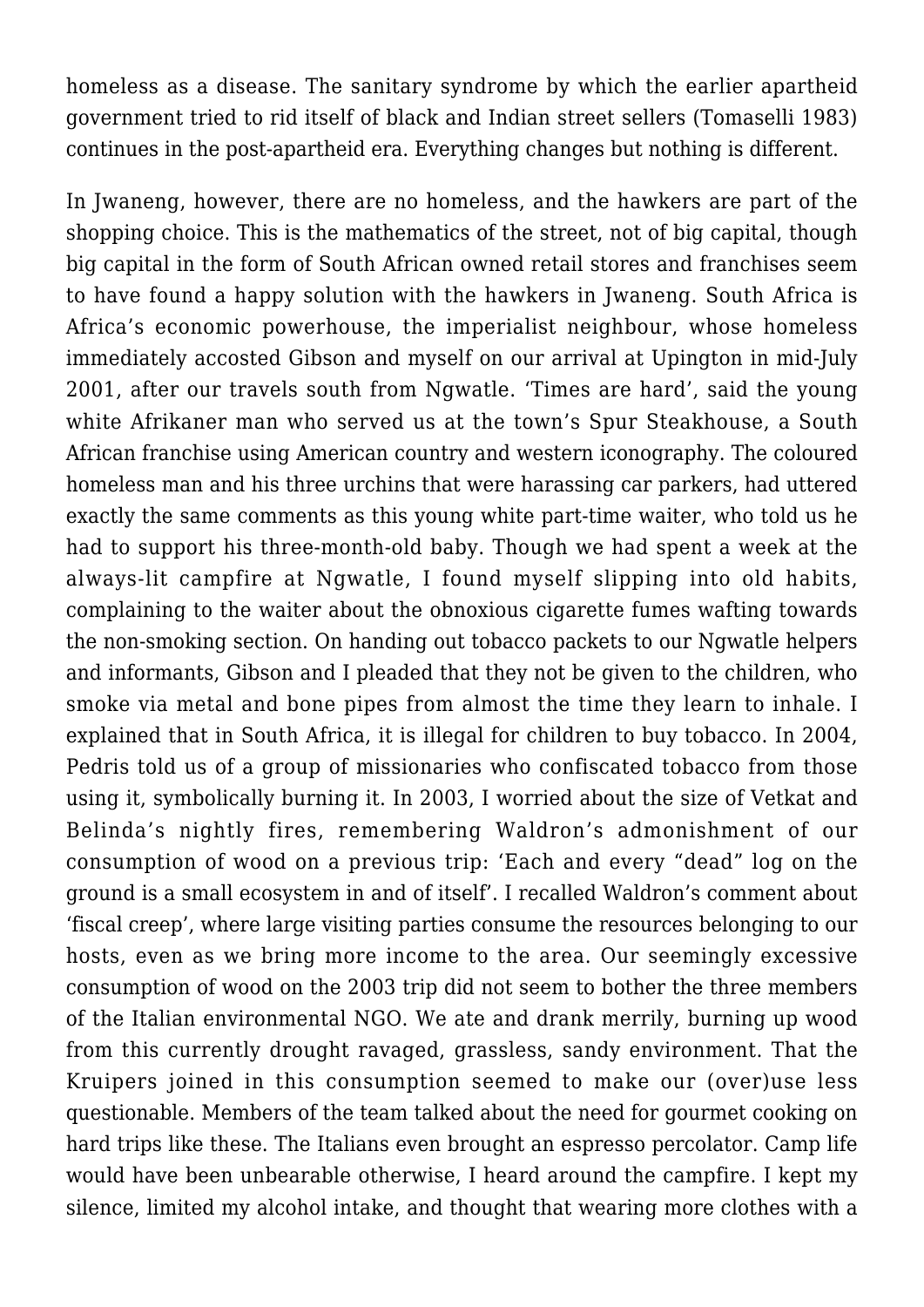smaller fire will both keep the cold at bay and the ecosystems intact. This is First World consumption in a Third World environment. But the food *was* magnificent. Why did I feel guilty? Good food and good cooking was a necessary condition in keeping our students and associates happy and productive. So be it. Later we donated our uneaten meat, cans of food and unused water to our informants at Ngwatle. There were some benefits for the community after all. But one man asked for money instead; I later realised that money was needed to purchase alcohol. The JFP-missionaries reminded me of this when we discussed the nature of our exchange with the community.

# *Beating about the (bush)-text*

*A mystical place! A world of adventure and magic. The sky is azure blue, the sand iron red. As you travel this magical land, you will become part of the seemingly endless dunes.*

(*Molopo Kalahari Lodge brochure*, 2001)

In July 2002, at the Molopo Lodge, the CDs playing were recycled medleys and poor cover renditions of the original Elvis Presley, Cliff Richard and other 1950s hits. These were supplemented with tacky Afrikanerised versions – *Johnny be Good* becomes '*Swem Jannie Swem*' ('Swim Johnny swim'), *Achy Breaky Heart* became '*Dik Bek, Lang Gesig*' ('Sullen mouth, long face'), and *Wild Thing* was rendered as 'Gau-teng' (a province in South Africa). In 2003, Matthew and the CCMS-students commented on the continual replay in the pub of *Ver in die ou Kalahari* ('Far Away in the Old Kalahari'), an old Afrikaner country song. I told them that the song was made famous by American singer Jim Reeves, in the 1960s, when he cracked the Afrikaans-speaking music market with an album of Afrikaans folk songs. Reeves was yet another foreigner who wanted to understand South Africa's apartheid experiment. Those who sought international approval for apartheid promoted him locally.**[xxix]**

In early 2002, the Molopo pub had, we were told by the previous manager, evicted some <sup>1</sup>Khomani customers who wanted to keep their hats on, despite the fact that the *boere* ('farmer's') *veld*-hats were okay, and Caleb's bare feet in the dining room hardly caused a ripple. Betta Steyn, who managed the Sísen craft project, told us that the new Lodge manager was fair but tough on inappropriate customer behaviour, regardless of who was concerned. The white clientele with whom we rubbed shoulders in 2003, under another new, more urbane, manager-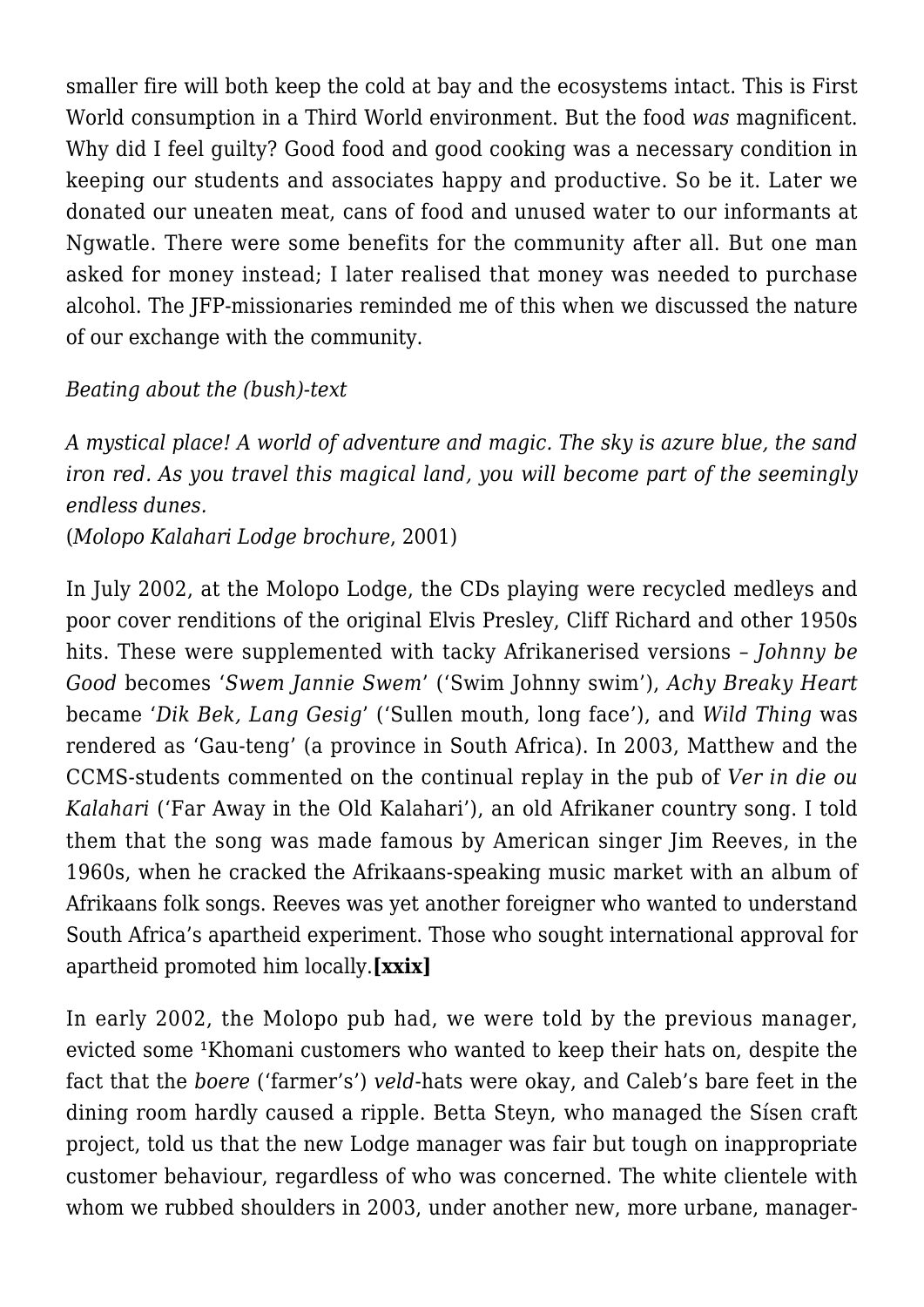owner, was sometimes rougher, tougher, and socially cruder.**[xxx]** In this otherwise family-oriented setting, fathers were seen to encourage their underage children to down hard tack in the pub, and engage in sexually offensive banter with female CCMS students, and on occasion, mildly abuse black patrons and staff. The white drinkers/hunters/flirters, after being told off by Charlize, called the CCMS-students *rooinekke* (pejorative, 'redneck' – British/enemy/invader), and started shoving them. The students then left the pub. In 2002, we learned that no Bushmen were allowed into the pub, though they are permitted to purchase alcohol from the liquor store at the entrance to the hotel grounds, and some coloured employees offered to evict those who were begging from us in the campsite. Charlize believed that it should have been the white hunters who should be evicted. Next year she wanted to stay at the Witdraai camping site. Fending off drunken Bushmen is much less onerous than protecting oneself against offensive white hunters – she suggested.

American hunters in KD/1 and KD/2, contribute fifteen times more income *per capita* than do other kinds of tourists in Botswana. At Molopo Lodge, the hunters are what the manager of the SBB camp site describes as a bunch of hooligans with cooler boxes, who own rifles, who are running away from their wives, and who would shoot five animals before successfully killing one. In KD/1, hunters are well-behaved professionals, he informed us. This is ensured by close government surveillance provided in the form of environmental and game officers who ensure that each party adheres to Botswanan law. Having to employ such regulatory personnel, and pay a welter of hunting fees, licenses and other charges, makes hunting in Botswana extremely expensive but well-managed.

### *The publishing mill*

*Body, Mind and Soul – unbeatable value at the place abounding with Candle-Pod Acacias.* (*Wilderness Safaris brochure*, 2001)

As I contemplated the wretched prose of the Kalahari marketing brochures, I think about academic publishing. We are told that studies on the south are of limited interest to readers in the north. I ask myself two questions: has big international publishing capital at last realised the use-value of this kind of book? With academic publishing now largely corporative, the publisher, not myself, has any substantive rights over our published intellectual labour. Capital rules. Why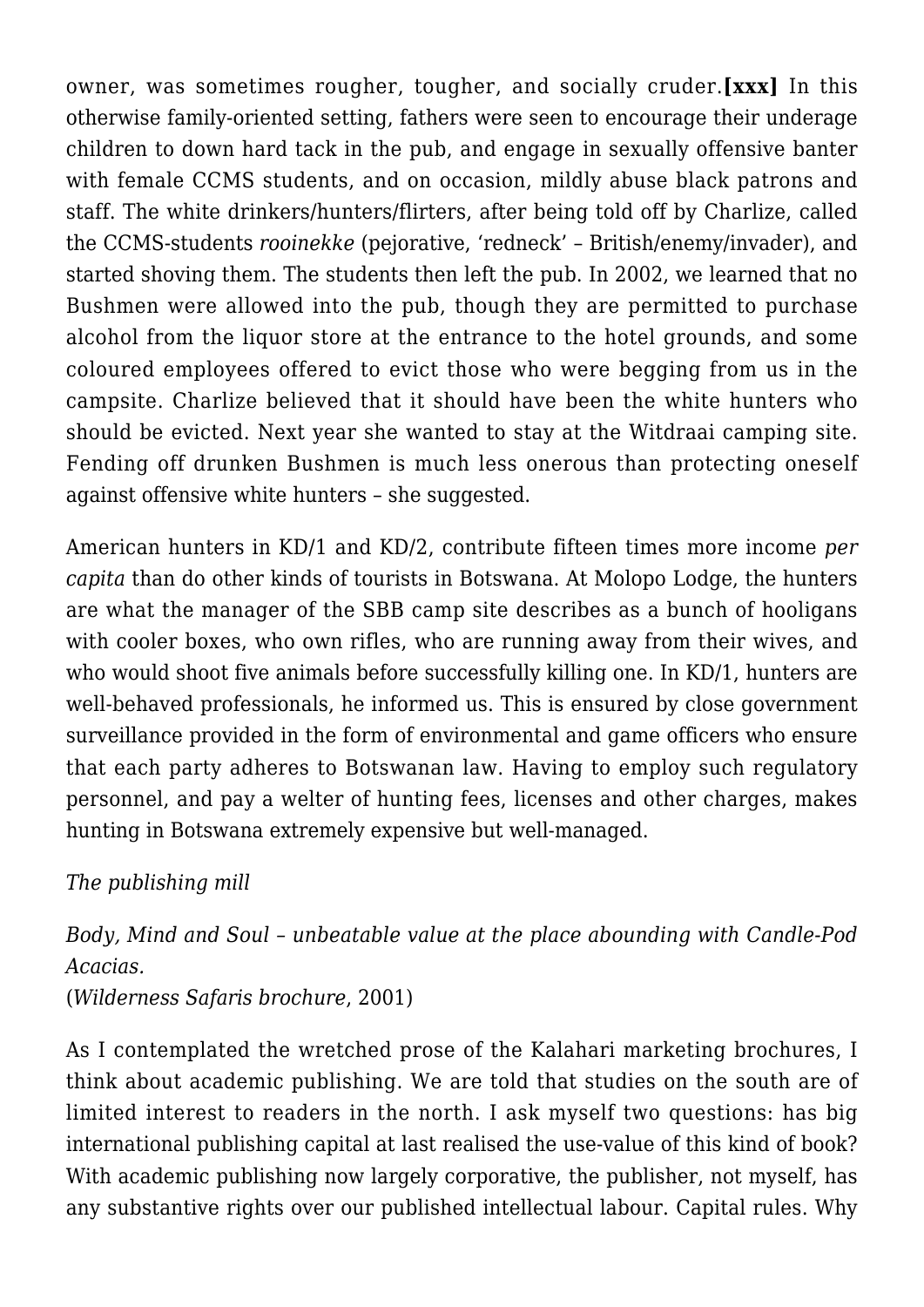do academics publish in these journals? Because we, like the San, are locked into multiple exploitative relations of production and reproduction, where taxpayers indirectly subsidize multinational publishing firms. We are the workers who provide them profit. Perhaps the ≠Khomani and Botswanans who demand payment for tourist photographs of themselves ('Hey bra, pula talks!') are more discriminating and more effective than we as academics when it comes to getting payment for their labour (being photographed)?

I began to wonder whether 'the facts' are as important as the theory. I thought of the overseas PhD-theses, books and articles I have evaluated, in which argument often prevails over empirical accuracy. Some supervisors do not seem to care about detail when compelling arguments can be constructed in the face of, and sometimes despite, the facts. I remember critiquing the notion of 'fact' in my journalism classes in the early 1980s, but now I find myself reassessing my previous relativistic position. Hunger is a fact. Thirst is a fact. Slow alcoholicinduced communal suicide is a fact. Domestic violence is a fact. Dependency is a fact. AIDS is a fact. These are not only texts; more pertinently they are debilitating social conditions. Only well-fed readers can see them only as texts, reified beyond material hardship. As I wrote this sentence at the Molopo Lodge I could hear a drunken <sup>1</sup>Khomani shouting in the road, 100 meters away. The shout is a text, the individual's condition is real, and the context in which he finds himself is historical. Structuralism does have explanatory value. The individual, whether they be Bushmen, offensive racist white hunters, or attractive female students, act out their individual, gender, and class agency within predetermined social, economic and political structures.

In much that calls itself cultural studies, form prevails over content (cf. Stanton 2000; Tomaselli 1998). My graduates, who study and work in the UK and the USA, are often discouraged by the dismissive response of their supervisors to the 'slight' African research topics they propose. Doing reception analysis of *Homicide, Life on the Streets* in Baltimore, gets a much higher ranking than reception analysis in South Africa of *Suburban Bliss*, a highly-rated Archie Bunker-derived sitcom designed to foster intercultural communication on primetime South African public television (cf. Roome 1999/2000). Thus is academicism linked to racism, and an exclusion of some of the most popular parts of the world from visibility in the Western academic enterprise.**[xxxi]**

I thought then of the problems we have with external examiners from the First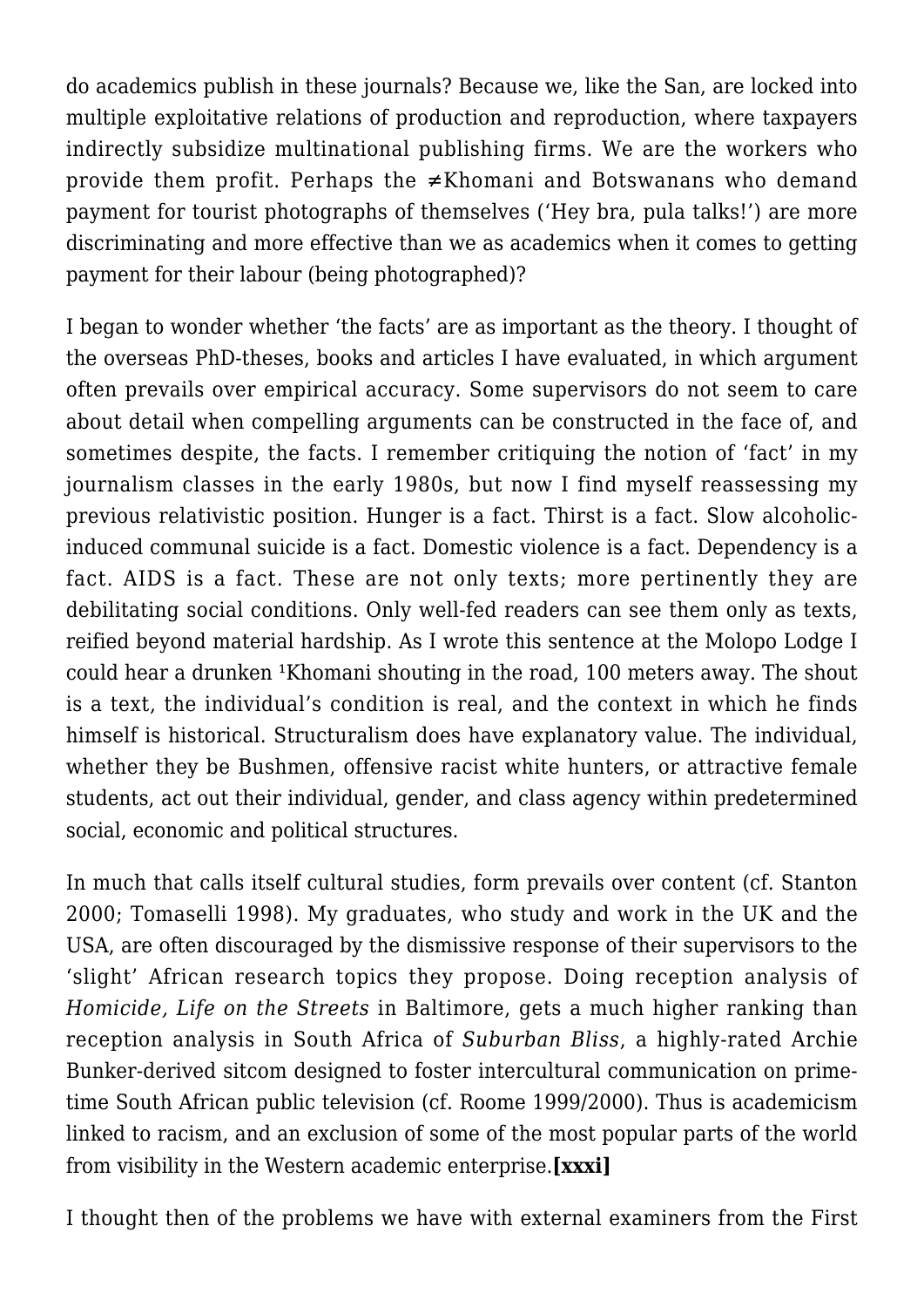World. African PhDs are expected to include rich detail, extensive empirical data, and textured paradigmatic overviews. Certain overseas examiners complain when they receive 400-500 page theses. They further insist that they are being underpaid, when they are usually paid seven to ten times more than the internal and external examiners in Africa. Amongst the wingers are leftists in cultural and media studies, the very people who constantly jabber on about democracy, resistance, the popular and the value of difference. External examination and peer review is a major investment for most African universities. In the PhD-theses I have marked from overseas, I am constantly struck at their terseness and brevity, often lacking in detail, corroboration, sufficiently convincing empirical data, and cross-referencing. This is cultural studies as a personalised literary form of writing; it is not necessarily a form of critical pedagogy as it would have to be to qualify as cultural studies in Africa (Wright 1998). It is more of a contribution to speculative theory or analytical philosophy and argument, than to knowledge. It mediates personal rather than collective experience; it is largely lacking in strategy and development use-value. Its brevity retains the attention of examiners however. Its use-value is the degree itself, the publication, and not necessarily anything that will make a difference to the subject communities involved, if any. Everything is different but nothing changes.

English-language book publishers are not interested in the non-European world, lamented Larry Grossberg at the Birmingham 2000 Crossroads Conference.**[xxxii]** I tell my students here in Jwaneng in July 2000, that James Curran and Myung-Jin Park (2000) managed to persuade Routledge to publish their anthology, *De-Westernizing Media Studies*. I had assumed on invitation to submit a chapter on non-Western theory of political economy.**[xxxiii]** As it turned out, the Korean co-editor preferred the object to be non-Western, but the method and theory were to follow the familiar Western theoretical contours. Yet, the non-European world is where most of the globe's population live, where even the remotest of communities are impacted by a rampant post-Cold War capitalism and the often-disorganised impulses of postmodernism. Even where the products of capitalism are cast-offs, like the Coke bottle in Jamie Uys' film, *The Gods must be crazy* (1980), the signs of globalisation are everywhere: a prepubescent Tarzan, Goofy and Mickey Mouse, with a youthful Nelson Mandela, painted on the wall of a pre-primary school in the remote Monong settlement in Botswana; Adidas labels on hand-me-downs given to the Ngwatle community, and other brand names on all manner of clothing worn by villagers in the middle of nowhere. We find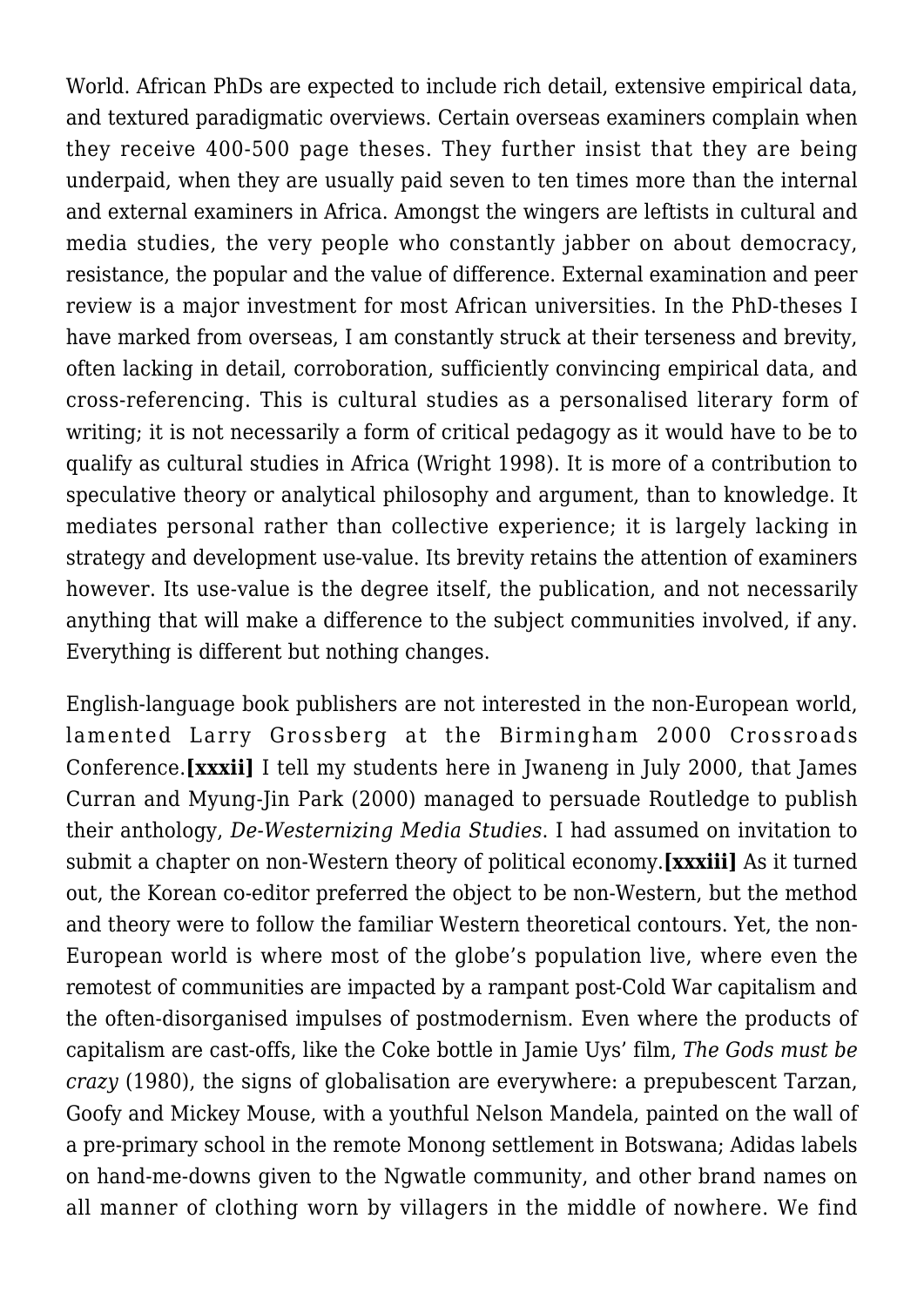ourselves reading their T-shirts and caps, and commenting on them. The wearers find this amusing – clothes and their labels are not necessarily signifiers for them before they are apparel. Clothes are mainly for combating the cold winter weather, and perhaps looking Western in a general sense only. One faded brand is as good as another. Only the upwardly mobile gate guard at Ngwatle has a fur lined leather jacket, purchased at Hukuntsi. For her, it's a fashion thing.**[xxxiv]** Now, the villagers at Witdraai, Kagga Kamma and Ngwatle make necklaces for tourists, not always based on any indigenous craft pattern. They too have learned what will sell; what these crafts tell or signify is no longer important. Since 2002, they have learned to make the crafts larger, to fit bigger Western heads, necks and wrists. Postmodernism rules even in the Kalahari Desert. Meaning is evacuated from the rituals of production. Form and content lose their meanings. Only the sale counts.**[xxxv]** On a brochure for a facility in Namibia, it states, 'The layout', and architecture at Gocheganas Wellness Reserve in Namibia which 'incorporates local arts and crafts', 'follows a body, mind and soul format: The hierarchy of courtyards leading up the hilltop to the main Wellness citadel forms a spatial metaphor for the body's energy points'. This New Age type discourse is obviously aimed at well-heeled tourists. But it also has resonance amongst cultural performers. Commenting on the social function of cultural tourism, Isak Kruiper pointed out that dressing in authentic gear, even if for tourist consumption is itself a form of homage to the spirits (10 July 2003). Cultural tourism was not for him simply a way of making money; it was also a preservation of an older, more spiritual, traditional, way of life. Thus did a performer in the tourist spectacle invest existential and cultural meaning in a work role denied him by critics of cultural tourism who argue that the debilitating hegemony of the spectacle victimises the observed (cf. Buntman 1995) (see also Chapters 5 and 6).

Back at the Jwaneng Lodge in the year 2000, I mention *Appropriating Images* (1999a) to my students. It is a book about being an African scholar. Not a scholar in or of Africa, but about being an African who is also a scholar, writing from African perspectives, from within Africa, who is also trying to understand Africa from the perspective of the Western Other. That's why we appreciate meeting South African Afrikaans-speaking whites and coloureds, and Americans, lost and not lost. At the Molopo Lodge in July 2003, some white South Africans now living in Switzerland assumed that Charlize was as racist as they were. Having established that she lives in Durban they told her that there are too many blacks on the Durban beaches. Charlize responded, 'You are talking to non-racists', and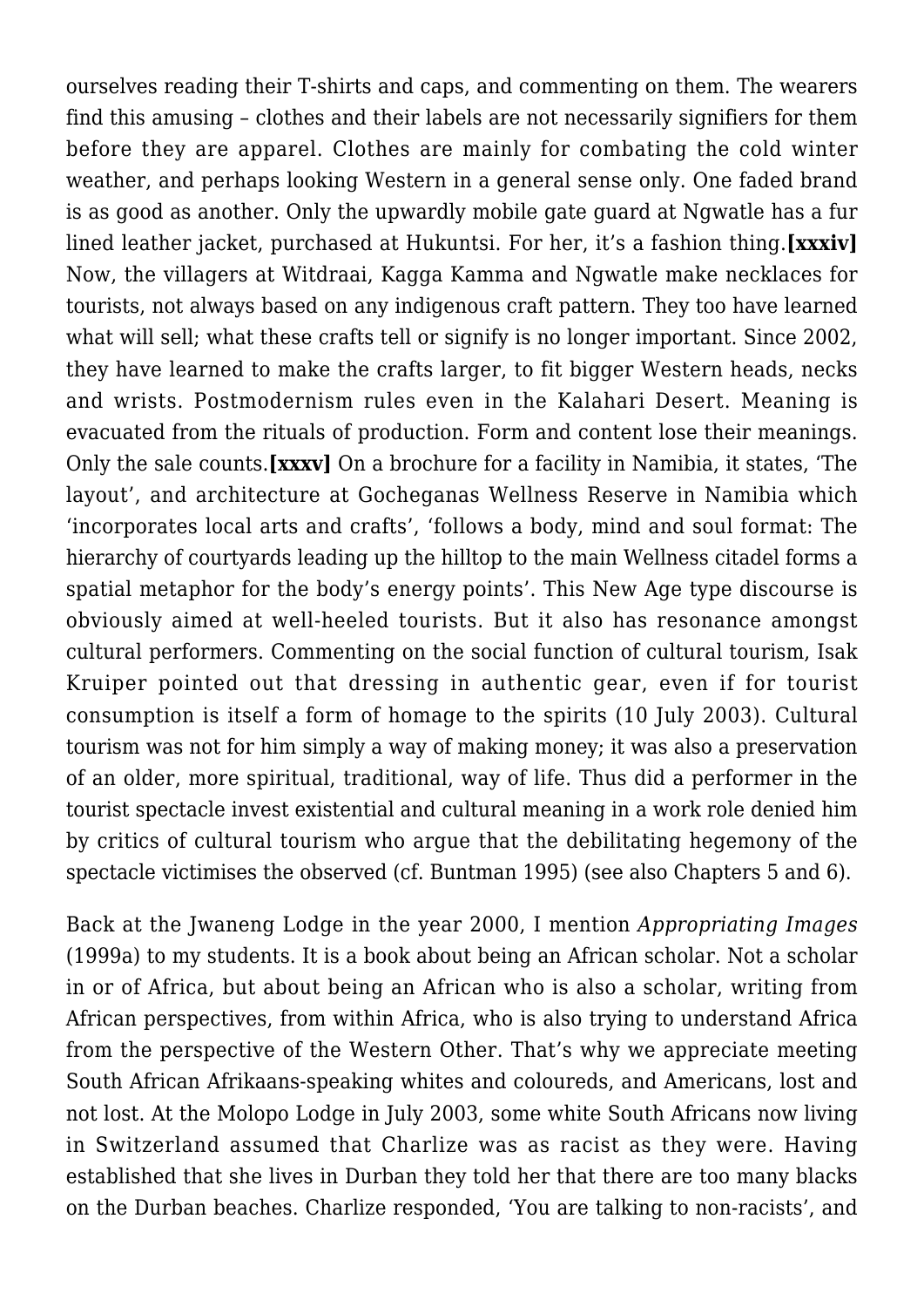gave them a ticking off. In the Northern Cape Kalahari, people of colour are mainly Bushmen and coloureds, perhaps less threatening (romanticized?) to expatriates now living overseas.

I am trying to study the nature and semiotics of the encounter between observers and observed, and of course my own subjectivity, especially when I am identified by our subjects as being the Same and/or Other. 'Are you all from *AAAfrica*?' still resonates as I wrote my impressions, after we reached Witdraai (July 2001). My broader study is therefore also about the semiotics of identity, and how that subjectivity is inscribed into one's research, writing and publication – and experience (see also Simões 2001b).

*Appropriating Images* is my attempt to come to terms with Africa, my fellow Africans and the often weird, wonderful, and contradictory occurrences on the continent. It's about indigenous concepts of the soul, not attempts like JFP's to remake the soul in the Western Christian image. (It's not about azure skies and the Red Dune Route. It is not about how tourist capital could McDonaldise the pans, the dunes, the trails, and the rivers. The fast traveller process has begun, the Molopo Lodge's Bimboisation,**[xxxvi]** being the start). In the Okavango we stayed at the Sepuma Swamp Stop, ate Swamp Slop, and were required to watch/listen to VH1 pounding from the open-air bar in a *Tropical Heat* type location**[xxxvii]**. This TV series was made by a Canadian company, and was filmed in South Africa. 'Tourists like MTV' I was told when I commented on the incongruity, 'if they want peace and tranquillity they go out on the water'.

*Appropriating Images* is about trying to come to terms with power and power relations, its idiosyncratic discourses, and about the scientifically unexplainable.**[xxxviii]** It's about my experiences and my colleagues' experiences in making movies on situations and people whose discourses and achievements are often incomprehensible – to us at least. It's about peoples, countries and a continent, in a double millennium-old asymmetrical engagement with Europe, in which nothing is as it seems. Everything is different, and sometimes it is actually the same – but the African Same sometimes also needs African-derived methods and theories to make sense of things, behaviours and processes (cf. Mudimbe 1988). My aim is also an attempt to reconstitute these two methods – semiotics and visual anthropology – from the perspectives of the Other, the Third World, and Africa. Cultural Studies in the 1970s, early 1980s and post-millennium emphasised method (Willis 1981; Tomaselli *et al.* 1988; Gray 2003), and proposed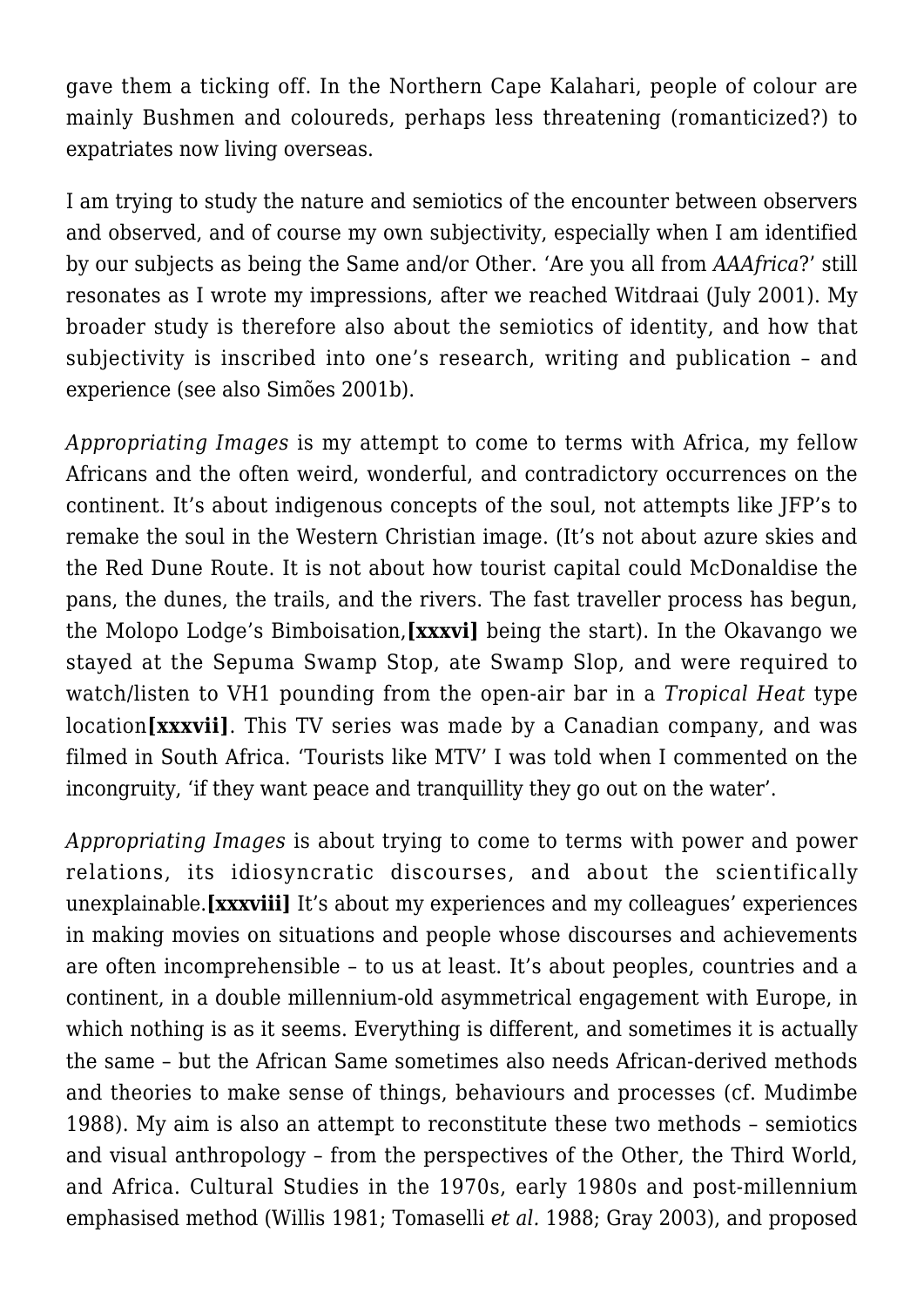strategies to overcome repression. This strategic thrust was much less visible within the field for a while, however, especially since Cultural Studies became an undergraduate teaching syllabus. It has therefore, in some applications, lost some of its original methodological, political and critical thrusts, though method has recently come back onto the agenda (cf. Gray 2003; Saukko 2004). This is why we have developed the notion of dialogical autoethnography, to reinsert the dialectic into ethically based, politically charged, applied cultural studies, in which we get our hands dirty. In *Appropriating Images*, Africa is an issue from the start. The US publisher wanted me to erase the lesser-known Third World film examples. Its referee – who was solid enough on the concepts – missed the African orientation. The second referee, who would have picked up the African orientation, unbeknown to the publisher, had inconveniently died before submitting his report. The subsequent Danish publisher had worked in Mozambique as a development anthropologist, where everything was stolen from his 4X4, including its wheels. This is African socialism at work: 'what's yours is mine'. At Kagga Kamma, a ≠Khomani man working in the Park's cultural village stole a PC hard drive, thinking it was a cash register. At the Molopo Lodge, an artist allegedly stole R1,600 worth of expensive wine and hard tack, and then was surprised that his 'friend', the manager Roger Carter, charged him with theft. A young white man, who had joined the Witdraai community for a period in 2003, looking for healing after a break-up with his girlfriend, observed that his food and other belongings were sometimes stolen out of the hut he was sharing with the local community leader. Being 'friends' would appear to legitimise redistribution without the owner's consent. This is a malady that plays itself out on a national scale in South Africa, beset as it is both by violent and white-collar crime on unprecedented scales.

In 2003, Dawid Kruiper told Nelia that he had been neglecting us, and told her that the time was now right for a more in-depth discussion, which had occurred with regard to a photo-elicitation of a group portrait of the Kruipers with Lokkie Henning, taken in the early 1980s.**[xxxix]** Only the night before, both drunk and stoned, Dawid had crudely propositioned Charlize in the company of his wife, child, and three of the CCMS research team, which had been invited to eat at Witdraai by Dawid's white sojourner. Charlize's hostile response to Dawid: '*Jy is mal*' ('You're mad'). The community saw this retort as a sign of strength. It earned their respect, as it did Dawid's. The following day, a perfect gentleman, Dawid permitted Charlize to video him without any demands for payment. Neither did he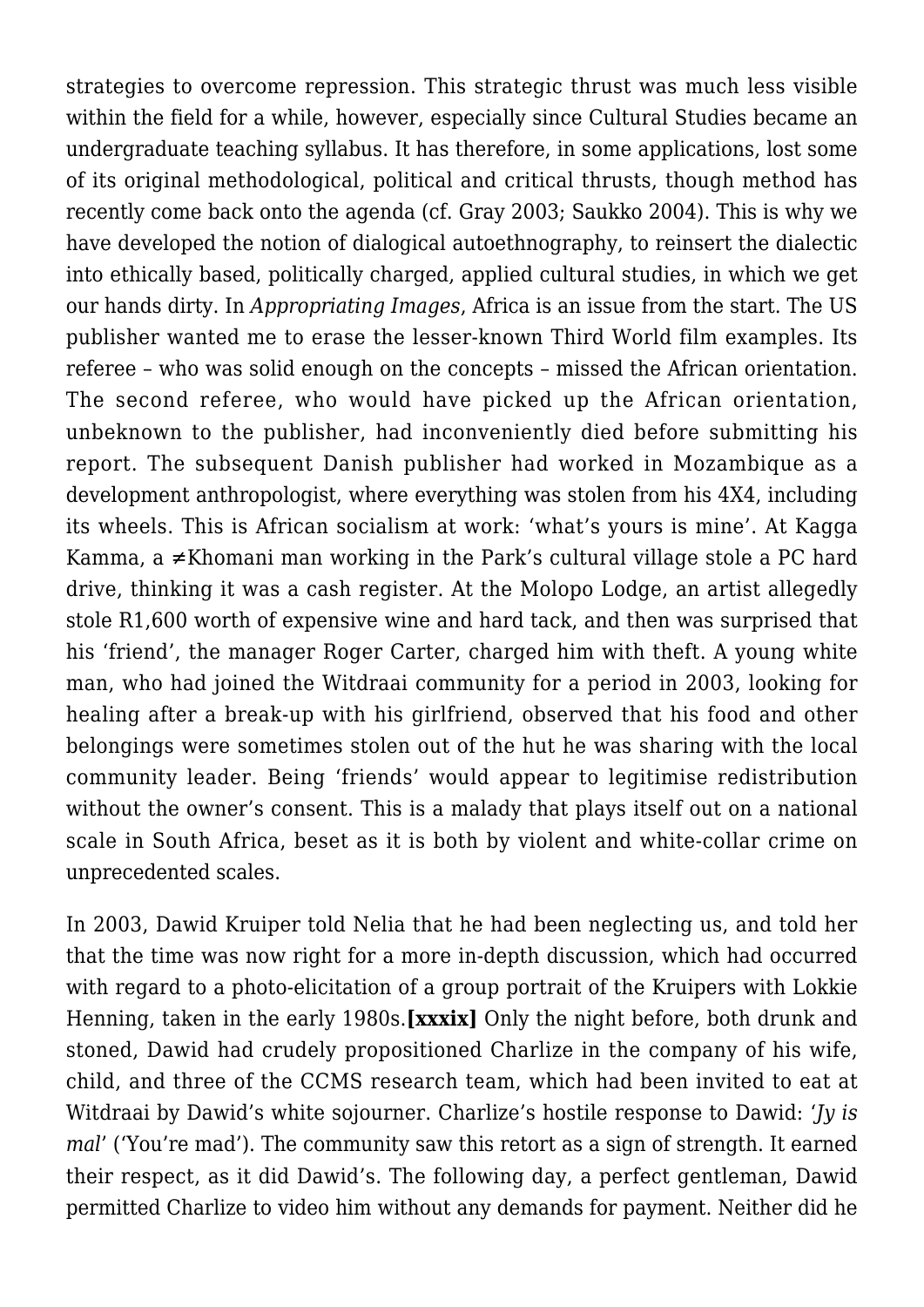proposition her. In September 2004 Jo-Ann Hen-Boisen complained that the Kruiper men demand 'respect' from us, but they fail to reciprocate the gesture where our female researchers are concerned.

#### *Reverse cultural studies*

In the meantime in Jwaneng (June 2000), we discuss Chamberlin's critique of cultural studies and Walter Ong (1982) in particular. Now I remember that although I have relied heavily on Ong's theory of orality in my own analyses of African cinema, I was never very comfortable with his binary functionalism (Tomaselli *et al.* 1999). Chamberlin had helped the penny to drop. On my fourth visit to Ngwatle (2000), I remember being criticized in March 1996 by a post-LitCrit scholar, an Indian expatriate. She questioned me after my lecture at a US University and asked 'What about Derrida's critique of Ong?' This was in response to my presentation on orality and film in Africa (Tomaselli and Eke 1998). Perhaps it took me five years for this question to penetrate my consciousness, but Africans in my audience seemed to appreciate my trite response at the time, something about 'Wot about the workers?' Perhaps I was irritated that she was trying to pin me down with a Western theory of deconstruction, rather than trying to understand the African theory of representation Maureen Eke and I were trying to develop. Ong's theory was simply a means to this end.

Our group at Jwaneng eventually agrees that the West has not the faintest idea of what goes on in the rest of the world: It's the West versus the Rest. In 2003, Matthew kept telling us how Saddam outwitted Bush: more US soldiers were killed after the war than during it; God knows how many have died in the three weeks we've been in the Desert. In July 2005 we were still counting. I relate some of my experiences at the 2000 Birmingham Crossroads Conference, where even the activist sessions tended to ensnare themselves in sterile book-bound rhetoric. Keynote speaker Daniel Mato critically regaled the 950 delegates with stories of how cultural studies has a much longer pedigree in Latin America than in Europe and the USA, certainly longer than the Birmingham trajectory. A similar argument was made by Sierra Leonian, Handel Wright (1998), then in Tennessee, for cultural studies in Africa, at the first Crossroads Conference in Finland in 1996. Why is it, both asked, that the great Western gurus are automatically assumed to have had an influence on the Third World non-English-speaking scholars? We were doing dialogical autoethnography before I was even aware of the Ellis and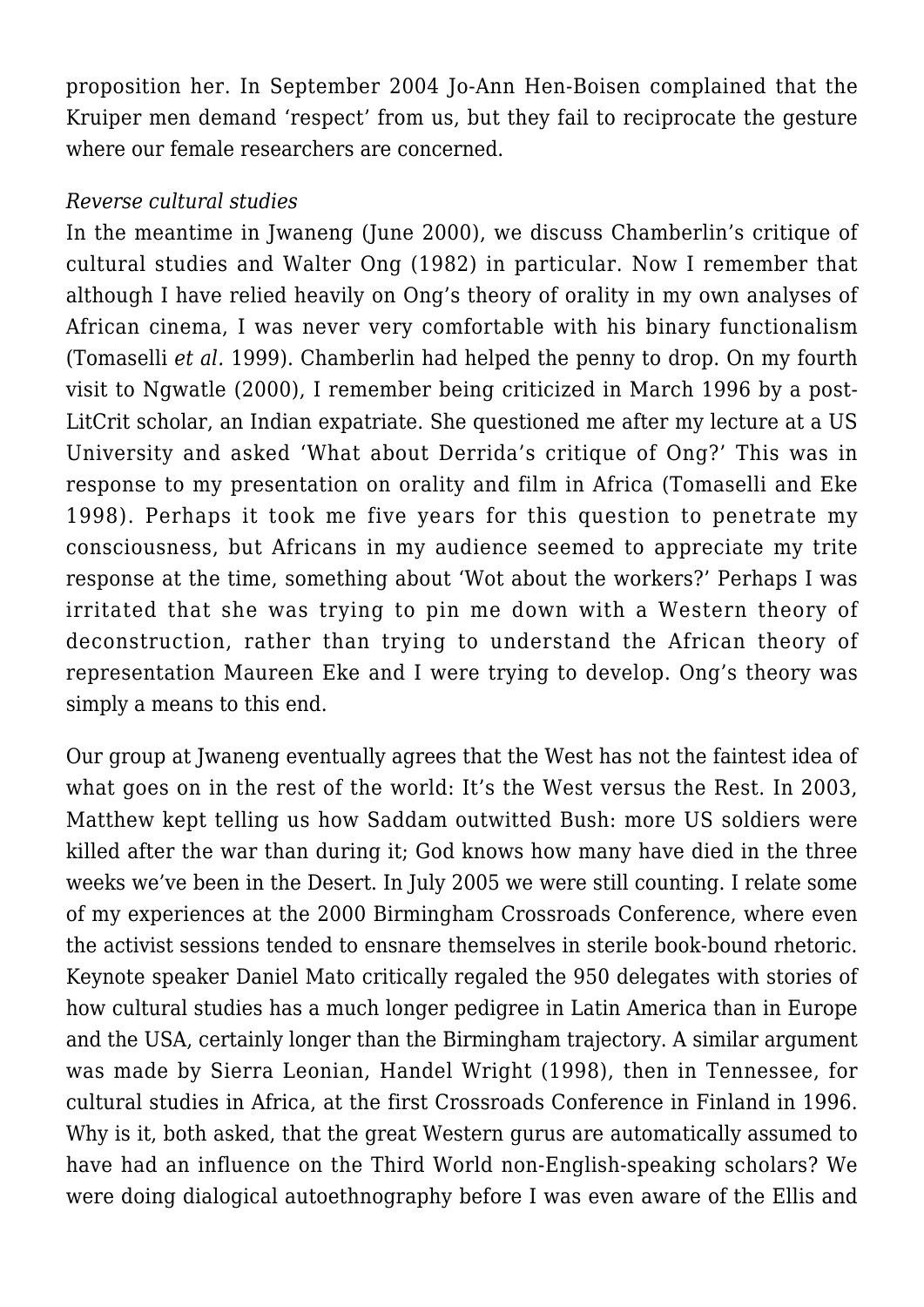Bochner chapter, to which Denzin referred me. In reversing the gaze Mato questioned the influence of these Third Worlders on the First World scholars. The audience laughed, perhaps a little embarrassedly. In this context Jeffrey mentions Manthia Diawara's video on Jean Rouch, *Rouch in reverse* (cf. Harrow 1999). A defensive Rouch in the Parisian metropole frustrates Diawara, a West African teaching at Columbia University. Like us in Jwaneng, Diawara returns 'home' to the USA, wondering about how to implement reverse anthropology. We do this by finding our inspiration in improbable places like Ngwatle and the Molopo Lodge where contradictions are often at their sharpest and, therefore, most visible.

I remind my students that during apartheid, our Marxist sources were as much African, Latin American, East European and Russian, as they were European and American. We are reassured in our diachronic theoretical cosmopolitanism. Now we are developing African approaches to cultural studies (see *Critical Arts*, 13, 1999; Wright 2002; 2003), the latter edited from the African presentations at Crossroads 2000. A longer South African version deriving from culturalism has, however, existed since the early 1970s (cf. Sitas 1986; Van Onselen 1996). Many of us are surprised that no mention whatsoever is made of this historical and labour-orientated strand in a new South African post-LitCrit book, *Senses of culture*, subtitling itself *25 culture studies* (Nuttall and Michaels 2000). It appears that Raymond Williams is now the new guru, to be applied in South African literary and anthropological appropriations of cultural studies.

I tell of the South African Vista University delegate, Jane Starfield (2000), who offered one of the few strategic papers at the Crossroads Conference. Couched in the discourse of resistance, Starfield spoke of how an undergraduate cultural studies curriculum was developed to break the hold of apartheid's Fundamental Pedagogics on this national eight-campus university. She explained that Vista's students were black, disadvantaged, and brought up via rote learning through which all initiative and critical thought was institutionally and administratively stifled. She implicated the new black post-apartheid university administrators in perpetuating the problem. Rather, we are told, education must start from the students' experience. But then she added, the students will read Foucault and Bhaktin! In South African universities, the post-LitCrit crowd teaches cultural and media studies from their white, middle class, sanitized Western perspectives, rather than also incorporating African approaches, and the dirt and the muck of this Third World society (cf. Nuttall and Michaels 2000; Cooper and Steyn 1996). I suggested that Franz Fanon (1972) and Paulo Freire (1970) might be more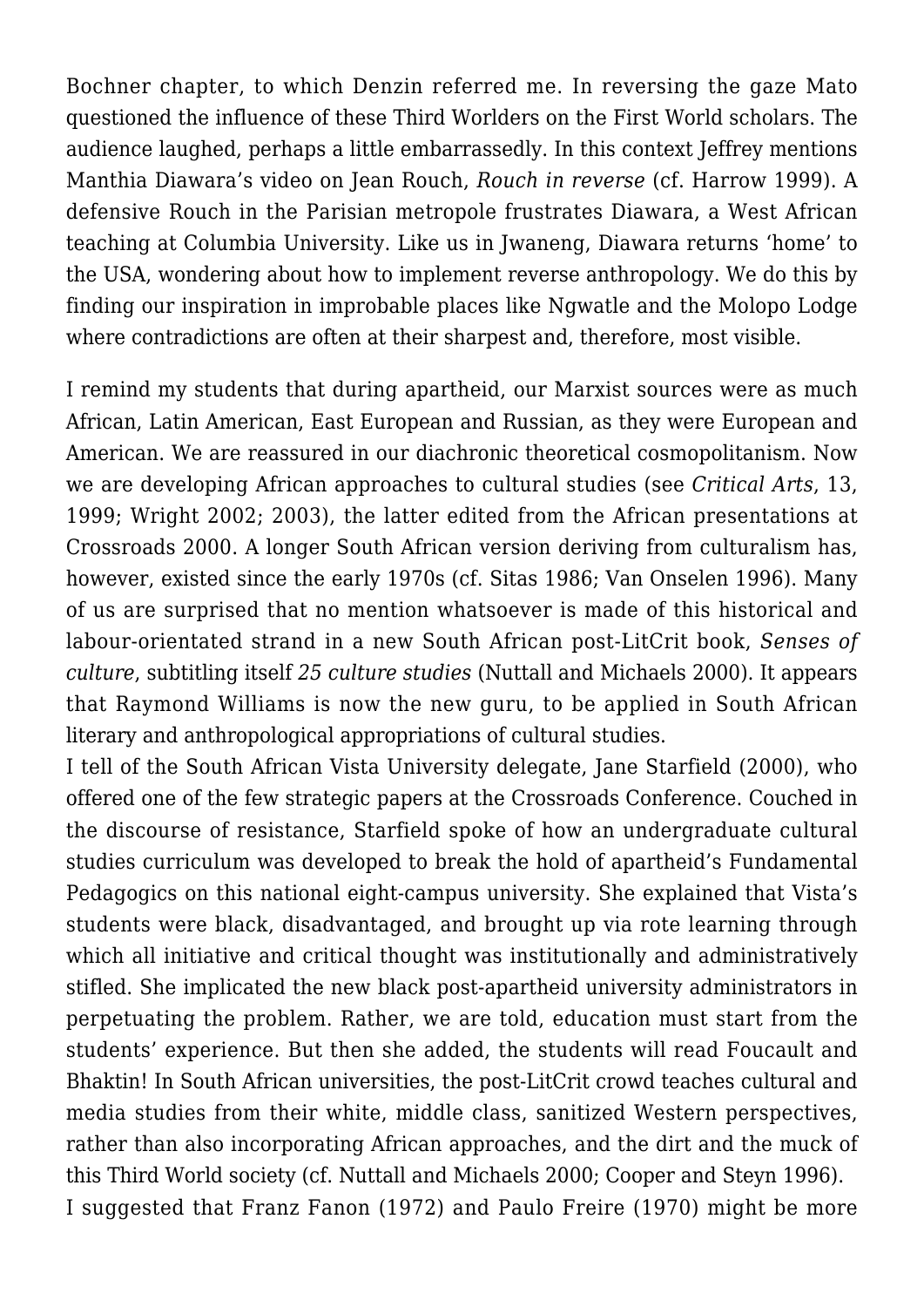situationally appropriate starting points for Vista, as their work derives from the kinds of experiences that should be instantly recognised by the Vista students. I am reminded of a large architectural impression stuck on boarding concealing building operations at the Johannesburg International Airport in 1999. The impression promises 'Your world class duty-free shopping mall' – 'Your patients (sic) will be exceptionally rewarded'. I think I must be negotiating a Foucaultian nightmare. Are we indeed still unwilling prisoners and patients of both Eurocentric theory and the Airports Company? The latter was in 2000 the most profitable firm in post-apartheid South Africa, but was also at times the most inefficient and the most insensitive to the needs of those who used its facilities. Capitalism rules in both academia (the books we prescribe) and business (surplus value is God). At Zhutzwa in July 2001, when we were looking for Pedris Motshabise, one of our 1999 and 2000 informants, the clinic's sister asked me for a job. Does she really want to immigrate into the mad Western world that I represent in Africa? In 2002, an old man came up to our parked vehicles. He said he was sick. I referred him to the well-equipped clinic. I wondered if the same nurse was still there. Kort-Jan told us that only white people cared about the Bushmen. Belinda Kruiper concurred, blacks look after their own, not others.

The Vista delegate at the Birmingham conference responded to a question on where to start by referring to the popularity of the US-made soap opera, *The bold and the beautiful*, which pulls in the highest black TV-audience rating in South Africa. I confirmed that this could be a point of departure as research shows that this programme, amongst others, offers a way in which black South Africans negotiate their encounter with the wider globalising world. I explained that Zuluspeaking viewers in KwaZulu Natal sometimes read the program in terms of gender struggles related to their own, often repressive, patriarchal circumstances (Tager 1997). Disbelief, I think, was the response of most of the delegates. But, I am pleased to reveal, Tager's study did get a lot of play in the South African Sunday papers, where the 'popular' is reported. At Crossroads, however, we moved on to the next speaker. The pregnant moment sparked by Starfield was lost in First World conceptual irrelevance. The visual imperialist thesis ruled. We never returned to Starfield's crucial intervention.

Cultural Studies laud the 'popular', but reject it when it comes to the Third World. How would my First World female colleagues have responded if Dawid had propositioned one of them? A court case? Withdrawal from the project? Blaming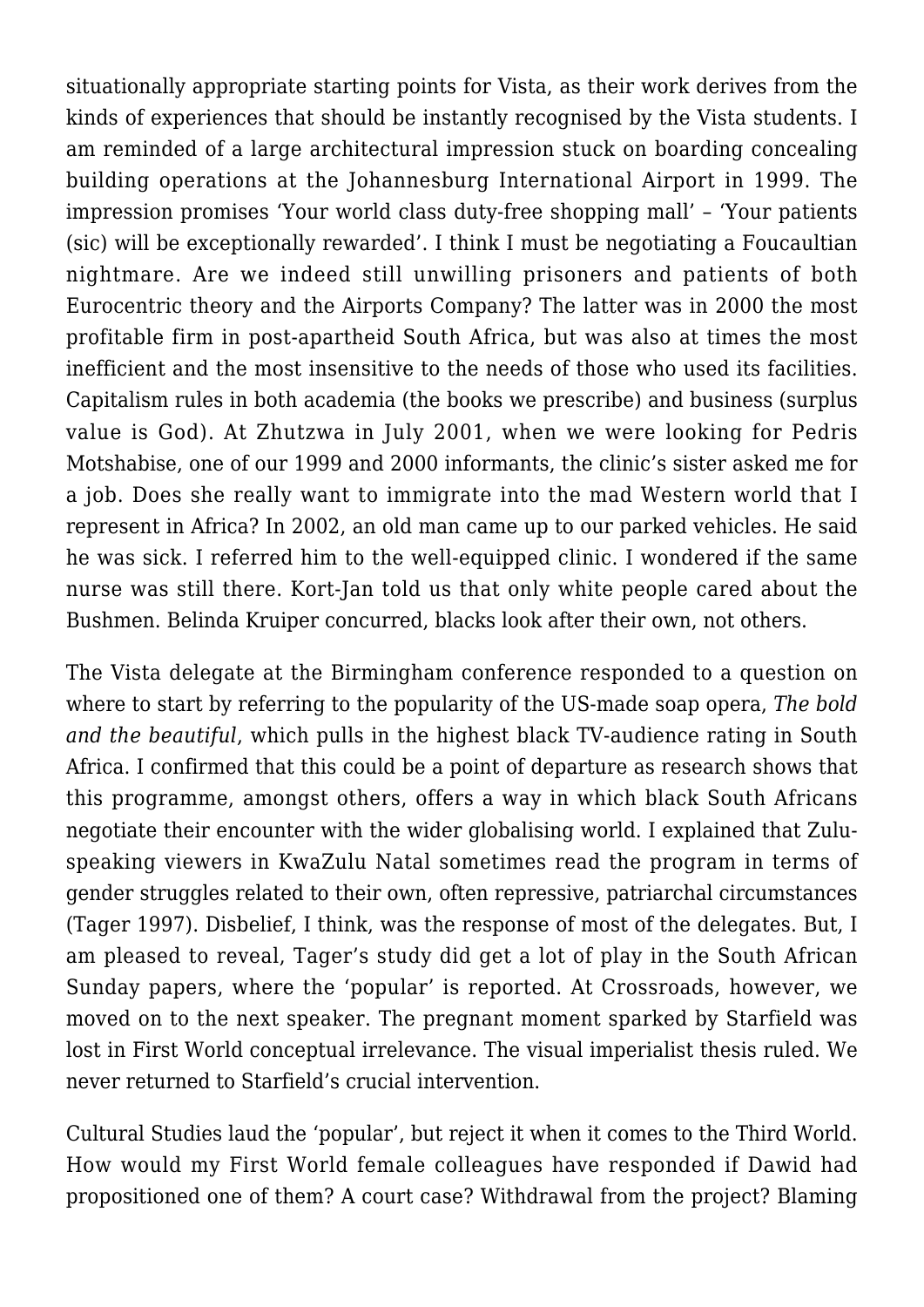the project leader? Demanding a lift home? Some choice expletives recorded on tape after the event was Charlize's response – then going back to talk to him the next day. She'd now taken sides in the internal politics between Blinkwater and Witdraai, for Dawid had similarly propositioned Belinda, who was told that in order to marry Vetkat, Dawid's half brother, she needed to sleep with him first. This story, amongst others of domestic violence and sexual abuse, was known to the group prior to Charlize's first encounter with Dawid, which had also led to some discomfort amongst some of our September 2004 party in talking to Dawid at all. However, some of these same female students deflected similar offensively crude sexism and sexual innuendos directed at them by the white hunters in the Molopo Lodge pub in 2003. Does the discursive location of sexually offensive male behaviour seem less threatening in a more familiar environment? The pub, rather than a home with family or the Lodge's parking lot, may be a more appropriate site for such banter. Ruth Teer-Tomaselli, who accompanied us in June 2005, certainly thought so, having been one of our three middle aged collaborators to fend off unwelcome advances from both young and old white men. The appropriate delimitation of discourse (Therborn 1980) is tolerated in one setting but not another. Our CCMS-contingent found neither setting acceptable. Charlize mused that her people skills might be lacking; perhaps she should study physical rather than social anthropology? Her own conduct and responses could not be faulted, however.

Ngwatle always offers a different experience.

## *Ngwatle: 'Being there'*

In 1995, it took us three days of driving in deep sand, after crossing into Botswana from South Africa, to get there. In 1999, it took one day, mostly on tar. The last 80 kms took us three hours to traverse in a four-wheel drive. While in Ngwatle in 1995, we saw only two other vehicles during the whole week, apart from the weekly water truck, its pistons screaming as it struggled through the sand to the 10,000-litre water tank. In 1999, vehicles were passing through every second day. By 2001, there was a veritable traffic jam with three or four vehicles over a two-day period.

During the first few mornings in 1995, everyone turned out to greet us. We videoed and photographed the interactions, especially between Miriam**[xl]**and Charlize **[xli]** who immediately befriended each other. The small children referred to our 35 mm still cameras as 'snappies', but paid no attention to the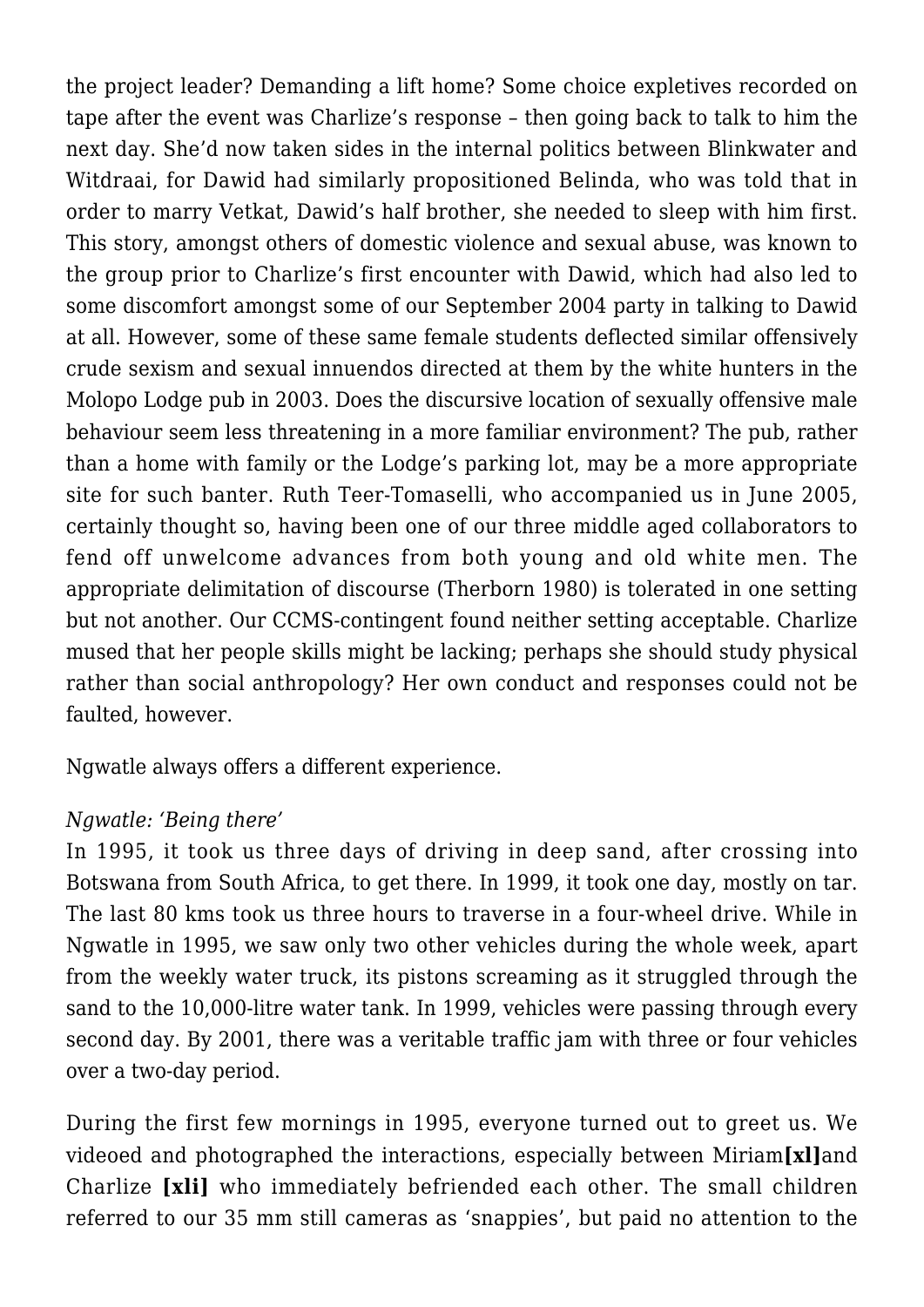video cameras, possibly because of Rob Waldron's previous visits.**[xlii]** In 1999, they referred to his large Betacam camera as 'video video' and made up a song with these words. In 2001, one of the students was told not to take photos, but to pay P10 for the privilege, unless he first secured the consent of the subject. The power of agency had begun to assert itself, as exemplified in the camel rider's comment, 'Hey bra, pula talks!', Darryn later tried to photograph some game park workers as we exchanged heated words between my Sani and their Land Rover. We'd nearly had a head-on collision in the middle of nowhere! (We were at fault.) He was emphatically told that the consent of the photographed was necessary. In the West, the picture taker in public spaces has the power and the copyright; here those being photographed assert their power and demand payment. They believe that the imaged have the power of copyright over those who frame the picture, even in public spaces. At Witdraai, the cost in 2000 was R50 if in traditional clothes and R25 if in shop-bought clothes. We negotiated these costs in Ngwatle by purchasing far more artefacts than we needed, and by offering to send copies of the pictures to the Trust. In the West, ordinary people will do anything to get their faces on TV, thus ensuring their 15 seconds of fame; in parts of Africa, people are so irritated with cavalier tourists photographing anything and everything that they want payment or voice disapproval. The payment is demanded also because amongst the amateurs are professionals who make money off their photography, but who return little or any of it to the person or community photographed. By 2003, no one at either settlement asked us for payment as we returned stills from the videos made to our host communities and also screened videos for them. We discussed their impressions of the senior primary school children in Durban, and the latter's gratitude for being able to communicate with the !Xoo via Mary, and ourselves and Charlize in particular.**[xliii]** These symbolic exchanges allowed our hosts to get a sense of our work with them, though their prime motivation for hosting us remained economic.

In 1999, Gadiphemolwe Orileng (Gadi) told us about a mobile video van operated by a missionary organisation that had passed through the community. They showed a film on Jesus Christ. 'Now I know what he looks like,' Gadi told us in June, delightfully collapsing the signifier into the signified. In 2004, Jakobus succinctly explained the underlying message of *The Lazarus phenomenon*, though its graphic and violent scenes of hell freaked out my Islamic, Tamil and Christian students. This did not seem to worry Jakobus, in the informal reception analysis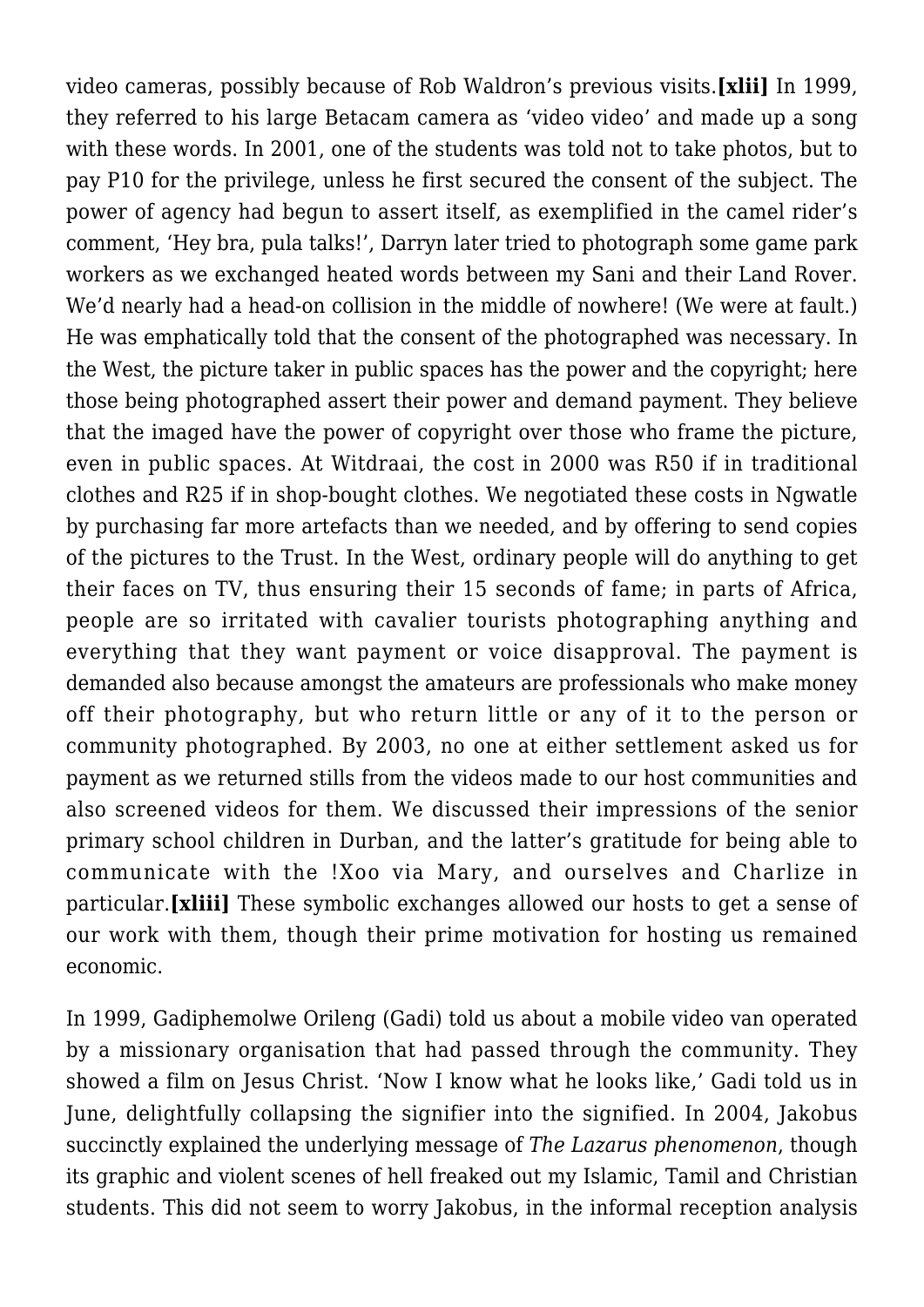we conducted with him the next day in which he detailed the film's argument clearly.

In 1999, Tshumo, an elderly hunter, fixed my snapped audiotape which Durban's finest technicians could not. He declined my offer to buy it back from him. Now, 1950s rock-and-roll complements the South African 1990s Kwaito music at this Pan. He still had the tape in 2000, which he played for us when we finally got there. Every family has a radio and they listen to the Botswana radio stations. The *skerms* (grass huts) of the community in Ngwatle, and D'Kar further north, sport centrefolds of South African soccer players. On inquiry, we were told that this was a protest against repressive Botswana government policies regarding the San. South Africa was the Ngwatle villagers' model in the light of its new democracy and its progressive indigenous minorities policy. Miriam, whom we tracked to another settlement, Monong, in 2001, wanted her new baby, Patience, fathered by a Remote Development Area official, to speak English and Tswana so that she could work in South Africa. The Kgalagadi language was not on her agenda, given the discriminatory way this group behaves towards the Basarwa. The 1999 centrefolds were an indication of resistance, rather than of South African imperialism. This reversal of the visual imperialist thesis would not find easy acknowledgement amongst some scholars, who see a loss of agency everywhere.

Afrikaans had been learned by the men who had worked on Afrikaner-owned farms in Namibia, particularly //Kuru!ka (Petrus) Nxai and his brother Baba (Kort-Jan) Kies Nxai. The names in brackets are the 'white' names that they gave themselves. The two brothers spawned a group who speak Afrikaans, initially surprising, but less so in 2001 when we met some Park rangers and when we stopped to fill up with petrol at Tsabong. My Durban number plate was like a magnet, drawing South Africans working in these areas, and Botswanans, all speaking Afrikaans to me. South African farmers who had moved into Botswana after 1994 had taken the language with them, teaching it to their labourers. In 1999, Kort-Jan identified the melons Charlize had collected along the route as '*Boesman se water*' (Afrikaans – 'Bushman's water'), although they were too bitter to be eaten. But in 2003, we learned that not all the Nxai children had learned to speak the language. Afrikaans was used when necessary with visitors like us, or when the family wanted to communicate in a language not understood by others in the community. The children speak !Kung at home, and learn Tswana at school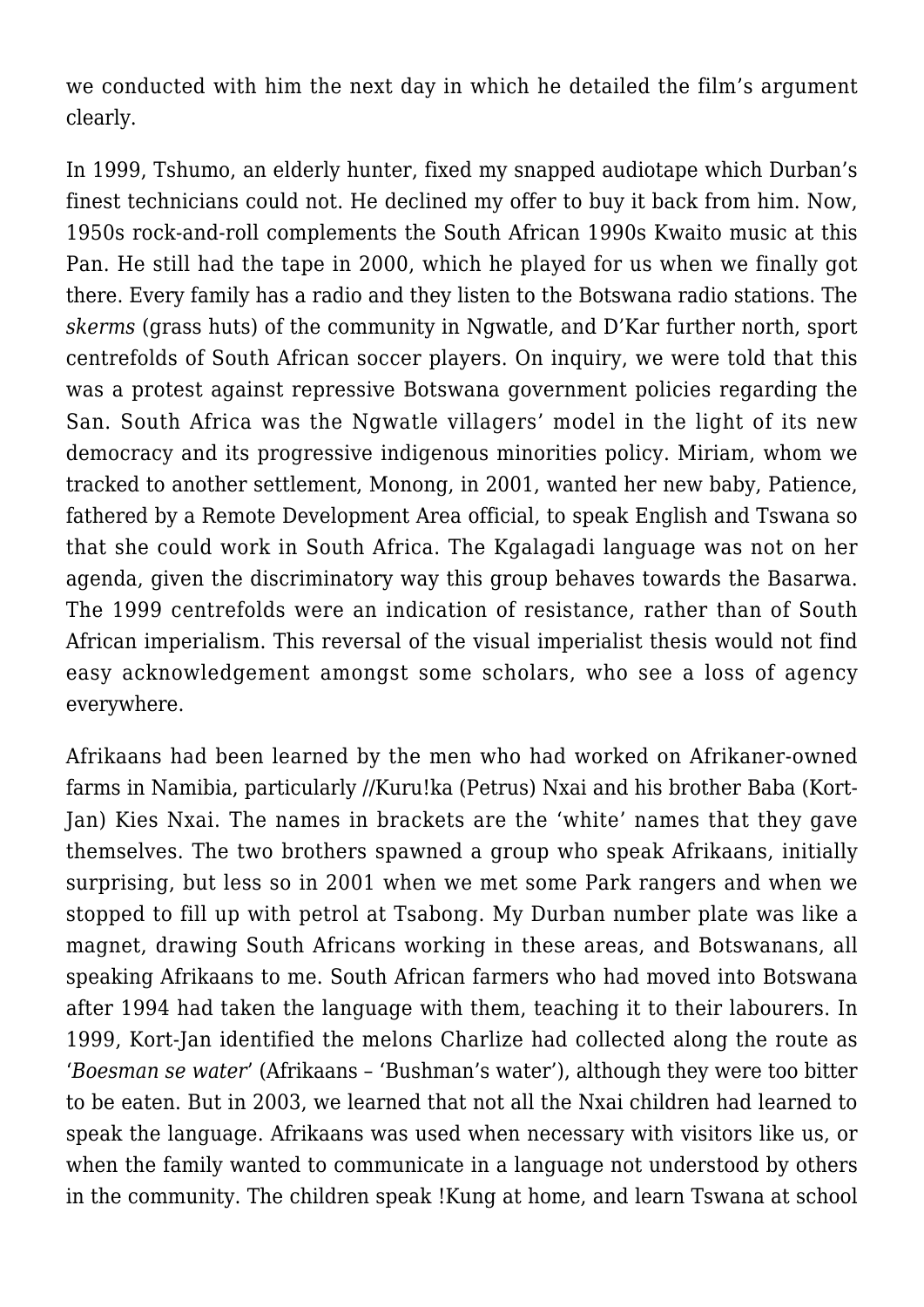in Hukuntsi. Vista Jan, who thought he was 22 in 2003, has five children at boarding school in Hukuntsi.

In 2000, Wafula and I returned to Hukuntsi to find some gear that had fallen off the Sani *en route*, and to fix a shock absorber. Knowing that the community had not received its weekly water delivery, we collected scores of melons for them on the way back. Only the donkeys ate them, however. Delivered water is better than the age-old method of securing one's  $H<sub>2</sub>O$  by sucking it up through the sand, a lengthy and tiring procedure, as Johannes told us in 2003.

In 1999, the adjacent Pan was where the community had to dig deep to find water during winter to complement the water truck's ration. Meredith Regnard, my niece from Australia, helped with the digging, but it was backbreaking work. We did not use the community's water; that is why we take our own. However, the more donkeys, goats, cattle and dogs which drink the water, the more water is needed. Donkeys are the prime means of transport. They pull carts and are ridden to the hunting grounds. They are used to transport water from the water tanks to individual homesteads. In 2000, a number of horses had been added to the transport mix. Ten had died in 2001. Kort-Jan's horse, he said, was retired in 2003; it had lost its teeth. The government had, in late 2000, paid the community to dig for water in the Pan, and put a fence around it to keep out the cattle, goats, horses, and wildlife. By July 2001, these animals had contaminated the pan's water as no one bothered to lock the gate. The truck will come, or perhaps the borehole being sunk will start soon. Tomorrow's another day. The borehole had been sunk by 2002, but a pump had yet to be installed. Piping was not being laid at Ngwatle, though the other settlements were being fitted with pipes. Everything changes but nothing is different. Thus does dependency develop.

When we met the Trust in 2002 at Ukwi, KD/1, the committee insisted that we work with all three villages. We explained that our work was not of a hard socioeconomic data kind, but was historically linked to the experiences of two families and a few individuals in Ngwatle, and that spreading our research across the other villages would interrupt our objectives. The Trust was also concerned that our resources (crafts purchasing in particular) was benefiting only one of the three villages and that we should work through the Trust on such purchases other than for personal use. We agreed. But the Trust never responded to our queries, so again we bought the crafts in Ngwatle. SBB similarly complained. In terms of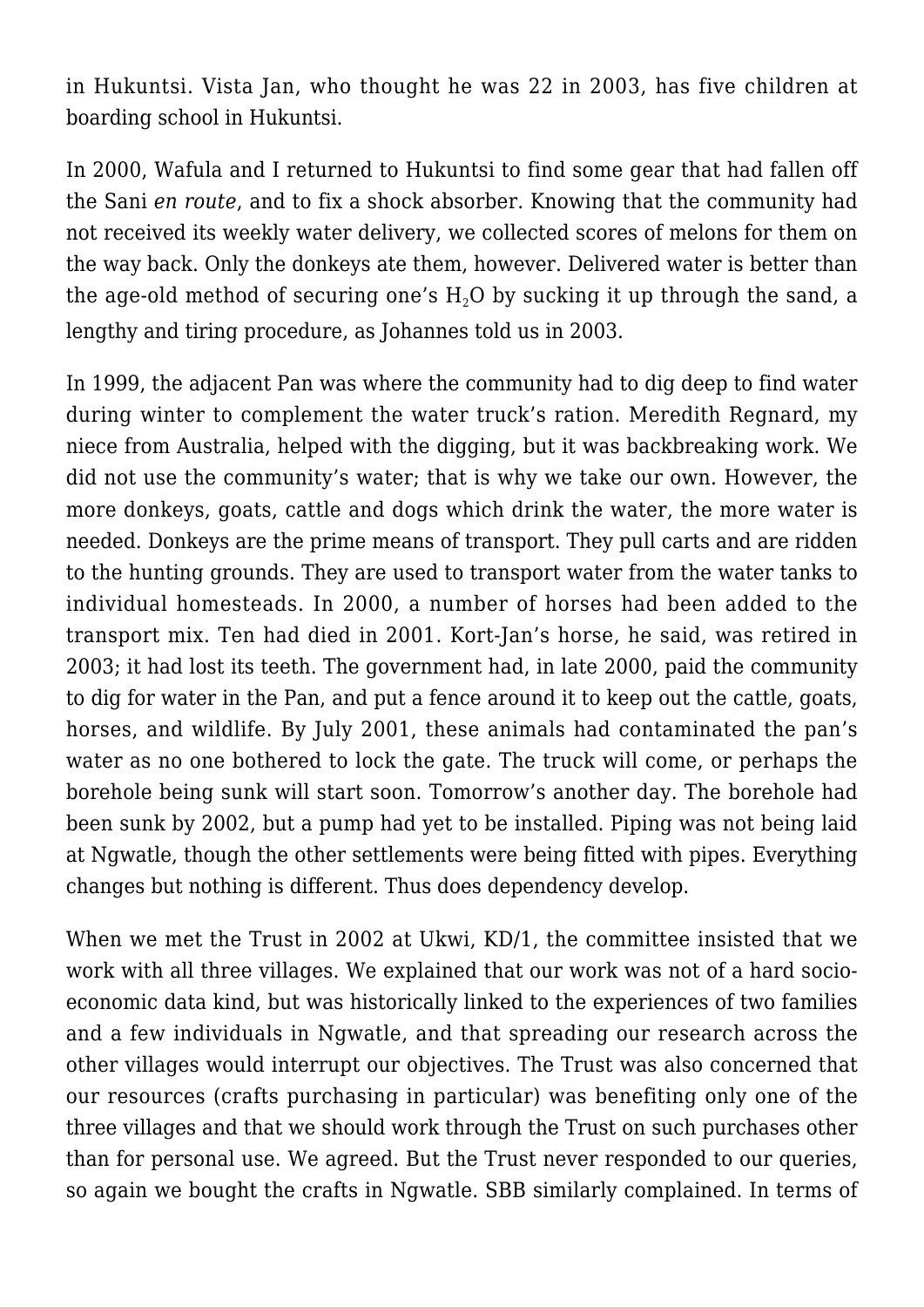an unsigned agreement with the Trust, SBB was supposed to buy crafts for resale to their guests from the Trust. But the Trust never facilitated this purchase. So SSB bought crafts from the Trust managing KD/2, and also from those brought in by their workers, much to the KD/1 Trust's displeasure.

Our best interviewee is Gadi. He has a story to tell, something about a *muti* ('sorcery potion') murder of his brother in Hukuntsi, 80 kms and 3 hours drive south. His tale is deeply compelling, plausible, and it commanded the attention of Waldron's camera and all the visitors during our June 1999 visit. We listened spellbound and felt his pain and frustration at the lack of progress on the part of the Police. Then he asked Waldron for a job. The power relation was instantly inverted. Waldron agreed to employ him on his game farm in South Africa's Northern Province. Gadi later phoned Waldron twice from Hukuntsi, the nearest phone to Ngwatle, saying he could not take up the offer. We wanted to ask Gadi why he was unable to take up the job. But, lest my narrative get ahead of me, we are still in Jwaneng, where the manager is working frenetically to upgrade the Lodge even over the weekend. I see a notice in the kitchen banning employees from playing casino at any time, or drinking alcohol while on duty. He has a difficult job ahead of him.

#### *It's a man's world*

*After time passes through the valley of the Camel Thorn Tree, the sun sets in the distance … Silhouettes against the early evening star, man alone, eyes forward, dunes like the motion forever, just you and the African sky, you alone walking … experiencing … AFRICA!*

(*Boesman* ('Bushman') *Safaris brochure* 2001)

Our visits primarily occur within a masculinist discourse, though female students are often in the majority. A bumper sticker distributed by the Viljoen family's Hukuntsi Trading Store (on the way to Ngwatle) reads 'Hukuntsi: A Mans (sic) Paradise and a Woman and Vehicles (sic) Hell'.**[xliv]** The sticker gives some idea of the state of the roads, little more than cut-lines through the *bushveld* – on which in 1995 we had to travel often at little more than 10-25 kms per hour in a four wheel drive – to get to our destination. An improved 4X4-suspension saw me drive much faster from 1996 on. In 2003 the driver of a Land Rover berated me for travelling too fast. Another at Kutse in 2004 told us that his Land Rover Discovery is 'dangerously comfortable' and glides through the desert, unlike the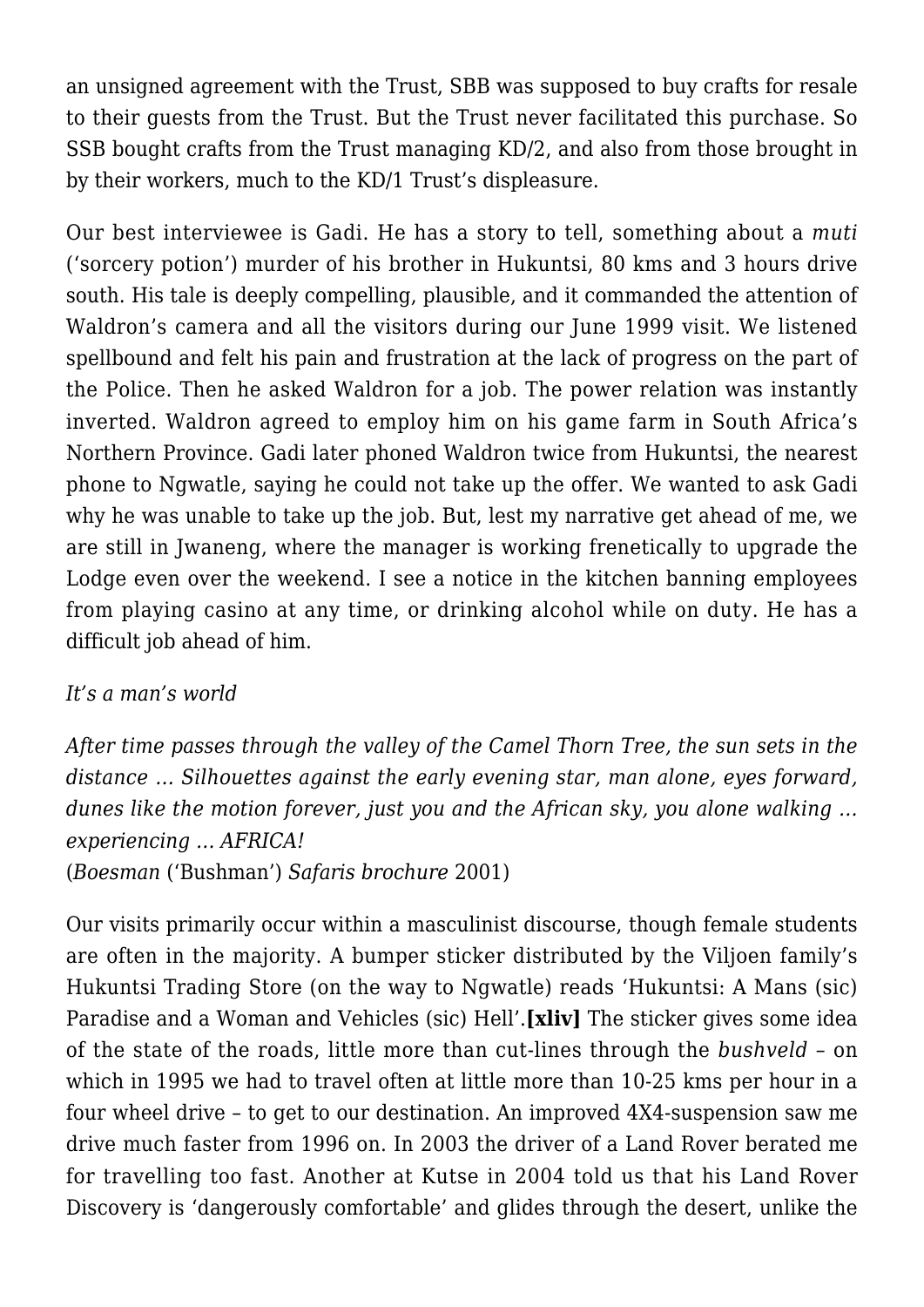Sani, which gives a bumpy hands-on experience. The phrase 'A Mans Paradise' invokes the stereotypical notions usually associated with safaris through inhospitable terrain, which the Camel cigarette company popularises in the masculinist, environmentally destructive 'Camel Trophy'.**[xlv]** The 1994 trip, however, was everyone's hell, as my vehicle's factory-fitted suspension – made for tar – was much too soft off-road. As driver of my Sani, I grittedly held onto the steering wheel while the four female passengers bounced and banged their heads against the roof and sides over an 80-kilometer stretch. I replaced the suspension before my next trip to the Kalahari, this time to Namibia; and again with a *bone fide* 4X4 Old Man Emu system in August 2000. That's why I was able to travel so fast in 2003. (It now has its third suspension, second gearbox and radiator, and a new engine.)

# *Hunting: Trophies or bonding*

*The tracking ability of the local Bushmen can only be appreciated when personally experienced while on safari. (SBB web entry (www.africanhuntingadv.com/kanana.htm))*

The *Boesman* Safaris' brochure has a large colour picture of two American hunters (wearing caps) posing for the camera, seated behind a huge dead kudu, still bleeding at the mouth. The caption reads: 'There is a chance to get a perspective on your own life as you share Africa's secrets and emotions. Experience what few have ever done. Find your own sixth sense'. 'They come here to kill things', commented Mick Francis, on talking to a bunch of Swiss hunters, visiting 'savage' Africa, at the Molopo Lodge. *AAAfrica*'s the place to find oneself, by killing something else simply for the trophy photo, and the export of the buck's head, horns, and skin to show one's friends back home. No wonder audiences everywhere think that Uys' 1980 film *The Gods must be crazy,* is an ethnographic documentary! They're living in it.

The 'Great White Hunter', e.g., Robert Redford in *Out of Africa* (1985), usually a man of integrity and cultural understanding, is in cinema, a classless individual who often represents counter-racist tendencies (Cameron 1994). Now, in the guise of adventure tourists, they tend to be lazy slobs who kill from the comfort and safety of 4X4s and helicopters, after spotter planes have located the prey. At the Molopo Lodge a successful hunt is bizarrely ritualised in which the bloodied and messy hunters sit on a barber's chair in the pub, downing tots, and having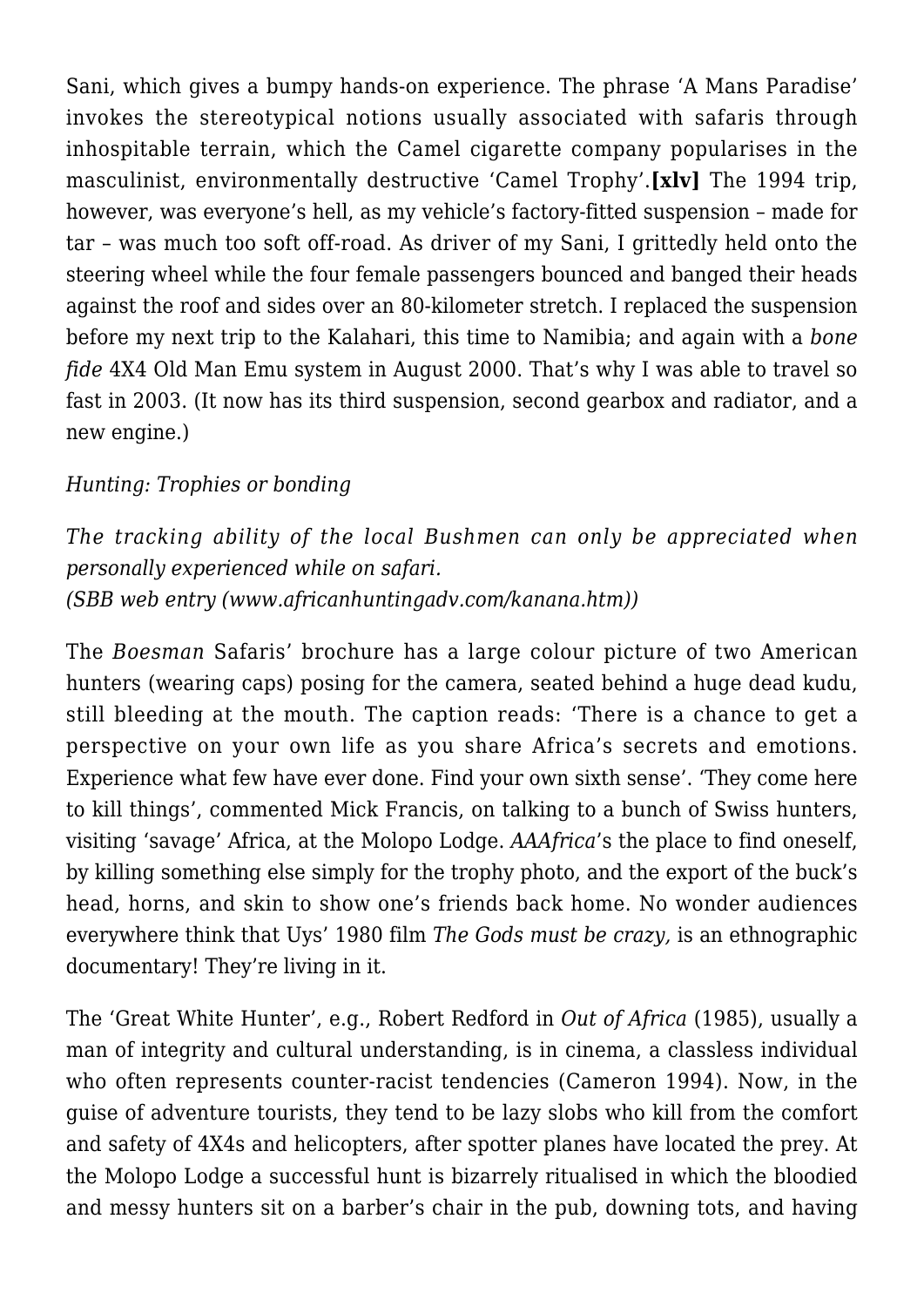their heads shaved. This connotes their new identity as a hunter (Man), while their mates sing and shout unspeakable obscenities at them. This we learned from the young white man who was living with the Kruipers at Witdraai. We witnessed this behaviour in 2005. Matthew surmised that the hunters return home with the symbolic marker of having passed through a liminal state (hunt/ritual). In between, they came on to the CCMS female students.

A bartender in a previous life, Jason Arther hinted at this and all sorts of tantalising ethnographic titbits, but he was very coy in going on the record. We all agreed, Jason was the 'real' anthropologist amongst us: he'd been living with Dawid for three months, was building his own hut, and he had the inside story of just about everything: unconventional sexual practices, domestic violence, and local politics. He described the hunters' head-shaving ritual as 'really scary'. Then he clammed up. One of our group drew an analogy with *Star trek*. This series is about 'anthropologists, in space, with guns'. We were reminded of the SBBmanager's description of these hunters as armed hooligans with cooler boxes. Is there any real difference? Anthropologists in space do not get drunk, and the crew does not interfere with the order of things, Mick Francis reminded us.

As Gadi told us in July 2000, when he was working for SBB as a tracker, the white hunters simply pulled the trigger. They were more interested in trophies and pictures of their 'kills' to show off back home than in the meat and its lifesustaining qualities, social means of distribution, and cosmological meaning. 'God provided it for us', was what Kort-Jan told us while skinning a fox in 1999, adding that all animals belong to God. We wondered about issues of dependency and cultural cohesion notwithstanding the benefits of having entire carcasses delivered to family abodes. Waldron explained his interest in Ngwatle in terms of a much more existential understanding of hunting:

I am particularly interested in the bonding that happens between men when they go hunting. I believe that this bonding, harmony and great friendship and deep love for each other that is evident and is echoed in their statements about each other, is a very valuable thing that we could learn something from and that all of us, having probably derived from hunter-gatherer societies at some time or another, would have had that would have united our societies rather than disintegrating them (in Jeursen and Tomaselli 1999).

The women were discouraged from accompanying the two vehicles on the 1994 visit to the hunting grounds that were three hours drive away. This male activity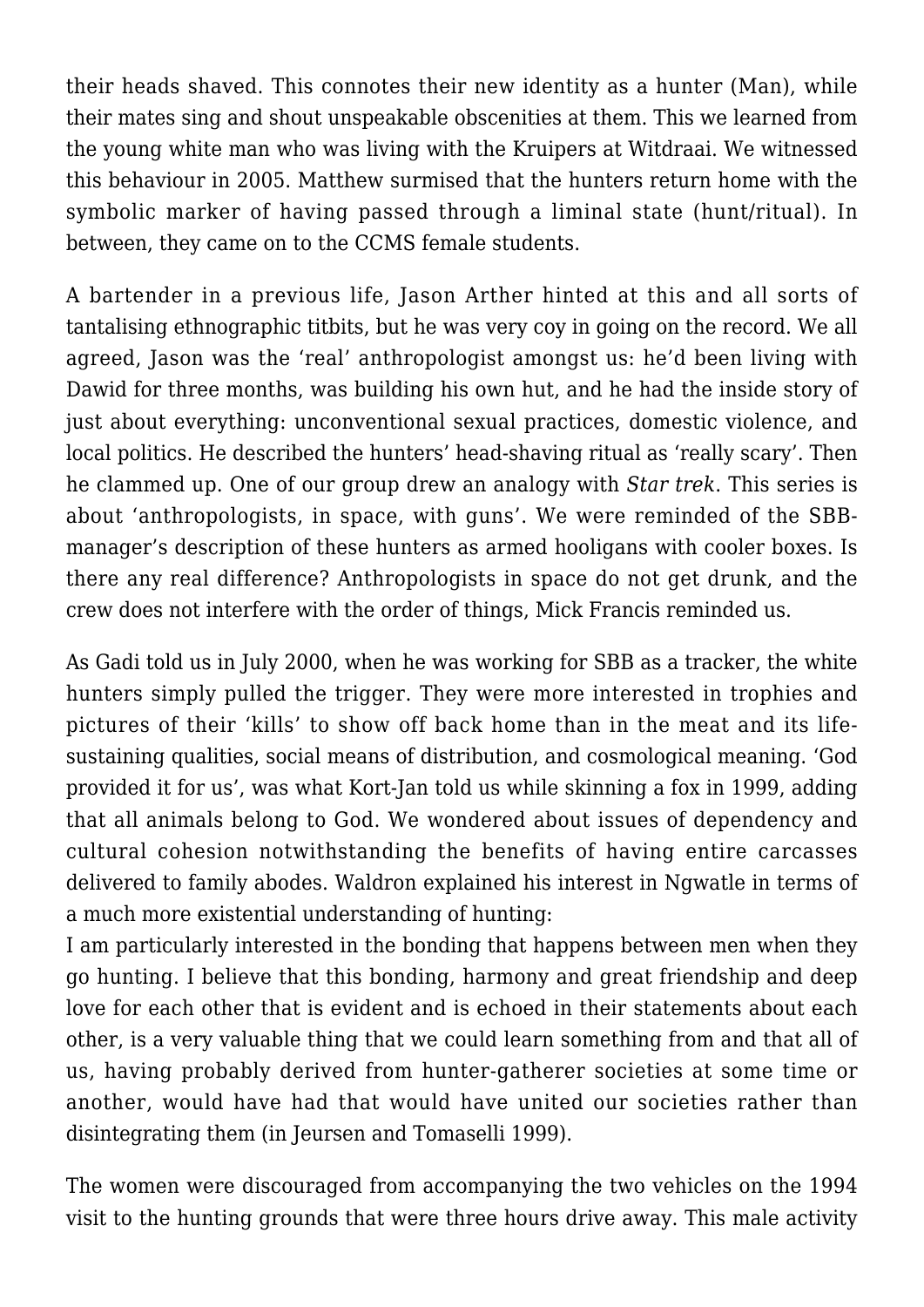is fraught with danger, while trust and ability are crucial survival mechanisms: I went hunting with Petrus Nxai, also called //Kuru!Ka, which means greenery … Just myself and him went off with assegais, and whilst I have been on hunting trips with Petrus before, I have never been an active hunter. This time I was and we ran off with his dogs. It soon became apparent to me that he needed my reassurance that we could work together. His phraseology was '*Saamwerk, saam lewe*' (Afrikaans – 'Working together, living together'), and he was giving me a brief bonding and education lesson about this as we were running after the dogs, telling me what to do with my spear. Once we saw a gemsbok that was brought to bay by the dogs I was to throw my spear into the hindquarters of the animal while he dealt with the 'working end'. We walked sometimes, we ran sometimes, and we did follow the dogs which eventually brought to bay a Bat-Eared Fox which we killed and ate later. But what was particularly interesting was how we could converse while we were hunting and the camaraderie which developed between us, which was quite unique because I had a very strong sense of a longing fulfilled. I felt a deep sense of relevant meaning and I think that he did too. In that situation when two men are helping each other to survive and at the same time to find food for their brethren there can be no room for dissent, there is great pressure for harmony and brotherhood. I believe that that can be a great healing factor for all types of people, uniting in a common cause that goes beyond many of the so-called western bonding processes (Jeursen and Tomaselli 1999).

In 2002, Kort-Jan suggested a visit to the hunting grounds at the Masetleng Pan. I suggested that Mary and Nelia join us as Mary had a particular teaching interest, and Nelia was the owner of the second vehicle. Kort-Jan indicated that the visit was a man's activity and that the presence of women would be inappropriate. Mary indicated that female presence would not be inappropriate as both were 'past our time' (no longer fertile). But they declined to join the men at the Pan when we went off tracking. In 2003, the men reluctantly permitted a young woman from Legambiente to accompany us to the Pan. The Legambiente team had wanted to assess the potential of the area for cultural tourism. After some discussion between Johannes, Kort-Jan, Vista, Jon-Jon and myself they agreed to permit the female to accompany us if she, like Nelia and Mary, did not join the tracking. However, it was clear that the trackers felt inhibited while she was in the vicinity. The men only opened up with stories about hunting, and how hard this activity was, when she was not within earshot. In interviewing them for Matthew's camera, they discussed hunting as a dangerous, difficult and thirst-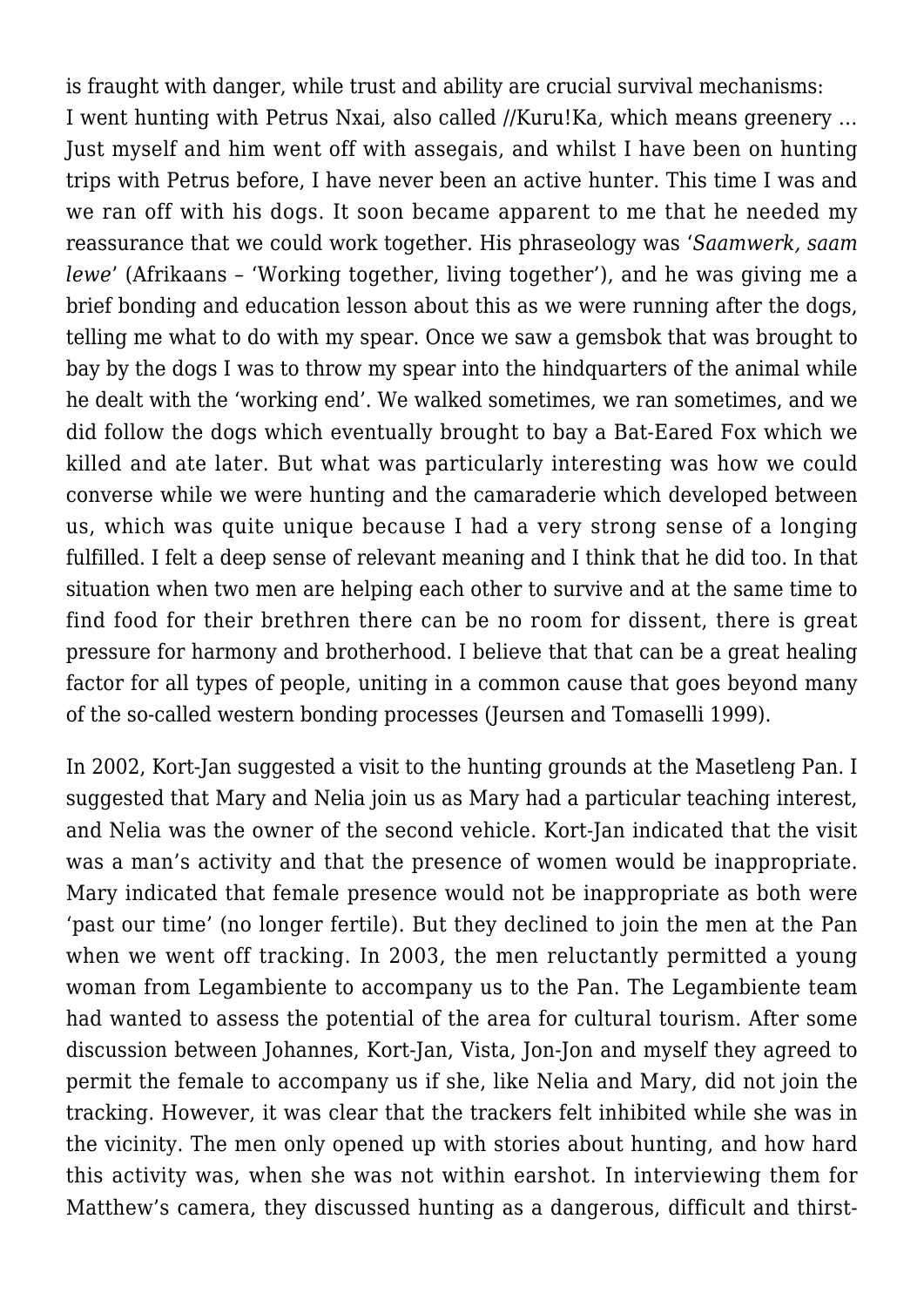quenching activity, quite without any reference to existential meanings evident when John Marshall made *The hunters* (1958). The gnawing of hunger, the need to quench one's thirst, and the time taken to hunt, suppressed any spiritual meaning which may once have been encoded in the practice.**[xlvi]**

Craig Foster's film, *The great dance* (2000), also revisits the hunting hypothesis in a search for essential 'man', which in African communalist terms requires community, and hence bonding rituals and behaviour. This enchantment with the Other, with hunting, with the kill, and the camaraderie that goes with it, perhaps helps filmmakers like Waldron and Foster to momentarily become the Other, to communally experience what is otherwise lost to individuals in modern civilization – and to indigenous hunters whose habitat has been reduced, concessioned out, and restricted. Male bonding via the stalk is as important as the kill itself, if not more so (cf. Wieczorek 1999; cf. also Young's [1974] film). Where in 1995 we went hunting, in 2002 the prime activity was tracking and, as with 2001, reminiscing was the main discussion between us, Kort-Jan and Johannes in the back seat of the Sani. In 2003, the romance of hunting had worn off and they complained incessantly about being hungry, thirsty and '*swaer kry*' ('hard life'). They told of being monitored by a spotter plane that reported their presence at the Pan, and of their arrest and fining if they were caught, even if they had not been hunting. Their dogs were shot, though the Trust sometimes bailed out arrestees. If locals were seen to be wearing shoes made from wild animal skins, they were asked for their hunting permits. Gadi told us that when he was tracking for SBB he was also instructed to keep a lookout for Bushmen tracks. In 2003, Kort-Jan told us that the hunters were tracked to their very houses; the meat was confiscated, and the hunter sent to jail. While at Masetleng Pan in 2004, we found donkey tracks and the residues of small fires, clear indications of 'poaching'. The impression amongst the community was that the hunters had become the hunted.

They enjoyed recounting stories of hunting, and following the tracks of gemsbok, leopard and other animals, which they had found in the vicinity of the fourth pan where the camping site is located. Vista told us that since hunting had ceased, the sense of community had declined and that each household now fended for themselves. In 2003, Johannes told us that the white hunters with guns can kill from a distance, quickly, and without danger to themselves. The real hunters don't have guns and cooler bags, and they are not hooligans.

In 2001 and 2003, Gadi said that in working for SBB, he did the tracking while the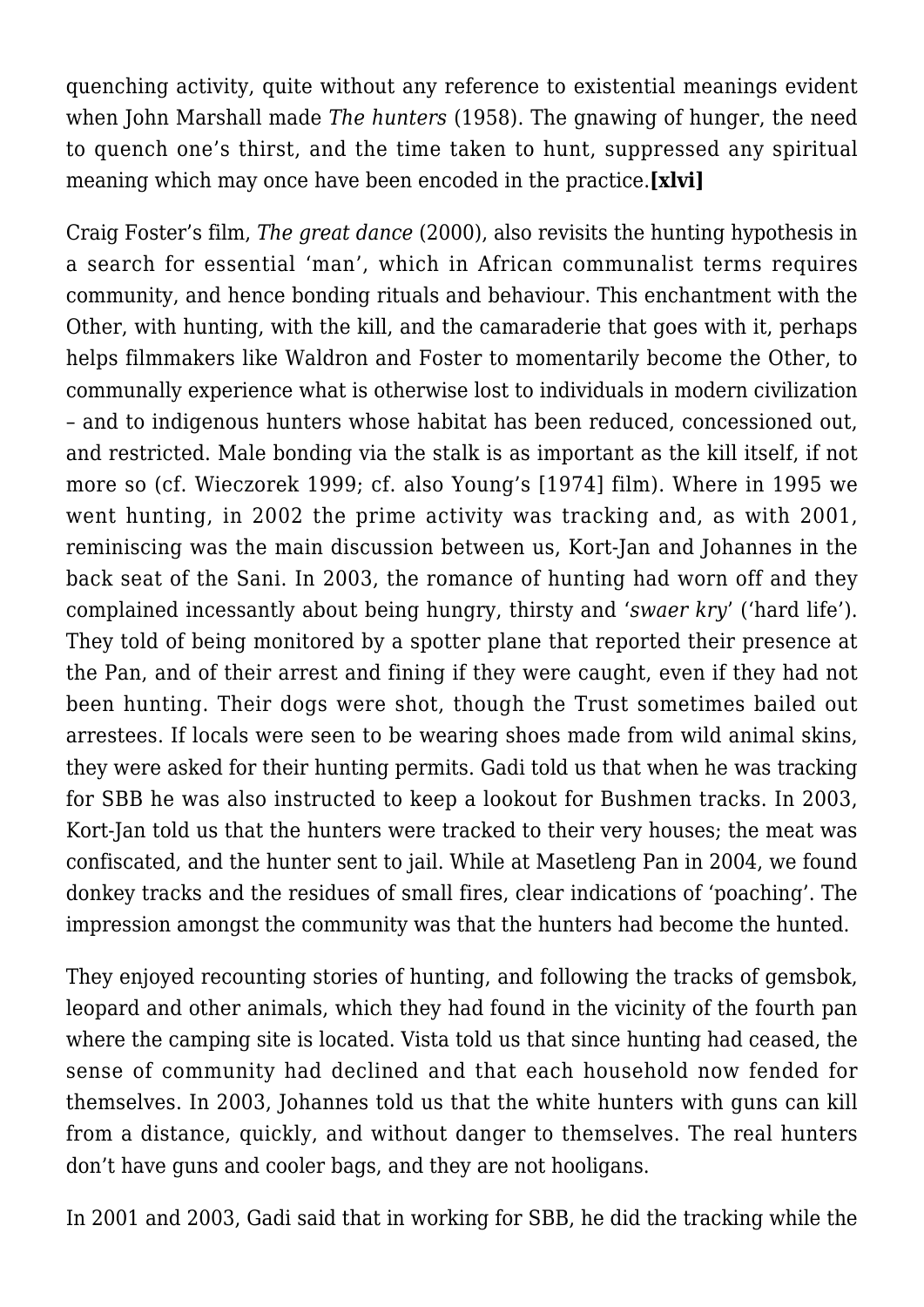tourists followed in the Toyota. The tourists would simply pull the trigger. Johannes complained that white hunters ate more than the Bushmen, yet the Bushmen would be the ones accused of negatively impacting the environment. Something had been lost in the process; Gadi seemed to be telling us. Like some anti-apartheid academic tourists, some great white hunters perhaps wanted to have the experience of 'being here', but to simultaneously be taken 'there' without too much effort or danger, in as short a period of time as was possible. The Ngwatle hunters often took three days to corner their prey, with nothing but their donkeys, dogs, a spear and some water. That's NOT what tourists pay for – solar power, electricity, hot showers and gourmet meals accompany high powered rifles, binoculars and 4X4-transport. SBB distributed the meat to the three villages and sent the trophy items (head, horns, skin) to a taxidermist in Maun, which did all the health and export paper work for the hunters, who wanted to put the heads of these animals on their walls back home.

In 2002, hunting was no more, except perhaps clandestinely. Meat was delivered about once a month, and eaten immediately. Sometimes people were so hungry they simply chopped off meat from the carcass, eating it raw. The Ngwatle hunters were unable to pay for hunting permits. The Trust sold the permits to SBB. SBB also made two-thirds of the meat available to the Trust, which now sold it to the villagers.

What are the implications for political economy, we wonder? For dependency? For self-esteem? The Bushman's act of hunting has historically been more than just obtaining food. It was a process, an existential activity, a psychospiritual relationship with each other, the environment, the sand, and the wind. When replaced with another form of economy, it becomes just another commodity and handout, possibly lacking in any kind of ontological significance. The new economy as described to us by the four Ngwatle hunters was simply based on need, with no reference whatsoever to the cultural and social significance of hunting. Such a lack of existentialism contributes to cultural breakdown.

#### *A woman's hell?*

During our sojourns, the Ngwatle women visited us in groups with their babies, to be interviewed and videoed, and to individually sell us artefacts. Belinda Jeursen formally interviewed Miriam in 1994 (Jeursen 1996). In 2000, Anthea established a close relationship with Miriam, both in terms of a formal interview and informally. Charlize sent a gift with me in 2001, and joined the team in 2002, re-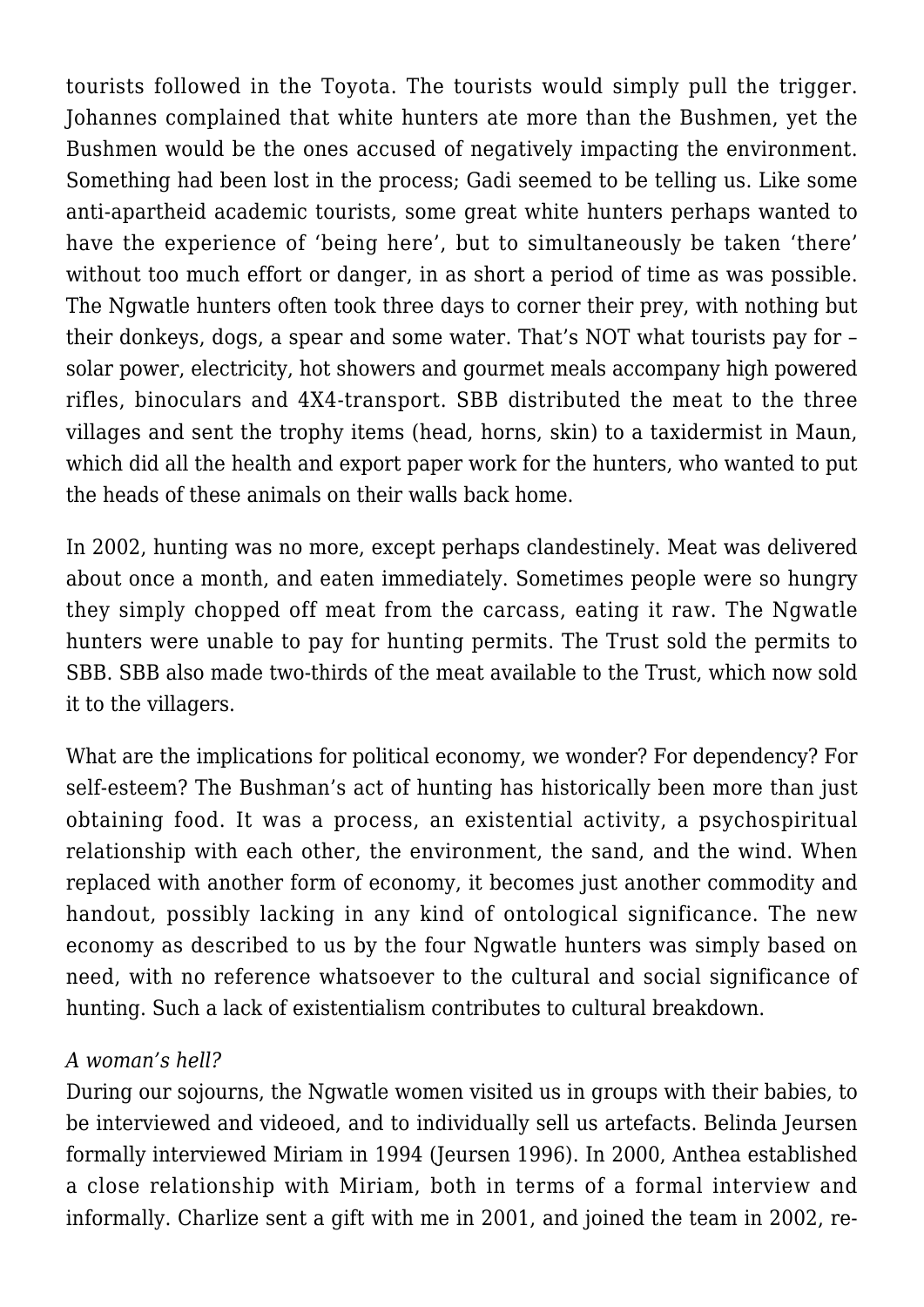establishing her acquaintance with Miriam. Gregarious Meredith, who is not a researcher, and who speaks English and French, was a hit with all the women and a few young men in 1999. Somehow, she managed to transgress gender roles and age sets without offending anyone. Between 2002 and 2004, however, the presence of up to six women in the party, two of whom speak fluent Afrikaans, perhaps elicited greater female interest. Mary and the female students bought approximately P2000 worth of crafts on the first day there. Mary and Nelia's empathetic demeanour contributed to warm visitor-visited relations; and for the first time the Ngwatle women seemed to be much more assertive in their interactions with us, both in their individual and communal roles. The clearest evidence of this occurred in discussions leading to our offer for Charlize to perform a fire dance (see Chapter 4; Sætre 2003; Reinhardt 2003).

In 1999, we played soccer at Ngwatle. The field was deep with loose sand, and the ball was old and limp. It did not bounce. The players were barefoot. Fortunately, it was winter, and the scorpions and snakes were hibernating. Meredith, my three students, together with Rob Waldron and his sound technician, and I were assigned four of the Ngwatle youth to make up our team. The Ngwatle women, who did not play, screamed their support for Meredith, but we were beaten hands-down.**[xlvii]** In 2001/2, we brought two pre-pumped soccer balls for the community. We donated new balls along with a pump. Will we be creating a culture of entitlement via these gifts, we asked ourselves?

## *Reversing the learning*

*Our journeys change people's lives.* (*Wilderness Safaris brochure*)

What did we learn from our Ngwatle trips? This is the discussion in Jwaneng on the Saturday. Perhaps we learned more about ourselves than we did about the Ngwatle community. All student participants spoke of being changed by their respective experiences. On her return, Charlize told her primary school teacher that the San part of the Grade 5 syllabus taught to her prior to our trip, needed revision as the course content assumed the San of 'old', a static image of a people-caught-in-time. Ironically, her teacher had only used the politically correct term, 'San', in the classroom prior to our departure. Charlize did not initially know whom I was talking about when I used the term 'Bushmen'. She had told me that I was wrong when I queried the sketches of 'traditional' Bushmen given to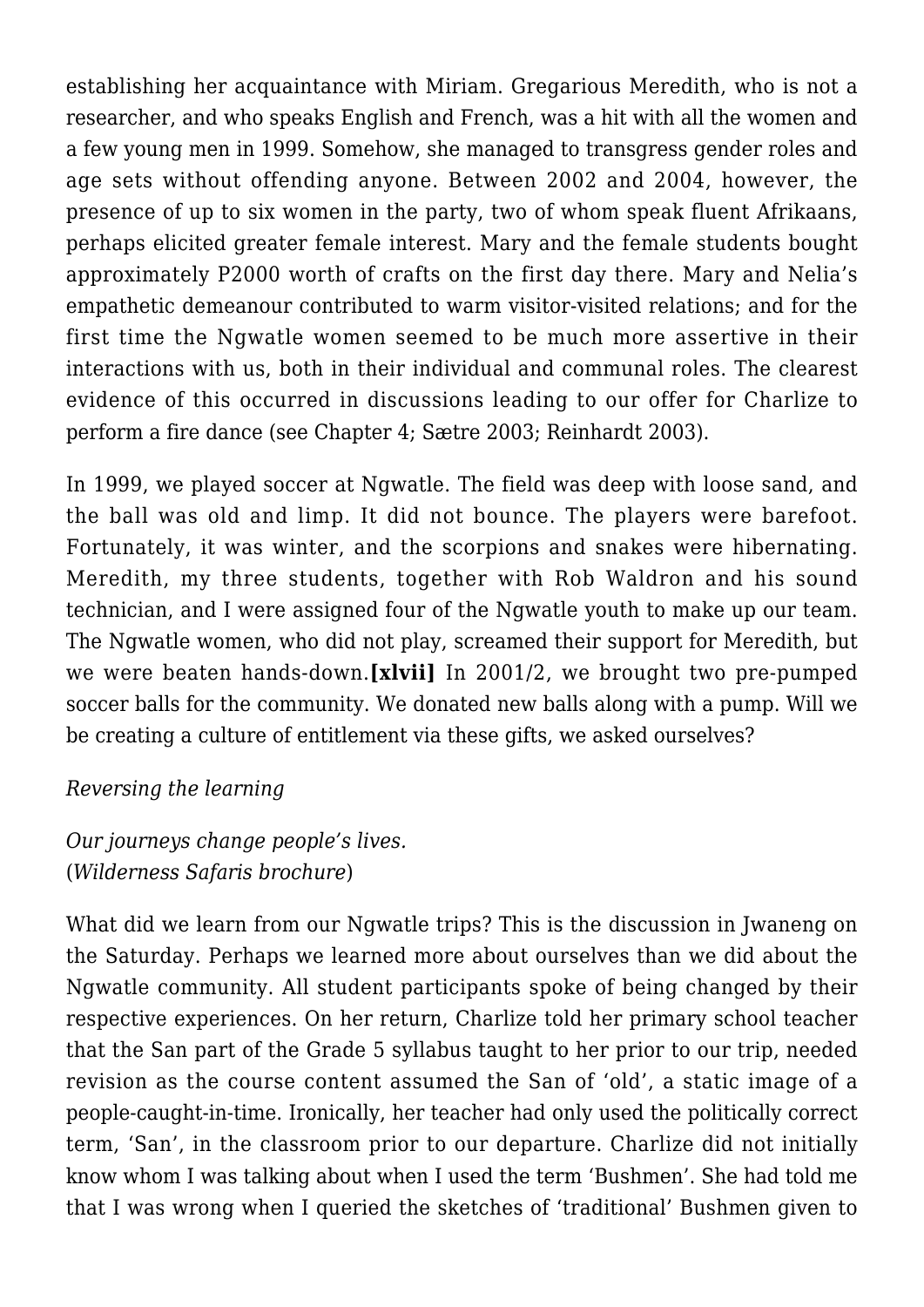her by the School, prior to our trip. At Ngwatle, Charlize met, talked and played with children from the village where we camped. She learned their games – the melon tossing game, the kudu hunting game, and knee dancing in the sand. She taught the !Kung children English nursery rhymes and Spanish dancing and they taught her !Kung songs and how to gather wood. Charlize was surprised however, to be denied the opportunity of joining the kudu hunting game with the boys. Miriam told her that it was not 'girl's play'. On returning to school in Durban, primed with photographs, video, an ostrich egg and a variety of other artefacts bought from the Ngwatle villagers, Charlize became the teacher. Her school gave her the opportunity to tell of her experiences in the Kalahari. For Show-and-Tell day, Charlize bought some melons and, using the video record of the melon tossing game, she rehearsed the game with some of her friends in the lounge of our house. Came the day that the game was to be enacted at school, she returned home furious because one of the troupe had thrown the melons forward instead of backward. Charlize, if not some cultural studies scholars, saw clear merit in detail and factual accuracy. What we learned from Charlize's experience and responses is that children:

– are outside of the encumbrances of the judgmental attitudes of 'science' and modernity;

– learn the 'proper' ways of doing things very quickly – but that experience overrules the romantic orthodox teaching that sometimes dominates the classroom;

– appreciate cultural difference to be an enriching element of existence, which is learnt when community-oriented tasks and cooperation over-ride individual preferences. This was why Charlize felt that some !Kung cultural convention had been broken when the melon was thrown forward rather than backward.

In 2001, Charlize was invited by Mary to narrate a reflexive re-edit of the VHS footage recorded at Ngwatle in 1995. Mary immediately assessed the value of the 11-year-old Charlize in the 1995 footage as a means through which to connect Durban English, Zulu and Indian South African senior primary pupils with a people whom they largely interpreted through myth and stereotype. Charlize narrates, introduces and discusses the video, and completed reception research schedules during the classes. An album of stills from *Kalahari fires* and Durban pupils' before and after drawings was discussed with the Ngwatle community in 2003. On learning of how the video was being used in Durban, Kate, a Ngwatle woman, immediately suggested that some of them should return to Durban with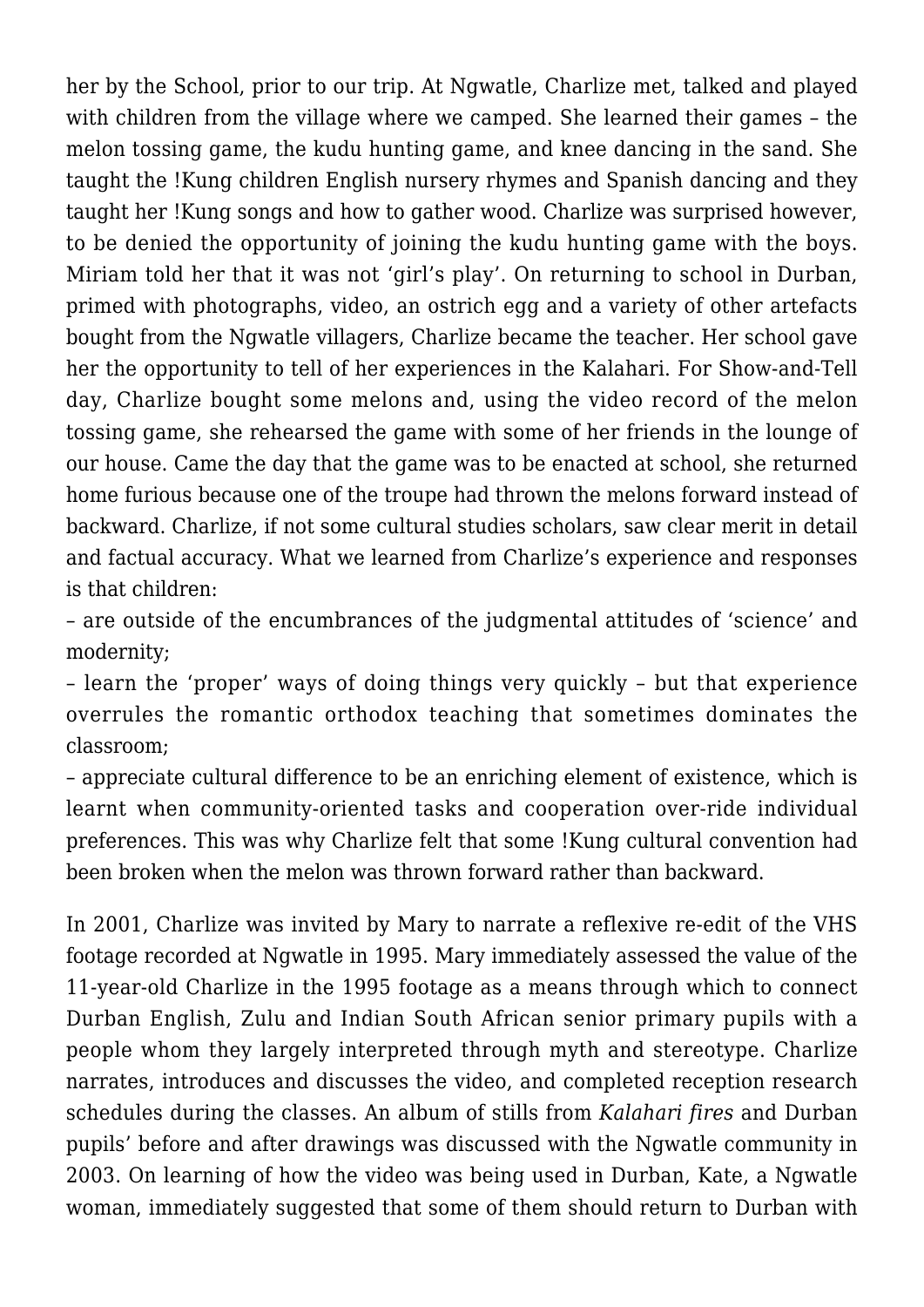us, to actually do the teaching.

Belinda Jeursen gave a seminar in the English Department on her return from Nyae Nyae in 1996, arguing implicitly for a greater emphasis of context over purely textual analysis and hyper-theorising with little allegiance to the material world (cf. Jeursen and Tomaselli 2002). 'Being there' (a term which draws on Peirce's phaneroscopy), she confessed, was the missing dimension in her early work. An English professor who had written on San poetry disagreed: there was no need to visit the San to be able to write about and analyse their oral narratives, historical or contemporary. My first visit to Ngwatle disabused me of this misnomer. Context is important. On the 2004 visit, Mauritian MA-student Nasseema Taleb said that reading about Ngwatle and being in the context are two totally different things. Nasseema commented, 'There's just so much one can imagine'. Vanessa McLennan-Dodd, after her first visit to Witdraai in July 2001, concluded 'It's not just about asking questions and acquiring information; but it's also about spending time with people'. Nelia observed: 'Everybody seems to know where they want to go, but don't know how to get there. One gets a lot of insight from literature, but it does not give you reality, it isolates you, it privileges the book'.

The two experiences were used by Boloka (2001) to discuss globalisation from Third and Fourth world perspectives, citing instances of political resistance through the mobilisation of the soccer images made possible by globalisation. Anthea applied Stuart Hall's (1996) two models of identity, as developed by Grossberg (1996), in coming to terms with the diverse ways in which the two communities coped with a world largely destructive of their former open spaces where as 'independent people' (Marshall 1993) they roamed large tracts in search of food and water (Simões 2001). Jeffrey confronted the impacts of cultural tourism, and I answered some questions as to why some Americans see racism in *The Gods must be crazy* (1983; 1989) films, while the San themselves, as do many Africans, have completely different interpretations based on their own cosmologies (McLennan-Dodd and Tomaselli 2005; Tomaselli 2006b). Mary Lange, who was working with the <sup>1</sup>Khomani prior to becoming an Honours student in August 2001, used the 1995 video of Charlize and Miriam to educate primary school children in Durban, on intercultural interactions and culture. She also facilitates the purchase of crafts for curio stores and museums. We introduced a basic export economy for Ngwatle in 2002, much more sensible than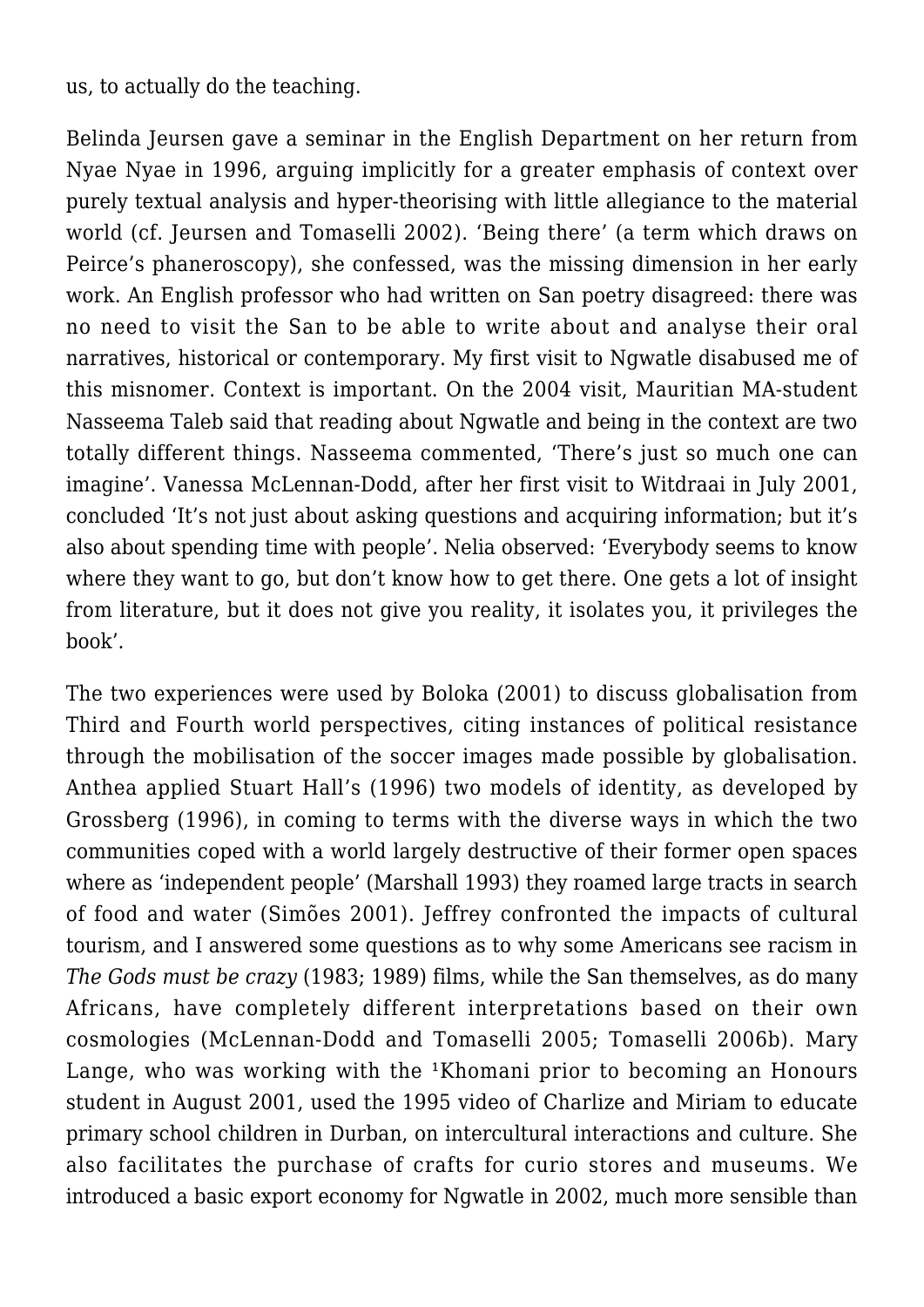setting up a store at the Masetleng Pan, in the hope that a few tourists will pass through every now and then. Waldron learned about myth and human rights:

… I'm also very concerned with their land rights … the group I visit most, don't have any entrenched land rights … they have established that in their living memory, they have always lived in this area. When I talk about this area I am talking about one hundred kilometres in any direction from here, because when you are a hunter-gatherer you have to be mobile over those kinds of distances.

… My largest concern here is that if somebody comes along to you, for example, and asks if you own a piece of land and you then produce a title deed, you are enacting a role within a Westernised infrastructure. These people don't have a piece of paper entitling them to land that they and their forefathers have been born on. It is rather like asking a tree for the title deed. Because of this, and because of their almost total unfamiliarity with Western systems dominant in the area, they are not informed about the number of choices that they can make, to enable them to make an effective decision, whatever that decision might be (in Jeursen and Tomaselli 1999).

### *Relocation and removal*

The San, … still live a hunter-gather life in small communities … Despite the encroachment of modern civilization, throughout the surrounding regions, many of the San have retained their rich cultural way of life. Their unique understanding of the cycles of nature and desert life is legendary. (*Bajanala*: *A Tourist Guide to Botswana*, p.10)

This statement is belied by the relocation, in early 2002, of the CKGP-dwellers who are being forced to 'enter' the 21st Century by being relocated from the Park, which was established in the early 1960s as a place for the Bushmen. The rationale offered is that they needed to be 'civilised', but the reality is that the area has been concessioned out to South African and Australian mining companies. Lest there be any doubt, a colour poster attached to a tree outside one of the CKGR-villages assured villagers that they have nothing to fear from the low flying aerial 'minerals exploration' survey planes.

In January 2004, while lecturing on this research in the USA, I was severely berated by a mature-age Botswanan student. She had no interest in the people concerned or the impact of my research, only on whether I had obtained the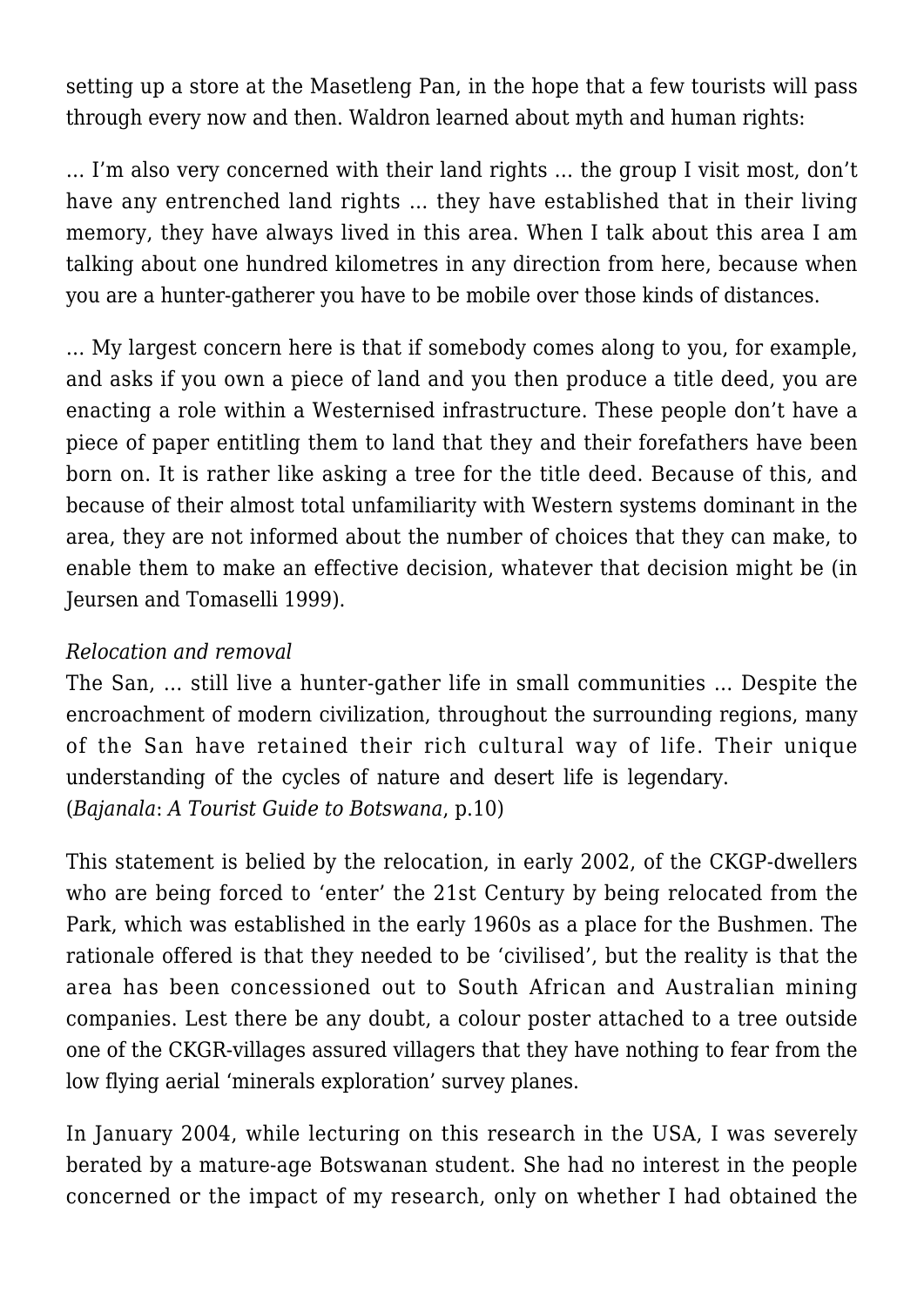necessary government research permit to be in Ngwatle. Her other concern was the refusal of the Ngwatle community to be relocated. Ngwatle, we were told, is not 'a recommended settlement'. But the inhabitants of Ngwatle want to remain there – those who identify themselves as Bushmen have a deep sense of their own identity, strengthened via their interactions with the incomers, the Bakgalagadi. I responded that forcing people to become 'civilised' is undemocratic and that this cultural arrogance marred the Botswanan government's policy towards Bushmen. The day before we departed on the July 2004 trip the court case instigated by Survival International (SI) had started in Ghantsi. SI is a banned organisation in Botswana, and spooked the Botswanan government with regard to its support of the CKGR-villagers. The Botswana president, Festus Mogae, announced in a radio interview that the government would appeal the judgement if it lost its case to forcefully remove the Central Kalahari Bushmen from that reserve. Prof. Ken Good, who taught at Botswana University, and who had written on the dispossession of the CKGR-people, was expelled from Botswana in 2005. The police visited Ngwatle in 2004 wanting to know about the 'white' visitors (three of Indian extraction, one black, and seven whites), but were told by the community that we were just visitors on our annual trip. But they showed greater interest in the Serving in Mission (SIM) group, who were absent that week, who had set up camp in December, but had not spent much time in the village. Ngwatle became aware of the SI support for the Bushmen by reading local newspapers and listening to radio broadcasts. SIM was surely there with government approval. Christine Marcham's questioning of health workers and Nyambura Njagi's interviews with government officials may have sparked this interest. In any event, we liaised closely with the Trust on our work and all our reports and videos are part of its archive.

#### *Reversing information flow*

We always send offprints of our reports and articles to the various development and cultural organisations, and to anthropologists and filmmakers who are getting their hands dirty doing social action projects in Africa. We also send our transcriptions of interviews back to our sources, where possible. Sometimes authors receive the offprints as much as a year or more after publication. My appeal to Harwood Academic Publishers for Lorna Marshall, then 102 years old and living in Boston, to see this special issue on the pioneering work of her whole family in the Kalahari, failed to unscramble the delay of the *Visual Anthropology* (1999b) journal's publishing multinational. No one seemed to know whose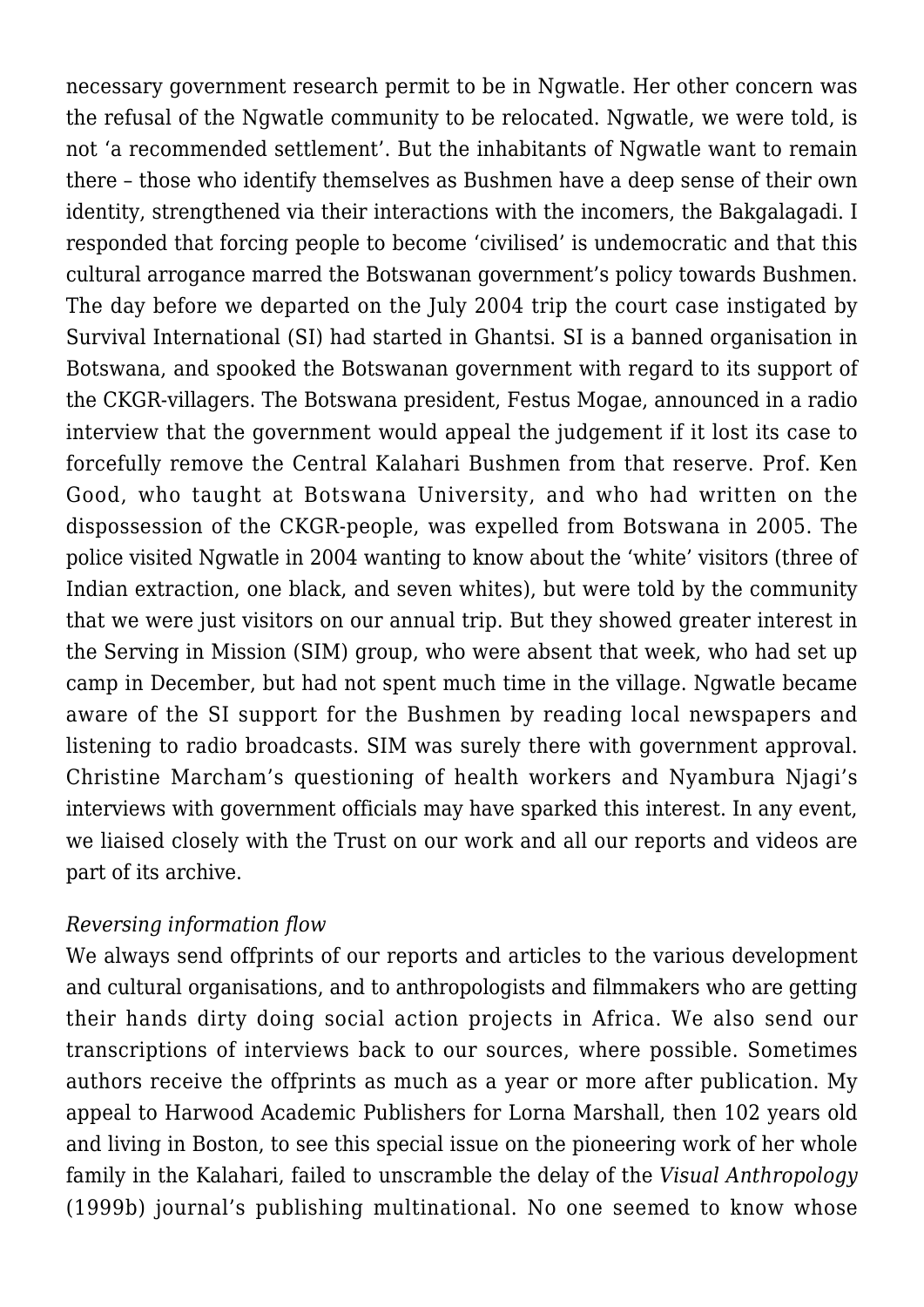responsibility it was to send the offprints, or to supply the fully paid-for copies. Perhaps the Third and Fourth Worlds are not quite as perverse/reverse after all! When the company was taken over by Taylor and Francis in 2001, things improved immediately.

The NGOs always thank us for the written research we send them, as this seemingly minor gesture is a courtesy not often observed by academics who use the NGOs' facilities, who 'take' information and pictures from communities and individuals, and who write up their results in expensive European and American journals, often beyond the affordability of those NGOs and development workers who take hands-on approaches.**[xlviii]** This is one of the reasons that the <sup>1</sup>Khomani and others like the camel rider demand payment for photographs taken of them. Dawid Kruiper, traditional leader of the ≠Khomani, told us in 2000 that in his international travels he saw his kith and kin staring at him from postcards sold in curio stores, news agencies and bookshops. He claimed that neither the photographers nor the publishers secured the consent of those depicted, nor have they returned any royalties to the community.**[xlix]** So now tourists have to pay for photographing them. Thanks to our regular return visits we have been somewhat exempted from these payments because our work is well known amongst ≠Khomani individuals at Witdraai and adjacent areas. They still demand payment from other visitors. Often quite aggressively.

Academic studies are often very useful for day-to-day policy planning on the peripheries, where the world changes faster, is often more diverse, and where people struggle against Herculean odds. A year's delay in provision of offprints can occur against major social changes in even so-called 'traditional societies'. The logic of time is reversed: in the First and Second Worlds 'time is money', and money rules; in the Third and Fourth Worlds, history is 'timeless', according to tourist brochures and promotional movies I made in 1975 for the Gametrackers safari company, but means everything where resources are concerned. In 1999, we were able to video the Ngwatle community as they hunted. In 2000, hunting by the Ngwatle hunters was no more than *pampiere*; the SBB and tourists largely governed this activity.

Filmmakers like Waldron and Foster,**[l]** see themselves as cultural intermediaries between the Fourth and the First Worlds, where audiences of hundreds of millions can be influenced by more sensitive depictions, through which the San speak for themselves. However, the video makers are battling on two fronts,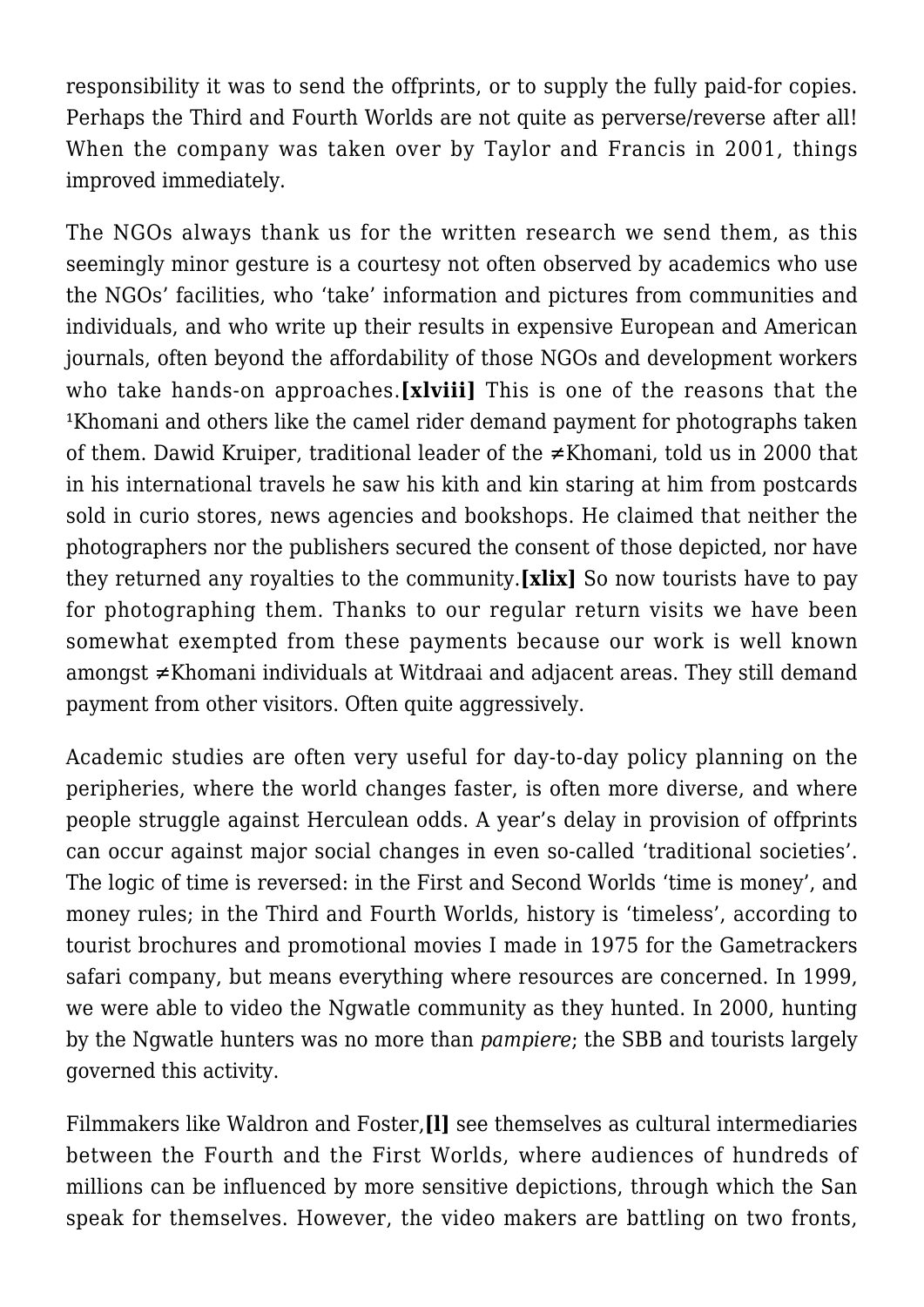firstly, with the global TV commissioning editors who often think in terms of Western stereotypes and myths of *AAAfrica* and Africans, and solely in terms of TV-ratings and global competition for audiences; and secondly, with restrictive conditions where the San are being systematically stripped of their hunting grounds, hunting rights, and water holes through officialdom, 'incomers' and by Western tourists who don't want to see people living with the game they have come to photograph and/or hunt. European tourists especially are to blame for this – they don't want to see Bushmen living with animals, they want the animals separate from the Bushmen in the national game parks they visit.

In July 2000, our extended delay in Jwaneng means that the hunting season at Ngwatle, where quotas by species apply, may have come to an end. Bows and arrows are not used for hunting any more in this part of the Kalahari. One JFP missionary wanted to buy a bow and arrow, I assume for its spiritual significance as explained by one of their colleagues, Elizabeth Jordaan:

The Bushman's arrow points will clear the way for whatever needs to happen in this continent. And then the Lord said to us that he wants us to polish them so that when the time comes we can use them. We believe that when we go up now through Africa, we will take two sets of bows and arrows with us and we will shoot them somewhere in Jerusalem and ask the Lord to set them free … (2000).

Jordaan's assumption of recent north-south migration is derived from Schapera (1930);**[li]** Hahn (1928: 83); and other early scholars. The missionaries were unaware of current accounts which contest this speculation, or that the Ngwatle hunters had never used bows and arrows. The hunters use dogs to locate the game, and then trap the animal, which is then speared. Until March 2000, single men riding donkeys, some with dogs, could be seen leaving the village to go hunting. The hunting area was a day by donkey and three hours by 4X4. They returned a few days later, their dogs sometimes following in the days after that. Donkeys might carry water containers with the hunters walking alongside. Though hunting was clearly in evidence while we were there in 1995, the village was littered with rusting tin cans and decaying cardboard packaging. Our hosts always seemed a little surprised when they saw us burning and burying our rubbish.

Up to early 2000, the community lived on hunting, gathering, state handouts, a meagre income from those who had obtained work elsewhere, and from the odd visitors like us. By 2001, the women no longer gathered balanced nutrients; they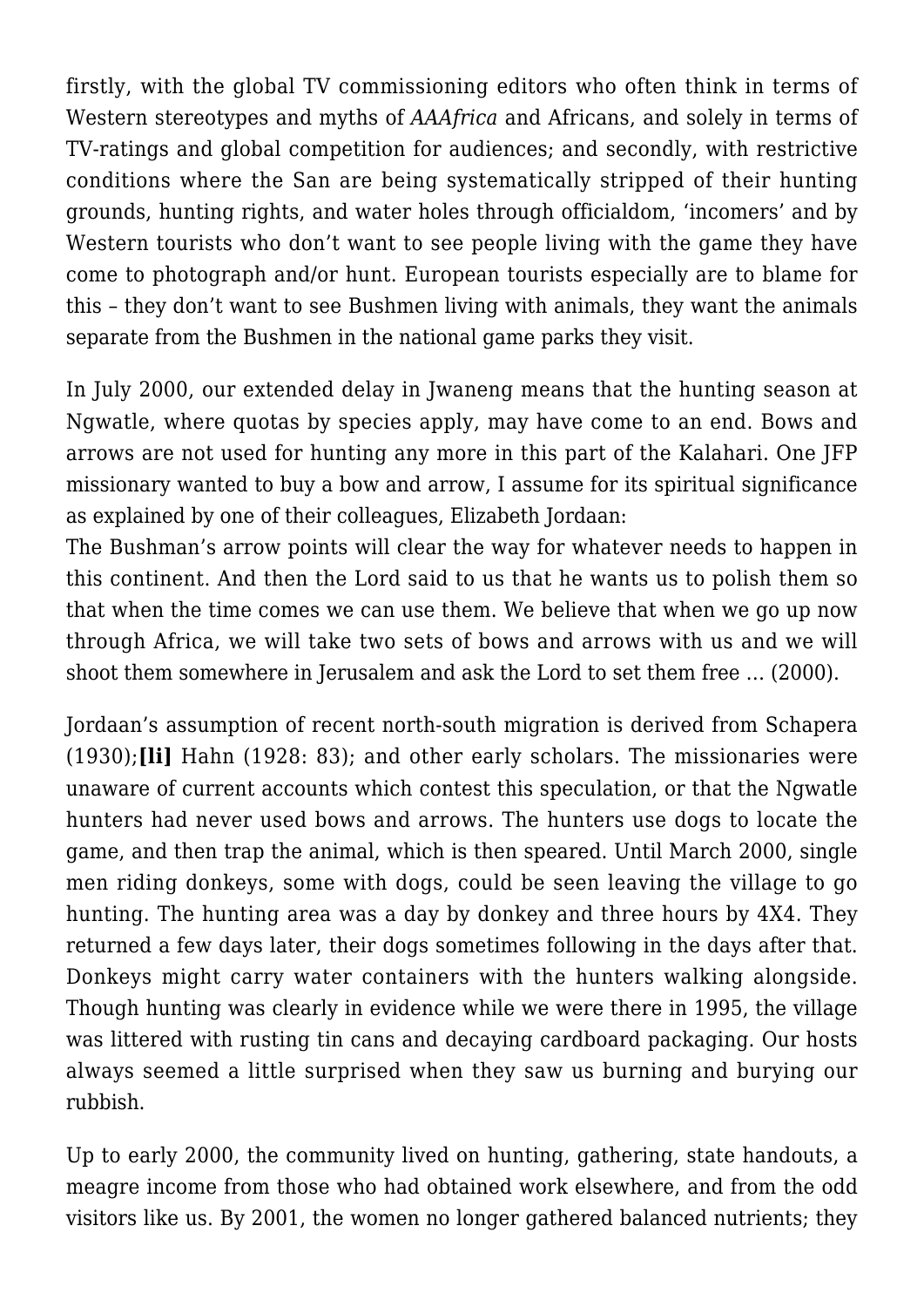just prepared porridge. In February 2000, the KD/1 area was declared a conservancy and SBB allocated a concession. This was a joint venture tourism project, involving the three villages, the Safari Company and the Trust. All travellers were button-holed by earnest looking gate guards as they passed through the villages, required to pay transit fees, and write their names into a book. Initially, I was irritated, and then I thought of the endless and opportunistic tollbooths which dot the South African national road system, which similarly charges users. Perhaps the South African system is just that much more sophisticated?

The Ngwatle villagers were required to cede their hunting quotas to the Trust, which then sells them to the Safari operation. Initially SBB directly delivered meat to the villagers, but in 2003, we learned that two-thirds of the meat from any kill was given to the Trust, which was called by radio to collect it, with SBB paying the petrol. The Trust was then assumed to distribute it amongst the three villages. At Ngwatle, people complained that the Trust actually charged between P10-15 for a piece of meat, and that the necessary rations were not provided when the hunting season closed.

The San hunter in Botswana is now mainly a fiction on TV, though subsistence hunting does still occur. The two American women at Kaa were very impressed that SBB then distributed half the meat to the camp's workers and half to the villages. We explained that the game was owned by the government and licensed to the villagers for a fee, that the Trust had given permission for the meat to be hunted by SBB clients provided that it was distributed amongst the local population. Food delivered to the door, killed by someone else, made for easier, less dangerous living. But as one of the cleaners at the camp told us, when there were lots of tourists it was sometimes difficult for SBB to find the time to distribute the meat evenly between the three very dispersed settlements. In 2001 at Ngwatle, the community was expecting their delivery on the Sunday, but nothing had arrived by the time we left the following Thursday. The emerging political economy of the KD/1 area might be more efficient in extracting dollars from the tourists, but the Ngwatle community were not yet entirely integrated into the new set of relations.

#### *Periphery and centre: Reversing the relationship*

*While traveling through this vast area [Northern Cape] you can enjoy wine tasting*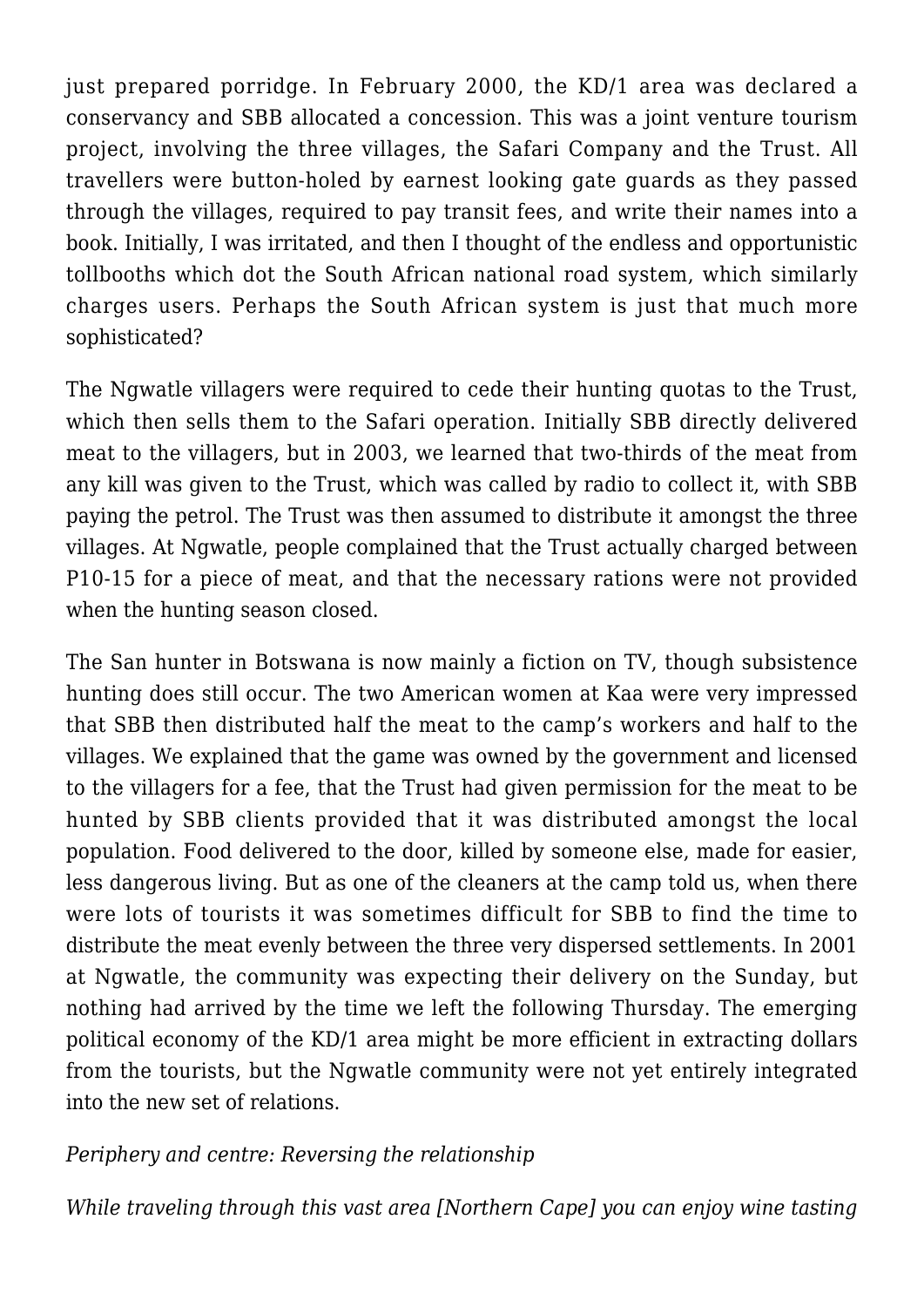*at the 2nd largest co-operative wine cellars in the world … visit private game parks, saltpans and the last remaining San tribe in Southern Africa. (Kalahari Tours and Travel brochure 1991, the motto of which is 'Satisfied tourists never complain')*

Are cultural studies really concerned with power relations and their oftennegative consequences for the less powerful? While the post-LitCrit strand celebrates resistance behaviour of 'mall rats' in shopping centres, as well as the liberation of 'the body', how can cultural studies offer any real solutions beyond the Western world and the pleasure of reading? Explanations are offered aplenty by this kind of cultural studies, but social action is rarely evident. This is not so in the Third World, which, as Starfield (2000) amongst others has suggested, should be praxis-based. For those located in Ngwatle, the degree of liberation could be measured by a constant water supply, the restitution of their hunting grounds and domicile rights, the return of water holes and, consequent upon all these, food, education and jobs. Jon-Jon did say that a clear benefit of the SBB-operation was steady work, delivery of meat, and the purchase by tourists of artefacts. But without food and water the liberation of the body in Western feminist and masculinist terms means little.

Cultural studies in the Third and Fourth Worlds obviously must incorporate the First and Second World theoretical trajectories, as the processes they explain clearly impact the worlds in which some of us are working. But the scrambled development periodisation in these less-developed countries imposes largely different responsibilities on cultural studies approaches. As Wright (1998), and African and Latin American scholars insist, these are partly to be found in actionoriented praxis long pioneered on these two continents. The most important statement made by Stanton (2000: 259), is that much Western cultural theory derives from fieldwork in the Third and Fourth Worlds. The First and Second Worlds, however, have largely failed to pay their dues to these non-European sources.

## *Off-roading: It's all in the image*

*The really old Land Rover driver has either never driven a coil spring Land Rover or is a fanatic who likes spending his weekends on his back being rained on by oil and dirt.* (*The psyche of 4X4 drivers*)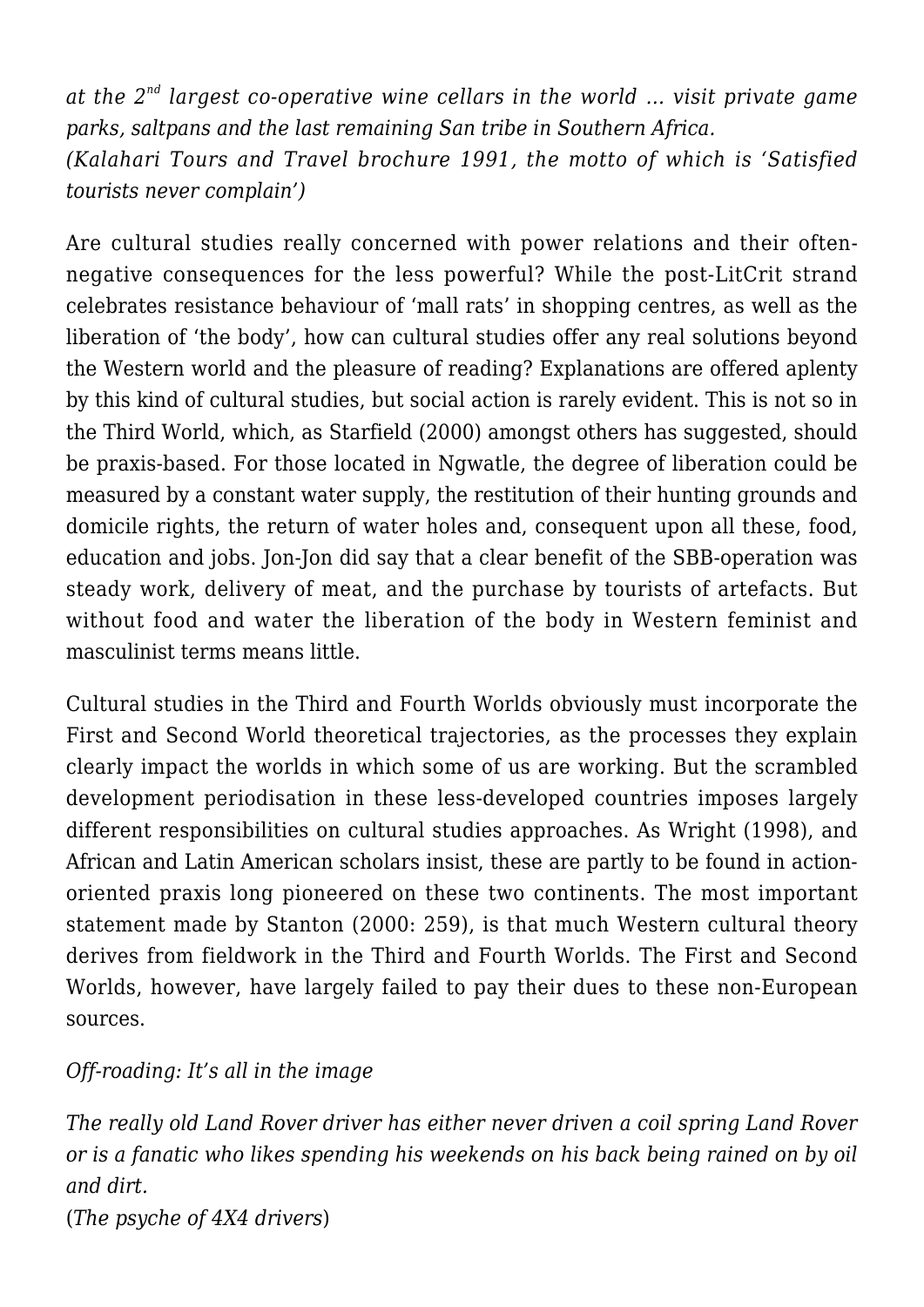It's late Sunday, five days after we broke down. Anthea returns to the motel from the garage and tells us that the engine is looking 'more holistic, that it's taking shape'. We then push and pull the vehicle onto the Bosal lift so that we can replace the engine. Jeffrey tells me that his father was a taxi driver, with a car that broke down every day. He wishes now that he had spent more time with his father learning how to fix cars. I tell him I could once strip my 1948 Willy's Jeep and repair anything that went wrong with it, that I and my fellow students spent many a weekend fixing the damn thing and camping on traffic islands in remote towns, looking for spares in rubbish dumps and local farmers' garages. But these new and very expensive 4X4s are much too complicated for amateurs like us. In 2003, we worried about the diesel consumption of Nelia's new 4.7 Land Cruiser. The SBB manager told us that it wouldn't handle the sand, and that we needed to take a different route from Kaa to Ngwatle.

The South African-made Nissan Sani was still largely mechanical, until the new Japanese holding company of the South African operation unilaterally terminated its production in 1999. The Sani can be fixed in the *bundu* (countryside), but the modern range high-end market 4X4s are so cluttered with computerized technology, flashing lights and beeping gizmos that they cannot even be jumpstarted without blowing up their electronic systems. This is Africa, modern computerized motor technology, like the taps at the Mokola Lodge, coexist uncomfortably, often in reverse signification, with ways of life which have little need for them. In the 30 June – 06 July edition of *Mmegi* (the only daily, independent newspaper in Botswana), I read about the Mitsubishi 'Pajero reinvented', which 'tames the wild' in 'quality and comfort'. 'The Pajero owner sees himself as the master of the universe … The Pajero … is the equivalent of the Red Ferrari in a man's world', comments St. Pierre White on the Sani website. I also read about the launch of a new South African-designed and made utility vehicle in which one can 'Fly to freedom in your new go-anywhere do-anything Toyota Condor'. The No. 11 issue of the South African *Adventure Leisure,* sold at the Jwaneng Gift Shop, has a high angle shot on its front cover with two Toyota Condors offroading in Maputoland, South Africa. Walking towards the camera in single file alongside the two vehicles, which shields sight of their occupants, are three smiling traditional Zulus, two bare-breasted women and a man.

After our return to Durban in late July 2000, I saw an advert for a Land Rover Freelander in *Time* (November 27, 2000: 11-13). The advert covered three pages,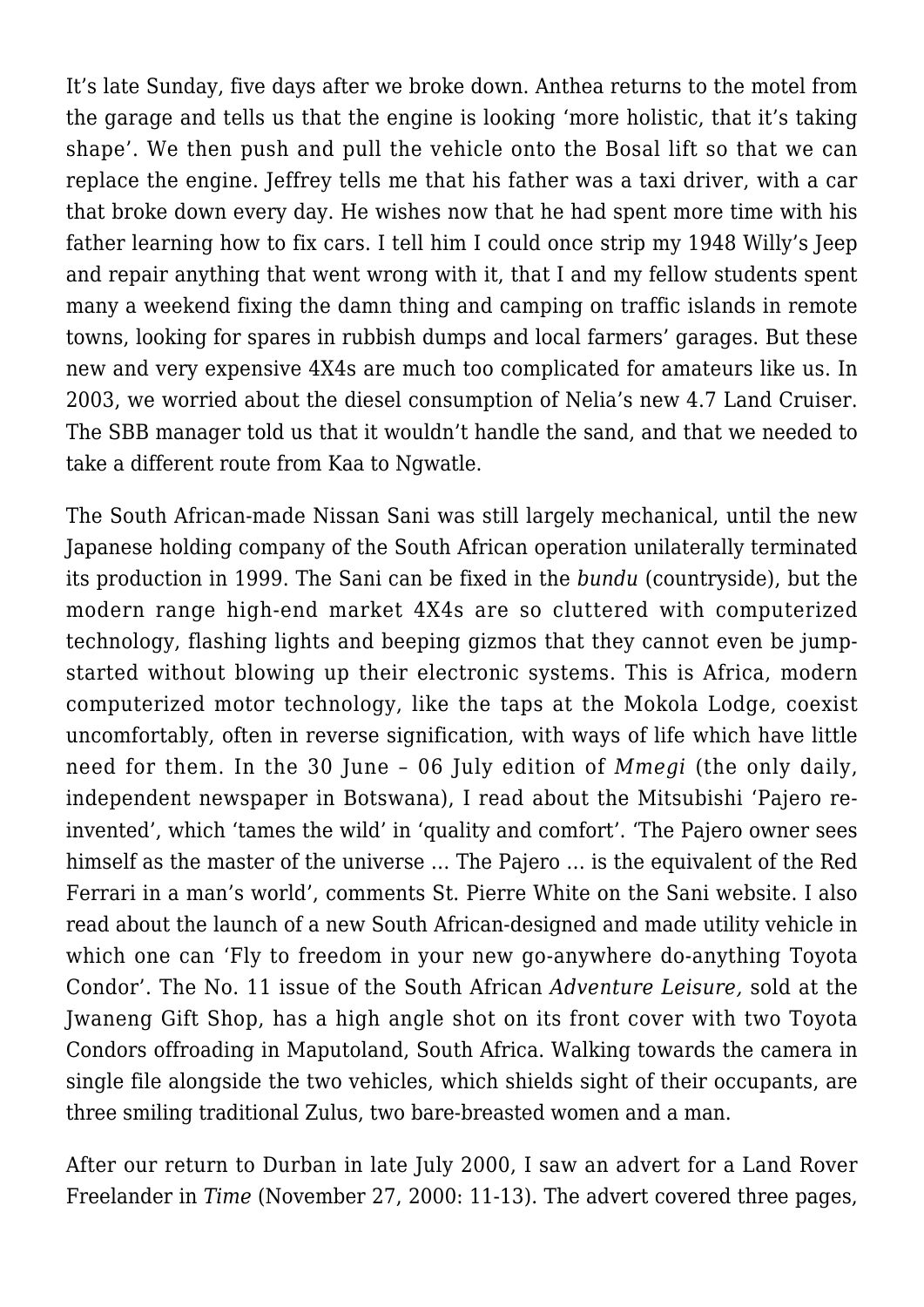beginning with a single full-page photo (p. 11) of a bare-breasted woman of seemingly Himba appearance.**[lii]** She is alone in long shot, with her eyes, and breasts bizarrely airbrushed at an angle that look towards the lower right-hand edge of the page. A dust haze covers the lower third of the desert picture to just above her knees. On turning the page one encounters a full-page spread depicting the Freelander whizzing past. On the left page the caption 'The new more powerful Freelander' is written in the sky above the desert. The right page, which continues the panorama, hosts the vehicle leaving behind a trail of dust stretching back to p. 11. The Himba woman's breasts are thus now understood to be blown by the wind generated by the speed of the passing vehicle (Van Eeden 2003). Apart from being in bad taste, this advert also juxtaposes wheel-less pre-modern wo/man with an unseen jetsetter. This advert was photographed at a Pan near to where the ≠Khomani live. Where in the Condor advert the 'primitive' Zulu people carry on walking untouched by passing 'civilization', the Freelander advert symbolises the ability of this other postmodern tourist dimension to impact on the very body of a person depicted as living in pre-modernity through whose time and place it is travelling. In Namibia, tour guides now tout the Himba as the oldest tribe in Namibia, displacing the Bushmen for this honour. While the Himba woman's breasts are elongated in an asexual way, and her open-mouthed expression is one of scepticism/defiance/amazement/indignation, the usual direction of the gaze has been inverted in both adverts: the gaze is by the women towards the 4X4, not the Western Same's gaze at the exotic Other. 4X4s are usually depicted as the ultimate luxurious time-machines safely taking their unseen occupants back to a primitive 'past', indicated by the remotely located unclothed Other, jungles, deserts and swamps. The vehicles and their drivers are simply passing through time – free of spatial/sexual/temporal/normative restrictions. The Freelander advert drew the wrath of South African feminists, and was reissued without the Himba woman, with Land Rover blaming their advertising agency for the problem.

The attitude of many 4X4-drivers, who do take their vehicles into the *bundu* (bush)*,* remains as alienating as they are suggested to be in advertising. In 2002, at the Molopo Lodge, two Isuzu's circled our campsite – surrounded as it was by Nelia's Toyota Prado, the Sani, a 4X4-trailer and three tents – wheel-spun and kicked a storm of sand into our faces as they sped for the exit. These drivers have no qualms about wrecking the environment they have come to experience. Although they are literate and educated, they would not understand the Botswana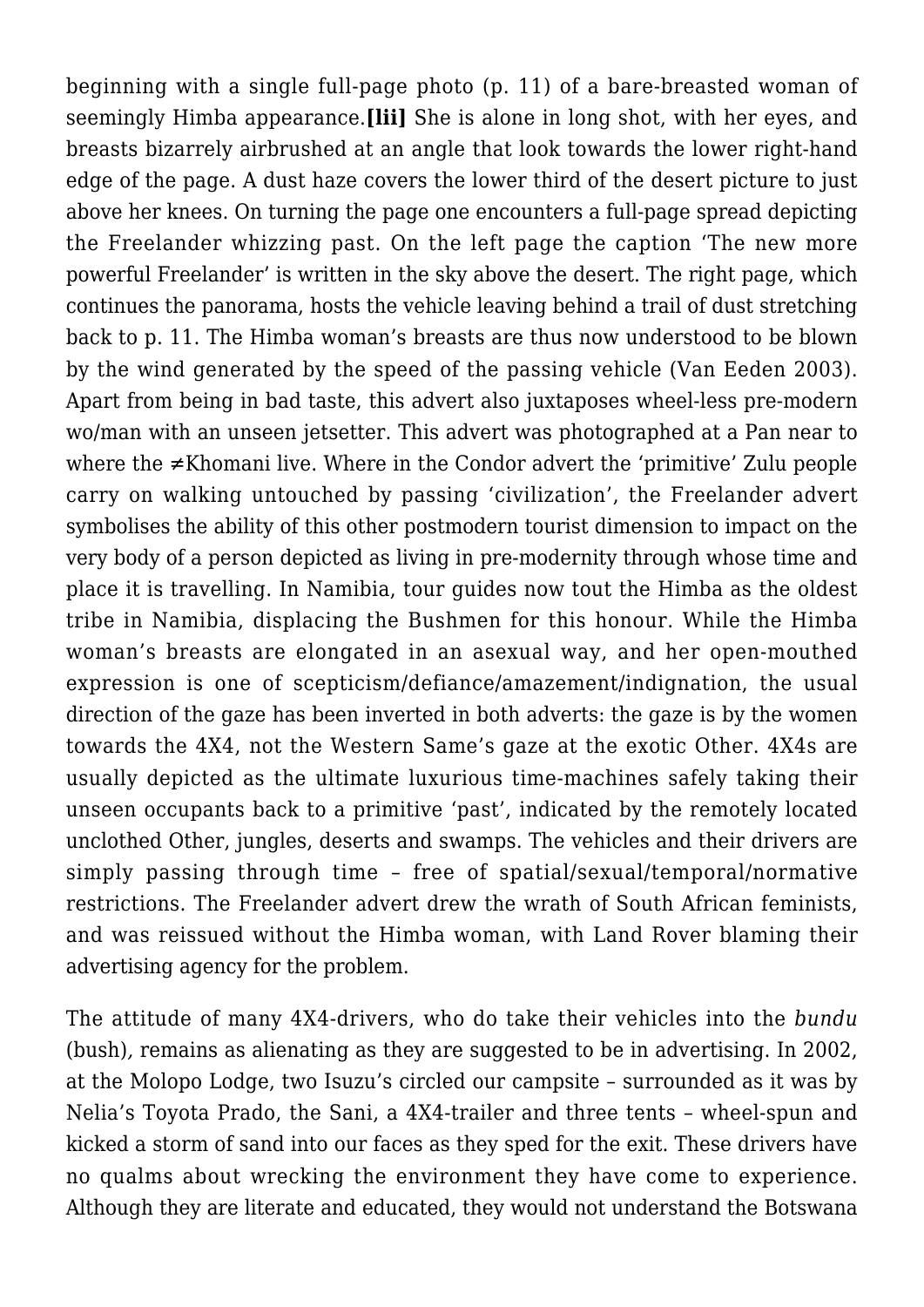Code of Conduct even if they did read it. As Carter commented, doctors, lawyers and businessmen in their personal aircraft are as utterly contemptuous of the desert ecology as are rough and drunk bikers (interview, July 2001).

Four-wheel-drive vehicles are taken off-road mainly for advertising and promotional purposes. The Botswana Department of Tourism however states: 'One of the fastest growing adventure sports in Southern Africa which has been made popular in recent years by the advent of custom designed 4X4 recreational vehicles, GPS equipment and the desire of owners to experience the wilderness area of Africa' (*Bajanala* n.d.: 10). I remember a relative declining to join my family on a trip to the Okavango Swamps because he feared damaging his Land Rover Discovery – or even using it on the tar, 'because that's building mileage'. A colleague actually sold his Mitsubishi Pajero and bought a 1992 Sani because he could not afford to take the Pajero off-road. Nelia Oets tried to buy back her Prado because the Land Cruiser, which replaced it, cost too much to tempt offroad damage. Our 4X4 Nissan web wag observes of the Prado driver, 'He's confident his vehicle will cope and every time he takes it off-road he apologises for its inadequacy'. These little snippets of 4X4 folklore may hold more truth than is realised. In Maun 2005, I watched in bemusement as Oyvind Mikalsen went from one spares shop to another, including informal street traders, looking for cheap spares for his Sani. Eventually someone who knew someone else who had worked at Nissan and who had the part was able to install a fan clutch, saving Oyvind over P200. No one was telling how the clutch came to be in the hands of this unemployed mechanic who did the job under a tree, in the sand, on the side of the road. Those who own expensive 4X4s rarely take them off the tar – the prime market for Sani's were businessmen 'driving to the office' was what I was told by a Nissan Sani representative. Those who really need 4X4s use donkeys, horses and oxen on tracks that can be hardly called roads. The world is indeed back to front.

In the Kalahari, Toyotas are king. Few other makes survive the rugged terrain.**[liii]** Of all 4X4s and vans, however, only Nissan has tried to link its advertising to African cosmologies. The 1997 South African TV-advertisement is a metaphorical play on 'hard body' [an old man, a black *bakkie* ('van')] and the African's ancestors, land and heritage. This metaphor is worked through the leathery black man who survived apartheid and who is now putting the finishing touches to his house in a rural area. At last he has a stake in the country. He also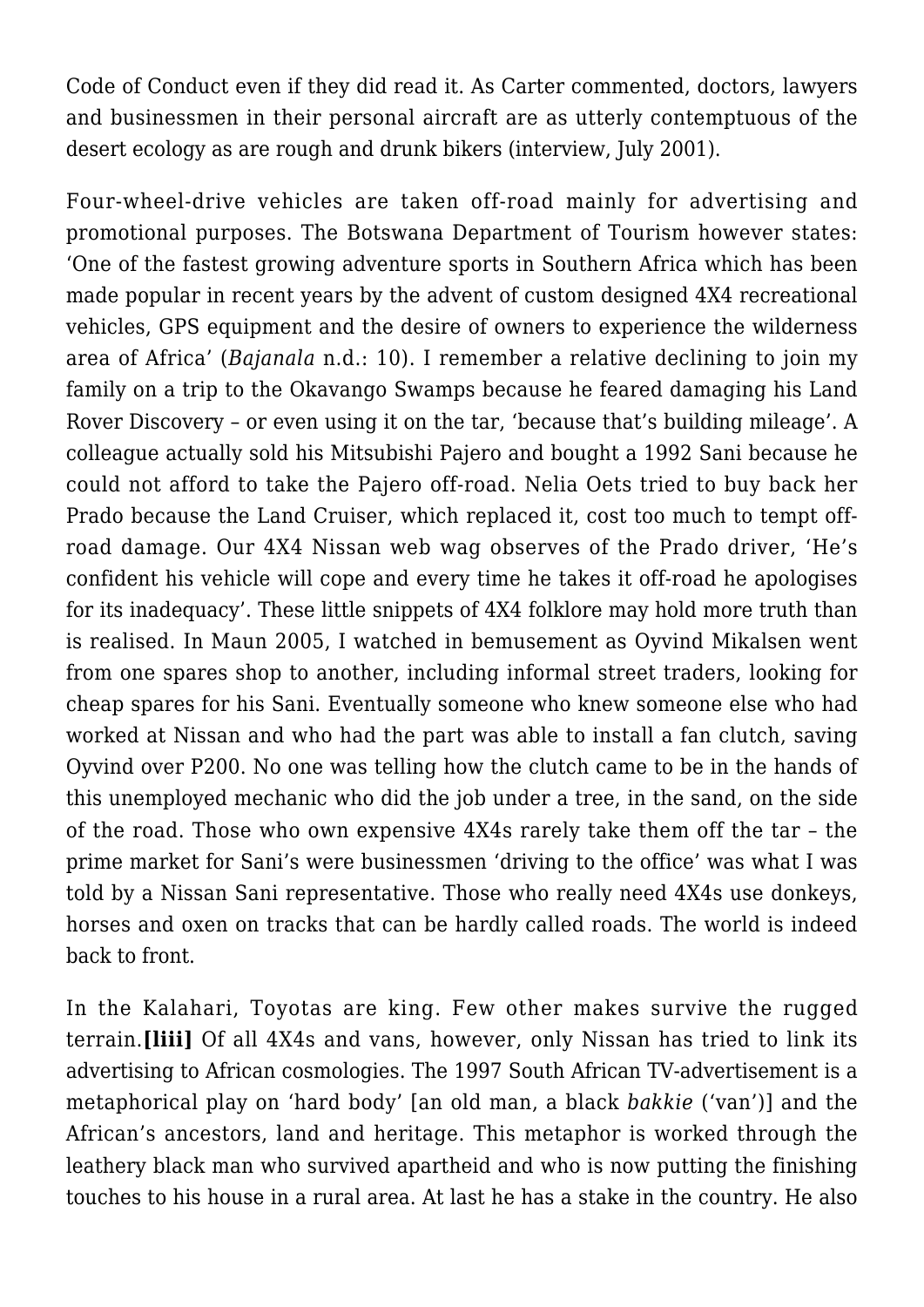has a stake in his own land, his own house, his own identity and his lineage. The old man says he is going to leave his 'hard body' (that is, the van) to his son, thus setting up associations of symbolic succession: religious, psychospiritual, and personal, via the land in which his ancestors are buried, who talk to him via indigenous healers or *sangomas*.**[liv]** These metaphors are linked to independence (personal, racial, spiritual, economic) and political liberation. They cohere metaphorically in a TV-commercial that marries the political, the cosmological and the mobile via the *bakkie*. The product is a 'hard body' van, not dissimilar to my Sani station wagon. This is the mixing of the sacred and profane for commercial purposes. My Michigan anthropology students in 1998 were mystified by the advert, though one accused it of being politically correct. Wafula, however, tells me that our plight has been a Godsend for him, that this is the first proper job he has had since arriving in Botswana eight months previously, that it has given him a new sense of purpose, meaning and motivation – he's gotten his hands dirty again, and found some friends in a strange and alienating country where the people are unfriendly, inhospitable and remote. He seems to be undergoing a metaphysical reawakening in working on my Sani, and describes it as 'mechanical spiritual journey'. I have, however, learned that my Sani, despite the advertising hype, is mortal after all, (it was, however, resurrected by Nissan West for the 2001-2005 trips, and gave few problems) though the self-styled 4X4 psychologist describes Sani drivers as 'disappointed people'.

#### *Theoreticism and essentialism: Being unAfrican*

The two youngest in our group, Caleb and Anthea, get cabin fever on Monday. They hitch to Gabarone, the capital city, to where I should have, in priceless hindsight, had my Sani towed. There they meet a Rastafarian who claims to be a Bushman. I worry about their safety. Jeffrey says not to worry, 'They are too exotic not to get a lift'. In this country we (white) South Africans are the Other, different, and easily identified. Caleb is especially easily identified for his earring. He has already been asked by a Botswanan at the Lodge if he is a 'lesbian'. A press report in *The Mirror* reports on some school children in Selebi Phikwe who think it is unAfrican for men to wear jewellery, that this connotes homosexuality (11 July 2000: 13). In Zimbabwe, homosexuality is illegal, where they are considered by President Robert Mugabe to be 'less than dogs'. Thus is the Same now othered as unacceptable, as being behavioural imports, as being unAfrican. In contrast, homosexuality has constitutional protection in South Africa – for how long I wonder? Caleb is neither homosexual nor lesbian, but he does read the *I-*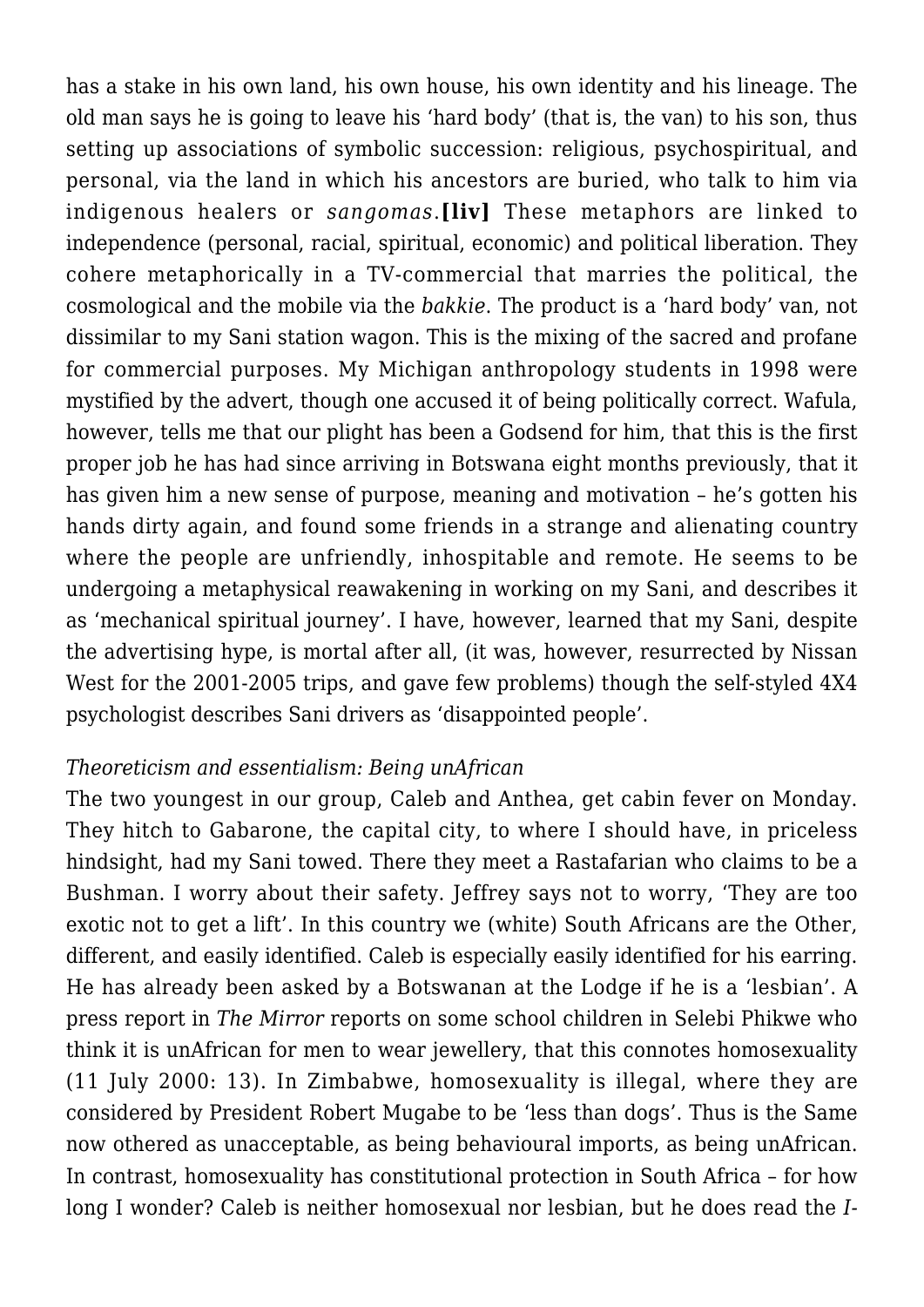*Ching* (Wilhelm *et al.* 1951) on both the 2000 and 2001 trips, making copious notes.

His father, Derek, a physicist, prescribed this book when he co-taught a course on 'Science as a Cultural Expression' with another physics renegade, Don Bedford, in our Centre during the late 1980s (Wang and Bedford 1985; Tomaselli 1989). In his first seminar, he would throw the bones and ask students to discuss issues of method and interpretation, causality and appearance. This course was received with some bemusement by the Science Faculty, which found its abiding positivism now being thoroughly questioned in a Faculty more open to critical debate. Derek would tell our students, 'Beware of actors wearing white coats pretending to be doctors and scientists in TV-commercials'. In response to a query from the head of the Physics Department, we had indeed found an external examiner who was a scientist, and who also had a graduate degree in cultural studies. She later visited the University and gave a very basic lecture on cultural studies and science in the Science Faculty. Some senior academics in the audience had trouble keeping up with her. Hers was not the kind of science that made much sense to scientists. The basic problem is one of paradigm: Derek and Bedford learned that Humanities students with no maths, calculus or science education scored well because they could construct arguments, whereas the physics students doing the course were more adept at solving conceptual problems, and were unable to develop arguments to the same degree. Perhaps our paradigms are really just different kinds of arguments preferred by users and readers in the same way that soap operas, sitcoms and serious dramas draw different kinds of audiences needing to assuage different kinds of reception needs?

CNN's *BizAsia* is being transmitted on one of the South African Broadcasting Corporation (SABC) channels when I return to my Jwaneng Lodge room. On the edge of my consciousness I hear that Nissan Japan has sold one of its companies to an American firm. What does this mean for my Sani, I wonder? The channel switches to the SABC *News* and I hear that 14 people including two children were killed in the Harare soccer stadium on Saturday. Zimbabwe's President Mugabe blames the Parliamentary Opposition (sic). The spectators were waving the party's open-handed salute and brandishing small plastic squares, to symbolize 'giving the red card' to Mugabe. The International AIDS Conference in Durban is told that South Africa, Botswana and Zimbabwe have such high infection rates that a negative population growth rate is expected by 2003. I read of rape in the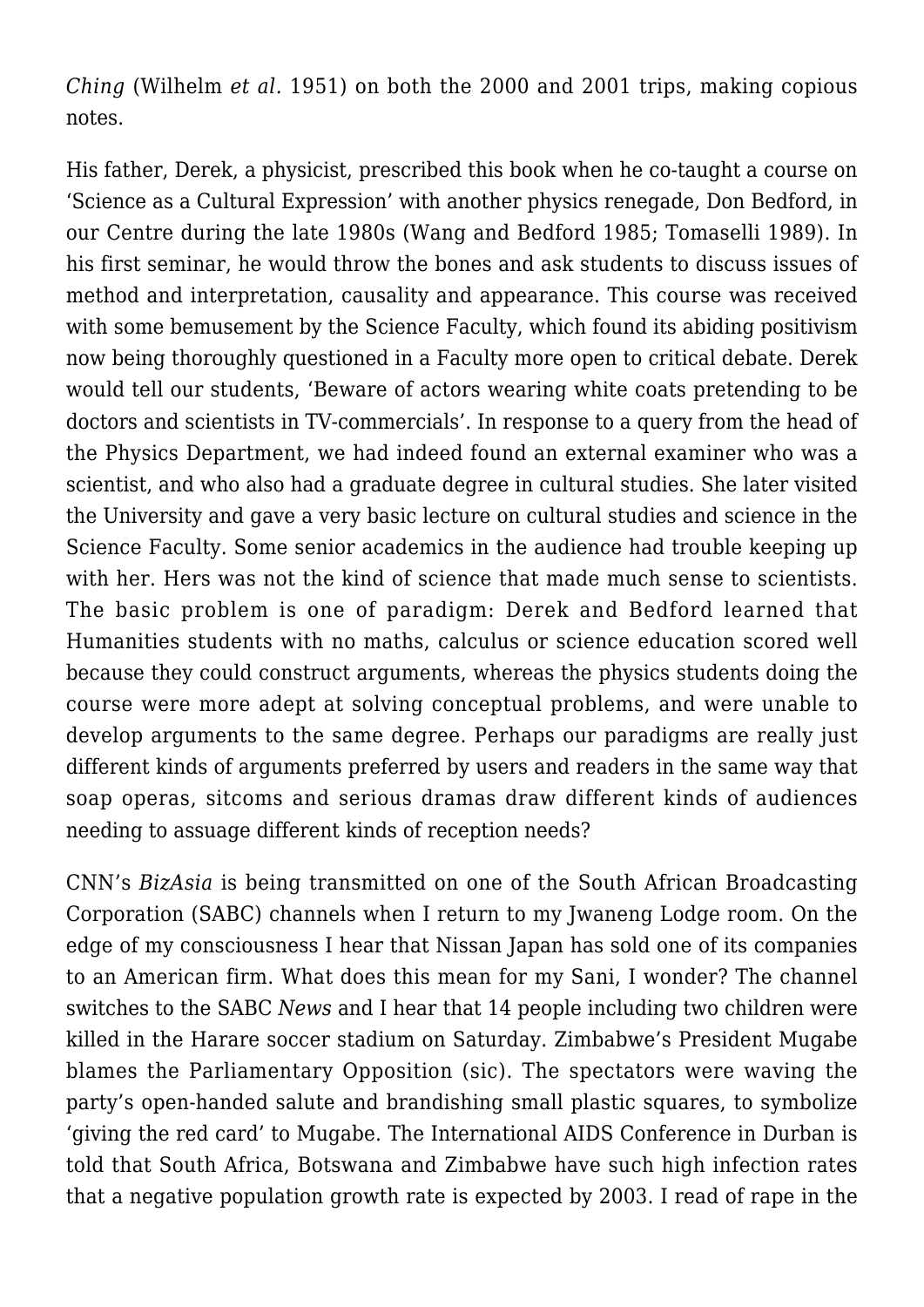Botswana press and I again worry about Caleb and Anthea. The South African President who opened the Conference doubts the link between HIV and AIDS, and his Health Minister still refuses state hospitals anti-retroviral drugs now to be offered at no charge to Third World countries. A German pharmaceutical company makes this offer the day before the opening of the Conference. The Minister questions the company's timing and motivation. Are we now truly stuck in reverse? The President formulated his views on AIDS from the Internet, one of the few outlets where the 'AIDS dissidents' can still get published. We must keep the dialogue open, he argues, Africa is different; AIDS is caused by poverty (is it a Western plot?). He reiterates this in the face of 20 years of unprecedented international empirical research into any virus at any time in history.

African scientists are key contributors to this research. *Thus does an entire government legitimise a debilitating theoreticism*. How many at Ngwatle and Witdraai will die from AIDS, I wonder? No one will ever know, as 'Bushmen' are barely accorded their constitutional rights by the health services of either country. I recharge my electric razor, thinking of the TV-advertising song, 'What did you do with your Philips today?'. Use value is replaced by consumption value. Where and who am I? I grieve for those denied anti-retroviral treatment. I was the 'media expert' who had been tasked by the South African Department of Health to draw up the Guidelines for its national media and educational 'Beyond Awareness' campaign strategy (1996-2000). This was done against sometimes incredible bureaucratic odds, government mismanagement of the pandemic, and opportunistic politicking. 'It belongs in the dustbin', says Mbeki's representative, responding to the 'Durban Declaration' signed by 5,000 scientists asking Mbeki to reconsider government policy on AIDS. He later died from an unspecified ailment, and the press speculated on the cause. The government berated the press for not letting the man die with dignity. When will our government realise that they are now a *government*, not an oppositional liberation movement?

On Wednesday after an all-night stint in the workshop, the two mechanics and the students arrive triumphantly at 4.30 am at the garage manager's small and sparsely furnished house, where we are staying for the night, sleeping on a carpeted floor still wet from a plumbing accident the previous day. His loud music wakes us all at dawn. In his lounge is a Bible studies book, *Witnessing: Turning the world upside down*. Is this the conclusion of our liminal story? Revising this paragraph reminded me of the JFP's insistence that the Bushmen migrated south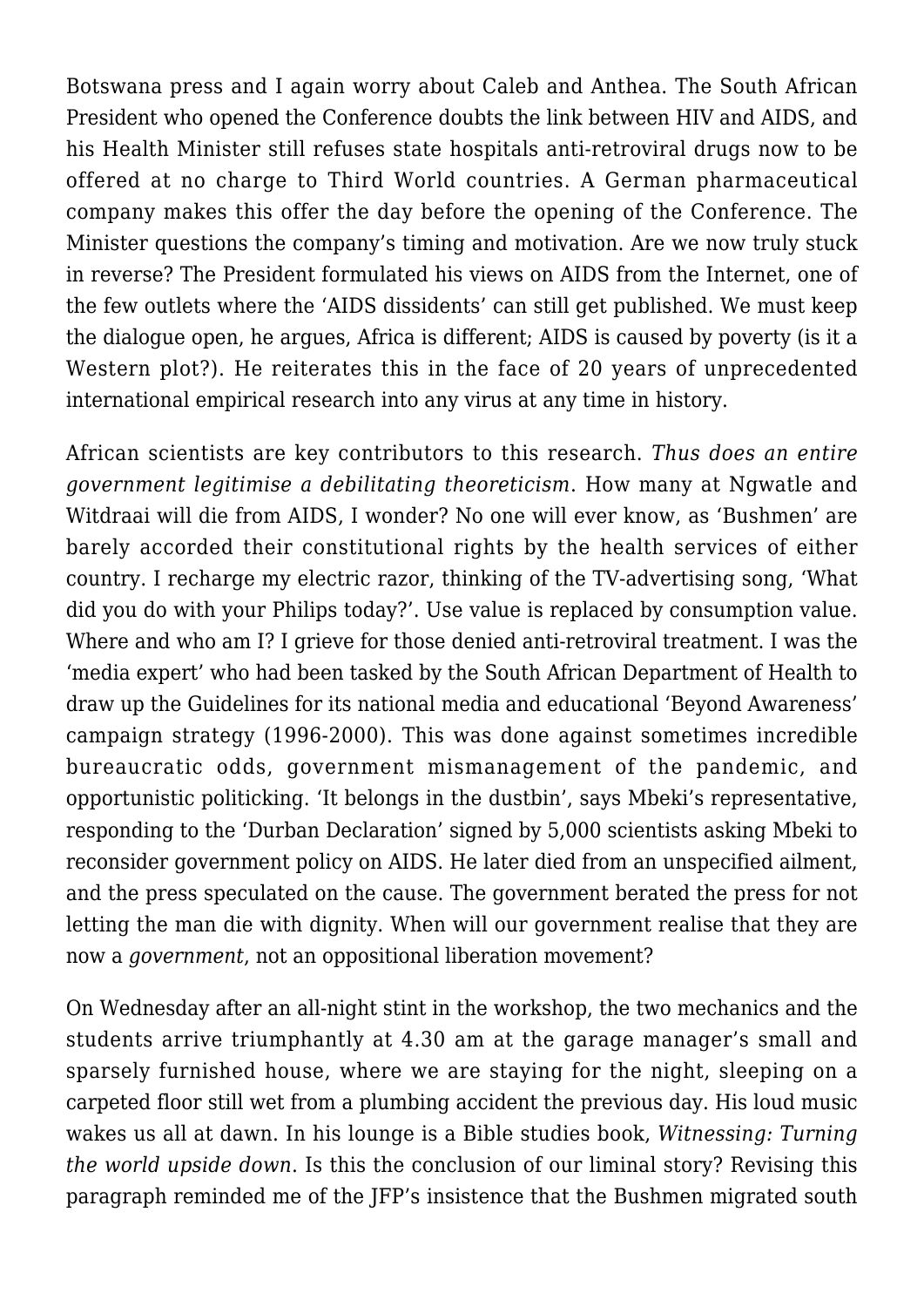from Egypt (cf. Schapera 1930), rather than having migrated from the south through Egypt to India, Polynesia, Australia and North America, as argued in the National Geographic documentary, *A journey of man* (2004).

If this chapter is a theorised view of our stay in Jwaneng, what of our arrival trope in Ngwatle? Will the Sani break down again in the next 600 kms? Jeffrey has in jest invited Wafula to join us to Ngwatle. Gibson had had to return home from Jwaneng, which leaves one space. Wafula comes with us in exchange for food, a sleeping bag, and the ethnographic experience. He later fixes a front shock absorber at the Viljoen crossroads trading store, where workshop facilities are available. Joe Viljoen tells me that he hates Sani's as their wishbones spew up sand all over the engine. I remember, on the 1995 trip, spending an hour dehosing the sand off the top of the engine at his facility, and being astonished that none of it had gotten into the air filter.

### *Getting there*

On finally reaching Ngwatle we realise that massive changes have occurred in but one year in this remote village, and the area as a whole. We learn from Keith Viljoen that there is now a camping site, which he built, at the request of the community. It is one of six in the KD/1 area. On arrival late at night, we are taken to a 'gate guard', who recognises us, and kindly agrees to let us camp where we have always camped, close to the community. The new campsite is at the other end of the Pan, well away from the community, fitted with a *boma* ('enclosure'), shower and drop toilet.

The next day we are greeted by the gate guard who carries a padlocked money box, a book in which to record our stay, and a request for all kinds of payments. This development involves two agencies: SBB, which secured a concession in February 2000 to manage tourism and environment, and the Nqwaa Khobee Xeya Trust. Being short of ready cash, most of it having been used to pay the Lodge and garage in Jwaneng, we ask for leniency at these unexpected payments. We explain that we have come as friends and researchers, not as tourists, and that we also have about 500 items of clothing to distribute in exchange for camping, as well as a new soccer ball. We agree to donate the clothing to the gate guard and her *kgotla* (council), who will be responsible for the distribution.

JFP in 2004 identified Kaaitjie, the previous SBB gate guard, as having 'leadership potential' and had invited her to volunteer to translate religious videos screened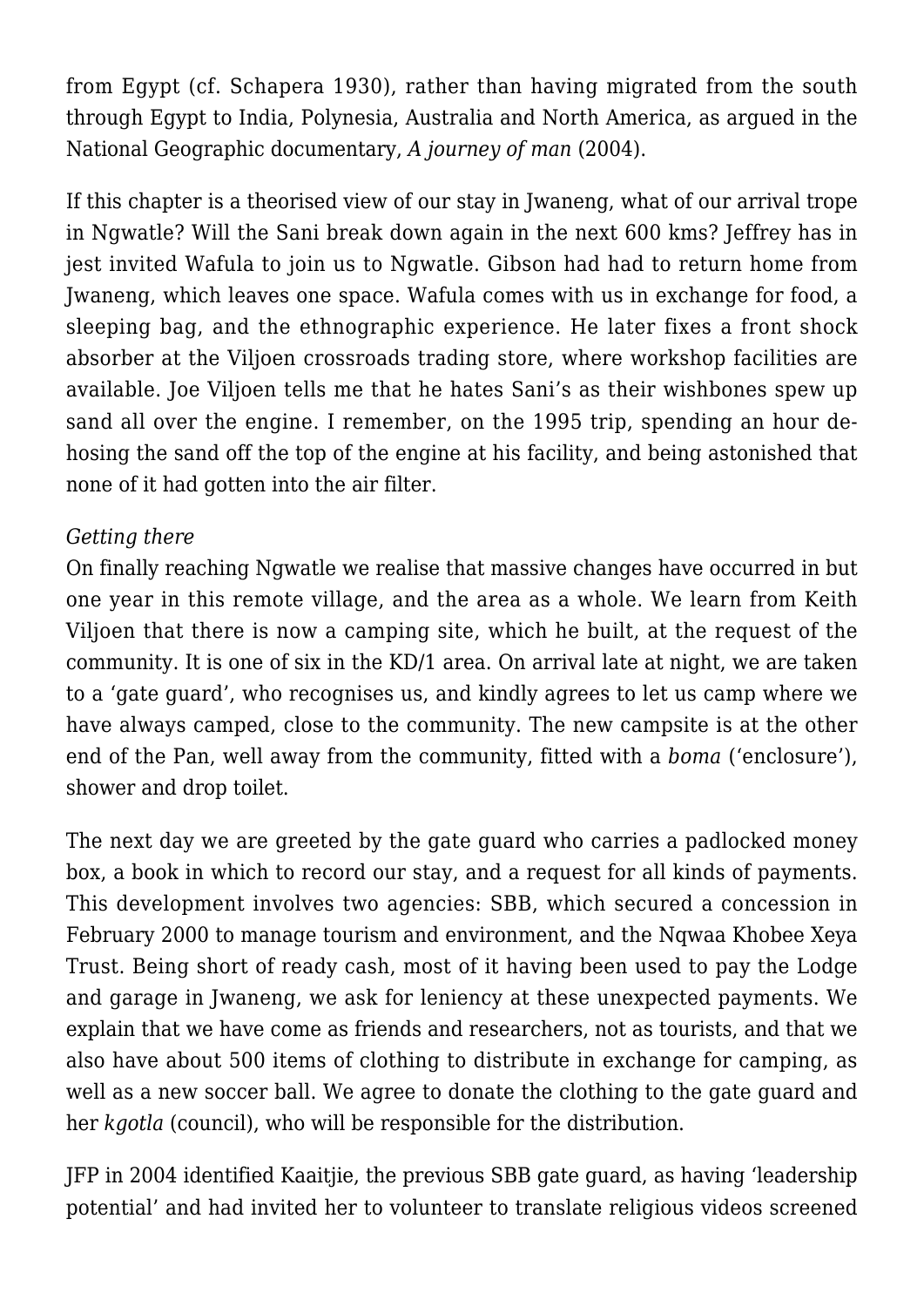at night on the large screen, and to teach Bible studies to the pre-primary school children. The missionaries are keen to foster an alcohol-free and moral environment. After a hot day at Masetleng Pan with Kort-Jan and Johannes, videoing yet more footage with Matt, we go to the Ngwatle drinking place. The *shebeen* queen is none other than the self-same irrepressible Kaaitjie, who conducts business from her hut, with the walls adorned with large religious pictures overlooking her double bed. Mary comments tongue-in-cheek, 'The alcohol and the spiritual life are one and the same. All leads to enlightenment'. The contradictions are many and wonderful. I reflect. Kaaitiie certainly is ahead of the rest when it comes to seizing her opportunities.

### *Abstracting one week in Jwaneng*

Where is the (reading/textual) pleasure in our experience? I stand accused by some of my colleagues of caricaturing literary studies, and I am informed that some of my writing on the state of the discipline of communication in South Africa, in which my colleagues and I have questioned the appropriation of communication studies into the Post-LitCrit paradigm, is causing some consternation. Of course, I told them that this is a global debate (cf. Windschuttle 1997; Hartley 1999), which is only now finding its feet here. They were unimpressed.

I remind myself that I am an African in Africa studying Africa and Africans. As Ian Player, the renowned conservationist, told Malcolm Draper and I in 1999: 'A wilderness experience is an inner and outer enlightenment of man's position in the world'. Unless I understand this multiple location of identity, place and space, I cannot really understand the significance of our week in Jwaneng and the many weeks spent with different communities in different parts of the Kalahari Desert. The periphery (e.g. Jwaneng), as Stanton (2000) implies, often offers the empirical fodder to the theory developed at the centre, where the source of this theory is often erased in its subsequent appropriations, abstractions and rearticulations. However, we still have to get to the edge of the periphery, Hukuntsi, before we can return to the centre (Durban and its links to First and Second World scholarship) and write up further articles. It is in this transition that the voices in the field are abstracted into theories at the metropole. The concrete quotidian orality of the San is developed into the theory, which now silences the very people/informants whose knowledge, information and voices provide the raw data for the finished product. Those 'there' write up the concrete experiences of their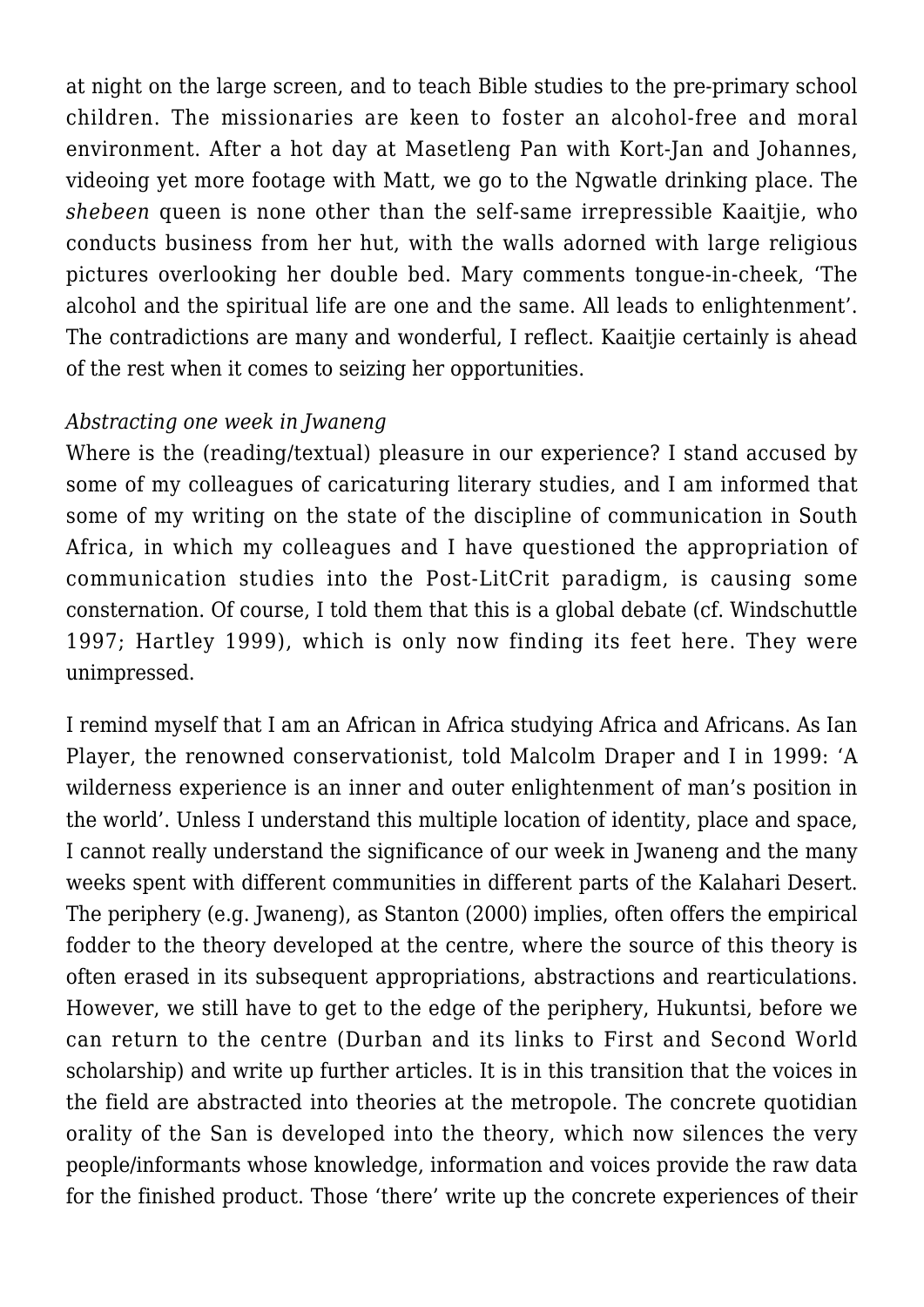subjects 'here'; while those 'here' don't always appreciate that for those 'there', their conceptual questions may have moved in different directions to simply writing about a single concrete issue, people or activity. Thus, for them 'here', the published works seem not to embody their contributions accurately, understandably, or even visibly. They are thus deeply disappointed and become antagonistic towards academics whom they thought were 'on their side'; perhaps working on their behalf, and who may have been seen to have become an extension of the observed's community. The researchers, however, know that theirs is a temporary sojourn, geared to achieving aims not necessarily consonant with their subjects' expectations. Blaming one academic blames all for any and all misfortunes experienced by our sources.

Observers (academics, filmmakers, journalists) live in trajectories of mobility, change and difference, while those they observe, film or write about – the 'natives' – are more easily identifiable because they are relatively immobile and therefore knowable and reproducible in all kinds of texts. Local cultural knowledge can be understood by readers, as books (and films) which are meant to be read *beyond* the cultures in which the author is located or about which s/he is writing. This is another transaction that further distances observers from observed. Writers and academics live between 'here' and 'there' – where travelling becomes a mode of dwelling between themselves as observers and the subjects who are observed and who are relatively static. When researchers return home, they do so with new knowledge that is valorised in the academy and the multinational publishing industry which is subsidized by it.**[lv]**

# *Remodelling the Cultural Studies 4X4*

*The Hilux driver is very proud that he is tough enough to take the rough with the smooth (smooth?!) … he is less proud however, and never lets on, about the kidney belt in the cubby hole and silent wish for a Defender that is half as reliable.*

(*The psyche of 4X4 drivers*)

In some ways, cultural studies may have partly become the discipline in which a discursive struggle over who generates the most quotable quotes predominates. In analogous terms, the conspicuous consumption of top-of-the line 4X4s – which are often less reliable than their cheaper competitors – is more important than the ability of these vehicles to get their wheels and chasses dirty. The little homilies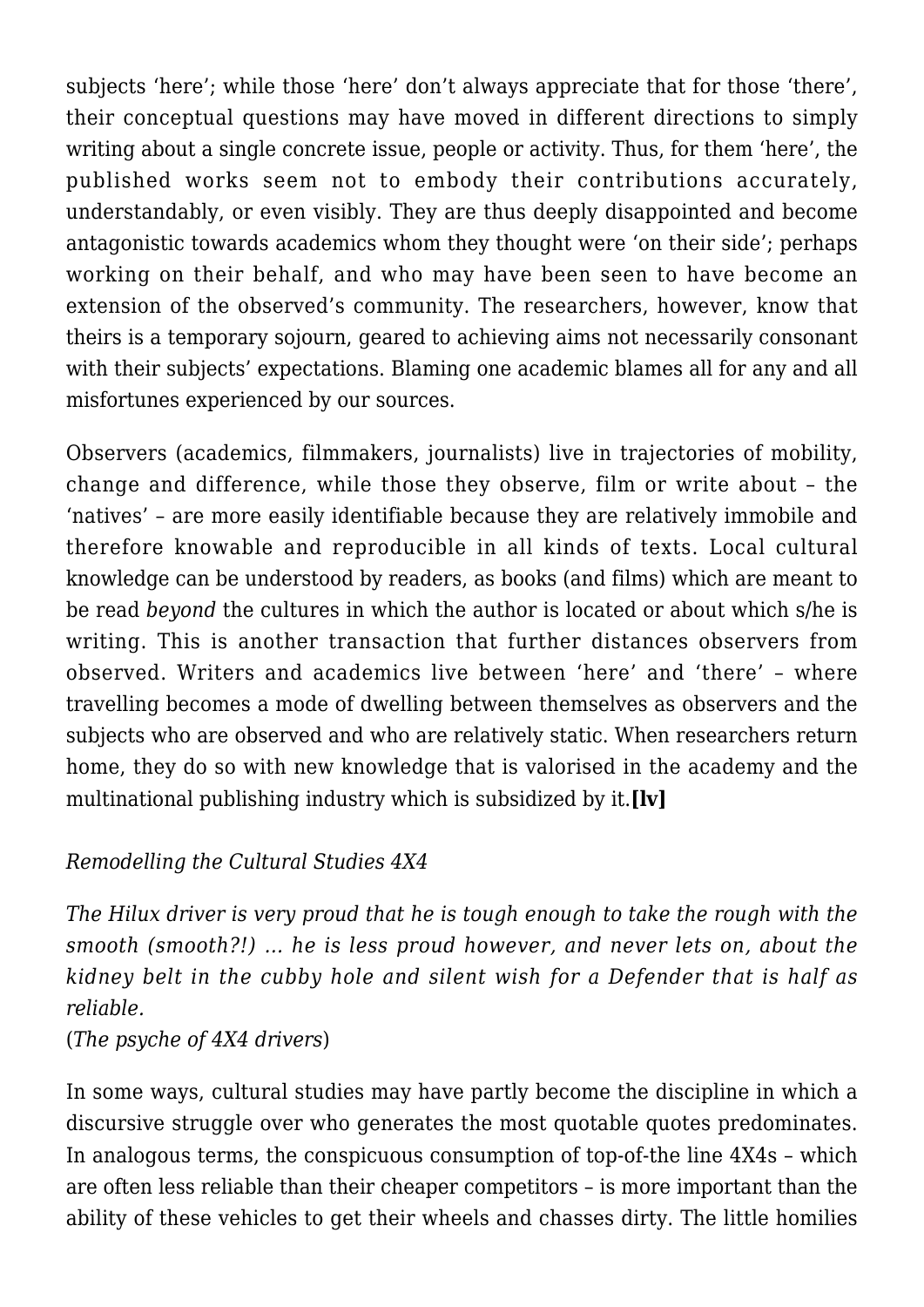of cultural studies' good sense offered *ad infinitum* by a growing cadre of authors are shown to be sometimes seriously deficient in the empirical testing and application (Tomaselli 1998). Similarly, other than the Hilux, off-road vehicles are sold more by their slick advertising images than by any actual owner need for the vehicle.

Theories, like luxury 4X4s, often bracket out the mess, smells and contradictions of everyday life and struggle. Theories sometimes eliminate the notion that some people are simply not coping, and are committing slow communal suicide, as is the case with the 'traditional bushmen' at Witdraai. Concentration on one variable or topic only, such as tracking, language, or lineage, forgets the conditions under which people live – and which they want publicized and resolved. Academics can be single-minded about their often paradigmatically narrow objectives.

Inopportune development strategies and lack of training on how to manage both small and large sums of money cover up a litany of serious health, psychological and developmental failures. The question often asked by our informants is just who is benefiting from the development-NGOs. The answer is usually implied in this rhetorical question: NGOs often seem to service their own needs first before any significant trickling down reaches those most in need. Our informants themselves complain that the NGOs seem to think that they 'own' the bushmen, and that they should necessarily act as intermediaries between observers and observed, between tourism capital and the objects of their gaze, and between businesspeople and communities. 'What about personal choice?', asked Belinda Kruiper.

It takes a car to get to the Witdraai *Tentepark*, but a 4X4 to get to their impermanent village on the other side of the dune (unless one is walking). It takes a lot more resolve to exit the farm, having to fend off intoxicated individuals at the gate, begging us for food, money, and telling us their hard luck stories, parading their children for effect, and blaming us for everything that went wrong in their lives. Staying at the Witdraai camp in 2001 was an act of will, not an accident, though we were well looked after by Abraham Meintjies, who seemed to be working on his own to keep the tent park going. He told us in 2001 that he asked the community not to visit us; we suspected that he was trying to conceal their alcoholism. Caleb and Darryn realised that the elaborated friendliness and story being told to them by an old woman, was nothing more than a ploy to extract further payment from them. Meintjies tells us that the 'traditional' ≠Khomani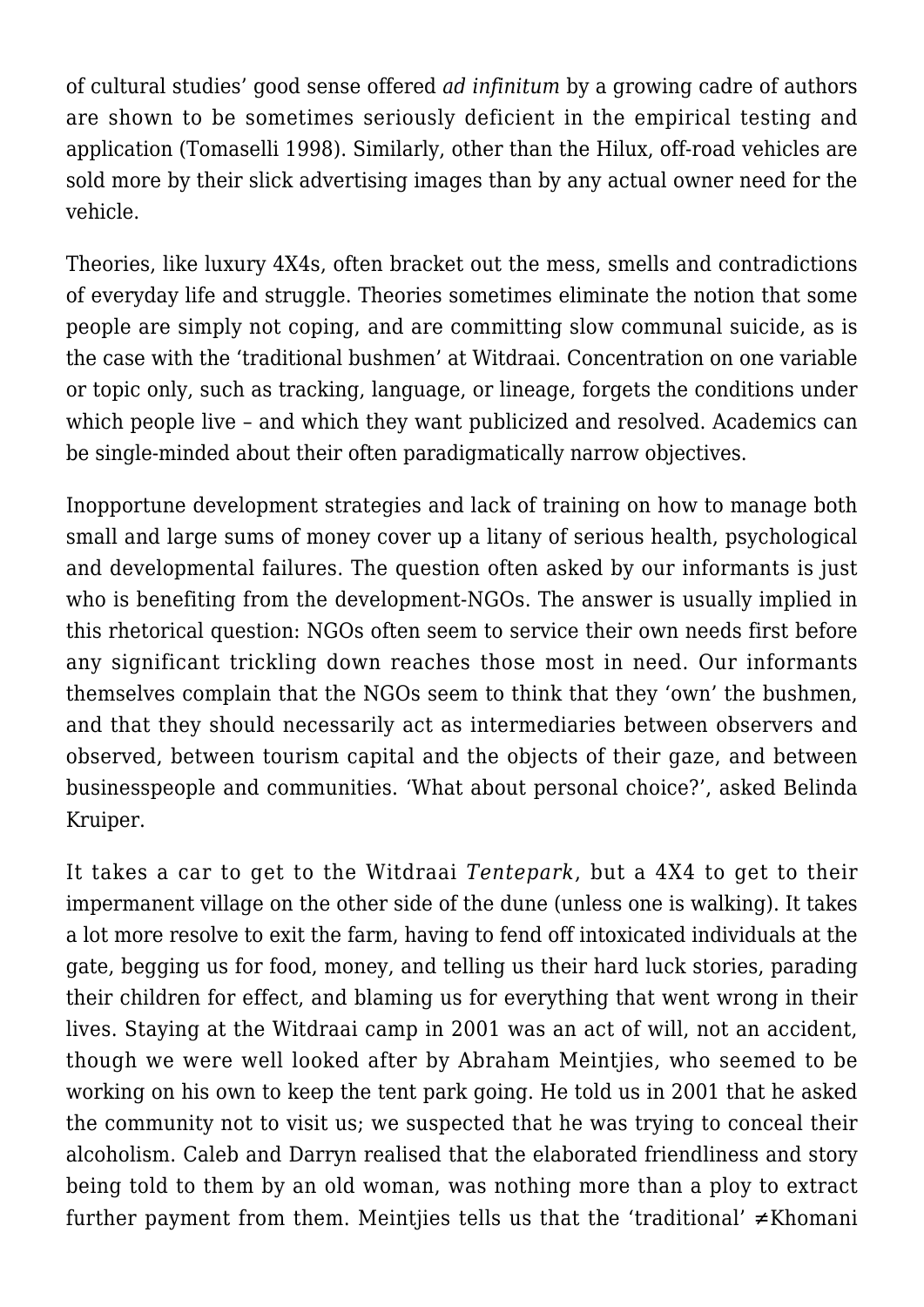want to keep their old ways, that the only places of employment for the traditional ≠Khomani are at the Witdraai cultural village, Kagga Kamma, and Mabilengwe. That's why cultural tourism is so important for them.**[lvi]** Is this the new nomadism? Instead of hunting and gathering in wide open spaces, the traditional ≠Khomani travelled between cultural villages/tourist sites in the western and Northern Cape, the Northern Province and, until a labour dispute, in Namibia. This economic principle aimed at maintaining language,**[lvii]** culture and traditions, however, fails to take cognisance of other factors, such as incest. Dawid Kruiper insists that the traditionals only marry within the clan. Models of cultural tourism, like most academic models, simply do not take these and other factors like communal alcoholism, communal psychology, and historical circumstances into account.

Conversely, accidental circumstances such as in Jwaneng provided us unanticipated empirical opportunities to write theorised diaries of sorts – not easily possible in the increasingly commodified practices, output orientations and top-heavy bureaucracies that universities have become – especially in South Africa. We need to make cultural studies subversive again, just as Starfield and her colleagues have done. Is it not coincidental that Vista University where she worked was merged with others in post-apartheid educational restructuring? The radical origin of cultural studies in Birmingham during the 1950s was an attempt to recover democracy through critical engagement of articulations of socialism, critiques of power relations, and via a critical rereading of social, anthropological and political theories (Johnson 1981; Hall 1981). There is nothing better than experiencing a few days of hardship in the field to ensure that cultural studies does not absorb the fundamental stasis associated with any form of ideology, paradigm fundamentalism or assumptions about just what is 'popular', or the conditions under which people assigned to this category have to do to survive. Writing critically about arrival tropes and other experiences should be just one way of linking practice to theory and back again. Having to deal with morose students who refuse to put up tents in the middle of the night (preferring the local pub) because they are jaded by but one week's camping and travelling, is methodologically instructive indeed.

In short, cultural studies should provide ways of analysing power, text-context relationships and media-society relations, and engaging these for democratic outcomes. The power brought by the SBB Land Cruisers and their hunting guns to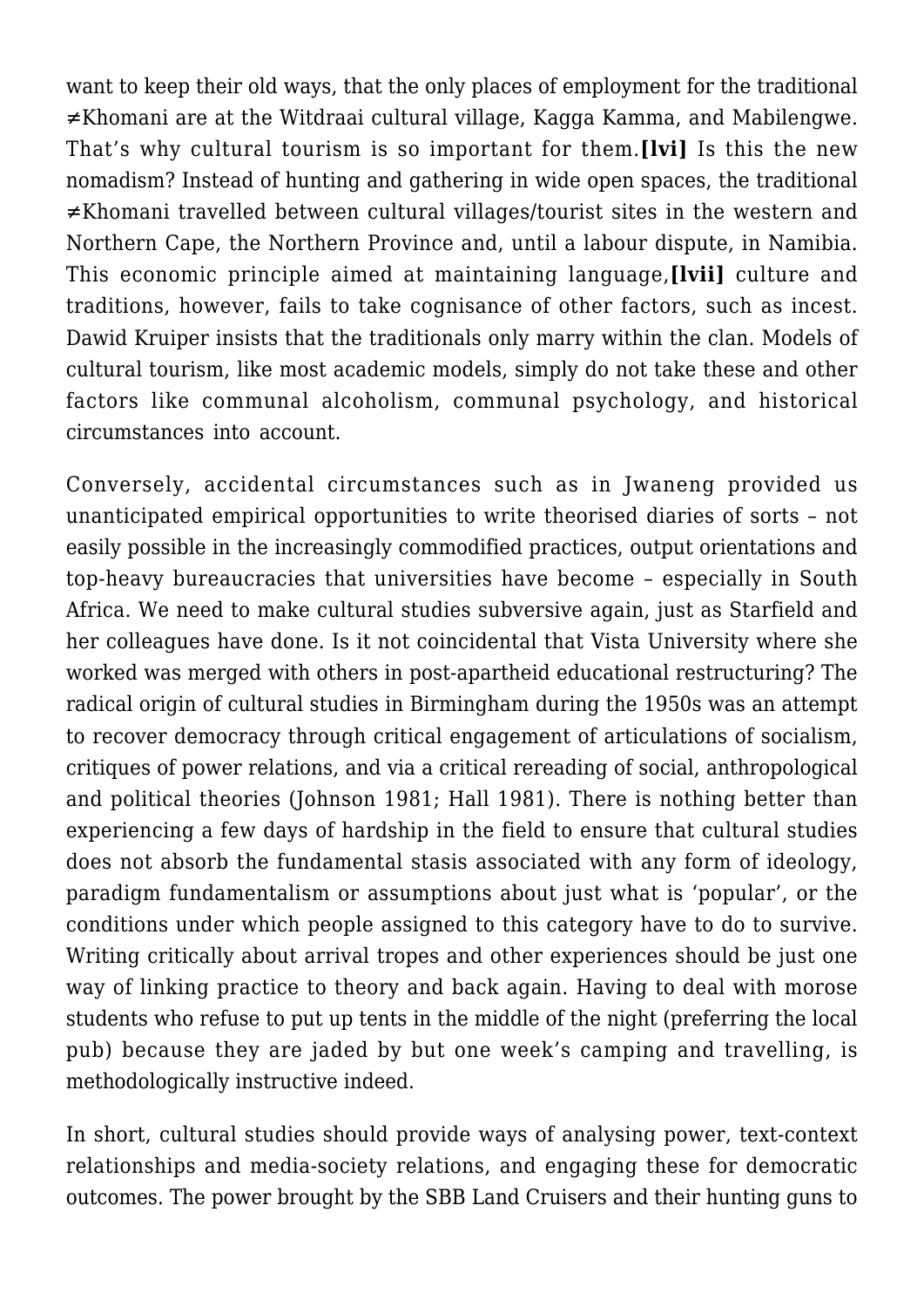the KD/1 area is just one example of how a fundamental change in political economy can occur almost overnight. New sets of relationships are thus generated, resulting in both anticipated and unanticipated effects. The growing plethora of academics, filmmakers, missionaries, NGOs and other agencies all involved in the KD/1 area (and the Kalahari generally) adds to the complexity and the confusing noise. Where once a small floating community like at Ngwatle coped irrespective of these outsiders, now it has to negotiate with them, almost on a daily basis. Books like this one additionally place them inexorably within international networks of discussion and debate. Power, and those who now have it, is visible where it was previously invisible, where it was working quietly within community networks mostly beyond the view of development agencies, filmmakers and academics.

The power relationships at Ngwatle have been fundamentally altered, not only in terms of community-SBB relations, but also internally. Those employed by SBB are the new power brokers, they controlled the 'roger roger machine' (one of three SBB-supplied two-way radios previously managed by the gate guard in each of the three villages). The gate guards largely decided on how incoming donations to the community would be distributed.

Jeffrey and I immediately notice, on the day following our arrival in July 2000, that the community is better dressed than before. Clearly, more regular resources are now coming into the community as a result of the SBB-presence. A number of people led by Miriam approach us independently to request a different distribution procedure with regard to the clothes, which we offer to hand over to the gate guard for allocation within the community. Past experience has suggested to them that donations tended to be rather narrowly distributed. Four hours of very difficult negotiations on how to allocate the clothes ensue. A Hukuntsi man who also worked for the Council, and who owned the only *spaza* (informal shop) in the area, assists. He is visiting us as he had found one of my two spare wheels, which unbeknown to us had come off my Sani as we bounced over the track between Hukuntsi and Ngwatle the night before. (We later discovered that we had also lost two gas containers and a 25 litre water bowser, which we found the next day when retracing our route). We set up an *ad hoc* distribution committee consisting of the Council worker, the gate guard and Pedris to distribute the clothes on an equal basis to each of the thirty families. The entire community turns out to receive the clothing. Even with this care in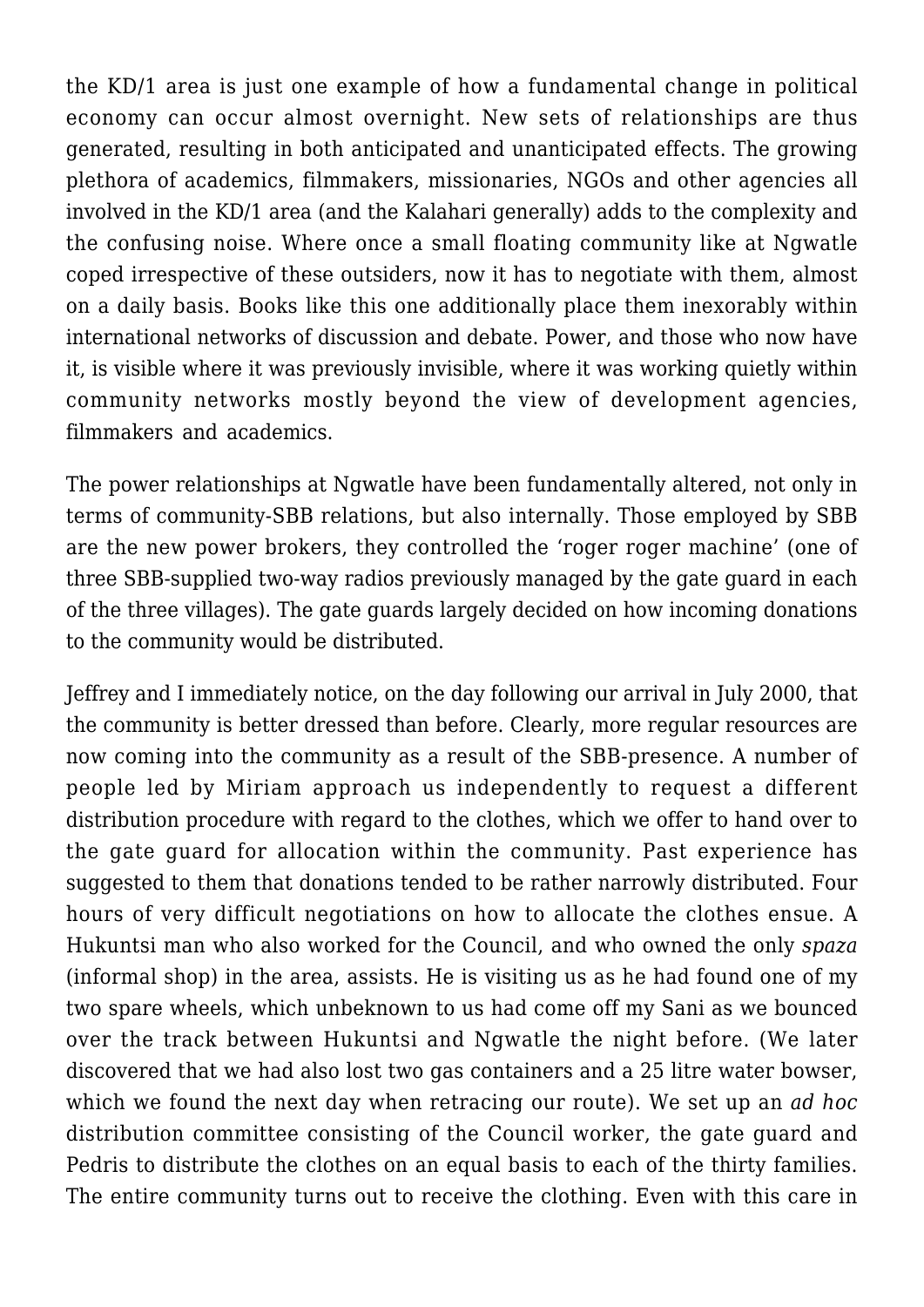devising a fair distribution mechanism, the gate guard manages to play both distribution committee member and recipient. Having outmanoeuvred our distributive mechanism, however, the committee is challenged by the other recipients who realise that they are again being disadvantaged. The recipients of handouts do have power and use it when necessary (cf. Katz *et al*. 1997: 147-52). Indeed, Kaaitjie told me in 2004 that she owns a 4X4. Why does she position herself so prominently for handouts we wondered? A few days after the 2004 distribution, we noticed that she was wearing clothes given to other people.

In 2002, we were told that although the community was happy with the distribution mechanism, the remaining problem was that the community did not share. It had been agreed that family recipients of randomly handed out items would trade with each other after the donation: families with children would swap with recipients who had received children's' clothing for example. This did not happen – everyone hoarded what he or she got, irrespective of its utility. Thus does another myth disintegrate about the Bushmen and sharing. In 2003, we modified the distribution by separating out the boys and girls, men's and women's clothes for distribution to individuals rather than families. Everyone got something, except those who arrived late. A nurse in the mobile clinic stopped to find out where all his patients went, and he told us that we were 'empowering the people with cash', on observing our purchase of crafts from the community. A small group of enterprising men were rapidly sewing a waistcoat as the transactions occurred. They sold it to one of our party. In 2004, we separated the men, women and children, and allocated clothes directly to each based on size and gender. Because of this transaction, the community permitted us to camp free of charge.

How can power relationships be negotiated to the benefit of all parties in the encounter? This is one of many difficult, uneasy and unclear questions we kept asking ourselves. Perhaps cultural studies scholars should ask them more often than they do. In writing this chapter Waldron constantly – and correctly – challenged us on our motivations, objectives and imperatives. The people of Ngwatle asked him about us. We asked the Ngwatle community about SBB. We wondered to whom Waldron held himself accountable – his relationship with the community is based on a deep friendship with specific individuals; our relationship with Ngwatle is less clear.**[lviii]** In 2001, there were far more cattle than ever before – a clear indicator of a shifting economy- brought by the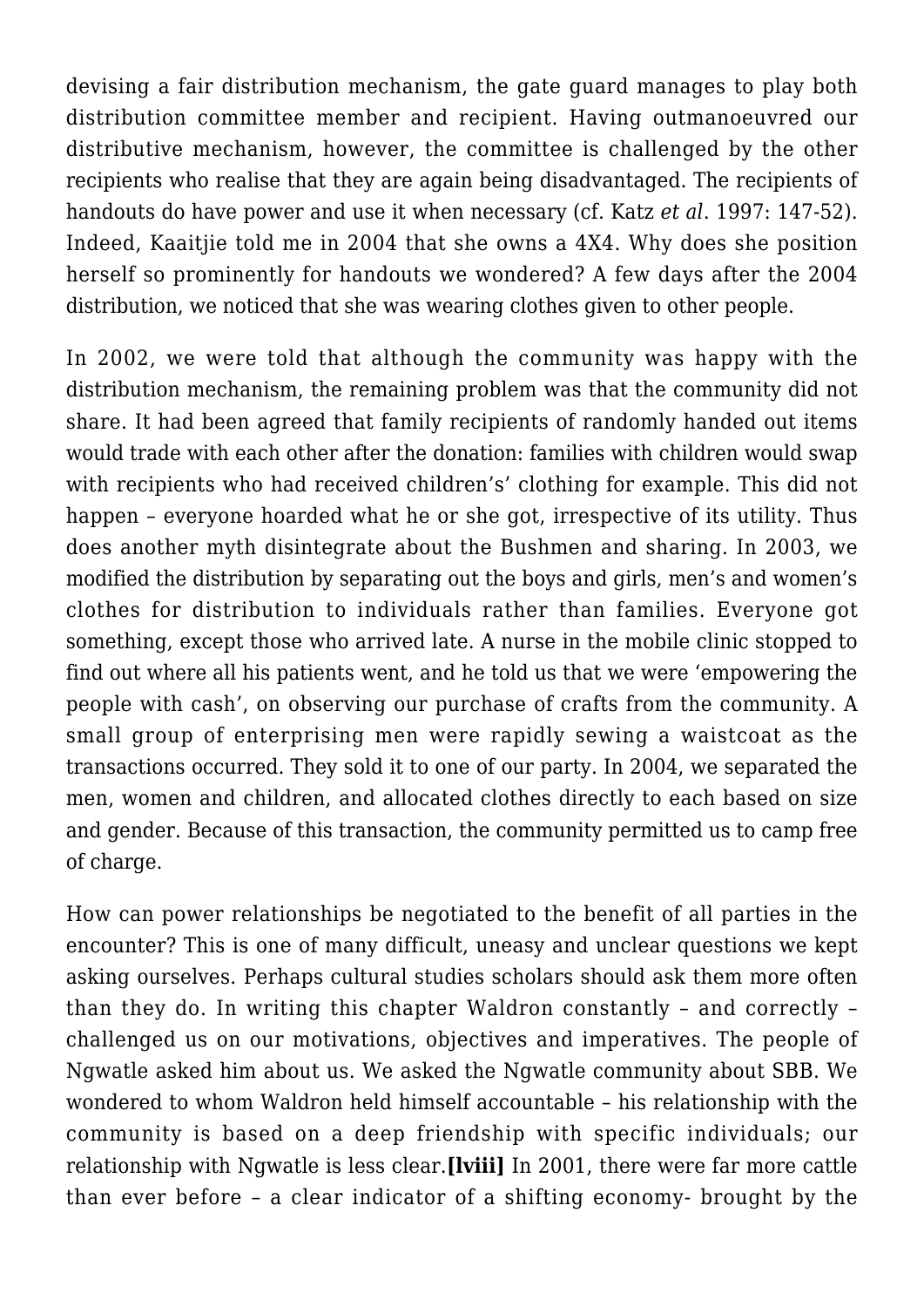Kgalgadi incomers, who we were told were using all kinds of parasitic strategies to exploit the donor sympathy for the Bushmen, in attempts to find grazing and water for their cattle. Afrikaans was in decline as Petrus had died prior to our 1996 trip, and Tswana and other dialects were now displacing !Kung and Afrikaans. (In 2003, the incomers had gone, the drought having driven them elsewhere.) Miriam was looking for a better place for her daughter. Charlize had been her friend, now a memory, and a link to an assumed better life,**[lix]** notwithstanding South Africa's huge poverty levels. Analysis of structure reveals these kinds of processes; analysis of culture and communication identifies the angst experienced in negotiating structures beyond one's control. The deep Bushmen identity identified by Anthea, Jeffery and Gibson from their previous trips in 1999 and 2000 was already under threat barely a year later. The !Xoo men were drunker than usual for longer than usual, they were openly pejorative of the Kgalagadi *inkomers*, and they were much more open with us than during any previous visit. The Kgalagadi and their cows were largely gone after 2002, and the drinking was less evident, but we did find the local shebeen a hive of industry (crafts making, drinking, etc.). In 2001, we were indeed 'friends' and not merely and only a resource, though at the start of our 2002 visit, we were again viewed primarily as a resource. This changed dramatically however when Charlize performed a fire dance, derived from aboriginals in Australia. We were still 'friends' who could be trusted with information not previously made known to us, told to us on our travels to and through the hunting grounds, and afterwards more directly by the Kaptein himself. Ngwatle, not having a clear status, does not have a clinic, a primary school, or a sense of permanency. But also, they do not beg, tell us in drunken states of their hard luck stories, take without giving, or blame us for their predicament. Unlike with the Kruipers, exchange relationships are clear and consistent. In 2004, for example, some of the men offered to trade their spears for shoes that we had brought with us, but had not distributed because of the dissension being caused.

The variety of NGOs working on San issues from Cape Town to Windhoek, have varying and often difficult relationships with the communities with which they are working. 'Where are the benefits (from the work of these agencies)?' is a frequently heard question, asked by our Northern Cape sources. Malnutrition continues, dependency deepens; no one cares for the old and for those in ill health. Carter's provocative question is: '… show me one hole dug in the ground by an NGO?' Both Lodge managers told of what they considered to be potentially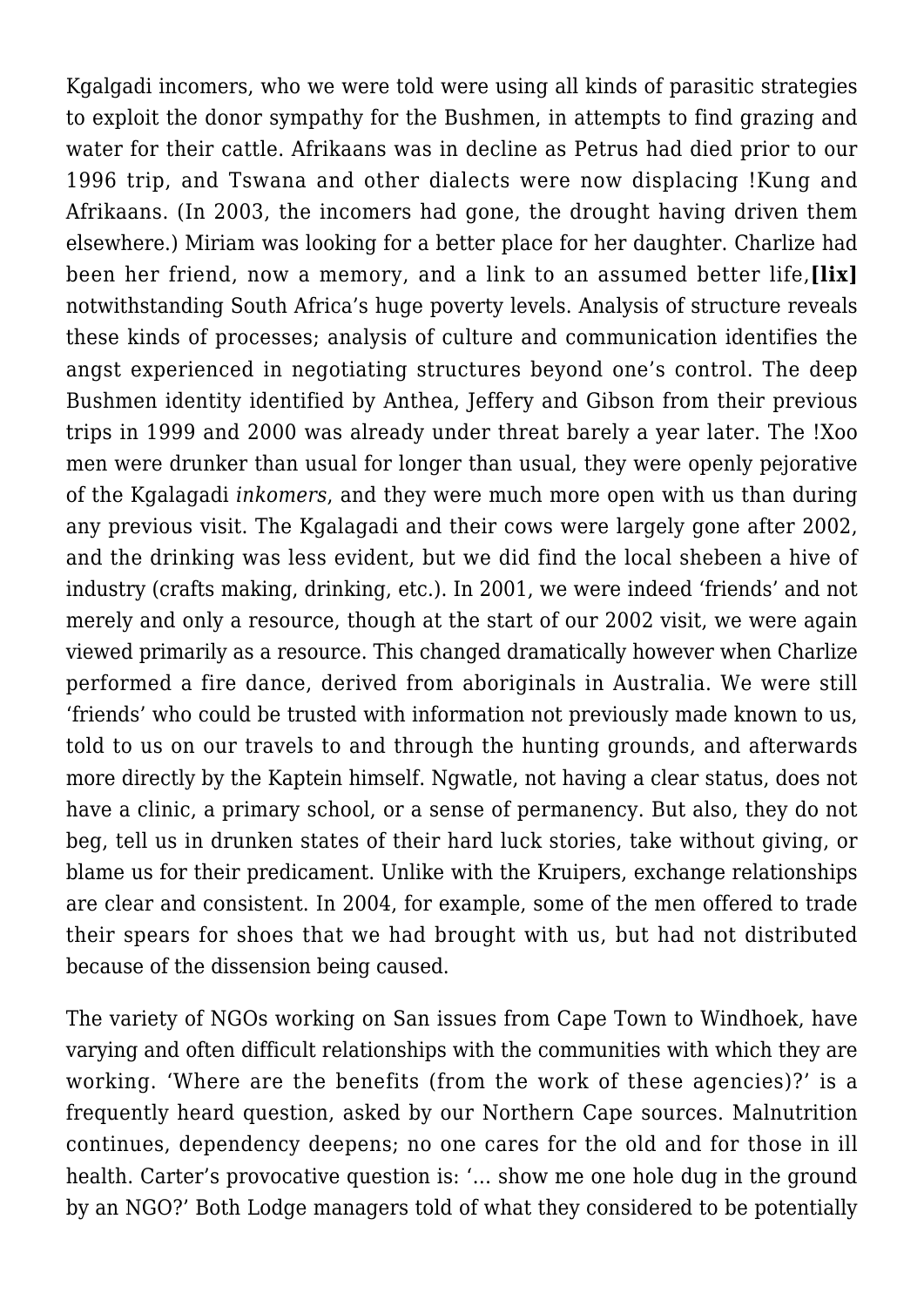workable joint business proposals, allegedly shot down without thought by SASI, Land Affairs and their consultants. At Witdraai, the Lodge could have been a key player in employment and development. Yet development proposals aimed at empowering both the Lodge and the ≠Khomani, we are told, failed to receive sympathetic hearings from those who have influence over the ≠Khomani. Every developmental mistake, described in hundreds of thousands of pages of academic literature drawing on experiences across the globe, are seemingly squandered by agencies which, while claiming to represent the beneficiaries, allegedly fail to spend any real time with them, preferring the luxury of the Lodge. These are all allegations made by a variety of sources, both ≠Khomani and other, and ironically, it was the Lodge managers, who would have derived the most financial benefit, who pointed this out to us. Time, input-output, outcomes, are the problems. 'There's no hanging out', as Belinda Kruiper might say. This is just too costly, and bookkeepers don't understand it.

For researchers to negotiate all these – sometimes competing and antagonistic – networks is difficult enough, as John Marshall discovered after 45 years of work amongst the Ju/'hoansi in Namibia (Barnard 1996; see also Biesele and Hitchcock 1999). Trying to unravel the power relations that underpin interactions between all these agencies, individuals within agencies, fieldworkers, consultants, advisors, state agencies and all manner of academics, is a task of extraordinary complexity – but a very necessary one.

Some CCMS-colleagues in July 2004, who had not met the JFP-missionaries, were dismissive. Charlize, Mary and I, however, saw the missionaries' presence (and sophisticated video equipment) as an opportunity to show our Ngwatle videos on the big screen, to a much larger audience than was otherwise feasible. We hoped that the missionaries might have also learned something about the personalities that they were trying to influence. We had wanted Miriam's family and her toddler, Patience, to see her on screen, and to take heart and strength from their own way of life, their own spirituality, and their own deep sense of identity linked as it is to the place of Ngwatle, as recorded in '*I am, You are?*' (Sætre 2003). We realised that JFP, with its projected three visits per year, might provide some continuity, further resources and some protection from resettlement. We also know that local individuals seize their opportunities when they come. Missionaries are not that different from development workers; they both largely apply top-down strategies and externally derived solutions. Their supposed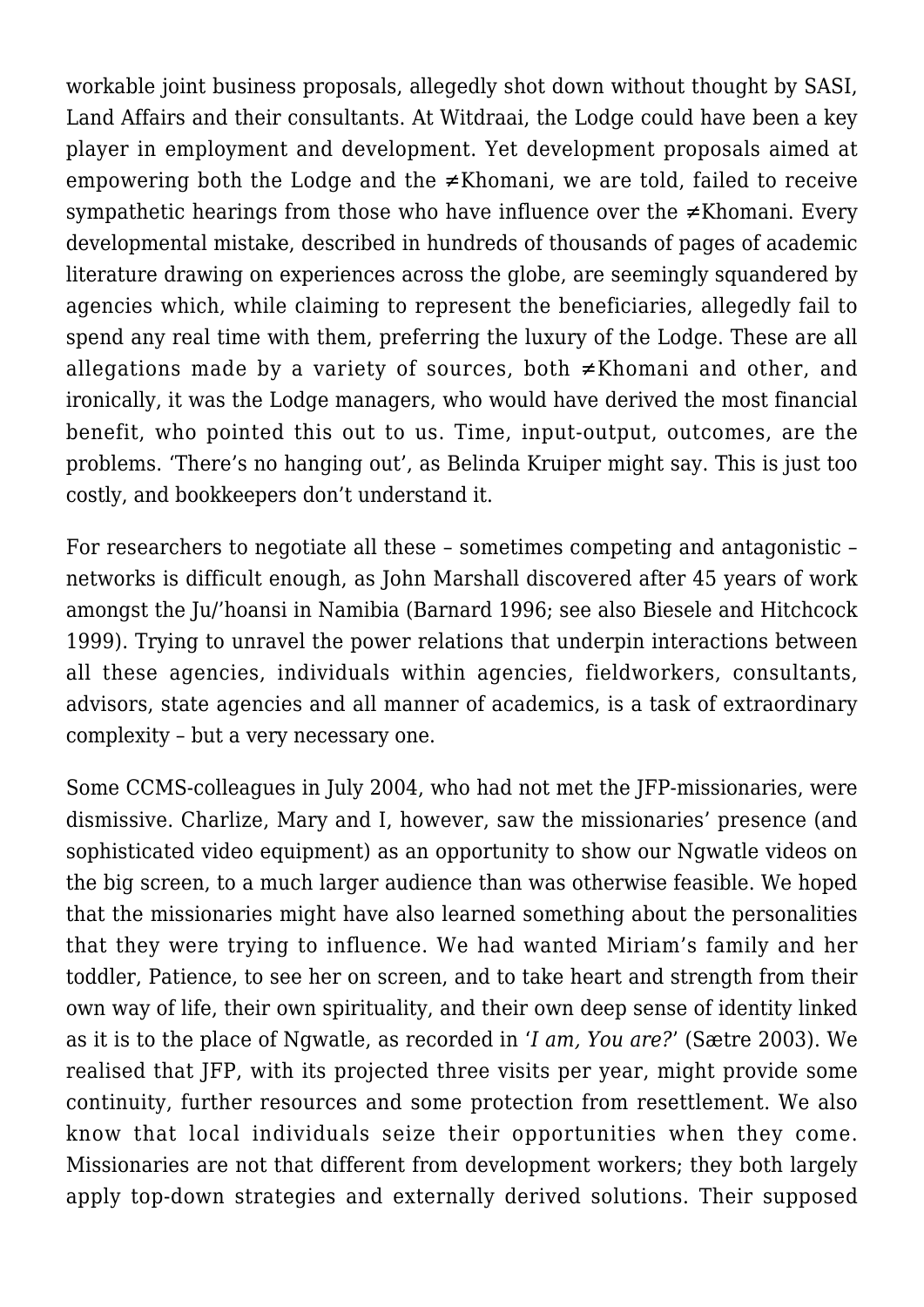beneficiaries know this and act accordingly. Just think of Kaaitjie's entrepreneurial flare. She milks each and every opportunity for her personal benefit, thereby rendering services to the community, which no one else does.

The next chapter continues this story.

# *NOTES*

[i] Charlize is known at Ngwatle and in some published works as 'Catherine', her original first name. She added Charlize by deed of poll in 2002, and now prefers this name.

[ii] On our return two weeks later, grandmother asked Charlize how she had fared. Charlize replied that going to the toilet was a complicated business: one walks roughly a hundred meters from the camp, preferably unsighted at night. Using the lantern for light, you clear the sand to remove scorpions and you check for the odd snake. Then dig a hole. Care is required: 'Going to the same place twice can get quite messy'. In July 2002, Mary Lange once returned to camp complaining that she had 'lost her tree' – the one with her makeshift lavatory seat hidden behind it. She was concerned that someone might have been watching her and stolen it. She found it later where she had originally put it. In 2004, the missionaries showed us a patented fold-up chair with a hole in the middle called a 'Super Duper Pooper'. As for the snakes, well, when we struck the tents we found that Charlize and the three female students had been sleeping on top of a partially hibernating baby puff adder. Some children immediately killed the snake, while we watched with paralysed bemusement.

[iii] Boreholes were sunk in 2001, but neither a pump nor piping was provided at Ngwatle. In 2003, we learned from the villagers that the two boreholes sunk in 2002 near Ngwatle, were not for people, but for animals. The act of withholding water becomes a form of social control.

[iv] For a discussion of a different kind of academic celebrity, see Lewis (2001).

[v] During the early 1990s, some US- and UK-visitors to Durban wanted to participate in the thrill and romance of anti-apartheid revolution. They were disbelieving that going underground for a few hours was inadvisable. On occasion when visits to war zones found our party in the middle of conflict, they became extremely angry at being put in danger, notwithstanding their incessant nagging to actually visit these locations. We quickly learned that revolution for such tourists was understood in terms of some kind of sanitised text, and not as a dangerous, bloody and disturbing reality with real life-and-death consequences.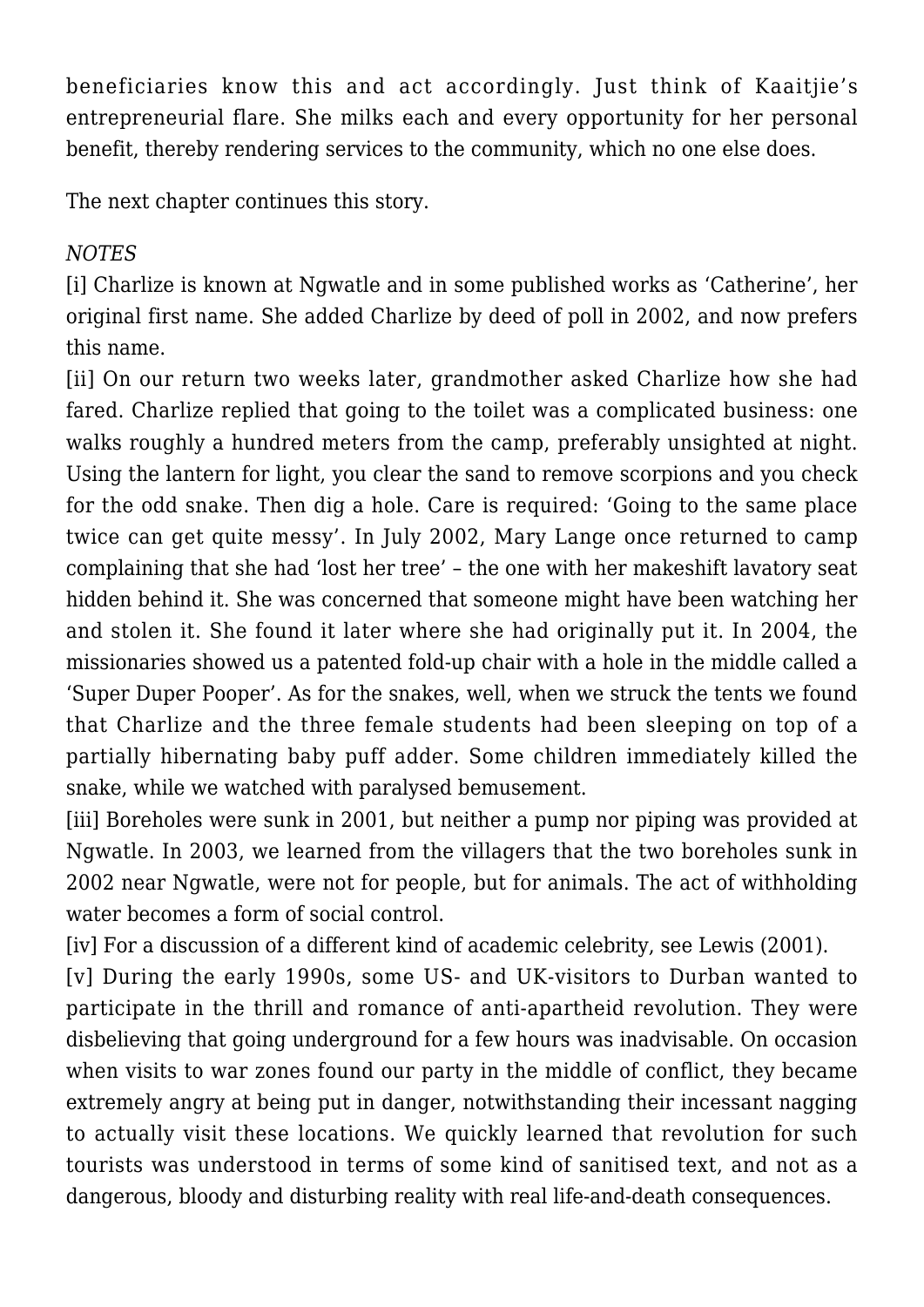[vi] Donkey carts are made from the back wheel axels of scrapped *bakkies* (small trucks). They are used all over Africa, even on main roads. Carts drawn by two donkeys are called 2X4s and those with four donkeys are 4X4s.

[vii] *Cultural Studies – Critical Methodologies* is a peer review, interdisciplinary journal devoted to analysis of the relationship between cultural studies, cultural critique, and interpretative, methodological inquiry.

[viii] When proofreading a chapter on the political economy of the South African film industry, my co-author and I picked up another version of this kind of linguistic/stylistic/cultural imperialism. Where we had cited *The Sunday Times* (a Johannesburg paper), the book's US editor had fastidiously inserted 'New York' for 'Sunday'. Such is the parochialism of the publishing industry: clearly records in the Third World were thought not to exist by this editor.

[ix] Debswana is a joint venture between De Beers and the government of Botswana.

[x] Castle Lager is brewed by South African Breweries (SAB), which in 1998 became the world's fourth largest brewer, and number two in 2002, after it bought Millers in the USA. The Botswana beer is 'St Louis'.

[xi] Botswanans, we think, tend to be very aloof. The difference in attitude between the Botswanan and the South African border passport officers is a point of discussion every time we cross over to Botswana.

[xii] The site is serviced by running water and a flushing toilet drawn from a large tank next to the village, 300 meters from the campsite. The heating is obtained by means of a 'donkey', a 44-gallon drum fitted with plumbing, and heated by a fire from underneath. It only provides hot water if the fire is continuously maintained. In 2002, the lavatory bowl had been stolen, but was replaced in 2003, when two grass huts were also built. In 2003, the site was advertised at the entrance to Erin, by a makeshift yellow and black road sign, with a cell phone number. The site is isolated, unserviced, and not very attractive in comparison to the Molopo Lodge campsite with its electricity, lights and general access to the Hotel's amenities.

[xiii] When we visited a small private game reserve in KwaZulu-Natal in August 2001, we asked the driver of the open game-viewing Land Rover what the management meant by 'harvesting' of animals. Her response was that this meant culling, so what better way than to get some 'idiot hunter' to pay for the privilege. Thus is the visitor charged for doing work, which the Park staff would previously have done.

[xiv] When my parents built their swimming pool in 1964, the degenerate white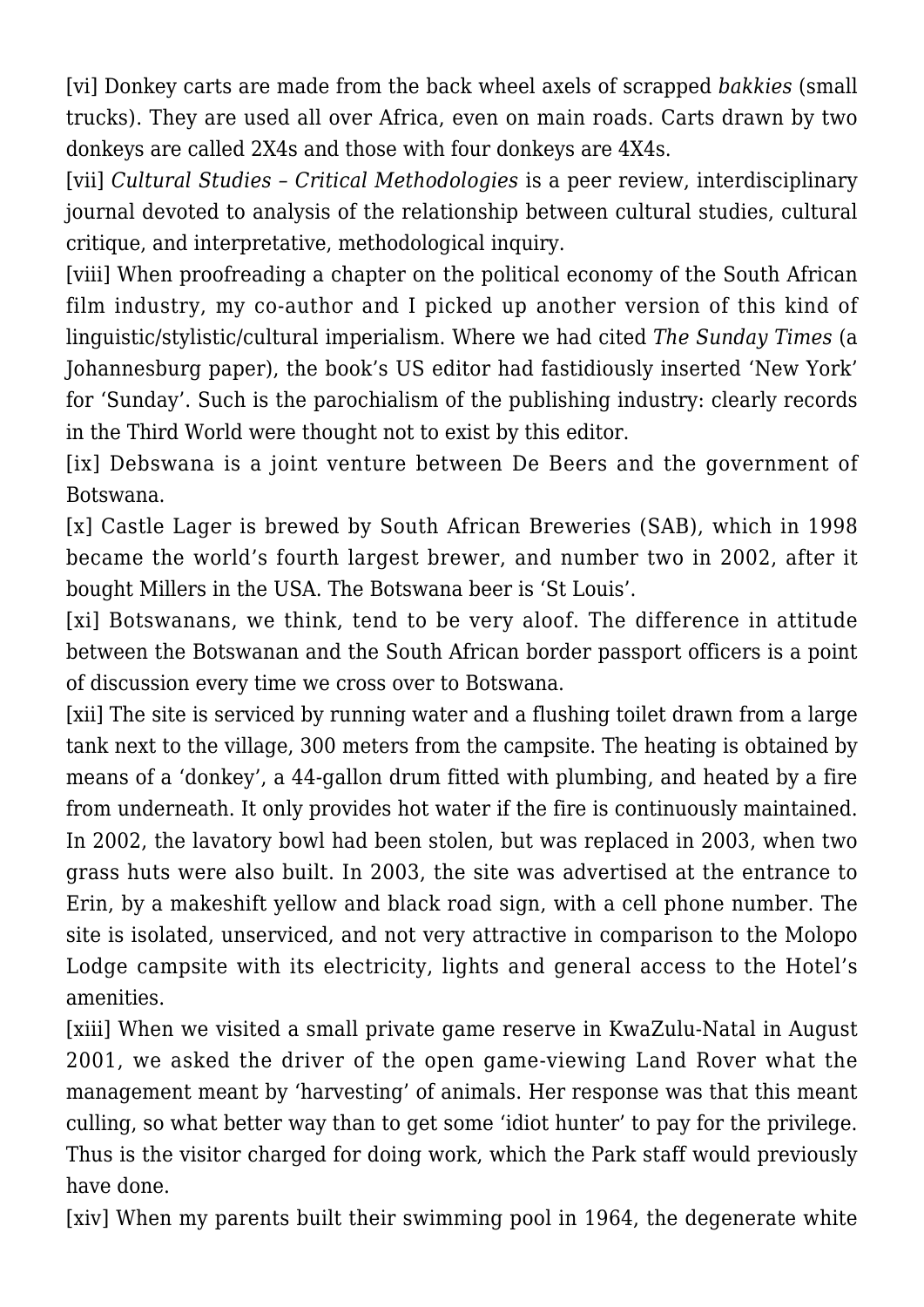supervisor, who did no work at all, sent a black labourer to get 'his' tea from the 'madam'. My mother's response was to make tea for the labourers and deny him. Much confusion resulted as the black labourers merrily drank their tea while the supervisor complained.

[xv] Hall's (1981) model proposes three forms of reception: i) transparency, where the message is understood and accepted as intended by its utterer; ii) negotiation, where the message is understood, but its meaning is debated; and iii) rejection.

[xvi] See Buntman (1996a; 1996b) for an analysis of how the San are imaged in print advertising.

[xvii] The same template was used for the 2001 calendar, but with two Bushmen inserts in the western and southern sections of the country.

[xviii] TV was inaugurated in Botswana in 2001, but most Botswanans with access to electricity, solar power and/or generators were MultiChoice subscribers. Signals are received via satellite from the South African company (see Boloka 2001). The advert intrigues me as I had been asked by the University in the late 1980s to comment on the feasibility of a media studies department. The US consultant was paid the equivalent of my own Faculty's total annual supplies and services budget (17 departments), to write a totally unrealistic proposal that assumed state of the art production and computer studios. Is this perhaps reverse accounting?

[xix] 'Bra' is a slang word for brother.

[xx] Consider the impact of observer-observed relations, the effects that emanate from them, and the way they are appropriated into indigenous folklore. A good example is the Marshall footage of Ju/'hoan children playing with 'autos' they had carved from the likeness of the 1950s Expeditions' vehicles, Jeeps, and Dodge Power Wagons. These hand-carved toys were made from wood or oblong sardine cans. They have turning wheels; one has tyre treads on the wheels, headlights and a driver. The autos are on long sticks and can be pulled or pushed. These carvings contain their own narratives on the nature of the encounter and can be seen as symbolic appropriations of the visiting culture's sources of mastery over the terrain, distance and the seasons. While they seem innocuous on the surface, these appropriations implant the idea of a more powerful external Other (Tomaselli and Homiak 1999). The province of KwaZulu-Natal has witnessed the increasing prevalence of similar, but painted hand carved wood branded 4X4s made by Zulu crafters, sold at roadside stalls. What was once cultural appropriation is now sold as a souvenir. In January 1999, Jeffrey and I found a few looking like and sporting Toyota and Nissan Patrol names. In August 2001, the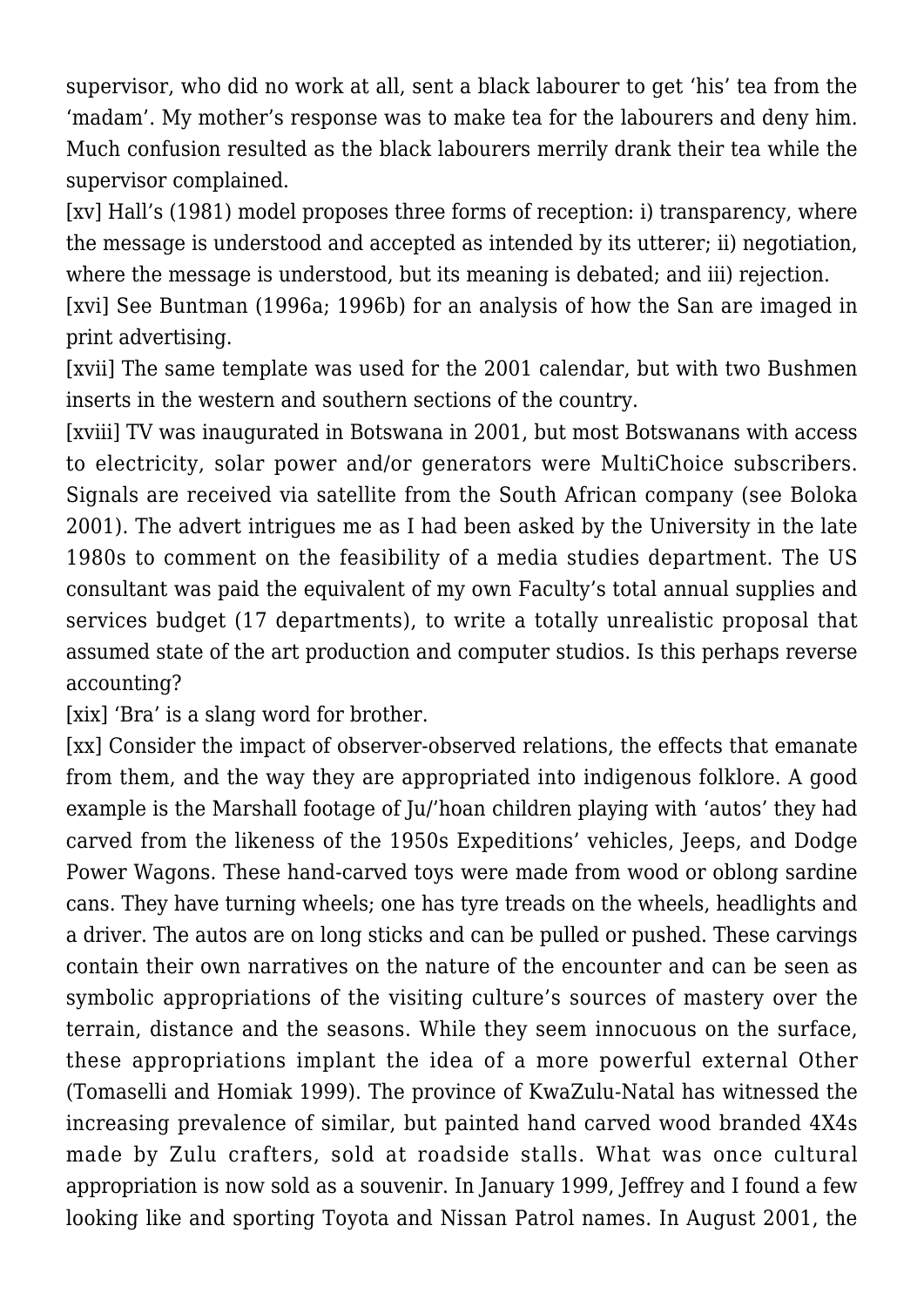following makes had joined the list: Jeep, Prado, Colt, Mazda; some pulling Honda-named speedboats. These imitations reflect the return to South Africa of Jeep and the importation of other expensive luxury models. Prior to 1994, the only 4X4s made locally and easily available were basic Toyota, Isuzu and Nissan models. If the souvenir 'mediates the dialectic between Same and Other' (Love and Kohn 2001: 7), then on the highway between Durban and Mozambique, the Other, the Zulu crafters, have turned the tables on the Same-Other relationship. By domesticating and absorbing 4X4 culture and imagery, these crafters are able to sell these to the wealthy consumers who introduced the brands in the first place. The toy vehicles or souvenirs produced from wire by poor rural black children are now being mass-produced in factories. Thus does capital appropriate what were once poor objects of domestic individual creation, turning them into an object of production and mass consumption. At the Molopo Lodge the manager in 2003 told us that he was going to revamp the campsite to meet the needs of families who arrive in luxury 4X4s, towing mobile kitchens (known colloquially as 'Kalahari Hiltons') and other accessories worth another R100,000.

[xxi] A week later, we were guests at Blinkwater. No one charged us for our friendship, and Vetkat and Klein Dawid made up songs about us, which they sang till midnight. Just get the 'truth out,' Belinda implored us, 'record anything you like' (24 July 2001). In 2002, the Witdraai ≠Khomani had accepted us to a much greater extent and were less insistent about being paid for interviews and talk. While in July 2003, only Dawid, on seeing my daughter's video camera when she went to a roadside stall to purchase crafts, demanded that she make a film of him and that she pay him for the privilege. At the time, he did not know who she was. Charlize, a brash straight-talker at the best of times, told Dawid that she was not interested in making a film of him. Earlier that morning, in a chance encounter at Elias Festus' house, Dawid had told me how much he appreciated my sending him our articles and interview transcriptions. Charlize told Dawid that she was '*Prof. se dogter*' (the Prof.'s daughter) to quieten his incessant chatter about her making a film of him. This incident recalls an encounter she had with Silikat the previous year when a more interesting banter of who owned the spot on which Charlize was standing was negotiated (Dyll 2003).

[xxii] To address the problem I engaged in a frustrating round of discussions with the University's Finance Division to get my salary repackaged to include a car allowance, which would also result in a tax deduction on official research travel. I was told that this was not possible and that no other academics had the same problem as me. Divide and rule, you are on your own, was the usual tactic used by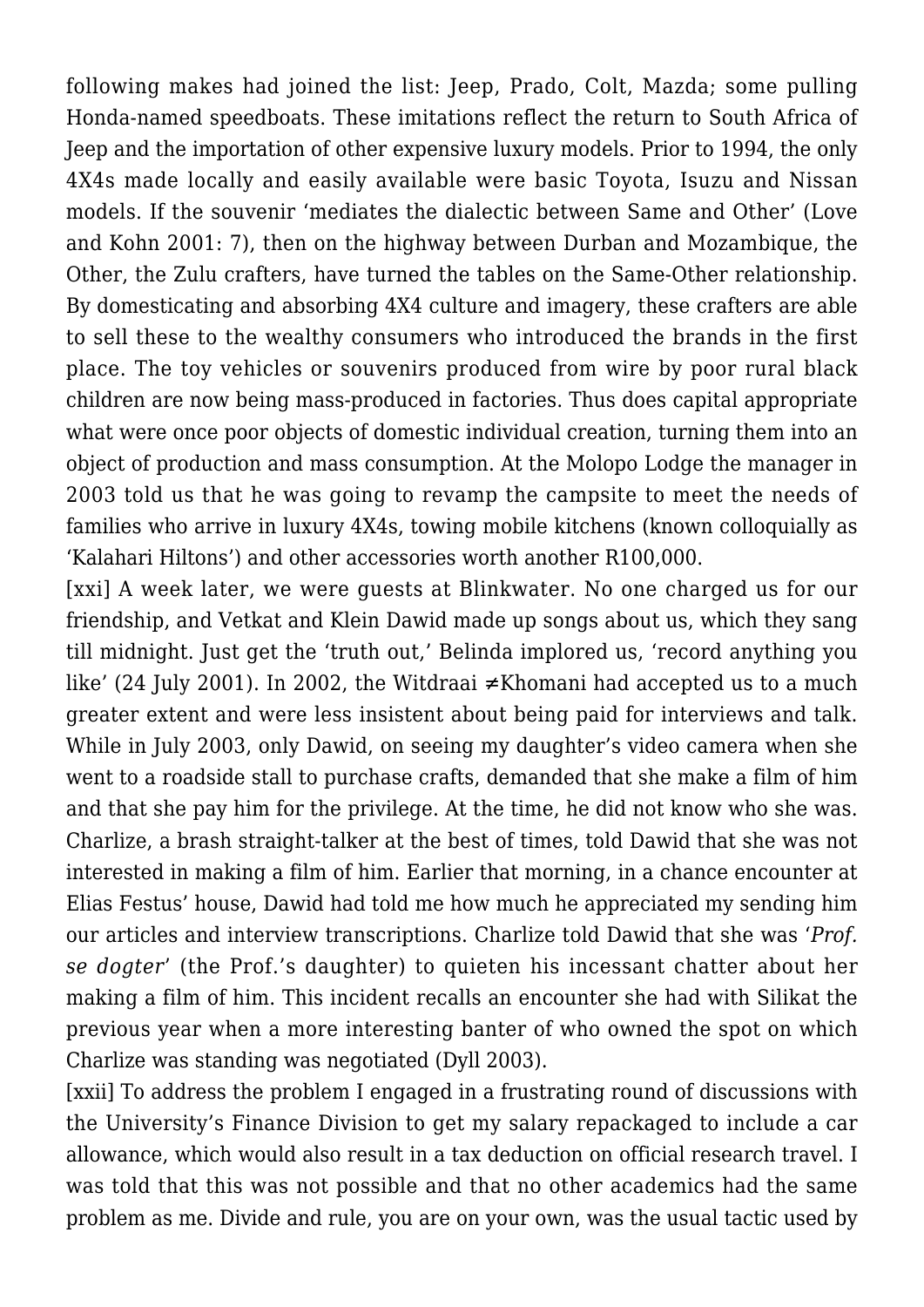this Division, which failed to understand that we academics are its end users, its client base. On checking with the University's Research Office, I learned that it, too, had been negotiating a solution for a lot longer; also to no avail. My personal tax consultant sent me half a page explaining how my salary should be restructured. I sent it to the Deputy Vice Chancellor (DVC) of Research who passed it onto the Finance Division. I then faxed all the documents to the DVC (Finance) who had been unaware of the problem. He was about to take three months leave, but resolved the problem in ten minutes. It had taken me three months of negotiation with the Finance Division to be compelled to agree to a legal resolution suggested by the Receiver itself. The Deputy Finance Officer nevertheless issued me with a veiled tax warning about my *not* using my Sani sufficiently for field trips. I think about Roger Carter's observations of how the Witdraai community restricts individual initiative. A similar attitude seemed at the time to prevail in a so-called service division at my own institution. The geographical margins are not that different – the restrictive discourse of 'it can't be done' – reminds me of Darryn's astonishment in Ngwatle, when he was told by a !Xoo man that they could not become pastoralists because Bushmen don't know how to look after cattle.

[xxiii] Waldron was creative director of an advertising company in Johannesburg and wildlife documentary filmmaker. We met in late 1993. Klatzko and Waldron have not exploited the mythical image of the 'Bushman' in their advertising campaigns, as have many others (see Buntman 1995). Yet Waldron is probably the only advertising executive to have a personal and comprehensive knowledge of Basarwa groups and individuals, their locations and lifestyles. Waldron's video, *Hunt or Die*, on changes in Basarwa tracking techniques, made with the help of the Ngwatle hunters, won an award at an Italian Film Festival in 1999.

[xxiv] No one claimed ownership of these animals, as this might have affected their eligibility for destitute rations.

[xxv] Lorna Marshall told me that the Marshalls had chosen to travel the Nyae Nyae area because it was one of the last unmapped places on earth. They placed a world map on the floor in the lounge of their house in Cambridge and they looked for unmarked areas on the map. The Kalahari was one such unmapped area. So they decided to go there (10 March 1996). We marvelled at the courage of the Marshalls, as we are very apprehensive about travelling into uncharted territory barely a few kilometres off the beaten track.

[xxvi] Being illiterate, he did not know how to spell his name. Jon-Jon is one of Kort-Jan's sons, who in 2002 and 2003 became a key informant, along with Vista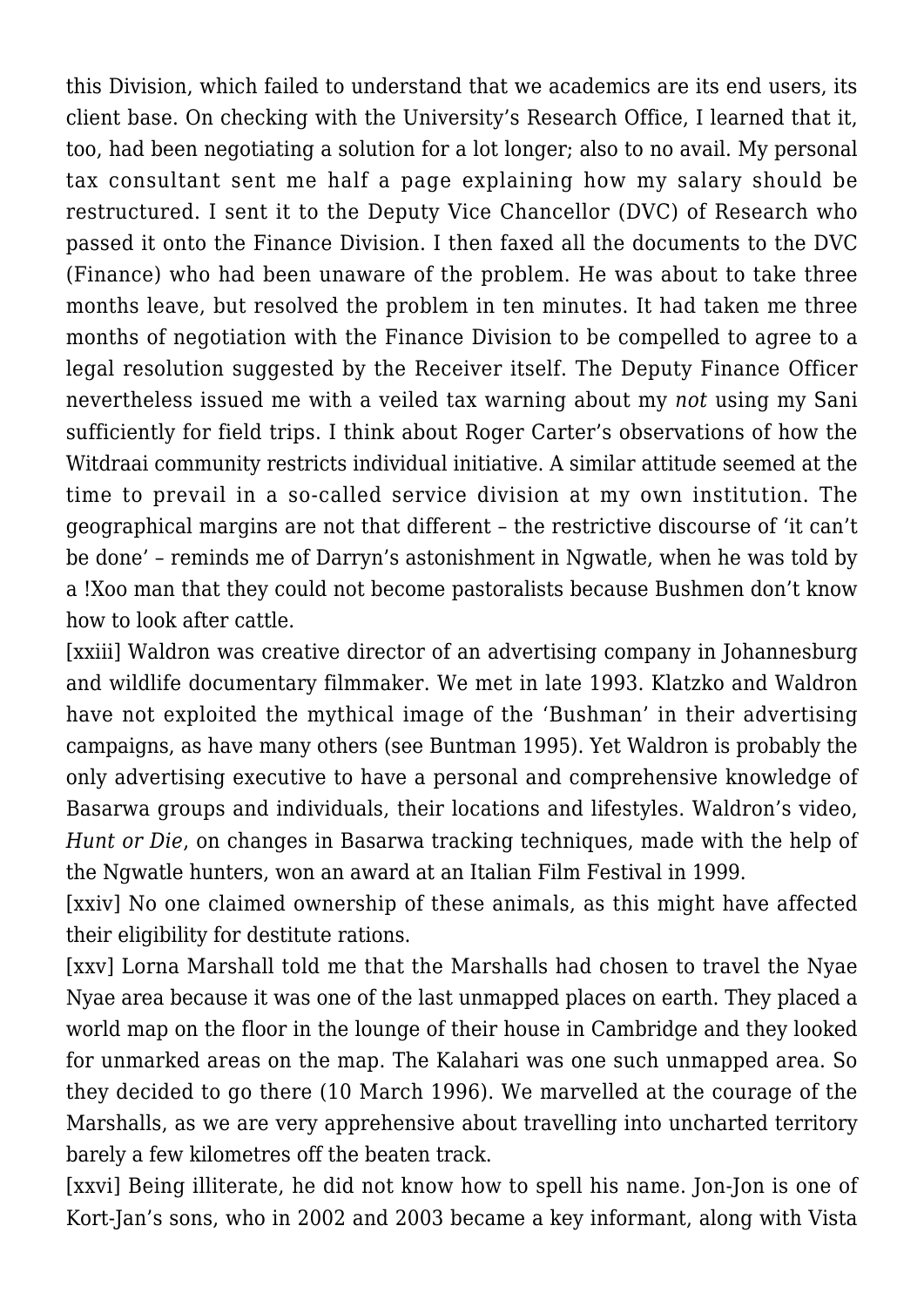Jan and Johannes, Kort-Jan's adopted 'son' (who seems to be as old as Kort-Jan himself).

[xxvii] I do wonder at the tendency towards romance in Chamberlin's writings. They make no mention of the problems besetting the  $\neq$ Khomani, especially those who retain their tracking skills, the 'rose-tinted' version as Carter explains it.

[xxviii] While I was making a promotional movie for a safari company in the Okavango Swamps in the summer of 1975 the three US travellers experienced withdrawal symptoms from the lack of ice cubes. The only fridge, which was carried by the two Land Rovers, was reserved for vegetables. This became a major conflict during the ten-day-trip.

[xxix] John Grierson, the father of the 1930s British documentary film movement, was another. He described the vigorousness of the political debate of the early 1950s, though he always understood that apartheid's life would be limited (Tomaselli 2000).

[xxx] In June 2005 a huge cattle truck modified for living driven by drunken hunters crashed its way through trees in the campsite before parking right next to the ablution block. They were sent to the other side of the property by management, away from the families of campers. That night they downed more liquor in the pub, had their heads shaved in the barber's chairs and one of their number stole the R2000 they had pooled for drinks.

[xxxi] To her credit, Roome has secured a number of international publications on South African sitcoms from her base in the United States.

[xxxii] Lawrence Grossberg, Stuart Hall and Meaghan Morris proposed to a number of publishers, a book series on cultural studies in the non Englishspeaking world. They would be series editors and contribute introductions, thus lending the combined weight of their respective extraordinary international reputations to the marketing process. They could not find a single taker; cultural studies for the English-speaking world are American, English and Australian, where the markets are.

[xxxiii] I failed to develop an indigenised theory of political economy, but later, working with my students and some colleagues, we forged fragments of theory of the media sourced to our respective personal experiences in various parts of Botswana, including Ngwatle (Boloka 2001). See also Kerr 2001; Donnelly 2001; Simões 2001.

[xxxiv] At Blinkwater on 11 July 2003, I found a young boy wearing a CCMS Tshirt, which we had given Belinda the previous year when she was in Durban. Other children were sporting Legambiente shirts and caps, given by three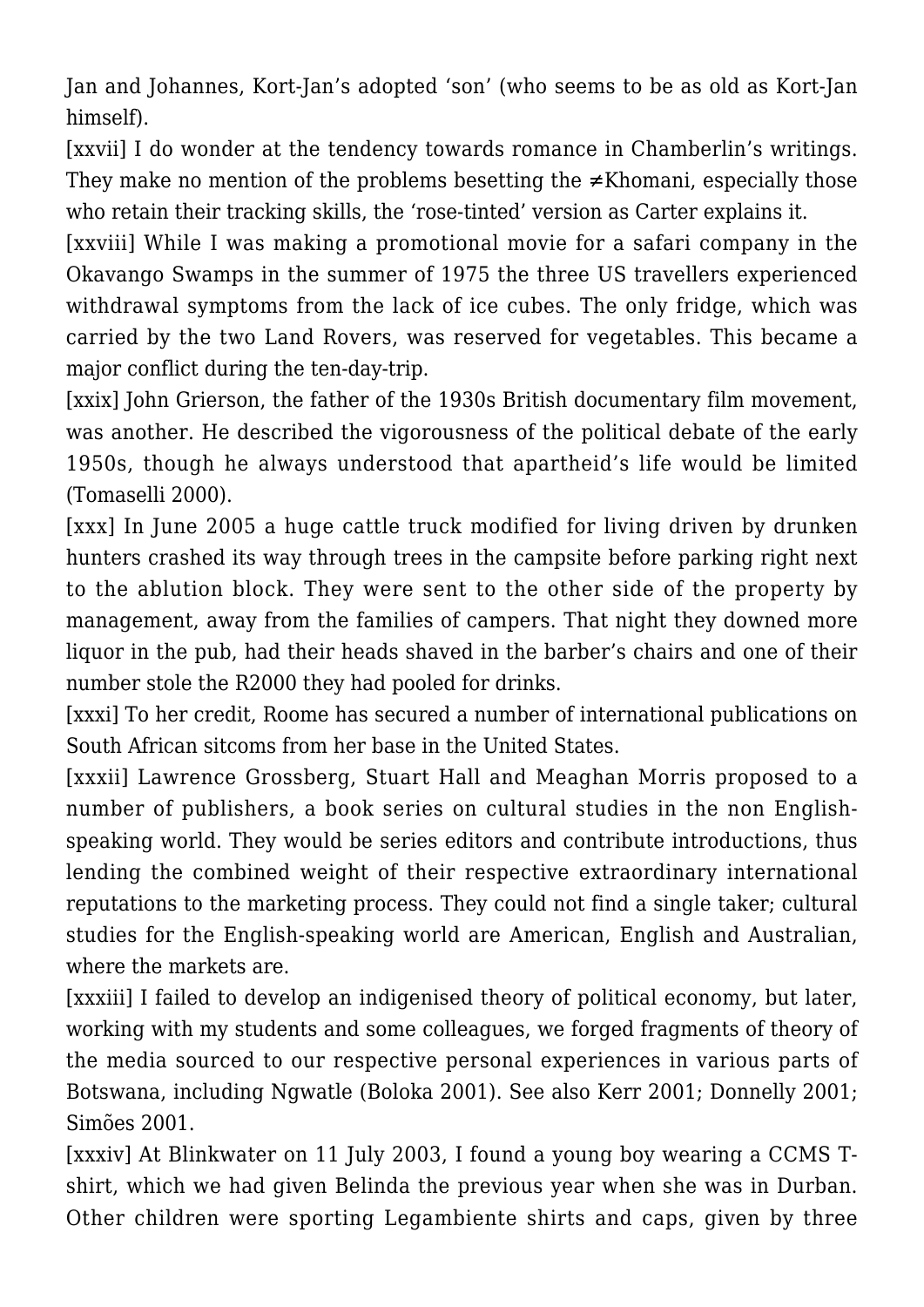Legambiente members staying there. Giorgio was wearing a T-shirt, which stated on the front, 'Africa Excursion', and on the back, 'An assault on the senses'. He offered to sponsor the art community at Blinkwater, as he was drawn to the idea of art, identity and Bushmen cultural recovery. Legambiente made a glossy colour calendar of Vetkat's art to raise funds to establish an art centre at Blinkwater, which was inaugurated in August 2004.

[xxxv] Bows and arrows are now made to fit into tourist suitcases. Rock art fits into a handbag, and is no longer painted on large slabs of stone. While tourists require miniaturisation, the service is not always followed through. On buying a rock painting I asked the ≠Khomani vendor to package it against chipping and breakage for the long trip back to Durban. He had already lost interest, having secured the sale, and told me that it needed to be wrapped in some toilet paper. He not only expected me, the customer, to use my own toilet paper, but also to wrap it myself. While this artist told me he felt '*gebruik*' (used/abused) by Kagga Kamma and other cooperatives, he was completely oblivious to the need for aftersales service. In contrast, in Kisumu, Kenya, I bought some very delicate paper mâché hanging birds from a disabled artist/vendor who located himself outside my hotel. When I told him I needed the item to be packaged for three air flights home, he obliged without question and then told me about his export operation. Tourists to the Northern Cape have been sworn at when they don't buy from road stalls, and sometimes roadblocks force them to stop. In 2002, tourist agencies warned their clients not to stop at the side of the road. Unlike the rules of hawking in most parts of the world, prices are rarely negotiated, though the prices in the northern Cape are twice what they are at Ngwatle, for similar items of lesser quality.

[xxxvi] Bimbo's is a South African fast food chain located at Engen filling stations. Jean Lamprecht, who owns Bimbo's also owns the Molopo Lodge. In 2002, the Lodge was much cheaper, better run, and more fun, than it had previously been. It had replaced its labour, and did not, as when Carter was the manager, consider itself as something of a support mechanism and facilitating network for the adjacent ≠Khomani communities. When we arrived in 2003, we noticed five large brown wooden figurines welcoming us along the driveway. In the Lodge itself, ostrich egg light shades are found in the dining room, and a huge wooden hippo with a cupboard door welcomes new guests with glasses of sherry. Unfortunately, as Charlize complained, the chips (French fries) served in the dining room were no longer made the Bimbo's way. The Bimbo's chips are, in fact, frozen McCain's product. The Sísen craft shop had moved in next to the bottle store, now much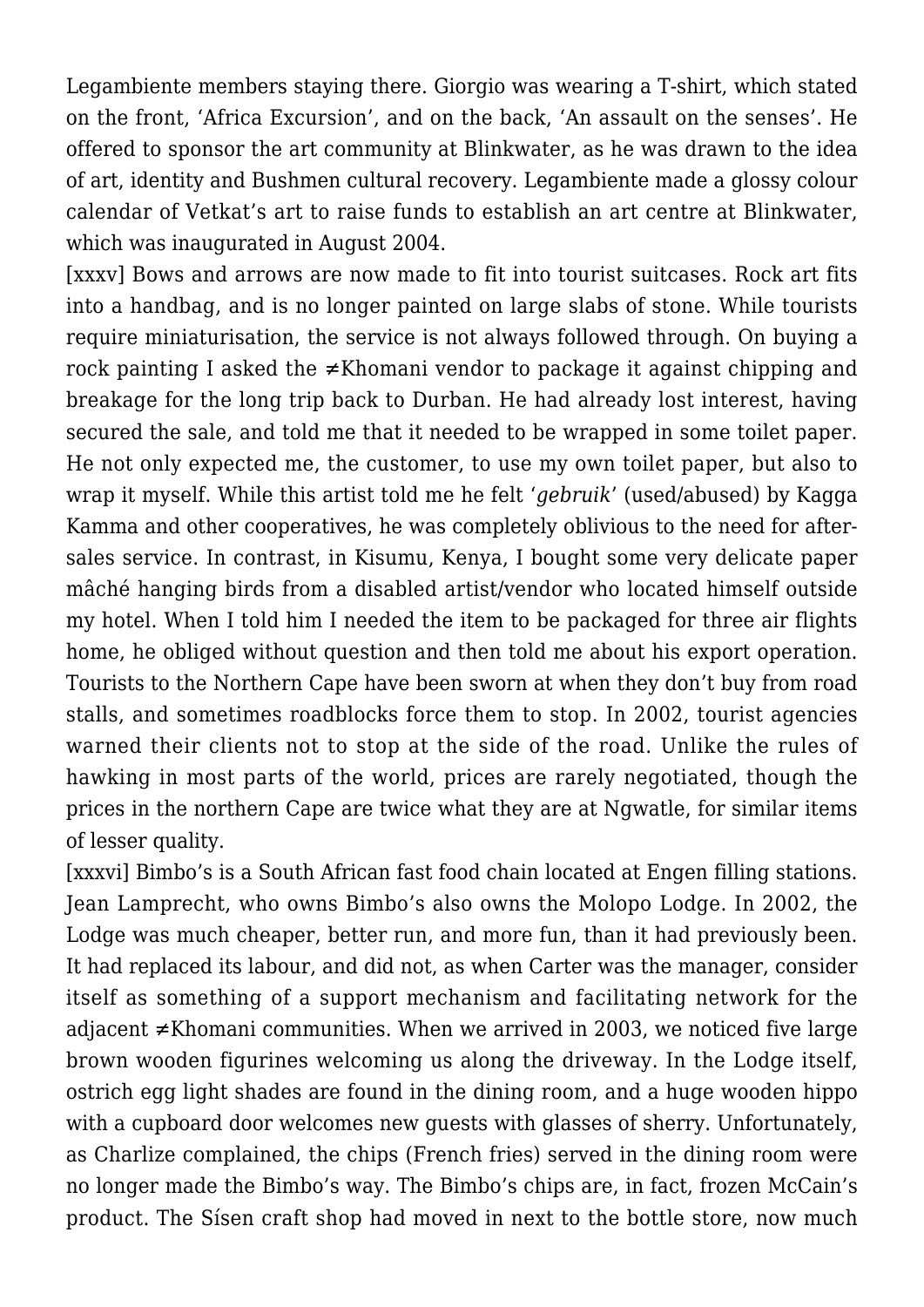more accessible than before, tucked away as it was next to a makeshift open-air car workshop and a pre-primary school. The craft shop was doing so well in its new location that its craft makers were battling to keep it supplied.

[xxxvii] *Tropical heat* is a Canadian TV-series, partly shot in South Africa, with SABC as a production partner.

[xxxviii] The Jesus Film Project screened *The Lazarus phenomenon* in July 2004, with simultaneous translation offered over a microphone. Kaaitjie (previously the SBB gate guard), Independence and Sophie were now volunteer Bible teachers for JFP at the Ngwatle pre-primary school. The South African-made film offers a Biblical interpretation, read through science, of near-death experiences. Notwithstanding this topic, the JFP missionaries were extremely concerned with the extent of ancestor worship, which they considered 'wrong'.

[xxxix] The director of a museum in Durban who had asked Mary Lange to identify the people depicted had found the photograph use for teaching at Durban schools. Looking much like an old American plantation photograph, we constructed our 2003 research around this photo, interviewing the Kruipers. All told the same story. Lokkie Henning, the white man in the centre, was both saviour and rogue. The picture was shot in the early 1980s for marketing purposes, to promote Henning's Bushman tourism venture. He later disappeared with 'millions' after the making of *Red scorpion*, they told us. Thereafter, they moved to Kagga Kamma, where they performed for tourists until June 2003, when their contract was terminated.

[xl] In 1995, Miriam Motshabise was 16 years old, part Basarwa and part-Tswana. She completed Form 2 (Grade 9) in 1995 and wrote matric in 1999 at a school in Hukuntsi. Motshabise told Jeursen (1999) that there were thirty-four, mostly Tswana, students in her Form 2 class. About fifteen people shared her sister's dwelling in Ngwatle, a cross between a traditional Bushman *skerm* (grass hut) and a Tswana homestead. Miriam had five brothers and sisters, one of whom, Pedris, acted as a translator for us during our 1999 and 2000 visits. Miriam's Tswana name is 'Masebene'.

[xli] Miriam spent a lot of time with Charlize, who was then 11 years of age. Photographs and a video showed them teaching each other folk dances and songs. This expressive intercultural interchange occurred during the two mornings after we arrived in April 1995. As the week drew on, Charlize and Miriam spent less time dancing and more time talking to each other (Jeursen 1999). Charlize visited Ngwatle again in 2002 when she re-established her friendship with Miriam, but had to leave the 2003 visit because of an exam in Durban. Sadly, we learned that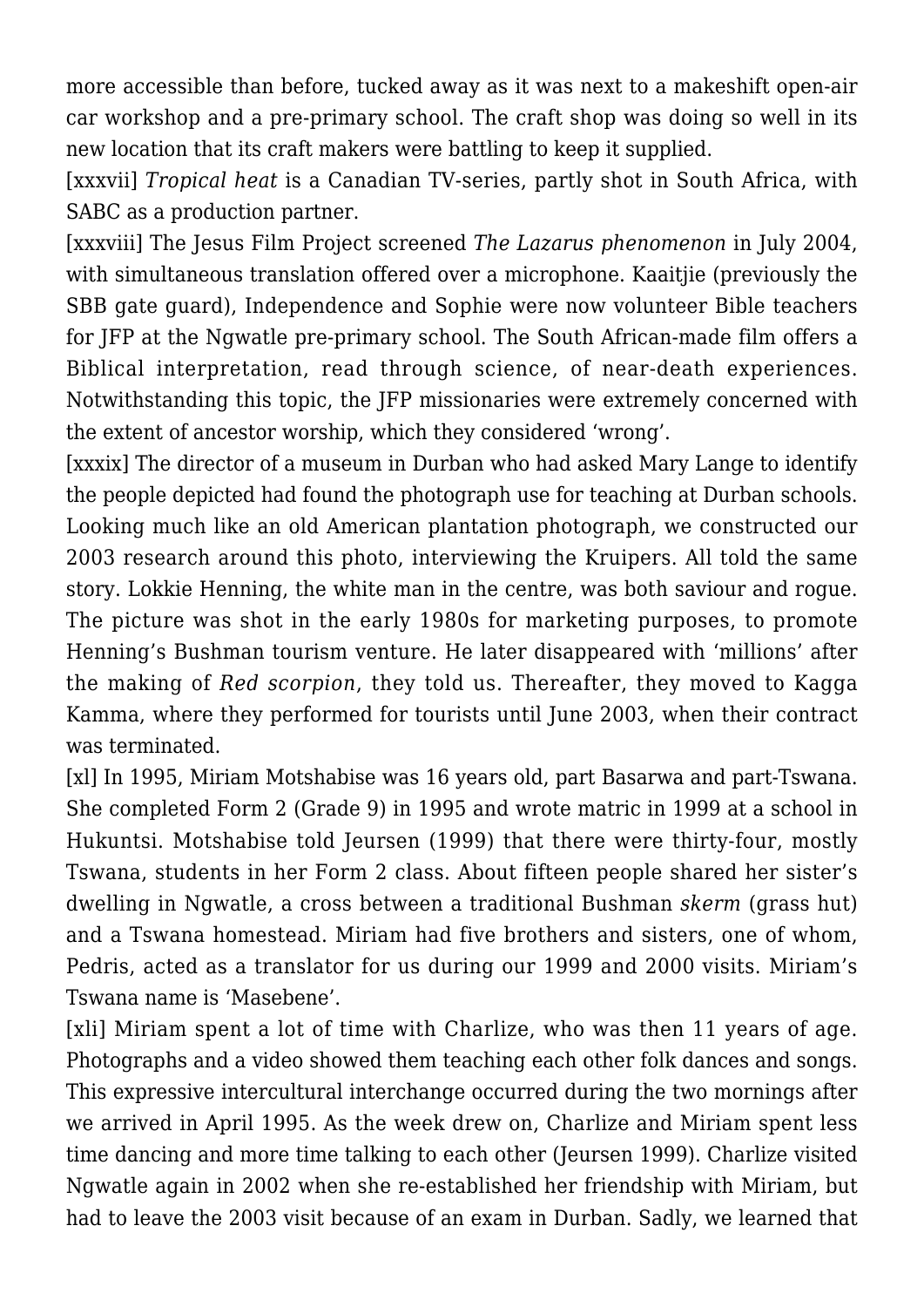Miriam had passed away in April 2004, two months before Charlize's third return to Ngwatle.

[xlii] The issue is important in the light of mythical Western media perceptions of the 'Bushman'. The exploitation of this image in advertising and the media generally, and in light of the numerous philanthropists who couch their visits in the expeditionary discourses of 'saving the Bushmen', 'vanishing' and 'disappearing cultures', 'cultural recovery', etc. (cf. Perrott 1992).

[xliii] Mary Lange runs workshops for Durban schools. Charlize narrates the videos, sometimes presents the videos, and answers questions for white, Zulu and Indian pupils.

[xliv] '*Bajanala*: A tourist guide to Botswana', tells us that the Kalahari Desert is perhaps the ultimate 4X4-challenge.

[xlv] One student had independently, but unsuccessfully, approached Camel to help finance his participation in one of our field trips. This approach raises a number of pertinent questions: the first concerns the questionable values of this company in relation to the research we were doing, and the history of corporate, visual and academic exploitation of the San. How would the research funding agencies and University have reacted, especially in terms of their respective legal positions, and in terms of the research team's obligations to its subject communities? What if Camel had wanted to use our experience and this student's photographs in its PR? This use might have occurred in direct contravention of the proscriptions and considerations placed upon us by our trusting subjects. How much payment, if any, to our subjects would have occurred in such an instance? How would such exploitation/association have impacted our access to the Ngwatle and ≠Khomani communities? The fact that most San and their small children seem to chain-smoke tobacco is not the issue. The issue is one of ethics and also of the social contract we have established with our subject communities over a five year period (cf. Tomaselli 1996). On learning of the approach to Camel, Caleb mischievously retorted that 'we should have been sponsored by Boxer', the brand smoked by the San.

[xlvi] The three Italians did not give the hunters anything to eat or drink during the full day's visit to the Masetleng Pans. We provided apples, meat, potatoes and tea. Eventually, they realised their error, and made a plate of Parmesan cheese and savoury meat snacks available, items certainly not part of the hunters' cuisine!

[xlvii] The Molopo Lodge manager (2002) told us that he had offered to make a soccer field available to the ≠Khomani, behind the Lodge. He would provide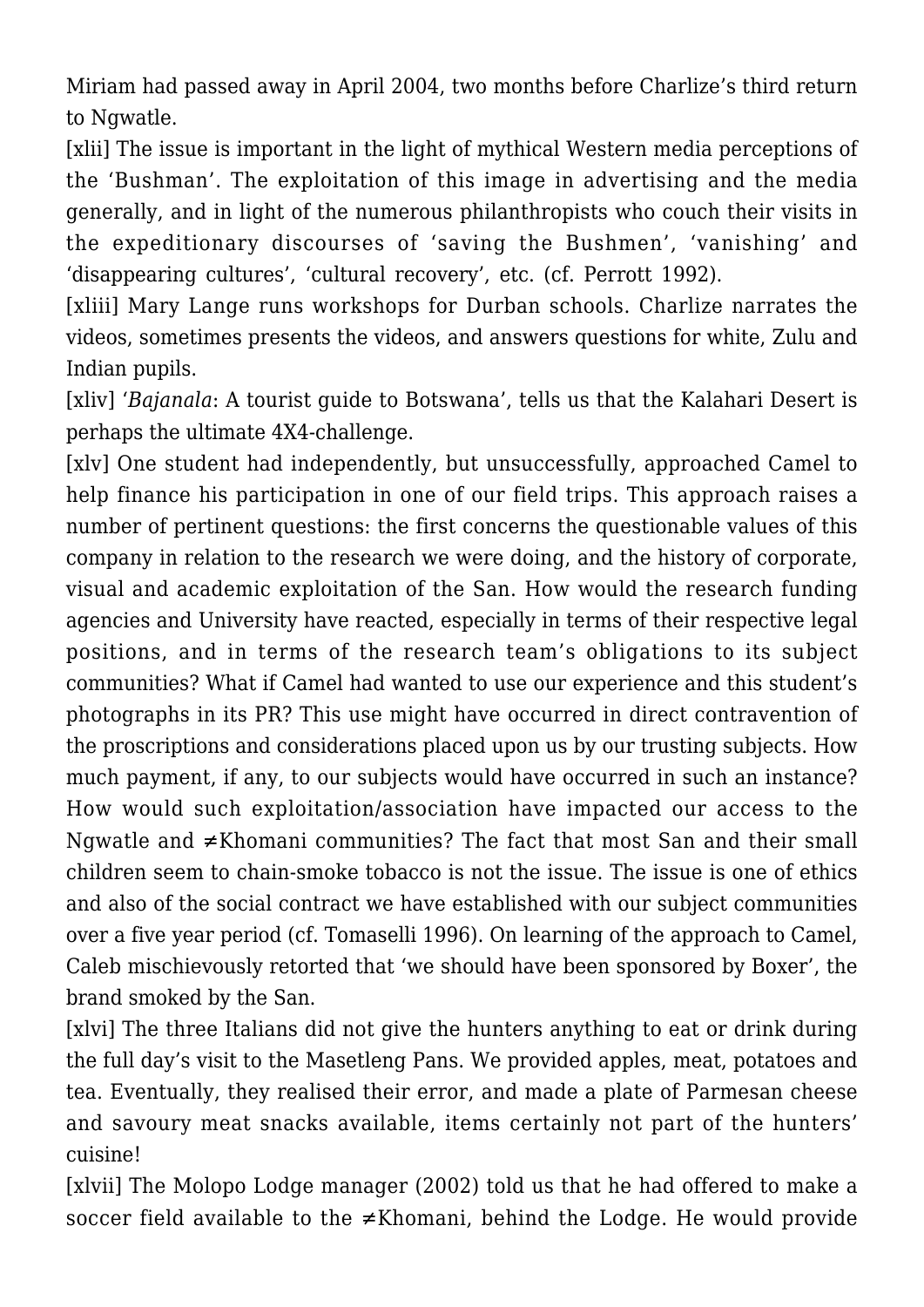water for the grass, but on the condition that the  $\neq$ Khomani plant the grass. They refused, unless they were paid to do so. Abraham Meintjies, who single-handedly ran the *Tentepark*, told Caleb and I that he got no help from anyone on the communal land, but that everyone living there wanted to benefit from the proceeds. They want to be paid to work on the communal property, but did little to facilitate income of any kind. Thus, dependency relations become a culture of entitlement – we must be paid because we are 'special' – we are the Bushmen! This explanation/criticism was heard both from within and beyond the ≠Khomani. [\[xlviii\]](#page--1-0) Our informants, who feel used and abused by academics, often express real and sustained resentment to us. They believe that their communities should: i) benefit materially from such impartation of knowledge via donations to schools, clinics and so on; ii) be adequately thanked and written into the published outcomes; and that iii) an archive of all this information should be set up in South Africa. The Kwa !ttu Museum has been established for this purpose. They are looking for due recognition as much as anyone else.

[xlix] Photographers like Paul Weinberg have very different relationships with the ≠Khomani. However, we have learned that some of his subjects, when they discovered such photos, claimed they were reproduced out of context, or with the wrong names, to illustrate stories that have nothing to do with the pictures (Mlauzi 2002). They somehow felt violated, and resented not having the ability to control the context of the syndication and reproduction.

[l] Carter, too, located himself as advisor, friend, and educator. Others, we were constantly told by all and sundry, were 'helping' the ≠Khomani while 'coining it'. This charge was levelled at the SASI-supported craft workshop. Mass production methods have killed the market in Cape Town, said Belinda Kruiper, and art was not being made, commented Silikat. Mass production is a requirement of development, and opens up new market niches, rather than closing more organic individualistic art production. Vetkat has since become an internationally acclaimed artist.

[li] 'On the whole, therefore, the evidence seems to indicate that at a very early time the Bushmen occupied the hunting grounds of tropical East Africa, perhaps even to the confines of Abyssinia. That they are no longer to be found in this region may be ascribed to its extensive invasion by later Hamitic and Negro peoples. Harried by the encroachment of these more powerful races, the Bushmen, where they were not exterminated or absorbed, must gradually have passed southwards, keeping along the more open grasslands of the eastern mountainous zone, where they could still preserve their hunting mode of life,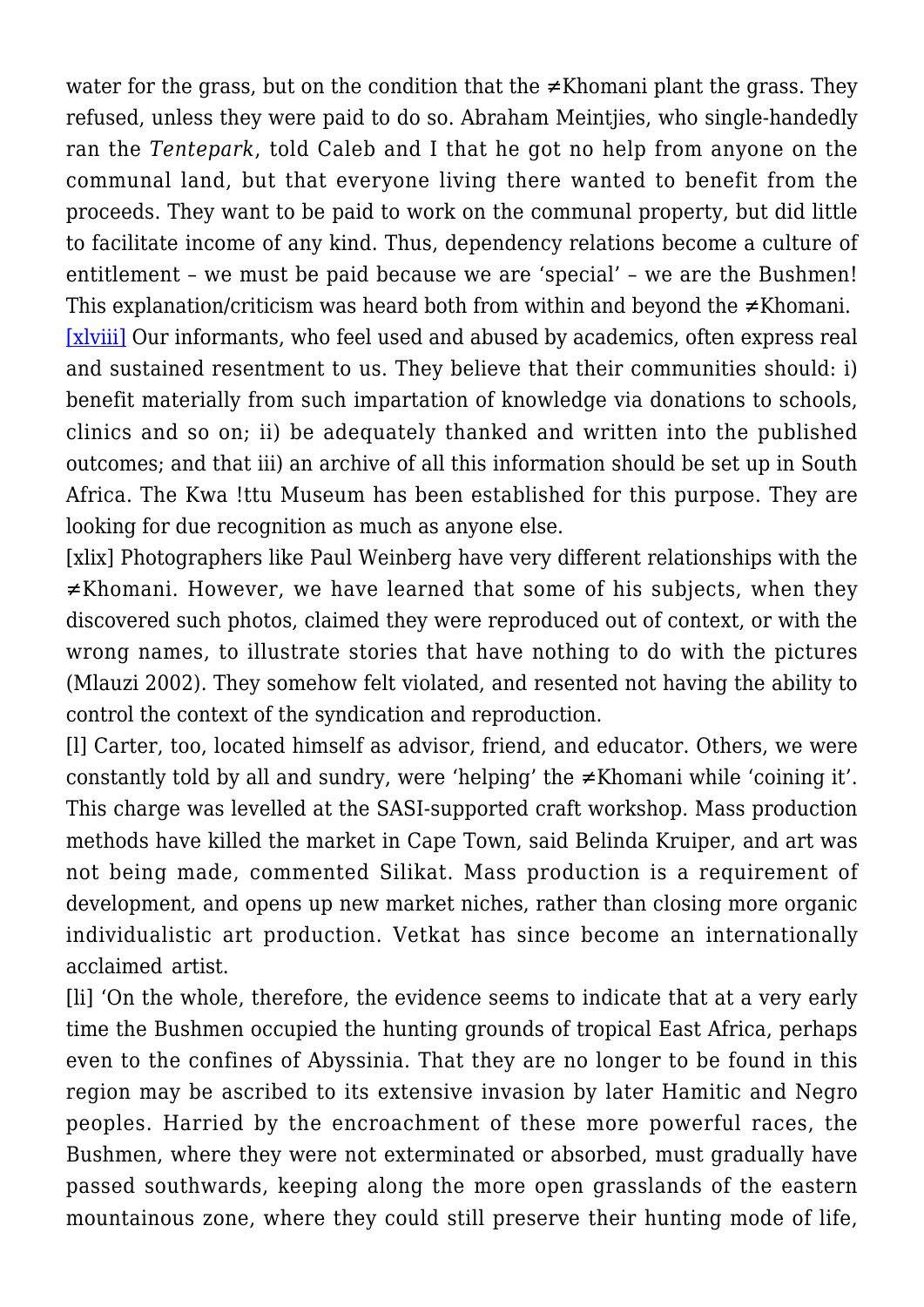until, when the written history of South Africa commences, they were roaming all over the territory south of the Zambezi River … It is certain, judging by what is known of the history of the later invading peoples, that the Bushmen came into the country well over a thousand years ago, but at present no more definite or even approximate date can be assigned to their immigration …' (Schapera 1930: 28, 29).

[lii] The Himba are nomadic pastoralists who inhabit the Kaokoland area of Namibia.

[liii] The Botswana 4X4 Code of Conduct insists that a minimum of two vehicles drive in convoy, that travellers take all the water, food, spares, and fuel. Its most stringent criterion, however, is for drivers to respect the environment and carry their rubbish with them (*Banajala*). Carter told, however, of the Desert Run, an annual bikers' jamboree, once hosted by the Molopo Lodge. The racist white bikers humiliated the drunken ≠Khomani selling artefacts at a specially constructed sales stand – one farmer drove over it, injuring a ≠Khomani individual. Their wheelies destroyed some sand dunes. At the Upington Air Club meeting these well-heeled aviators gave drinks to the ≠Khomani, and then deducted the cost from their wages (for cultural performances). Carter, who said that he was appalled at the behaviour of both groups, facilitated both events. He later got the blame from the ≠Khomani anyway, when the damage was assessed.

[liv] A *sangoma* is an African traditional Zulu healer, often a woman, claiming supernatural powers of divination.

[lv] Only rarely do academic authors get paid royalties, and the taxpayer via university salaries and national research bodies, has more often than not sponsored the research, which underpins the publication. Publishing companies thus do not bear the full cost of innovation and production. Just where the grassroots informants' copyright fits into these relations is anybody's guess. This is one of the reasons they so often feel exploited. Universities want the patent rights to inventions made by our engineering and science colleagues, but they are more than happy to sign away the intellectual property of Humanities and Social Science researchers.

[lvi] Amongst the activities advertised at !Khainses are 'An unforgettable Kalahari experience' – visit a cave surrounded by legend; take a closer look at nature and some safari veld plants while following the spoor of wild animals; a night under the stars; and listen to old bushman stories around the fire while enjoying traditional *asbrood* ('bread'); traditional rain dance. Each of these activities is additional to the camping fee. But only two or three campers a month are hosted,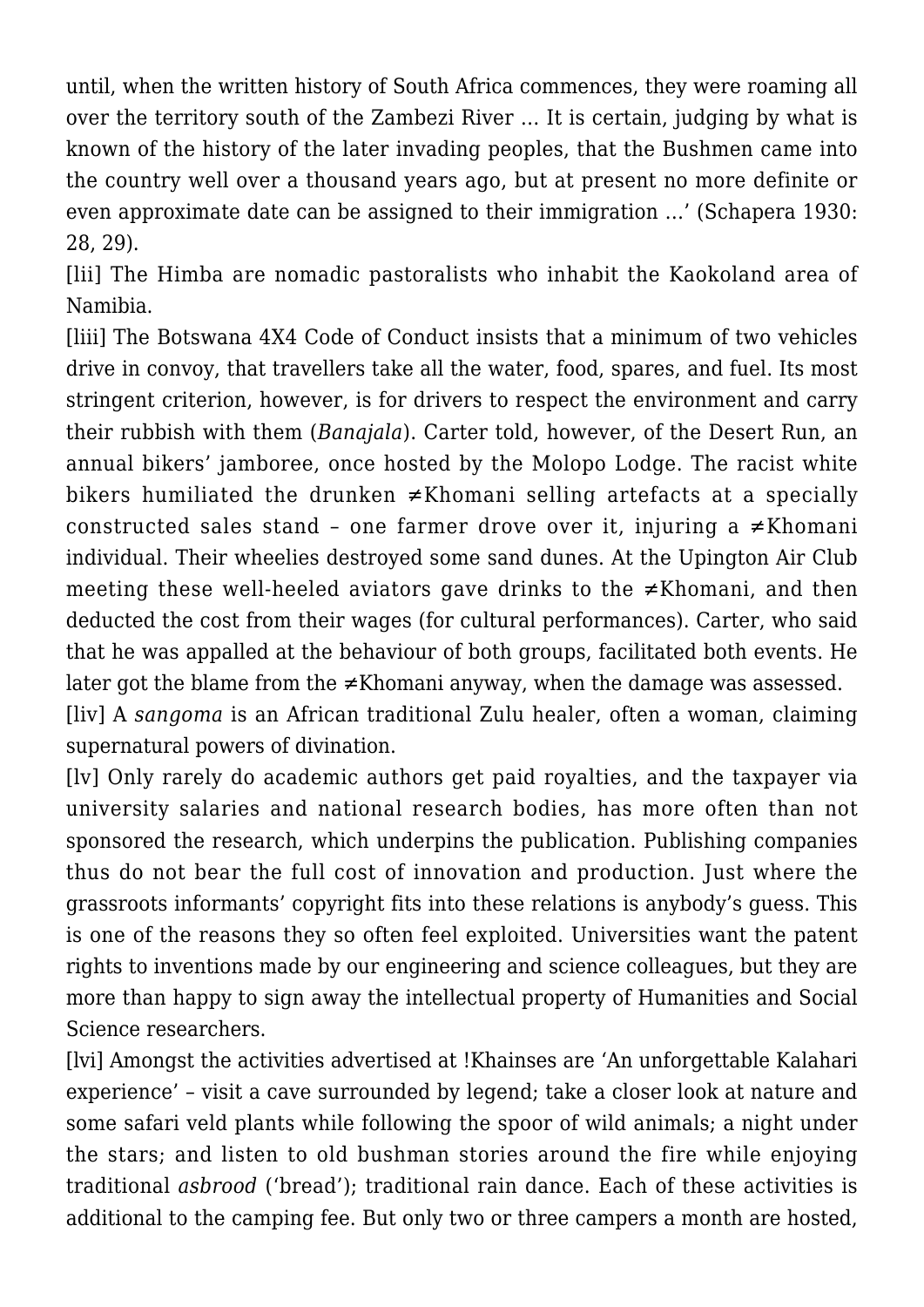most of the business coming from film companies employing ≠Khomani as actors. Where tourists paid R5-10 per hour per dancer for the rain dance, film companies were charged R500.

[lvii] Mostly Nama and Afrikaans, though a pre-primary school at Witdraai is trying to resuscitate N/u among pre-primary school children.

[lviii] In the Northern Cape, we felt that expectations that we could 'do something' were unrealistic. The Kruipers modified this expectation when they began to understand our research objectives and methodologies. Other agencies hold the purse strings to development funds, education, health, and skills learning. It is to these agencies that the community must address their requests. Belinda Kruiper, however, after a few years here, is more realistic; 'getting the message out', she feels is just as important, especially as the politicians and NGOs are not always listening. 'We don't want electricity, but self-esteem, appropriate technology, and services, which do not put people into debt. The answers to our problems are so simple; why can't they understand?' The irony is that the academic literature on participatory research, and social action research is easily attainable. Why don't the development NGOs and government agencies read this material we wonder? (cf. Dyll 2004).

[lix] When we screened *Kalahari Fires* on the missionaries' big screen in July 2004, Charlize dedicated the film to Miriam, when introducing it to the audience of about 50 people. Previously we'd played this and other videos to the community via a small TV-set and VCR brought by us. Miriam is survived by her toddler Patience, Pedris, two other sisters, and Action, a cousin who lives in Zutshwa.

# **[Where Global Contradictions Are](https://rozenbergquarterly.com/where-global-contradictions-are-sharpest-dit-is-die-here-se-asem-the-wind-its-messages-and-issues-of-autoethnographic-methodology-in-the-kalahari/) [Sharpest ~ 'Dit is die Here se](https://rozenbergquarterly.com/where-global-contradictions-are-sharpest-dit-is-die-here-se-asem-the-wind-its-messages-and-issues-of-autoethnographic-methodology-in-the-kalahari/) [Asem': The Wind, Its Messages,](https://rozenbergquarterly.com/where-global-contradictions-are-sharpest-dit-is-die-here-se-asem-the-wind-its-messages-and-issues-of-autoethnographic-methodology-in-the-kalahari/)**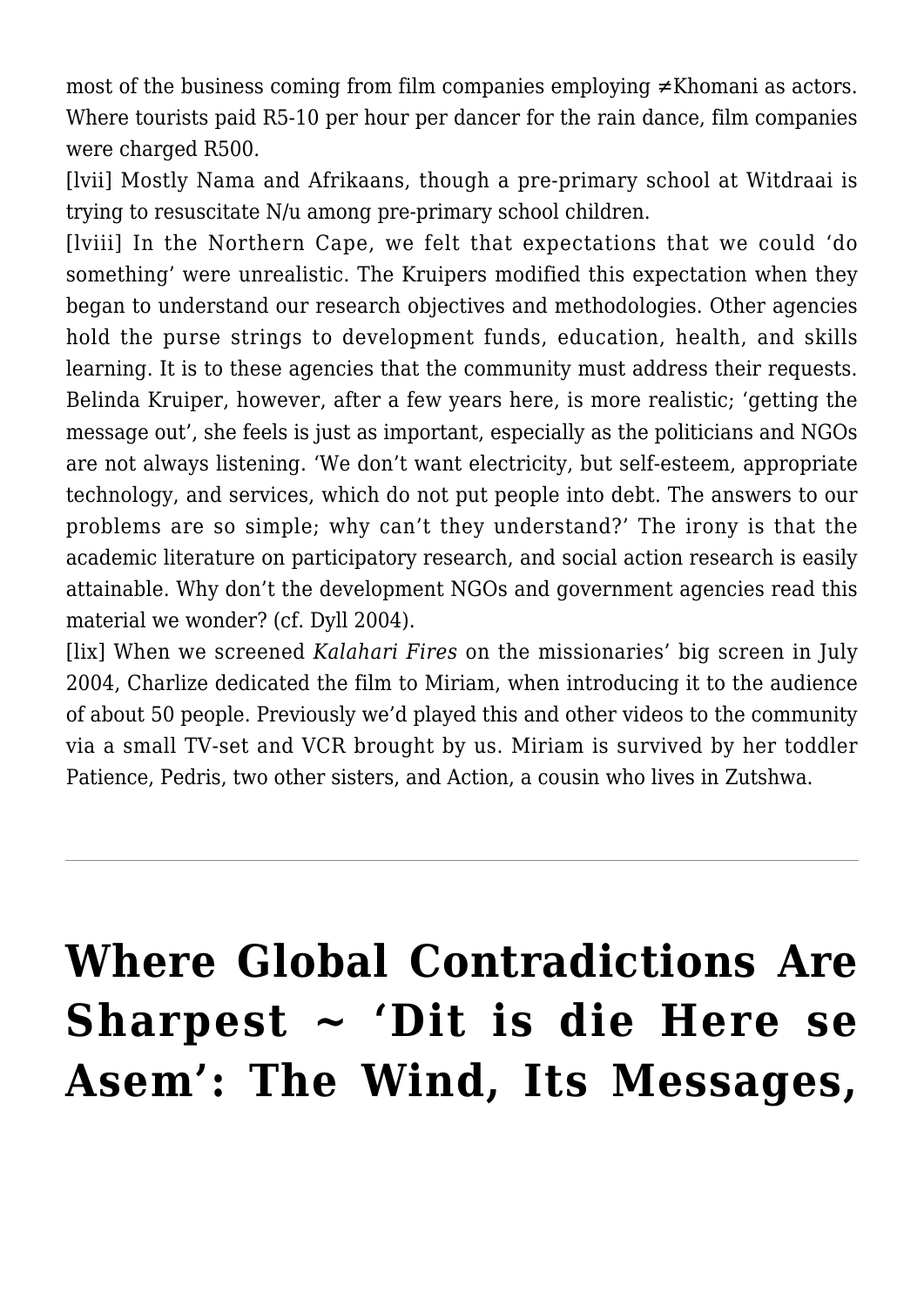## **[And Issues Of Autoethnographic](https://rozenbergquarterly.com/where-global-contradictions-are-sharpest-dit-is-die-here-se-asem-the-wind-its-messages-and-issues-of-autoethnographic-methodology-in-the-kalahari/) [Methodology In The Kalahari](https://rozenbergquarterly.com/where-global-contradictions-are-sharpest-dit-is-die-here-se-asem-the-wind-its-messages-and-issues-of-autoethnographic-methodology-in-the-kalahari/)**



The wind. One of my research assistants, a student in Afrikaans literature, told me about the wind. Formerly a physiotherapist, Nelia Oets has spent a lot of time in the Kalahari Desert on photographic safaris. I have also spent a lot of time in the desert. I had not previously experienced the wind. We woke to the wind on 8 July 2001, at Ngwatle Pan. It was unremitting, it was uncomfortable, it destabilised our tents, and blew away some of our camping items. It swept the campfire's flames onto two of our camp chairs, our only luxuries, and burned them to cinders. Caleb woke in his tent staring up at the moon – which should not

have been visible. He had to retrieve and tie up his flysheet with his bootlaces. He later remarked about my requirements that everyone bring spare laces. Nelia had warned us about the wind.

Nelia's warning, together with the experience, reminded me of two other references to the wind. The first was by Paul Myburgh, whom I had interviewed on *People of the Great Sandface* (1989). He talked about the wind as some kind of existential and elemental force, listening to the desert speak (Myburgh 1989; cf. Gordon 1990b). Belinda Kruiper revealed a similar description to us in August 2000. Both descriptions have spiritual connotations, 'It's the ancestors speaking', we were told. The !Kung whom Elizabeth Marshall Thomas (1959: 126) met in the 1950s, called the spirits of the ancestors the '*kwe be ha ki*' ('person who is not here'). 'These spirits travel in the wind – not the open, blowing wind, but in whirlpools', which living people try to avoid. Perhaps someone who is no longer here inhabited the wind that blew Caleb's flysheet away in 2000? When our longstanding friends, Johannes and Baba (Kort-Jan) Nxai, joined us at Ngwatle, we asked them about the wind. They just complained about the cold, the discomfort, and asked us to give them warm jackets. This chapter continues on from Chapter 2. The same characters appear. Some new ones are introduced. I am again concerned with methodology rather than ethnographic description, with the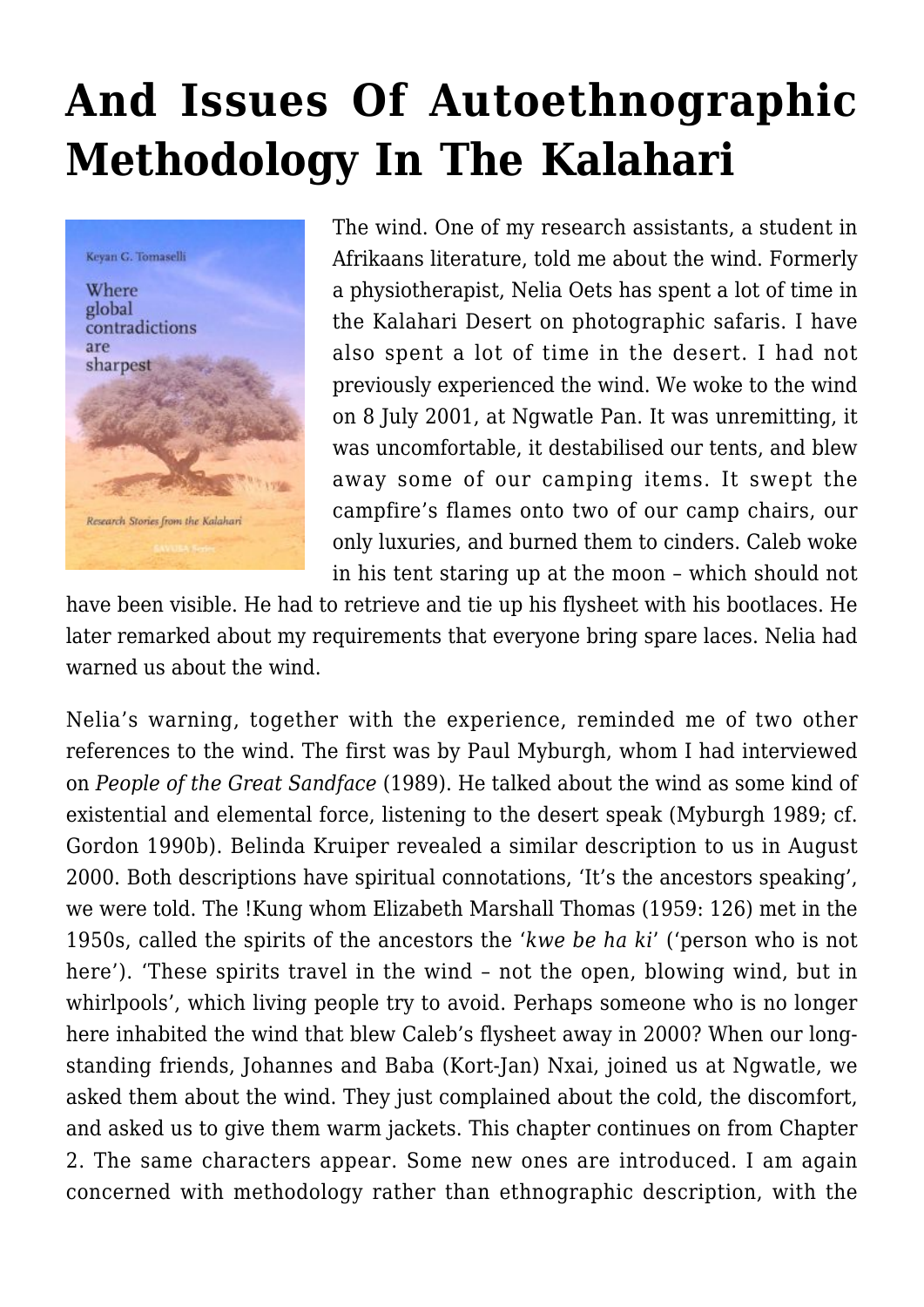nature of relations between observers and observed, and with problematising relations between observers.

### *Hunting With Pampiere ('Papers')*

We agreed to take Kort-Jan and Johannes to the hunting grounds at Masetleng Pan three hours drive away. But they did not hunt, their dogs were sick, and they did not have their *pampiere* (Afrikaans, archaic 'paper/permits'). Previously they could hunt in terms of quotas. Now they had to have their papers as well. '*Jag met pampiere*' ('hunting with papers'), is how they referred to hunting after 2000. Paper is exchanged for meat. Both are in short supply, due to the *pampiere* limitations on quotas, species, and seasons.**[i]** So we went sightseeing, or so we thought. In fact, they wanted to reminisce about what once was, what might have been, and what could still be, should they be allowed to return to the Pan, and if the borehole could be fixed. We followed gemsbok, blue wildebeest, impala and ostriches at the pans, watched the ungainly *poue* (Kori Bustards), and talked about camels, which the Trust introduced to the area for tourists. We'd never been to the hunting grounds before in only one vehicle. Usually two are necessary in case one breaks down. The first time, April 1995, Rob Waldron's Land Rover had overheated. This was its second engine. He sold his vehicle shortly thereafter. Being stuck in the middle of nowhere is a scary experience. The second time, June 1999, Waldron videoed a hunt sequence with Kort-Jan and Johannes. Kort-Jan told us that God gave him the jackal. This time we had two hunters with us who couldn't hunt – no dogs, no permits, and no motivation. So we discussed life, land, and lien. We returned without mishap to Ngwatle later that day.

Kort-Jan and Johannes relived their memories of Masetleng Pan, where a now derelict borehole had once serviced their site. We photographed the remains of the installation, and ate berries from nearby trees. They took us to another of the campsites where Johannes had helped the contractor, Keith Viljoen from the Hukuntsi Trading Store, to build. We climbed up the hide and looked into the distance, surrounding us on all sides, the pan to the south, and trees, shrubs and grass to the north. I remembered being here in 1995, just after Waldron and //Huru!ka (Petrus) Nxai had hunted a bat-eared fox. This was the Pan where Conrad Steenkamp had found some Stone Age flints.

We asked about the wind. Johannes described the Masetleng Pan area as a place filled with bushes, which cut down on the wind that sweeps through Ngwatle plains. The wind at the Pan was described as warm, friendly, not cold and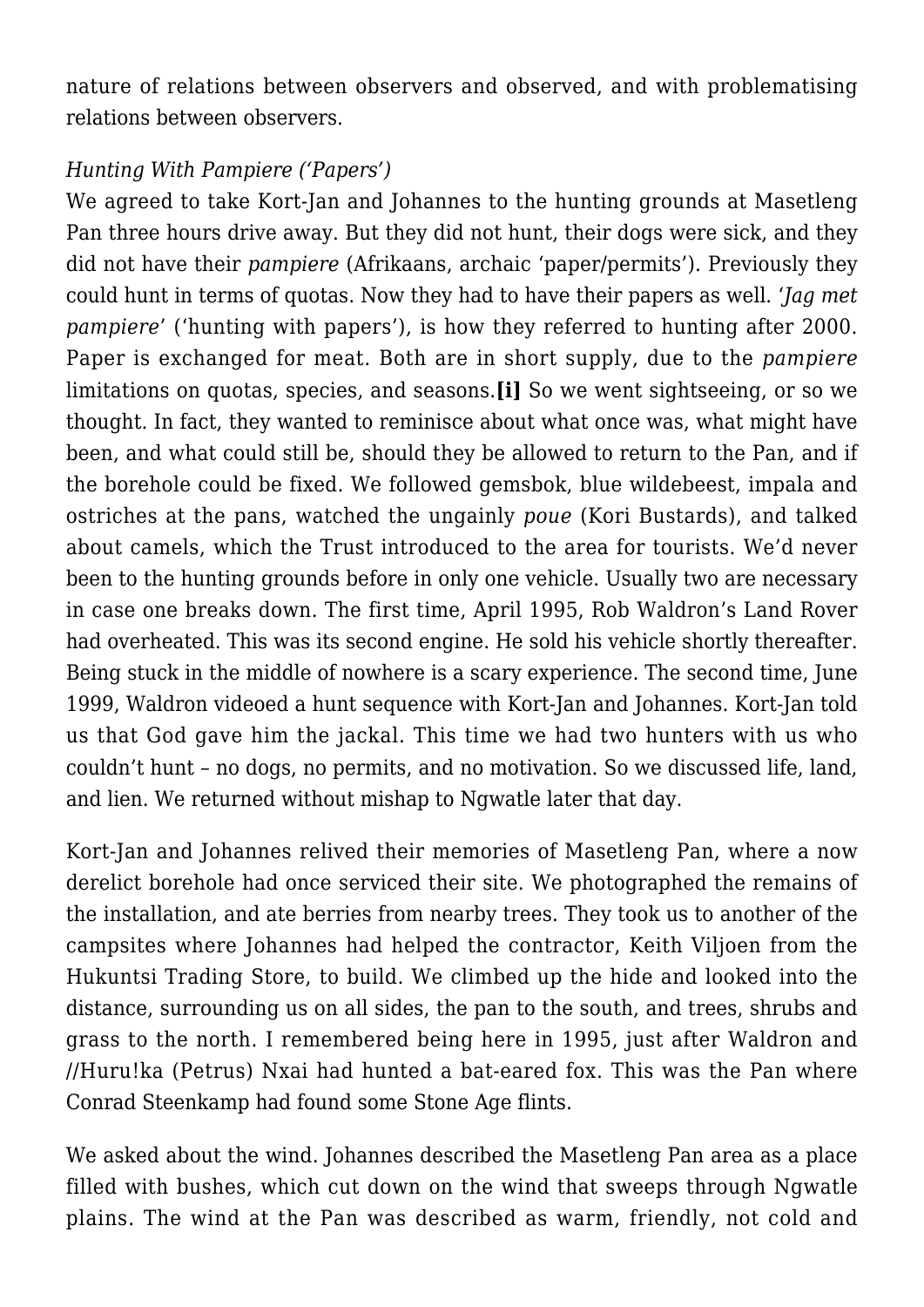unforgiving. '*Die wind is die Here se asem*' ('The wind is the Lord's breath'), Johannes explained. In June 1999, Gadiphemolwe Orileng told us that his parents said that if you hear yourself drawing breath, you know it's God. After watching a film on Jesus screened by the JFP, Gadi said that he knew that the Lord is a wind. Belinda Kruiper, who spent a week in Durban working with our students, further explained: 'I believe life and death is about breathing. The wind is a breath of fresh air; it brings about change and indicates God in both life and death as a tangible force. Back home the wind can bring the message of death, rain, fire' (Belinda Kruiper, interview, October 2001). Metonymically, the wind is the Ngwatle community's sign for freedom, for mobility, for life. Were it not for the broken borehole pump, they'd come back to Masetleng Pan.

When the wind is cold and cutting, 'it's Satan speaking', observed Johannes. Ngwatle is where Satan's wind rules. '… when your breath closes up … then you are going to die' (Orileng, interview, 1999). Ngwatle has become an area of *inkomers* ('incomers') of Bakgalagadi who *vry* ('ravage') their daughters.**[ii]** Cattle, goats and firewood collections have denuded the foliage, creating open spaces through which the wind sweeps the sand. Ngwatle is associated with fixity, helplessness, in the face of greater unseen structural evil forces impacting their independence. The cold wind blows away everything that Masetleng Pan stood for. To continue the reverse signification initiated in Chapter 2, Ngwatle is cold and Masetleng is warm.

There were between 120 and 150 people who were originally brought to Masetleng Pan by Joep, a white farmer from Namibia, 'who took care of us', they said. Now, with the incomers, the Bakgalagadi cattle herders, there are over 200 people living at Ngwatle, jostling in the wind for limited natural resources like water and grazing.

#### *Methodology: Just what are we doing?*

I think about the self-reflexive, open-ended, flexible, and totally unscientific methodology we have developed in documenting the experiences and perceptions of many of the Ngwatle sojourners (Simões 2001b; McLennan-Dodd 2003; Lange 2003b). In 1995, because none of us spoke Tswana, we talked only to Petrus and Kort-Jan, in their relatively archaic Afrikaans learned when they worked for some white farmers in 'Suid-Wes' (South West Africa, now Namibia). I did not understand some of it. At the time I did not know why. My Afrikaans-speaking associates, Chantel Oosthuysen and Nelia, who joined the project in 2000 and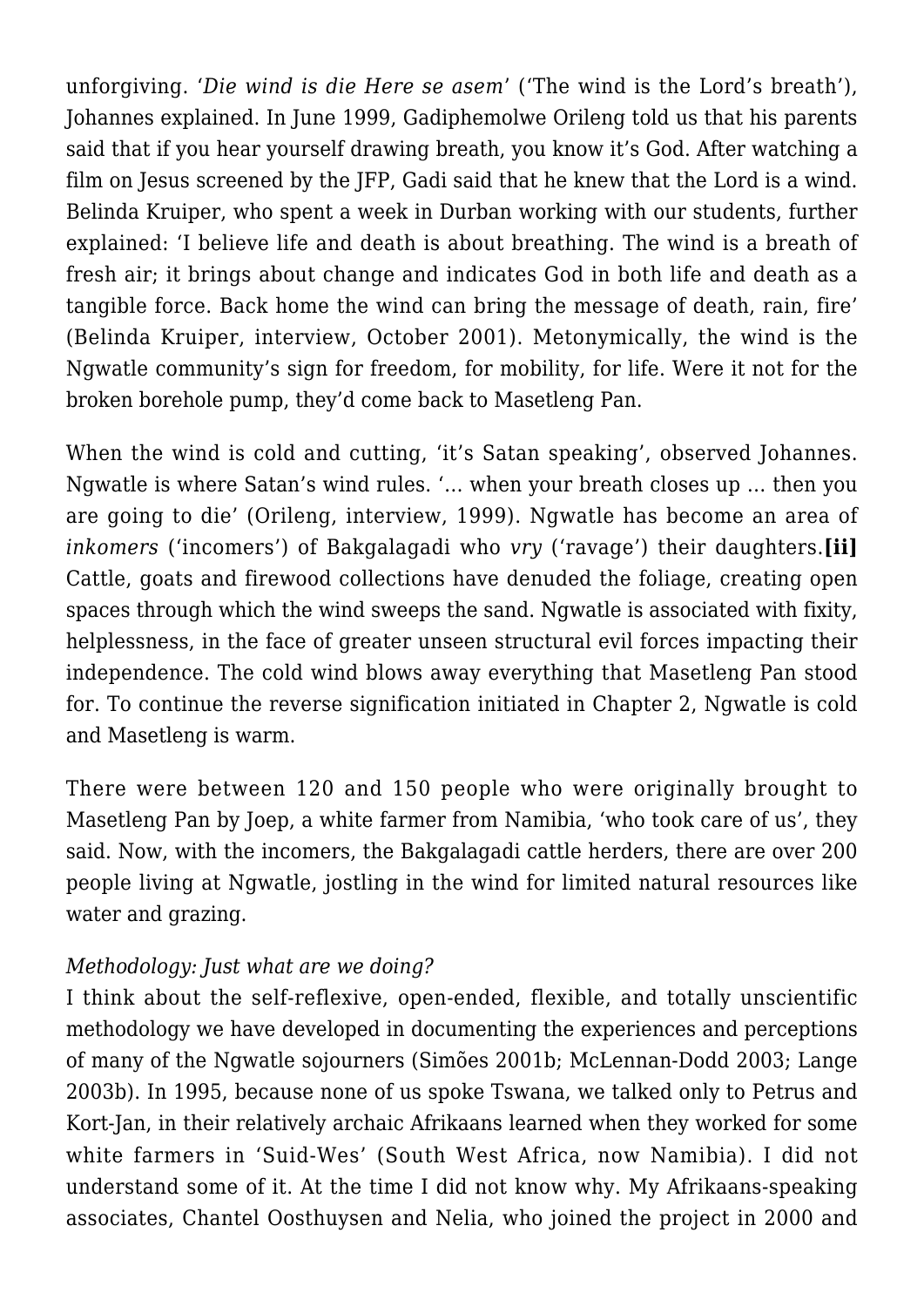2001 respectively, described the Ngwatle Afrikaans dialect as being of their grandparents' and great grandparents' generations.

In 1996, Belinda Jeursen, Gareth Morgan, Kaitira Kandjii and I went much further north, to Nyae Nyae, where we met all the Ju/'hoansi made famous by John Marshall's cameras between 1952 and now, and others who had acted in a Discovery Channel programme. Our single tape recorder broke, so we observed and wrote down our questions, and the answers. But we did talk to the people in Herero,**[iii]** Afrikaans and English. Their opinions and experiences opened up wider horizons for us, and it was here that I began to develop the contours of what was to become a much larger project than merely writing about the way the San are imaged in the media. We did not always write up our impressions on the spot, though Sonja Speeter (2000), a German PhD-student who joined us, was fastidious about this. We were doing too much, but not recording our thoughts and impressions sufficiently. Time always weighed heavily on our research teams – insufficient funds, long and demanding school teaching terms, and endless departmental administration. Daily post-apartheid transformation and neverending restructuring of our universities, faculties and departments made us strangers in our own milieu on our return barely a few weeks later. And then there are the distances to be travelled – thousands of kilometres at a time, most on gravel roads, in and on dunes, *dongas* (deep ditches) and other sandy tracks sometimes incomprehensibly indicated as roads on the map. These all impeded our ability to spend extended periods of time in the field. So we learn incrementally. I always built in time for writing, only to again be regularly undermined by different university terms and the need for our schedule to fit into the competing commitments of my students.

In 1999, we had two Tswana speakers, Jeffrey Sehume and Gibson Boloka, both PhD-students. This was the first time that any visitors had arrived with black South Africans who spoke the Botswanan national language, and with whom they could talk. Their ability to speak Tswana, and their blackness, helped quick identification and relationship building. Rob Waldron's assistant, Ellie Moloka, was also a first language Tswana speaker. While the Tswana dialects are not always easy to understand, Jeffrey and Gibson managed, with the help of third party intermediaries like Pedris Motshibane, to get a handle on their responses and comments. He always carried a pen and notebook with him. He spent a lot of time with us, acted as a guide, interpreter, and was a key informant on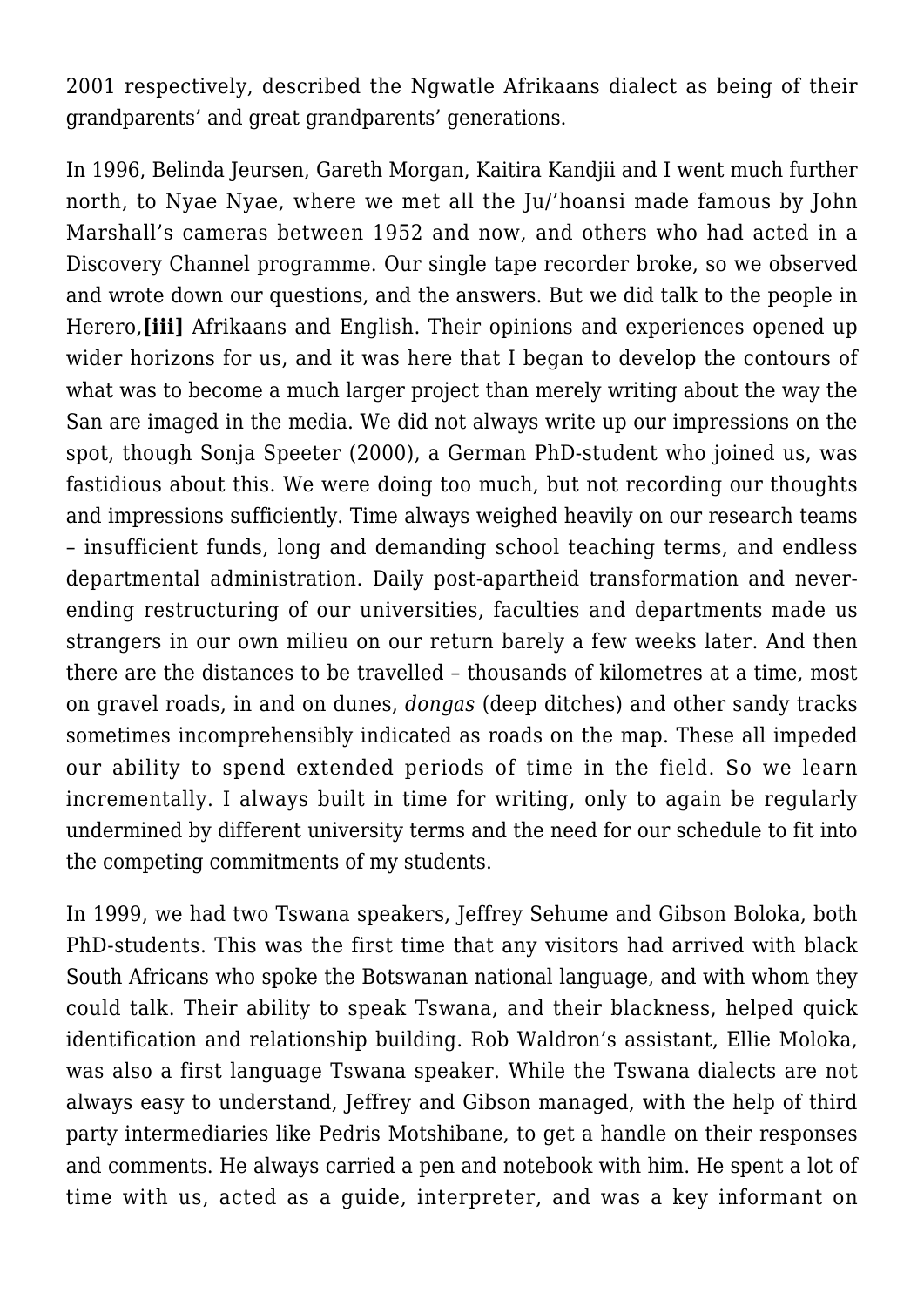community issues, and with regard to his interpretation of scenes in *The Gods must be crazy* (Uys 1980).

In 2000, Anthea Simões brought a softer touch to the open-ended tape-recorded interviews, which often meandered from here-to-there, from time-to-time, and which had little structure. These were mainly done at our campsite, or outside the villagers' homesteads, in Afrikaans and Tswana. We were all very impressed at the quality of the descriptions we heard, and on the ability of the community to make sense of their remote world despite their lack of formal schooling. Anthea supplemented these more formal interviews by simply going for walks with Miriam, who had returned to the village after failing to complete her matric. Miriam's presence was crucial, as she was one of the few who had some kind of analysis of labour relations with Safaris Botswana Bound (SBB), which now managed the area and the community.

Anthea and Miriam discussed much more personal things on their walks than did the men. Later, Anthea tape-recorded more formal discussions of the same issues with Miriam's permission. Anthea had a very clear idea of what she wanted to know, while at the same time she was highly concerned that her work would be a tribute to her informants, rather than merely objectifying them. While the men would tend to be more formal in their interviewing techniques, our version of the 'walk' was the 'drive'. With two or more hunters in the back seat, travelling to Masetleng Pan, Hukuntsi and other places they and others wanted to go, we would tape record our passengers' responses over long periods, getting both their chatter and their more serious comments. They loosened up dramatically in 2001, and for the first time they told us of their hopes and fears, their likes and dislikes. They spent a lot more time with us than before.

#### *Baboons, wisdom and othering*

Caleb used the experience at Ngwatle 2000 to formulate his ideas for his dissertation on pro-poor tourism (Ashley *et al*. 2001), to be completed 18 months later (Wang 2001). Gibson's engagement occurred within a globalising framework. The 1999-trip was the first time he had visited another African country. His travel experiences through border posts and passport offices, cell phone signal footprint cut-offs, and seeing satellite dishes on even small rural *pondocks* (small dwellings), grabbed his immediate attention. In theorising what he observed, he connected the macro with the micro, the global and the local, and explained other issues like centrefolds of South African soccer stars in San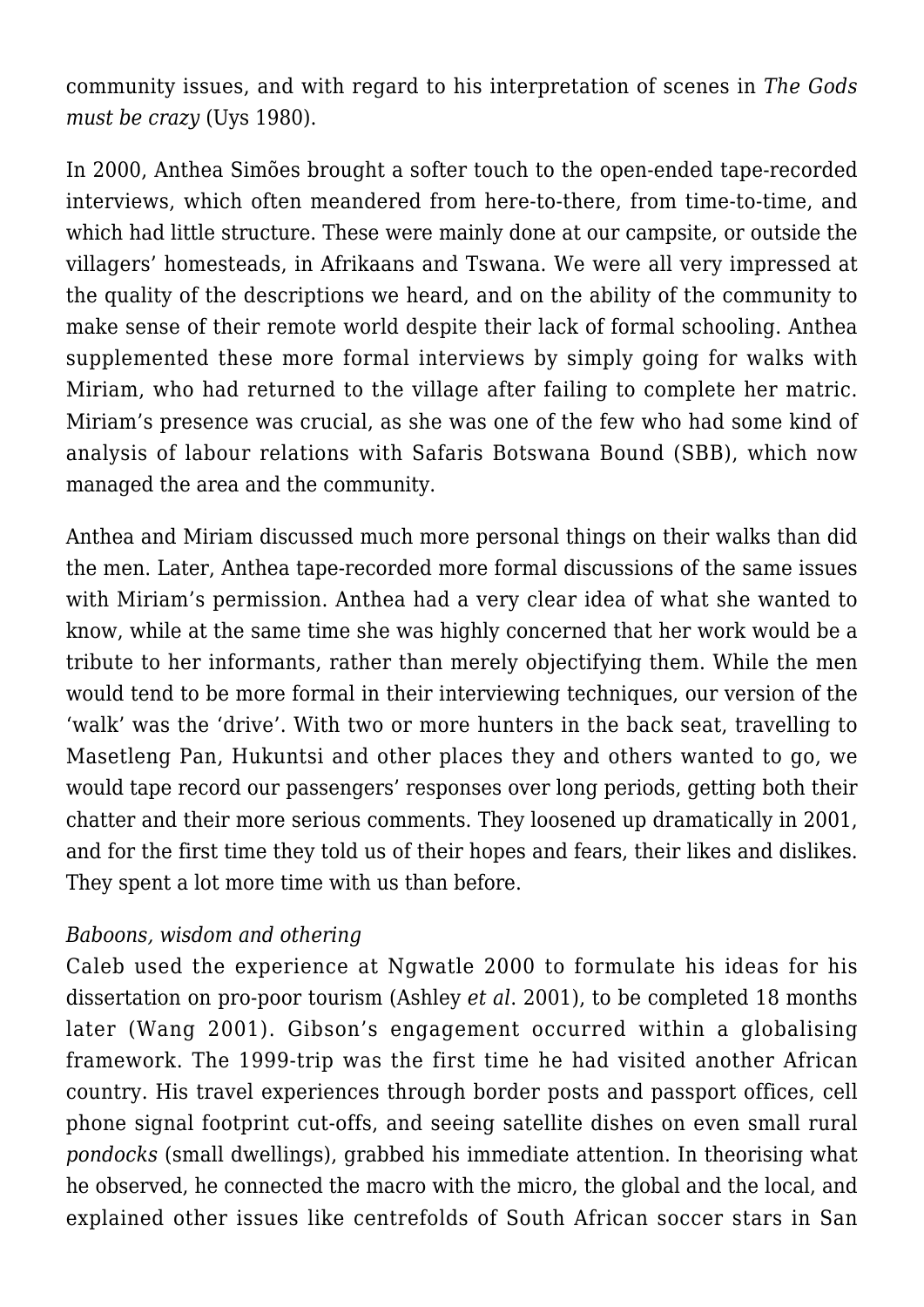houses, in terms of resistance (Boloka 2001).

In both 1999 and 2001, we interviewed Johannes, Kort-Jan, Pedris and Tshomu while driving to and from Masetleng Pan. We talked about the film *The Gods must be crazy* (Uys 1980), God, hunting, wildlife, and Satan. Johannes, like the Kruiper clan, agreed that Satan is a '*wit mense se idée*' ('a white people's idea'), which he borrowed from them. He said he wouldn't accept camels at Ngwatle; '*dis 'n lelike ding*' ('it's an ugly thing'), which break into homesteads when smelling meat. Pedris, who had returned from Tshabong for a few days where he was learning to ride and train camels, explained that he had been unable to persuade Johannes that camels don't eat meat. Kort-Jan said he would leave Ngwatle if the camels would come. Donkeys cost P50 and horses P700. Camel meat is terrible, he said.**[iv]**

We discussed baboons and *apies* (monkeys), and what they signify. We were still trying to understand the allegedly racist scene in *The Gods must be crazy* because, my American colleagues argued that the director, Jamie Uys, had reduced Xi, one of the main characters, to the level of an animal. Pedris had told us in 1999 that baboons and monkeys look like people, that Bushmen would therefore never hunt them. Belinda Kruiper said that of course the character Xi will talk to the baboon, he's walking through its territory. Kort-Jan was sceptical; baboons are '*slim*' ('clever') but they can't talk, he observed. I remember the Sowetan comrade who in 1991 expressed bewilderment at the American scholar's claim of racism: 'You *mulungus* (Zulu – 'whites') are very strange, you talk to your dogs, cats and canaries! Does that reduce you to their levels?' Then Kort-Jan and Johannes metaphorically equated the *inkomers* and the Bakgalagadi with baboons and *apies*; these are people who steal their things, beat them, and flout the law.

In 1995, the bulk of the village was located in a closely-knit *kraal* (circular settlement). In 1999, we noticed that the *kraal* was derelict and that ten or so families had dispersed over a kilometre in diameter. Only in 2000 did we learn that the reason was that a government official had asked them to move in order for formal houses to be built. No houses were built, but the community remained locationally fragmented, the heart of the community abandoned to the wind, cattle and foraging goats, cows, horses and donkeys, and the wildlife passing through. The result was a *vlakte* ('plains') through which the wind relentlessly blew an alienating feeling of impending desolation. In July 2001, the men were drunker than usual, for longer than usual, and more often than usual. They used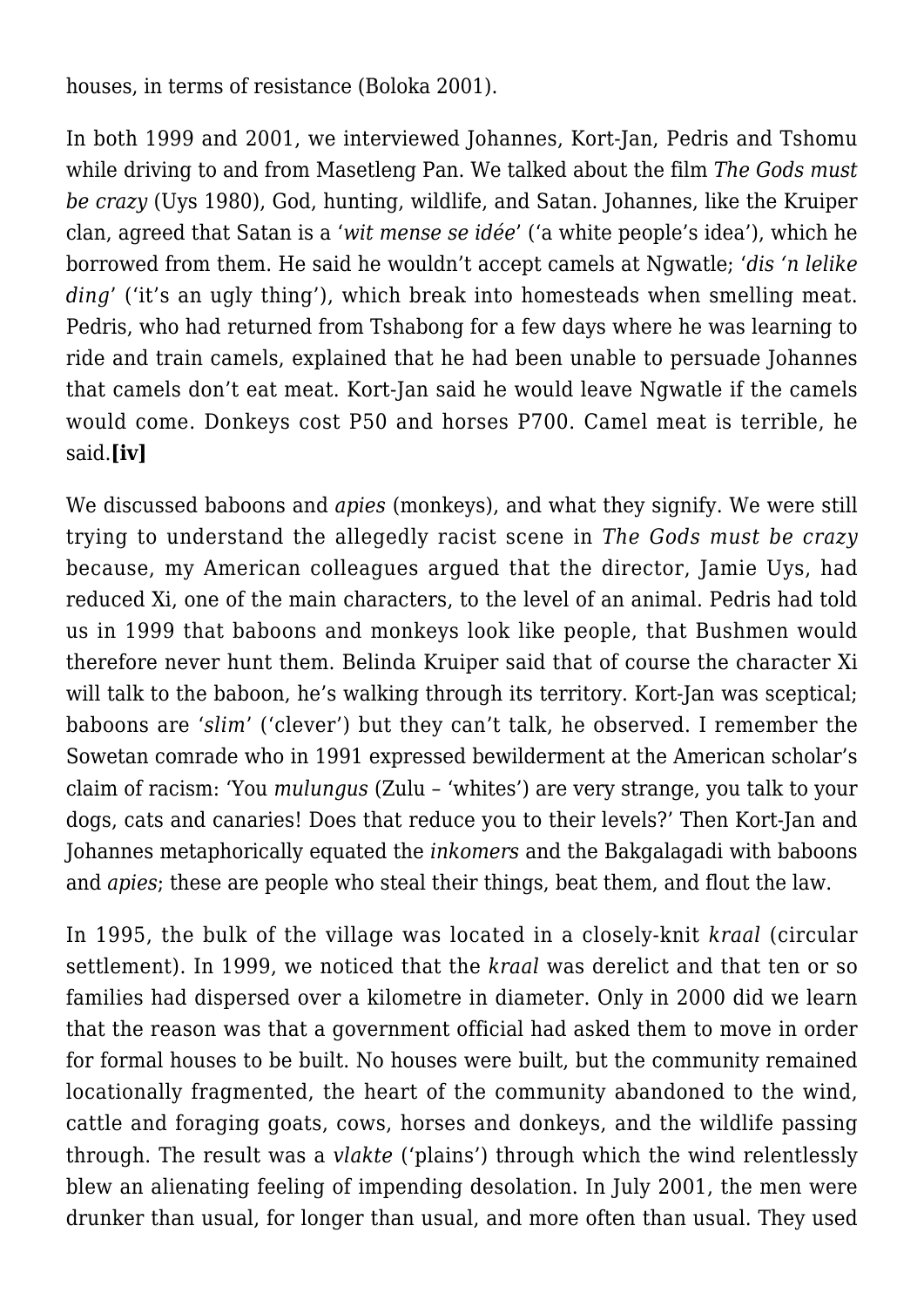the money we paid them for their artefacts and services to buy sugar to make alcohol. The women warned us that if we waited until 3 pm to distribute the clothes we had brought them, all the men would be drunk. So we brought the time forward to 1 pm. Only one woman was obviously drunk.

We noticed, in comparison to our visit a year earlier (2000), which was a relatively good year in comparison to earlier ones when we had passed through, that some of the men were much more tatty and short of clothing. Tshomu was wearing one of the T-shirts I had given him in July 2000. He acknowledged my gift and presence by pointing to me and calling me 'teacher?' He was also wearing the Adidas-cap Gibson had given him in 1999. One man had top quality army boots, and the women wrapped themselves in blankets, with babies on their backs, and were both fashionable and warm. Some men had good anoraks, but others like Kort-Jan and Tshomu wore rags in various states of disrepair. The gatekeeper, Kaaitjie, like in 2000, turned up in a new leather jacket at the handover of the second-hand clothing, and again took her fair share. This time, it was an old woman who tried to inveigle extra items for herself, or at least items of her choice, in the face of the random distribution by family that had community consensus.

We had arrived from South Africa the previous evening. We passed one government Land Rover and two road graders. Where the previous trip had taken us three hours to cover 80 kilometres over a sandy, tortuous and windy ditch, this time we travelled in a straight line, and were surprised to arrive barely 90 minutes after our departure from Hukuntsi. Our only difficulty occurred with the Sani's wheel gauge as it did not fit on the tyre tracks made by trucks and the graders. We slid from side to side, sometimes alarmingly so. In the KD/1 area, the rules of the road are: narrow gauge vehicle tracks are usually on one side of the road, with wider gauge tracks on the other. When two vehicles of the same gauge meet in a showdown for a single track, the vehicle on the wrong side makes way for the other one coming towards him by diverting onto the raised *middel mannetjie* ('middle hump') of sand and grass in the centre of the cutline. Unlike the previous year, we did not lose anything off the Sani.

On arrival, we had driven to Kort-Jan's abode. He was sitting outside with a neighbour. He told us that he had been thinking about us and that he could feel it in the middle of his forehead, where Lobsang Rampa**[v]** would locate the third eye, and where he said the baboon felt things. On hearing the vehicle he knew we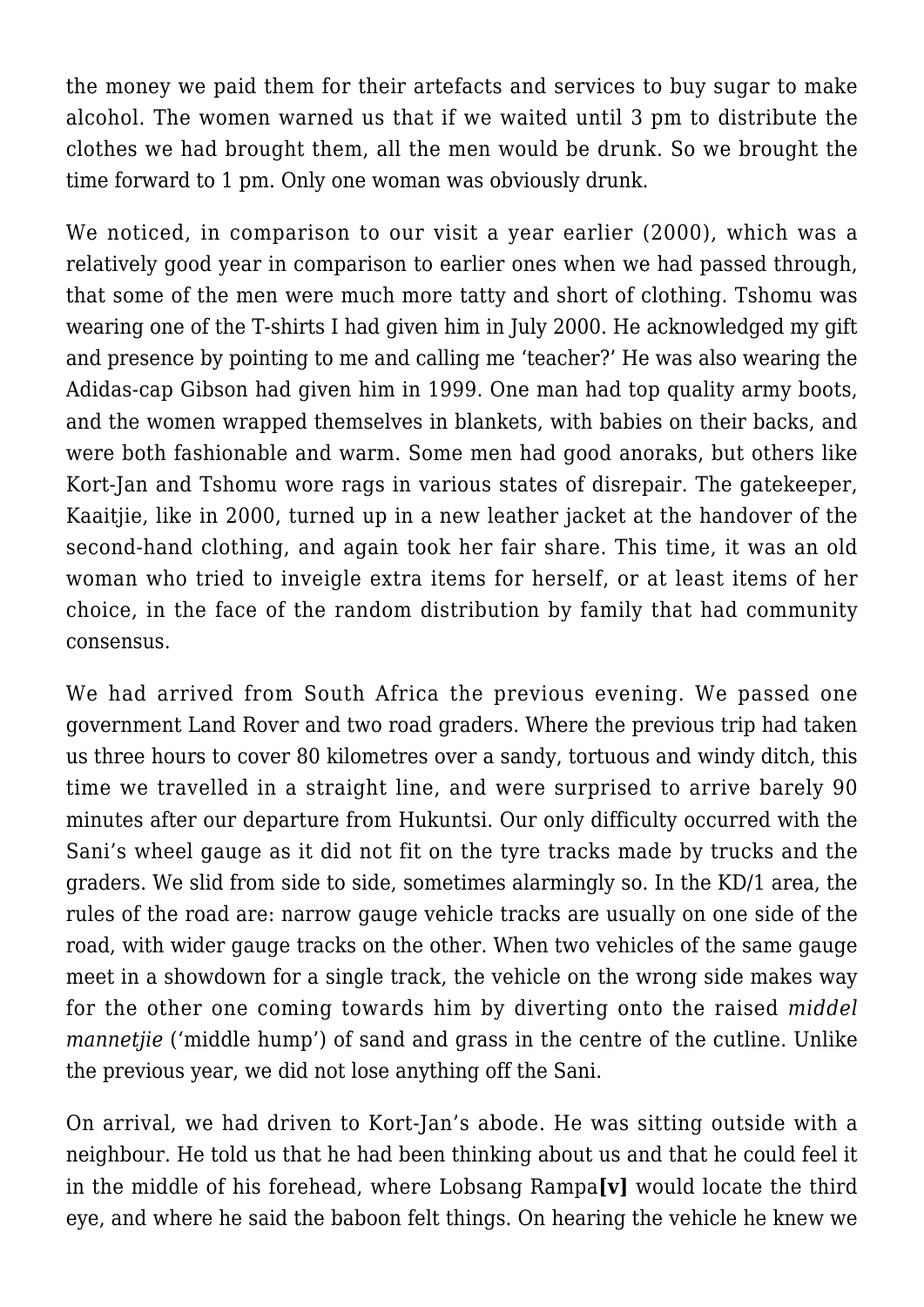had arrived (SBB had told the village of our impending trip). Kort-Jan said he 'knew' that we had brought a jacket for him. While we had brought lots of secondhand clothes for the community, we did not know if a jacket was included. We'd see when we distributed the goods the next day. On unpacking the clothes donated by ourselves, our families and students from the Universities of Natal, and the North, I reserved a jacket for him: its Adidas Club-logo looking old and forlorn in this very remote area.

Kort-Jan and another took us to meet the Kaptein, the nominal chief.**[vi]** His companion queried why we needed to meet him, as he no longer had any authority.**[vii]** In attempting to find our previous campsite, after a number of false starts in total darkness, we simply stopped between two familiar looking trees. As Caleb said, he now remembers that everything looks both familiar and the same in the Kalahari, but that nothing is familiar or the same.

The city students (of whom two had previously visited Ngwatle) were not used to the protocols and safety procedures of camping. Not only did they not douse the fire in the high wind, but they also left it flaming when they retired for the night. Hence the meltdown of the two chairs. Fortunately, they did not cause a *veld*-fire. They also failed to zip the tent mosquito-netting overhang, which flapped all night, and resulted in dust and grass covering the veranda area and my backpack. The next day I set down some basic rules for camp life.

That morning about 40 members of the community welcomed our camp. Two children arrived first, followed by Kort-Jan, Kaptein, Johannes Nxai, many more young children and about 8 women with their babies whom we had previously met. We offered the women the regards from the females, Anthea, Meredith, Susan and Charlize, who had previously accompanied us. After a lot of talking they left, planning to return at 1 pm when it was agreed that we would distribute the clothing. Since neither Miriam nor the SBB-gatekeeper was present, there seemed to be no women on the local committee, if one indeed still existed. The SBB-gatekeeper**[viii]** was now also working for the Land Board in Hukuntsi. Later, two children joined us at the campfire and waited until the community returned. We were all making notes in the Sani, out of the wind, which nevertheless reminded us of its presence by its incessant sound, whipping against its open windows, and mercilessly shaking the vehicle. The community gathered quite quickly, with their dogs and donkeys, 70 adults and about 20 children.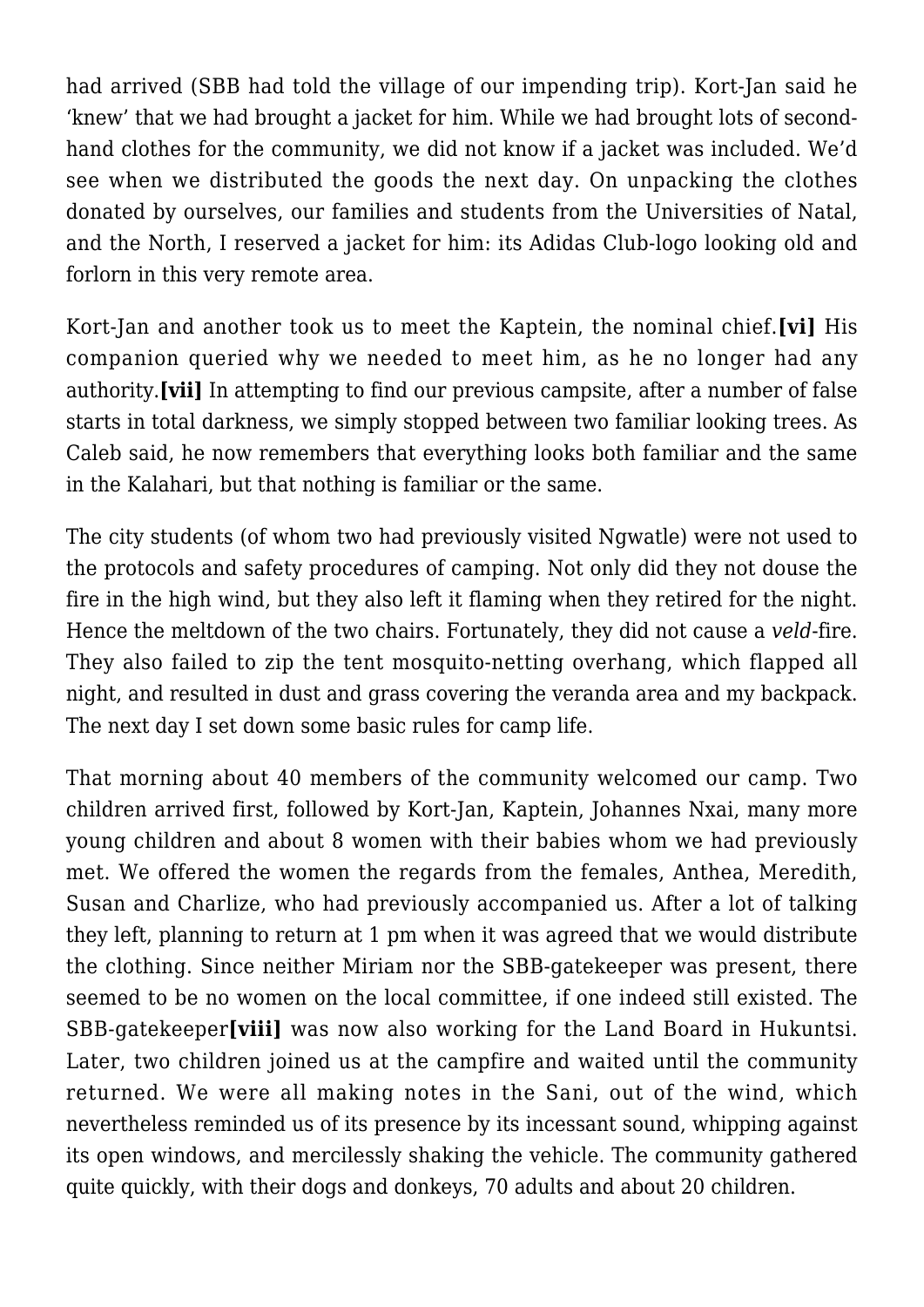Tshomu confirmed that we would not be charged for camping, as we were their friends. Camping fees had been introduced the previous year at the built campsite. We were told that the arrangement with SBB was working, but that the meat was sometimes slow to arrive. Some hunters had signed over their quotas (*pampiere*) to the company, which was asked to deliver the meat to families owning the quotas. Some men still went hunting, but now hunts might take up to three days. Surprisingly, for the first time we saw a number of species of game near the village. The *pampiere* dominated most conversations.

On one of our visits we drove with some hunters to the middle of the Ukhwi Pan's encrusted grey sand, which stretched for a circumference of 10 kilometres plus. The dried mud had the appearance of an infinite circular jigsaw puzzle. The silence was broken only by the gentle wind and the soft crunching of our shoes as we walked light-footed and silently around the Sani. The wind was heard sometimes, depending on the inflection of one's head, but it was always felt. In the distance were five boys playing soccer with a tennis ball. On another side were some ostriches and buck. Our tyre tracks and footprints, which had cut through and messed up the centre of the jigsaw would be gently brushed by the wind, until the dust loosened by our intrusion disappeared across the pan. The tyre and foot impressions will remain, and the magic of the puzzle will linger, though trespassed upon, until the next rains and winter draining. Belinda Kruiper, on our departure from their home had a similar vision: 'The wind cleared their footprints, took them out of the Kalahari, new beginnings for all. New footprints in the sand'.

Pedris took us to see Miriam at Monong, 47 kms from Ngwatle. She and Pedris told us a little of the history of the Basarwa at Ngwatle. Most lived at Hukuntsi, and some, like their parents, were born at Ngwatle, others like Kort-Jan, at Ukhwi. The Hukuntsi headman asked them to leave Hukuntsi because the Bushmen were thought to be stealing cattle and goats belonging to the Bakgalagadi townspeople. So the Motshibises moved to Ngwatle. Now the Bakgalagadi were also moving in, with their cattle that were despoiling the waterhole dug up in the pan, meant for human, not animal consumption. The !Xoo complained to the government about the Bakgalagadi cattle and incomers. A government official scolded them. Kaptein, however, remained a sign of unity. As Gibson suggests, 'Kaptein is a symbol of the hybrid community of Ngwatle (being a mixture of !Xoo and Kgalagadi). It is through him that one has to understand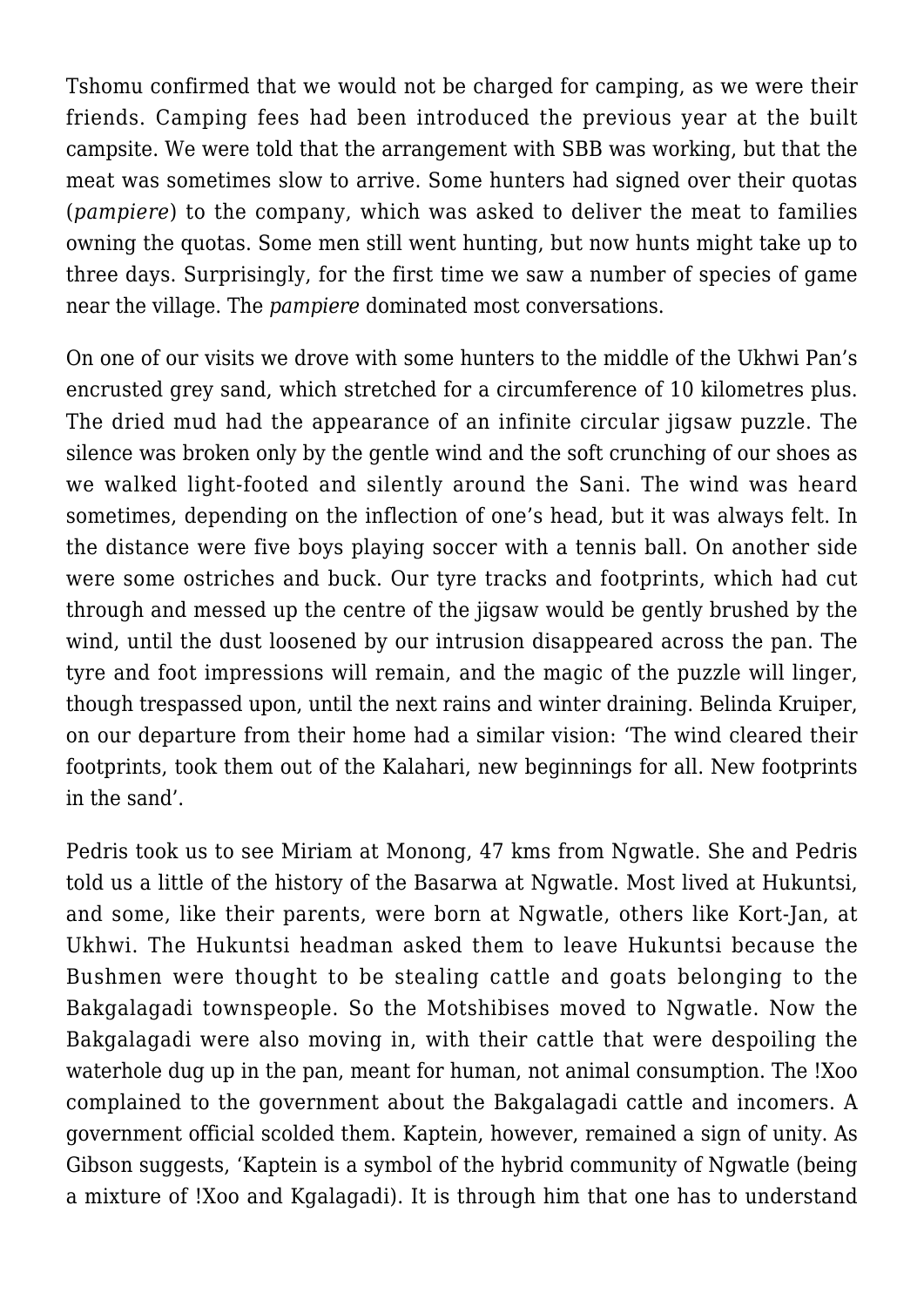this community, hence we have to ask permission from him before pitching our tents in the area'. As Gadi had told us in 1999, on being interviewed by Waldron: *I am a Bushman, I say I'm a Bushman, it's just my skin that's black, my father's skin, also nerves and my blood and my mercy. I just know I'm a Bushman because the life that I live is the life of a Bushman … The language that I speak is Kgalagadi …*

#### Hybridity brings its own angst. As Gadi explained:

*I grew up amongst the Bushmen. And the only mercy that I had was the Bushman's mercy because I was smart around the Bushmen and I saw all sorts of things in the Bushman and I knew how life is through the Bushmen.*

It is this deep sense of identity, which in 2001 was being eroded by conditions beyond their control. Kaptein's loss of authority was simply an indicator of broader problems now stressing the community as a whole. It was six months later that Darryn showed me a photograph he had taken of Kaptein. His T-shirt read: 'Endangered Species'.

### *Dependencies and demands*

On this, our fourth arrival, we were considered 'friends', and so the men directly asked us for gifts. 'Where are my clothes?', asked Pedris, a day after we had handed them all out. I told him this. He still wanted 'his' clothes, so I gave him my spare pair of pants and a safari waistcoat. The next day he wanted P50 to get the bus back to Tshabong. I paid him P10 for the bus and P10 for an interview. Kort-Jan wanted 'his' jacket; someone tried to sell us two necklaces immediately on our arrival. Tshomu wanted to know if we brought him his radio battery, and the water truck driver demanded the videotape of the 2000-trip. The only thing that was negotiable was whether or not we wanted to buy artefacts. Prices, however, are rarely negotiable. Did we set up the expectations in 2000 when we handed out 500 items of clothing? We were not the first to do so, but we were the first to ensure a fair distribution mechanism. In 1999, Waldron was very edgy about giving anything to the community, for fear of unleashing dependency relationships. His method was to pay for items bought, and for services rendered, like Petrus teaching him hunting. But we saw and felt the biting cold, and we believed that they had a right to choose whether or not to receive the clothing we had brought them. We noticed that some are much more acquisitive than others as they yelled and shouted, demanding and subverting whatever distribution process had been communally agreed to. We were told that because Tshomu only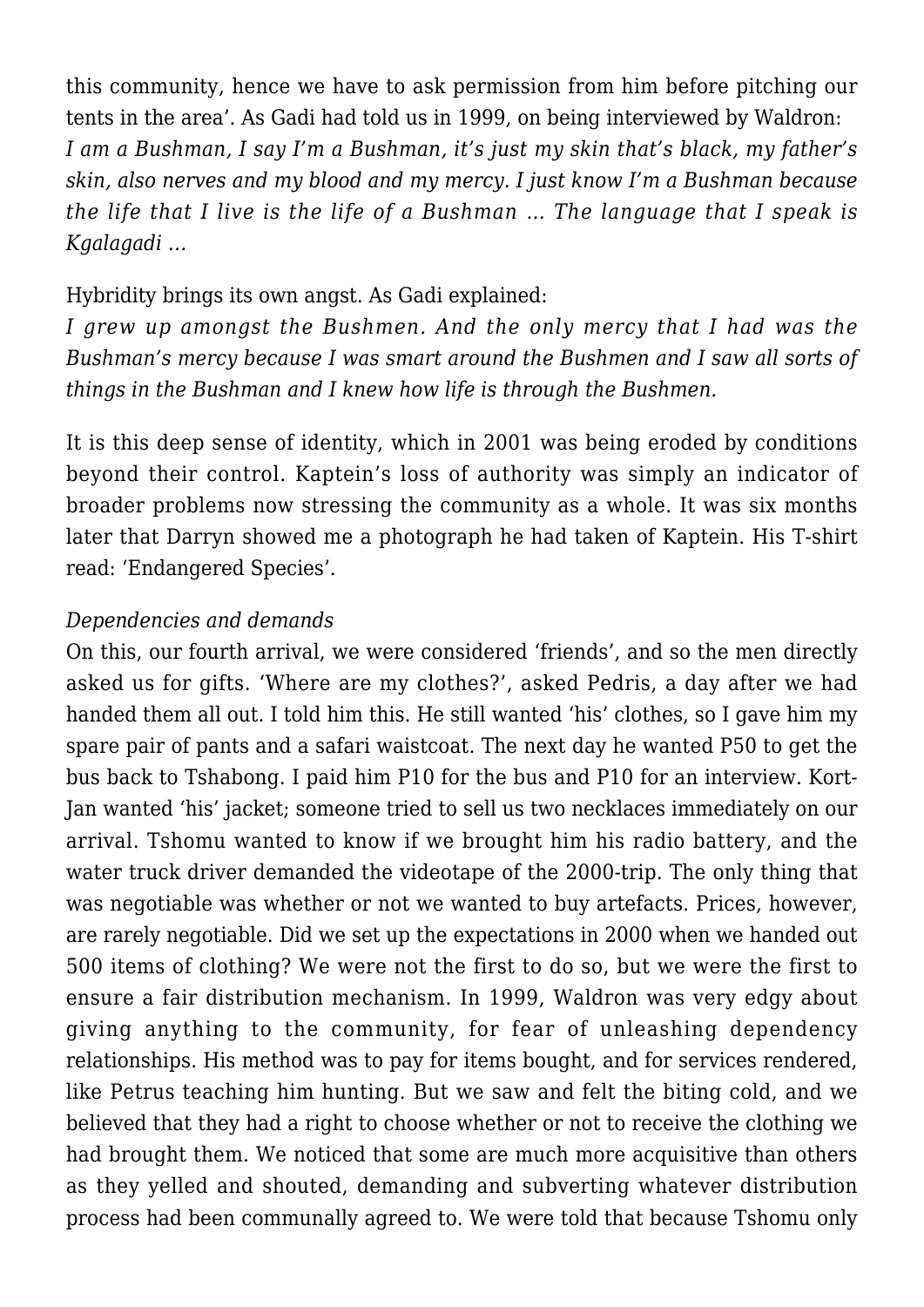has three family members, he should not get as much as the other families, which average ten. The last item was a bunch of sewing items in a cake tin. I suggested that these should be a donation to the community, as everyone could make use of them. The Kaptein said he would hold the items in trust. There were loud objections. Each wanted his/her families' share, a zip here, a button there, some thread and a few needles. The noisy woman got a one-piece swimming costume. She complained loudly, then went to a tree and put it on under her dress. Others received bras, bits of material and even lounge wear. I wondered at the appropriateness of some of these items. I reserved a jacket for Kort-Jan. He is very old, and in need of one, I justified this to myself, but I only gave it to him that night, when no one was looking. At the end of the distribution, the Kaptein, whose family had a member collecting clothes, asked me where was his jacket? The next day he turned up for his *mielie* (maize) meal – he was very drunk on the first night of our arrival. He was marginally less drunk now.

Where do they get the drink? From payments made by the government for work done in the Ngwatle Pan, digging up the 'cement' for the roads. Perhaps the backbreaking nature of the work drove them to drink? At least the roads are better for this work. 'Don't the women gather?', Darryn Crowe asked Pedris. 'No, they just eat porridge', was his reply. The men still hunt to some extent, but now it is the women who prefer to buy their starch, and are unadvisedly content to eat meals that are not nutritionally balanced.

At Monong we learned that Pedris' father, who lived at Ngwatle, had cattle there. Miriam was there because she was very ill after the birth of her baby, and needed regular access to a clinic. She spent two weeks in hospital at Hukuntsi. She was there the previous day when she learned that we were trying to find her. News travels fast in this world that has no phones, post boxes or Internet. Miriam dusted and brought out three plastic chairs from the open-air kitchen, at her sister's house where she was staying. She fetched her baby and sat on the doorstep with it swaddled in a beautiful blanket. Miriam was well dressed with a fur lined leather jacket, bought at a new South African chain store in Hukuntsi.

At Monong a new red and purple brick school intrigued us. We saw the same structures with small cottages for the teachers at Ukhwi. We drove past the Monong pre-primary school also squatting in the sand. The brick structure had pictures of the boy Tarzan, two of Mickey Mouse, one of Goofy, a green turtle and a cartoon impression of what, after much discussion, we decided must be Nelson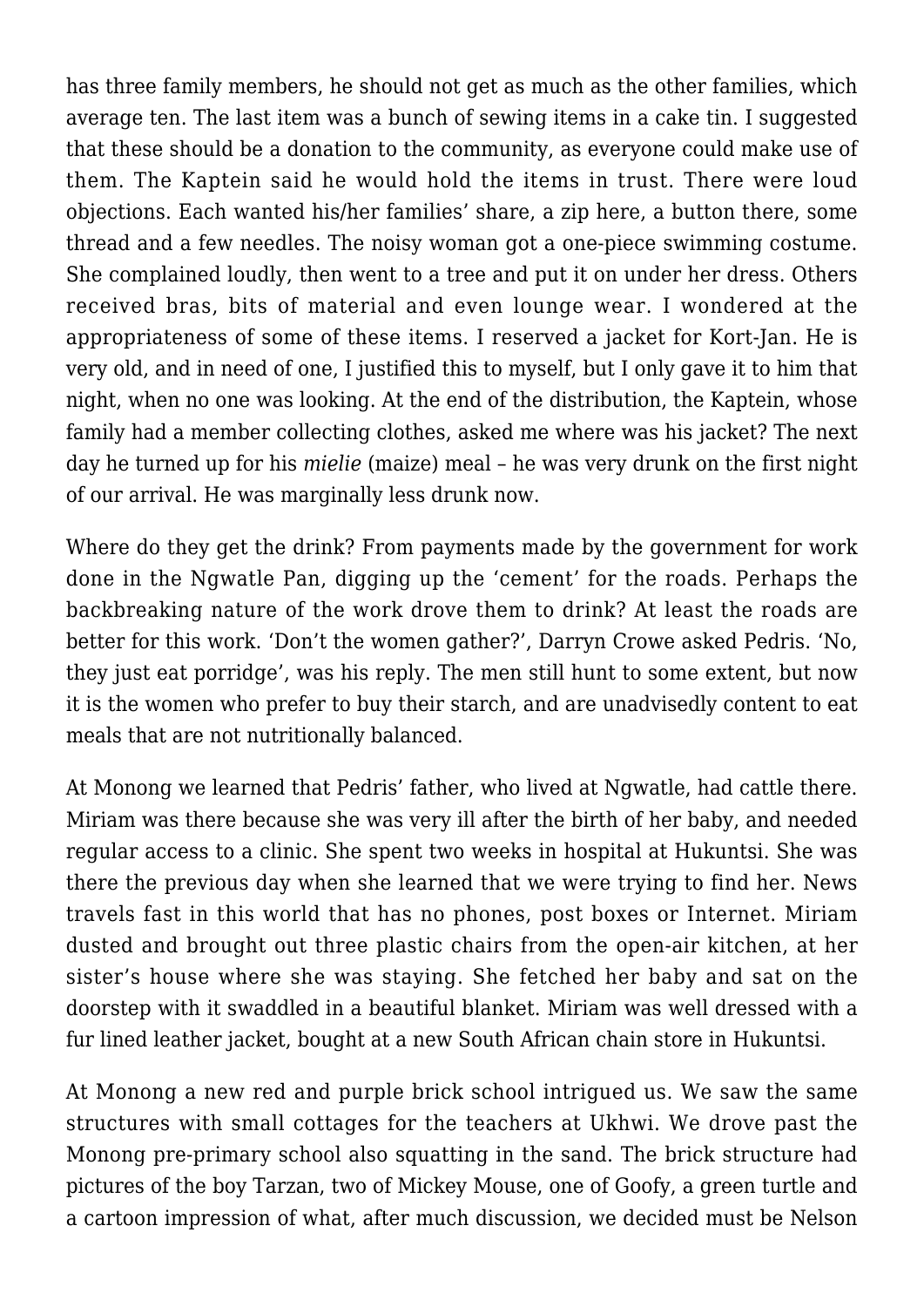Mandela as a boy. It was school holidays, so we didn't have the opportunity to ask the children or teachers about these incongruous images in the desert; we just videoed them.

#### *Borders, lost safaris and othering*

On the way to Monong, in the middle of nowhere, Pedris urgently asked us to stop, to back up, and to get out. We wondered why and what's wrong? We stopped. He then pointed to a linear expanse of savannah on both sides of the road, and told us that this is the boundary between KD/1 and KD/5. I imagined that Gibson must be interested, as his PhD is about porous borders. Pedris then told us that KD/5 is also working on setting up a trust, to charge visitor fees for those entering the area. Thus is even the remotest desert area commodified, packaged and bordered in terms of markets, travellers and permits. That afternoon we had been flagged down by the male drivers of two Toyota Land Cruisers, filled to the brim with camping gear, wives and children. They were trying to get to the Kgalagadi Transfrontier Park. They were totally lost, going west-northwest when they should have been driving east. Despite their Global Positioning Systems (GPS), they had asked the locals for directions. It turned out that the local Botswanans sent them here, there and everywhere. I pointed out that the locals wouldn't necessarily know the new name for the Transfrontier Park, and that the area they were standing on was one of the eight Kgalagadi districts. These South African Afrikaans-speaking white travellers were paradoxically asking for directions to the places at which they had already arrived. I pulled out my Shell map and they pulled out theirs. We noticed that they were different. 'When did I buy mine?' they asked; theirs was much older and did not have the roads indicated on my map.

The Afrikaans-speaking farmer told us he could speak some South Sotho, as if trying to impress us. I told them that I have an aircraft compass in my Sani, which is how I don't get lost; also because I always travel with someone who knows the area. So I showed them where they were on my map, and they sketched in the roads on theirs. Then I drew an imaginary line of the road they needed to take from Zutshwa to get to the Park. One of the men's young daughters recognised the name and said that someone along the way mentioned the village. The other man told me he was a veterinarian, and asked us if we were biologists. Gibson tried to tell them how to find the right roads, but they thought he was our general *factotum*, and told Darryn that '*onse swartes*' ('our blacks') to whom they had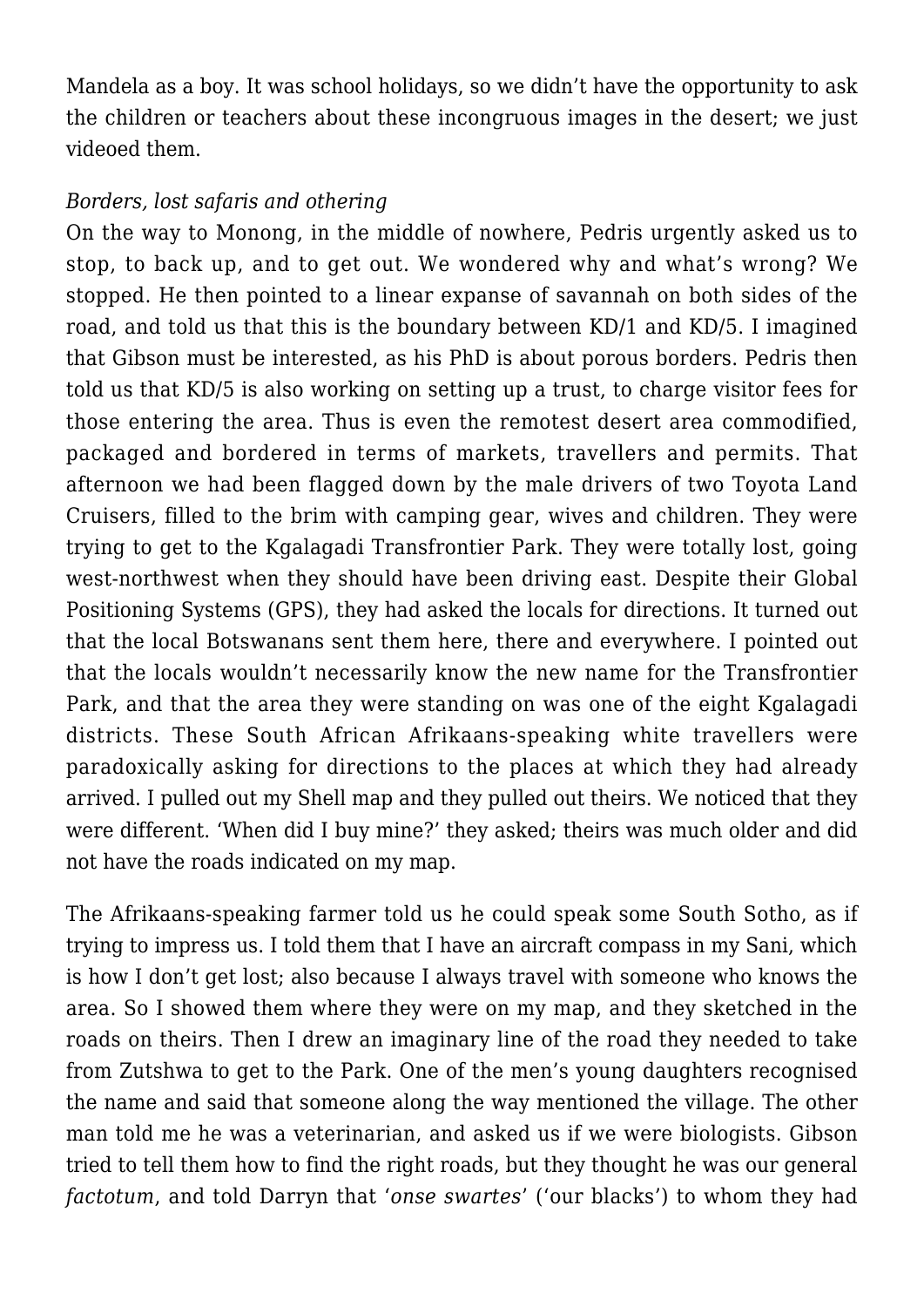talked *en route* knew more than did Gibson. Gibson, like them, is a South African, but because he is black, he was othered. They were in a hurry as they had a booking at the Park. I told them to go ahead, as they wanted to travel fast. They hared off in a cloud of dust. We told them to wait for us, or ask for Kort-Jan or Johannes, who speak Afrikaans, if they were unsure about the turnoff. If they were surprised that people speak Afrikaans in Botswana they didn't show it,**[ix]** they just reminded us that one of their number spoke a little South Sotho. We sent the farmer, the vetenerarian and their respective families on their way, and the Sani shook with mirth at the stupidity of our own countrymen.

I asked Gibson to inquire as to the relationship between the Basarwa and the Bakgalagadi. The Bushmen visit us, but the Bakgalagadi avoid us, except the Kaptein. We noticed cattle where there were none previously. Where did they come from? An old man, Verby, and the Kaptein said they belonged to the Bakgalagadi. Why are the Bakgalagadi here? We are told that they follow the Bushmen and they leach off them. They come to marry the !Xoo girls, with promises of *lobola* ('bride price'). But when the cattle are watered they leave with their animals, not having married the girls, or paying their dues. They come one at a time, then followed by a brother, or another relative. Soon, there are many; some stay because they know that the Bushmen get support from the Trust, and various other donors. We learn that they are like parasites, which feed off the Bushmen. The !Xoo do not chase them away because they are in the minority, are second-class citizens in Botswana, and have no right to be at Ngwatle. They fear that their daughters will leave with the more powerful, wealthier Bakgalagadi, and they worry about the break-up of their once vibrant community. None of this was evident in any of our previous visits to Ngwatle. This is the first time we have heard Kort-Jan, Johannes, the old man, and the Kaptein actually complain about the Bakgalagadi. Kort-Jan's pejorative reference to them as '*apies*', was not, then, simply a spur-of-the-moment remark. It referred to ongoing colonisation, invasion, and ultimately further dispossession, by the more powerful scavenging group. Hence the longing to return to Masetleng Pan, where the wind is God's breath. The Afrikaans-speaking community was also declining, centred as it was around Kort-Jan's family, with his sons spread out between Ukhwi and Kaa. Not speaking Tswana or Kgalagadi in this shifting community structure is a serious impediment for the !Xoo. Kort-Jan tells us he is trying to learn Tswana.

When we ask why the !Xoo don't own cattle, we are told that they don't know how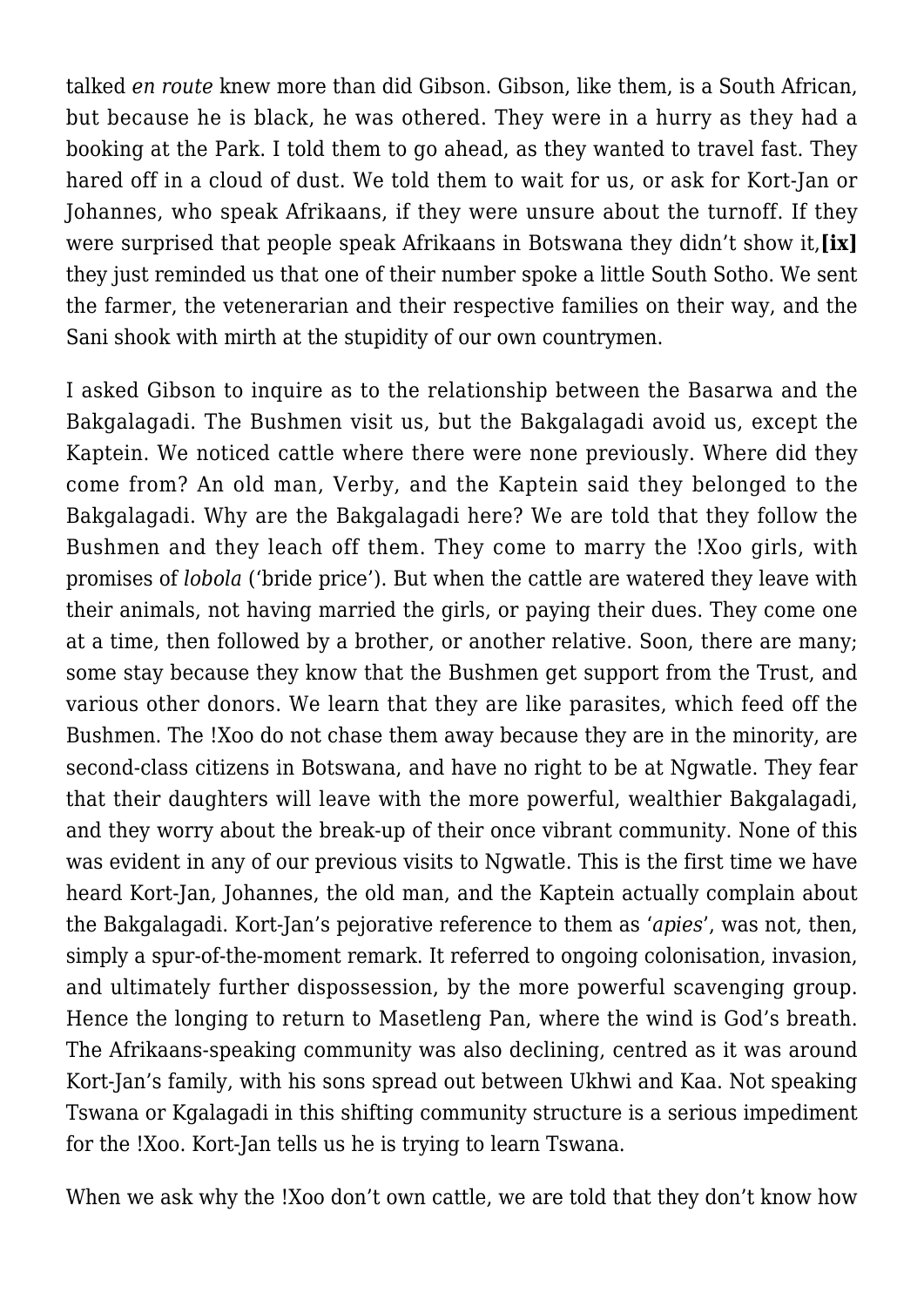to look after them. Darryn exclaims that they could learn! This reminds me of the same relationship which existed between the Ju/'hoansi and the Herero, evident in John Marshall's early 1950s filmed outtakes. The San seem to work within clientpatron relationships, but do little or nothing to ensure balance or reciprocity.

### *Aiming for the Northern Cape*

After a week we left for Kaa, about 200 kms southeast. We had little idea of how to get there, even if we did explain the route to the lost South African safari. But we have established from the National Park's office in Hukuntsi that there is a road, and that we can travel to South Africa to meet Belinda Kruiper and the ≠Khomani via the Transfrontier Park. The night before, Kort-Jan visited us to ask if we could take his son Jon-Jon to Zutshwa. The next morning we went to Kort-Jan's house and we learned that Jon Jon actually worked at SBB, and so we were pleased to have a guide. He found the shortcut mentioned by Viljoen – we couldn't even see the turn off even when he pointed to it in broad daylight. It's just as well that I did not mention the shortcut to the two Afrikaner families; they would never have found it in the dark. We got to the SBB-camp by mid-day. We had unsuccessfully tried to contact SBB the previous day on their radio at Ukhwi. We arrived at the camp to find that the guide and manager were at Ukhwi, his wife buying groceries at Hukuntsi. What a mess.

We went to the Park gate. Two coloured officials told us that we could not take the road south unless we had a permit. I offered to buy one, but they told me that I had to get it in South Africa. They told me that the entrance is in South Africa, not here, and that only vehicles in a convoy of two or more are permitted. I must go back via Hukuntsi – a terrible road under construction where Gibson and I previously got partly lost. I told the officials that I didn't have enough petrol to get to Hukuntsi, but I would have sufficient to get to the camp at the Mabuasehube game park, where I could scavenge for petrol from another camper. I showed them the map and they agreed that we should travel southeast along the perimeter of the adjoining Transfrontier Park, 148 kilometres, to get to Mabuasehube. They were concerned as this was not a well-travelled road. I told him that the road back to Hukuntsi was travelled only by SBB, and that their vehicle was in Ukhwi. So they radioed the camp office at Mabuasehube and asked the official to come looking for us if we didn't arrive in three or four hour's time. We left disheartened. 148 kilometres is a helluva long way in the sand. It's a straight southeast line except for a slight eastern tilt 40 kms from the gate. As we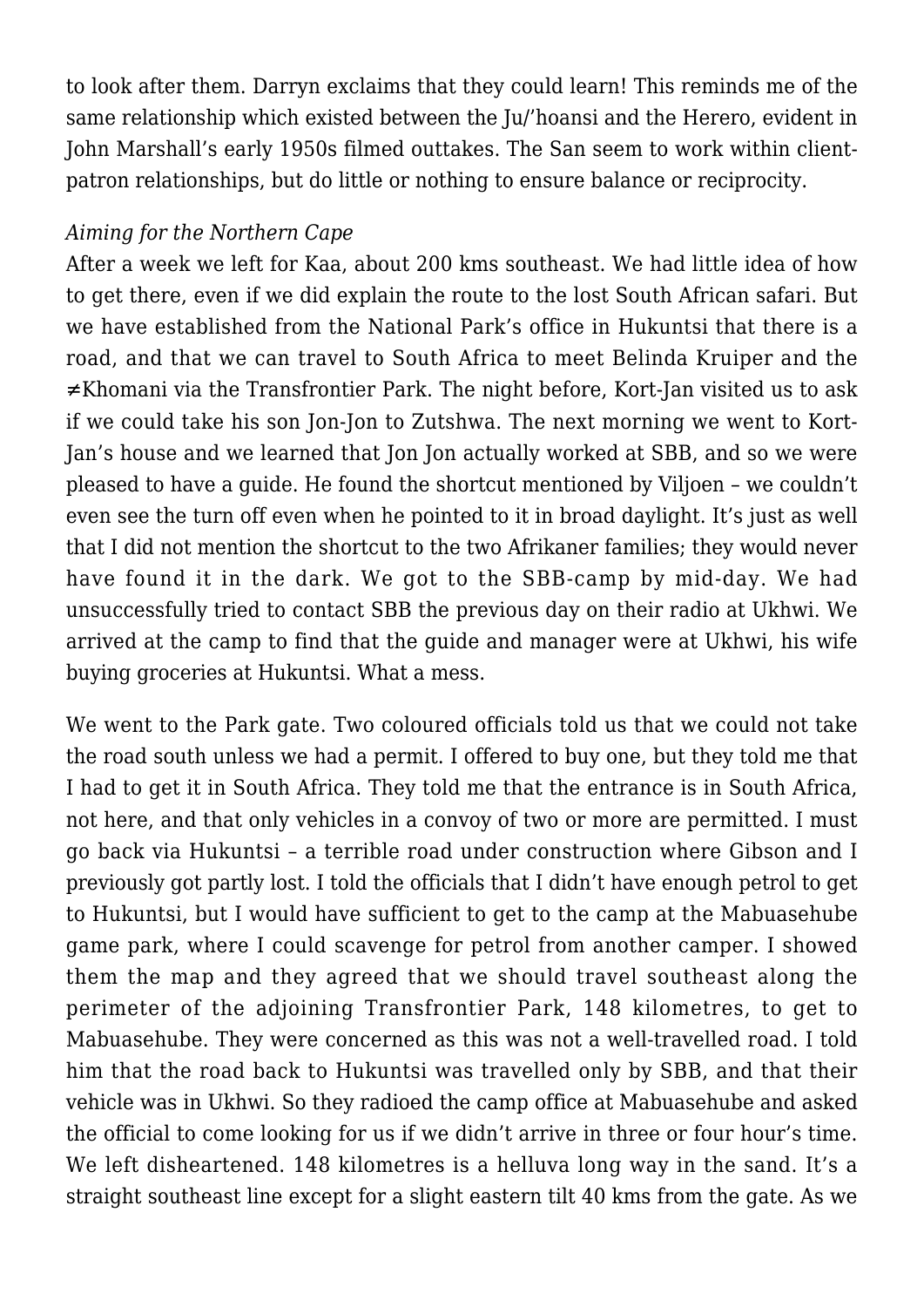reached this co-ordinate, and as the compass reflected the small change in direction, a loud cheer went up from Darryn, Gibson and Caleb. I was unaware that they were so apprehensive. They remarked that Jon-Jon might have saved us a day's drive by telling us about the permit.

On arrival at Mabuasehube, a Botswanan driver told us that there were seven lions on the road ahead. We travelled cautiously, and my petrol tank's needle hit zero. I joked about spending all night encircled by a pride of lions because we had run out of petrol. It was a dramatic sight; the lions came right to the car, scaring Gibson witless. Unlike Botswanans, the lions didn't complain about having their pictures taken by Darryn. Darryn anxiously mused on the dangers of camping at Ngwatle, 200 kms north, in a land where lions roam a fenceless terrain. We arrived to the campsite safely. Camping next to us was a four-vehicle convoy with a Desert Wolf kitchen trailer, known as a Kalahari Hilton. Caleb and I went across and asked if they had spare petrol.

### *Gob-smacked by 'civilisation'*

Gibson had to be back at the University of the North on Monday 16th – one day by Sani to a bus station at Upington, and two days by bus to Pietersburg. On arriving in South Africa, I took Caleb and Darryn to the ≠Khomani's camp at Witdraai, and then left at 4.40 pm for Upington 200 kms south, to get Gibson to a bus. I expected that they would set up camp and batten down the hatches. On arriving at the bus station in Upington, we were gob-smacked by 'civilisation'.

The bus station was closed. Passers-by assured us that the bus for Johannesburg would come through at 7 or 8 pm. We phoned – the next bus was Sunday morning, and it was full. We went to the Spur steakhouse, and watched a car guard running this way and that, ushering vehicles into parking spaces, much to the bemusement of their drivers. At least in Durban the car guards are polite, official and wear identifying vests.**[x]** They don't harass the drivers, and are gracious if they are not paid anything. My students explained that many car guards also are the backbone of drug distribution networks. Car guarding absorbs the vast urban unemployed class protecting our property from the overwhelming criminal element. The Durban car guards are not drunk, they do not nag, and they don't use children to pull on the guilt strings of those more fortunate than them. This man was obnoxious. By 2005, however, the Upington car guards wore yellow vests sporting the police emergency number, though the drunken itinerants were still plying their trade.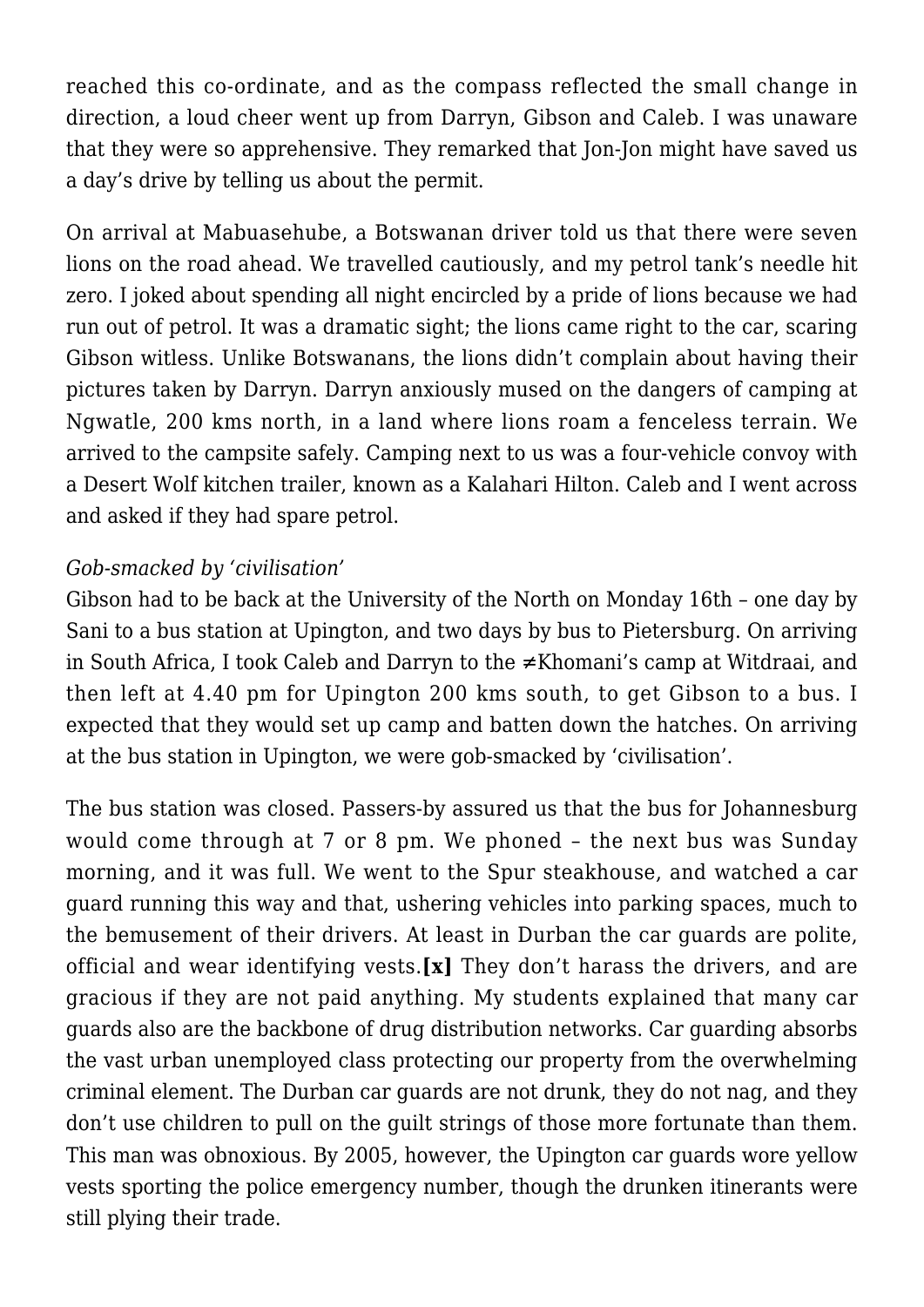Inside the Spur, which uses native American iconography, I told Gibson that every time I take Americans to this franchise, I get an indignant lecture on Spur's opportunistic depiction of an Indian chief and a young prepubescent Indian brave. They tell me that it is not allowed in the US. I have enough battles to fight. I'm not going to fight theirs as well. We asked for non-smoking, and as usual, the nonsmokers get the noisiest, busy sections of the restaurant, next to the kitchen. I asked to be moved to a quieter place. We were taken to the smoking area. I complained more loudly. I mused at the irony; we had just spent a week living around a 24-hour fire, and our clothes stank of wood smoke. I told the young white Afrikaans-speaking waiter that the area was under a pounding loud speaker playing US country and western music and that it was too close to the smokers. I complained that the establishment was breaking the new law by not partitioning off the smokers. The young waiter responded that he was unemployed and had a three-month-old baby to feed. We were back in South Africa, the powerhouse economy of Africa, where poverty rules, and laws are not enforced.

When I returned to Witdraai at 11.30 pm, Caleb and Darryn had only put up their own tent. Nothing was organised, and I assumed that they had spent the whole night in the restaurant and pub at the Molopo Lodge, and then had had to walk 2.5 kms back in the dark to the *tentepark* (camp) at Witdraai – a 'very scary experience' they told me later. I woke them up, as I needed some help with a petrol leak and my tent. Caleb simply relocated to the Sani and sent me into the two-man tent with Darryn. The next day, they went for walks and tried to find the shortcut to the Lodge's pub. I warned them that extended discussions with villagers are commercial transactions, not friendly neighbourly encounters. On their return they confirmed my caution. I was left alone writing up my notes in a still-unorganised camp. Darryn kept telling me how cheap the hotel was. ('Why are we camping when we can stay there?') They seemed to have lost interest – or maybe it was their youthful exuberance at being within walking distance to more familiar surroundings. A long discussion with Abraham Meintjies, the camp manager ensued but he also disappeared for the whole day. Later, we learned that he told the villagers not to nag us. Only Silikat van Wyk, an artist, turned up to sell me something. Caleb, who met him again later, said that Silikat was very excited to meet me, as I was the 'professor' who had sent Belinda Kruiper my book on the San. He did not remember me from the Oudtshoorn conference, but my book had stuck in his mind.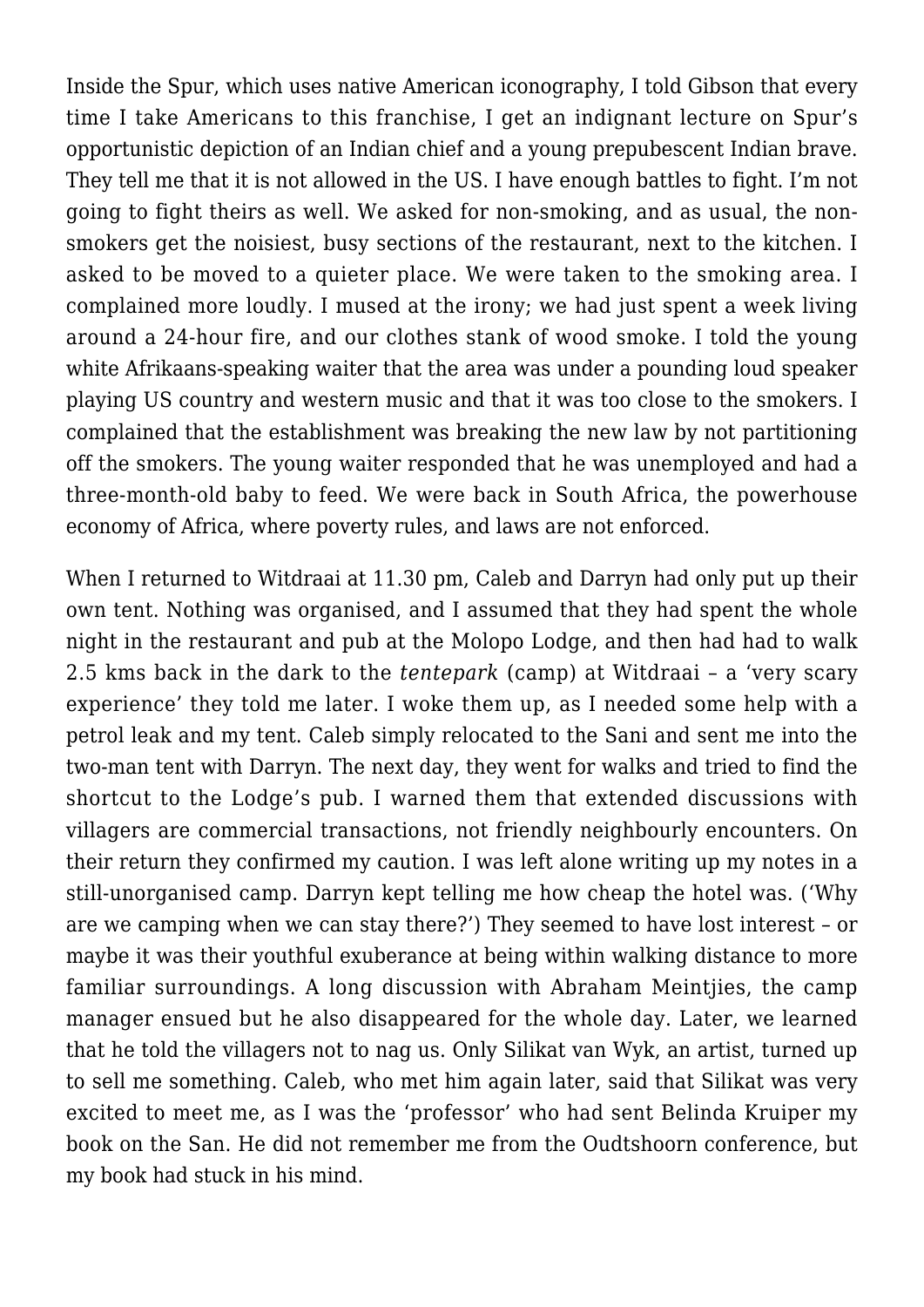When entering Witdraai the previous night, I remarked at the dilapidated nature of the spanking new lean-to and entrance we had seen 10 months earlier, and the state of disrepair of the previously novel grass tables tucked against trees in the camp. The ablutions were fine, and Darryn spent a lot of time there, just as he did at Mabuasehube, where hot water showers and flushing toilets had just been built. Some basic luxuries suddenly seemed like five-star comfort! Caleb said that it was good that the day following our arrival, Sunday, was a quiet day, for writing, thinking and jogging. I wondered what the next day held, as the other students and Nelia were only expected on 18 July. Today, after some discussion, we agreed was the 15th.

Darryn left to do some early photography of the San in Kimberley. The project was not strong on this history, so his suggestion may prove to be a valuable addition to the project – if somewhat tangential to our contemporary focus. However, at a report-back-seminar in Durban a few months later, he explained that he wanted to compare photographic styles between the early Duggin-Cronin and our contemporary, Paul Weinberg (1997; 2000a; Crowe 2003), who is now being heavily critiqued for his alleged penchant for 'the spectacle' (Bester and Buntman 1999; Weinberg 2000b). Some of Weinberg's ≠Khomani subjects had complained to us about mis-naming, incorrect captioning, and his and other cameras' unexpected intrusions into their intimate and unguarded personal moments (Mlauzi 2003).

### *Methodology and customer relations*

Our hosts' expectations of our work, visits and writing, go to the heart of observer-observed relations, research ethics, and accountability. My observations are drawn from all our Kalahari visits, but obtain their sharpest edge amongst the ≠Khomani at Witdraai and Blinkwater.

Land is not capital. As local white farmers and business people repeatedly told us; land is only useful if its owners 'add value'. Value, in fact, was being subtracted from the land by the traditionalists, we were constantly told.**[xi]** Only the pastoralists were using their land productively, and without the same kind of state financial support as the 'traditionalists' were getting. But what irks the traditionals and Belinda Kruiper the most, apart from their poverty, is the alleged acquisitive attitude of researchers, photographers and journalists, who are not seen to reciprocate adequately.**[xii]**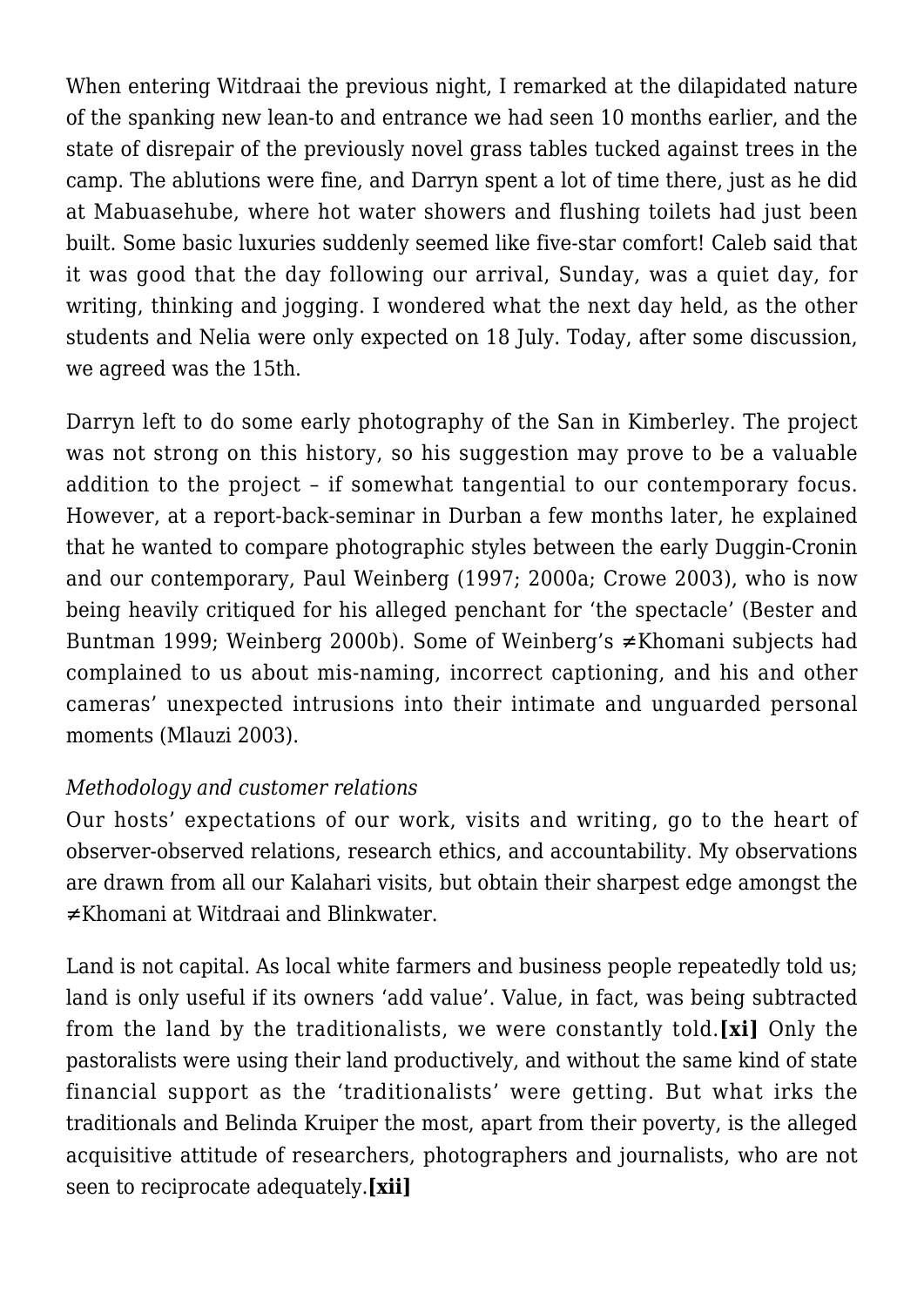All manner of visitors, we were told, are taught local languages, culture, rituals etc. by elderly ≠Khomani individuals. These visitors allegedly forge their careers through their theses, articles and books, and publish and globally syndicate their photographs and writings. These documents then circulate and are rearticulated in ways which become quite alien to those depicted and written about. Some ≠Khomani feel a loss of control over how the information they have imparted is used, abused, repackaged, syndicated, and sold.**[xiii]** They no longer see, read, or recognise themselves in these documents, stories and pictures, when they do come across them. These studies require the ≠Khomani's knowledge, but in the writing-up phase, often eliminate the personalities involved. One result is that the ≠Khomani have commodified their knowledge, image and interactions, to sell these like they sell necklaces, bangles, and other crafts. Dawid Kruiper justifies charging because he claims that photographers are making lots of money on postcards at international airports. Only three such postcards exist, all taken a long time ago. But Dawid now at least feels they have earned something from the exchange. Tourists, however, feel uncomfortably hemmed in, manipulated, controlled, and othered; this resulting from an overt and demanding commodification, a visibly explicit form of sometimes sullen visitor management and interaction, and by tourists having to negotiate access to places, people and things, when they basically want to relax, take it easy and take photographs (cf. Von Strauss 2000). The last thing tourists want to do is to have to deal with communal drunkenness, being accosted by all and sundry with hard luck stories and the parading of dirty children to prove poverty.

Visiting Witdraai is quite unlike our reception at Ngwatle, where no one begs or assumes that they are necessarily entitled to handouts. Many engaging in begging in the Northern Cape do have jobs, while others engage in informal income earning activities. Some traditional ≠Khomani have branded themselves as 'poor'. Two NGO-workers told us in September 2004, that ≠Khomani individuals approach stopped cars with the plaintive refrain, 'I'm ≠Khomani San, give me R10'. Is begging the postmodern equivalent of foraging perhaps? I dismiss the thought as being sociobiologically deterministic, especially as exchange relations have typified our experiences amongst the !Xoo and Ju/'hoansi further north. In 2001, travel agencies warned their clients not to stop at the Witdraai road stalls, as tourists were sometimes sworn at, and occasionally had to negotiate roadblocks, when they failed to buy anything (Carter, interview, July 2001). The *WIMSA Annual Report* (2001/2: 30) carries an item on tourism training for the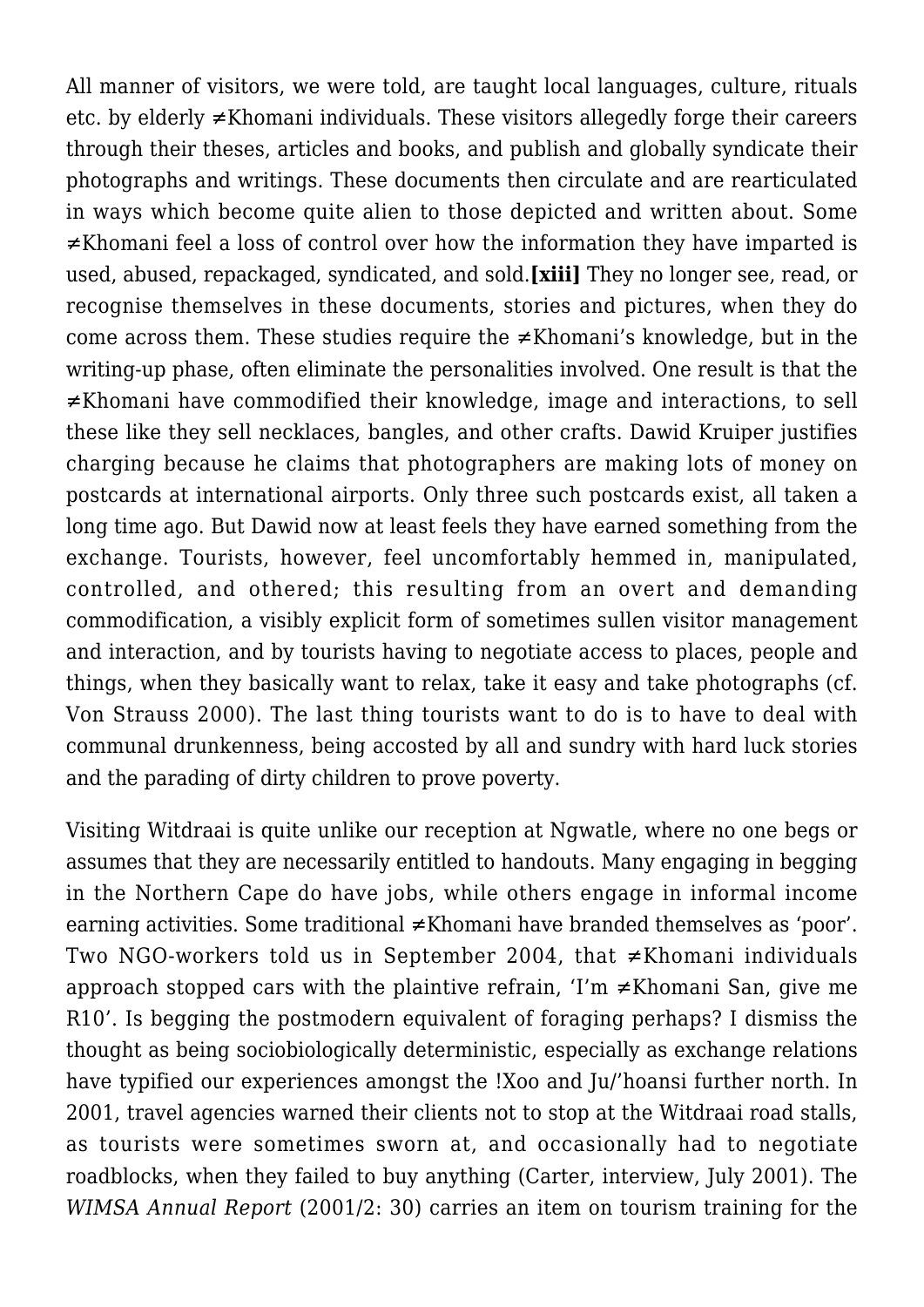San, focusing on 'a general basic understanding of visitors from abroad, their needs and expectations and their 'strange' way of doing and seeing things'. The WIMSA report however makes no mention of customer relations, the need to treat tourists with dignity, nor of the need to develop entrepreneurial skills, no doubt implied in its course curriculum. Tourists, we were told by the local business people and others who trade, are simply seen as a convenience, rather than as a market to be cultivated with proper service. A deep sense of entitlement seemingly fostered by NGOs, development workers, lawyers, state officials, academics, and so on, has located the ≠Khomani not only within a variety of dependency relations, but has also imbued them with unrealistic expectations of what to expect from tourists and those hoteliers who do offer to assist them.

While in the field I toy with some explanations for Belinda's frustration: 'the ambivalence of dependency'; or, 'dependent ambivalences'; perhaps 'ambivalence in dependency' is better; what about 'ambivalent dependence'; or 'contradictory dependency' might be best. In throwing some light on this kind of problem, Roger Carter suggests that the 'Bushmen are often their own worst enemy', and that 'good intentions are lost through the failure, of both or one of the parties, to recognise the value of the intentions or actual needs of the other party'. Other communities interacting with the traditional ≠Komani thus come to incorrectly assume that they have no intention of improving their quality of life, and that they unfairly expect others to carry 'the burden of their excesses' (Carter, interview, July 2001). How to negotiate these semantic, cultural and psychological differences is the real issue.

The problem in dealing with individual needs within structurally induced destitution is the bugbear of all development NGOs. Policy work of the kind conducted by agencies like SASI and Farm Africa takes time. Implementation via donors and state agencies takes much longer if recommendations are accepted. But destitute individuals have real and pressing daily needs. The concluding section below thus attempts to explain the apparent contradiction which occurs when researchers who were 'here', return home to the academy or NGO 'there', and why individuals, personalities, and informants, and the concrete nature of storytelling, disappear in the generalized writing up of what was learned.

### *From 'there' to 'here': Methodology*

Theories of political economy tend to (over)emphasise structural determination at the expense of human agency, experience, and values. Our research however, has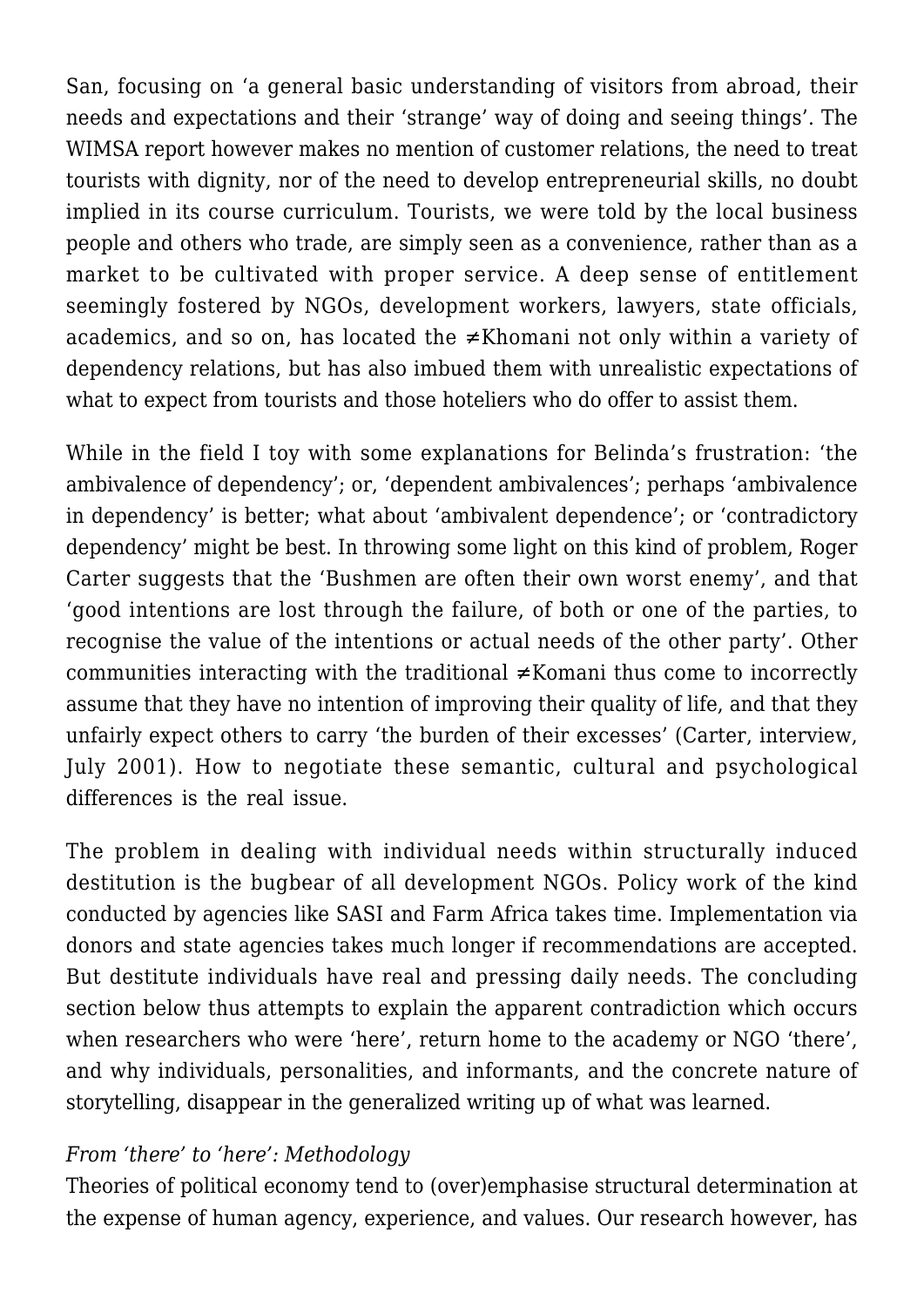revealed how marginalized and dependent communities negotiate global processes and structures in pre-modern, modern and postmodern contexts. Even the remotest African community evidences aspects of all three periodisations. This is clear in David Kerr (2002) and Boloka's (2001) studies on communication in Botswana. Deirdre Donnelly (2001) and Simões (2001a) in turn, take account of social and cultural relations between the global and the local, and between isolated communities and globalising structures. All four provide ways of understanding local negotiations of global processes, and also suggest strategies for continuing this interstitial research in which ordinary communities can be actively included into explanations provided by the political economy paradigm. Human agency – and real people – are thereby returned to the analysis.

Conceptual innovation sometimes occurs by accident. On my return to Durban in August 2001, I had to write a tenure evaluation on Nate Kohn's work (cf. 1998; 1994a; 1994b). Much of my recent work has been written using a similar selfreflexive, semi-autobiographical style, in which I use my own research experiences to elucidate theory, subjectivity, process and form. Kohn, however, is a past master at this kind of analysis, being popularised in publications like Norman Denzin's *Cultural Studies: A research volume* and *Cultural Studies – Critical Methodologies*. My own work derives to some extent from Kohn, while my earlier forays only achieved delayed publication: neither I nor journal editors knew what to do with this kind of writing, now published as the 'Preface' to my book, *Appropriating images* (1999b) and elsewhere. On reading Kohn's Personal Statement, the penny dropped. We are partly doing 'autoethnography', defined by Mary Louise Pratt (1999) as 'a text in which people undertake to describe themselves in ways that engage with representations others have made of them'. At the Blinkwater campfire, Vetkat and Klein Dawid, backed up by Silikat, spontaneously composed songs about us, about research and researchers, and about their condition, to the accompaniment of a guitar, a drum and bouncing xylophone type of instrument sent to Silikat by an appreciative German tourist. We want to return to listen to, and learn from, these melodious representations of our work and ourselves. Namibian linguist, Levi Namaseb, concludes that Belinda's criticisms and these songs are 'the fruits of the listening by means of an article like this'. What can we learn from them about what they have learned from their encounters with us? This was the first time in a long while the men had so spontaneously played music, Belinda told us; such was the despair of the ≠Khomani community at large. Only that week, one old woman at Welkom, Ouma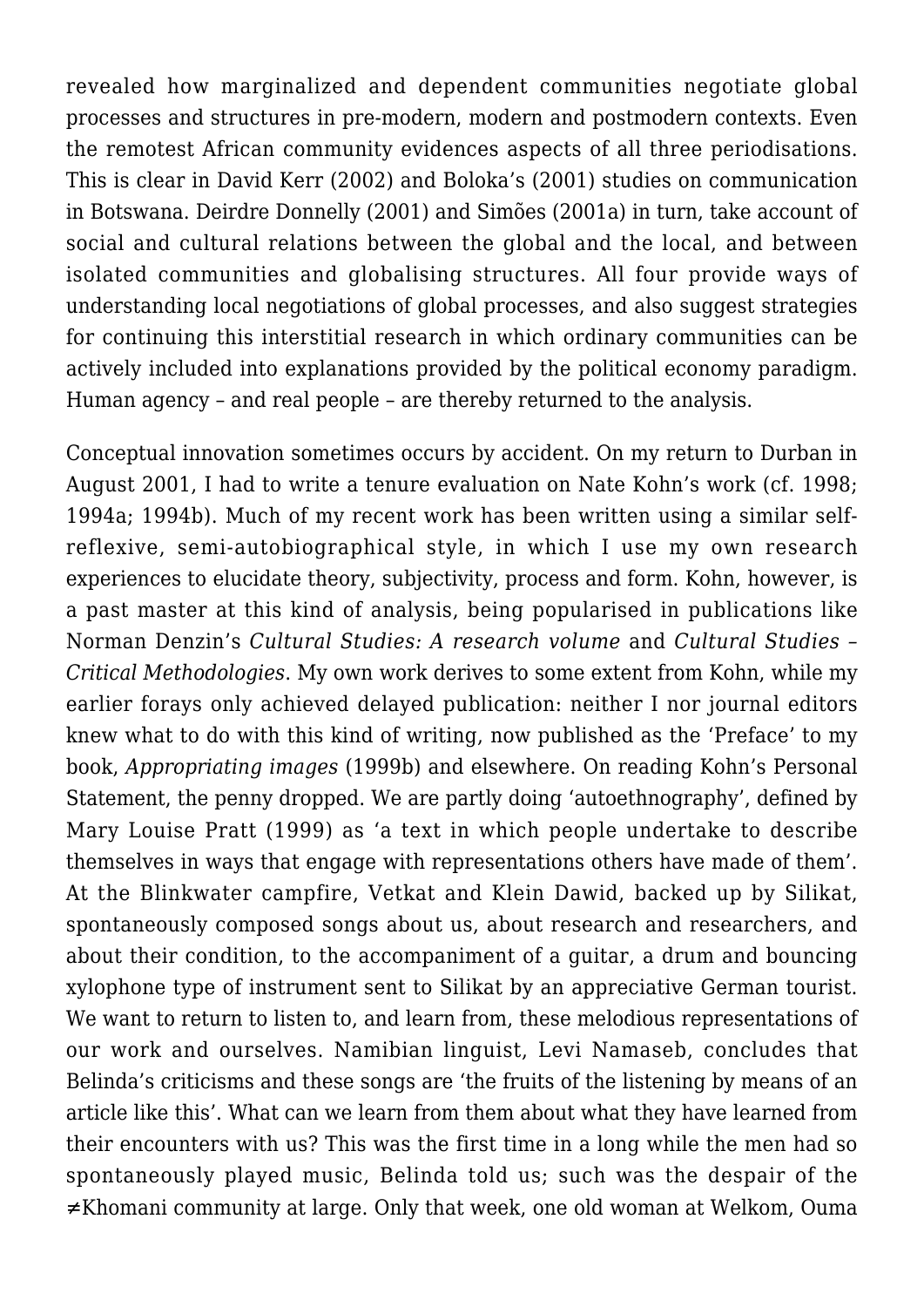Antas Kariseb, Dawid's sister, had died. She had been the key source for many an academic thesis and article, and doctoral students,**[xiv]** who had allegedly failed to return the results of their work to them. Belinda Kruiper again:

Surely copies could be made … the researcher goes back, and transcribes and sends … Knowing this is not just about taking knowledge and going away … it's an education sharing, it's exchanging cultural information, from this whole thing … people are being cured, tablets are being made (cf. Hawthorne, 2001). Why is the process always outside the place where people live? Ouma Antas wanted me to get all the research material so that I can make sure the children get something back one day. That's all she ever wanted [from the exchange]. She doesn't trust what's out there. And she's dead today. A student came, took her knowledge, and now has a job and a car (interview, 24 July 2001).

The link between accessing information and careerism is a recurring complaint from disadvantaged South African research subjects. 'Stealing information and selling it without permission', is the way that Nigel Crawhall characterizes this kind of accusation. William Ellis asks how one measures the value of fragments of information supposedly 'stolen' by academics. Or, he asks, is it a 'twisted perception' of the notion of intellectual property? What is the relationship between personal entitlement (the private) and community benefit (the public realm)? Ellis draws a distinction between intellectual property and the need for public access to demographic and other data for policy and planning purposes (email, 21 November 2001; cf. Ellis 2002). The only entities that profit directly from academic research, funded by the taxpayer, are multinational publishing companies. Academics themselves are captured in multiple layers and chains of exploitation through which they have to mobilise each and every minute of every day. This is not a ≠Khomani experience alone.

In July 2001, Belinda was malnourished and stressed, and my vehicle (as have those of other researchers) became an ambulance for her and another woman who needed to get to the Clinic 65 kms south. Nelia, Mary, her family, and I thus took on the role at different times of ensuring the provision of food and vitamins when we meet the Blinkwater community.**[xv]** Where were the NGO-workers, their vehicles and their institutional support, we were asked? Why do the occasional academic visitors have to take on this social work role, we asked? The traditionalists and those at Blinkwater only had donkey carts, which can take hours to coral and hook-up. Expectations of what academics (as opposed to NGO-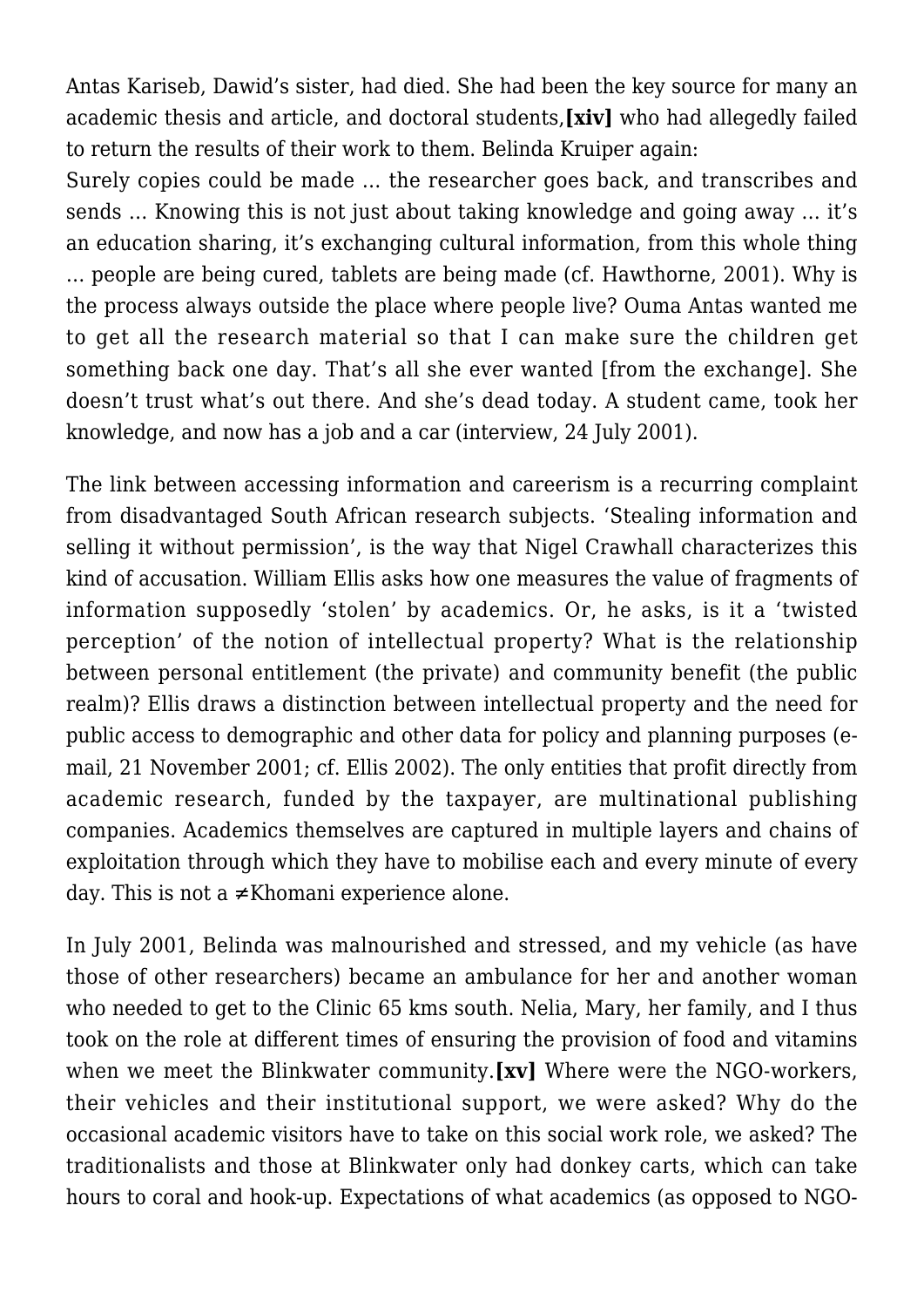officials) are able to deliver have thus perhaps become necessarily unrealistic.

Researchers themselves, however, also set up dissonance, making promises they don't keep, failing to return their studies to the communities that helped them, and telling everyone what a '*jol*' ('party') they are having in the Kalahari. Kruiper tells of one NGO worker who allegedly told her that: 'I came to holiday in the Kalahari'. Belinda concluded that: 'It can be when you wine and dine on budgets where you could be sharing fire time at night with the locals feeling the cold, sharing, music, wine and song' (interview, October 2001).

Perhaps what we are doing is something of an autoethnography in which we are developing self-reflexive methodologies to explain the nature of our encounters with the people who talk to us, host us, and sing about us. This is connected to us trying to explain to our desk-bound colleagues the need to engage real people under the often-debilitating circumstances in which they live, love, and die. By inhabiting a new kind of liminal space between insider/outsider, refugee/chronicler, and theorist/practitioner, we as researchers also cross borders – language, cultural, locational, cosmological and spatial – in our aim to understand conditions of the other and the relation of this condition to the Historical Same. But, while we often have to ration water and food for ourselves, we've never been really, really hungry or unbearably thirsty.

Belinda translates and discusses our documents with her husband and others in her community around the campfire. They always wonder what happened to their stories and experiences when the researcher returns to the academy, where narratives coming from their very deep existentialist senses of being, personality and soul have been converted into abstract, generalized points of theoretical principle, in which the individual subjects, narratives, and story-tellers no longer feature in the ways experienced during the encounter. What is a legitimate objective for the academic and NGO-researcher is often alienating, disappointing, and is seen as dishonest by these researchers' subject communities, sources and hosts.<sup>[\[xvi\]](#page--1-0)</sup> Observers like academics, live in trajectories of mobility, change and difference, while those they observe, film or write about – the 'natives' – are often easily identifiable because they are relatively immobile and therefore knowable and reproducible in media and books. Local cultural knowledge is constructed, imaged and written to be understood by readers *beyond* the cultures and communities in which the author, photographer and filmmaker is working/visiting, or about which s/he is writing.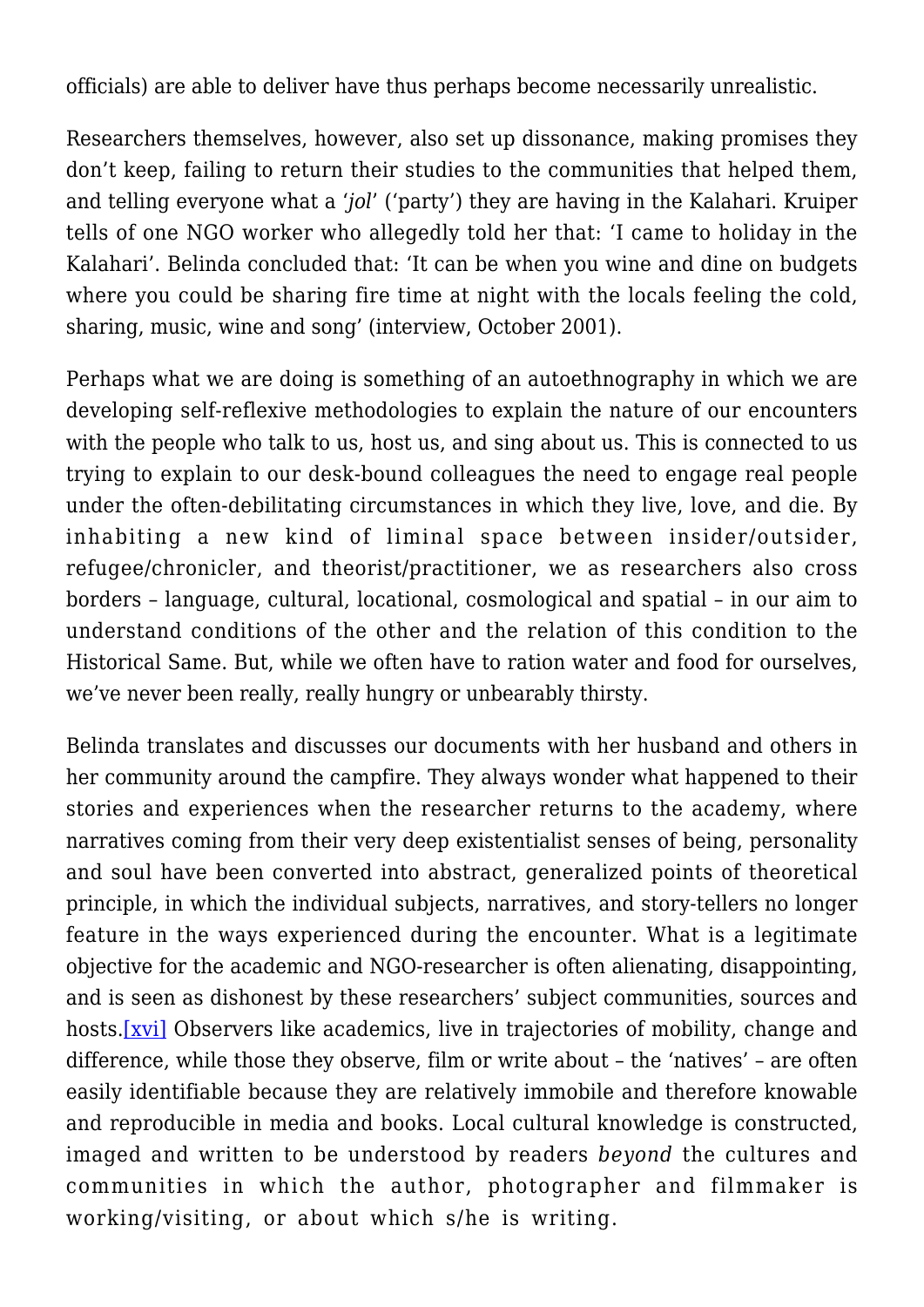Criticisms of such chroniclers are audible evidence of the location of writers, filmmakers and academics as living between 'here' and 'there' – where travelling is a mode of dwelling between themselves as observers and the subjects who are observed. When academics return 'home', they do so with new abstract knowledge that evidences a paradoxical relationship with their hosts: their need for abstraction now separates them from the concreteness of their subjects' experience, feelings, and knowledge.

While the concrete tangible returns to the host communities, they are not always immediate or even visible. They do impact broader institutional levels (cf. Crawhall 2000), and are often initiated by the communities themselves (cf. CRAM Project). For example, WIMSA (2001/2: 67) suggests that Crawhall's sociolinguistic analysis of southern San language speakers will help to consolidate the ≠Khomani's claim to the Park, and help to ensure their fair historical representation in schools and museums. Similarly, Chamberlin's (2001) work is designed to question the essentialism of assumptions of tracking, as a biological rather than that of a 'reading' talent. These are medium-to-long-term objectives. Literate individuals like Belinda living on the periphery of the ≠Khomani at Blinkwater, are organic intellectuals (Gramsci 1971; Tomaselli 2003b) of a kind. Where and how do people like Belinda fit into the client-patron relations found in the Kalahari? What are the contradictions and tensions between what the individuals/community expect from visiting researchers, and what the latter consider being their ethical responsibilities? For us, these are crucial questions. Belinda, like us, is insider/outsider ('family'), refugee/chronicler, and theorist/practitioner. She defies borders and policies and articulates what is often felt to be best left unsaid; she is both ally and adversary. These are positions she reserves for all who work with and/or against her. Embedded in her comments are both the 'ego' and the collective discourse. Which is which is not easy to distinguish. How does one disentangle all of this in terms of webs of relations and impacts on policies? That she previously worked for SASI gives her a good insight into how to impact issues and attitudes from a variety of perspectives. To dismiss the contradictory positions of intellectuals like Belinda as non-San, as outsiders, is to ignore their discursive, intellectual and kinship roles within the communities alongside or within which, or against which, they conduct themselves. Resources are lost, excommunicated and silenced.

Learning, being, and understanding from below, are also our objectives. Most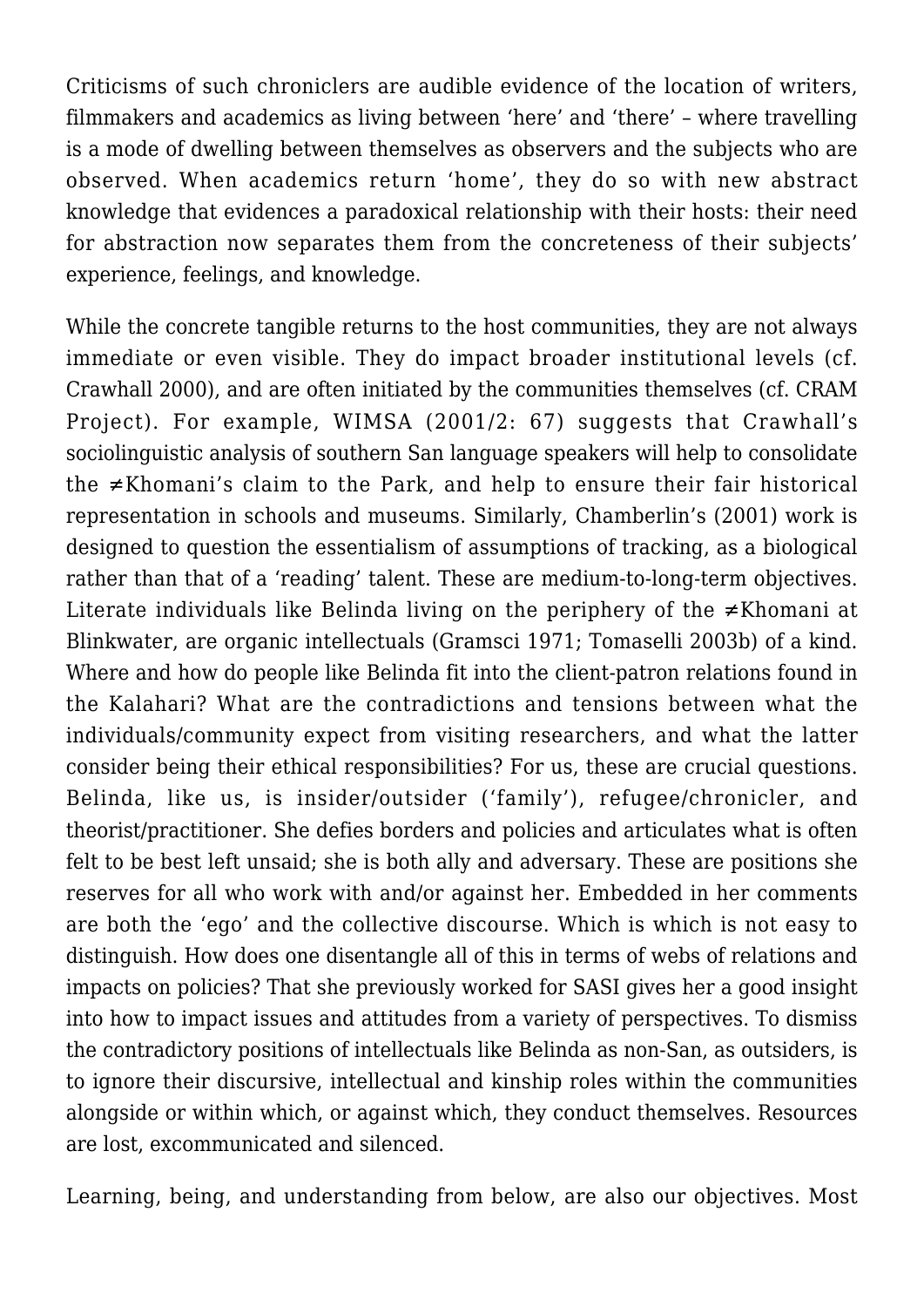students who have been to the Kalahari come back changed (McLennan-Dodd 2003; Sehume 2001). As Belinda Kruiper told us in 2000: 'You can leave the Kalahari, but the Kalahari never leaves you'. We need to write about the nature of this change, and about how to mobilize it positively for both methodological and development purposes. One of the problems of this kind of approach may be that one finds one's self getting inside someone else's story, which may be a place where we don't want to be (Denzin, 1998). I have felt the warm wind of other peer approval in writing this story, but in facing up to methodological problems that few want to discuss in public, I was also seared by a chilling draught. One respondent was legitimately angry at the implicit way he felt Belinda had criticized him, for example. That's why the auto-ethnographic method – in our case – needs to be linked to the general experiences of the team and our informants/sources/friends/subjects, and how they perceive themselves within these communal experiences in which we are participant, but also within our respective individually written stories. That's one reason why we send our unpublished papers to our informants, and other researchers who may contest our analyses. We take our informants' comments and criticisms seriously, and write about them as distinct personalities who have their own agendas, needs and hopes (cf. Dyll 2003). In being buffeted by the angry wind of peer criticism in the writing of an earlier version of this chapter, I have to balance these agendas in one way or another. I therefore take the risk of only one party being satisfied with the way the scale eventually ends up.

#### *Peroration*

What is for now is the wind. Ouma Antas has become part of the wind. On leaving Ngwatle Pan at the end of a week's stay, I heard a different sound being made by the wind. It sounded like a Formula 1 Grand Prix. I realised that each pan has its own tone, its own timbre, and its own pitch, depending on the speed and direction of the wind, the direction and angle of one's ears, and the size of the pan. At Ngwatle Pan, in July 2002, I realised that the wind plays music – it creates multitonal pipe music blowing through the barbed wire fence and the pipes holding it up. I talked to Tim Reinhardt's (2002) camera, discussing how the fence and the right-angled shadow were a metaphor for a variety of opposites: freedom and captivity/insiders and outsiders/the past and the future, that the fence and its shadow signified an uncertain future for Ngwatle. And then the music died. The wind had stopped the moment Reinhardt turned off his camera. The silence was eerie. Was the future as ominous? The wind is important for hunting, for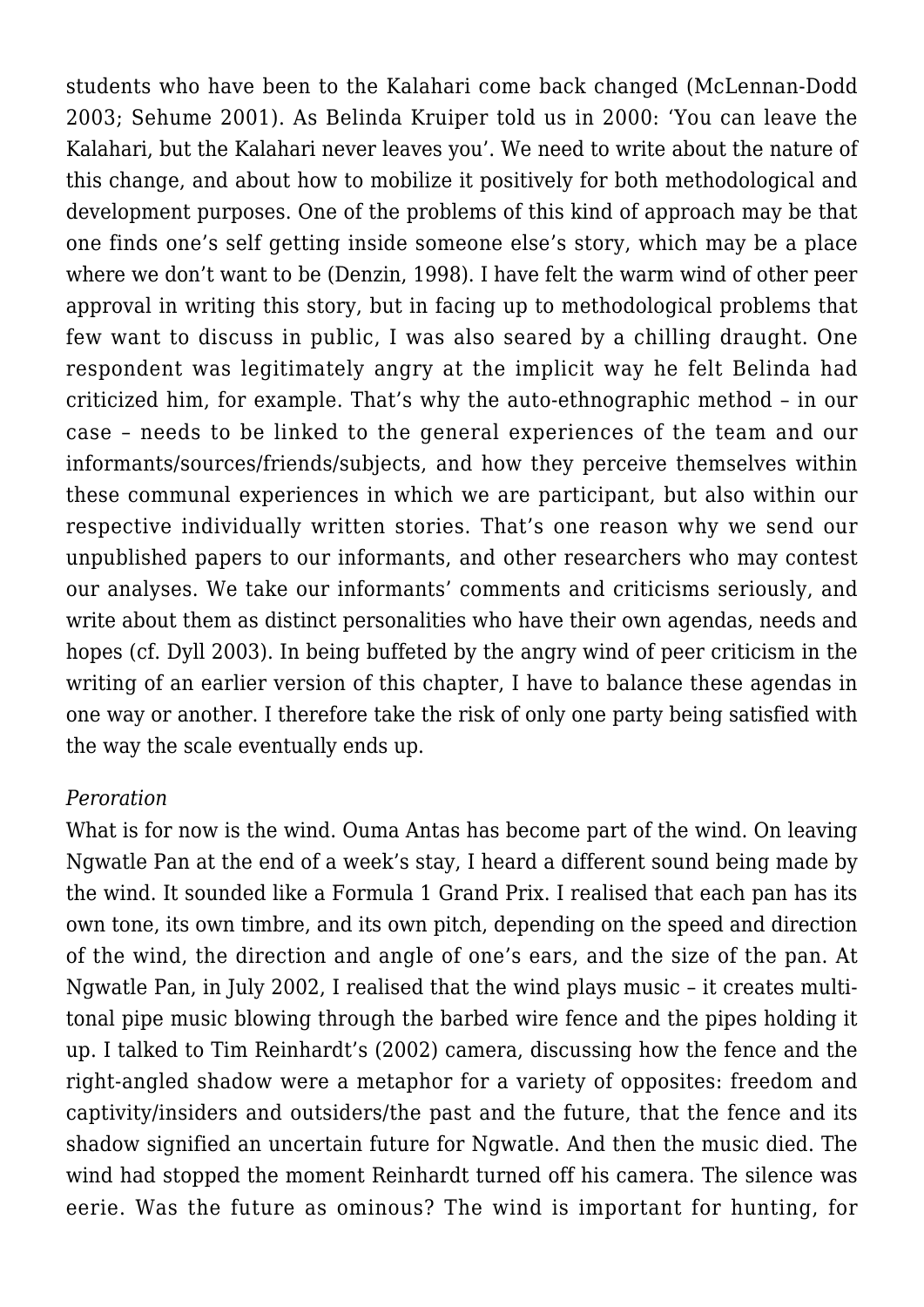disguising the smell of the hunter. The Formula 1 sound is indicative of our need to hurry, to get to the Northern Cape. Every time I visit the Kalahari, the wind takes on new significance: metaphorical, symbolical, metaphysical, methodological and climatological. Now, in 2002, the brief absence of the wind was also chilling. The Bushmen know the elements; they live their lives and wits by them. They hunt by them. They sleep outside on the coldest nights and the hottest days. They have an existential relationship with the land, the sky and the sand, shifting dunes, and the wind. The hunters at Ngwatle have learned to keep their *pampiere* safe from the wind. Without these papers they cannot eat meat. In the new Botswana economy, paper means protein, resources, and legitimacy. In the Northern Cape, paper means land. The !Xoo at Ngwatle are not permitted to hunt without their *pampiere*. They now have to negotiate the existential trials and legal constraints of modernity. The swish of the wind takes on a new meaning under these circumstances. This natural wind should not be confused with the rarefied gusts of academia.

#### NOTES

**[i]** The Nqwaa Khobee Xeya Trust had signed a one-year sublease agreement that gave Safaris Botswana Bound (SBB) the exclusive rights to conduct both hunting and photographic safaris in KD/1. The Trust sold 25 per cent of its wildlife quota to the company.

**[ii]** In Tswana social hierarchy, Bakgalagadi are regarded as a notch above the San or 'Masarwas'. Being themselves othered within Botswana as a whole, they tend to exert their higher ranking over the Masarwas in ways discussed here.

**[iii]** Kandjii (1996), a CCMS MA-student, is from Namibia and speaks Herero, English, and Afrikaans.

**[iv]** The need for permits to exercise hunting traditions, coupled with the community's signing over of their quotas to SBB, removes hunting as a central organisational economic activity. Their negative response to camels, initially thought to be introduced like cows, is seen as just another indicator of communallocal displacement, perhaps also contributing to the substance abuse so evident during the 2001-visit (e-mail, J. Sehume, 13 August 2001).

**[v]** Lobsang Rampa is the name of a spirit of a Tibetan lama that a British man named Cyril Hoskins claimed had taken over his body. Lobsang Rampa aka Hoskins wrote several books about his alleged experiences and childhood in Tibet. His first and most famous book is *The third eye*, published in 1956.

**[vi]** The position of the Kaptein or chief used to be hereditary, but Kort-Jan's late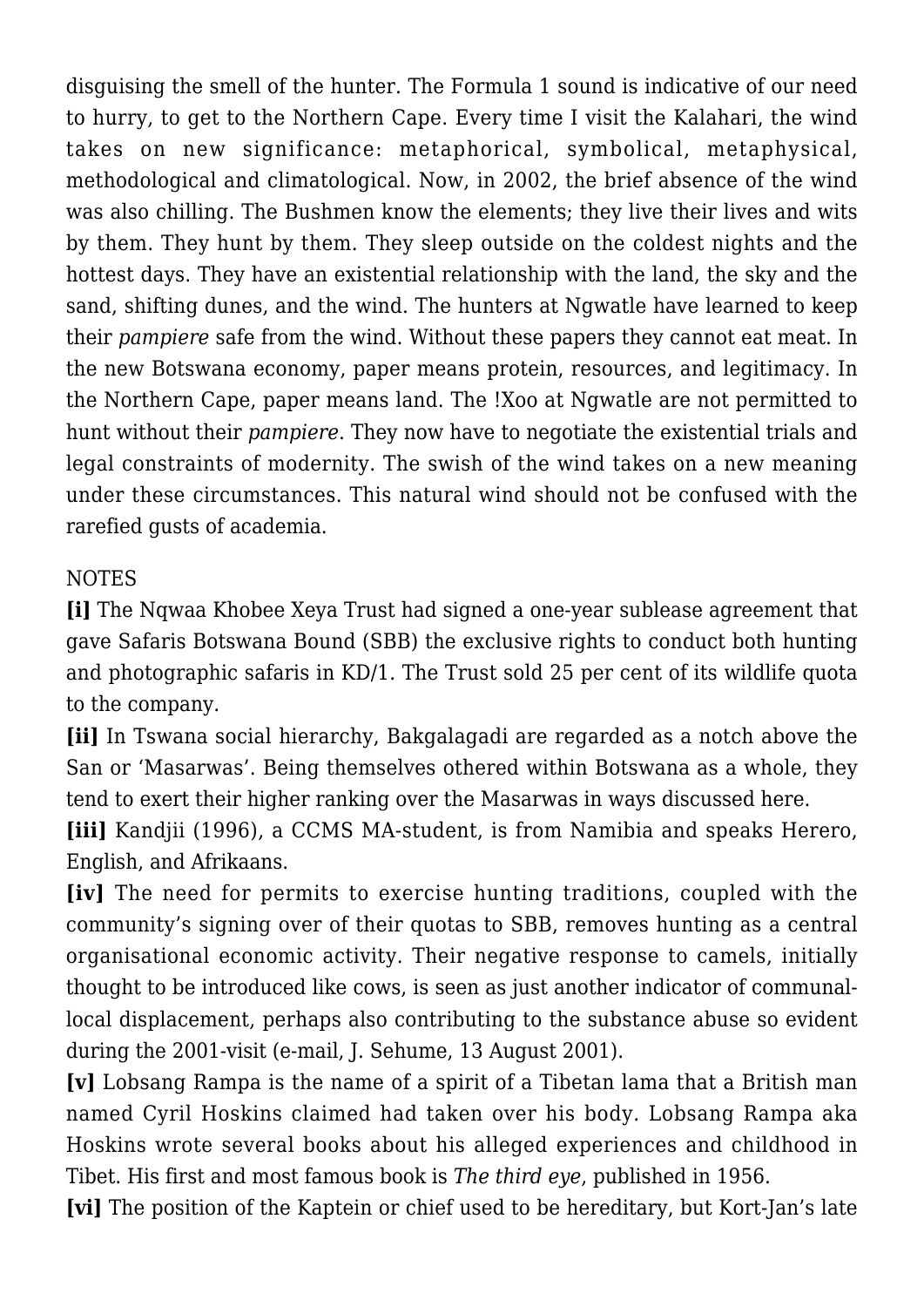brother Petrus was the Ngwatle community's last 'Kaptein' of this Bushman family line, as he died before he could select the next Kaptein (Johannes Nxai, interview, July 2002). The present Kaptein is a Mokgalagadi and not a 'real San' like Kort-Jan. He is, however, recognised to some extent as a leader or figurehead in the community. Waldron recognised this as well and this is why he paid courtesy calls to him on his first arrival (J. Sehume, e-mail, 15 August 2001).

**[vii]** Kaptein's legitimacy began to be challenged after SBB entered Ngwatle in late 1999. The clothes distribution incidents, 2000‑01, are a typical example of this authority beginning to be questioned. Johannes (interview, July 2002) said that 'Kaptein' is 'only a name'. Patriarchy being what it is in Ngwatle, the female gatekeeper's role does, however, not extend much beyond controlling finances that accrued from gatekeeping for the SBB and the community (e-mail, J. Sehume, 15 August 2001).

**[viii]** Kaaitjie became the *de facto* power in the community, managing payments for entry, camping, etc., on behalf of the Trust and SBB. She is half Bakgagaladi which, like the Kaptein, placed her in an ambivalent position as far as the Bushmen were concerned.

**[ix]** Later, when stopping for petrol at Tshabong, I conversed in Afrikaans with numerous coloured South African farmers working in Botswana, and with Botswanans themselves who said they learned the language from the South Africans.

**[x]** Such is the high rate of unemployment and crime that in cities like Durban, thousands of otherwise unemployed people are organised into teams of car guards who watch over shopping centre parking lots, street parking bays, and anywhere where cars are parked. Payment is voluntary.

**[xi]** Game was shot and sold at well-below-market prices to local farmers, for example. This decimation reduced the reproductive ability of those buck remaining. William Ellis (2000) of the University of the Western Cape has also documented these issues and local farmers' perspectives.

**[xii]** Belinda told us in July 2001: 'They [informants] get R50 a day [from researchers], and yes, lovely biltong for the day, anything, but when they leave, what then? … These people are questing to learn, but when we learn and take away without returning … I've turned around at death's doorstep twice because of hunger myself. And I ask myself in bitterness … if I am so important, and if [name] can send me a letter, in writing, stating he has learnt more from me than from any other person in his entire time as an anthropologist, as a filmmaker, then why am I hungry, and … with no capacity? I am not saying they have to feed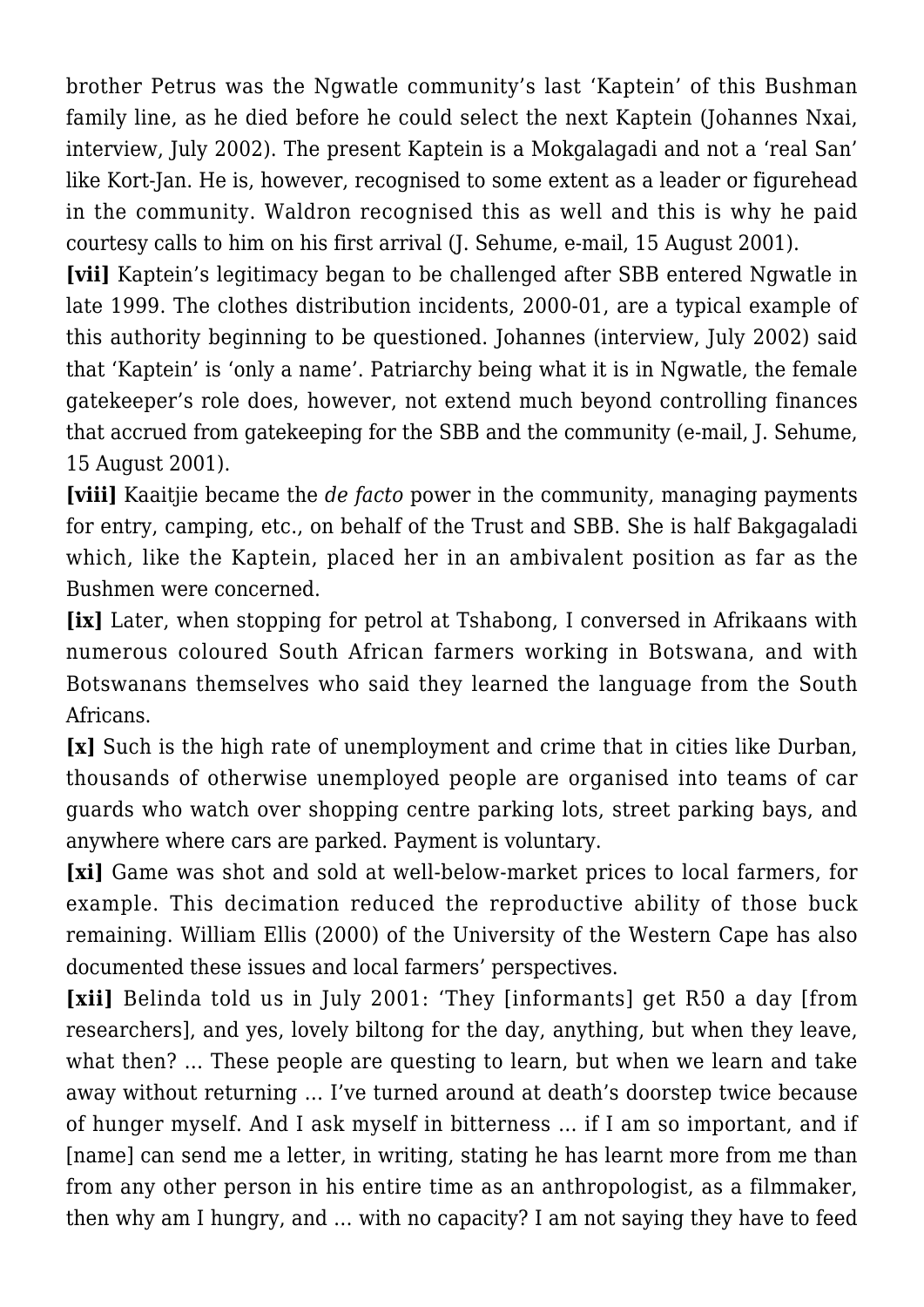me, surely I have to work … but that's my contribution'.

**[xiii]** For this reason the Cultural Resources Auditing and Management Project, Southern Botswana (CRAM) was established at the request of Dawid Kruiper. CRAM was led by Nigel Crawhall (2000) for SASI.

**[xiv]** Crawhall (1999) explains that 'when Elsie was "discovered" in February 1997 her presence was a profound shock to many in South Africa', because government, academics and Parks officials had claimed that no San remained in South Africa.

**[xv]** The Molopo Lodge, when managed by Roger Carter (1998-2001), assisted in the regular provision of affordable meat and offered many other services besides, services not being systematically provided by the Provincial government, NGOs working in the area, or the well funded community committees.

**[xvi]** WIMSA has recognised the problem, stating that the San seldom, if ever, are consulted on, or benefit from, research and reveals that San dignity and privacy are sometimes unethically exposed. WIMSA has therefore developed contracts for researchers and filmmakers, requiring payments to WIMSA. As laudable as this kind of intervention is, Belinda Kruiper contests its validity, observing that NGOs now believe they '*own* the Bushmen' (July 2001). Louis Liebenberg (1990), who has written many books on tracking and advised on many films on the San, complains that these payments do not always directly benefit the San communities and individuals participating in these films and research. Dawid Kruiper now negotiates directly with film companies, rather than working through WIMSA (Abraham Meintjies, interview, 2001). For us, we prefer to work directly with our individual informants via their local structures.

# **[Where Global Contradictions Are](https://rozenbergquarterly.com/where-global-contradictions-are-sharpest-psychospiritual-ecoscience-the-juhoansi-and-cultural-tourism/) [Sharpest ~ Psychospiritual](https://rozenbergquarterly.com/where-global-contradictions-are-sharpest-psychospiritual-ecoscience-the-juhoansi-and-cultural-tourism/) [Ecoscience: The Ju/'hoansi And](https://rozenbergquarterly.com/where-global-contradictions-are-sharpest-psychospiritual-ecoscience-the-juhoansi-and-cultural-tourism/)**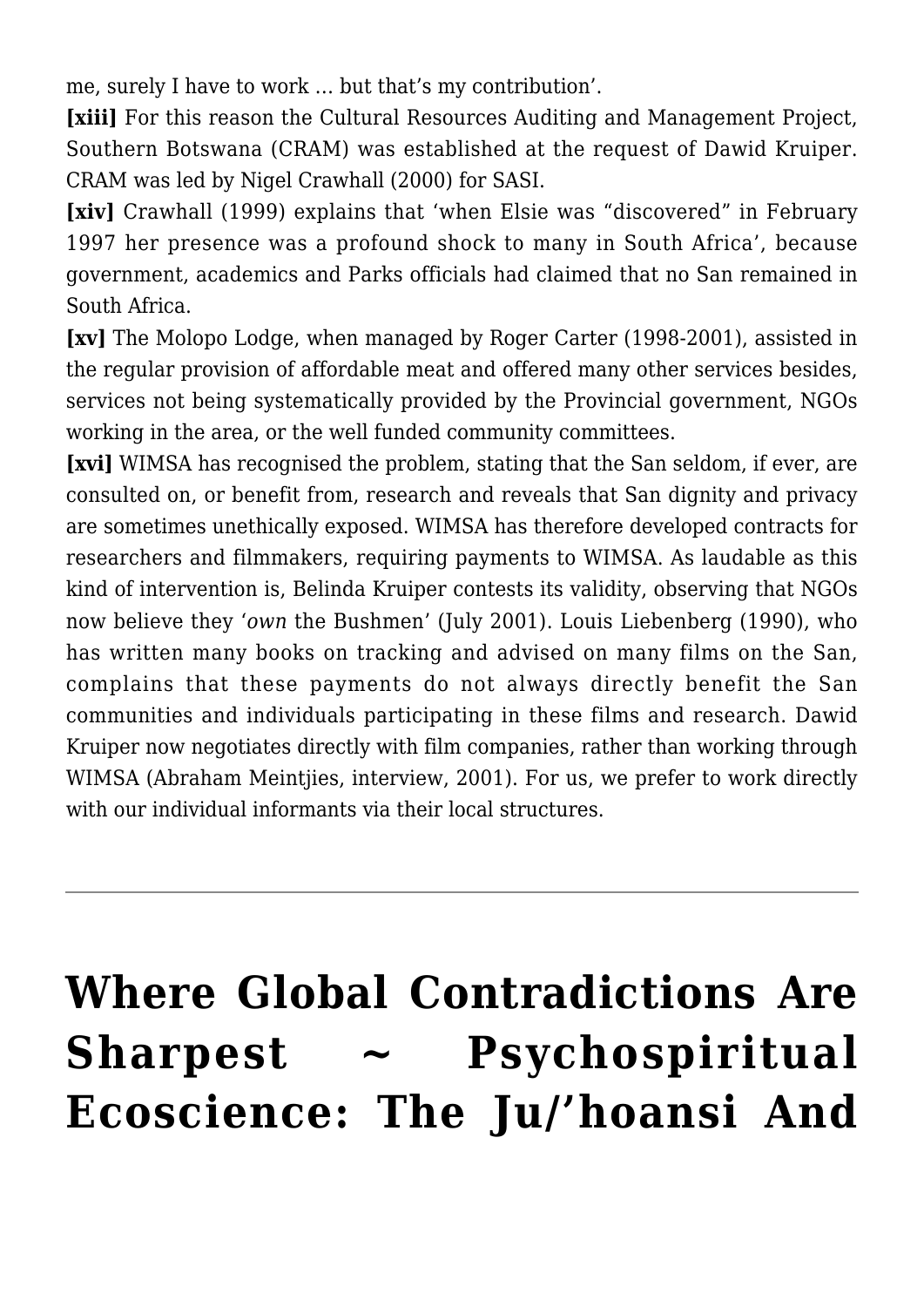# **[Cultural Tourism](https://rozenbergquarterly.com/where-global-contradictions-are-sharpest-psychospiritual-ecoscience-the-juhoansi-and-cultural-tourism/)**



The relation between knowledge and the visual, on the one hand, and knowledge about peoples on the other, is a prime concern in visual anthropology. The impact of the visual on the everyday life of the Ju/'hoansi is my concern here. The results of a field trip in July 1996 to Otjozondjupa (previously known as Bushmanland) in **[i]**Namibia, are discussed in terms of the question, 'How do subjects make sense of the anthropological?' Our 'subject community' was the Ju/'hoansi of Nyae Nyae. The 'texts' we interrogated via Ju/'hoansi popular memory were those made of them by documentary filmmaker John Marshall, South

African feature film director Jamie Uys, and a documentary made for the Discovery Channel.

#### *'Science' versus 'priest-craft'*

The Ju/'hoansi and broader San populations, among many instances of Third and Fourth World peoples, have been argued to be quintessentially the Other to the historical Same of Europe (Mudimbe 1988). This relationship was predicated upon the differences assumed to define Europeans (the Same) in contradistinction to Africans (the Other). The encounter between Europe and Africa has spanned five centuries, and progressed through missionary contact, colonisation, interactions with anthropologists, archaeologists and ethnographic filmmakers, through to the economics of development in the post-colonial era. When the victorious 'scientific' order of knowledge was faced with cultures predicated on other kinds of world-views, it responded through two mutually exclusive avenues:

– the world view and behaviour of the Other was treated as 'priest-craft'**[ii]** and consequently something to be vanquished. The early history of contact between San and white (and black) settlers whom they encountered, for example, is dominated by extermination. Conversely,

– science tried to 'conserve' the Other in museums, in film, photographs and video, in body through mummification and even in the field itself. Rob Gordon (1985) calls this 'death by conservation'.

However, a third avenue characterized by postmodernity, has collapsed the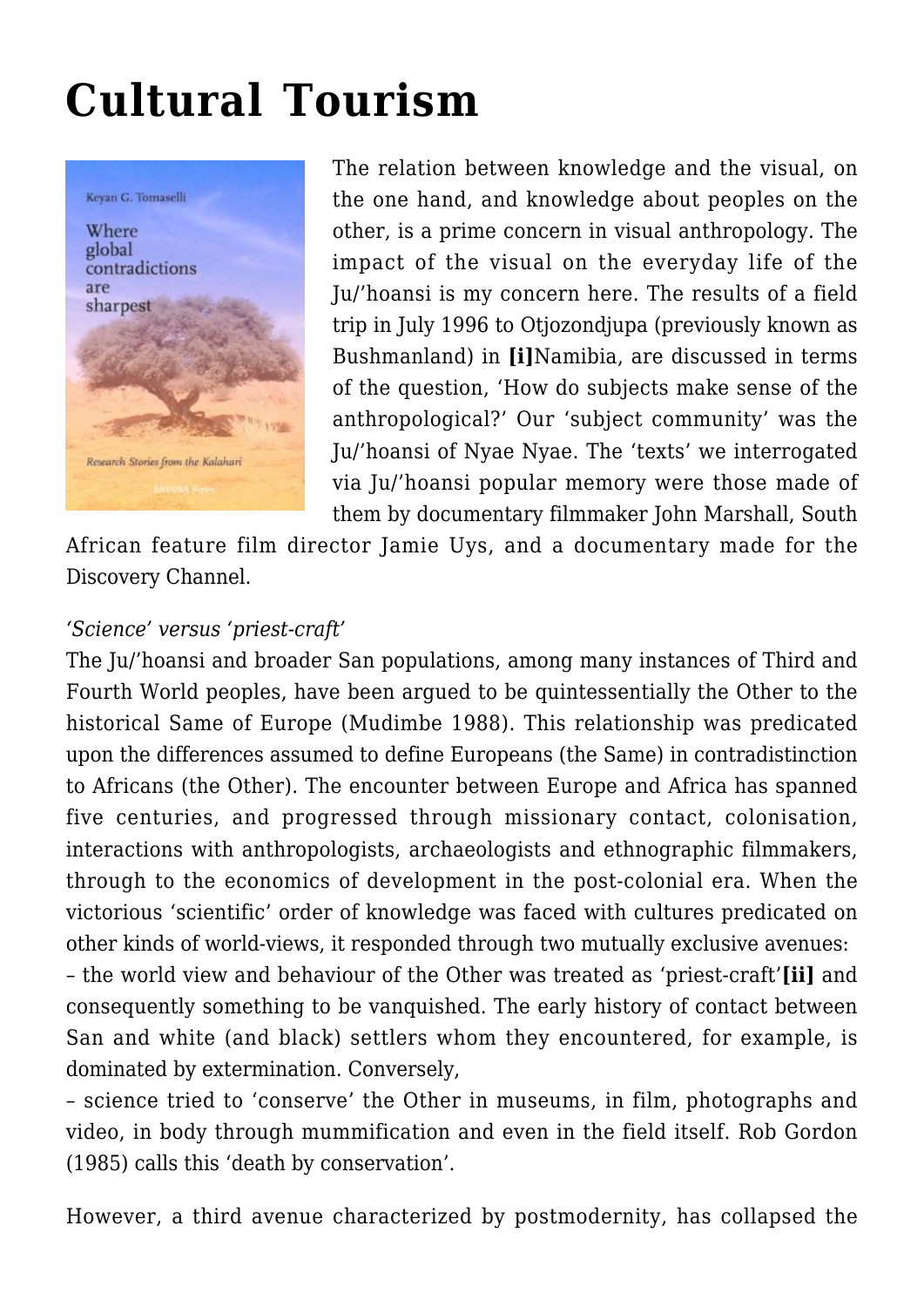modernist distinctions between science and priest-craft. The respective narrators of *Dancing at the future* (Stander 1996) and *The art of tracking* (Discovery Channel 1996) have, as I will argue in the next chapter, located ethnography at the intersection of these previously opposed discourses. Ethnography is then commodified via the language of cultural tourism, thinly dressed up in the semantics of 'conservation' and 'development'. This particular language of conservation is embedded in the mystique of 'priest-craft' and indigenous knowledge, and is evoked for 'scientific' and development purposes.

Claims made in the late 1990s, by researchers on the validity of 'ancient indigenous knowledge' in relation to 'science', however, blur the previous separation of the Western Same and the anthropological Other. The new ethnospiritual/ecoscience integrates the mystical, the empirical and the theoretical. These intersect within a meta-discourse of a global fraction of capital, that of eco-tourism. 'Man' – that is to say, some 'men' – e.g. the 'Bushmen' – are ontologically rejoined with 'nature', which has now become a 'scientific' pursuit in the interests of cultural tourism.

#### *Anthro-tourism and human conservation*

When science draws on the paradigm of 'conservation' it tends to view indigenous cultures as autonomous objects of study and manipulation. Indeed, this 'scientific' value for the 'scholarly research' of creating reserves for Bushmen is a recurring call (Gordon 1992: 60, 64, 148). As *Dancing at the future* and *The art of tracking* suggest, rehabilitation through eco-tourism satisfies '… the practical demands of Western science' (*Dancing* 1996). N.A.A Davis (1954: 53), reports, for example, that the 1950s policy of the South West African Administration (SWAA)**[iii]** was to preserve 'the genuinely primitive Bushmen' and 'make them useful and contented people' (Davis 1954: 57). The SWAA-ethnologist KFR Budack classified the 'Bushmen' as quintessential hunter-gatherers, knowing no other economy. Assumptions which derive from this hold is that Bushmen: a) are incapable of future planning; b) lack objectivity with regard to the natural world; c) are 'conditioned' to killing animals and cannot therefore raise them; and d) have no experience or knowledge of farming (quoted in Volkman 1985). These are recurring motifs in the films discussed in this book. As Gordon (1992: 216) states: … science has a vested interest in the Bushmen, for, as Trefor Jenkins said, from the vantage point of science, the Bushmen are 'southern Africa's model people' (Jenkins 1979: 280). Whereas filmmakers and journalists were the Bushmen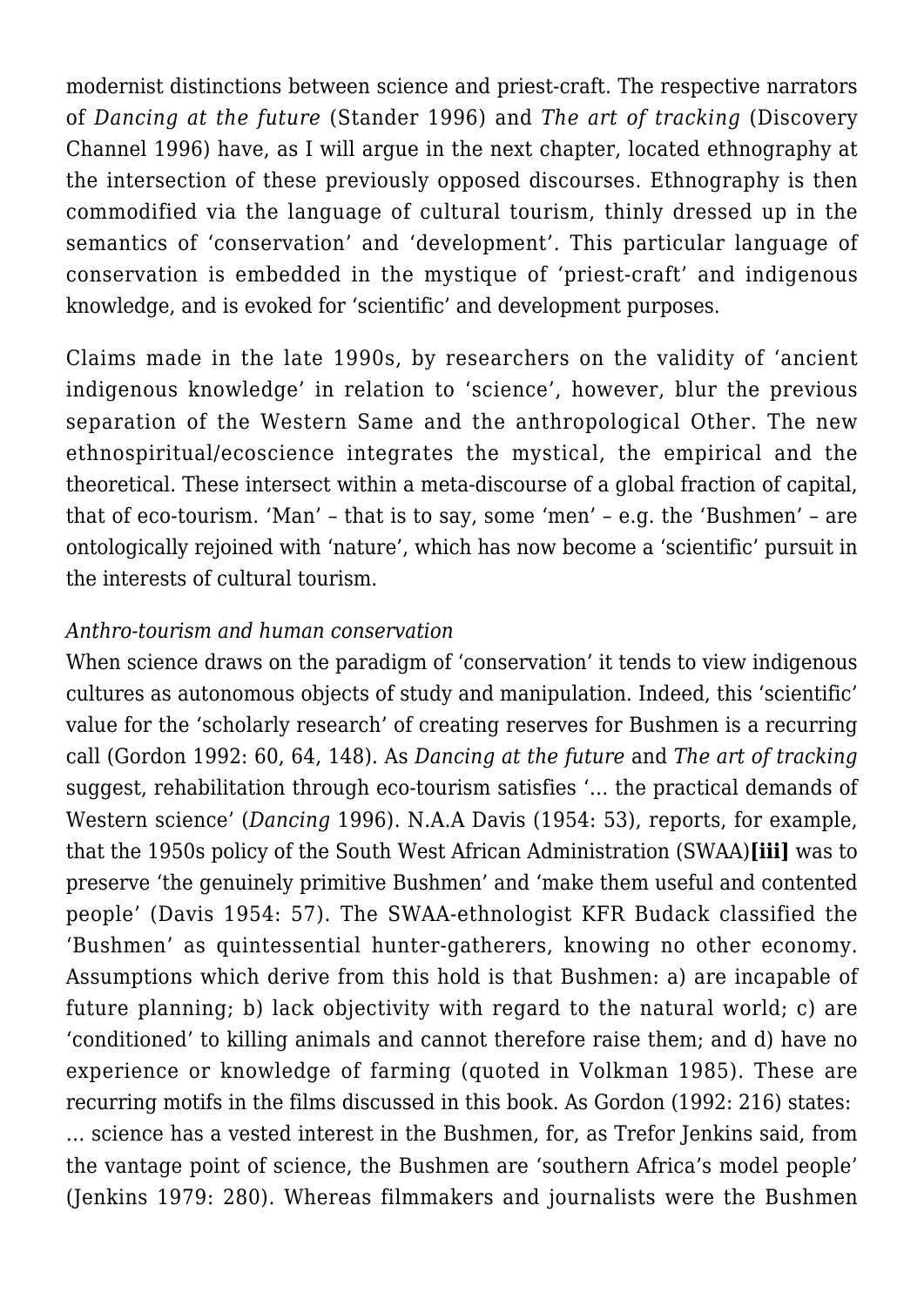image makers par excellence, it was scientific research that lent credibility to their enterprise.

Laurence Marshall, leader of the Harvard-Peabody Bushman Expeditions of the 1950s, commented that the Bushmen fill this scientific role because they were: … a happy race, free from strains and stresses of civilization. Crime is unknown, and they are as honest as the day and would rather avoid than look for trouble. Even the lions seem to leave them alone. They never molest lions and the lions seem to return the compliment (Davis 1954: 57).

It is not clear which group of San Marshall is referring to here, as Gordon's (1992) study shows that the San have historically been part and parcel of environmental degradation, banditry and resistance, trade and travel. The 'enchantment of misunderstanding' derives from fascination with the exotic and the 'laws' of development (Gordon 1992: 216).

Where the early objective was to wean the 'Bushmen' from their 'nomadic habits' (Davis 1954), a variant of 'conservation' was the earlier SWAA-idea to establish a nature reserve in which 'Bushmen' would be encouraged to live as Neolithic relics to prevent the 'biological crime' of their extinction (Reitz 1941, quoted in Volkman 1986; Gordon 1985). The 'Bushmen also provide a rare and vanishing opportunity to study people in the primordial social stage which our ancestors passed through ages ago', stated Edward S. Ross (1976: 23) of the California Academy of Sciences. Ross sees the return to 'nature', hunting and foraging, as conferring some kind of eco-human rehabilitation:

Those bushmen who still live as hunter-gatherers may well be termed 'the Legitimate People' for they have the prime legitimacy – ecological legitimacy. If left free of outside influences, they can live indefinitely on the annual productivity of an environment without damaging or destroying its capital assets … (Ross 1976: 23).

The discourses intercepted by *The Gods must be crazy* (1980) not surprisingly, therefore, also interpellated the San as the primordial object of the tourists' gaze (Gordon 1992: 12). This gaze assumed the San as a cultural isolate, and living in ecological harmony. Philanthropist John Perrott (1992: 59) uncritically quotes adventurer and 'anthropologist' Jack Wheeler, who identifies the 'Bushmen' as a 'priceless treasure' in the 'living Paleolothic' (1992: 64). This enduring naturist discourse of 'genuine Bushmen' (Davis 1954), 'extinction' and 'racial mysteries'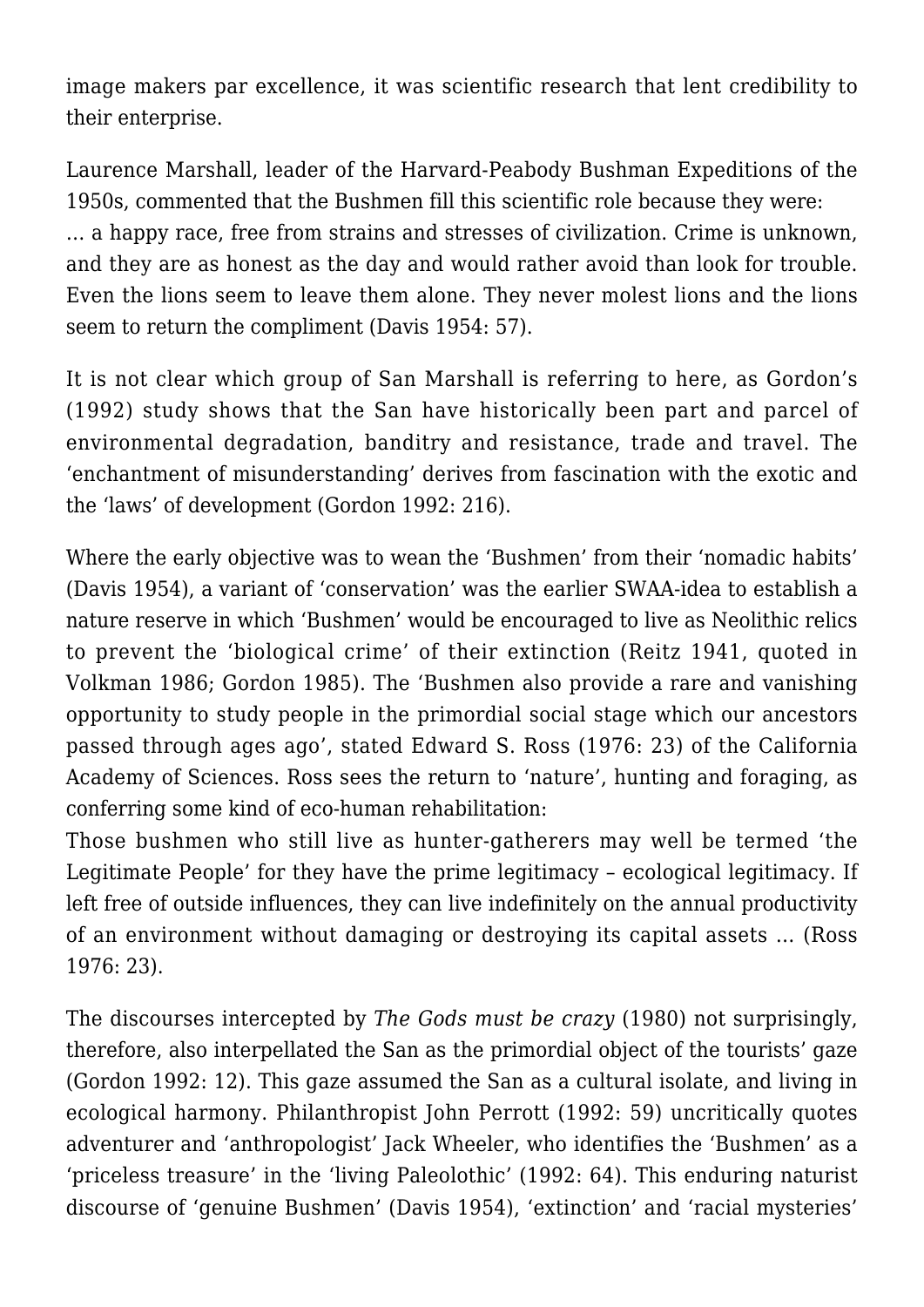(Marshall and Marshall 1956: 11) underpins an eco-spiritual notion of the 'loss' of a timeless original culture before the Fall (in Eden).

The 1988 expedition to Botswana, which Perrott (1992: v) recounts, forms part of his funding appeal to assist organisations working for the survival of the San and their culture. The symbiotic relationship between the 'Bushmen' and wild animals**[iv]** is the discursive mechanism he invokes to petition Westerners who often seem more concerned with animals than people in Africa: '… if the animals could be protected, why not a few people who were still living nomadically?' (Perrott 1992: 164).

Perrott's description of Bushmen as 'wild' or 'tame' calls into question the Western Same's perception of the Other, with which this chapter was introduced. Calling on an early form of anthropological discourse, Perrott (1992: 169) observes that 'it would be a case of permitting a few wild Bushmen back into the few natural enclaves called parks – land where they can rejoin their animals'. He is, however, suspicious of this kind of anthro-tourism where the Ju/'hoansi 'would have been required to wear skins and pretend to be wild, what John Marshall calls "The Plastic Stone Age"' (Perrott 1992: 180).**[v]**

'Preservation' of San culture in the guise of a few remaining 'wild' huntergatherer Bushmen is Perrott's partial answer to the problem of vanquishment. But conservation also contains the seeds of vanquishment in the form of the touristic encounter: 'You can't bring throngs of people out here to gawk at them up close. Tourism would soon destroy what the tourists come to see'. This would be the final irony for, as Ross (1976: 23) avers, 'Man becomes less and less a bushman'; he simultaneously becomes 'less and less human'.

Early anthropology was popularly understood as the science of disappearing societies. This is evidenced by Perrott in his fear of a tourist overload, and by Ross (1976: 25) in his photographs of 'sadly-acculturated groups dependent on Bantu and European farmers'. This integrated economy, in which ex-primitives sometimes act in the contemporary world as real primitives (MacCannell 1990) while also participating in development projects and broader forms of modern and postmodern exchange, contributes of course to this disappearance. Perrott (1992: 180) is clear on the problem, which is why he makes a distinction between those 'tame Bushmen' who had made the transition into a mixed economy and those 'wild Bushmen' he claims have not. But he fails to realise that anthropology, too, is one of the catalysts in this destruction: 'At the very instance they [our subjects]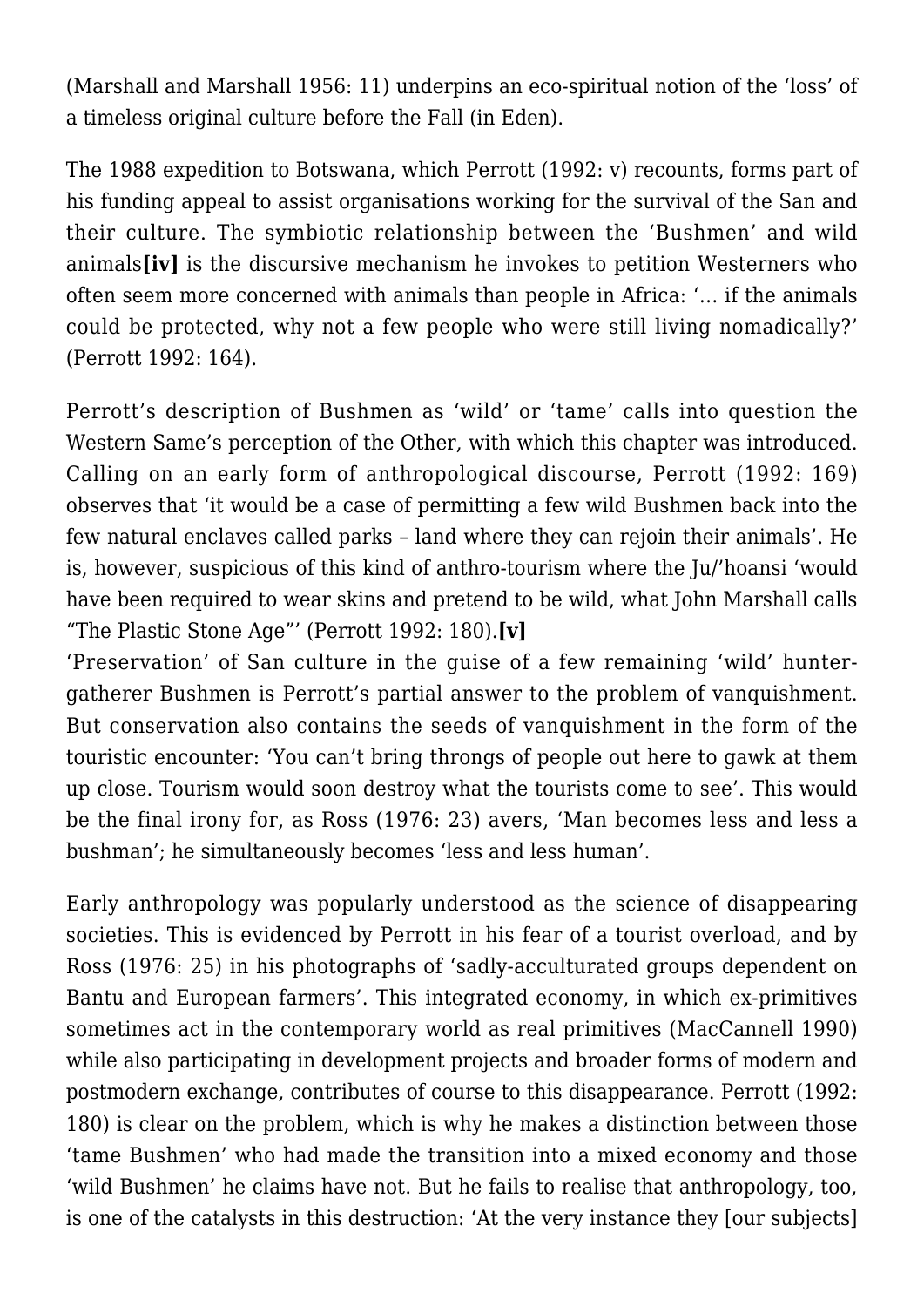become known to us as they are doomed' (Bastian, quoted in Fabian 1985: 10). This is the paradox facing indigenous societies, and those anthropologists, celebrities and environmentalists working with them to protect their natural resources. For example, one of the results of the Kayapo cooperation with environmentalist pressure groups is that the

… ensuing ideological consumption of 'nature', in which both the Kayapo and their environment may be regarded as being held 'hostages' by political decision makers at different levels, seems to pertinently raise a question regarding the compatibility between a Kayapo and Western conceptualisation of nature and the environment (Crawford 1995: 8).

The Body Shop's return to the Kayapo, for access to their indigenous knowledge of 'natural' health products, admits that priest-craft and science can successfully co-exist. But this occurs through a paradox: the Kayapo use video cameras to document – and perhaps reinvent – their own authenticity and alien incursions on their land and culture. They then deploy this authenticity to appeal internationally for justice. The question that remains to be answered is: have they found ways of being simultaneously both cultural isolates *and* world citizens?

Whereas in the age of modernity when Fourth World societies offered remote 'destinations' for academic endeavour, now in the postmodern age, they are the mass-mediated objects of consumption. Ontological differences and discrepancies of popular memories of the 'present' in relation to the 'past', offer new forms of visual exploitation. The Ju/'hoansi are both 'there' (in the desert) and 'here' (on TV *in* our living rooms). Filmmakers and TV-hosts, for example, sometimes try to *become* 'the other' by dressing both 'them' (the Bushmen) and themselves in skins and other 'traditional' garb (Anita in *Uit en tuis*; Alby Mangels in *Adventure bound*). This collapsing of both 'space' and 'time', 'us' and 'them', and 'far' and 'near' in the image and through tourist-bushman encounters, is the essence of 'cultural' tourism. Very little sustainable development accrues to the subjects of these representations because they are held in a kind of ecological suspension, on the margins of the international economic sectors exploiting them. Cultural or eco-tourism is basically the commodification by capital of the romance of anthropology. This kind of gaze is part of a broader global process in which the ethnographic has been appropriated into the public sphere. Commodification of 'the ethnographic' takes place within the context of a 'mobilized gaze' that is part and parcel of transnational media flows (Friedberg 1995).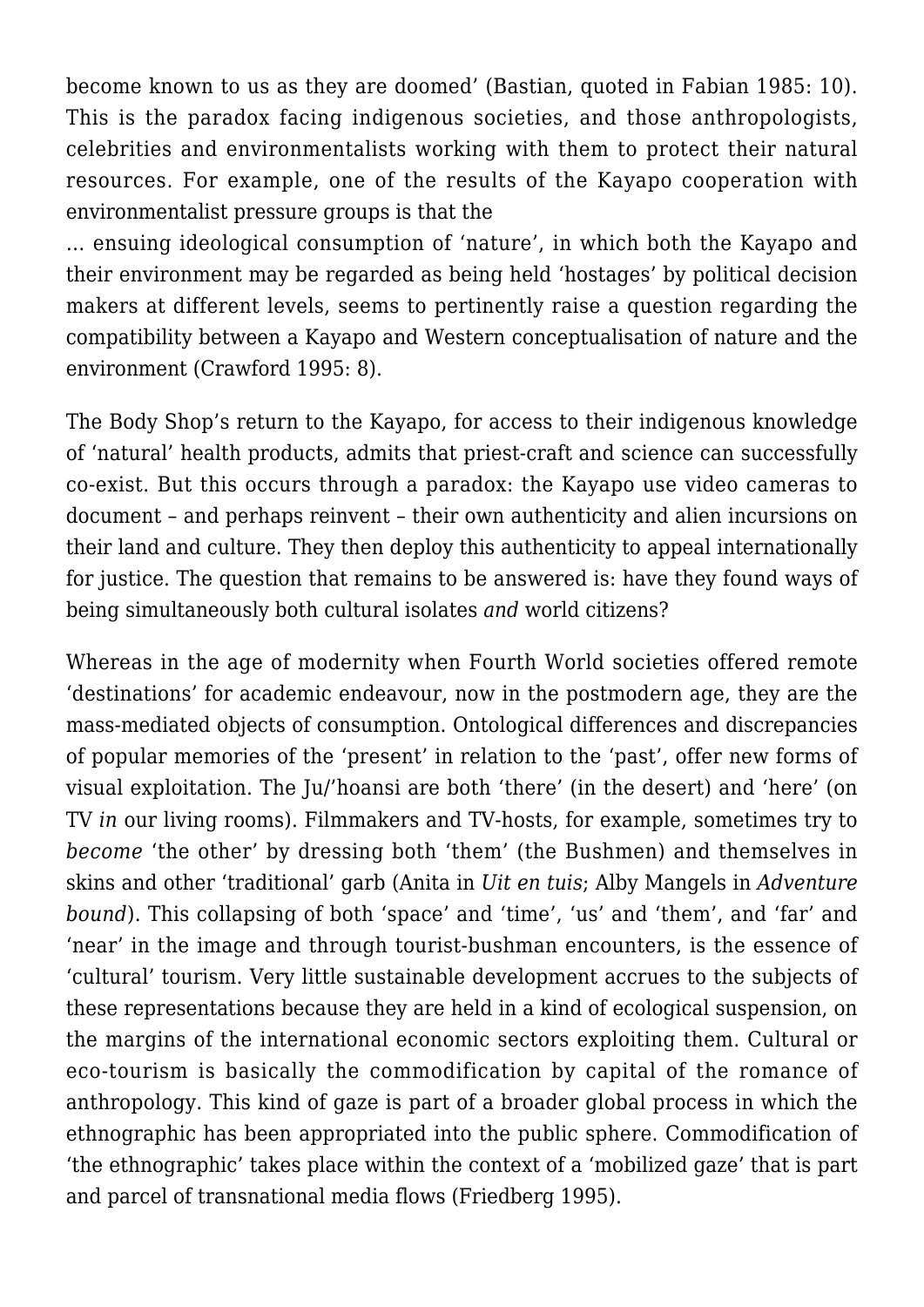### *Be-texting and be-coming*

Anthropology and film exhibit paradoxical representational processes in that both require presence and absence to produce meaning. The two-stage anthropological methodology involves first, 'interpellation into' the Other ('becoming'); and then endistancing from this assumed subjectivity 'from' the Other through reinterpellation back into the Historical Same in producing the film or study. This relationship between 'becoming' and 'othering' involves manipulating the distance between 'them' and 'us' (Crawford 1992: 68-9). As noted, TV-presenters sometimes also assume (and revitalise) this 'becoming' role, thus conferring a spurious eco-anthropological legitimacy on the encounter. TV-presentation, however, has nothing to do with ethnography, which is the translation of the native's world of meanings into the anthropologists' terminology.

'Becoming' is itself a metaphor for participation which can never be complete. Neither is it a natural consequence of presence or insertion in the 'other culture' (Crawford 1992). The TV-image of Mangels, therefore, is merely visual – it has no methodological significance whatsoever. Mangels uses the travelogue technique of 'arriving' and being co-present as the basis of presumed authority to speak for the other.

Anthropologists, while not absorbed into the Other, cannot be the same after the encounter (Hastrup 1986: 9-10). Only tourists remain the same – because while they have 'seen' everything, they have understood nothing – or very little. Mangels in a loincloth foolishly stalking elephants with a 'Bushman' hunter armed with only a bow is a stark and irresponsible confirmation of this. This form of cultural nomadism feeds a need in the West, which requires reassurance that it has not destroyed all vestiges of ecological legitimacy in its Cartesian-driven escape from primordialism.

Confirmation that some First Peoples have survived intact is somehow seen to hold a key to the West's own redemption. If there are still worlds to be explored – if only from our own living rooms – audiences can still be moved to awe. None of this, however, has much to do with anthropology, and it furthermore completely ignores the fact that, in our case, the San, have themselves played an active role in ecological devastation (Gordon 1992: 39). Projecting one's fantasies onto the people being filmed on the one hand – and learning from them on the other – is the difference, argues Marshall (1993), between *The hunters* (Marshall 1958) and *N!ai: Story of a !Kung woman* (1978).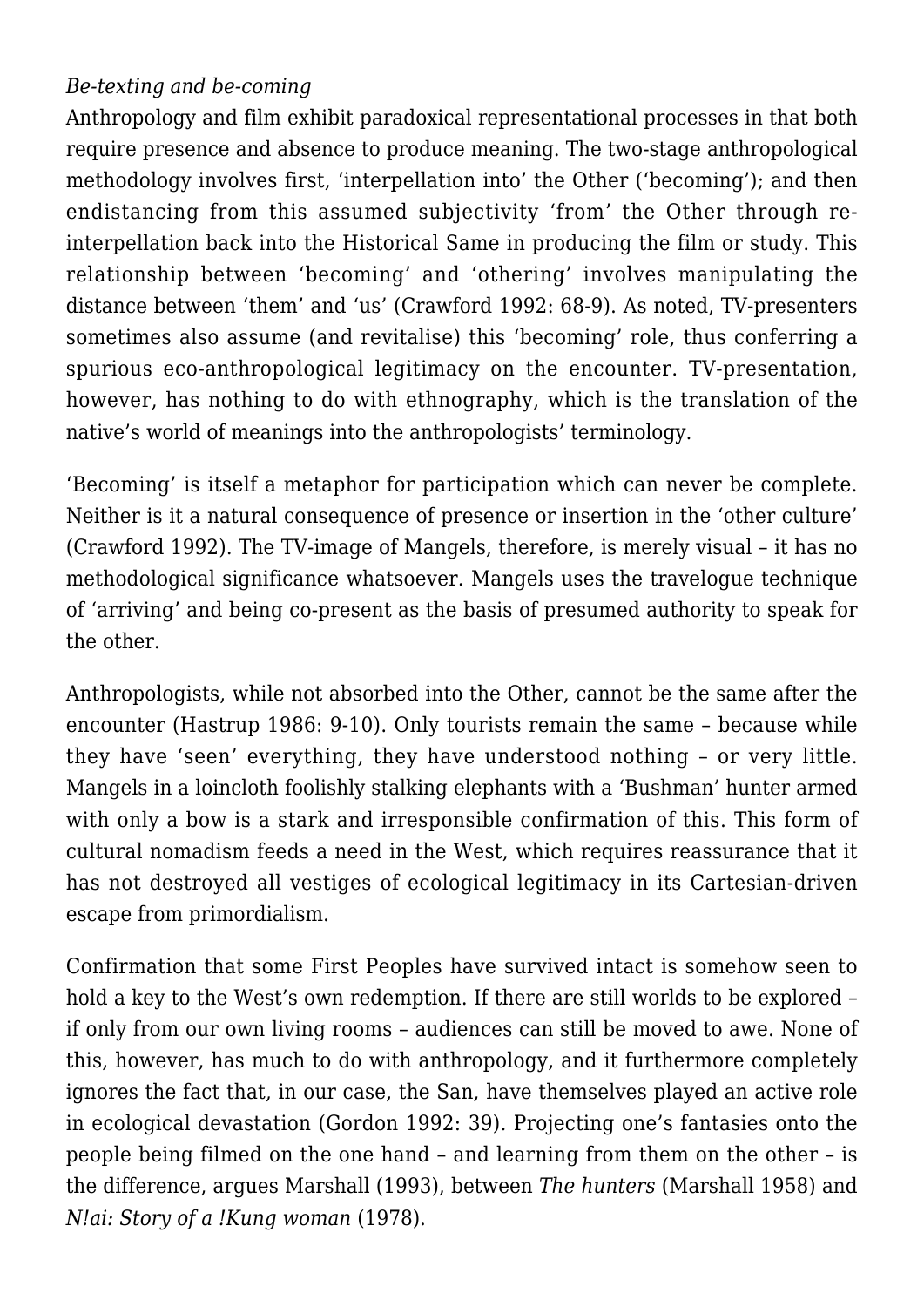## *Textualising the 'past'*

The 'naturalistic' mystique of First Peoples is both a resource and a curse. It is a resource because it provides opportunities for the 'Bushmen' to exchange the stereotypical image of themselves and their artefacts for cash income. But it is a curse in that the 'Bushmen' are frequently manipulated by discursive forces, often beyond their control and comprehension, to exhibit tourist-orientated behaviour, and to feed now largely academically discredited but popularly legitimate anthropological paradigms of a stone-age people frozen in time.

In the face of this, the Ju/'hoansi have partly absorbed their Othered exclusion by turning it into a resource. In a world of travelling images in which anthropology no longer has sole ethnographic authority, cultural tourism is a tactic some Ju/'hoansi and ≠Khomani have mobilized to attract resources to their villages. One of the symbolic commodities that can be sold easily is the image of 'poverty'. Historically having little material culture to exchange, the San became dependent upon transacting their authenticity. The mechanism of exchange is conducted through interviews and photographs,**[vi]** films and videos with and of the Ju/'hoansi.

Ironically, inauthenticity is the result of the Discovery Channel's documentary about Ju/'hoansi storytelling, *Hunters of the Kalahari* (Discovery Channel 1995). When we asked villagers at N/aqmtjoha why they had cooperated with the filmmakers in representing themselves as traditionally-clothed pristine stone-age relics, they replied that they wore the skins because they wanted to look 'poor'. (These skins, as with some village dance groups we interviewed, were obtained by the filmmakers from curio shops, the local Dutch Reformed Church, and collectors.) Like all First Peoples, the Ju/'hoansi are increasingly self-conscious about their place in the wider world. If their narratives and images of their frontstages are understood by them to be commodifiable, then *Hunters of the Kalahari* and other films, therefore, offer a long-term ground for exchange – no matter the nature of their representations. Exchange relationships between the Ju/'hoansi and other visitors take some of the following forms:

-the cooperation of entire villages with filmmakers and other visitors, perhaps to indicate their legitimacy to the land in the face of Herero and Kavango incursions into Otjozondjupa;

– interviews become negotiating points for financial transactions; and

– transactions for information and photographs act like magnets to attract yet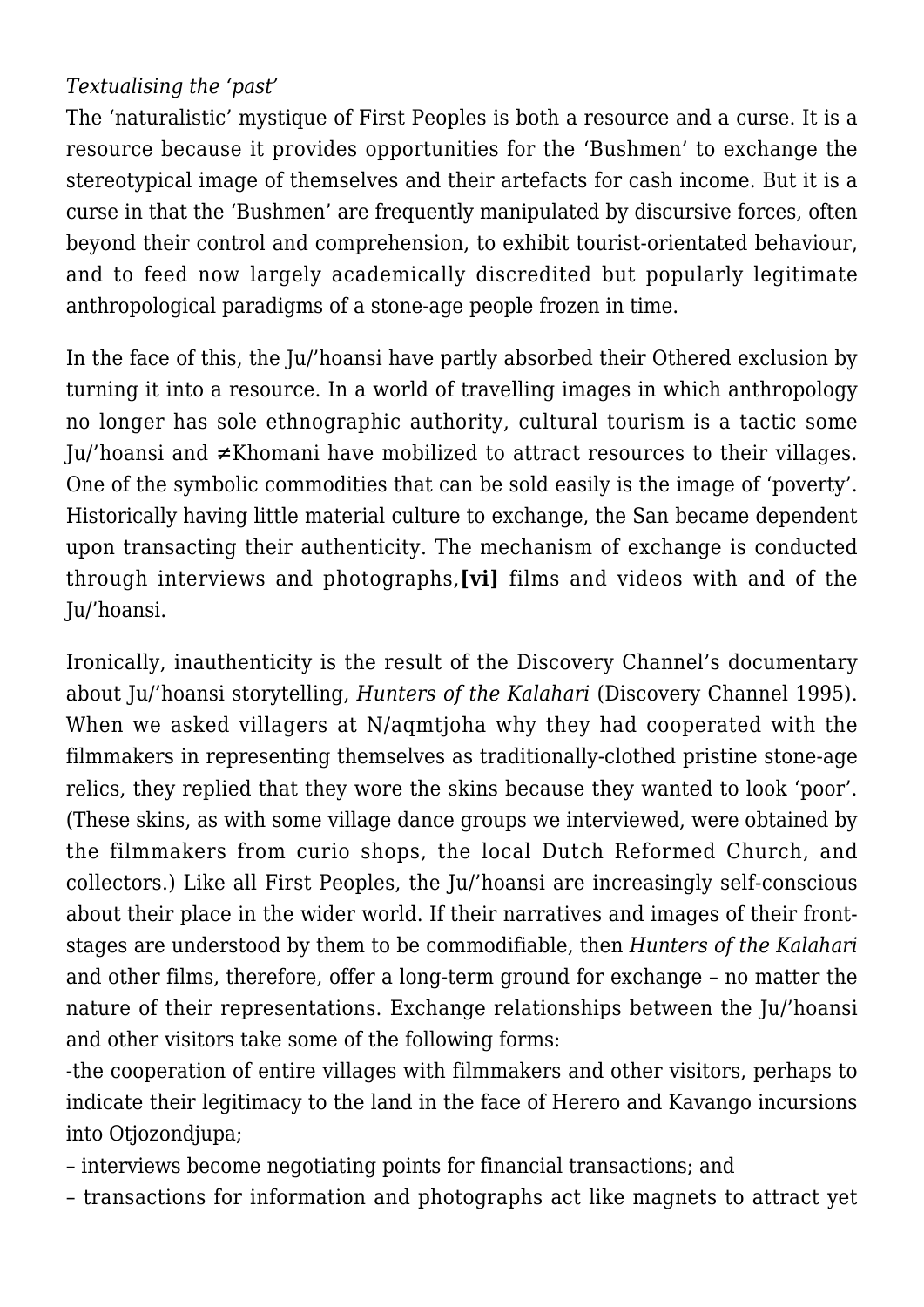more visitors to these otherwise remote villages.

The Ju/'hoansi, !Xoo and ≠Khomani appear to make little distinction between anthropologists and linguists, zoologists and entomologists, tourists and friends, filmmakers and photographers, donors and development workers. All these social practices are reduced into the text of the Western Same, the people who have power and money, and whose largesse has made them dependent upon such tourists in terms of cash exchange, development projects and inter-village transport. As N!ai and her husband, /Kunta, indicated to us, they felt powerless to influence the kinds of films made, but were happy to take the income and goods derived. The Ju/'hoansi's textual self-construction is that of villagers who have interpellated themselves as 'past'. To be real 'Bushmen' means to appear 'poor'. N!ai, as in her film entitled *N!ai: Story of a !Kung woman*, continued to insist that life in the 'old days' was better than now: 'Now life is difficult. Now I do not even have money. I am eating here and I do not have maize', she told Kaitira Kandjii. (Commodification brings its own dependencies. Nutritious bush foods may be available from foraging, but pre-packaged store-bought food is obviously more convenient, and often less nutritious.) Front-stage authenticity is communicated via a strategic friendliness and a transactional hospitality. In stark contrast are some traditional ≠Khomani who have little, if any, understanding of conventional exchange relations.

### *Speaking back to the same*

*N!ai* partly operates as a kind of 'guerrilla' film, in that it features scenes of the making of *The Gods must be crazy* (1980), in which the cast, now living in modernity, make sceptical remarks about the anthropological restorations and traditional clothes with which they have been fitted.**[vii]** The idyllic Eden-like representation of the 'Bushmen' in Uys' film evoked a storm of criticism from North American academics and Marshall himself (see Tomaselli 1992). Yet our research in July 1996 at /Aotcha Pan similarly revealed that N!ai and members of her family, also had reservations about some scenes in the film, *N!ai*. This related mainly to the sequence in *N!ai* which depicts drunkenness, decaying social relationships and N!ai accusing her daughter of being a prostitute. N!ai commented:

The quarrel with my daughter was not part of the film script. John had his cameras on. It was just a normal day and I was just quarrelling. That my son-inlaw was jealous and he was accusing my daughter of sleeping with a black man. It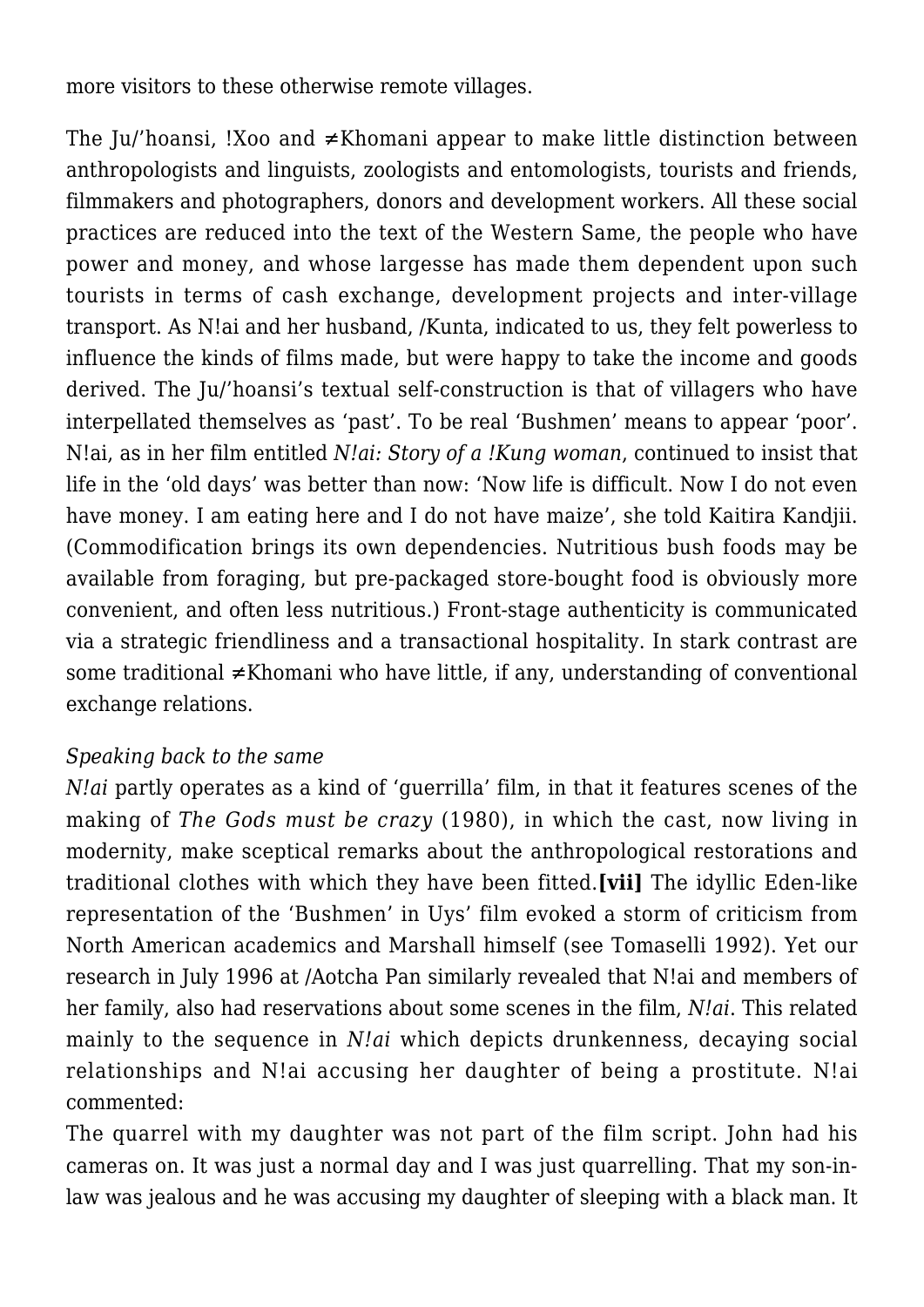was not true that's why I was angry (interviewed by Kandjii, 13 July 1996).

N!ai's husband, /Kunta, added that 'I did not know that people will know about what I was saying to my wife'. When asked if they had discussed this scene with Marshall, /Kunta replied: 'Now that John has shown the film to many people, there is nothing that I can do'. Dependent personalities often feign powerlessness: 'It is up to John to think what he can do', replied N!ai. N!ai told Kandjii that Marshall 'has been very good' to her: 'When John is here he gives me all kinds of things – clothes, blankets and foodstuffs – John is "*Omuhona uande*" (Herero – 'my boss')'.**[viii]** The reference to 'my boss' in Africa may sometimes be a form of endearment, but it also indicates a client-patron relationship. Social relationships – like authenticity – are resources for dependent people. Researchers like ourselves offer opportunities for the forging of new client-patron relationships. N!ai and /Kunta possibly saw a relationship with Kandjii and me as worth cultivating.**[ix]** Further, some societies make unwarranted accusations as a means of controlling or balancing relationships, of controlling sharing and reciprocity, or enforcing equality. By suggesting that some visitors are stingy, they might be hoping to elicit more generous responses from others.

During one interview at /Aotcha Pan, our interpreter, ≠Oma (Leon) Tsamkxao, sharply questioned the responses from some elderly informants on their lack of vision regarding possibilities for self-directed, sustainable development beyond the small scale transaction involving visitors. As he commented more generally: In terms of capacity building for Bushmen to film themselves, people here do not understand filming or making film about themselves or environment. Filming is something foreign to them. I want tourists and filmmakers who come here to bushmanland for filming to learn teach us how to film … We also want to learn us to do things for ourselves. This is what I call development (interviewed by Kandjii, 12 July 1996).

≠Oma Tsamkxao's frustration in not having a camera is palpable, as he wants to video some of the real issues regarding the relationship, which results in the petty commodity exchange of small amounts of money for video and photographic images and cultural artefacts.**[x]** With the exception of Marshall's films, these are the myths that draw tourists to 'Bushmanland' in the first place. ≠Oma Tsamkxao knows that images can be both positive and negative *vis-à-vis* the projection of a people.**[xi]**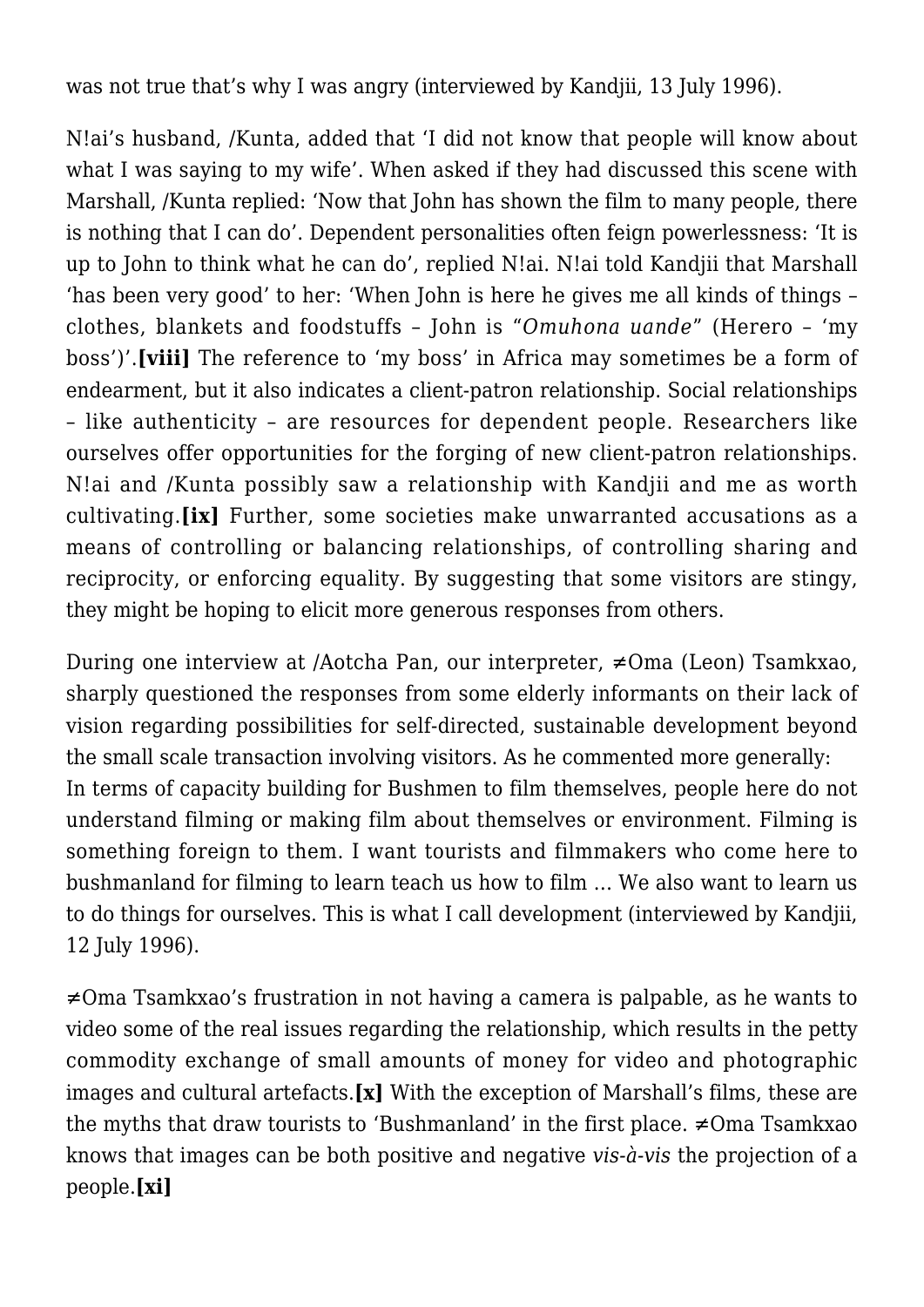## *Othering/becoming and the textual tourist*

My argument has been that the othering/becoming relations with regard to academic researchers, cultural tourists and filmmakers, have been partly orchestrated by the subjects themselves. Certainly, the appropriation of images from visitors, starting with the Polaroid snapshots handed out by Laurence Marshall to his contacts in the early 1950s, must have marked a significant moment in the ensuing exchange.**[xii]** Both parties in the encounter have since commodified ethnographic methods. In 'becoming', some visitors might have been seduced into an imported Western anthropological text constructed by the subjects themselves. This is the discursive resource they have developed in what they see as facilitating exchange relationships of one kind or another.

If the observers are seduced by this mercantile text which is interpreted as 'culture', but which masks something else, then it is they who have become the exploited rather than the exploiter (in academic terms of course). This exploitation occurs in the sense that the power to determine what meanings are exchanged during the encounter, is determined by the subjects. The last laugh is on the observers as those who do the 'looking' are subverted by their subjects who have reversed the direction of this looking relationship in the act of exchange.

The notion of 'authenticity', the prime discursive resource embedded in the social (stereotypical) text, and strategically appropriated by indigenous people, has been popularised from the 'academic text' of the discipline by filmmakers, scholars and the media in general. The resulting myth of the 'Bushmen' will provide fodder for all these constituencies for many years to come. These contradictory interventions and media interpretations will provide the ground for exchange for the Ju/'hoansi for as long as they continue. The new commodity is psychospiritual ecoscience, as negotiated and agreed upon by both parties to the encounter.

### NOTES

[i] ≠Oma Tsamkxao was employed as an interpreter by Sonja Speeter, a German anthropologist whom we joined for the duration of our ten-day-visit to the Otjozondjupa Region. Speeter had negotiated our access to the Ju/'hoansi through the Nyae Nyae Development Foundation and John Marshall. Her thesis topic was: *Family in the field: The polymorphic ethnography of the Marshall family*

[ii] The two kinds of scientific understanding clash with each other by virtue of an internal ideological inconsistency in the Western intellectual heritage: the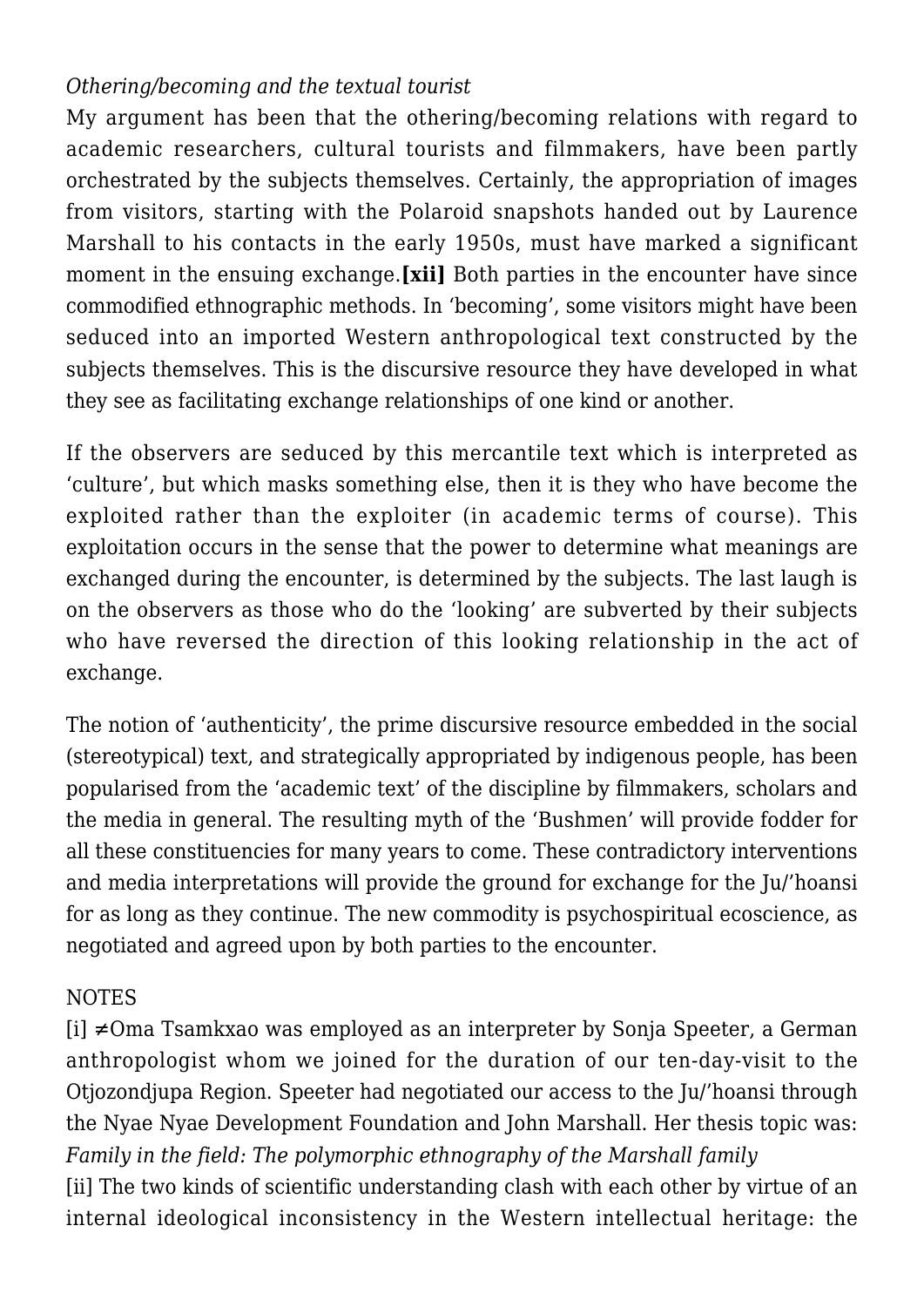Western tradition cannot make up its mind as to where the experiencing subject fits into our self-proclaimed intellectual marker of *Science*. Richard Rorty (1980: 328) has pointed out that there is, in Western thought, a very specific kind of dialogue within which valid knowledge-claims can be made, and that this debate draws its agenda from the judgement we today pass on those who, like the Inquisition's Cardinal Bellarmine, sought to refute Galileo's cosmological claims. For our modern culture, we tend to dismiss claims that fail to conform to a specific mode of justification, as the equivalent of Bellarmine's 'priest-craft' (cf. Shepperson and Tomaselli 1992).

[iii] South West Africa was at that time administered by the South African government on a mandate issued by the League of Nations following the First World War.

[iv] Ross (1976: 23) offers a similar analogy with practices of the 'Natural Sciences': 'I happen to need to hunt and gather insect specimens and photographs in untrampled regions'.

[v] As proposed by SWAA, the Ju/'hoansi would: a) be forbidden to keep cattle, maintain gardens or practice subsistence farming; b) be permitted to hunt with bows, and gather with digging sticks; c) teach children at school how to hunt and gather; d) organise 'hunting bands', supervised by bush rangers, to be experienced by a 'special class' of tourists flown to overnight camp sites. Conservation officers, including eight Ju/'hoansi, would lead 'nature walks' (SWAA Administration 1984, quoted by Volkman 1986). In contrast, European tourists who demanded their removal (Hitchcock 1985) opposed inclusion of San in Botswana game parks.

[vi] Early anthropologists like Franz Boaz, and their expedition photographers, clicked for both ethnography and commerce. Native Americans, as subjects for these photographers, also partly constituted their clientele (Blackman 1980).

[vii] A comment recorded on the out-takes sound track of the film is a girl appealing to a man who has lost interest in 'long ago' stories: 'These things are going to another place like America – it's good to tell the old stories which long ago died so that people can hear them' (Biesele, comments on transcriptions, 18.00-18.15).

[viii] N!ai had nothing good to say about Jamie Uys, whom she claimed had never paid her for her work on *Gods*. She also complained that G/aq'o, the star of both Uys films and three other feature films, had a house while she did not. (G/aq'o's house at Tjum!kui was built in 1994. He was paid a basic monthly retainer by Mimosa Films until his death in 2003.)